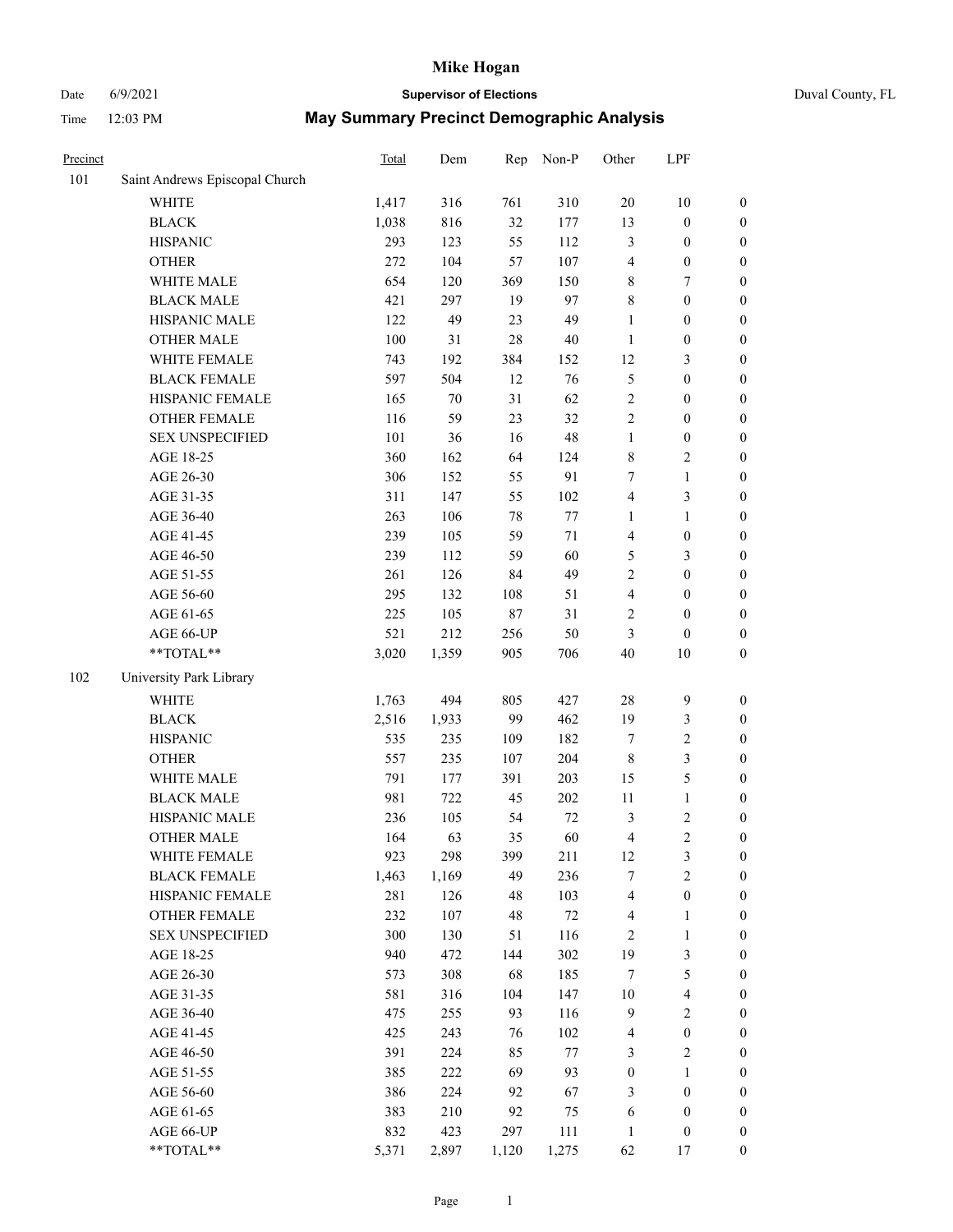# Date 6/9/2021 **Supervisor of Elections** Duval County, FL

| Precinct |                                                           | <b>Total</b> | Dem    | Rep          | Non-P  | Other            | LPF              |                  |
|----------|-----------------------------------------------------------|--------------|--------|--------------|--------|------------------|------------------|------------------|
| 103      | River Reach Baptist Church                                |              |        |              |        |                  |                  |                  |
|          | <b>WHITE</b>                                              | 966          | 198    | 529          | 212    | $20\,$           | $\boldsymbol{7}$ | 0                |
|          | <b>BLACK</b>                                              | 508          | 387    | $20\,$       | 91     | $10\,$           | $\boldsymbol{0}$ | $\boldsymbol{0}$ |
|          | <b>HISPANIC</b>                                           | 160          | 55     | 38           | 66     | $\mathbf{1}$     | $\boldsymbol{0}$ | $\boldsymbol{0}$ |
|          | <b>OTHER</b>                                              | 226          | 57     | 62           | 102    | 3                | $\sqrt{2}$       | $\boldsymbol{0}$ |
|          | WHITE MALE                                                | 466          | 75     | 270          | 111    | 7                | 3                | $\boldsymbol{0}$ |
|          | <b>BLACK MALE</b>                                         | 230          | 165    | $\mathbf{9}$ | 49     | 7                | $\boldsymbol{0}$ | $\boldsymbol{0}$ |
|          | HISPANIC MALE                                             | 72           | 23     | 19           | $30\,$ | $\boldsymbol{0}$ | $\boldsymbol{0}$ | $\boldsymbol{0}$ |
|          | <b>OTHER MALE</b>                                         | 87           | 23     | 26           | 37     | $\boldsymbol{0}$ | $\mathbf{1}$     | $\boldsymbol{0}$ |
|          | WHITE FEMALE                                              | 484          | 118    | 252          | 98     | 13               | $\mathfrak{Z}$   | $\boldsymbol{0}$ |
|          | <b>BLACK FEMALE</b>                                       | 270          | 216    | $10\,$       | 41     | 3                | $\boldsymbol{0}$ | $\boldsymbol{0}$ |
|          | HISPANIC FEMALE                                           | 84           | 30     | 19           | 34     | $\mathbf{1}$     | $\boldsymbol{0}$ | 0                |
|          | <b>OTHER FEMALE</b>                                       | 106          | $27\,$ | 30           | 45     | 3                | $\mathbf{1}$     | $\boldsymbol{0}$ |
|          | <b>SEX UNSPECIFIED</b>                                    | 61           | $20\,$ | 14           | 26     | $\boldsymbol{0}$ | $\mathbf{1}$     | $\boldsymbol{0}$ |
|          | AGE 18-25                                                 | 198          | 72     | 45           | $72\,$ | 7                | $\sqrt{2}$       | $\boldsymbol{0}$ |
|          | AGE 26-30                                                 | 180          | 51     | 57           | 65     | 7                | $\boldsymbol{0}$ | $\boldsymbol{0}$ |
|          | AGE 31-35                                                 | 207          | $81\,$ | 61           | 62     | $\mathbf{1}$     | $\sqrt{2}$       | $\boldsymbol{0}$ |
|          | AGE 36-40                                                 | 184          | 60     | 58           | 63     | 3                | $\boldsymbol{0}$ | $\boldsymbol{0}$ |
|          | AGE 41-45                                                 | 144          | 61     | 38           | 41     | $\overline{c}$   | $\mathbf{2}$     | $\boldsymbol{0}$ |
|          | AGE 46-50                                                 | 150          | 71     | 45           | 31     | 3                | $\boldsymbol{0}$ | $\boldsymbol{0}$ |
|          | AGE 51-55                                                 | 168          | 67     | 64           | 33     | 3                | 1                | 0                |
|          | AGE 56-60                                                 | 177          | 59     | 74           | 41     | 3                | $\boldsymbol{0}$ | 0                |
|          | AGE 61-65                                                 | 123          | 49     | 55           | 16     | 2                | $\mathbf{1}$     | 0                |
|          | AGE 66-UP                                                 | 329          | 126    | 152          | 47     | 3                | $\mathbf{1}$     | $\boldsymbol{0}$ |
|          | $\mathrm{*}\mathrm{*}\mathrm{TOTAL} \mathrm{*}\mathrm{*}$ | 1,860        | 697    | 649          | 471    | 34               | $\boldsymbol{9}$ | $\boldsymbol{0}$ |
| 104      | Arlington Christian Church                                |              |        |              |        |                  |                  |                  |
|          | <b>WHITE</b>                                              | 1,480        | 319    | 793          | 335    | $27\,$           | 6                | $\boldsymbol{0}$ |
|          | <b>BLACK</b>                                              | 930          | 728    | 56           | 135    | 9                | $\sqrt{2}$       | $\boldsymbol{0}$ |
|          | <b>HISPANIC</b>                                           | 340          | 126    | $8\sqrt{1}$  | 126    | 4                | 3                | $\boldsymbol{0}$ |
|          | <b>OTHER</b>                                              | 327          | 103    | 95           | 127    | 2                | $\boldsymbol{0}$ | $\boldsymbol{0}$ |
|          | WHITE MALE                                                | 719          | 133    | 390          | 178    | 12               | 6                | $\boldsymbol{0}$ |
|          | <b>BLACK MALE</b>                                         | 395          | 283    | $28\,$       | $77\,$ | 5                | $\sqrt{2}$       | $\boldsymbol{0}$ |
|          | HISPANIC MALE                                             | 150          | 48     | 36           | 63     | 2                | $\mathbf{1}$     | $\boldsymbol{0}$ |
|          | <b>OTHER MALE</b>                                         | 128          | 34     | 46           | 46     | $\overline{c}$   | $\boldsymbol{0}$ | $\boldsymbol{0}$ |
|          | WHITE FEMALE                                              | 735          | 183    | 386          | 151    | 15               | 0                | 0                |
|          | <b>BLACK FEMALE</b>                                       | 520          | 434    | 28           | 54     | 4                | $\boldsymbol{0}$ | $\overline{0}$   |
|          | HISPANIC FEMALE                                           | 181          | 73     | 41           | 63     | 2                | $\sqrt{2}$       | $\overline{0}$   |
|          | OTHER FEMALE                                              | 154          | 55     | 42           | 57     | $\boldsymbol{0}$ | $\boldsymbol{0}$ | $\overline{0}$   |
|          | <b>SEX UNSPECIFIED</b>                                    | 95           | 33     | $28\,$       | 34     | $\boldsymbol{0}$ | $\boldsymbol{0}$ | 0                |
|          | AGE 18-25                                                 | 343          | 142    | 76           | 115    | 9                | $\mathbf{1}$     | 0                |
|          | AGE 26-30                                                 | 312          | 122    | 75           | 108    | 5                | $\sqrt{2}$       | 0                |
|          | AGE 31-35                                                 | 311          | 133    | 79           | 89     | 7                | 3                | 0                |
|          | AGE 36-40                                                 | 300          | 105    | 91           | 99     | 4                | $\mathbf{1}$     | 0                |
|          | AGE 41-45                                                 | 240          | 112    | 69           | 55     | 3                | $\mathbf{1}$     | 0                |
|          | AGE 46-50                                                 | 258          | 105    | 85           | 62     | 6                | $\boldsymbol{0}$ | 0                |
|          | AGE 51-55                                                 | 252          | 108    | 93           | 47     | 4                | $\boldsymbol{0}$ | 0                |
|          | AGE 56-60                                                 | 276          | 122    | 113          | 39     | 2                | $\boldsymbol{0}$ | $\overline{0}$   |
|          | AGE 61-65                                                 | 269          | 105    | 111          | 51     | $\mathbf{1}$     | $\mathbf{1}$     | 0                |
|          | AGE 66-UP                                                 | 516          | 222    | 233          | 58     | $\mathbf{1}$     | $\sqrt{2}$       | 0                |
|          | **TOTAL**                                                 | 3,077        | 1,276  | 1,025        | 723    | 42               | 11               | $\boldsymbol{0}$ |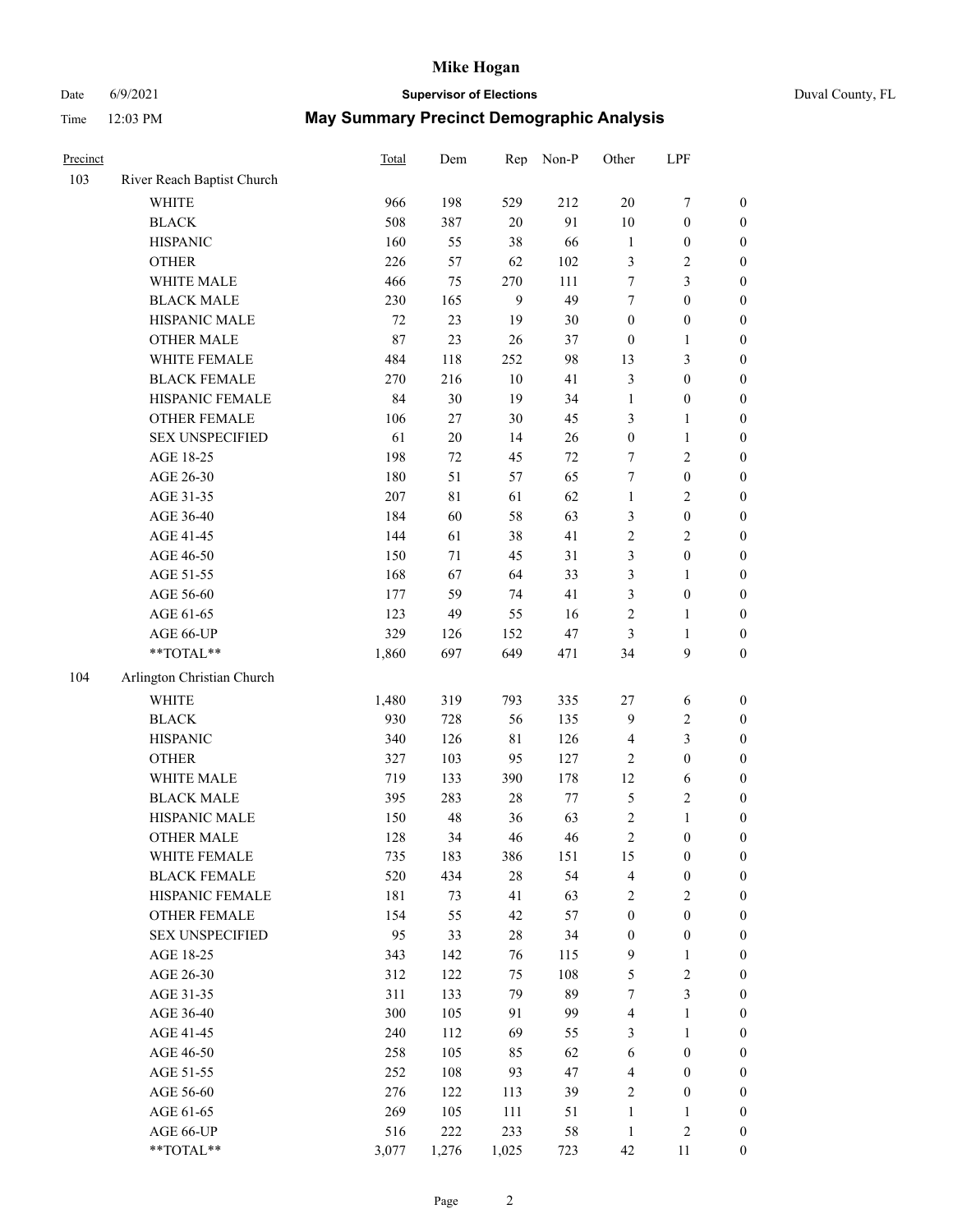## Date 6/9/2021 **Supervisor of Elections** Duval County, FL

| Precinct |                               | Total | Dem   | Rep    | Non-P  | Other            | LPF                     |                  |
|----------|-------------------------------|-------|-------|--------|--------|------------------|-------------------------|------------------|
| 105      | Terry Parker Baptist Church   |       |       |        |        |                  |                         |                  |
|          | <b>WHITE</b>                  | 2,420 | 565   | 1,276  | 534    | 31               | 14                      | $\boldsymbol{0}$ |
|          | <b>BLACK</b>                  | 1,137 | 862   | 57     | 200    | 16               | $\sqrt{2}$              | $\boldsymbol{0}$ |
|          | <b>HISPANIC</b>               | 385   | 134   | 114    | 132    | 5                | $\boldsymbol{0}$        | $\boldsymbol{0}$ |
|          | <b>OTHER</b>                  | 401   | 123   | 114    | 159    | $\overline{c}$   | $\mathfrak{Z}$          | $\boldsymbol{0}$ |
|          | WHITE MALE                    | 1,115 | 212   | 595    | 279    | 17               | 12                      | $\boldsymbol{0}$ |
|          | <b>BLACK MALE</b>             | 500   | 359   | $30\,$ | 101    | $\overline{9}$   | $\mathbf{1}$            | $\boldsymbol{0}$ |
|          | HISPANIC MALE                 | 154   | 46    | 54     | 51     | 3                | $\boldsymbol{0}$        | $\boldsymbol{0}$ |
|          | <b>OTHER MALE</b>             | 154   | 38    | 51     | 64     | $\boldsymbol{0}$ | $\mathbf{1}$            | 0                |
|          | WHITE FEMALE                  | 1,267 | 345   | 659    | 247    | 14               | $\sqrt{2}$              | 0                |
|          | <b>BLACK FEMALE</b>           | 605   | 485   | 25     | $87\,$ | 7                | $\mathbf{1}$            | 0                |
|          | HISPANIC FEMALE               | 223   | 84    | 59     | $78\,$ | $\sqrt{2}$       | $\boldsymbol{0}$        | $\boldsymbol{0}$ |
|          | OTHER FEMALE                  | 167   | 62    | 50     | 51     | $\sqrt{2}$       | $\sqrt{2}$              | $\boldsymbol{0}$ |
|          | <b>SEX UNSPECIFIED</b>        | 158   | 53    | 38     | 67     | $\boldsymbol{0}$ | $\boldsymbol{0}$        | $\boldsymbol{0}$ |
|          | AGE 18-25                     | 505   | 202   | 112    | 179    | 10               | $\sqrt{2}$              | $\boldsymbol{0}$ |
|          | AGE 26-30                     | 375   | 124   | 106    | 137    | 6                | $\sqrt{2}$              | $\boldsymbol{0}$ |
|          | AGE 31-35                     | 452   | 160   | 117    | 161    | 8                | $\sqrt{6}$              | $\boldsymbol{0}$ |
|          | AGE 36-40                     | 375   | 145   | 103    | 119    | 4                | $\overline{\mathbf{4}}$ | $\boldsymbol{0}$ |
|          | AGE 41-45                     | 334   | 127   | 108    | 96     | $\mathbf{1}$     | $\sqrt{2}$              | $\boldsymbol{0}$ |
|          | AGE 46-50                     | 298   | 110   | 114    | 69     | 3                | $\overline{2}$          | 0                |
|          | AGE 51-55                     | 347   | 128   | 156    | 57     | 6                | $\boldsymbol{0}$        | $\boldsymbol{0}$ |
|          | AGE 56-60                     | 408   | 161   | 170    | $71\,$ | 6                | $\boldsymbol{0}$        | $\boldsymbol{0}$ |
|          | AGE 61-65                     | 390   | 165   | 169    | 51     | 5                | $\boldsymbol{0}$        | $\boldsymbol{0}$ |
|          | AGE 66-UP                     | 859   | 362   | 406    | 85     | 5                | 1                       | $\boldsymbol{0}$ |
|          | $**TOTAL**$                   | 4,343 | 1,684 | 1,561  | 1,025  | 54               | 19                      | $\boldsymbol{0}$ |
| 106      | Blue Cypress Community Center |       |       |        |        |                  |                         |                  |
|          | <b>WHITE</b>                  | 2,278 | 543   | 1,247  | 445    | 30               | 13                      | $\boldsymbol{0}$ |
|          | <b>BLACK</b>                  | 1,997 | 1,624 | $72\,$ | 281    | 18               | $\sqrt{2}$              | $\boldsymbol{0}$ |
|          | <b>HISPANIC</b>               | 284   | 107   | $71\,$ | 103    | $\overline{c}$   | $\mathbf{1}$            | $\boldsymbol{0}$ |
|          | <b>OTHER</b>                  | 456   | 138   | 139    | 172    | 5                | $\sqrt{2}$              | $\boldsymbol{0}$ |
|          | WHITE MALE                    | 1,059 | 216   | 623    | 203    | $\overline{9}$   | $\,8\,$                 | $\boldsymbol{0}$ |
|          | <b>BLACK MALE</b>             | 758   | 576   | 33     | 139    | $\overline{9}$   | $\mathbf{1}$            | 0                |
|          | HISPANIC MALE                 | 130   | 46    | 33     | 48     | 2                | $\mathbf{1}$            | 0                |
|          | <b>OTHER MALE</b>             | 160   | 44    | 63     | 51     | $\mathbf{1}$     | $\mathbf{1}$            | $\boldsymbol{0}$ |
|          | WHITE FEMALE                  | 1,184 | 317   | 608    | 234    | 20               | $\mathfrak s$           | $\boldsymbol{0}$ |
|          | <b>BLACK FEMALE</b>           | 1,204 | 1,020 | 37     | 138    | 8                | $\mathbf{1}$            | $\boldsymbol{0}$ |
|          | HISPANIC FEMALE               | 150   | 59    | 38     | 53     | $\boldsymbol{0}$ | $\boldsymbol{0}$        | $\overline{0}$   |
|          | <b>OTHER FEMALE</b>           | 214   | 71    | 66     | 73     | $\overline{4}$   | $\boldsymbol{0}$        | $\overline{0}$   |
|          | <b>SEX UNSPECIFIED</b>        | 156   | 63    | $28\,$ | 62     | $\sqrt{2}$       | $\mathbf{1}$            | $\overline{0}$   |
|          | AGE 18-25                     | 596   | 293   | 120    | 167    | 12               | $\overline{\mathbf{4}}$ | 0                |
|          | AGE 26-30                     | 533   | 279   | 90     | 157    | 5                | $\sqrt{2}$              | 0                |
|          | AGE 31-35                     | 498   | 260   | 106    | 122    | 7                | $\mathfrak{Z}$          | 0                |
|          | AGE 36-40                     | 439   | 223   | 96     | 114    | 4                | $\sqrt{2}$              | $\boldsymbol{0}$ |
|          | AGE 41-45                     | 380   | 202   | 82     | 91     | $\overline{2}$   | $\mathfrak{Z}$          | $\boldsymbol{0}$ |
|          | AGE 46-50                     | 368   | 169   | 121    | 67     | 10               | $\mathbf{1}$            | $\boldsymbol{0}$ |
|          | AGE 51-55                     | 387   | 184   | 136    | 65     | $\mathbf{1}$     | $\mathbf{1}$            | $\boldsymbol{0}$ |
|          | AGE 56-60                     | 434   | 207   | 158    | 62     | 6                | $\mathbf{1}$            | $\boldsymbol{0}$ |
|          | AGE 61-65                     | 400   | 172   | 166    | 58     | $\mathfrak{Z}$   | $\mathbf{1}$            | $\boldsymbol{0}$ |
|          | AGE 66-UP                     | 980   | 423   | 454    | 98     | 5                | $\boldsymbol{0}$        | $\boldsymbol{0}$ |
|          | **TOTAL**                     | 5,015 | 2,412 | 1,529  | 1,001  | 55               | $18\,$                  | $\overline{0}$   |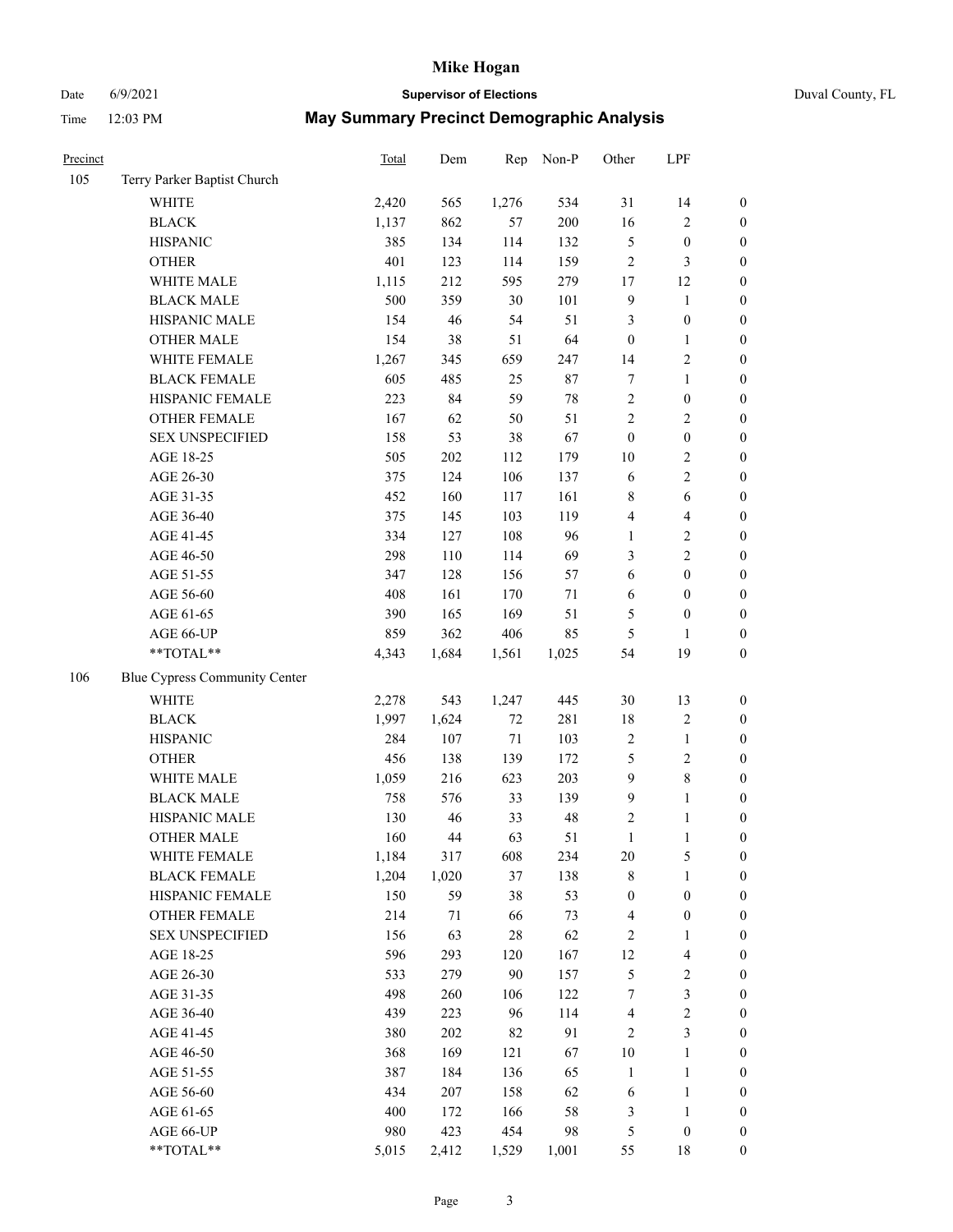## Date 6/9/2021 **Supervisor of Elections** Duval County, FL

| Precinct |                                    | Total | Dem        | Rep         | Non-P  | Other                | LPF                                     |                                      |
|----------|------------------------------------|-------|------------|-------------|--------|----------------------|-----------------------------------------|--------------------------------------|
| 107      | Arlington Baptist Church           |       |            |             |        |                      |                                         |                                      |
|          | <b>WHITE</b>                       | 640   | 188        | 291         | 152    | 8                    | $\mathbf{1}$                            | 0                                    |
|          | <b>BLACK</b>                       | 787   | 612        | 36          | 131    | $\sqrt{6}$           | $\sqrt{2}$                              | 0                                    |
|          | <b>HISPANIC</b>                    | 111   | 48         | 23          | 38     | $\mathbf{2}$         | $\boldsymbol{0}$                        | $\boldsymbol{0}$                     |
|          | <b>OTHER</b>                       | 151   | 64         | 25          | 60     | 1                    | 1                                       | $\boldsymbol{0}$                     |
|          | WHITE MALE                         | 307   | 81         | 149         | 74     | 3                    | $\boldsymbol{0}$                        | $\boldsymbol{0}$                     |
|          | <b>BLACK MALE</b>                  | 326   | 241        | 19          | 61     | 4                    | $\mathbf{1}$                            | $\boldsymbol{0}$                     |
|          | HISPANIC MALE                      | 49    | $20\,$     | 11          | 17     | $\mathbf{1}$         | $\boldsymbol{0}$                        | $\boldsymbol{0}$                     |
|          | <b>OTHER MALE</b>                  | 55    | 19         | 16          | 19     | $\boldsymbol{0}$     | $\mathbf{1}$                            | $\boldsymbol{0}$                     |
|          | WHITE FEMALE                       | 326   | 105        | 138         | 77     | 5                    | $\mathbf{1}$                            | $\boldsymbol{0}$                     |
|          | <b>BLACK FEMALE</b>                | 446   | 360        | 16          | 67     | $\sqrt{2}$           | $\mathbf{1}$                            | 0                                    |
|          | HISPANIC FEMALE                    | 60    | $28\,$     | 11          | 20     | $\mathbf{1}$         | $\boldsymbol{0}$                        | 0                                    |
|          | OTHER FEMALE                       | 62    | 30         | $\tau$      | 24     | $\mathbf{1}$         | $\boldsymbol{0}$                        | $\boldsymbol{0}$                     |
|          | <b>SEX UNSPECIFIED</b>             | 58    | $28\,$     | $\,$ 8 $\,$ | 22     | $\boldsymbol{0}$     | $\boldsymbol{0}$                        | $\boldsymbol{0}$                     |
|          | AGE 18-25                          | 165   | 93         | 25          | 45     | $\sqrt{2}$           | $\boldsymbol{0}$                        | $\boldsymbol{0}$                     |
|          | AGE 26-30                          | 161   | 92         | 25          | 42     | 2                    | $\boldsymbol{0}$                        | $\boldsymbol{0}$                     |
|          | AGE 31-35                          | 177   | 105        | 16          | 55     | $\mathbf{1}$         | $\boldsymbol{0}$                        | $\boldsymbol{0}$                     |
|          | AGE 36-40                          | 139   | 79         | 18          | 38     | 4                    | $\boldsymbol{0}$                        | $\boldsymbol{0}$                     |
|          | AGE 41-45                          | 136   | 72         | 26          | 36     | $\mathfrak{2}$       | $\boldsymbol{0}$                        | $\boldsymbol{0}$                     |
|          | AGE 46-50                          | 134   | 69         | 30          | 33     | $\mathbf{1}$         | $\mathbf{1}$                            | $\boldsymbol{0}$                     |
|          | AGE 51-55                          | 141   | 76         | 36          | 26     | $\mathbf{1}$         | $\sqrt{2}$                              | $\boldsymbol{0}$                     |
|          | AGE 56-60                          | 155   | $88\,$     | 39          | 27     | $\mathbf{1}$         | $\boldsymbol{0}$                        |                                      |
|          | AGE 61-65                          | 159   | 84         | 43          | 30     | $\mathfrak{2}$       | $\boldsymbol{0}$                        | 0<br>0                               |
|          | AGE 66-UP                          | 322   |            |             | 49     |                      |                                         |                                      |
|          | **TOTAL**                          | 1,689 | 154<br>912 | 117<br>375  | 381    | $\mathbf{1}$<br>$17$ | $\mathbf{1}$<br>$\overline{\mathbf{4}}$ | $\boldsymbol{0}$<br>$\boldsymbol{0}$ |
|          |                                    |       |            |             |        |                      |                                         |                                      |
| 108      | The Central Church of the Nazarene |       |            |             |        |                      |                                         |                                      |
|          | <b>WHITE</b>                       | 1,465 | 358        | 758         | 324    | $20\,$               | $\mathfrak{S}$                          | $\boldsymbol{0}$                     |
|          | <b>BLACK</b>                       | 572   | 460        | 20          | 87     | 4                    | $\mathbf{1}$                            | $\boldsymbol{0}$                     |
|          | <b>HISPANIC</b>                    | 199   | 86         | 43          | 69     | $\mathbf{1}$         | $\boldsymbol{0}$                        | $\boldsymbol{0}$                     |
|          | <b>OTHER</b>                       | 197   | 82         | 45          | 68     | $\mathfrak{2}$       | $\boldsymbol{0}$                        | $\boldsymbol{0}$                     |
|          | WHITE MALE                         | 667   | 134        | 361         | 163    | 5                    | $\overline{\mathbf{4}}$                 | $\boldsymbol{0}$                     |
|          | <b>BLACK MALE</b>                  | 229   | 172        | 13          | 41     | $\overline{c}$       | $\mathbf{1}$                            | $\boldsymbol{0}$                     |
|          | HISPANIC MALE                      | 96    | 37         | 25          | 34     | $\boldsymbol{0}$     | $\boldsymbol{0}$                        | 0                                    |
|          | <b>OTHER MALE</b>                  | 62    | 25         | 20          | 17     | $\boldsymbol{0}$     | $\boldsymbol{0}$                        | $\boldsymbol{0}$                     |
|          | WHITE FEMALE                       | 788   | 221        | 393         | 158    | 15                   | 1                                       | 0                                    |
|          | <b>BLACK FEMALE</b>                | 326   | 273        | 7           | 44     | $\mathbf{2}$         | $\boldsymbol{0}$                        | $\overline{0}$                       |
|          | HISPANIC FEMALE                    | 99    | 48         | 18          | 32     | $\mathbf{1}$         | $\boldsymbol{0}$                        | $\overline{0}$                       |
|          | OTHER FEMALE                       | 93    | 43         | 18          | 30     | $\sqrt{2}$           | $\boldsymbol{0}$                        | $\overline{0}$                       |
|          | <b>SEX UNSPECIFIED</b>             | 73    | 33         | 11          | 29     | $\boldsymbol{0}$     | $\boldsymbol{0}$                        | 0                                    |
|          | AGE 18-25                          | 251   | 114        | 54          | 77     | 5                    | $\mathbf{1}$                            | 0                                    |
|          | AGE 26-30                          | 209   | $87\,$     | 45          | $72\,$ | $\overline{4}$       | $\mathbf{1}$                            | 0                                    |
|          | AGE 31-35                          | 235   | 102        | 66          | 61     | 6                    | $\boldsymbol{0}$                        | 0                                    |
|          | AGE 36-40                          | 217   | 83         | 57          | 75     | $\mathbf{1}$         | $\mathbf{1}$                            | 0                                    |
|          | AGE 41-45                          | 181   | 72         | 50          | 55     | 3                    | $\mathbf{1}$                            | 0                                    |
|          | AGE 46-50                          | 177   | 65         | 66          | 44     | 2                    | $\boldsymbol{0}$                        | 0                                    |
|          | AGE 51-55                          | 200   | 90         | 79          | 29     | $\overline{c}$       | $\boldsymbol{0}$                        | 0                                    |
|          | AGE 56-60                          | 273   | 119        | 114         | 37     | $\mathbf{2}$         | $\mathbf{1}$                            | $\overline{0}$                       |
|          | AGE 61-65                          | 221   | 82         | 99          | 40     | $\boldsymbol{0}$     | $\boldsymbol{0}$                        | $\overline{0}$                       |
|          | AGE 66-UP                          | 469   | 172        | 236         | 58     | 2                    | $\mathbf{1}$                            | $\boldsymbol{0}$                     |
|          | **TOTAL**                          | 2,433 | 986        | 866         | 548    | 27                   | 6                                       | $\boldsymbol{0}$                     |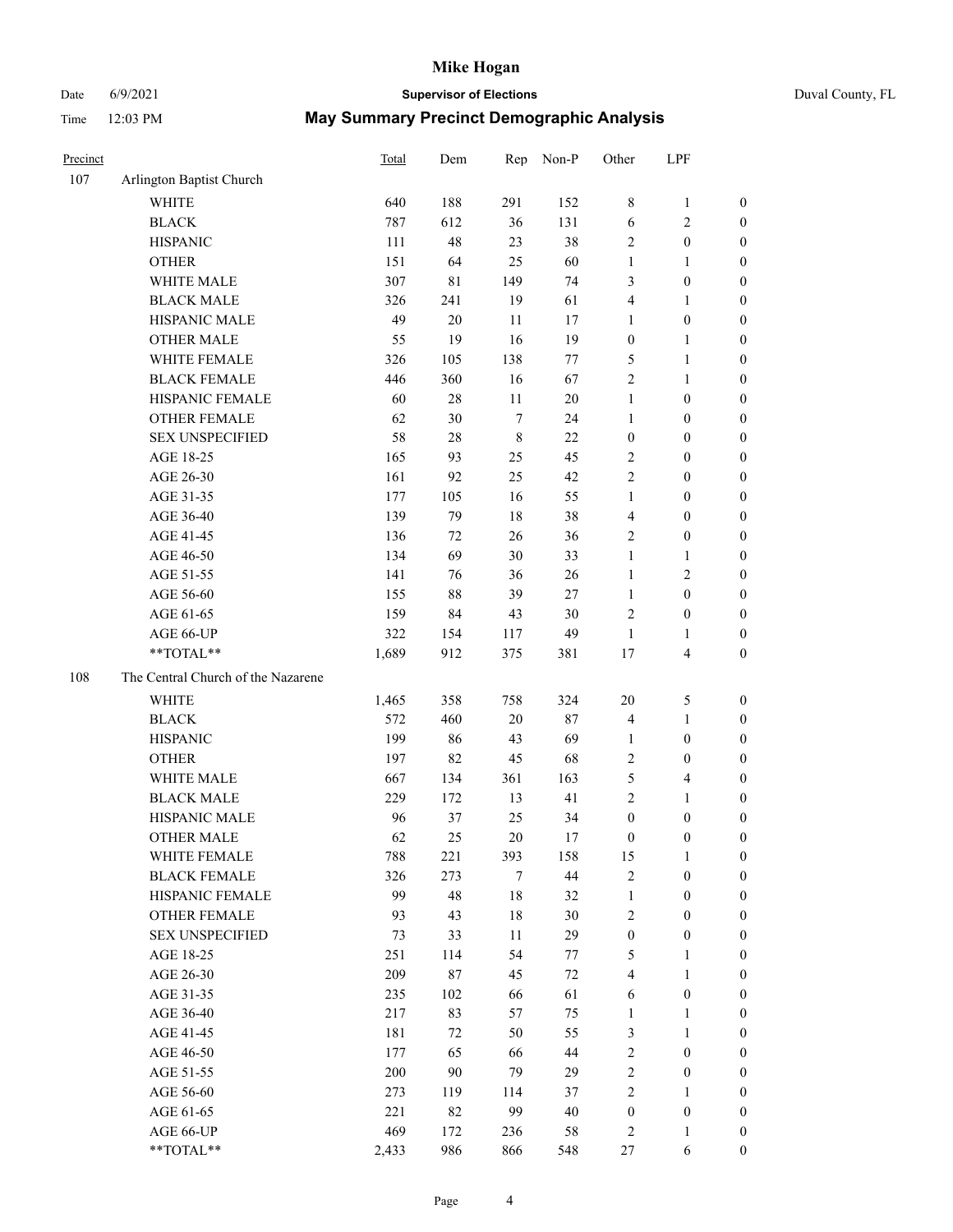# Date 6/9/2021 **Supervisor of Elections** Duval County, FL

| Precinct |                                 | <b>Total</b> | Dem    | Rep            | Non-P   | Other            | LPF              |                  |
|----------|---------------------------------|--------------|--------|----------------|---------|------------------|------------------|------------------|
| 109      | Arlington Congregational Church |              |        |                |         |                  |                  |                  |
|          | <b>WHITE</b>                    | 861          | 233    | 454            | 154     | 13               | $\boldsymbol{7}$ | 0                |
|          | <b>BLACK</b>                    | 439          | 316    | 19             | 98      | 5                | $\mathbf{1}$     | $\boldsymbol{0}$ |
|          | <b>HISPANIC</b>                 | 114          | 57     | 25             | 29      | 2                | $\mathbf{1}$     | $\boldsymbol{0}$ |
|          | <b>OTHER</b>                    | 107          | 39     | 28             | 38      | 2                | $\boldsymbol{0}$ | $\boldsymbol{0}$ |
|          | WHITE MALE                      | 412          | 94     | 222            | $87\,$  | 4                | 5                | $\boldsymbol{0}$ |
|          | <b>BLACK MALE</b>               | 180          | 122    | 10             | $44\,$  | 3                | $\mathbf{1}$     | $\boldsymbol{0}$ |
|          | HISPANIC MALE                   | 47           | 25     | $\,$ 8 $\,$    | 13      | $\boldsymbol{0}$ | $\mathbf{1}$     | $\boldsymbol{0}$ |
|          | <b>OTHER MALE</b>               | 39           | $10\,$ | 12             | 16      | $\mathbf{1}$     | $\boldsymbol{0}$ | $\boldsymbol{0}$ |
|          | WHITE FEMALE                    | 443          | 139    | 227            | 66      | 9                | $\sqrt{2}$       | $\boldsymbol{0}$ |
|          | <b>BLACK FEMALE</b>             | 248          | 188    | $\,$ 8 $\,$    | 50      | $\overline{c}$   | $\boldsymbol{0}$ | $\boldsymbol{0}$ |
|          | HISPANIC FEMALE                 | 61           | $30\,$ | 16             | 13      | $\overline{c}$   | $\boldsymbol{0}$ | $\boldsymbol{0}$ |
|          | <b>OTHER FEMALE</b>             | 49           | 26     | 11             | $11\,$  | $\mathbf{1}$     | $\boldsymbol{0}$ | $\boldsymbol{0}$ |
|          | <b>SEX UNSPECIFIED</b>          | 42           | 11     | 12             | 19      | $\boldsymbol{0}$ | $\boldsymbol{0}$ | $\boldsymbol{0}$ |
|          | AGE 18-25                       | 172          | 72     | 39             | 57      | 2                | $\sqrt{2}$       | $\boldsymbol{0}$ |
|          | AGE 26-30                       | 165          | 71     | 40             | 50      | 4                | $\boldsymbol{0}$ | $\boldsymbol{0}$ |
|          | AGE 31-35                       | 191          | 89     | 48             | 50      | $\overline{c}$   | $\sqrt{2}$       | $\boldsymbol{0}$ |
|          | AGE 36-40                       | 127          | 69     | 24             | 31      | $\overline{c}$   | $\mathbf{1}$     | $\boldsymbol{0}$ |
|          | AGE 41-45                       | 105          | 55     | $28\,$         | 19      | 3                | $\boldsymbol{0}$ | $\boldsymbol{0}$ |
|          | AGE 46-50                       | 88           | 33     | $28\,$         | 25      | $\overline{c}$   | $\boldsymbol{0}$ | $\boldsymbol{0}$ |
|          | AGE 51-55                       | 134          | 48     | 60             | $22\,$  | $\overline{c}$   | $\sqrt{2}$       | $\boldsymbol{0}$ |
|          | AGE 56-60                       | 114          | 42     | 53             | 17      | $\overline{c}$   | $\boldsymbol{0}$ | 0                |
|          | AGE 61-65                       | 123          | 46     | 58             | 17      | $\mathbf{1}$     | $\mathbf{1}$     | $\boldsymbol{0}$ |
|          | AGE 66-UP                       | 302          | 120    | 148            | 31      | $\sqrt{2}$       | $\mathbf{1}$     | $\boldsymbol{0}$ |
|          | $**TOTAL**$                     | 1,521        | 645    | 526            | 319     | $22\,$           | $\boldsymbol{9}$ | $\boldsymbol{0}$ |
| 110      | St. Pauls Episcopal Church      |              |        |                |         |                  |                  |                  |
|          | <b>WHITE</b>                    | 1,736        | 451    | 944            | 309     | $22\,$           | $10\,$           | $\boldsymbol{0}$ |
|          | <b>BLACK</b>                    | 245          | 180    | $10\,$         | 52      | 3                | $\boldsymbol{0}$ | $\boldsymbol{0}$ |
|          | <b>HISPANIC</b>                 | 110          | 42     | 37             | $30\,$  | $\mathbf{1}$     | $\boldsymbol{0}$ | $\boldsymbol{0}$ |
|          | <b>OTHER</b>                    | 170          | 51     | 52             | 62      | 4                | $\mathbf{1}$     | $\boldsymbol{0}$ |
|          | WHITE MALE                      | 816          | 176    | 458            | 167     | $10\,$           | 5                | $\boldsymbol{0}$ |
|          | <b>BLACK MALE</b>               | 106          | $70\,$ | 6              | $28\,$  | $\overline{2}$   | $\boldsymbol{0}$ | $\boldsymbol{0}$ |
|          | HISPANIC MALE                   | 47           | 17     | $22\,$         | $\,8\,$ | $\boldsymbol{0}$ | $\boldsymbol{0}$ | $\boldsymbol{0}$ |
|          | <b>OTHER MALE</b>               | 54           | 16     | 20             | 15      | 2                | $\mathbf{1}$     | $\boldsymbol{0}$ |
|          | WHITE FEMALE                    | 900          | 265    | 478            | 140     | 12               | 5                | 0                |
|          | <b>BLACK FEMALE</b>             | 133          | 106    | $\overline{4}$ | 22      | $\mathbf{1}$     | $\boldsymbol{0}$ | $\overline{0}$   |
|          | HISPANIC FEMALE                 | 62           | 25     | 15             | 21      | $\mathbf{1}$     | $\boldsymbol{0}$ | $\overline{0}$   |
|          | <b>OTHER FEMALE</b>             | 82           | 29     | 25             | $27\,$  | $\mathbf{1}$     | $\boldsymbol{0}$ | $\overline{0}$   |
|          | <b>SEX UNSPECIFIED</b>          | 61           | $20\,$ | 15             | 25      | $\mathbf{1}$     | $\boldsymbol{0}$ | 0                |
|          | AGE 18-25                       | 190          | 50     | 83             | 54      | 3                | $\boldsymbol{0}$ | $\theta$         |
|          | AGE 26-30                       | 180          | 65     | 64             | 50      | $\mathbf{1}$     | $\boldsymbol{0}$ | 0                |
|          | AGE 31-35                       | 183          | 53     | 70             | 50      | 6                | $\overline{4}$   | 0                |
|          | AGE 36-40                       | 179          | 56     | 66             | 52      | 2                | $\mathfrak{Z}$   | 0                |
|          | AGE 41-45                       | 160          | 45     | 70             | 43      | $\overline{c}$   | $\boldsymbol{0}$ | 0                |
|          | AGE 46-50                       | 164          | 50     | 79             | $30\,$  | 3                | $\sqrt{2}$       | 0                |
|          | AGE 51-55                       | 192          | 56     | 90             | 42      | 4                | $\boldsymbol{0}$ | $\overline{0}$   |
|          | AGE 56-60                       | 226          | 70     | 111            | 42      | 3                | $\boldsymbol{0}$ | $\overline{0}$   |
|          | AGE 61-65                       | 209          | 71     | 111            | 26      | $\boldsymbol{0}$ | $\mathbf{1}$     | $\overline{0}$   |
|          | AGE 66-UP                       | 578          | 208    | 299            | 64      | 6                | $\mathbf{1}$     | 0                |
|          | **TOTAL**                       | 2,261        | 724    | 1,043          | 453     | 30               | 11               | $\boldsymbol{0}$ |
|          |                                 |              |        |                |         |                  |                  |                  |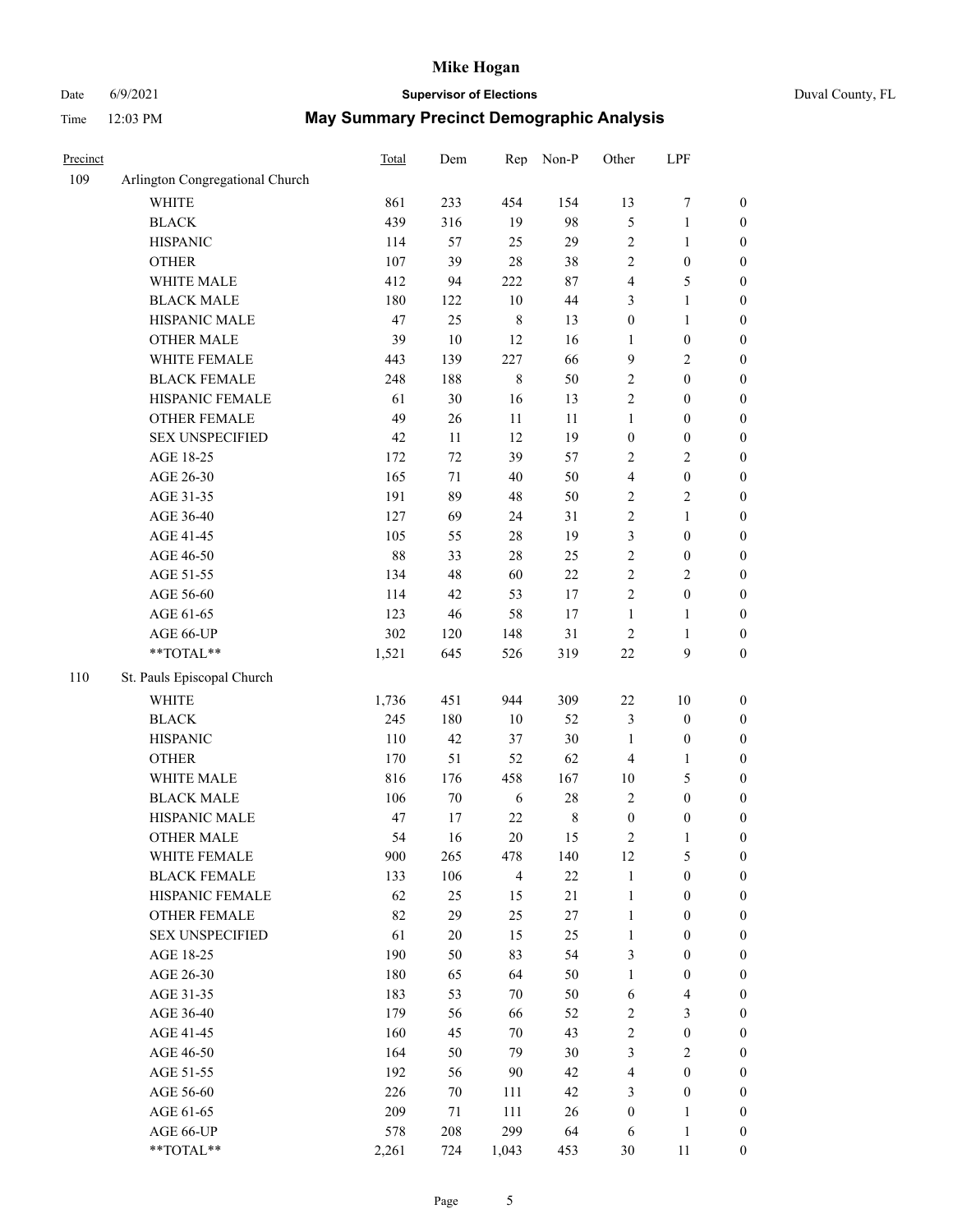# Date 6/9/2021 **Supervisor of Elections** Duval County, FL

| Precinct |                                   | <b>Total</b> | Dem    | Rep            | Non-P  | Other                   | LPF              |                  |
|----------|-----------------------------------|--------------|--------|----------------|--------|-------------------------|------------------|------------------|
| 111      | Fort Caroline Presbyterian Church |              |        |                |        |                         |                  |                  |
|          | <b>WHITE</b>                      | 1,154        | 258    | 664            | 207    | 17                      | $\,$ 8 $\,$      | 0                |
|          | <b>BLACK</b>                      | 328          | 259    | 11             | 57     | $\mathbf{1}$            | $\boldsymbol{0}$ | 0                |
|          | <b>HISPANIC</b>                   | 114          | $44\,$ | 28             | 40     | $\mathbf{1}$            | $\mathbf{1}$     | $\boldsymbol{0}$ |
|          | <b>OTHER</b>                      | 122          | 35     | 38             | 48     | $\mathbf{1}$            | $\boldsymbol{0}$ | $\boldsymbol{0}$ |
|          | WHITE MALE                        | 553          | 101    | 336            | 100    | 10                      | 6                | $\boldsymbol{0}$ |
|          | <b>BLACK MALE</b>                 | 149          | 108    | 7              | 33     | $\mathbf{1}$            | $\boldsymbol{0}$ | $\boldsymbol{0}$ |
|          | HISPANIC MALE                     | 45           | 15     | 14             | 16     | $\boldsymbol{0}$        | $\boldsymbol{0}$ | $\boldsymbol{0}$ |
|          | <b>OTHER MALE</b>                 | 44           | 9      | 16             | 19     | $\boldsymbol{0}$        | $\boldsymbol{0}$ | $\boldsymbol{0}$ |
|          | WHITE FEMALE                      | 589          | 155    | 322            | 103    | 7                       | $\overline{2}$   | $\boldsymbol{0}$ |
|          | <b>BLACK FEMALE</b>               | 176          | 149    | $\overline{4}$ | 23     | $\boldsymbol{0}$        | $\boldsymbol{0}$ | 0                |
|          | HISPANIC FEMALE                   | 64           | 25     | 14             | 23     | 1                       | $\mathbf{1}$     | 0                |
|          | OTHER FEMALE                      | 65           | 24     | 16             | 24     | $\mathbf{1}$            | $\boldsymbol{0}$ | $\boldsymbol{0}$ |
|          | <b>SEX UNSPECIFIED</b>            | 33           | 10     | 12             | 11     | $\boldsymbol{0}$        | $\boldsymbol{0}$ | $\boldsymbol{0}$ |
|          | AGE 18-25                         | 169          | 64     | 58             | 44     | 2                       | 1                | $\boldsymbol{0}$ |
|          | AGE 26-30                         | 141          | 42     | 41             | 54     | 3                       | $\mathbf{1}$     | $\boldsymbol{0}$ |
|          | AGE 31-35                         | 138          | 43     | 49             | 42     | 4                       | $\boldsymbol{0}$ | $\boldsymbol{0}$ |
|          | AGE 36-40                         | 140          | 54     | 44             | 40     | $\mathbf{1}$            | $\mathbf{1}$     | $\boldsymbol{0}$ |
|          | AGE 41-45                         | 134          | 45     | 49             | 35     | $\boldsymbol{0}$        | $\mathfrak{S}$   | $\boldsymbol{0}$ |
|          | AGE 46-50                         | 116          | 46     | 49             | 19     | $\overline{2}$          | $\boldsymbol{0}$ | $\boldsymbol{0}$ |
|          | AGE 51-55                         | 133          | 49     | 61             | 23     | $\boldsymbol{0}$        | $\boldsymbol{0}$ | $\boldsymbol{0}$ |
|          | AGE 56-60                         | 164          | 41     | 92             | 27     | $\overline{\mathbf{4}}$ | $\boldsymbol{0}$ | 0                |
|          | AGE 61-65                         | 159          | 44     | $87\,$         | 25     | 2                       | $\mathbf{1}$     | 0                |
|          | AGE 66-UP                         | 424          | 168    | 211            | 43     | $\sqrt{2}$              | $\boldsymbol{0}$ | $\boldsymbol{0}$ |
|          | **TOTAL**                         | 1,718        | 596    | 741            | 352    | $20\,$                  | 9                | $\boldsymbol{0}$ |
| 112      | Regency Square Regional Library   |              |        |                |        |                         |                  |                  |
|          | <b>WHITE</b>                      | 946          | 242    | 418            | 263    | 17                      | 6                | $\boldsymbol{0}$ |
|          | <b>BLACK</b>                      | 862          | 637    | 39             | 174    | $11\,$                  | $\mathbf{1}$     | $\boldsymbol{0}$ |
|          | <b>HISPANIC</b>                   | 199          | 79     | 36             | 79     | 5                       | $\boldsymbol{0}$ | $\boldsymbol{0}$ |
|          | <b>OTHER</b>                      | 232          | 93     | 51             | 82     | 4                       | $\sqrt{2}$       | $\boldsymbol{0}$ |
|          | WHITE MALE                        | 445          | $88\,$ | 210            | 136    | 7                       | $\overline{4}$   | $\boldsymbol{0}$ |
|          | <b>BLACK MALE</b>                 | 336          | 236    | 19             | 76     | 5                       | $\boldsymbol{0}$ | $\boldsymbol{0}$ |
|          | HISPANIC MALE                     | 74           | 22     | 14             | 35     | 3                       | $\boldsymbol{0}$ | $\boldsymbol{0}$ |
|          | OTHER MALE                        | 88           | 29     | 19             | 37     | $\mathbf{1}$            | $\mathbf{2}$     | $\boldsymbol{0}$ |
|          | WHITE FEMALE                      | 494          | 152    | 207            | 124    | 9                       | 2                | 0                |
|          | <b>BLACK FEMALE</b>               | 514          | 393    | 20             | 94     | $\sqrt{6}$              | $\mathbf{1}$     | $\boldsymbol{0}$ |
|          | HISPANIC FEMALE                   | 121          | 55     | 22             | 42     | 2                       | $\boldsymbol{0}$ | $\overline{0}$   |
|          | OTHER FEMALE                      | 103          | 53     | 22             | $27\,$ | $\mathbf{1}$            | $\boldsymbol{0}$ | $\overline{0}$   |
|          | <b>SEX UNSPECIFIED</b>            | 64           | 23     | $11\,$         | $27\,$ | 3                       | $\boldsymbol{0}$ | 0                |
|          | AGE 18-25                         | 311          | 136    | 56             | 109    | 9                       | $\mathbf{1}$     | $\theta$         |
|          | AGE 26-30                         | 327          | 158    | 46             | 115    | 6                       | $\sqrt{2}$       | 0                |
|          | AGE 31-35                         | 241          | 129    | 40             | 69     | 3                       | $\boldsymbol{0}$ | 0                |
|          | AGE 36-40                         | 186          | 83     | 37             | 58     | 6                       | $\sqrt{2}$       | 0                |
|          | AGE 41-45                         | 155          | 74     | 36             | $40\,$ | 5                       | $\boldsymbol{0}$ | 0                |
|          | AGE 46-50                         | 164          | 80     | 36             | 47     | $\boldsymbol{0}$        | $\mathbf{1}$     | 0                |
|          | AGE 51-55                         | 154          | 81     | 33             | 36     | 4                       | $\boldsymbol{0}$ | 0                |
|          | AGE 56-60                         | 165          | 84     | 42             | 37     | $\boldsymbol{0}$        | $\sqrt{2}$       | $\overline{0}$   |
|          | AGE 61-65                         | 151          | 63     | 58             | 29     | 1                       | $\boldsymbol{0}$ | $\overline{0}$   |
|          | AGE 66-UP                         | 385          | 163    | 160            | 58     | 3                       | $\mathbf{1}$     | 0                |
|          | **TOTAL**                         | 2,239        | 1,051  | 544            | 598    | 37                      | $\mathbf{9}$     | $\boldsymbol{0}$ |
|          |                                   |              |        |                |        |                         |                  |                  |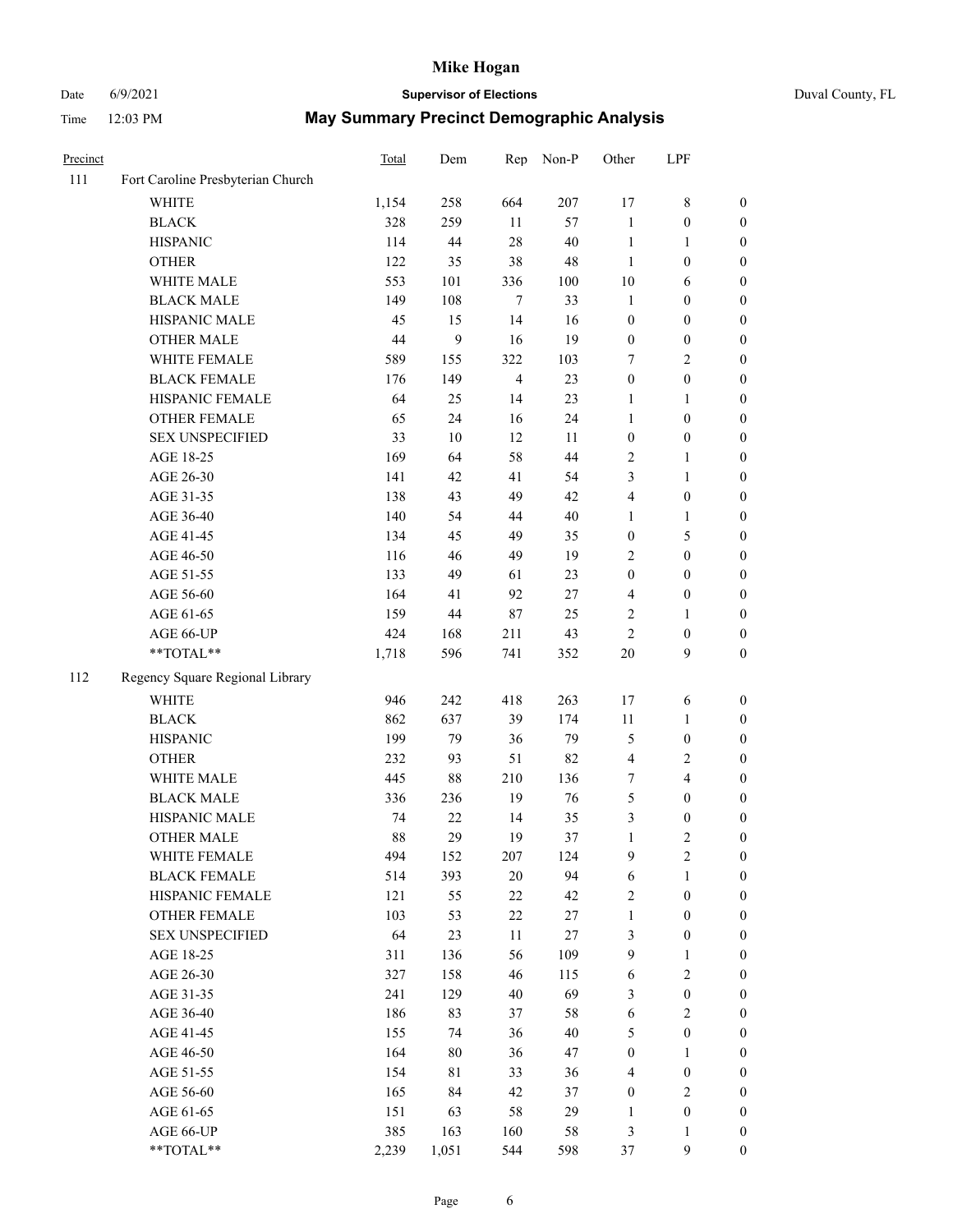# Date 6/9/2021 **Supervisor of Elections** Duval County, FL

| Precinct |                                    | <b>Total</b> | Dem    | Rep   | Non-P  | Other            | LPF                     |                  |
|----------|------------------------------------|--------------|--------|-------|--------|------------------|-------------------------|------------------|
| 113      | Fort Caroline Christian Church     |              |        |       |        |                  |                         |                  |
|          | <b>WHITE</b>                       | 3,072        | 732    | 1,614 | 666    | 44               | 16                      | 0                |
|          | <b>BLACK</b>                       | 2,046        | 1,609  | 71    | 339    | 25               | $\sqrt{2}$              | 0                |
|          | <b>HISPANIC</b>                    | 484          | 197    | 115   | 167    | $\overline{4}$   | $\mathbf{1}$            | $\boldsymbol{0}$ |
|          | <b>OTHER</b>                       | 630          | 214    | 140   | 262    | 10               | $\overline{\mathbf{4}}$ | $\boldsymbol{0}$ |
|          | WHITE MALE                         | 1,388        | 267    | 755   | 332    | 23               | 11                      | $\boldsymbol{0}$ |
|          | <b>BLACK MALE</b>                  | 837          | 631    | 44    | 151    | 11               | $\boldsymbol{0}$        | $\boldsymbol{0}$ |
|          | HISPANIC MALE                      | 224          | $88\,$ | 59    | 73     | 3                | $\mathbf{1}$            | $\boldsymbol{0}$ |
|          | <b>OTHER MALE</b>                  | 240          | 76     | 59    | 99     | 3                | $\mathfrak{Z}$          | $\boldsymbol{0}$ |
|          | WHITE FEMALE                       | 1,646        | 454    | 843   | 325    | $20\,$           | $\overline{4}$          | $\boldsymbol{0}$ |
|          | <b>BLACK FEMALE</b>                | 1,161        | 946    | 26    | 173    | 14               | $\sqrt{2}$              | 0                |
|          | HISPANIC FEMALE                    | 247          | 104    | 54    | $88\,$ | $\mathbf{1}$     | $\boldsymbol{0}$        | 0                |
|          | OTHER FEMALE                       | 289          | 108    | 65    | 109    | $\sqrt{6}$       | $\mathbf{1}$            | 0                |
|          | <b>SEX UNSPECIFIED</b>             | 199          | 78     | 35    | 83     | $\overline{2}$   | $\mathbf{1}$            | $\boldsymbol{0}$ |
|          | AGE 18-25                          | 783          | 342    | 182   | 232    | $20\,$           | $\boldsymbol{7}$        | $\boldsymbol{0}$ |
|          | AGE 26-30                          | 638          | 282    | 144   | 196    | $11\,$           | $\mathfrak{S}$          | $\boldsymbol{0}$ |
|          | AGE 31-35                          | 568          | 263    | 129   | 166    | $\,$ 8 $\,$      | $\sqrt{2}$              | $\boldsymbol{0}$ |
|          | AGE 36-40                          | 559          | 255    | 127   | 160    | 14               | $\mathfrak{Z}$          | $\boldsymbol{0}$ |
|          | AGE 41-45                          | 483          | 223    | 121   | 130    | 6                | 3                       | $\overline{0}$   |
|          | AGE 46-50                          | 535          | 242    | 170   | 118    | 4                | $\mathbf{1}$            | $\boldsymbol{0}$ |
|          | AGE 51-55                          | 546          | 250    | 172   | 115    | 8                | $\mathbf{1}$            | 0                |
|          | AGE 56-60                          | 547          | 223    | 214   | 104    | 5                | 1                       | 0                |
|          | AGE 61-65                          | 473          | 221    | 185   | 63     | 4                | $\boldsymbol{0}$        | 0                |
|          | AGE 66-UP                          | 1,100        | 451    | 496   | 150    | 3                | $\boldsymbol{0}$        | $\boldsymbol{0}$ |
|          | **TOTAL**                          | 6,232        | 2,752  | 1,940 | 1,434  | 83               | 23                      | $\boldsymbol{0}$ |
| 114      | Destination Church Assembly of God |              |        |       |        |                  |                         |                  |
|          | <b>WHITE</b>                       | 999          | 238    | 449   | 286    | 21               | 5                       | $\boldsymbol{0}$ |
|          | <b>BLACK</b>                       | 1,273        | 967    | 51    | 236    | 15               | $\overline{\mathbf{4}}$ | $\boldsymbol{0}$ |
|          | <b>HISPANIC</b>                    | 259          | 120    | 37    | 96     | 5                | $\mathbf{1}$            | $\boldsymbol{0}$ |
|          | <b>OTHER</b>                       | 273          | 108    | 39    | 122    | 3                | $\mathbf{1}$            | $\boldsymbol{0}$ |
|          | WHITE MALE                         | 498          | 100    | 242   | 144    | 8                | $\overline{\mathbf{4}}$ | $\boldsymbol{0}$ |
|          | <b>BLACK MALE</b>                  | 450          | 315    | 19    | 108    | $\sqrt{6}$       | $\overline{2}$          | $\boldsymbol{0}$ |
|          | HISPANIC MALE                      | 112          | 56     | 17    | 38     | $\mathbf{1}$     | $\boldsymbol{0}$        | 0                |
|          | <b>OTHER MALE</b>                  | 94           | 41     | 15    | 37     | $\mathbf{1}$     | $\boldsymbol{0}$        | $\boldsymbol{0}$ |
|          | WHITE FEMALE                       | 482          | 135    | 196   | 137    | 13               | 1                       | 0                |
|          | <b>BLACK FEMALE</b>                | 779          | 614    | 30    | 124    | 9                | $\sqrt{2}$              | $\overline{0}$   |
|          | HISPANIC FEMALE                    | 138          | 58     | 19    | 56     | 4                | $\mathbf{1}$            | $\overline{0}$   |
|          | OTHER FEMALE                       | 100          | 45     | 13    | 39     | 2                | $\mathbf{1}$            | $\overline{0}$   |
|          | <b>SEX UNSPECIFIED</b>             | 151          | 69     | 25    | 57     | $\boldsymbol{0}$ | $\boldsymbol{0}$        | 0                |
|          | AGE 18-25                          | 407          | 194    | 45    | 159    | 8                | $\mathbf{1}$            | 0                |
|          | AGE 26-30                          | 370          | 195    | 55    | 107    | 9                | $\overline{\mathbf{4}}$ | 0                |
|          | AGE 31-35                          | 387          | 196    | 53    | 132    | 5                | $\mathbf{1}$            | 0                |
|          | AGE 36-40                          | 276          | 144    | 42    | 82     | 6                | $\sqrt{2}$              | 0                |
|          | AGE 41-45                          | 202          | 102    | 44    | 48     | 8                | $\boldsymbol{0}$        | 0                |
|          | AGE 46-50                          | 227          | 123    | 53    | 46     | 3                | $\sqrt{2}$              | 0                |
|          | AGE 51-55                          | 218          | 108    | 64    | 43     | 2                | $\mathbf{1}$            | $\overline{0}$   |
|          | AGE 56-60                          | 229          | 115    | 63    | 48     | 3                | $\boldsymbol{0}$        | $\overline{0}$   |
|          | AGE 61-65                          | 175          | 94     | 49    | 32     | $\boldsymbol{0}$ | $\boldsymbol{0}$        | $\overline{0}$   |
|          | AGE 66-UP                          | 313          | 162    | 108   | 43     | $\boldsymbol{0}$ | $\boldsymbol{0}$        | 0                |
|          | **TOTAL**                          | 2,804        | 1,433  | 576   | 740    | 44               | 11                      | $\boldsymbol{0}$ |
|          |                                    |              |        |       |        |                  |                         |                  |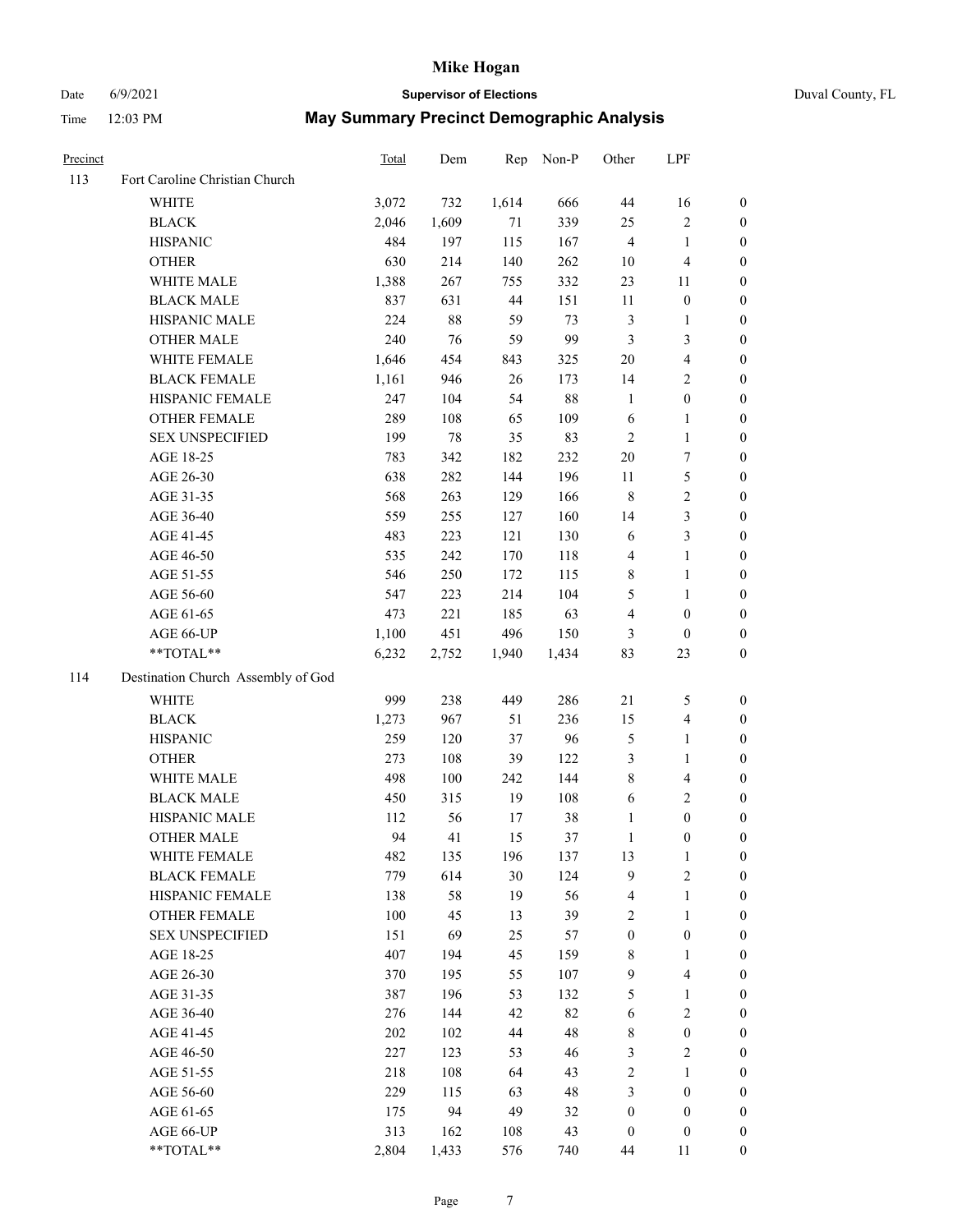# Date 6/9/2021 **Supervisor of Elections** Duval County, FL

| Precinct |                                                           | Total | Dem    | Rep    | Non-P  | Other            | LPF                     |                  |
|----------|-----------------------------------------------------------|-------|--------|--------|--------|------------------|-------------------------|------------------|
| 201      | New Berlin Elementary                                     |       |        |        |        |                  |                         |                  |
|          | <b>WHITE</b>                                              | 2,125 | 346    | 1,306  | 416    | 38               | 19                      | $\boldsymbol{0}$ |
|          | <b>BLACK</b>                                              | 1,086 | 818    | 48     | 196    | 20               | $\overline{\mathbf{4}}$ | $\boldsymbol{0}$ |
|          | <b>HISPANIC</b>                                           | 328   | 103    | 89     | 132    | $\mathfrak z$    | $\mathbf{1}$            | $\boldsymbol{0}$ |
|          | <b>OTHER</b>                                              | 359   | 115    | 116    | 121    | 5                | $\sqrt{2}$              | $\boldsymbol{0}$ |
|          | WHITE MALE                                                | 1,034 | 141    | 652    | 212    | $17\,$           | 12                      | $\boldsymbol{0}$ |
|          | <b>BLACK MALE</b>                                         | 488   | 341    | $27\,$ | 106    | $11\,$           | $\mathfrak{Z}$          | 0                |
|          | HISPANIC MALE                                             | 149   | 37     | 50     | 59     | $\sqrt{2}$       | $\mathbf{1}$            | 0                |
|          | <b>OTHER MALE</b>                                         | 152   | 46     | 51     | 53     | $\boldsymbol{0}$ | $\sqrt{2}$              | $\boldsymbol{0}$ |
|          | WHITE FEMALE                                              | 1,068 | 202    | 641    | 198    | $20\,$           | $\boldsymbol{7}$        | $\boldsymbol{0}$ |
|          | <b>BLACK FEMALE</b>                                       | 582   | 468    | 21     | 83     | 9                | $\mathbf{1}$            | $\boldsymbol{0}$ |
|          | HISPANIC FEMALE                                           | 170   | 63     | 36     | $70\,$ | $\mathbf{1}$     | $\boldsymbol{0}$        | $\boldsymbol{0}$ |
|          | OTHER FEMALE                                              | 164   | 59     | 55     | 46     | 4                | $\boldsymbol{0}$        | $\boldsymbol{0}$ |
|          | <b>SEX UNSPECIFIED</b>                                    | 91    | 25     | 26     | $38\,$ | 2                | $\boldsymbol{0}$        | $\boldsymbol{0}$ |
|          | AGE 18-25                                                 | 420   | 151    | 123    | 133    | $10\,$           | $\mathfrak{Z}$          | $\boldsymbol{0}$ |
|          | AGE 26-30                                                 | 423   | 137    | 142    | 129    | $\overline{9}$   | $\sqrt{6}$              | $\boldsymbol{0}$ |
|          | AGE 31-35                                                 | 480   | 155    | 197    | 114    | $\,$ 8 $\,$      | 6                       | $\boldsymbol{0}$ |
|          | AGE 36-40                                                 | 424   | 156    | 130    | 125    | 8                | 5                       | 0                |
|          | AGE 41-45                                                 | 358   | 134    | 131    | 84     | 7                | $\sqrt{2}$              | $\boldsymbol{0}$ |
|          | AGE 46-50                                                 | 359   | 137    | 139    | 75     | $\sqrt{6}$       | $\sqrt{2}$              | $\boldsymbol{0}$ |
|          | AGE 51-55                                                 | 354   | 138    | 152    | 59     | 5                | $\boldsymbol{0}$        | $\boldsymbol{0}$ |
|          | AGE 56-60                                                 | 321   | 122    | 149    | 42     | 7                | $\mathbf{1}$            | $\boldsymbol{0}$ |
|          | AGE 61-65                                                 | 269   | 88     | 136    | 43     | 2                | $\boldsymbol{0}$        | $\boldsymbol{0}$ |
|          | AGE 66-UP                                                 | 490   | 164    | 260    | 61     | 4                | $\mathbf{1}$            | $\boldsymbol{0}$ |
|          | $\mathrm{*}\mathrm{*}\mathrm{TOTAL} \mathrm{*}\mathrm{*}$ | 3,898 | 1,382  | 1,559  | 865    | 66               | 26                      | $\boldsymbol{0}$ |
| 202      | Faith Bridge Church                                       |       |        |        |        |                  |                         |                  |
|          | WHITE                                                     | 3,607 | 737    | 1,966  | 820    | 66               | $18\,$                  | $\boldsymbol{0}$ |
|          | <b>BLACK</b>                                              | 855   | 620    | 62     | 163    | $10\,$           | $\boldsymbol{0}$        | $\boldsymbol{0}$ |
|          | <b>HISPANIC</b>                                           | 452   | 151    | 136    | 158    | $\sqrt{5}$       | $\sqrt{2}$              | $\boldsymbol{0}$ |
|          | <b>OTHER</b>                                              | 1,009 | 265    | 332    | 396    | 14               | $\sqrt{2}$              | 0                |
|          | WHITE MALE                                                | 1,744 | 293    | 977    | 432    | 30               | 12                      | 0                |
|          | <b>BLACK MALE</b>                                         | 406   | 269    | 35     | 98     | $\overline{4}$   | $\boldsymbol{0}$        | $\boldsymbol{0}$ |
|          | HISPANIC MALE                                             | 211   | 60     | 67     | $80\,$ | 4                | $\boldsymbol{0}$        | $\boldsymbol{0}$ |
|          | <b>OTHER MALE</b>                                         | 421   | 110    | 145    | 160    | 4                | $\overline{c}$          | $\boldsymbol{0}$ |
|          | WHITE FEMALE                                              | 1,824 | 435    | 969    | 378    | 36               | 6                       | $\boldsymbol{0}$ |
|          | <b>BLACK FEMALE</b>                                       | 432   | 337    | $27\,$ | 63     | 5                | $\boldsymbol{0}$        | $\overline{0}$   |
|          | HISPANIC FEMALE                                           | 231   | $88\,$ | 67     | 73     | $\mathbf{1}$     | $\sqrt{2}$              | $\overline{0}$   |
|          | <b>OTHER FEMALE</b>                                       | 486   | 133    | 165    | 179    | $\overline{9}$   | $\boldsymbol{0}$        | $\overline{0}$   |
|          | <b>SEX UNSPECIFIED</b>                                    | 168   | 48     | $44\,$ | 74     | $\sqrt{2}$       | $\boldsymbol{0}$        | 0                |
|          | AGE 18-25                                                 | 752   | 251    | 271    | 205    | $22\,$           | 3                       | 0                |
|          | AGE 26-30                                                 | 587   | 173    | 217    | 178    | $17\,$           | $\sqrt{2}$              | 0                |
|          | AGE 31-35                                                 | 670   | 189    | 244    | 219    | 12               | 6                       | 0                |
|          | AGE 36-40                                                 | 582   | 157    | 227    | 186    | 9                | $\mathfrak{Z}$          | $\boldsymbol{0}$ |
|          | AGE 41-45                                                 | 524   | 148    | 203    | 159    | 10               | $\overline{\mathbf{4}}$ | $\boldsymbol{0}$ |
|          | AGE 46-50                                                 | 564   | 162    | 266    | 130    | $\overline{4}$   | $\mathbf{2}$            | $\boldsymbol{0}$ |
|          | AGE 51-55                                                 | 499   | 149    | 234    | 112    | 3                | $\mathbf{1}$            | $\overline{0}$   |
|          | AGE 56-60                                                 | 527   | 148    | 264    | 110    | 5                | $\boldsymbol{0}$        | $\overline{0}$   |
|          | AGE 61-65                                                 | 389   | 133    | 173    | 76     | 7                | $\boldsymbol{0}$        | $\overline{0}$   |
|          | AGE 66-UP                                                 | 829   | 263    | 397    | 162    | 6                | $\mathbf{1}$            | $\boldsymbol{0}$ |
|          | **TOTAL**                                                 | 5,923 | 1,773  | 2,496  | 1,537  | 95               | $22\,$                  | $\boldsymbol{0}$ |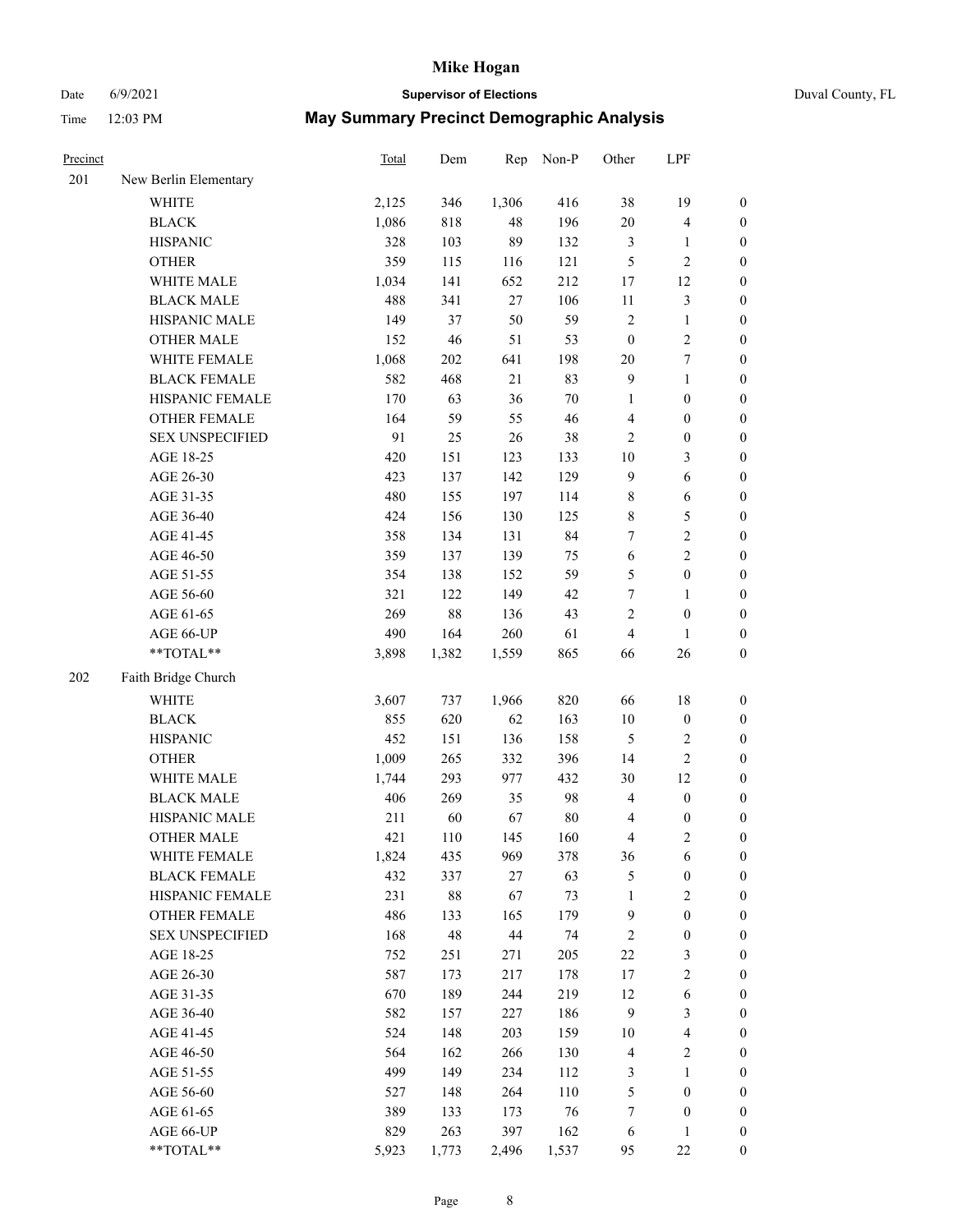## Date 6/9/2021 **Supervisor of Elections** Duval County, FL

| Precinct |                                       | Total        | Dem       | Rep        | Non-P     | Other                          | LPF                              |                                      |
|----------|---------------------------------------|--------------|-----------|------------|-----------|--------------------------------|----------------------------------|--------------------------------------|
| 203      | Faith Chapel Free Will Baptist Church |              |           |            |           |                                |                                  |                                      |
|          | WHITE                                 | 2,685        | 584       | 1,457      | 580       | 36                             | $28\,$                           | 0                                    |
|          | <b>BLACK</b>                          | 1,381        | 1,030     | 51         | 282       | 15                             | $\mathfrak{Z}$                   | 0                                    |
|          | <b>HISPANIC</b>                       | 393          | 168       | 70         | 150       | 5                              | $\boldsymbol{0}$                 | $\boldsymbol{0}$                     |
|          | <b>OTHER</b>                          | 469          | 143       | 123        | 190       | 8                              | $\mathfrak{S}$                   | $\boldsymbol{0}$                     |
|          | WHITE MALE                            | 1,300        | 243       | 713        | 305       | 21                             | $18\,$                           | $\boldsymbol{0}$                     |
|          | <b>BLACK MALE</b>                     | 543          | 355       | 27         | 150       | $\,$ $\,$                      | $\mathfrak{Z}$                   | $\boldsymbol{0}$                     |
|          | HISPANIC MALE                         | 182          | 76        | 40         | 65        | $\mathbf{1}$                   | $\boldsymbol{0}$                 | $\boldsymbol{0}$                     |
|          | <b>OTHER MALE</b>                     | 174          | 54        | 55         | 59        | 4                              | $\mathbf{2}$                     | $\boldsymbol{0}$                     |
|          | WHITE FEMALE                          | 1,353        | 330       | 730        | 268       | 15                             | $10\,$                           | $\boldsymbol{0}$                     |
|          | <b>BLACK FEMALE</b>                   | 814          | 661       | 24         | 122       | 7                              | $\boldsymbol{0}$                 | $\boldsymbol{0}$                     |
|          | HISPANIC FEMALE                       | 200          | $88\,$    | 28         | 80        | $\overline{\mathbf{4}}$        | $\boldsymbol{0}$                 | 0                                    |
|          | OTHER FEMALE                          | 232          | 74        | 57         | 94        | 4                              | $\mathfrak{Z}$                   | $\boldsymbol{0}$                     |
|          | <b>SEX UNSPECIFIED</b>                | 130          | 44        | $27\,$     | 59        | $\boldsymbol{0}$               | $\boldsymbol{0}$                 | $\boldsymbol{0}$                     |
|          | AGE 18-25                             | 572          | 217       | 149        | 190       | 11                             | $\mathfrak{S}$                   | $\boldsymbol{0}$                     |
|          | AGE 26-30                             | 554          | 234       | 120        | 182       | $11\,$                         | $\boldsymbol{7}$                 | $\boldsymbol{0}$                     |
|          | AGE 31-35                             | 540          | 227       | 131        | 168       | $\,$ $\,$                      | $\sqrt{6}$                       | $\boldsymbol{0}$                     |
|          | AGE 36-40                             | 484          | 195       | 124        | 157       | 3                              | $\mathfrak s$                    | $\boldsymbol{0}$                     |
|          | AGE 41-45                             | 413          | 150       | 141        | 111       | $\overline{\mathbf{4}}$        | $\boldsymbol{7}$                 | $\boldsymbol{0}$                     |
|          | AGE 46-50                             | 379          | 141       | 136        | 90        | 9                              | $\mathfrak{Z}$                   | $\boldsymbol{0}$                     |
|          | AGE 51-55                             | 408          | 143       | 174        | 81        | $10\,$                         | $\boldsymbol{0}$                 | $\boldsymbol{0}$                     |
|          | AGE 56-60                             | 408          | 139       | 191        | 76        | $\sqrt{2}$                     | $\boldsymbol{0}$                 | 0                                    |
|          | AGE 61-65                             | 374          | 143       | 172        | 54        | 3                              | $\sqrt{2}$                       | 0                                    |
|          | AGE 66-UP                             | 796          | 336       | 363        | 93        | 3                              | $\mathbf{1}$                     | $\boldsymbol{0}$                     |
|          | **TOTAL**                             | 4,928        | 1,925     | 1,701      | 1,202     | 64                             | 36                               | $\boldsymbol{0}$                     |
| 204      | Cedar Bay Baptist Church              |              |           |            |           |                                |                                  |                                      |
|          | <b>WHITE</b>                          |              | 412       | 1,302      | 341       | 32                             | $\,$ 8 $\,$                      |                                      |
|          | <b>BLACK</b>                          | 2,095<br>328 | 251       |            | 56        | 4                              |                                  | $\boldsymbol{0}$                     |
|          | <b>HISPANIC</b>                       | 91           | 29        | 16<br>39   | 23        |                                | $\mathbf{1}$<br>$\boldsymbol{0}$ | $\boldsymbol{0}$<br>$\boldsymbol{0}$ |
|          |                                       | 168          | 35        | 66         | 64        | $\boldsymbol{0}$               | $\boldsymbol{0}$                 |                                      |
|          | <b>OTHER</b>                          |              |           |            |           | 3                              |                                  | $\boldsymbol{0}$                     |
|          | WHITE MALE                            | 932          | 154       | 590        | 170       | 14                             | $\overline{\mathbf{4}}$          | $\boldsymbol{0}$                     |
|          | <b>BLACK MALE</b>                     | 140          | 96        | $10\,$     | 32        | $\mathbf{1}$                   | $\mathbf{1}$                     | $\boldsymbol{0}$                     |
|          | HISPANIC MALE                         | 50<br>68     | 17        | 22<br>26   | 11<br>33  | $\boldsymbol{0}$               | $\boldsymbol{0}$                 | $\boldsymbol{0}$                     |
|          | <b>OTHER MALE</b>                     |              | 8         |            |           | $\mathbf{1}$                   | $\boldsymbol{0}$                 | $\boldsymbol{0}$                     |
|          | WHITE FEMALE<br><b>BLACK FEMALE</b>   | 1,145<br>187 | 256       | 703        | 165<br>24 | 18                             | 3<br>$\boldsymbol{0}$            | 0                                    |
|          | HISPANIC FEMALE                       | 41           | 154<br>12 | 6<br>17    | 12        | 3                              | $\boldsymbol{0}$                 | $\boldsymbol{0}$<br>$\overline{0}$   |
|          | OTHER FEMALE                          |              | $20\,$    | $27\,$     | 15        | $\boldsymbol{0}$<br>$\sqrt{2}$ | $\boldsymbol{0}$                 | $\overline{0}$                       |
|          | <b>SEX UNSPECIFIED</b>                | 64<br>55     | 10        | $22\,$     | $22\,$    | $\boldsymbol{0}$               | $\mathbf{1}$                     | 0                                    |
|          | AGE 18-25                             | 266          | 74        | 111        | 74        | 7                              | $\boldsymbol{0}$                 | 0                                    |
|          | AGE 26-30                             | 246          | 56        | 106        | 76        | $\sqrt{6}$                     | $\overline{2}$                   | 0                                    |
|          | AGE 31-35                             | 234          | 57        | 104        | 67        | 2                              | $\overline{4}$                   | 0                                    |
|          | AGE 36-40                             | 210          | 62        | 105        | 37        | 5                              | $\mathbf{1}$                     | 0                                    |
|          | AGE 41-45                             | 205          | 57        | 91         | 55        | $\overline{c}$                 | $\boldsymbol{0}$                 | 0                                    |
|          |                                       | 201          |           | 89         | 40        | 5                              |                                  |                                      |
|          | AGE 46-50<br>AGE 51-55                | 208          | 67        |            |           |                                | $\boldsymbol{0}$                 | 0<br>0                               |
|          | AGE 56-60                             | 261          | 51<br>65  | 121<br>153 | 33<br>38  | 2<br>5                         | $\mathbf{1}$<br>$\boldsymbol{0}$ | $\overline{0}$                       |
|          | AGE 61-65                             | 222          | 52        | 149        | $20\,$    | $\mathbf{1}$                   | $\boldsymbol{0}$                 | $\overline{0}$                       |
|          | AGE 66-UP                             | 629          | 186       | 394        | 44        | $\overline{4}$                 | $\mathbf{1}$                     | 0                                    |
|          | **TOTAL**                             | 2,682        | 727       | 1,423      | 484       | 39                             | $\mathbf{9}$                     | $\boldsymbol{0}$                     |
|          |                                       |              |           |            |           |                                |                                  |                                      |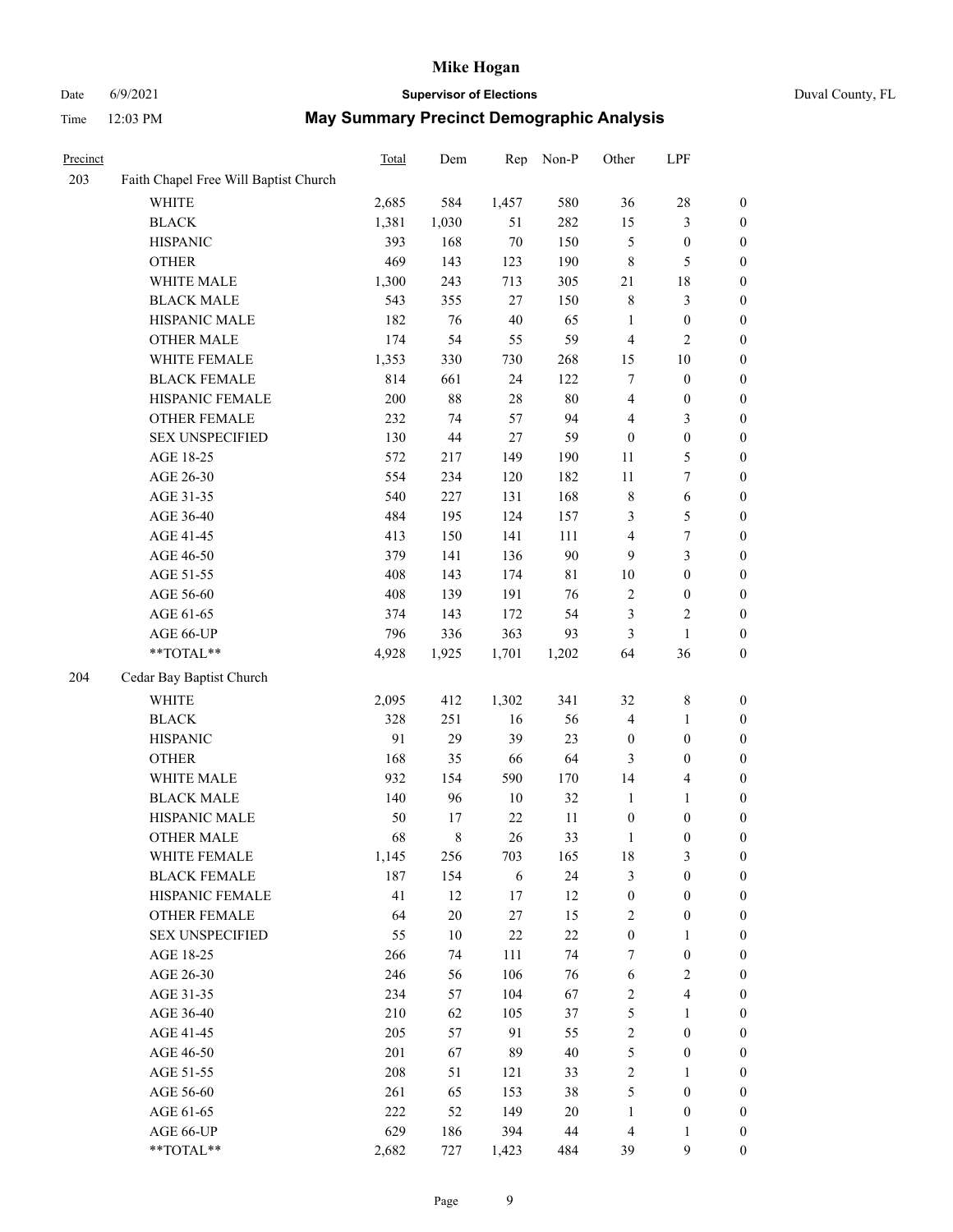## Date 6/9/2021 **Supervisor of Elections** Duval County, FL

| Precinct |                               | Total | Dem    | Rep         | Non-P  | Other            | LPF              |                  |
|----------|-------------------------------|-------|--------|-------------|--------|------------------|------------------|------------------|
| 205      | Dunns Creek Baptist Church    |       |        |             |        |                  |                  |                  |
|          | <b>WHITE</b>                  | 5,406 | 961    | 3,211       | 1,113  | 79               | 42               | $\boldsymbol{0}$ |
|          | <b>BLACK</b>                  | 2,717 | 2,129  | 112         | 434    | 39               | $\mathfrak{Z}$   | $\boldsymbol{0}$ |
|          | <b>HISPANIC</b>               | 617   | 218    | 167         | 223    | 9                | $\boldsymbol{0}$ | $\boldsymbol{0}$ |
|          | <b>OTHER</b>                  | 822   | 229    | 264         | 315    | 10               | $\overline{4}$   | $\boldsymbol{0}$ |
|          | WHITE MALE                    | 2,552 | 368    | 1,549       | 576    | 32               | $27\,$           | $\boldsymbol{0}$ |
|          | <b>BLACK MALE</b>             | 1,211 | 888    | 68          | 235    | 17               | $\mathfrak{Z}$   | $\boldsymbol{0}$ |
|          | HISPANIC MALE                 | 296   | $90\,$ | 93          | 108    | 5                | $\boldsymbol{0}$ | $\boldsymbol{0}$ |
|          | <b>OTHER MALE</b>             | 317   | 80     | 110         | 122    | $\overline{2}$   | $\mathfrak{Z}$   | $\boldsymbol{0}$ |
|          | WHITE FEMALE                  | 2,794 | 586    | 1,621       | 526    | 46               | 15               | $\boldsymbol{0}$ |
|          | <b>BLACK FEMALE</b>           | 1,471 | 1,218  | 43          | 188    | 22               | $\boldsymbol{0}$ | $\boldsymbol{0}$ |
|          | HISPANIC FEMALE               | 313   | 124    | $71\,$      | 114    | 4                | $\boldsymbol{0}$ | $\boldsymbol{0}$ |
|          | OTHER FEMALE                  | 371   | 118    | 117         | 130    | 5                | $\mathbf{1}$     | $\boldsymbol{0}$ |
|          | <b>SEX UNSPECIFIED</b>        | 237   | 65     | 82          | 86     | 4                | $\boldsymbol{0}$ | $\boldsymbol{0}$ |
|          | AGE 18-25                     | 1,084 | 408    | 319         | 322    | 32               | $\mathfrak{Z}$   | $\boldsymbol{0}$ |
|          | AGE 26-30                     | 894   | 314    | 289         | 262    | 18               | 11               | $\boldsymbol{0}$ |
|          | AGE 31-35                     | 1,042 | 317    | 371         | 334    | 14               | 6                | $\boldsymbol{0}$ |
|          | AGE 36-40                     | 978   | 350    | 340         | 263    | 13               | 12               | $\boldsymbol{0}$ |
|          | AGE 41-45                     | 890   | 363    | 291         | 213    | 14               | $\mathbf{9}$     | $\boldsymbol{0}$ |
|          | AGE 46-50                     | 919   | 406    | 326         | 176    | $\tau$           | $\overline{4}$   | $\boldsymbol{0}$ |
|          | AGE 51-55                     | 892   | 312    | 404         | 164    | 11               | 1                | 0                |
|          | AGE 56-60                     | 846   | 323    | 386         | 126    | 10               | $\mathbf{1}$     | $\boldsymbol{0}$ |
|          | AGE 61-65                     | 656   | 240    | 329         | 79     | $\tau$           | $\mathbf{1}$     | $\boldsymbol{0}$ |
|          | AGE 66-UP                     | 1,361 | 504    | 699         | 146    | 11               | $\mathbf{1}$     | $\boldsymbol{0}$ |
|          | $**TOTAL**$                   | 9,562 | 3,537  | 3,754       | 2,085  | 137              | 49               | $\boldsymbol{0}$ |
| 206      | Resurrection Episcopal Church |       |        |             |        |                  |                  |                  |
|          | <b>WHITE</b>                  | 3,956 | 701    | 2,537       | 646    | 58               | 14               | $\boldsymbol{0}$ |
|          | <b>BLACK</b>                  | 322   | 251    | 20          | 47     | $\mathbf{1}$     | $\mathfrak{Z}$   | $\boldsymbol{0}$ |
|          | <b>HISPANIC</b>               | 192   | 54     | 78          | 58     | 2                | $\boldsymbol{0}$ | $\boldsymbol{0}$ |
|          | <b>OTHER</b>                  | 349   | 101    | 134         | 111    | 3                | $\boldsymbol{0}$ | $\boldsymbol{0}$ |
|          | WHITE MALE                    | 1,921 | 283    | 1,250       | 351    | 27               | $10\,$           | $\boldsymbol{0}$ |
|          | <b>BLACK MALE</b>             | 156   | 114    | 12          | $27\,$ | $\boldsymbol{0}$ | $\mathfrak{Z}$   | $\boldsymbol{0}$ |
|          | HISPANIC MALE                 | 74    | 14     | 31          | 28     | 1                | $\boldsymbol{0}$ | 0                |
|          | <b>OTHER MALE</b>             | 137   | 31     | 55          | 49     | $\overline{c}$   | $\boldsymbol{0}$ | $\boldsymbol{0}$ |
|          | WHITE FEMALE                  | 2,005 | 415    | 1,266       | 289    | 31               | $\overline{4}$   | 0                |
|          | <b>BLACK FEMALE</b>           | 165   | 136    | $\,$ 8 $\,$ | 20     | $\mathbf{1}$     | $\boldsymbol{0}$ | $\overline{0}$   |
|          | HISPANIC FEMALE               | 112   | 38     | 46          | $27\,$ | 1                | $\boldsymbol{0}$ | $\overline{0}$   |
|          | OTHER FEMALE                  | 161   | 55     | 63          | 43     | $\boldsymbol{0}$ | $\boldsymbol{0}$ | 0                |
|          | <b>SEX UNSPECIFIED</b>        | 88    | $21\,$ | 38          | $28\,$ | $\mathbf{1}$     | $\boldsymbol{0}$ | 0                |
|          | AGE 18-25                     | 434   | 107    | 199         | 114    | 11               | 3                | 0                |
|          | AGE 26-30                     | 314   | 82     | 142         | 82     | 6                | $\sqrt{2}$       | 0                |
|          | AGE 31-35                     | 387   | 102    | 192         | 81     | $10\,$           | $\sqrt{2}$       | 0                |
|          | AGE 36-40                     | 379   | 78     | 195         | 98     | 5                | $\mathfrak{Z}$   | 0                |
|          | AGE 41-45                     | 340   | 87     | 162         | 86     | 5                | $\boldsymbol{0}$ | 0                |
|          | AGE 46-50                     | 344   | 73     | 192         | 69     | 7                | 3                | 0                |
|          | AGE 51-55                     | 438   | 83     | 274         | 75     | 4                | $\sqrt{2}$       | $\boldsymbol{0}$ |
|          | AGE 56-60                     | 544   | 114    | 360         | 66     | 3                | $\mathbf{1}$     | $\overline{0}$   |
|          | AGE 61-65                     | 463   | 101    | 301         | 60     | $\mathbf{1}$     | $\boldsymbol{0}$ | 0                |
|          | AGE 66-UP                     | 1,176 | 280    | 752         | 131    | 12               | $\mathbf{1}$     | 0                |
|          | **TOTAL**                     | 4,819 | 1,107  | 2,769       | 862    | 64               | 17               | $\boldsymbol{0}$ |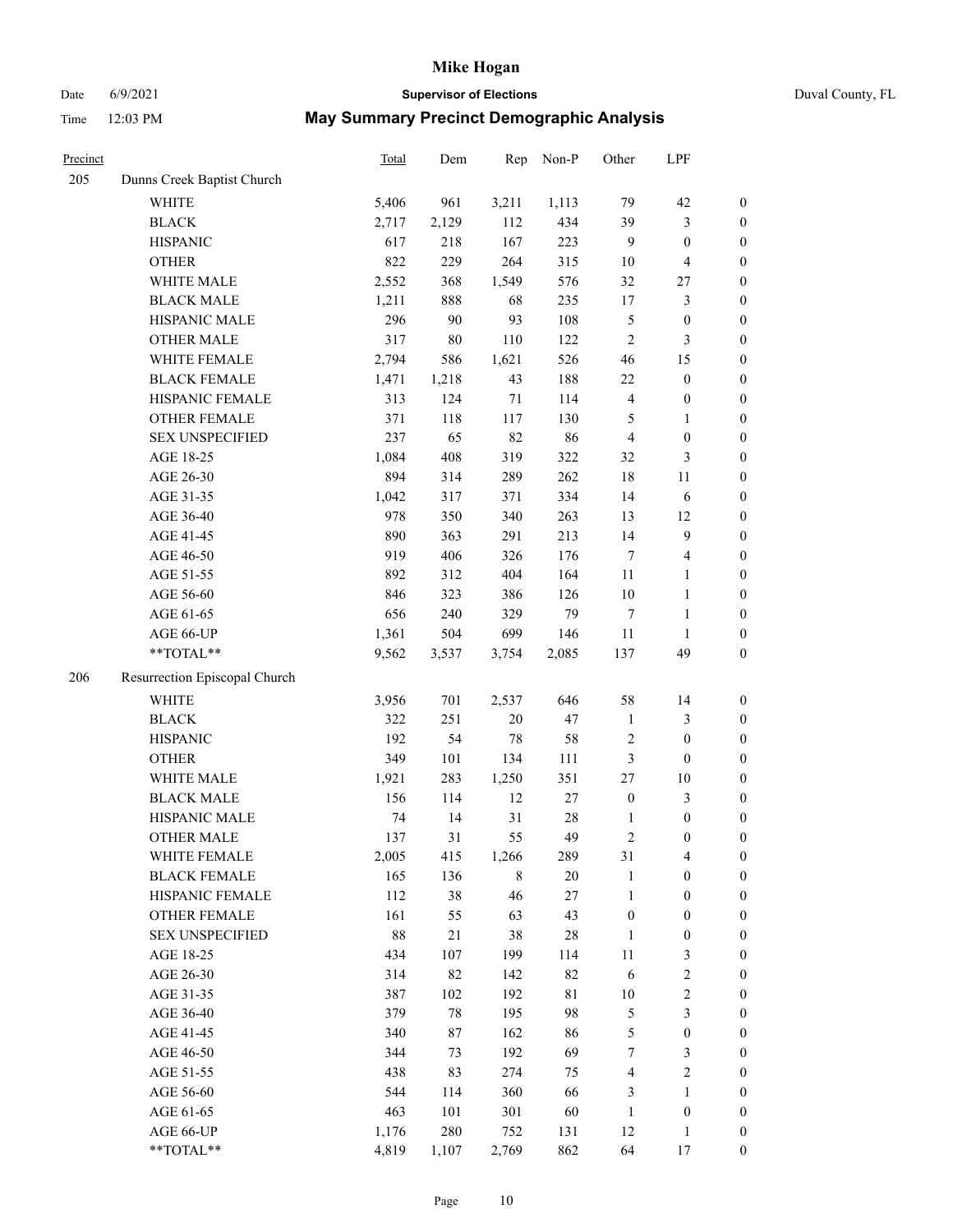# Date 6/9/2021 **Supervisor of Elections** Duval County, FL

| Precinct |                                   | Total | Dem    | Rep    | Non-P   | Other            | LPF                     |                  |
|----------|-----------------------------------|-------|--------|--------|---------|------------------|-------------------------|------------------|
| 207      | Police Athletic League            |       |        |        |         |                  |                         |                  |
|          | <b>WHITE</b>                      | 3,589 | 749    | 1,974  | 791     | 59               | 16                      | $\boldsymbol{0}$ |
|          | <b>BLACK</b>                      | 1,130 | 884    | 30     | 198     | 17               | $\mathbf{1}$            | $\boldsymbol{0}$ |
|          | <b>HISPANIC</b>                   | 446   | 166    | 107    | 168     | 4                | $\mathbf{1}$            | $\boldsymbol{0}$ |
|          | <b>OTHER</b>                      | 582   | 156    | 194    | 221     | 8                | 3                       | $\boldsymbol{0}$ |
|          | WHITE MALE                        | 1,702 | 288    | 999    | 378     | 31               | 6                       | $\boldsymbol{0}$ |
|          | <b>BLACK MALE</b>                 | 469   | 338    | 17     | 104     | $\overline{9}$   | $\mathbf{1}$            | $\boldsymbol{0}$ |
|          | HISPANIC MALE                     | 185   | 56     | 49     | $77 \,$ | $\overline{c}$   | $\mathbf{1}$            | $\boldsymbol{0}$ |
|          | <b>OTHER MALE</b>                 | 247   | 54     | 88     | 100     | 4                | $\mathbf{1}$            | 0                |
|          | WHITE FEMALE                      | 1,855 | 455    | 965    | 397     | 28               | $10\,$                  | 0                |
|          | <b>BLACK FEMALE</b>               | 644   | 533    | 12     | 91      | $\,$ 8 $\,$      | $\boldsymbol{0}$        | $\boldsymbol{0}$ |
|          | HISPANIC FEMALE                   | 248   | 104    | 58     | 84      | $\mathfrak{2}$   | $\boldsymbol{0}$        | $\boldsymbol{0}$ |
|          | OTHER FEMALE                      | 253   | 87     | 83     | 78      | 4                | $\mathbf{1}$            | $\boldsymbol{0}$ |
|          | <b>SEX UNSPECIFIED</b>            | 144   | 40     | 34     | 69      | $\boldsymbol{0}$ | $\mathbf{1}$            | $\boldsymbol{0}$ |
|          | AGE 18-25                         | 536   | 186    | 141    | 189     | 18               | $\sqrt{2}$              | $\boldsymbol{0}$ |
|          | AGE 26-30                         | 539   | 180    | 160    | 179     | 15               | $\mathfrak s$           | $\boldsymbol{0}$ |
|          | AGE 31-35                         | 609   | 221    | 186    | 188     | $\tau$           | $\boldsymbol{7}$        | $\boldsymbol{0}$ |
|          | AGE 36-40                         | 553   | 179    | 196    | 169     | 6                | $\mathfrak{Z}$          | $\boldsymbol{0}$ |
|          | AGE 41-45                         | 467   | 171    | 152    | 135     | $\overline{9}$   | $\boldsymbol{0}$        | $\boldsymbol{0}$ |
|          | AGE 46-50                         | 422   | 138    | 166    | 109     | 7                | $\mathbf{2}$            | 0                |
|          | AGE 51-55                         | 460   | 172    | 179    | 105     | 3                | $\mathbf{1}$            | $\boldsymbol{0}$ |
|          | AGE 56-60                         | 548   | 180    | 272    | 89      | 6                | $\mathbf{1}$            | $\boldsymbol{0}$ |
|          | AGE 61-65                         | 497   | 184    | 226    | 79      | 8                | $\boldsymbol{0}$        | $\boldsymbol{0}$ |
|          | AGE 66-UP                         | 1,116 | 344    | 627    | 136     | 9                | $\boldsymbol{0}$        | $\boldsymbol{0}$ |
|          | $**TOTAL**$                       | 5,747 | 1,955  | 2,305  | 1,378   | 88               | $21\,$                  | $\boldsymbol{0}$ |
| 208      | Christ's Church River City Campus |       |        |        |         |                  |                         |                  |
|          | <b>WHITE</b>                      | 1,975 | 274    | 1,375  | 303     | 19               | $\overline{\mathbf{4}}$ | $\boldsymbol{0}$ |
|          | <b>BLACK</b>                      | 181   | 130    | 16     | 31      | 4                | $\boldsymbol{0}$        | $\boldsymbol{0}$ |
|          | <b>HISPANIC</b>                   | 52    | $10\,$ | 28     | 13      | $\mathbf{1}$     | $\boldsymbol{0}$        | $\boldsymbol{0}$ |
|          | <b>OTHER</b>                      | 106   | 31     | 38     | 35      | $\mathbf{2}$     | $\boldsymbol{0}$        | $\boldsymbol{0}$ |
|          | WHITE MALE                        | 951   | 119    | 664    | 156     | $10\,$           | $\sqrt{2}$              | $\boldsymbol{0}$ |
|          | <b>BLACK MALE</b>                 | 92    | 56     | 9      | 23      | $\overline{4}$   | $\boldsymbol{0}$        | 0                |
|          | HISPANIC MALE                     | 26    | 3      | 17     | 6       | $\boldsymbol{0}$ | $\boldsymbol{0}$        | 0                |
|          | <b>OTHER MALE</b>                 | 32    | 8      | 11     | 13      | $\boldsymbol{0}$ | $\boldsymbol{0}$        | $\boldsymbol{0}$ |
|          | WHITE FEMALE                      | 997   | 151    | 693    | 143     | $\,$ $\,$        | $\sqrt{2}$              | $\boldsymbol{0}$ |
|          | <b>BLACK FEMALE</b>               | 87    | 73     | $\tau$ | $\tau$  | $\boldsymbol{0}$ | $\boldsymbol{0}$        | $\overline{0}$   |
|          | HISPANIC FEMALE                   | 24    | $\tau$ | 10     | $\tau$  | $\boldsymbol{0}$ | $\boldsymbol{0}$        | $\overline{0}$   |
|          | <b>OTHER FEMALE</b>               | 48    | $17\,$ | $20\,$ | 11      | $\boldsymbol{0}$ | $\boldsymbol{0}$        | $\overline{0}$   |
|          | <b>SEX UNSPECIFIED</b>            | 57    | $11\,$ | 26     | 16      | 4                | $\boldsymbol{0}$        | $\overline{0}$   |
|          | AGE 18-25                         | 198   | 41     | 105    | 48      | 4                | $\boldsymbol{0}$        | $\overline{0}$   |
|          | AGE 26-30                         | 124   | 27     | 57     | 36      | $\overline{4}$   | $\boldsymbol{0}$        | 0                |
|          | AGE 31-35                         | 129   | 20     | 69     | 40      | $\boldsymbol{0}$ | $\boldsymbol{0}$        | 0                |
|          | AGE 36-40                         | 171   | 18     | 108    | 41      | $\sqrt{2}$       | $\sqrt{2}$              | 0                |
|          | AGE 41-45                         | 156   | 29     | 95     | 30      | $\mathbf{1}$     | $\mathbf{1}$            | $\boldsymbol{0}$ |
|          | AGE 46-50                         | 183   | 24     | 128    | $28\,$  | 3                | $\boldsymbol{0}$        | $\boldsymbol{0}$ |
|          | AGE 51-55                         | 233   | 47     | 153    | 29      | $\overline{4}$   | $\boldsymbol{0}$        | $\boldsymbol{0}$ |
|          | AGE 56-60                         | 269   | 59     | 167    | 40      | 3                | $\boldsymbol{0}$        | $\boldsymbol{0}$ |
|          | AGE 61-65                         | 259   | 55     | 172    | 28      | 3                | $\mathbf{1}$            | $\overline{0}$   |
|          | AGE 66-UP                         | 592   | 125    | 403    | 62      | $\sqrt{2}$       | $\boldsymbol{0}$        | $\boldsymbol{0}$ |
|          | **TOTAL**                         | 2,314 | 445    | 1,457  | 382     | 26               | $\overline{4}$          | $\overline{0}$   |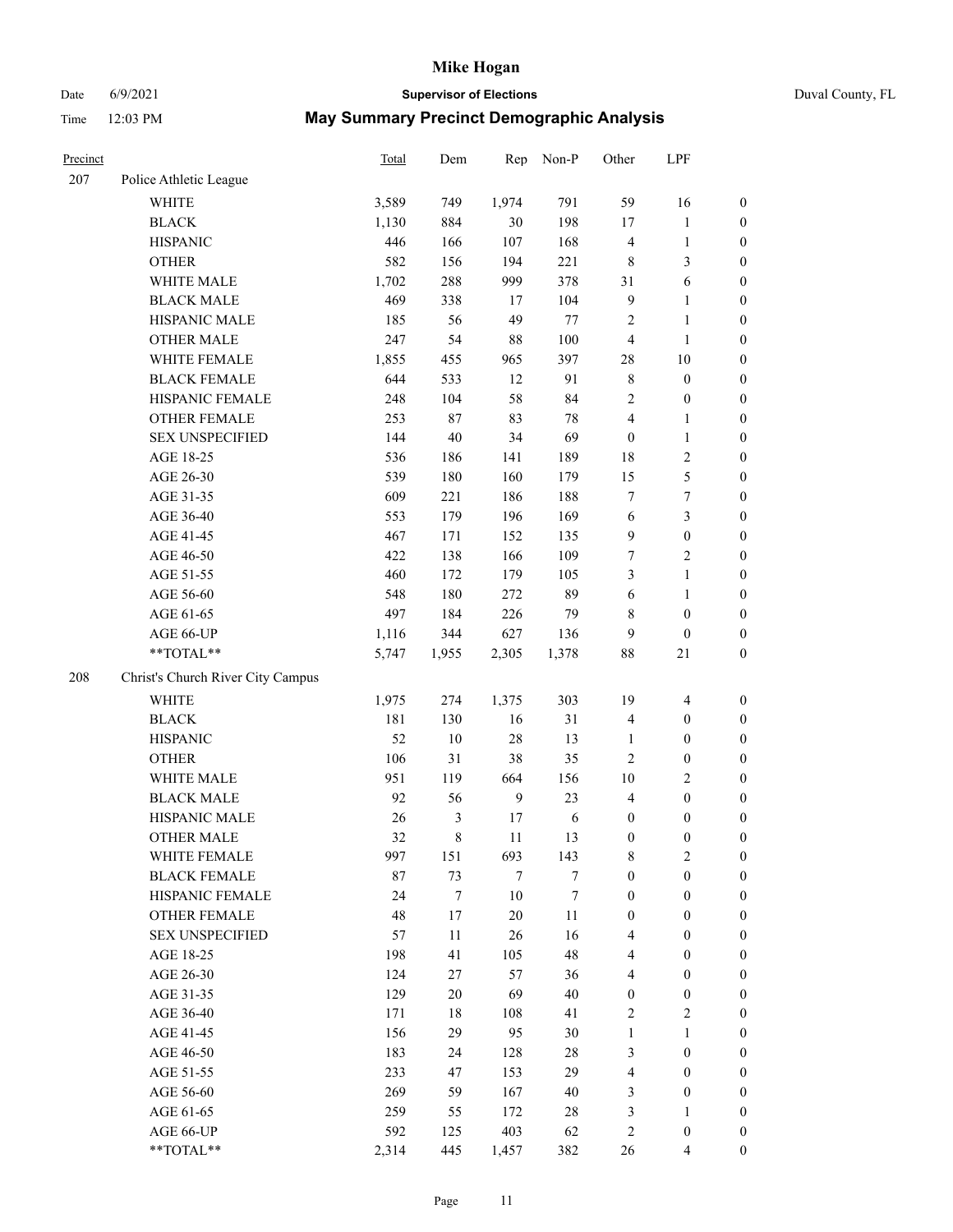# Date 6/9/2021 **Supervisor of Elections** Duval County, FL

| Precinct |                            | Total   | Dem                     |                  | Rep Non-P    | Other            | LPF              |                  |
|----------|----------------------------|---------|-------------------------|------------------|--------------|------------------|------------------|------------------|
| 209      | Monument Pointe Fellowship |         |                         |                  |              |                  |                  |                  |
|          | <b>WHITE</b>               | 2,228   | 424                     | 1,391            | 374          | 30               | $\boldsymbol{9}$ | $\boldsymbol{0}$ |
|          | <b>BLACK</b>               | 131     | 96                      | 17               | $18\,$       | $\boldsymbol{0}$ | $\boldsymbol{0}$ | $\boldsymbol{0}$ |
|          | <b>HISPANIC</b>            | 104     | 42                      | 39               | 22           | 1                | $\boldsymbol{0}$ | $\boldsymbol{0}$ |
|          | <b>OTHER</b>               | 189     | 33                      | 92               | 59           | 4                | 1                | $\boldsymbol{0}$ |
|          | WHITE MALE                 | 1,102   | 173                     | 703              | 200          | 18               | $\,$ 8 $\,$      | $\boldsymbol{0}$ |
|          | <b>BLACK MALE</b>          | 69      | 44                      | 12               | 13           | $\boldsymbol{0}$ | $\boldsymbol{0}$ | $\boldsymbol{0}$ |
|          | HISPANIC MALE              | 50      | 14                      | $22\,$           | 13           | $\mathbf{1}$     | $\boldsymbol{0}$ | $\boldsymbol{0}$ |
|          | <b>OTHER MALE</b>          | 63      | 11                      | 28               | 23           | $\mathbf{1}$     | $\boldsymbol{0}$ | $\boldsymbol{0}$ |
|          | WHITE FEMALE               | 1,098   | 247                     | 670              | 168          | 12               | 1                | $\boldsymbol{0}$ |
|          | <b>BLACK FEMALE</b>        | 62      | 52                      | 5                | 5            | $\boldsymbol{0}$ | $\boldsymbol{0}$ | 0                |
|          | HISPANIC FEMALE            | 53      | $28\,$                  | $17\,$           | $\,$ 8 $\,$  | $\boldsymbol{0}$ | $\boldsymbol{0}$ | $\boldsymbol{0}$ |
|          | <b>OTHER FEMALE</b>        | 89      | 18                      | 51               | 16           | 3                | $\mathbf{1}$     | $\boldsymbol{0}$ |
|          | <b>SEX UNSPECIFIED</b>     | 66      | $\,$ 8 $\,$             | 31               | $27\,$       | $\boldsymbol{0}$ | $\boldsymbol{0}$ | $\boldsymbol{0}$ |
|          | AGE 18-25                  | 226     | 52                      | 116              | 51           | 6                | $\mathbf{1}$     | $\boldsymbol{0}$ |
|          | AGE 26-30                  | 174     | 50                      | 77               | 42           | 4                | $\mathbf{1}$     | $\boldsymbol{0}$ |
|          | AGE 31-35                  | 233     | 38                      | 117              | 73           | 5                | $\boldsymbol{0}$ | $\boldsymbol{0}$ |
|          | AGE 36-40                  | 229     | 47                      | 111              | 65           | $\overline{c}$   | $\overline{4}$   | $\boldsymbol{0}$ |
|          | AGE 41-45                  | 184     | 38                      | 96               | 48           | $\mathbf{1}$     | $\mathbf{1}$     | $\boldsymbol{0}$ |
|          | AGE 46-50                  | 185     | 30                      | 117              | 31           | 6                | $\mathbf{1}$     | $\boldsymbol{0}$ |
|          | AGE 51-55                  | 222     | 52                      | 133              | 32           | 4                | $\mathbf{1}$     | 0                |
|          | AGE 56-60                  | 268     | 48                      | 181              | 36           | 2                | $\mathbf{1}$     | 0                |
|          | AGE 61-65                  | 295     | 76                      | 188              | 29           | 2                | $\boldsymbol{0}$ | $\boldsymbol{0}$ |
|          | AGE 66-UP                  | 636     | 164                     | 403              | 66           | 3                | $\boldsymbol{0}$ | $\boldsymbol{0}$ |
|          | $**TOTAL**$                | 2,652   | 595                     | 1,539            | 473          | 35               | 10               | $\boldsymbol{0}$ |
| 210      | Sisters Creek Marina       |         |                         |                  |              |                  |                  |                  |
|          | WHITE                      | 1,304   | 232                     | 860              | 183          | 18               | 11               | $\boldsymbol{0}$ |
|          | <b>BLACK</b>               | 65      | 53                      | $\overline{2}$   | 9            | $\mathbf{1}$     | $\boldsymbol{0}$ | $\boldsymbol{0}$ |
|          | <b>HISPANIC</b>            | 46      | 13                      | 17               | 16           | $\boldsymbol{0}$ | $\boldsymbol{0}$ | $\boldsymbol{0}$ |
|          | <b>OTHER</b>               | 79      | $20\,$                  | 37               | $21\,$       | $\mathbf{1}$     | $\boldsymbol{0}$ | $\boldsymbol{0}$ |
|          | WHITE MALE                 | 655     | 106                     | 446              | 91           | 7                | $\mathfrak s$    | $\boldsymbol{0}$ |
|          | <b>BLACK MALE</b>          | 37      | 29                      | $\boldsymbol{0}$ | $\,8\,$      | $\boldsymbol{0}$ | $\boldsymbol{0}$ | $\boldsymbol{0}$ |
|          | HISPANIC MALE              | $20\,$  | 3                       | $\,$ 8 $\,$      | $\mathbf{9}$ | $\boldsymbol{0}$ | $\boldsymbol{0}$ | 0                |
|          | <b>OTHER MALE</b>          | 33      | 6                       | 17               | $10\,$       | $\boldsymbol{0}$ | $\boldsymbol{0}$ | $\boldsymbol{0}$ |
|          | WHITE FEMALE               | 634     | 124                     | 406              | $87\,$       | 11               | 6                | $\overline{0}$   |
|          | <b>BLACK FEMALE</b>        | 27      | 23                      | $\sqrt{2}$       | $\mathbf{1}$ | $\mathbf{1}$     | $\boldsymbol{0}$ | $\overline{0}$   |
|          | HISPANIC FEMALE            | 25      | 9                       | 9                | 7            | $\boldsymbol{0}$ | $\boldsymbol{0}$ | $\overline{0}$   |
|          | <b>OTHER FEMALE</b>        | 38      | 14                      | 15               | $\,$ 8 $\,$  | $\mathbf{1}$     | $\boldsymbol{0}$ | $\overline{0}$   |
|          | <b>SEX UNSPECIFIED</b>     | 25      | $\overline{\mathbf{4}}$ | 13               | $\,$ 8 $\,$  | $\boldsymbol{0}$ | $\boldsymbol{0}$ | $\overline{0}$   |
|          | AGE 18-25                  | 105     | $22\,$                  | 59               | 23           | $\mathbf{1}$     | $\boldsymbol{0}$ | $\theta$         |
|          | AGE 26-30                  | $77 \,$ | 15                      | 40               | 18           | 3                | $\mathbf{1}$     | 0                |
|          | AGE 31-35                  | 87      | $\mathbf{9}$            | 47               | $28\,$       | $\mathbf{1}$     | $\sqrt{2}$       | 0                |
|          | AGE 36-40                  | 75      | 12                      | 41               | 18           | 4                | $\boldsymbol{0}$ | 0                |
|          | AGE 41-45                  | 98      | 18                      | 57               | 18           | $\mathbf{1}$     | $\overline{4}$   | 0                |
|          | AGE 46-50                  | 106     | $20\,$                  | 69               | 13           | 2                | $\sqrt{2}$       | $\overline{0}$   |
|          | AGE 51-55                  | 123     | 17                      | 85               | $20\,$       | $\mathbf{1}$     | $\boldsymbol{0}$ | $\overline{0}$   |
|          | AGE 56-60                  | 179     | 34                      | 130              | 13           | 2                | $\boldsymbol{0}$ | $\overline{0}$   |
|          | AGE 61-65                  | 209     | 45                      | 129              | 33           | 2                | $\boldsymbol{0}$ | 0                |
|          | AGE 66-UP                  | 435     | 126                     | 259              | 45           | 3                | $\sqrt{2}$       | 0                |
|          | **TOTAL**                  | 1,494   | 318                     | 916              | 229          | $20\,$           | 11               | $\boldsymbol{0}$ |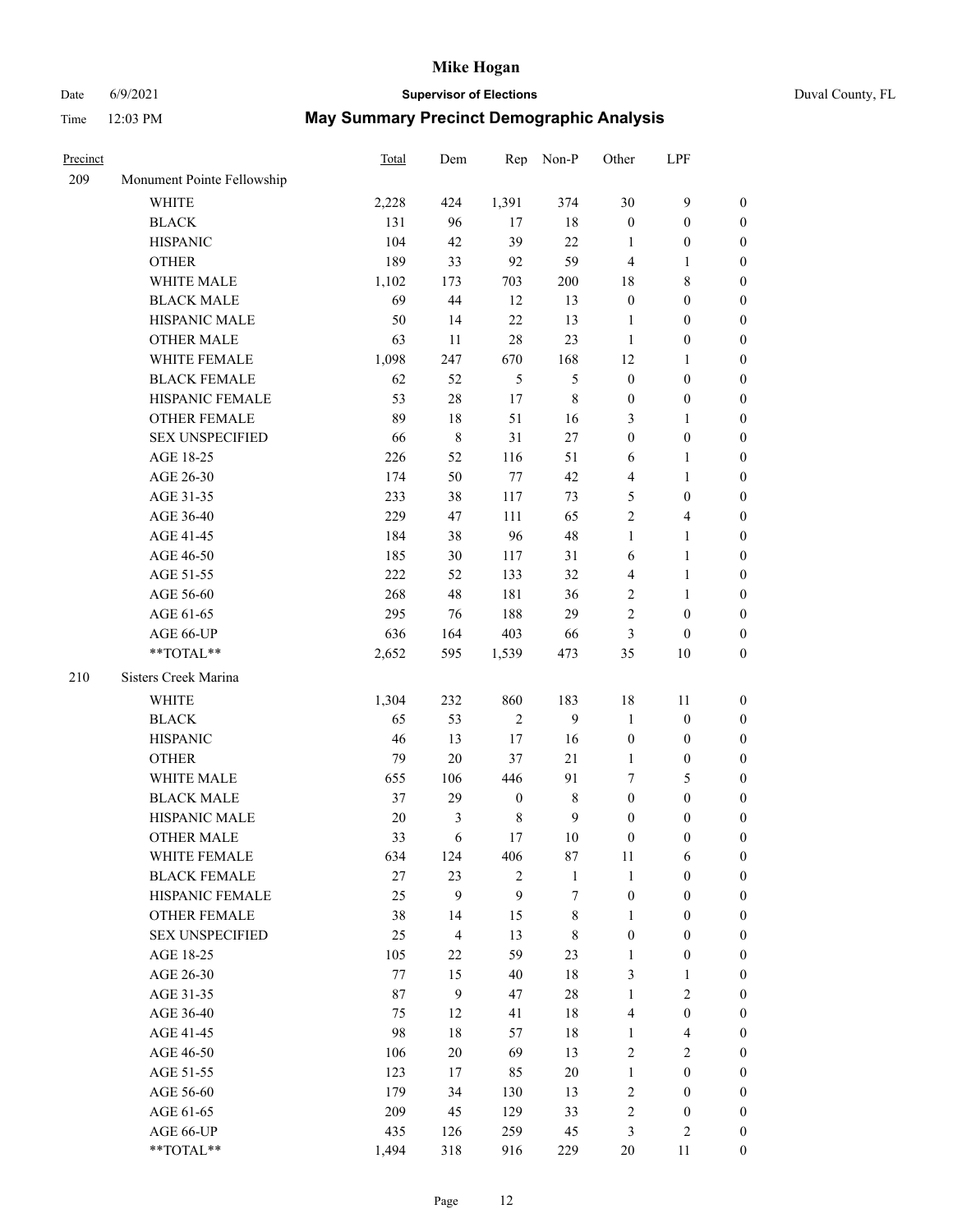## Date 6/9/2021 **Supervisor of Elections** Duval County, FL

| Precinct |                                       | <b>Total</b>   | Dem            | Rep              | Non-P            | Other            | LPF                     |                  |
|----------|---------------------------------------|----------------|----------------|------------------|------------------|------------------|-------------------------|------------------|
| 211      | Spirit of Life Lutheran Church        |                |                |                  |                  |                  |                         |                  |
|          | <b>WHITE</b>                          | 3,252          | 553            | 1,942            | 697              | 44               | 16                      | 0                |
|          | <b>BLACK</b>                          | 1,486          | 1,102          | 72               | 289              | $22\,$           | $\mathbf{1}$            | 0                |
|          | <b>HISPANIC</b>                       | 343            | 127            | 99               | 114              | $\mathfrak{Z}$   | $\boldsymbol{0}$        | 0                |
|          | <b>OTHER</b>                          | 519            | 140            | 156              | 216              | $\mathfrak{2}$   | 5                       | $\boldsymbol{0}$ |
|          | WHITE MALE                            | 1,591          | 217            | 973              | 370              | 19               | 12                      | $\boldsymbol{0}$ |
|          | <b>BLACK MALE</b>                     | 678            | 469            | 37               | 157              | 14               | 1                       | $\boldsymbol{0}$ |
|          | HISPANIC MALE                         | 169            | 64             | 56               | $48\,$           | $\mathbf{1}$     | $\boldsymbol{0}$        | $\boldsymbol{0}$ |
|          | <b>OTHER MALE</b>                     | 210            | 54             | 71               | $8\sqrt{1}$      | $\mathbf{1}$     | $\mathfrak{Z}$          | $\boldsymbol{0}$ |
|          | WHITE FEMALE                          | 1,626          | 330            | 947              | 320              | 25               | $\overline{\mathbf{4}}$ | $\boldsymbol{0}$ |
|          | <b>BLACK FEMALE</b>                   | 782            | 611            | 35               | 128              | 8                | $\boldsymbol{0}$        | 0                |
|          | HISPANIC FEMALE                       | 171            | 61             | 43               | 65               | $\overline{2}$   | $\boldsymbol{0}$        | 0                |
|          | OTHER FEMALE                          | 216            | 73             | 62               | $80\,$           | $\boldsymbol{0}$ | $\mathbf{1}$            | 0                |
|          | <b>SEX UNSPECIFIED</b>                | 157            | 43             | 45               | 67               | $\mathbf{1}$     | $\mathbf{1}$            | $\boldsymbol{0}$ |
|          | AGE 18-25                             | 674            | 225            | 194              | 243              | 8                | $\overline{\mathbf{4}}$ | $\boldsymbol{0}$ |
|          | AGE 26-30                             | 499            | 161            | 169              | 153              | 12               | $\overline{\mathbf{4}}$ | $\boldsymbol{0}$ |
|          | AGE 31-35                             | 618            | 197            | 246              | 160              | 11               | $\overline{\mathbf{4}}$ | $\boldsymbol{0}$ |
|          | AGE 36-40                             | 643            | 217            | 219              | 197              | 4                | 6                       | $\boldsymbol{0}$ |
|          | AGE 41-45                             | 583            | 205            | 216              | 152              | 8                | $\overline{2}$          | $\boldsymbol{0}$ |
|          | AGE 46-50                             | 609            | 259            | 231              | 113              | $\sqrt{6}$       | $\boldsymbol{0}$        | $\boldsymbol{0}$ |
|          | AGE 51-55                             | 523            | 203            | 212              | 99               | 9                | $\boldsymbol{0}$        | 0                |
|          | AGE 56-60                             | 439            | 129            | 237              | 69               | $\overline{4}$   | $\boldsymbol{0}$        | 0                |
|          | AGE 61-65                             | 356            | 116            | 186              | 49               | 5                | $\boldsymbol{0}$        | 0                |
|          | AGE 66-UP                             | 656            | 210            | 359              | 81               | 4                | $\overline{2}$          | $\boldsymbol{0}$ |
|          | **TOTAL**                             | 5,600          | 1,922          | 2,269            | 1,316            | 71               | $22\,$                  | $\boldsymbol{0}$ |
| 212      | Black Hammock Island Community Center |                |                |                  |                  |                  |                         |                  |
|          | WHITE                                 | 716            | 118            | 466              | 123              | $\,$ 8 $\,$      | $\mathbf{1}$            | $\boldsymbol{0}$ |
|          | <b>BLACK</b>                          | 7              | 5              | $\boldsymbol{0}$ | $\mathbf{1}$     | $\mathbf{1}$     | $\boldsymbol{0}$        | $\boldsymbol{0}$ |
|          | <b>HISPANIC</b>                       | 6              | 4              | $\overline{2}$   | $\boldsymbol{0}$ | $\boldsymbol{0}$ | $\boldsymbol{0}$        | $\boldsymbol{0}$ |
|          | <b>OTHER</b>                          | 29             | 5              | 14               | $10\,$           | $\boldsymbol{0}$ | $\boldsymbol{0}$        | $\boldsymbol{0}$ |
|          | WHITE MALE                            | 349            | 48             | 233              | 63               | 4                | $\mathbf{1}$            | $\boldsymbol{0}$ |
|          | <b>BLACK MALE</b>                     | $\overline{4}$ | $\overline{4}$ | $\boldsymbol{0}$ | $\boldsymbol{0}$ | $\boldsymbol{0}$ | $\boldsymbol{0}$        | $\boldsymbol{0}$ |
|          | HISPANIC MALE                         | $\mathfrak{Z}$ | $\mathbf{2}$   | $\mathbf{1}$     | $\boldsymbol{0}$ | $\boldsymbol{0}$ | $\boldsymbol{0}$        | 0                |
|          | OTHER MALE                            | 12             | $\overline{c}$ | $\tau$           | 3                | $\boldsymbol{0}$ | $\boldsymbol{0}$        | $\boldsymbol{0}$ |
|          | WHITE FEMALE                          | 355            | 69             | 223              | 59               | 4                | $\boldsymbol{0}$        | 0                |
|          | <b>BLACK FEMALE</b>                   | 3              | $\mathbf{1}$   | $\boldsymbol{0}$ | 1                | 1                | $\boldsymbol{0}$        | $\overline{0}$   |
|          | HISPANIC FEMALE                       | $\overline{c}$ | $\overline{c}$ | $\boldsymbol{0}$ | $\boldsymbol{0}$ | $\boldsymbol{0}$ | $\boldsymbol{0}$        | $\overline{0}$   |
|          | <b>OTHER FEMALE</b>                   | 9              | 3              | $\overline{4}$   | $\sqrt{2}$       | $\boldsymbol{0}$ | $\boldsymbol{0}$        | $\overline{0}$   |
|          | <b>SEX UNSPECIFIED</b>                | 21             | $\mathbf{1}$   | 14               | 6                | $\boldsymbol{0}$ | $\boldsymbol{0}$        | $\overline{0}$   |
|          | AGE 18-25                             | 60             | $\tau$         | 32               | 19               | 2                | $\boldsymbol{0}$        | $\theta$         |
|          | AGE 26-30                             | 45             | 3              | 28               | 13               | $\boldsymbol{0}$ | $\mathbf{1}$            | $\overline{0}$   |
|          | AGE 31-35                             | 61             | $\tau$         | 36               | 18               | $\boldsymbol{0}$ | $\boldsymbol{0}$        | 0                |
|          | AGE 36-40                             | 50             | 9              | 30               | 11               | $\boldsymbol{0}$ | $\boldsymbol{0}$        | 0                |
|          | AGE 41-45                             | 39             | 5              | 23               | 11               | $\boldsymbol{0}$ | $\boldsymbol{0}$        | 0                |
|          | AGE 46-50                             | 67             | 9              | 42               | 14               | 2                | $\boldsymbol{0}$        | 0                |
|          | AGE 51-55                             | 80             | 16             | 50               | 14               | $\boldsymbol{0}$ | $\boldsymbol{0}$        | $\overline{0}$   |
|          | AGE 56-60                             | 104            | 13             | 79               | 12               | $\boldsymbol{0}$ | $\boldsymbol{0}$        | $\overline{0}$   |
|          | AGE 61-65                             | 101            | $28\,$         | 64               | 6                | 3                | $\boldsymbol{0}$        | $\overline{0}$   |
|          | AGE 66-UP                             | 151            | 35             | 98               | 16               | 2                | $\boldsymbol{0}$        | 0                |
|          | **TOTAL**                             | 758            | 132            | 482              | 134              | 9                | $\mathbf{1}$            | $\overline{0}$   |
|          |                                       |                |                |                  |                  |                  |                         |                  |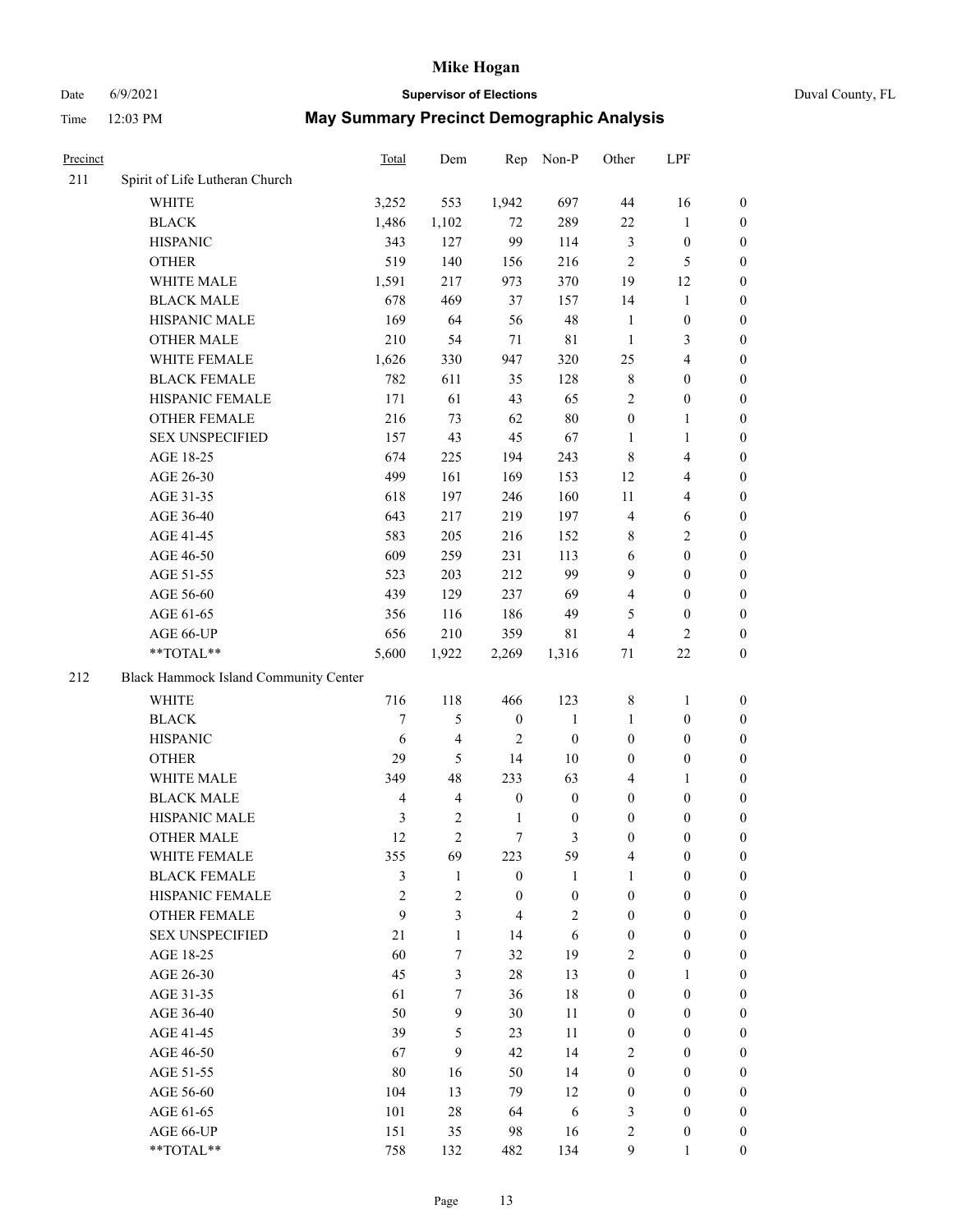## Date 6/9/2021 **Supervisor of Elections** Duval County, FL

| Precinct |                                     | <b>Total</b> | Dem    | Rep            | Non-P          | Other            | LPF              |                  |
|----------|-------------------------------------|--------------|--------|----------------|----------------|------------------|------------------|------------------|
| 213      | Hidden Hills Country Club           |              |        |                |                |                  |                  |                  |
|          | <b>WHITE</b>                        | 991          | 177    | 664            | 138            | 11               | $\mathbf{1}$     | 0                |
|          | <b>BLACK</b>                        | 203          | 169    | 13             | 19             | 2                | $\boldsymbol{0}$ | $\boldsymbol{0}$ |
|          | <b>HISPANIC</b>                     | 47           | 17     | 19             | 9              | $\mathbf{2}$     | $\boldsymbol{0}$ | $\boldsymbol{0}$ |
|          | <b>OTHER</b>                        | 135          | 29     | 67             | 39             | $\boldsymbol{0}$ | $\boldsymbol{0}$ | $\boldsymbol{0}$ |
|          | WHITE MALE                          | 491          | 82     | 332            | 70             | 7                | $\boldsymbol{0}$ | $\boldsymbol{0}$ |
|          | <b>BLACK MALE</b>                   | 96           | 74     | $\mathbf{9}$   | 12             | $\mathbf{1}$     | $\boldsymbol{0}$ | $\boldsymbol{0}$ |
|          | HISPANIC MALE                       | 22           | 8      | $\,8\,$        | 5              | $\mathbf{1}$     | $\boldsymbol{0}$ | $\boldsymbol{0}$ |
|          | <b>OTHER MALE</b>                   | 50           | $10\,$ | 26             | 14             | $\boldsymbol{0}$ | $\boldsymbol{0}$ | $\boldsymbol{0}$ |
|          | WHITE FEMALE                        | 491          | 94     | 328            | 64             | 4                | $\mathbf{1}$     | $\boldsymbol{0}$ |
|          | <b>BLACK FEMALE</b>                 | 101          | 90     | $\overline{4}$ | 6              | $\mathbf{1}$     | $\boldsymbol{0}$ | $\boldsymbol{0}$ |
|          | HISPANIC FEMALE                     | 24           | 9      | 10             | $\overline{4}$ | 1                | $\boldsymbol{0}$ | 0                |
|          | <b>OTHER FEMALE</b>                 | 65           | 14     | 34             | 17             | $\boldsymbol{0}$ | $\boldsymbol{0}$ | $\boldsymbol{0}$ |
|          | <b>SEX UNSPECIFIED</b>              | 36           | 11     | 12             | 13             | $\boldsymbol{0}$ | $\boldsymbol{0}$ | $\boldsymbol{0}$ |
|          | AGE 18-25                           | 138          | 48     | 59             | 28             | 3                | $\boldsymbol{0}$ | $\boldsymbol{0}$ |
|          | AGE 26-30                           | 68           | 19     | 25             | 20             | 3                | $\mathbf{1}$     | $\boldsymbol{0}$ |
|          | AGE 31-35                           | 62           | 16     | 35             | 11             | $\boldsymbol{0}$ | $\boldsymbol{0}$ | $\boldsymbol{0}$ |
|          | AGE 36-40                           | 45           | 12     | 19             | 12             | $\overline{c}$   | $\boldsymbol{0}$ | $\boldsymbol{0}$ |
|          | AGE 41-45                           | 90           | 36     | 34             | $20\,$         | $\boldsymbol{0}$ | $\boldsymbol{0}$ | $\boldsymbol{0}$ |
|          | AGE 46-50                           | 111          | 36     | 50             | 24             | $\mathbf{1}$     | $\boldsymbol{0}$ | $\boldsymbol{0}$ |
|          | AGE 51-55                           | 127          | 36     | 68             | 23             | $\boldsymbol{0}$ | $\boldsymbol{0}$ | $\boldsymbol{0}$ |
|          | AGE 56-60                           | 162          | 35     | 105            | 20             | $\overline{c}$   | $\boldsymbol{0}$ | 0                |
|          | AGE 61-65                           | 165          | 54     | 95             | 14             | $\mathfrak{2}$   | $\boldsymbol{0}$ | $\boldsymbol{0}$ |
|          | AGE 66-UP                           | 408          | 100    | 273            | 33             | $\mathfrak{2}$   | $\boldsymbol{0}$ | $\boldsymbol{0}$ |
|          | $**TOTAL**$                         | 1,376        | 392    | 763            | 205            | 15               | $\mathbf{1}$     | $\boldsymbol{0}$ |
| 301      | Queen's Harbor Yacht & Country Club |              |        |                |                |                  |                  |                  |
|          | <b>WHITE</b>                        | 1,787        | 291    | 1,175          | 289            | 29               | $\mathfrak{Z}$   | $\boldsymbol{0}$ |
|          | <b>BLACK</b>                        | 139          | 109    | $11\,$         | 18             | $\mathbf{1}$     | $\boldsymbol{0}$ | $\boldsymbol{0}$ |
|          | <b>HISPANIC</b>                     | 55           | 11     | 33             | 11             | $\boldsymbol{0}$ | $\boldsymbol{0}$ | $\boldsymbol{0}$ |
|          | <b>OTHER</b>                        | 187          | 34     | 82             | $70\,$         | $\mathbf{1}$     | $\boldsymbol{0}$ | $\boldsymbol{0}$ |
|          | WHITE MALE                          | 879          | 119    | 592            | 149            | 17               | $\mathfrak{2}$   | $\boldsymbol{0}$ |
|          | <b>BLACK MALE</b>                   | 66           | 49     | 9              | $\,$ 8 $\,$    | $\boldsymbol{0}$ | $\boldsymbol{0}$ | $\boldsymbol{0}$ |
|          | HISPANIC MALE                       | 24           | 5      | 15             | $\overline{4}$ | $\boldsymbol{0}$ | $\boldsymbol{0}$ | $\boldsymbol{0}$ |
|          | <b>OTHER MALE</b>                   | 67           | $\tau$ | 30             | 30             | $\boldsymbol{0}$ | $\boldsymbol{0}$ | $\boldsymbol{0}$ |
|          | WHITE FEMALE                        | 888          | 169    | 575            | 131            | 12               | 1                | 0                |
|          | <b>BLACK FEMALE</b>                 | 71           | 59     | $\mathbf{2}$   | 9              | $\mathbf{1}$     | $\boldsymbol{0}$ | $\boldsymbol{0}$ |
|          | HISPANIC FEMALE                     | 29           | 6      | 18             | 5              | $\boldsymbol{0}$ | $\boldsymbol{0}$ | $\overline{0}$   |
|          | <b>OTHER FEMALE</b>                 | 89           | $20\,$ | 39             | 29             | $\mathbf{1}$     | $\boldsymbol{0}$ | $\overline{0}$   |
|          | <b>SEX UNSPECIFIED</b>              | 55           | 11     | 21             | 23             | $\boldsymbol{0}$ | $\boldsymbol{0}$ | $\overline{0}$   |
|          | AGE 18-25                           | 208          | 52     | 105            | 43             | 8                | $\boldsymbol{0}$ | $\theta$         |
|          | AGE 26-30                           | 106          | 34     | 52             | 18             | $\mathbf{1}$     | $\mathbf{1}$     | $\overline{0}$   |
|          | AGE 31-35                           | 68           | 14     | 34             | $20\,$         | $\boldsymbol{0}$ | $\boldsymbol{0}$ | 0                |
|          | AGE 36-40                           | 105          | 21     | 48             | 35             | $\mathbf{1}$     | $\boldsymbol{0}$ | 0                |
|          | AGE 41-45                           | 118          | 24     | 64             | 29             | $\mathbf{1}$     | $\boldsymbol{0}$ | 0                |
|          | AGE 46-50                           | 170          | 35     | 93             | 38             | 3                | $\mathbf{1}$     | 0                |
|          | AGE 51-55                           | 189          | 39     | 117            | 29             | 4                | $\boldsymbol{0}$ | $\overline{0}$   |
|          | AGE 56-60                           | 230          | 33     | 161            | 36             | $\boldsymbol{0}$ | $\boldsymbol{0}$ | $\overline{0}$   |
|          | AGE 61-65                           | 257          | 50     | 152            | 45             | 10               | $\boldsymbol{0}$ | $\overline{0}$   |
|          | AGE 66-UP                           | 717          | 143    | 475            | 95             | 3                | $\mathbf{1}$     | $\boldsymbol{0}$ |
|          | **TOTAL**                           | 2,168        | 445    | 1,301          | 388            | 31               | $\mathfrak{Z}$   | $\boldsymbol{0}$ |
|          |                                     |              |        |                |                |                  |                  |                  |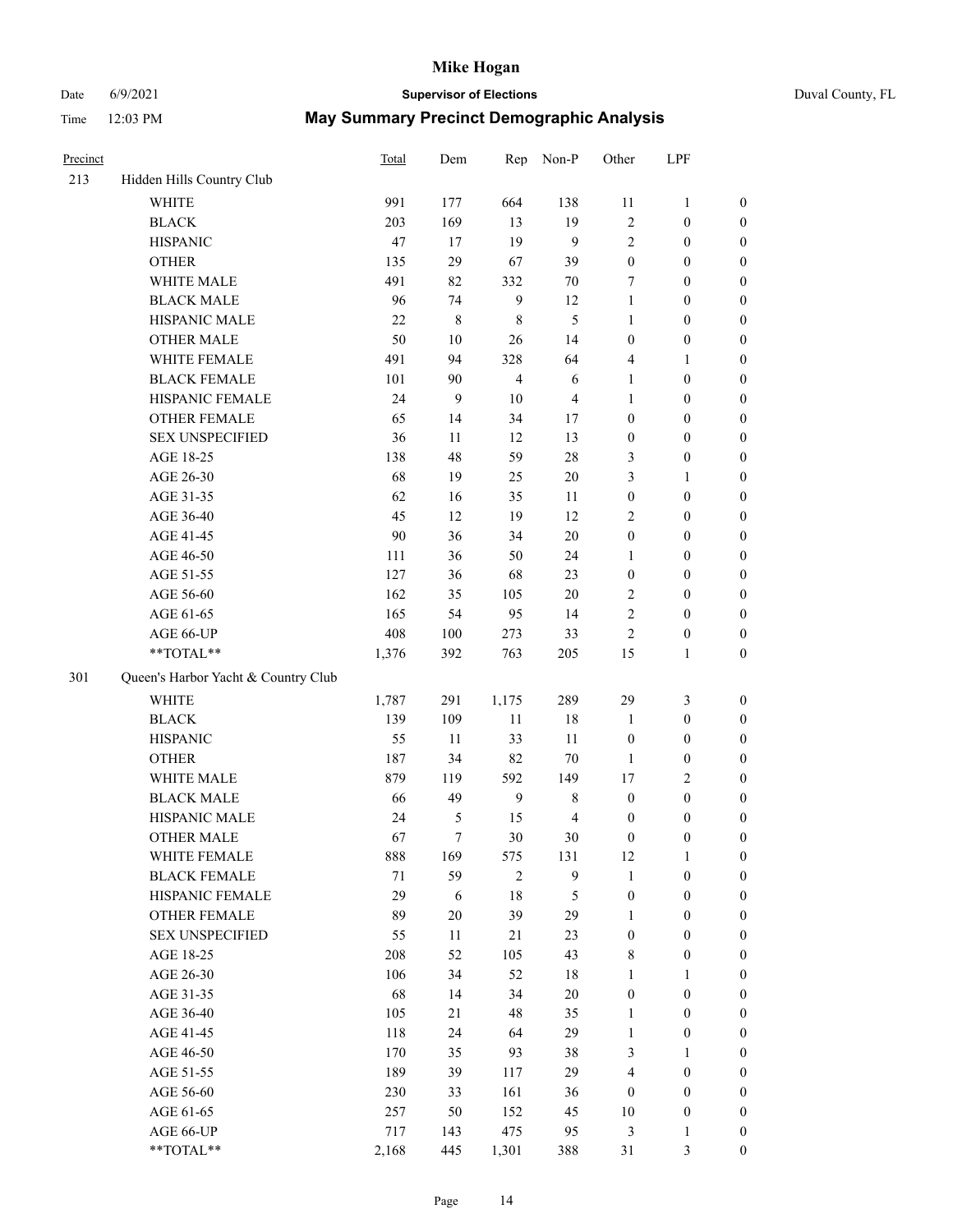## Date 6/9/2021 **Supervisor of Elections** Duval County, FL

| Precinct |                                       | <b>Total</b> | Dem       | Rep            | Non-P    | Other              | LPF                     |                  |
|----------|---------------------------------------|--------------|-----------|----------------|----------|--------------------|-------------------------|------------------|
| 302      | Abess Elementary                      |              |           |                |          |                    |                         |                  |
|          | <b>WHITE</b>                          | 1,659        | 376       | 855            | 401      | 18                 | $\mathbf{9}$            | 0                |
|          | <b>BLACK</b>                          | 239          | 174       | 16             | 48       | $\mathbf{1}$       | $\boldsymbol{0}$        | 0                |
|          | <b>HISPANIC</b>                       | 170          | 51        | 54             | 60       | $\overline{4}$     | $\mathbf{1}$            | $\boldsymbol{0}$ |
|          | <b>OTHER</b>                          | 313          | 72        | 129            | 107      | 5                  | $\boldsymbol{0}$        | $\boldsymbol{0}$ |
|          | WHITE MALE                            | 830          | 150       | 462            | 201      | 9                  | $8\,$                   | $\boldsymbol{0}$ |
|          | <b>BLACK MALE</b>                     | 113          | 72        | 11             | 29       | $\mathbf{1}$       | $\boldsymbol{0}$        | $\boldsymbol{0}$ |
|          | HISPANIC MALE                         | 84           | $20\,$    | 24             | 37       | $\overline{c}$     | $\mathbf{1}$            | $\boldsymbol{0}$ |
|          | <b>OTHER MALE</b>                     | 126          | 30        | 51             | 42       | 3                  | $\boldsymbol{0}$        | $\boldsymbol{0}$ |
|          | WHITE FEMALE                          | 811          | 223       | 387            | 193      | 7                  | $\mathbf{1}$            | $\boldsymbol{0}$ |
|          | <b>BLACK FEMALE</b>                   | 123          | 100       | 5              | 18       | $\boldsymbol{0}$   | $\boldsymbol{0}$        | 0                |
|          | HISPANIC FEMALE                       | 82           | 28        | $30\,$         | 22       | $\overline{c}$     | $\boldsymbol{0}$        | 0                |
|          | <b>OTHER FEMALE</b>                   | 139          | 28        | 65             | 44       | $\mathfrak{2}$     | $\boldsymbol{0}$        | $\boldsymbol{0}$ |
|          | <b>SEX UNSPECIFIED</b>                | 73           | 22        | 19             | 30       | $\sqrt{2}$         | $\boldsymbol{0}$        | $\boldsymbol{0}$ |
|          | AGE 18-25                             | 210          | 62        | 70             | 74       | 3                  | $\mathbf{1}$            | $\boldsymbol{0}$ |
|          | AGE 26-30                             | 257          | 79        | 91             | 81       | 4                  | $\sqrt{2}$              | $\boldsymbol{0}$ |
|          | AGE 31-35                             | 244          | 52        | 100            | 87       | 3                  | $\sqrt{2}$              | $\boldsymbol{0}$ |
|          | AGE 36-40                             | 205          | 49        | 84             | 65       | 5                  | $\sqrt{2}$              | $\boldsymbol{0}$ |
|          | AGE 41-45                             | 229          | 65        | 90             | 69       | 4                  | $\mathbf{1}$            | $\boldsymbol{0}$ |
|          | AGE 46-50                             | 180          | 47        | $88\,$         | 42       | 3                  | $\boldsymbol{0}$        | $\boldsymbol{0}$ |
|          | AGE 51-55                             | 170          | 49        | $8\sqrt{1}$    | 40       | $\boldsymbol{0}$   | $\boldsymbol{0}$        | 0                |
|          | AGE 56-60                             | 215          | 55        | 108            | 49       | $\overline{c}$     | $\mathbf{1}$            | 0                |
|          | AGE 61-65                             | 221          | 72        | 108            | 38       | 3                  | $\boldsymbol{0}$        | 0                |
|          | AGE 66-UP                             | 450          | 143       | 234            | 71       | $\mathbf{1}$       | 1                       | $\boldsymbol{0}$ |
|          | $**TOTAL**$                           | 2,381        | 673       | 1,054          | 616      | $28\,$             | $10\,$                  | $\boldsymbol{0}$ |
| 303      | Isle of Faith United Methodist Church |              |           |                |          |                    |                         |                  |
|          | <b>WHITE</b>                          | 2,816        | 643       | 1,529          | 590      | 41                 | 13                      | $\boldsymbol{0}$ |
|          | <b>BLACK</b>                          | 156          | 114       | $\,$ 8 $\,$    | 30       | 4                  | $\boldsymbol{0}$        | $\boldsymbol{0}$ |
|          | <b>HISPANIC</b>                       | 143          | 43        | 56             | 42       | $\mathbf{1}$       | $\mathbf{1}$            | $\boldsymbol{0}$ |
|          | <b>OTHER</b>                          | 285          | 77        | 112            | 94       | $\overline{c}$     | $\boldsymbol{0}$        | $\overline{0}$   |
|          | WHITE MALE                            | 1,331        | 243       | 760            | 297      | 23                 | $8\,$                   | $\boldsymbol{0}$ |
|          | <b>BLACK MALE</b>                     | 77           | 47        | $\mathfrak{Z}$ | 24       | 3                  | $\boldsymbol{0}$        | $\boldsymbol{0}$ |
|          | HISPANIC MALE                         | 64           | 16        | 24             | 22       | $\mathbf{1}$       | 1                       | 0                |
|          | <b>OTHER MALE</b>                     | 101          | 25        | 36             | 40       | $\boldsymbol{0}$   | $\boldsymbol{0}$        | 0                |
|          |                                       |              |           |                |          |                    | 5                       | 0                |
|          | WHITE FEMALE<br><b>BLACK FEMALE</b>   | 1,448<br>75  | 392<br>63 | 752<br>5       | 281<br>6 | 18<br>$\mathbf{1}$ | $\boldsymbol{0}$        | $\boldsymbol{0}$ |
|          | HISPANIC FEMALE                       | 74           | 26        | 31             | 17       | $\boldsymbol{0}$   | $\boldsymbol{0}$        | $\overline{0}$   |
|          | <b>OTHER FEMALE</b>                   | 142          | 43        | 57             | 40       | $\overline{c}$     | $\boldsymbol{0}$        | $\overline{0}$   |
|          | <b>SEX UNSPECIFIED</b>                | 88           | 22        | 37             | 29       | $\boldsymbol{0}$   | $\boldsymbol{0}$        | 0                |
|          | AGE 18-25                             | 322          | 88        | 138            | 87       | $\,$ 8 $\,$        | $\mathbf{1}$            | $\theta$         |
|          | AGE 26-30                             | 306          | 89        | 142            | 67       | 7                  | $\mathbf{1}$            | 0                |
|          | AGE 31-35                             | 319          | 89        | 116            | 108      | 5                  | $\mathbf{1}$            | 0                |
|          | AGE 36-40                             | 311          | 67        | 125            | 114      | 3                  | $\sqrt{2}$              | 0                |
|          | AGE 41-45                             | 267          | 69        | 117            | 75       | $\sqrt{2}$         | $\overline{\mathbf{4}}$ | 0                |
|          | AGE 46-50                             | 263          | 62        | 133            | 61       | 4                  | $\mathfrak{Z}$          | 0                |
|          | AGE 51-55                             | 265          | 59        | 155            | 44       |                    | $\overline{2}$          | $\overline{0}$   |
|          | AGE 56-60                             | 305          | 72        | 185            | 44       | 5<br>4             | $\boldsymbol{0}$        | $\overline{0}$   |
|          | AGE 61-65                             | 302          | 68        | 179            | 53       | $\overline{c}$     | $\boldsymbol{0}$        | $\overline{0}$   |
|          | AGE 66-UP                             | 740          | 214       | 415            | 103      | 8                  | $\boldsymbol{0}$        | $\boldsymbol{0}$ |
|          | **TOTAL**                             | 3,400        | 877       | 1,705          | 756      | 48                 | 14                      | $\boldsymbol{0}$ |
|          |                                       |              |           |                |          |                    |                         |                  |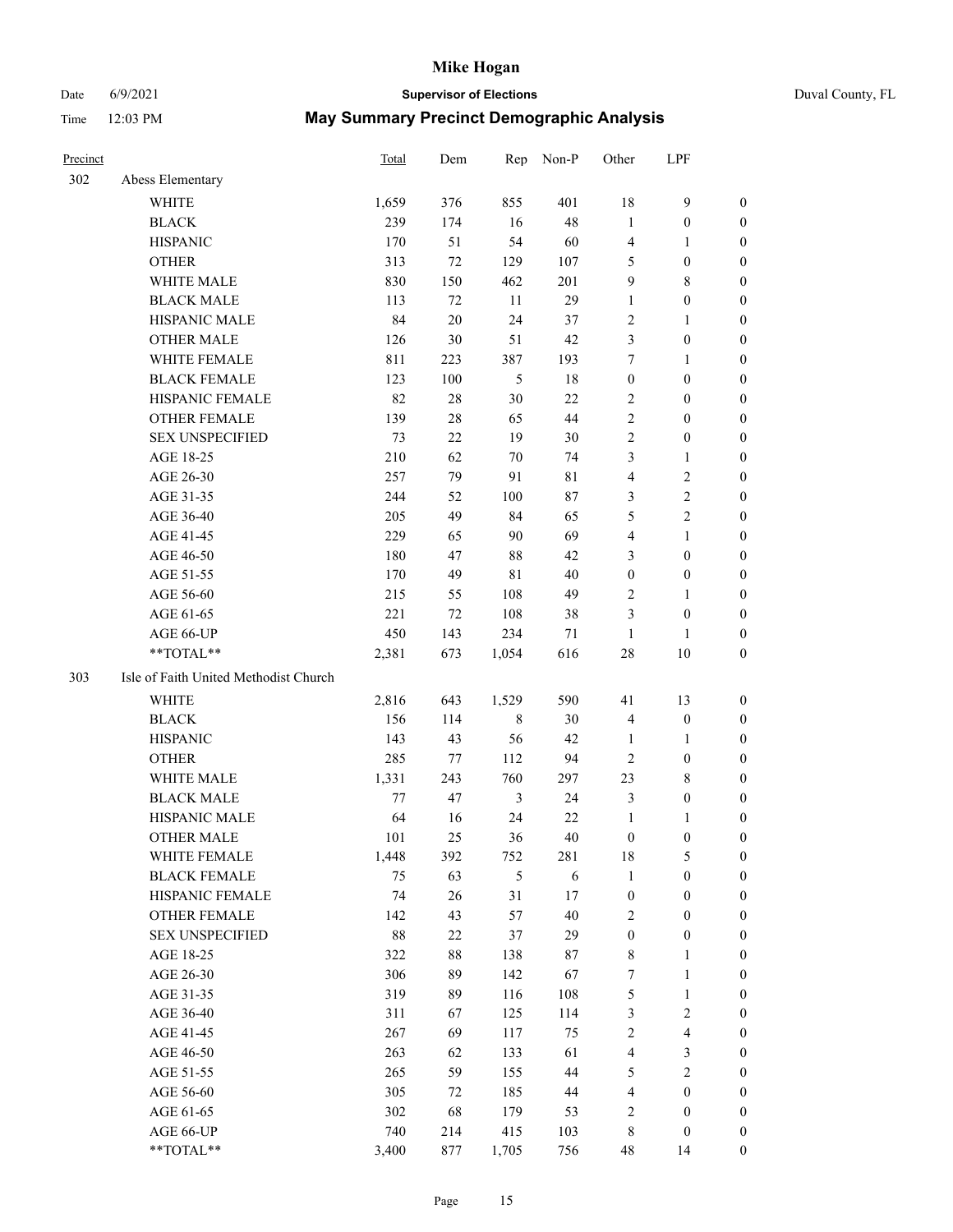# Date 6/9/2021 **Supervisor of Elections** Duval County, FL

| Precinct |                                    | <b>Total</b> | Dem       | Rep        | Non-P        | Other            | LPF                     |                  |
|----------|------------------------------------|--------------|-----------|------------|--------------|------------------|-------------------------|------------------|
| 304      | Jacksonville Golf and Country Club |              |           |            |              |                  |                         |                  |
|          | <b>WHITE</b>                       | 1,839        | 295       | 1,177      | 340          | 23               | $\overline{4}$          | 0                |
|          | <b>BLACK</b>                       | 55           | 40        | $\tau$     | 8            | $\boldsymbol{0}$ | $\boldsymbol{0}$        | 0                |
|          | <b>HISPANIC</b>                    | 56           | 13        | 26         | 15           | $\overline{2}$   | $\boldsymbol{0}$        | $\boldsymbol{0}$ |
|          | <b>OTHER</b>                       | 184          | 35        | 61         | $88\,$       | $\boldsymbol{0}$ | $\boldsymbol{0}$        | $\boldsymbol{0}$ |
|          | WHITE MALE                         | 888          | 103       | 603        | 172          | 8                | $\sqrt{2}$              | $\boldsymbol{0}$ |
|          | <b>BLACK MALE</b>                  | 26           | 15        | 5          | $\sqrt{6}$   | $\boldsymbol{0}$ | $\boldsymbol{0}$        | $\boldsymbol{0}$ |
|          | HISPANIC MALE                      | 29           | $\,$ $\,$ | 12         | $\,$ 8 $\,$  | 1                | $\boldsymbol{0}$        | $\boldsymbol{0}$ |
|          | <b>OTHER MALE</b>                  | 78           | 13        | 29         | 36           | $\boldsymbol{0}$ | $\boldsymbol{0}$        | $\boldsymbol{0}$ |
|          | WHITE FEMALE                       | 934          | 189       | 566        | 164          | 13               | $\mathfrak{2}$          | $\boldsymbol{0}$ |
|          | <b>BLACK FEMALE</b>                | 28           | 25        | $\sqrt{2}$ | $\mathbf{1}$ | $\boldsymbol{0}$ | $\boldsymbol{0}$        | 0                |
|          | HISPANIC FEMALE                    | 25           | 5         | 14         | 6            | $\boldsymbol{0}$ | $\boldsymbol{0}$        | 0                |
|          | <b>OTHER FEMALE</b>                | 78           | 17        | 22         | 39           | $\boldsymbol{0}$ | $\boldsymbol{0}$        | $\boldsymbol{0}$ |
|          | <b>SEX UNSPECIFIED</b>             | 48           | 8         | 18         | 19           | 3                | $\boldsymbol{0}$        | $\boldsymbol{0}$ |
|          | AGE 18-25                          | 236          | 51        | 126        | 54           | 5                | $\boldsymbol{0}$        | $\boldsymbol{0}$ |
|          | AGE 26-30                          | 111          | 24        | 50         | 35           | 2                | $\boldsymbol{0}$        | $\boldsymbol{0}$ |
|          | AGE 31-35                          | 96           | 12        | 60         | 23           | $\mathbf{1}$     | $\boldsymbol{0}$        | $\boldsymbol{0}$ |
|          | AGE 36-40                          | 132          | $28\,$    | 67         | 35           | 2                | $\boldsymbol{0}$        | $\boldsymbol{0}$ |
|          | AGE 41-45                          | 148          | $20\,$    | 80         | 43           | $\overline{4}$   | $\mathbf{1}$            | $\boldsymbol{0}$ |
|          | AGE 46-50                          | 159          | 26        | 92         | $40\,$       | $\boldsymbol{0}$ | $\mathbf{1}$            | $\boldsymbol{0}$ |
|          | AGE 51-55                          | 186          | 28        | 131        | 25           | 1                | $\mathbf{1}$            | 0                |
|          | AGE 56-60                          | 242          | 44        | 147        | 48           | 3                | $\boldsymbol{0}$        | 0                |
|          | AGE 61-65                          | 233          | 33        | 150        | $47\,$       | 2                | $\mathbf{1}$            | 0                |
|          | AGE 66-UP                          | 591          | 117       | 368        | 101          | 5                | $\boldsymbol{0}$        | $\boldsymbol{0}$ |
|          | **TOTAL**                          | 2,134        | 383       | 1,271      | 451          | $25\,$           | $\overline{\mathbf{4}}$ | $\boldsymbol{0}$ |
| 305      | Chets Creek Church                 |              |           |            |              |                  |                         |                  |
|          |                                    |              |           |            |              |                  |                         |                  |
|          | <b>WHITE</b>                       | 4,380        | 1,008     | 2,248      | 1,011        | 83               | 30                      | $\boldsymbol{0}$ |
|          | <b>BLACK</b>                       | 382          | 262       | 33         | $80\,$       | 7                | $\boldsymbol{0}$        | $\boldsymbol{0}$ |
|          | <b>HISPANIC</b>                    | 315          | 112       | 90         | 105          | 6                | $\mathbf{2}$            | $\boldsymbol{0}$ |
|          | <b>OTHER</b>                       | 523          | 155       | 166        | 196          | 5                | $\mathbf{1}$            | $\boldsymbol{0}$ |
|          | WHITE MALE                         | 2,027        | 368       | 1,092      | 505          | 39               | 23                      | $\boldsymbol{0}$ |
|          | <b>BLACK MALE</b>                  | 183          | 116       | 23         | 41           | 3                | $\boldsymbol{0}$        | $\boldsymbol{0}$ |
|          | HISPANIC MALE                      | 130          | 41        | $40\,$     | 45           | 3                | 1                       | 0                |
|          | OTHER MALE                         | 182          | 55        | 57         | $70\,$       | $\boldsymbol{0}$ | $\boldsymbol{0}$        | $\boldsymbol{0}$ |
|          | WHITE FEMALE                       | 2,310        | 626       | 1,141      | 495          | 43               | 5                       | 0                |
|          | <b>BLACK FEMALE</b>                | 195          | 143       | $10\,$     | 38           | 4                | $\boldsymbol{0}$        | $\boldsymbol{0}$ |
|          | HISPANIC FEMALE                    | 181          | $71\,$    | 49         | 58           | 3                | $\boldsymbol{0}$        | $\overline{0}$   |
|          | OTHER FEMALE                       | 243          | 79        | 78         | $82\,$       | 4                | $\boldsymbol{0}$        | $\overline{0}$   |
|          | <b>SEX UNSPECIFIED</b>             | 149          | 38        | 47         | 58           | 2                | $\overline{\mathbf{4}}$ | 0                |
|          | AGE 18-25                          | 687          | 204       | 232        | 214          | 27               | $10\,$                  | 0                |
|          | AGE 26-30                          | 568          | 158       | 235        | 161          | $11\,$           | $\mathfrak{Z}$          | 0                |
|          | AGE 31-35                          | 536          | 161       | 196        | 167          | $\,$ $\,$        | $\overline{\mathbf{4}}$ | 0                |
|          | AGE 36-40                          | 472          | 128       | 172        | 163          | 7                | $\sqrt{2}$              | 0                |
|          | AGE 41-45                          | 422          | 122       | 175        | 119          | $\overline{4}$   | $\sqrt{2}$              | 0                |
|          | AGE 46-50                          | 508          | 124       | 227        | 139          | 14               | $\overline{\mathbf{4}}$ | 0                |
|          | AGE 51-55                          | 481          | 110       | 273        | 91           | 4                | 3                       | 0                |
|          | AGE 56-60                          | 435          | 107       | 226        | 83           | 16               | $\mathfrak{Z}$          | $\boldsymbol{0}$ |
|          | AGE 61-65                          | 404          | 116       | 213        | 69           | 5                | $\mathbf{1}$            | $\boldsymbol{0}$ |
|          | AGE 66-UP                          | 1,087        | 307       | 588        | 186          | 5                | $\mathbf{1}$            | 0                |
|          | **TOTAL**                          | 5,600        | 1,537     | 2,537      | 1,392        | 101              | 33                      | $\boldsymbol{0}$ |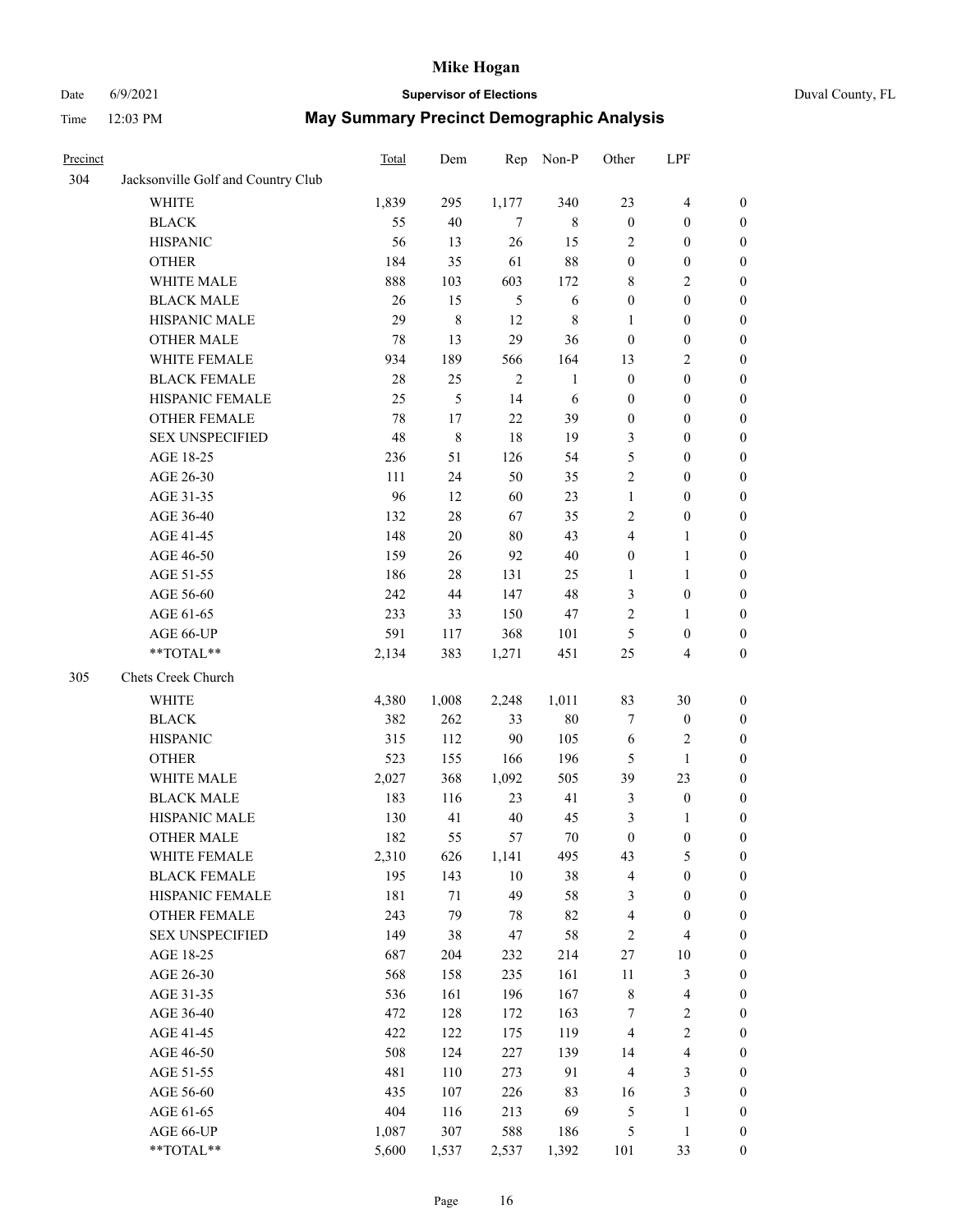# Date 6/9/2021 **Supervisor of Elections** Duval County, FL

| Precinct |                              | Total | Dem    | Rep    | Non-P  | Other                   | LPF                     |                  |
|----------|------------------------------|-------|--------|--------|--------|-------------------------|-------------------------|------------------|
| 306      | East Pointe Baptist Church   |       |        |        |        |                         |                         |                  |
|          | <b>WHITE</b>                 | 2,281 | 569    | 1,066  | 600    | 31                      | 15                      | $\boldsymbol{0}$ |
|          | <b>BLACK</b>                 | 781   | 560    | 36     | 175    | 8                       | $\overline{2}$          | $\boldsymbol{0}$ |
|          | <b>HISPANIC</b>              | 439   | 151    | 121    | 159    | 8                       | $\boldsymbol{0}$        | $\boldsymbol{0}$ |
|          | <b>OTHER</b>                 | 1,078 | 308    | 327    | 424    | 17                      | $\sqrt{2}$              | $\boldsymbol{0}$ |
|          | WHITE MALE                   | 1,101 | 243    | 542    | 293    | 13                      | $10\,$                  | $\boldsymbol{0}$ |
|          | <b>BLACK MALE</b>            | 376   | 252    | 25     | 93     | 5                       | $\mathbf{1}$            | $\boldsymbol{0}$ |
|          | HISPANIC MALE                | 200   | 54     | 64     | 75     | $\tau$                  | $\boldsymbol{0}$        | $\boldsymbol{0}$ |
|          | <b>OTHER MALE</b>            | 473   | 127    | 148    | 187    | $\boldsymbol{9}$        | $\sqrt{2}$              | $\boldsymbol{0}$ |
|          | WHITE FEMALE                 | 1,148 | 322    | 509    | 294    | 18                      | 5                       | $\boldsymbol{0}$ |
|          | <b>BLACK FEMALE</b>          | 395   | 301    | 11     | 79     | 3                       | $\mathbf{1}$            | 0                |
|          | HISPANIC FEMALE              | 222   | 92     | 53     | 76     | $\mathbf{1}$            | $\boldsymbol{0}$        | $\boldsymbol{0}$ |
|          | OTHER FEMALE                 | 500   | 156    | 162    | 176    | $\sqrt{6}$              | $\boldsymbol{0}$        | $\boldsymbol{0}$ |
|          | <b>SEX UNSPECIFIED</b>       | 164   | 41     | 36     | 85     | $\mathbf{2}$            | $\boldsymbol{0}$        | $\boldsymbol{0}$ |
|          | AGE 18-25                    | 586   | 210    | 138    | 221    | 14                      | $\mathfrak{Z}$          | $\boldsymbol{0}$ |
|          | AGE 26-30                    | 446   | 146    | 136    | 154    | $\,$ $\,$               | $\sqrt{2}$              | $\boldsymbol{0}$ |
|          | AGE 31-35                    | 483   | 176    | 148    | 148    | 7                       | $\overline{\mathbf{4}}$ | $\boldsymbol{0}$ |
|          | AGE 36-40                    | 463   | 147    | 148    | 153    | $11\,$                  | $\overline{4}$          | $\boldsymbol{0}$ |
|          | AGE 41-45                    | 476   | 151    | 158    | 161    | 5                       | $\mathbf{1}$            | $\boldsymbol{0}$ |
|          | AGE 46-50                    | 447   | 167    | 146    | 125    | 8                       | $\mathbf{1}$            | $\boldsymbol{0}$ |
|          | AGE 51-55                    | 391   | 154    | 148    | $87\,$ | $\mathbf{1}$            | $\mathbf{1}$            | 0                |
|          | AGE 56-60                    | 398   | 132    | 151    | 110    | 4                       | $\mathbf{1}$            | $\boldsymbol{0}$ |
|          | AGE 61-65                    | 303   | 100    | 128    | 72     | 1                       | $\mathbf{2}$            | $\boldsymbol{0}$ |
|          | AGE 66-UP                    | 586   | 205    | 249    | 127    | 5                       | $\boldsymbol{0}$        | $\boldsymbol{0}$ |
|          | **TOTAL**                    | 4,579 | 1,588  | 1,550  | 1,358  | 64                      | 19                      | $\boldsymbol{0}$ |
| 307      | Pablo Creek Regional Library |       |        |        |        |                         |                         |                  |
|          | <b>WHITE</b>                 | 2,027 | 451    | 952    | 572    | 36                      | 16                      | $\boldsymbol{0}$ |
|          | <b>BLACK</b>                 | 328   | 222    | 29     | 73     | $\overline{\mathbf{4}}$ | $\boldsymbol{0}$        | $\boldsymbol{0}$ |
|          | <b>HISPANIC</b>              | 386   | 152    | 75     | 151    | 7                       | $\mathbf{1}$            | $\boldsymbol{0}$ |
|          | <b>OTHER</b>                 | 307   | 73     | 90     | 136    | 8                       | $\boldsymbol{0}$        | $\boldsymbol{0}$ |
|          | WHITE MALE                   | 930   | 163    | 472    | 273    | 11                      | 11                      | $\boldsymbol{0}$ |
|          | <b>BLACK MALE</b>            | 163   | 100    | 19     | $40\,$ | $\overline{4}$          | $\boldsymbol{0}$        | $\boldsymbol{0}$ |
|          | HISPANIC MALE                | 172   | 62     | 37     | 69     | 3                       | 1                       | 0                |
|          | OTHER MALE                   | 117   | 32     | 37     | 46     | $\overline{c}$          | $\boldsymbol{0}$        | $\boldsymbol{0}$ |
|          | WHITE FEMALE                 | 1,072 | 283    | 464    | 295    | 25                      | $\mathfrak{S}$          | 0                |
|          | <b>BLACK FEMALE</b>          | 161   | 119    | $10\,$ | 32     | $\boldsymbol{0}$        | $\boldsymbol{0}$        | $\overline{0}$   |
|          | HISPANIC FEMALE              | 208   | $88\,$ | 36     | $80\,$ | 4                       | $\boldsymbol{0}$        | $\overline{0}$   |
|          | <b>OTHER FEMALE</b>          | 154   | 36     | 47     | 65     | 6                       | $\boldsymbol{0}$        | 0                |
|          | <b>SEX UNSPECIFIED</b>       | 71    | 15     | 24     | 32     | $\boldsymbol{0}$        | $\boldsymbol{0}$        | 0                |
|          | AGE 18-25                    | 406   | 121    | 118    | 154    | 12                      | $\mathbf{1}$            | 0                |
|          | AGE 26-30                    | 389   | 112    | 111    | 156    | 5                       | $\mathfrak s$           | 0                |
|          | AGE 31-35                    | 352   | 103    | 109    | 121    | 14                      | $\mathfrak{S}$          | 0                |
|          | AGE 36-40                    | 299   | 87     | 91     | 116    | 3                       | $\boldsymbol{2}$        | 0                |
|          | AGE 41-45                    | 227   | 74     | $77\,$ | 71     | 3                       | $\sqrt{2}$              | 0                |
|          | AGE 46-50                    | 252   | 74     | 106    | 69     | 3                       | $\boldsymbol{0}$        | $\boldsymbol{0}$ |
|          | AGE 51-55                    | 232   | 65     | 94     | 66     | 6                       | $\mathbf{1}$            | $\boldsymbol{0}$ |
|          | AGE 56-60                    | 272   | 68     | 139    | 64     | $\mathbf{1}$            | $\boldsymbol{0}$        | $\overline{0}$   |
|          | AGE 61-65                    | 212   | 61     | 98     | 47     | 5                       | 1                       | 0                |
|          | AGE 66-UP                    | 407   | 133    | 203    | 68     | 3                       | $\boldsymbol{0}$        | 0                |
|          | **TOTAL**                    | 3,048 | 898    | 1,146  | 932    | 55                      | 17                      | $\boldsymbol{0}$ |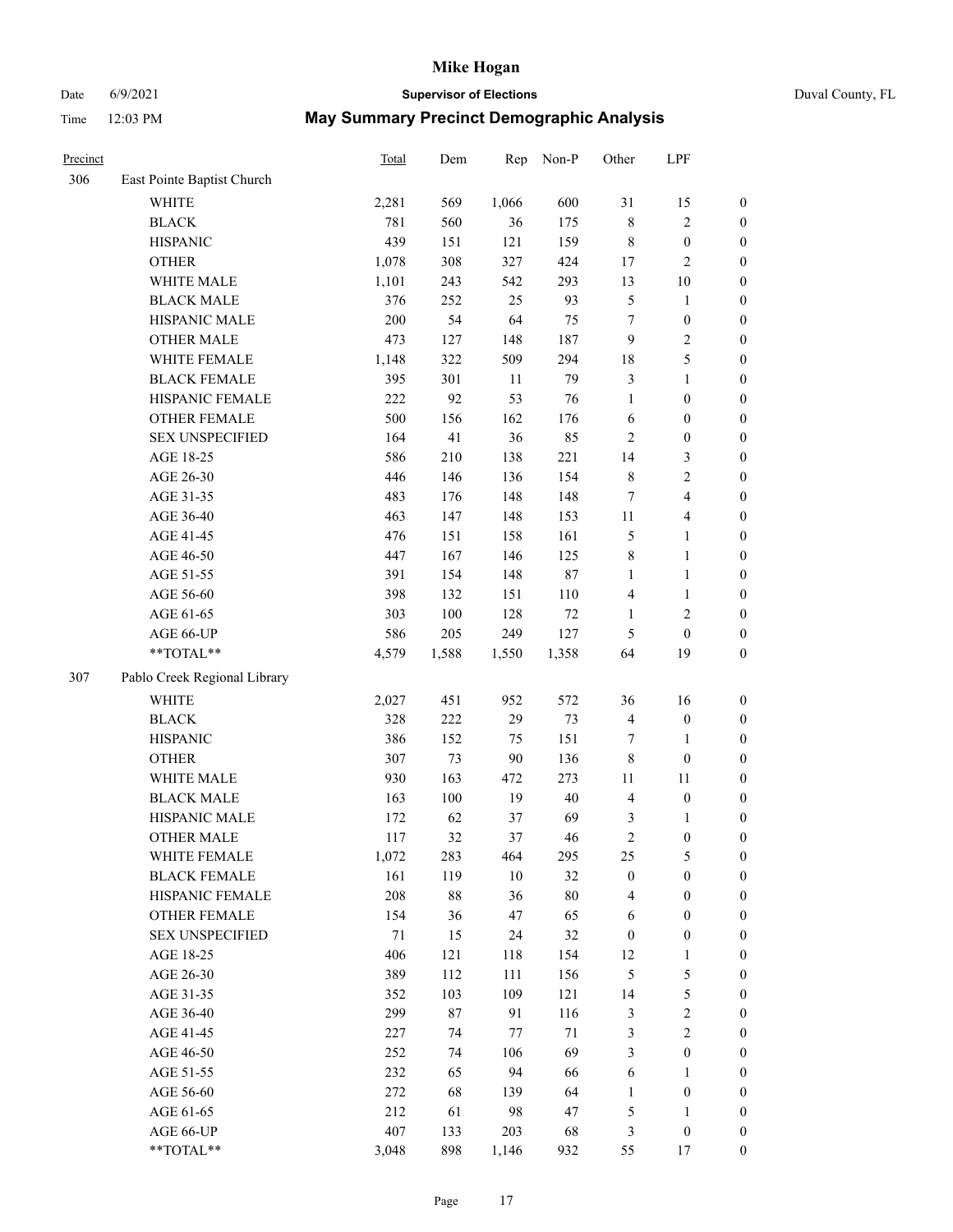# Date 6/9/2021 **Supervisor of Elections** Duval County, FL

| Precinct |                            | Total | Dem            | Rep            | Non-P            | Other            | LPF                     |                  |
|----------|----------------------------|-------|----------------|----------------|------------------|------------------|-------------------------|------------------|
| 308      | The Woods Community Center |       |                |                |                  |                  |                         |                  |
|          | <b>WHITE</b>               | 1,442 | 310            | 821            | 277              | 20               | 14                      | $\boldsymbol{0}$ |
|          | <b>BLACK</b>               | 96    | 71             | $\tau$         | 17               | $\mathbf{1}$     | $\boldsymbol{0}$        | $\boldsymbol{0}$ |
|          | <b>HISPANIC</b>            | 72    | 26             | 29             | 16               | $\mathbf{1}$     | $\boldsymbol{0}$        | $\boldsymbol{0}$ |
|          | <b>OTHER</b>               | 143   | 35             | 43             | 59               | 3                | 3                       | $\boldsymbol{0}$ |
|          | WHITE MALE                 | 687   | 117            | 403            | 148              | 10               | 9                       | $\boldsymbol{0}$ |
|          | <b>BLACK MALE</b>          | 50    | 37             | $\overline{4}$ | $\boldsymbol{9}$ | $\boldsymbol{0}$ | $\boldsymbol{0}$        | $\boldsymbol{0}$ |
|          | HISPANIC MALE              | 29    | $10\,$         | 12             | 6                | $\mathbf{1}$     | $\boldsymbol{0}$        | $\boldsymbol{0}$ |
|          | <b>OTHER MALE</b>          | 58    | 11             | 22             | 21               | $\mathbf{2}$     | $\overline{2}$          | $\boldsymbol{0}$ |
|          | WHITE FEMALE               | 741   | 191            | 413            | 123              | 9                | 5                       | $\boldsymbol{0}$ |
|          | <b>BLACK FEMALE</b>        | 43    | 33             | $\sqrt{2}$     | $\tau$           | $\mathbf{1}$     | $\boldsymbol{0}$        | $\boldsymbol{0}$ |
|          | HISPANIC FEMALE            | 43    | 16             | 17             | $10\,$           | $\boldsymbol{0}$ | $\boldsymbol{0}$        | 0                |
|          | OTHER FEMALE               | 68    | 22             | 18             | 27               | $\boldsymbol{0}$ | $\mathbf{1}$            | $\boldsymbol{0}$ |
|          | <b>SEX UNSPECIFIED</b>     | 34    | $\mathfrak{S}$ | 9              | $18\,$           | 2                | $\boldsymbol{0}$        | $\boldsymbol{0}$ |
|          | AGE 18-25                  | 166   | 52             | 55             | 52               | 5                | $\sqrt{2}$              | $\boldsymbol{0}$ |
|          | AGE 26-30                  | 93    | $22\,$         | 41             | 27               | $\boldsymbol{0}$ | $\mathfrak{Z}$          | $\boldsymbol{0}$ |
|          | AGE 31-35                  | 143   | 36             | 65             | 38               | $\sqrt{2}$       | $\sqrt{2}$              | $\boldsymbol{0}$ |
|          | AGE 36-40                  | 193   | 30             | 112            | 42               | 4                | $\mathfrak s$           | $\boldsymbol{0}$ |
|          | AGE 41-45                  | 166   | 44             | 78             | 41               | $\overline{2}$   | $\mathbf{1}$            | $\boldsymbol{0}$ |
|          | AGE 46-50                  | 152   | 30             | 77             | 41               | $\overline{c}$   | $\sqrt{2}$              | $\boldsymbol{0}$ |
|          | AGE 51-55                  | 146   | 33             | 80             | 31               | $\mathbf{1}$     | $\mathbf{1}$            | $\boldsymbol{0}$ |
|          | AGE 56-60                  | 150   | 38             | 94             | $18\,$           | $\boldsymbol{0}$ | $\boldsymbol{0}$        | 0                |
|          | AGE 61-65                  | 143   | 38             | 76             | 26               | $\overline{2}$   | $\mathbf{1}$            | 0                |
|          | AGE 66-UP                  | 401   | 119            | 222            | 53               | $\boldsymbol{7}$ | $\boldsymbol{0}$        | $\boldsymbol{0}$ |
|          | **TOTAL**                  | 1,753 | 442            | 900            | 369              | $25\,$           | 17                      | $\boldsymbol{0}$ |
| 309      | Watson Realty Corporation  |       |                |                |                  |                  |                         |                  |
|          | <b>WHITE</b>               | 2,236 | 491            | 1,102          | 588              | 38               | 17                      | $\boldsymbol{0}$ |
|          | <b>BLACK</b>               | 526   | 412            | $22\,$         | $88\,$           | 3                | $\mathbf{1}$            | $\boldsymbol{0}$ |
|          | <b>HISPANIC</b>            | 258   | 101            | 79             | 75               | 3                | $\boldsymbol{0}$        | $\boldsymbol{0}$ |
|          | <b>OTHER</b>               | 476   | 165            | 143            | 164              | 4                | $\boldsymbol{0}$        | $\boldsymbol{0}$ |
|          | WHITE MALE                 | 1,031 | 167            | 547            | 284              | 18               | 15                      | $\boldsymbol{0}$ |
|          | <b>BLACK MALE</b>          | 219   | 159            | 12             | 46               | $\mathbf{1}$     | $\mathbf{1}$            | $\boldsymbol{0}$ |
|          | HISPANIC MALE              | 108   | 38             | 36             | 32               | 2                | $\boldsymbol{0}$        | 0                |
|          | <b>OTHER MALE</b>          | 207   | 59             | 63             | 82               | 3                | $\boldsymbol{0}$        | $\boldsymbol{0}$ |
|          | WHITE FEMALE               | 1,174 | 316            | 545            | 294              | 18               | 1                       | 0                |
|          | <b>BLACK FEMALE</b>        | 307   | 253            | 10             | 42               | 2                | $\boldsymbol{0}$        | $\boldsymbol{0}$ |
|          | HISPANIC FEMALE            | 145   | 61             | 41             | 42               | $\mathbf{1}$     | $\boldsymbol{0}$        | $\overline{0}$   |
|          | OTHER FEMALE               | 219   | 87             | $72\,$         | 59               | $\mathbf{1}$     | $\boldsymbol{0}$        | $\overline{0}$   |
|          | <b>SEX UNSPECIFIED</b>     | 86    | 29             | 20             | 34               | $\sqrt{2}$       | $\mathbf{1}$            | 0                |
|          | AGE 18-25                  | 402   | 155            | 118            | 116              | 13               | $\boldsymbol{0}$        | 0                |
|          | AGE 26-30                  | 354   | 117            | 116            | 111              | 6                | $\overline{\mathbf{4}}$ | 0                |
|          | AGE 31-35                  | 383   | 143            | 106            | 125              | 5                | $\overline{4}$          | 0                |
|          | AGE 36-40                  | 363   | 107            | 129            | 116              | 4                | $\boldsymbol{7}$        | 0                |
|          | AGE 41-45                  | 275   | 99             | 80             | 93               | 3                | $\boldsymbol{0}$        | 0                |
|          | AGE 46-50                  | 238   | 80             | 96             | 57               | 4                | $\mathbf{1}$            | 0                |
|          | AGE 51-55                  | 252   | 74             | 124            | 53               | $\mathbf{1}$     | $\boldsymbol{0}$        | 0                |
|          | AGE 56-60                  | 302   | 82             | 146            | 72               | $\sqrt{2}$       | $\boldsymbol{0}$        | $\boldsymbol{0}$ |
|          | AGE 61-65                  | 307   | 104            | 144            | 57               | $\mathbf{1}$     | 1                       | $\boldsymbol{0}$ |
|          | AGE 66-UP                  | 620   | 208            | 287            | 115              | 9                | $\mathbf{1}$            | $\boldsymbol{0}$ |
|          | **TOTAL**                  | 3,496 | 1,169          | 1,346          | 915              | 48               | 18                      | $\boldsymbol{0}$ |
|          |                            |       |                |                |                  |                  |                         |                  |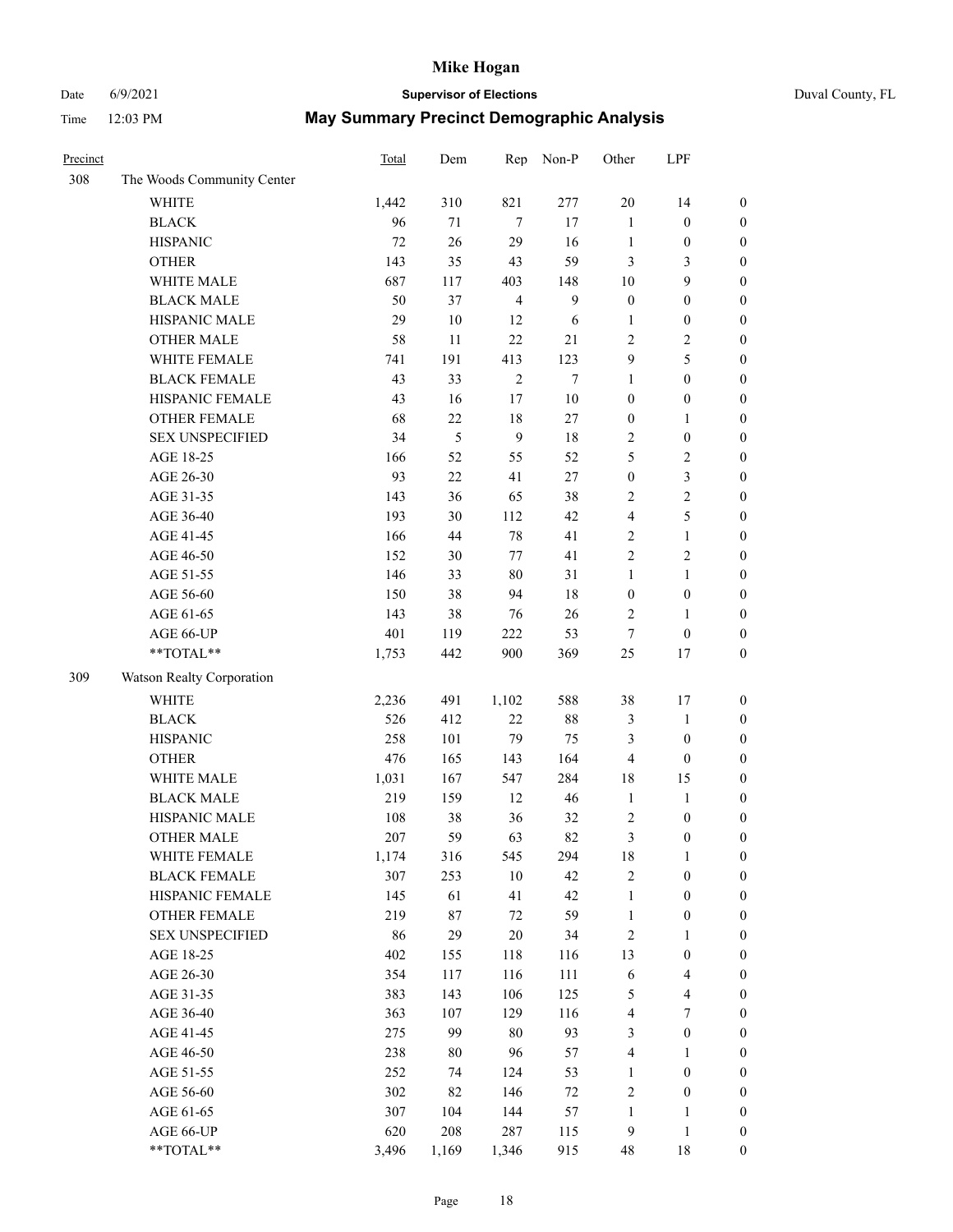## Date 6/9/2021 **Supervisor of Elections** Duval County, FL

| <b>Precinct</b> |                                       | Total | Dem | Rep            | Non-P  | Other            | LPF              |                  |
|-----------------|---------------------------------------|-------|-----|----------------|--------|------------------|------------------|------------------|
| 310             | Fire Station #59                      |       |     |                |        |                  |                  |                  |
|                 | WHITE                                 | 2,517 | 490 | 1,516          | 469    | 34               | $8\,$            | 0                |
|                 | <b>BLACK</b>                          | 87    | 69  | 3              | 14     | $\mathbf{1}$     | $\boldsymbol{0}$ | 0                |
|                 | <b>HISPANIC</b>                       | 100   | 26  | 35             | 38     | $\mathbf{1}$     | $\boldsymbol{0}$ | 0                |
|                 | <b>OTHER</b>                          | 232   | 78  | $77 \,$        | 71     | $\overline{4}$   | $\sqrt{2}$       | $\boldsymbol{0}$ |
|                 | WHITE MALE                            | 1,116 | 167 | 691            | 237    | 14               | $\tau$           | $\boldsymbol{0}$ |
|                 | <b>BLACK MALE</b>                     | 45    | 35  | $\mathbf{1}$   | $8\,$  | $\mathbf{1}$     | $\boldsymbol{0}$ | 0                |
|                 | HISPANIC MALE                         | 39    | 10  | 15             | 14     | $\boldsymbol{0}$ | $\boldsymbol{0}$ | 0                |
|                 | <b>OTHER MALE</b>                     | 84    | 22  | 33             | 26     | $\mathbf{2}$     | $\mathbf{1}$     | 0                |
|                 | WHITE FEMALE                          | 1,383 | 316 | 816            | 230    | 20               | $\mathbf{1}$     | 0                |
|                 | <b>BLACK FEMALE</b>                   | 42    | 34  | $\sqrt{2}$     | 6      | $\boldsymbol{0}$ | $\boldsymbol{0}$ | 0                |
|                 | HISPANIC FEMALE                       | 61    | 16  | 20             | 24     | 1                | $\boldsymbol{0}$ | 0                |
|                 | OTHER FEMALE                          | 119   | 50  | 35             | 31     | $\mathbf{2}$     | $\mathbf{1}$     | 0                |
|                 | <b>SEX UNSPECIFIED</b>                | 47    | 13  | 18             | 16     | $\boldsymbol{0}$ | $\boldsymbol{0}$ | $\boldsymbol{0}$ |
|                 | AGE 18-25                             | 164   | 44  | 67             | 47     | 5                | $\mathbf{1}$     | $\boldsymbol{0}$ |
|                 | AGE 26-30                             | 139   | 27  | 68             | 39     | 4                | $\mathbf{1}$     | $\boldsymbol{0}$ |
|                 | AGE 31-35                             | 197   | 38  | 101            | 53     | $\overline{c}$   | $\mathfrak{Z}$   | $\boldsymbol{0}$ |
|                 | AGE 36-40                             | 278   | 66  | 127            | 78     | 5                | $\sqrt{2}$       | $\boldsymbol{0}$ |
|                 | AGE 41-45                             | 233   | 53  | 117            | 60     | 3                | $\boldsymbol{0}$ | $\boldsymbol{0}$ |
|                 | AGE 46-50                             | 222   | 51  | 120            | 49     | $\mathfrak{2}$   | $\boldsymbol{0}$ | 0                |
|                 | AGE 51-55                             | 203   | 31  | 124            | 46     | $\mathbf{1}$     | $\mathbf{1}$     | 0                |
|                 | AGE 56-60                             | 202   | 36  | 124            | 39     | $\overline{c}$   | $\mathbf{1}$     | 0                |
|                 | AGE 61-65                             | 182   | 49  | 107            | 24     | $\overline{2}$   | $\boldsymbol{0}$ | 0                |
|                 | AGE 66-UP                             | 1,116 | 268 | 676            | 157    | 14               | 1                | 0                |
|                 | **TOTAL**                             | 2,936 | 663 | 1,631          | 592    | 40               | $10\,$           | $\boldsymbol{0}$ |
| 311             | Isle of Faith United Methodist Church |       |     |                |        |                  |                  |                  |
|                 | <b>WHITE</b>                          | 2,515 | 495 | 1,443          | 532    | 34               | 11               | $\boldsymbol{0}$ |
|                 | <b>BLACK</b>                          | 98    | 73  | 6              | 17     | $\sqrt{2}$       | $\boldsymbol{0}$ | $\boldsymbol{0}$ |
|                 | <b>HISPANIC</b>                       | 98    | 31  | $40\,$         | 25     | $\overline{c}$   | $\boldsymbol{0}$ | $\boldsymbol{0}$ |
|                 | <b>OTHER</b>                          | 200   | 61  | 79             | 57     | $\mathbf{1}$     | $\sqrt{2}$       | $\boldsymbol{0}$ |
|                 | WHITE MALE                            | 1,184 | 167 | 721            | 269    | 19               | $8\,$            | 0                |
|                 | <b>BLACK MALE</b>                     | 46    | 32  | $\overline{4}$ | 10     | $\boldsymbol{0}$ | $\boldsymbol{0}$ | 0                |
|                 | HISPANIC MALE                         | 40    | 14  | 14             | 12     | $\boldsymbol{0}$ | $\boldsymbol{0}$ | 0                |
|                 | <b>OTHER MALE</b>                     | 79    | 23  | 36             | 19     | $\boldsymbol{0}$ | 1                | 0                |
|                 | WHITE FEMALE                          | 1,312 | 323 | 712            | 259    | 15               | 3                | 0                |
|                 | <b>BLACK FEMALE</b>                   | 50    | 39  | $\mathbf{2}$   | 7      | $\sqrt{2}$       | $\boldsymbol{0}$ | $\boldsymbol{0}$ |
|                 | HISPANIC FEMALE                       | 56    | 16  | 26             | $12\,$ | $\sqrt{2}$       | $\boldsymbol{0}$ | $\overline{0}$   |
|                 | OTHER FEMALE                          | 88    | 29  | 34             | 24     | $\mathbf{1}$     | $\boldsymbol{0}$ | $\overline{0}$   |
|                 | <b>SEX UNSPECIFIED</b>                | 56    | 17  | 19             | 19     | $\boldsymbol{0}$ | $\mathbf{1}$     | 0                |
|                 | AGE 18-25                             | 269   | 68  | 127            | 65     | 6                | $\mathfrak{Z}$   | 0                |
|                 | AGE 26-30                             | 288   | 67  | 124            | 92     | $\mathbf{2}$     | $\mathfrak{Z}$   | 0                |
|                 | AGE 31-35                             | 259   | 59  | 115            | 79     | 4                | $\sqrt{2}$       | 0                |
|                 | AGE 36-40                             | 251   | 63  | 110            | 71     | 5                | $\sqrt{2}$       | 0                |
|                 | AGE 41-45                             | 184   | 44  | 83             | 56     | $\mathbf{1}$     | $\boldsymbol{0}$ | 0                |
|                 | AGE 46-50                             | 207   | 39  | 120            | 44     | 3                | $\mathbf{1}$     | 0                |
|                 | AGE 51-55                             | 239   | 44  | 140            | 50     | 4                | $\mathbf{1}$     | 0                |
|                 | AGE 56-60                             | 262   | 49  | 169            | 39     | 4                | $\mathbf{1}$     | 0                |
|                 | AGE 61-65                             | 265   | 53  | 166            | 42     | 4                | $\boldsymbol{0}$ | 0                |
|                 | AGE 66-UP                             | 687   | 174 | 414            | 93     | 6                | $\boldsymbol{0}$ | 0                |
|                 | **TOTAL**                             | 2,911 | 660 | 1,568          | 631    | 39               | 13               | $\boldsymbol{0}$ |
|                 |                                       |       |     |                |        |                  |                  |                  |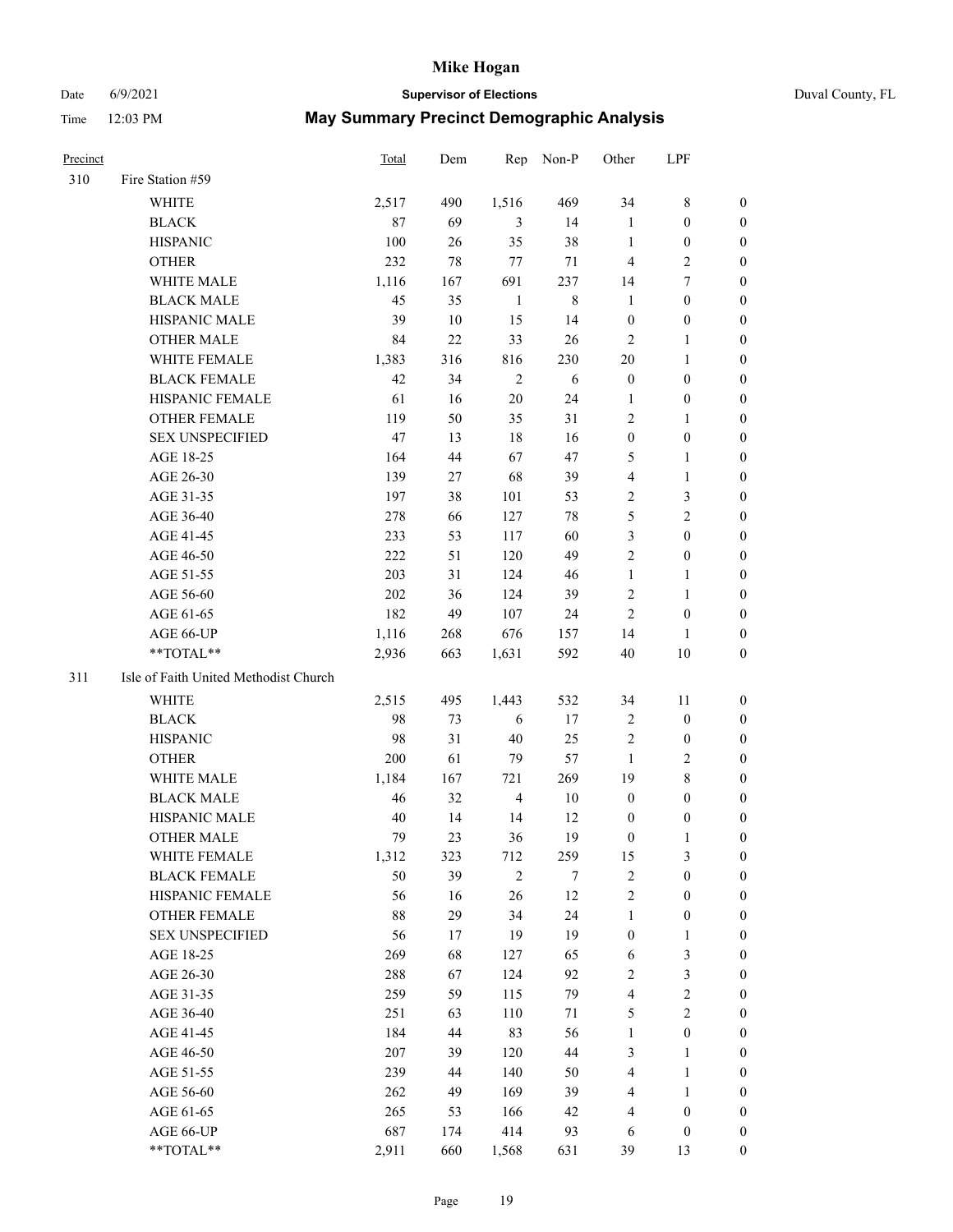Date 6/9/2021 **Supervisor of Elections** Duval County, FL

| Precinct |                              | Total      | Dem    | Rep   | Non-P  | Other               | LPF                     |                  |
|----------|------------------------------|------------|--------|-------|--------|---------------------|-------------------------|------------------|
| 312      | Pablo Creek Regional Library |            |        |       |        |                     |                         |                  |
|          | <b>WHITE</b>                 | 6,367      | 1,351  | 3,395 | 1,462  | 114                 | 45                      | $\boldsymbol{0}$ |
|          | <b>BLACK</b>                 | 873        | 617    | 41    | 200    | 15                  | $\boldsymbol{0}$        | $\boldsymbol{0}$ |
|          | <b>HISPANIC</b>              | 655        | 232    | 168   | 237    | 16                  | $\overline{\mathbf{c}}$ | $\boldsymbol{0}$ |
|          | <b>OTHER</b>                 | 1,482      | 435    | 437   | 592    | 9                   | 9                       | $\boldsymbol{0}$ |
|          | WHITE MALE                   | 2,960      | 487    | 1,688 | 698    | 53                  | 34                      | $\boldsymbol{0}$ |
|          | <b>BLACK MALE</b>            | 415        | 266    | 25    | 114    | 10                  | $\boldsymbol{0}$        | $\boldsymbol{0}$ |
|          | HISPANIC MALE                | 283        | 82     | 74    | 118    | $\,$ 8 $\,$         | 1                       | $\boldsymbol{0}$ |
|          | <b>OTHER MALE</b>            | 603        | 170    | 174   | 248    | 5                   | 6                       | $\boldsymbol{0}$ |
|          | WHITE FEMALE                 | 3,335      | 844    | 1,675 | 745    | 60                  | 11                      | $\boldsymbol{0}$ |
|          | <b>BLACK FEMALE</b>          | 446        | 343    | 14    | 84     | $\mathfrak{S}$      | $\boldsymbol{0}$        | $\boldsymbol{0}$ |
|          | HISPANIC FEMALE              | 355        | 147    | 90    | 110    | $\,$ 8 $\,$         | $\boldsymbol{0}$        | $\boldsymbol{0}$ |
|          | <b>OTHER FEMALE</b>          | 708        | 224    | 218   | 261    | $\mathfrak{Z}$      | 2                       | $\boldsymbol{0}$ |
|          | <b>SEX UNSPECIFIED</b>       | 272        | $72\,$ | 83    | 113    | $\overline{2}$      | $\overline{c}$          | $\boldsymbol{0}$ |
|          | AGE 18-25                    | 1,047      | 342    | 345   | 323    | 28                  | 9                       | $\boldsymbol{0}$ |
|          | AGE 26-30                    | 983        | 266    | 359   | 328    | 16                  | 14                      | $\boldsymbol{0}$ |
|          | AGE 31-35                    | 888        | 238    | 326   | 301    | 14                  | 9                       | $\boldsymbol{0}$ |
|          | AGE 36-40                    | 855        | 240    | 321   | 267    | 19                  | 8                       | $\boldsymbol{0}$ |
|          | AGE 41-45                    | 771        | 211    | 292   | 255    | 9                   | 4                       | $\boldsymbol{0}$ |
|          | AGE 46-50                    | 832        | 247    | 353   | 217    | 13                  | 2                       | $\boldsymbol{0}$ |
|          | AGE 51-55                    | 827        | 219    | 400   | 199    | 6                   | 3                       | $\boldsymbol{0}$ |
|          | AGE 56-60                    | 801        | 187    | 417   | 179    | 15                  | 3                       | $\boldsymbol{0}$ |
|          | AGE 61-65                    | 760        | 219    | 368   | 151    | 19                  | 3                       | $\boldsymbol{0}$ |
|          | AGE 66-UP                    | 1,613      | 466    | 860   | 271    | 15                  | 1                       | $\boldsymbol{0}$ |
|          | **TOTAL**                    | 9,377      | 2,635  | 4,041 | 2,491  | 154                 | 56                      | $\boldsymbol{0}$ |
| 313      | Coastal Baptist Church       |            |        |       |        |                     |                         |                  |
|          | WHITE                        | 2,979      | 625    | 1,638 | 668    | 33                  | 15                      | $\boldsymbol{0}$ |
|          |                              |            | 592    |       |        |                     |                         |                  |
|          | <b>BLACK</b>                 | 769<br>393 |        | 33    | 141    | $\mathfrak{Z}$<br>6 | $\boldsymbol{0}$        | $\boldsymbol{0}$ |
|          | <b>HISPANIC</b>              |            | 148    | 117   | 122    |                     | $\boldsymbol{0}$        | $\boldsymbol{0}$ |
|          | <b>OTHER</b>                 | 1,015      | 243    | 352   | 407    | $11\,$              | 2                       | $\boldsymbol{0}$ |
|          | WHITE MALE                   | 1,462      | 241    | 861   | 334    | $17$                | 9                       | $\boldsymbol{0}$ |
|          | <b>BLACK MALE</b>            | 365        | 259    | 18    | 86     | $\overline{2}$      | $\boldsymbol{0}$        | $\boldsymbol{0}$ |
|          | HISPANIC MALE                | 167        | 48     | 62    | 57     | $\boldsymbol{0}$    | $\boldsymbol{0}$        | $\boldsymbol{0}$ |
|          | <b>OTHER MALE</b>            | 415        | 92     | 144   | 174    | 4                   | 1                       | $\boldsymbol{0}$ |
|          | WHITE FEMALE                 | 1,477      | 382    | 758   | 316    | 15                  | 6                       | $\boldsymbol{0}$ |
|          | <b>BLACK FEMALE</b>          | 387        | 325    | 14    | 47     | $\mathbf{1}$        | $\boldsymbol{0}$        | $\boldsymbol{0}$ |
|          | HISPANIC FEMALE              | 218        | 97     | 54    | 61     | 6                   | $\boldsymbol{0}$        | $\boldsymbol{0}$ |
|          | <b>OTHER FEMALE</b>          | 494        | 127    | 188   | 172    | 6                   | 1                       | $\boldsymbol{0}$ |
|          | <b>SEX UNSPECIFIED</b>       | 170        | 37     | 41    | $90\,$ | $\sqrt{2}$          | $\boldsymbol{0}$        | $\boldsymbol{0}$ |
|          | AGE 18-25                    | 550        | 182    | 176   | 179    | 12                  | 1                       | $\boldsymbol{0}$ |
|          | AGE 26-30                    | 511        | 157    | 176   | 162    | $11\,$              | 5                       | $\boldsymbol{0}$ |
|          | AGE 31-35                    | 546        | 161    | 216   | 165    | $\overline{4}$      | $\boldsymbol{0}$        | $\boldsymbol{0}$ |
|          | AGE 36-40                    | 549        | 151    | 222   | 170    | $\overline{4}$      | 2                       | $\boldsymbol{0}$ |
|          | AGE 41-45                    | 482        | 144    | 177   | 154    | 3                   | 4                       | $\boldsymbol{0}$ |
|          | AGE 46-50                    | 417        | 120    | 188   | 105    | $\sqrt{2}$          | $\overline{\mathbf{c}}$ | $\boldsymbol{0}$ |
|          | AGE 51-55                    | 436        | 147    | 192   | 89     | $\mathfrak s$       | 3                       | $\boldsymbol{0}$ |
|          | AGE 56-60                    | 509        | 161    | 232   | 110    | 6                   | $\boldsymbol{0}$        | $\boldsymbol{0}$ |
|          | AGE 61-65                    | 445        | 150    | 205   | 89     | $\mathbf{1}$        | $\boldsymbol{0}$        | $\boldsymbol{0}$ |
|          | AGE 66-UP                    | 711        | 235    | 356   | 115    | $\mathfrak{S}$      | $\boldsymbol{0}$        | $\mathbf{0}$     |
|          | **TOTAL**                    | 5,156      | 1,608  | 2,140 | 1,338  | 53                  | 17                      | $\boldsymbol{0}$ |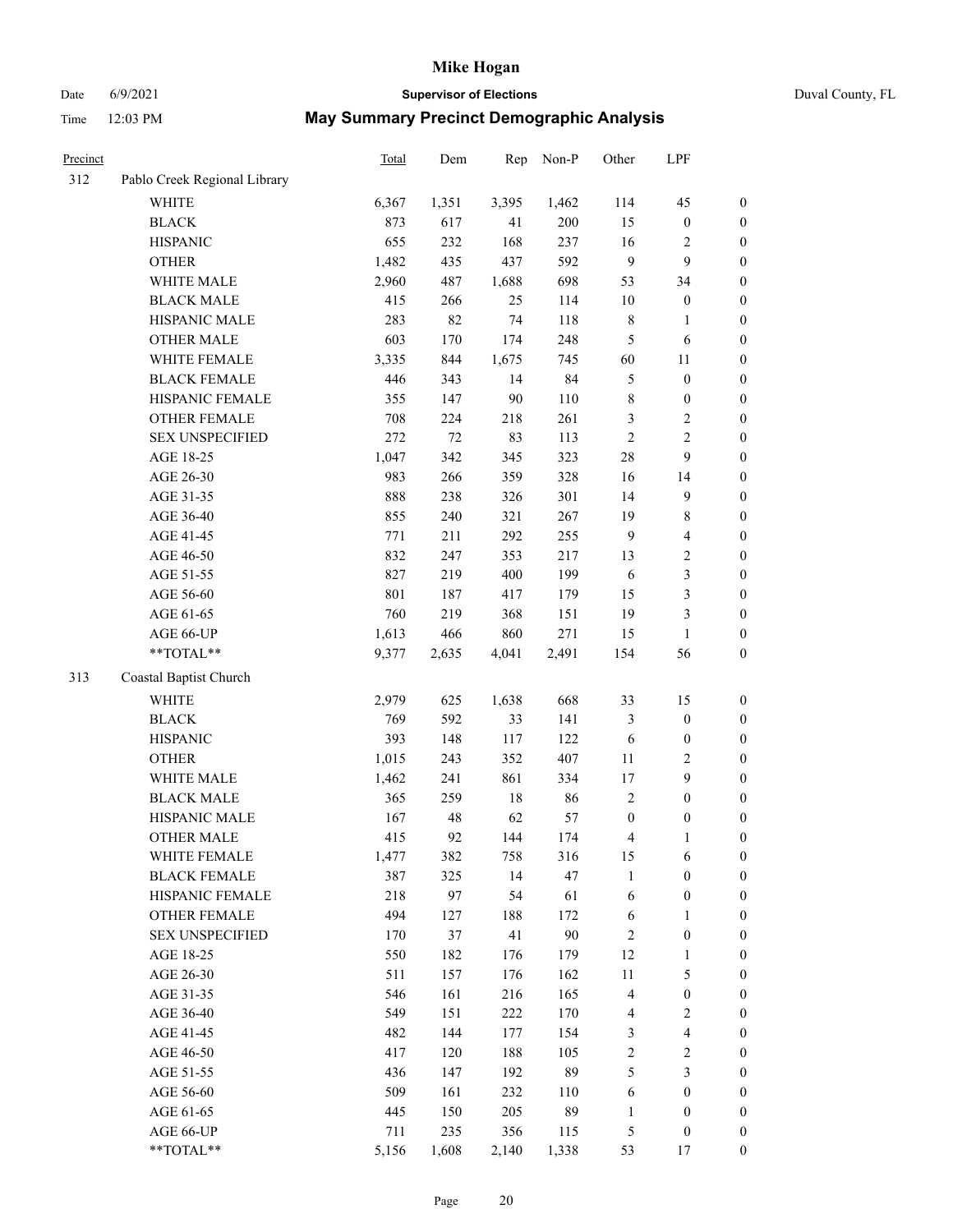# Date 6/9/2021 **Supervisor of Elections** Duval County, FL

| Precinct |                                   | Total | Dem            | Rep                     | Non-P  | Other            | LPF                               |                  |
|----------|-----------------------------------|-------|----------------|-------------------------|--------|------------------|-----------------------------------|------------------|
| 315      | Lighthouse Church of the Nazarene |       |                |                         |        |                  |                                   |                  |
|          | <b>WHITE</b>                      | 1,261 | 243            | 701                     | 295    | 17               | $\mathfrak s$                     | 0                |
|          | <b>BLACK</b>                      | 263   | 212            | 15                      | 35     | $\mathbf{1}$     | $\boldsymbol{0}$                  | 0                |
|          | <b>HISPANIC</b>                   | 117   | 29             | 42                      | 46     | $\boldsymbol{0}$ | $\boldsymbol{0}$                  | $\boldsymbol{0}$ |
|          | <b>OTHER</b>                      | 228   | 59             | $71\,$                  | 93     | 5                | $\boldsymbol{0}$                  | $\boldsymbol{0}$ |
|          | WHITE MALE                        | 613   | 88             | 359                     | 155    | 7                | $\overline{4}$                    | $\boldsymbol{0}$ |
|          | <b>BLACK MALE</b>                 | 126   | 96             | 10                      | 19     | 1                | $\boldsymbol{0}$                  | $\boldsymbol{0}$ |
|          | HISPANIC MALE                     | 51    | 11             | 18                      | 22     | 0                | $\boldsymbol{0}$                  | $\boldsymbol{0}$ |
|          | <b>OTHER MALE</b>                 | 98    | 25             | 30                      | 41     | 2                | $\boldsymbol{0}$                  | $\boldsymbol{0}$ |
|          | WHITE FEMALE                      | 628   | 153            | 327                     | 137    | 10               | 1                                 | $\boldsymbol{0}$ |
|          | <b>BLACK FEMALE</b>               | 135   | 115            | $\overline{\mathbf{4}}$ | 16     | $\boldsymbol{0}$ | $\boldsymbol{0}$                  | 0                |
|          | HISPANIC FEMALE                   | 63    | 17             | 23                      | 23     | $\boldsymbol{0}$ | $\boldsymbol{0}$                  | 0                |
|          | OTHER FEMALE                      | 103   | 25             | 36                      | 39     | 3                | $\boldsymbol{0}$                  | $\boldsymbol{0}$ |
|          | <b>SEX UNSPECIFIED</b>            | 52    | 13             | 22                      | 17     | $\boldsymbol{0}$ | $\boldsymbol{0}$                  | $\boldsymbol{0}$ |
|          | AGE 18-25                         | 180   | 55             | 61                      | 62     | 2                | $\boldsymbol{0}$                  | $\boldsymbol{0}$ |
|          | AGE 26-30                         | 172   | 47             | 63                      | 57     | 3                | $\sqrt{2}$                        | $\boldsymbol{0}$ |
|          | AGE 31-35                         | 170   | 50             | 65                      | 54     | $\mathbf{1}$     | $\boldsymbol{0}$                  | $\boldsymbol{0}$ |
|          | AGE 36-40                         | 186   | 56             | 68                      | 59     | 2                | $\mathbf{1}$                      | $\boldsymbol{0}$ |
|          | AGE 41-45                         | 152   | 37             | 72                      | 40     | 3                | $\boldsymbol{0}$                  | $\boldsymbol{0}$ |
|          | AGE 46-50                         | 157   | 38             | 79                      | 36     | $\overline{c}$   | $\sqrt{2}$                        | $\boldsymbol{0}$ |
|          | AGE 51-55                         | 166   | 49             | 76                      | 36     | 5                | $\boldsymbol{0}$                  | $\boldsymbol{0}$ |
|          | AGE 56-60                         | 209   | 60             | 109                     | 40     | $\boldsymbol{0}$ | $\boldsymbol{0}$                  |                  |
|          | AGE 61-65                         | 187   | 61             | 89                      | 34     | 3                | $\boldsymbol{0}$                  | 0<br>0           |
|          | AGE 66-UP                         | 290   | 90             |                         | 51     | 2                |                                   | $\boldsymbol{0}$ |
|          | $**TOTAL**$                       | 1,869 | 543            | 147<br>829              | 469    | 23               | $\boldsymbol{0}$<br>$\mathfrak s$ | $\boldsymbol{0}$ |
|          |                                   |       |                |                         |        |                  |                                   |                  |
| 401      | Glendale Community Church         |       |                |                         |        |                  |                                   |                  |
|          | <b>WHITE</b>                      | 1,046 | 242            | 592                     | 189    | 16               | $\boldsymbol{7}$                  | $\boldsymbol{0}$ |
|          | <b>BLACK</b>                      | 257   | 194            | 15                      | 46     | 2                | $\boldsymbol{0}$                  | $\boldsymbol{0}$ |
|          | <b>HISPANIC</b>                   | 90    | 31             | 23                      | 36     | $\boldsymbol{0}$ | $\boldsymbol{0}$                  | $\boldsymbol{0}$ |
|          | <b>OTHER</b>                      | 108   | 22             | 33                      | 51     | 2                | $\boldsymbol{0}$                  | $\boldsymbol{0}$ |
|          | WHITE MALE                        | 493   | 108            | 277                     | 96     | 8                | $\overline{4}$                    | $\boldsymbol{0}$ |
|          | <b>BLACK MALE</b>                 | 99    | 65             | 5                       | $27\,$ | $\overline{c}$   | $\boldsymbol{0}$                  | $\boldsymbol{0}$ |
|          | HISPANIC MALE                     | 41    | 13             | $10\,$                  | 18     | $\boldsymbol{0}$ | $\boldsymbol{0}$                  | 0                |
|          | <b>OTHER MALE</b>                 | 36    | $\overline{2}$ | 13                      | 19     | 2                | $\boldsymbol{0}$                  | $\boldsymbol{0}$ |
|          | WHITE FEMALE                      | 540   | 132            | 310                     | 87     | 8                | 3                                 | 0                |
|          | <b>BLACK FEMALE</b>               | 154   | 126            | 10                      | 18     | 0                | $\boldsymbol{0}$                  | $\overline{0}$   |
|          | HISPANIC FEMALE                   | 46    | 16             | 13                      | 17     | $\boldsymbol{0}$ | $\boldsymbol{0}$                  | $\overline{0}$   |
|          | OTHER FEMALE                      | 53    | 16             | 19                      | 18     | 0                | $\boldsymbol{0}$                  | $\overline{0}$   |
|          | <b>SEX UNSPECIFIED</b>            | 39    | 11             | 6                       | $22\,$ | $\boldsymbol{0}$ | $\boldsymbol{0}$                  | 0                |
|          | AGE 18-25                         | 172   | 58             | 47                      | 61     | 5                | $\mathbf{1}$                      | 0                |
|          | AGE 26-30                         | 121   | 41             | 43                      | 33     | $\mathbf{1}$     | 3                                 | 0                |
|          | AGE 31-35                         | 148   | 56             | 44                      | 45     | $\mathbf{1}$     | $\sqrt{2}$                        | 0                |
|          | AGE 36-40                         | 123   | 36             | 50                      | 32     | 5                | $\boldsymbol{0}$                  | 0                |
|          | AGE 41-45                         | 95    | 33             | 31                      | 30     | $\mathbf{1}$     | $\boldsymbol{0}$                  | 0                |
|          | AGE 46-50                         | 117   | 31             | 53                      | 30     | 3                | $\boldsymbol{0}$                  | 0                |
|          | AGE 51-55                         | 116   | 40             | 53                      | 22     | $\mathbf{1}$     | $\boldsymbol{0}$                  | $\overline{0}$   |
|          | AGE 56-60                         | 132   | 36             | 76                      | 20     | $\boldsymbol{0}$ | $\boldsymbol{0}$                  | $\overline{0}$   |
|          | AGE 61-65                         | 137   | 39             | 79                      | 15     | 3                | 1                                 | $\overline{0}$   |
|          | AGE 66-UP                         | 340   | 119            | 187                     | 34     | $\boldsymbol{0}$ | $\boldsymbol{0}$                  | 0                |
|          | **TOTAL**                         | 1,501 | 489            | 663                     | 322    | 20               | 7                                 | $\boldsymbol{0}$ |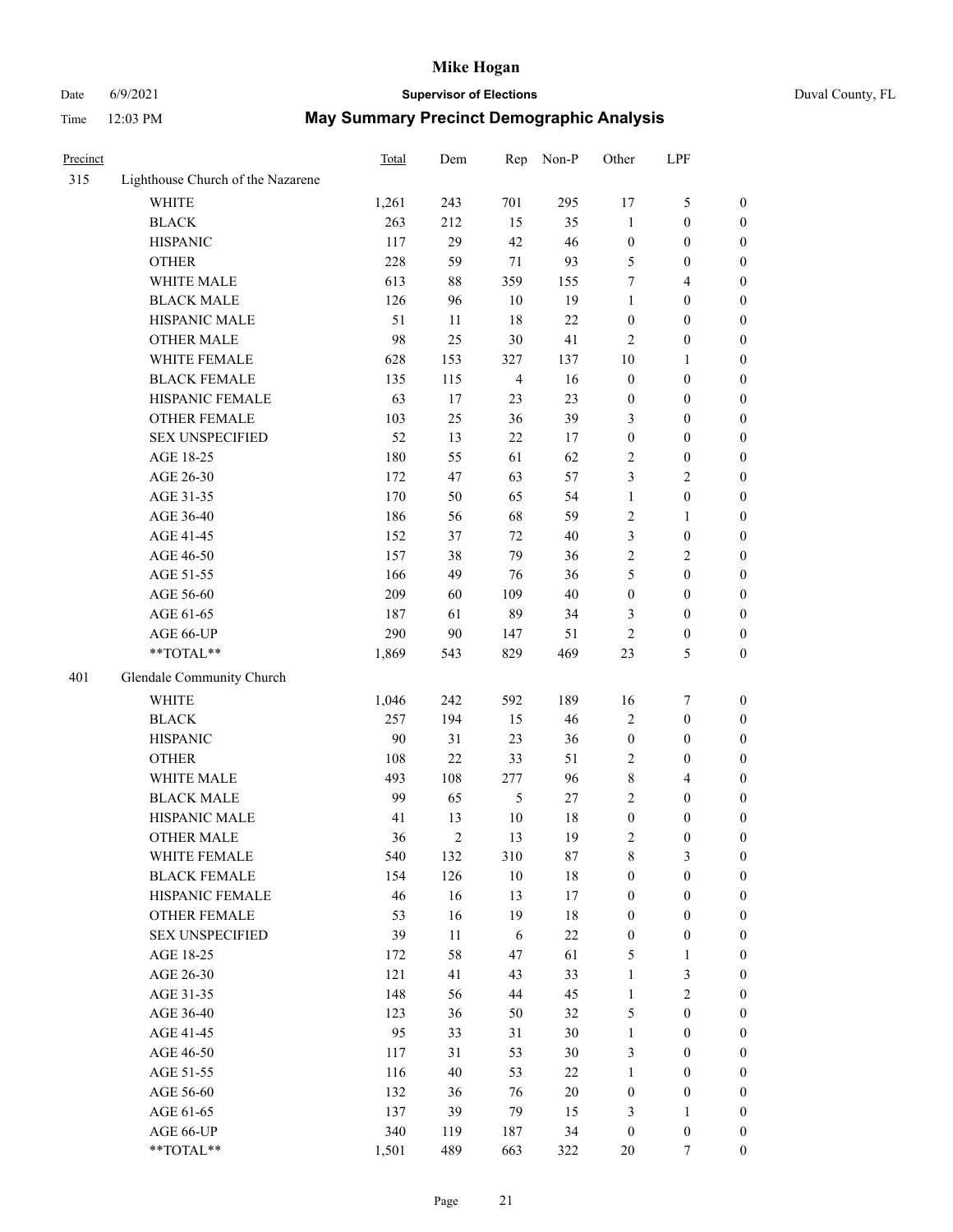# Date 6/9/2021 **Supervisor of Elections** Duval County, FL

| Precinct |                                       | Total | Dem   | Rep    | Non-P       | Other                   | LPF                     |                  |
|----------|---------------------------------------|-------|-------|--------|-------------|-------------------------|-------------------------|------------------|
| 402      | Iglesia Pentecostal Presencia De Dios |       |       |        |             |                         |                         |                  |
|          | <b>WHITE</b>                          | 2,284 | 527   | 1,113  | 592         | 37                      | 15                      | $\boldsymbol{0}$ |
|          | <b>BLACK</b>                          | 839   | 638   | 39     | 148         | 14                      | $\boldsymbol{0}$        | $\boldsymbol{0}$ |
|          | <b>HISPANIC</b>                       | 519   | 199   | 125    | 183         | 10                      | $\sqrt{2}$              | $\boldsymbol{0}$ |
|          | <b>OTHER</b>                          | 644   | 195   | 184    | 257         | 7                       | $\mathbf{1}$            | $\boldsymbol{0}$ |
|          | WHITE MALE                            | 1,067 | 191   | 543    | 302         | 21                      | 10                      | $\boldsymbol{0}$ |
|          | <b>BLACK MALE</b>                     | 354   | 244   | 19     | 85          | 6                       | $\boldsymbol{0}$        | $\boldsymbol{0}$ |
|          | HISPANIC MALE                         | 233   | 72    | 72     | $8\sqrt{1}$ | 6                       | $\sqrt{2}$              | $\boldsymbol{0}$ |
|          | <b>OTHER MALE</b>                     | 247   | 77    | $72\,$ | 95          | 3                       | $\boldsymbol{0}$        | 0                |
|          | WHITE FEMALE                          | 1,188 | 333   | 549    | 285         | 16                      | 5                       | 0                |
|          | <b>BLACK FEMALE</b>                   | 474   | 384   | 20     | 62          | 8                       | $\boldsymbol{0}$        | 0                |
|          | HISPANIC FEMALE                       | 273   | 119   | 52     | 98          | 4                       | $\boldsymbol{0}$        | $\boldsymbol{0}$ |
|          | OTHER FEMALE                          | 308   | 100   | 96     | 108         | 3                       | $\mathbf{1}$            | $\boldsymbol{0}$ |
|          | <b>SEX UNSPECIFIED</b>                | 142   | 39    | 38     | 64          | $\mathbf{1}$            | $\boldsymbol{0}$        | $\boldsymbol{0}$ |
|          | AGE 18-25                             | 475   | 179   | 101    | 173         | $21\,$                  | $\mathbf{1}$            | $\boldsymbol{0}$ |
|          | AGE 26-30                             | 480   | 170   | 118    | 177         | 11                      | $\overline{\mathbf{4}}$ | $\boldsymbol{0}$ |
|          | AGE 31-35                             | 413   | 141   | 103    | 159         | 7                       | $\mathfrak{Z}$          | $\overline{0}$   |
|          | AGE 36-40                             | 367   | 141   | 101    | 120         | $\overline{\mathbf{4}}$ | $\mathbf{1}$            | $\boldsymbol{0}$ |
|          | AGE 41-45                             | 352   | 132   | 117    | 96          | 6                       | $\mathbf{1}$            | 0                |
|          | AGE 46-50                             | 329   | 116   | 117    | 90          | 5                       | $\mathbf{1}$            | 0                |
|          | AGE 51-55                             | 346   | 127   | 131    | 85          | $\overline{c}$          | 1                       | 0                |
|          | AGE 56-60                             | 426   | 154   | 185    | 83          | 4                       | $\boldsymbol{0}$        | 0                |
|          | AGE 61-65                             | 363   | 135   | 143    | $8\sqrt{1}$ | 3                       | $\mathbf{1}$            | $\boldsymbol{0}$ |
|          | AGE 66-UP                             | 735   | 264   | 345    | 116         | 5                       | $\mathfrak{S}$          | $\boldsymbol{0}$ |
|          | **TOTAL**                             | 4,286 | 1,559 | 1,461  | 1,180       | 68                      | $18\,$                  | $\boldsymbol{0}$ |
| 403      | Restoration Church                    |       |       |        |             |                         |                         |                  |
|          | WHITE                                 | 3,254 | 828   | 1,601  | 767         | 46                      | 12                      | $\boldsymbol{0}$ |
|          | <b>BLACK</b>                          | 1,485 | 1,137 | 61     | 267         | 18                      | $\sqrt{2}$              | $\boldsymbol{0}$ |
|          | <b>HISPANIC</b>                       | 715   | 268   | 166    | 270         | 7                       | $\overline{\mathbf{4}}$ | $\boldsymbol{0}$ |
|          | <b>OTHER</b>                          | 799   | 288   | 174    | 330         | 6                       | $\mathbf{1}$            | $\boldsymbol{0}$ |
|          | WHITE MALE                            | 1,521 | 317   | 814    | 363         | 19                      | $\,$ 8 $\,$             | 0                |
|          | <b>BLACK MALE</b>                     | 577   | 396   | 33     | 137         | $\overline{9}$          | $\sqrt{2}$              | 0                |
|          | HISPANIC MALE                         | 298   | 98    | 84     | 113         | $\overline{c}$          | $\mathbf{1}$            | 0                |
|          | OTHER MALE                            | 323   | 116   | 73     | 128         | 5                       | $\mathbf{1}$            | $\boldsymbol{0}$ |
|          | WHITE FEMALE                          | 1,698 | 503   | 773    | 392         | 26                      | $\overline{\mathbf{4}}$ | 0                |
|          | <b>BLACK FEMALE</b>                   | 885   | 724   | 28     | 125         | 8                       | $\boldsymbol{0}$        | $\overline{0}$   |
|          | HISPANIC FEMALE                       | 397   | 165   | 78     | 146         | 5                       | $\mathfrak{Z}$          | $\overline{0}$   |
|          | <b>OTHER FEMALE</b>                   | 353   | 133   | 86     | 133         | $\mathbf{1}$            | $\boldsymbol{0}$        | $\overline{0}$   |
|          | <b>SEX UNSPECIFIED</b>                | 201   | 69    | 33     | 97          | 2                       | $\boldsymbol{0}$        | 0                |
|          | AGE 18-25                             | 704   | 285   | 151    | 243         | 23                      | $\sqrt{2}$              | 0                |
|          | AGE 26-30                             | 633   | 239   | 156    | 225         | $11\,$                  | $\sqrt{2}$              | 0                |
|          | AGE 31-35                             | 583   | 231   | 153    | 190         | $\overline{9}$          | $\boldsymbol{0}$        | 0                |
|          | AGE 36-40                             | 558   | 226   | 141    | 180         | 8                       | $\mathfrak{Z}$          | 0                |
|          | AGE 41-45                             | 510   | 229   | 119    | 156         | 2                       | $\overline{\mathbf{4}}$ | 0                |
|          | AGE 46-50                             | 492   | 191   | 162    | 131         | 5                       | 3                       | $\boldsymbol{0}$ |
|          | AGE 51-55                             | 509   | 204   | 184    | 118         | $\mathbf{1}$            | $\sqrt{2}$              | $\boldsymbol{0}$ |
|          | AGE 56-60                             | 608   | 234   | 248    | 117         | 7                       | $\sqrt{2}$              | $\overline{0}$   |
|          | AGE 61-65                             | 548   | 202   | 239    | 103         | 3                       | $\mathbf{1}$            | 0                |
|          | AGE 66-UP                             | 1,108 | 480   | 449    | 171         | $\,$ 8 $\,$             | $\boldsymbol{0}$        | 0                |
|          | **TOTAL**                             | 6,253 | 2,521 | 2,002  | 1,634       | $77 \,$                 | 19                      | $\boldsymbol{0}$ |
|          |                                       |       |       |        |             |                         |                         |                  |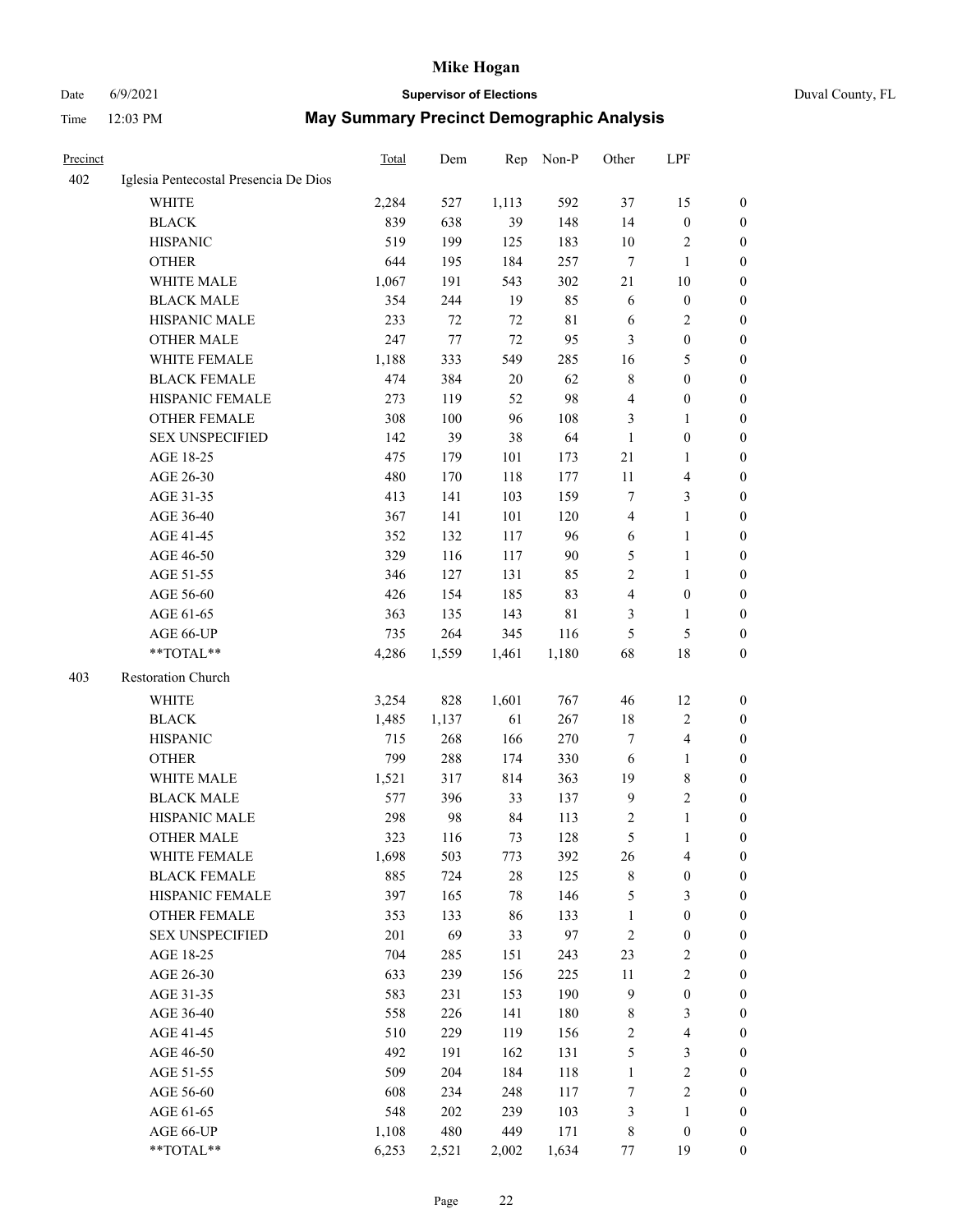## Date 6/9/2021 **Supervisor of Elections** Duval County, FL

| Precinct |                                   | Total | Dem         | Rep   | Non-P  | Other            | LPF              |                  |
|----------|-----------------------------------|-------|-------------|-------|--------|------------------|------------------|------------------|
| 404      | Holiday Hill Baptist Church       |       |             |       |        |                  |                  |                  |
|          | <b>WHITE</b>                      | 2,430 | 571         | 1,425 | 398    | 25               | 11               | $\boldsymbol{0}$ |
|          | <b>BLACK</b>                      | 202   | 163         | 11    | 24     | 4                | $\boldsymbol{0}$ | $\boldsymbol{0}$ |
|          | <b>HISPANIC</b>                   | 117   | 41          | 39    | 32     | 5                | $\boldsymbol{0}$ | $\boldsymbol{0}$ |
|          | <b>OTHER</b>                      | 217   | 64          | 63    | 86     | 2                | $\sqrt{2}$       | $\boldsymbol{0}$ |
|          | WHITE MALE                        | 1,131 | 229         | 677   | 206    | 14               | 5                | $\boldsymbol{0}$ |
|          | <b>BLACK MALE</b>                 | 107   | $8\sqrt{1}$ | 6     | 17     | 3                | $\boldsymbol{0}$ | $\boldsymbol{0}$ |
|          | HISPANIC MALE                     | 63    | 21          | 19    | $20\,$ | 3                | $\boldsymbol{0}$ | $\boldsymbol{0}$ |
|          | <b>OTHER MALE</b>                 | 79    | 16          | 23    | 36     | $\overline{c}$   | $\sqrt{2}$       | $\boldsymbol{0}$ |
|          | WHITE FEMALE                      | 1,269 | 337         | 730   | 185    | $11\,$           | 6                | $\boldsymbol{0}$ |
|          | <b>BLACK FEMALE</b>               | 90    | $78\,$      | 5     | 6      | $\mathbf{1}$     | $\boldsymbol{0}$ | 0                |
|          | HISPANIC FEMALE                   | 53    | $20\,$      | 19    | 12     | 2                | $\boldsymbol{0}$ | $\boldsymbol{0}$ |
|          | <b>OTHER FEMALE</b>               | 87    | 36          | 24    | $27\,$ | $\boldsymbol{0}$ | $\boldsymbol{0}$ | $\boldsymbol{0}$ |
|          | <b>SEX UNSPECIFIED</b>            | 87    | 21          | 35    | 31     | $\boldsymbol{0}$ | $\boldsymbol{0}$ | $\boldsymbol{0}$ |
|          | AGE 18-25                         | 267   | 73          | 107   | $80\,$ | 5                | $\sqrt{2}$       | $\boldsymbol{0}$ |
|          | AGE 26-30                         | 233   | 66          | 97    | 67     | 3                | $\boldsymbol{0}$ | $\boldsymbol{0}$ |
|          | AGE 31-35                         | 264   | 74          | 109   | 74     | 3                | $\overline{4}$   | $\boldsymbol{0}$ |
|          | AGE 36-40                         | 254   | $71\,$      | 121   | 58     | 3                | $\mathbf{1}$     | $\boldsymbol{0}$ |
|          | AGE 41-45                         | 208   | 57          | 95    | 45     | 9                | $\sqrt{2}$       | $\boldsymbol{0}$ |
|          | AGE 46-50                         | 233   | 73          | 113   | 46     | $\mathbf{1}$     | $\boldsymbol{0}$ | $\boldsymbol{0}$ |
|          | AGE 51-55                         | 213   | 47          | 131   | 30     | 5                | $\boldsymbol{0}$ | 0                |
|          | AGE 56-60                         | 266   | 70          | 142   | 45     | 5                | $\overline{4}$   | $\boldsymbol{0}$ |
|          | AGE 61-65                         | 290   | 78          | 174   | 37     | $\mathbf{1}$     | $\boldsymbol{0}$ | $\boldsymbol{0}$ |
|          | AGE 66-UP                         | 738   | 230         | 449   | 58     | $\mathbf{1}$     | $\boldsymbol{0}$ | $\boldsymbol{0}$ |
|          | $**TOTAL**$                       | 2,966 | 839         | 1,538 | 540    | 36               | 13               | $\boldsymbol{0}$ |
| 405      | Harvest Time Christian Fellowship |       |             |       |        |                  |                  |                  |
|          | <b>WHITE</b>                      | 1,019 | 301         | 459   | 228    | 21               | 10               | $\boldsymbol{0}$ |
|          | <b>BLACK</b>                      | 636   | 483         | 19    | 126    | 6                | $\sqrt{2}$       | $\boldsymbol{0}$ |
|          | <b>HISPANIC</b>                   | 214   | $8\sqrt{1}$ | 53    | 73     | 6                | $\mathbf{1}$     | $\boldsymbol{0}$ |
|          | <b>OTHER</b>                      | 194   | 66          | 50    | $78\,$ | $\boldsymbol{0}$ | $\boldsymbol{0}$ | $\boldsymbol{0}$ |
|          | WHITE MALE                        | 479   | 125         | 231   | 103    | 13               | $\boldsymbol{7}$ | $\boldsymbol{0}$ |
|          | <b>BLACK MALE</b>                 | 259   | 185         | 14    | 56     | $\mathfrak{Z}$   | $\mathbf{1}$     | $\boldsymbol{0}$ |
|          | HISPANIC MALE                     | 79    | $28\,$      | 18    | $30\,$ | 2                | $\mathbf{1}$     | 0                |
|          | <b>OTHER MALE</b>                 | 70    | $21\,$      | 16    | 33     | $\boldsymbol{0}$ | $\boldsymbol{0}$ | $\boldsymbol{0}$ |
|          | WHITE FEMALE                      | 524   | 171         | 221   | 121    | 8                | 3                | $\overline{0}$   |
|          | <b>BLACK FEMALE</b>               | 356   | 285         | 5     | 62     | 3                | 1                | $\boldsymbol{0}$ |
|          | HISPANIC FEMALE                   | 129   | 52          | 31    | 42     | 4                | $\boldsymbol{0}$ | $\overline{0}$   |
|          | <b>OTHER FEMALE</b>               | 94    | 37          | 26    | 31     | $\boldsymbol{0}$ | $\boldsymbol{0}$ | 0                |
|          | <b>SEX UNSPECIFIED</b>            | 73    | 27          | 19    | $27\,$ | $\boldsymbol{0}$ | $\boldsymbol{0}$ | 0                |
|          | AGE 18-25                         | 260   | 116         | 41    | 97     | 5                | $\mathbf{1}$     | 0                |
|          | AGE 26-30                         | 259   | 115         | 51    | 85     | 6                | $\sqrt{2}$       | 0                |
|          | AGE 31-35                         | 242   | 112         | 56    | 65     | 6                | $\mathfrak{Z}$   | 0                |
|          | AGE 36-40                         | 189   | 83          | 48    | 50     | 3                | $\mathfrak s$    | 0                |
|          | AGE 41-45                         | 179   | 80          | 46    | 48     | 4                | 1                | 0                |
|          | AGE 46-50                         | 147   | 61          | 43    | 41     | 2                | $\boldsymbol{0}$ | 0                |
|          | AGE 51-55                         | 167   | $88\,$      | 46    | 32     | $\mathbf{1}$     | $\boldsymbol{0}$ | 0                |
|          | AGE 56-60                         | 186   | 90          | 70    | 24     | $\mathbf{1}$     | 1                | $\boldsymbol{0}$ |
|          | AGE 61-65                         | 158   | 60          | 73    | 24     | $\mathbf{1}$     | $\boldsymbol{0}$ | 0                |
|          | AGE 66-UP                         | 276   | 126         | 107   | 39     | 4                | $\boldsymbol{0}$ | 0                |
|          | **TOTAL**                         | 2,063 | 931         | 581   | 505    | 33               | 13               | $\boldsymbol{0}$ |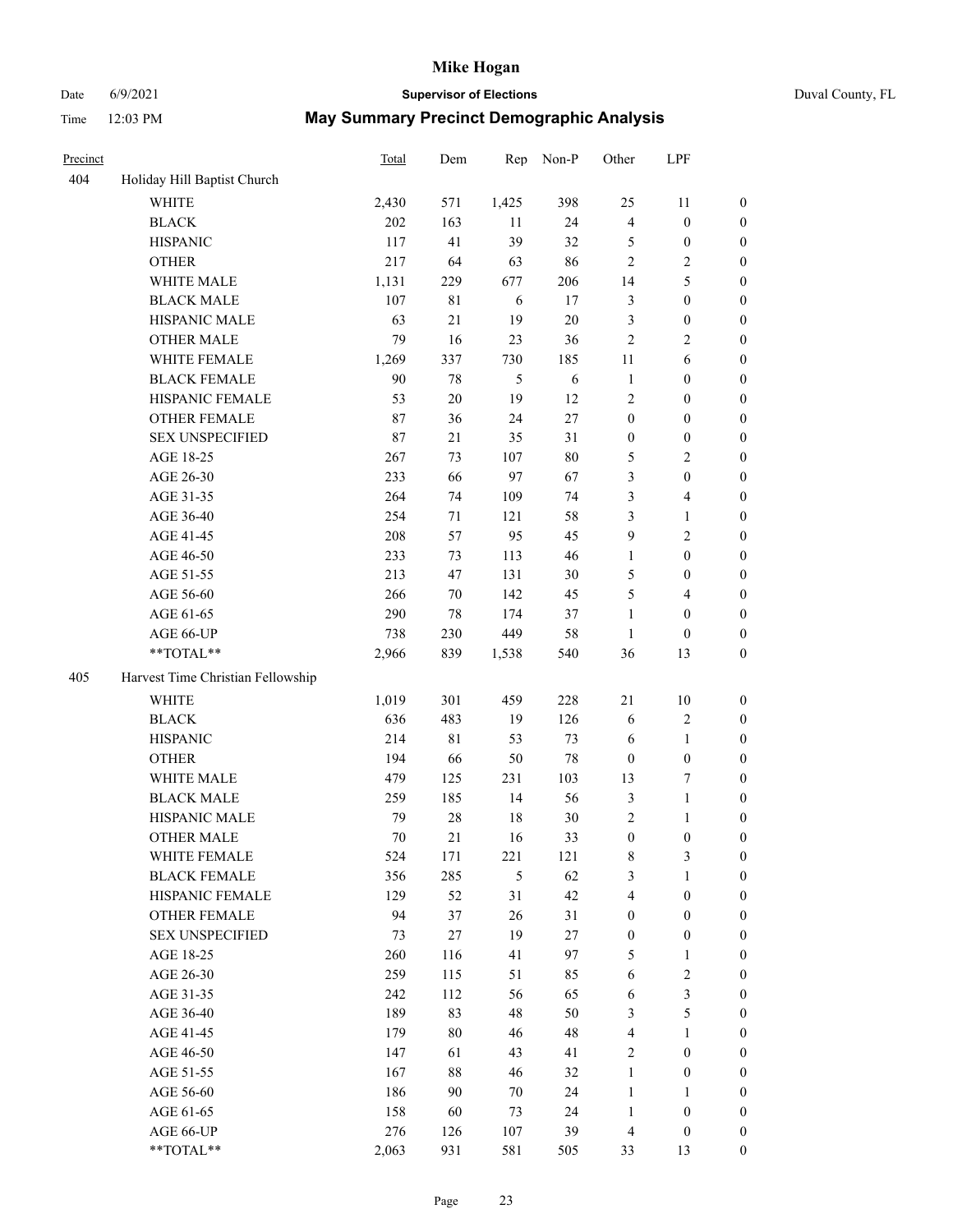# Date 6/9/2021 **Supervisor of Elections** Duval County, FL

| Precinct |                            | <b>Total</b> | Dem    | Rep    | Non-P  | Other                   | LPF                     |                  |
|----------|----------------------------|--------------|--------|--------|--------|-------------------------|-------------------------|------------------|
| 407      | Southpoint Baptist Church  |              |        |        |        |                         |                         |                  |
|          | <b>WHITE</b>               | 3,965        | 956    | 2,044  | 858    | 71                      | 36                      | 0                |
|          | <b>BLACK</b>               | 1,067        | 833    | 37     | 177    | 18                      | $\sqrt{2}$              | 0                |
|          | <b>HISPANIC</b>            | 421          | 170    | 87     | 157    | 6                       | $\mathbf{1}$            | $\boldsymbol{0}$ |
|          | <b>OTHER</b>               | 922          | 330    | 191    | 387    | 11                      | $\mathfrak{Z}$          | $\boldsymbol{0}$ |
|          | WHITE MALE                 | 1,878        | 376    | 1,002  | 444    | 31                      | 25                      | $\boldsymbol{0}$ |
|          | <b>BLACK MALE</b>          | 419          | 308    | 16     | 85     | $\overline{9}$          | 1                       | $\boldsymbol{0}$ |
|          | HISPANIC MALE              | 171          | 63     | 40     | 65     | 3                       | $\boldsymbol{0}$        | $\boldsymbol{0}$ |
|          | <b>OTHER MALE</b>          | 379          | 119    | 79     | 172    | 8                       | $\mathbf{1}$            | $\boldsymbol{0}$ |
|          | WHITE FEMALE               | 2,043        | 566    | 1,027  | 400    | $40\,$                  | $10\,$                  | $\boldsymbol{0}$ |
|          | <b>BLACK FEMALE</b>        | 636          | 516    | $20\,$ | 90     | $\overline{9}$          | $\mathbf{1}$            | 0                |
|          | HISPANIC FEMALE            | 244          | 104    | 45     | 91     | 3                       | $\mathbf{1}$            | 0                |
|          | <b>OTHER FEMALE</b>        | 412          | 176    | 94     | 139    | 3                       | $\boldsymbol{0}$        | $\boldsymbol{0}$ |
|          | <b>SEX UNSPECIFIED</b>     | 193          | 61     | 36     | 93     | $\boldsymbol{0}$        | $\mathfrak{Z}$          | $\boldsymbol{0}$ |
|          | AGE 18-25                  | 759          | 304    | 204    | 230    | 12                      | $\boldsymbol{9}$        | $\boldsymbol{0}$ |
|          | AGE 26-30                  | 899          | 346    | 267    | 257    | $22\,$                  | $\tau$                  | $\boldsymbol{0}$ |
|          | AGE 31-35                  | 763          | 302    | 198    | 238    | 21                      | $\overline{\mathbf{4}}$ | $\boldsymbol{0}$ |
|          | AGE 36-40                  | 606          | 219    | 191    | 177    | 18                      | $\mathbf{1}$            | $\boldsymbol{0}$ |
|          | AGE 41-45                  | 482          | 178    | 148    | 144    | 5                       | $\boldsymbol{7}$        | $\boldsymbol{0}$ |
|          | AGE 46-50                  | 449          | 146    | 168    | 125    | 5                       | $\mathfrak s$           | $\boldsymbol{0}$ |
|          | AGE 51-55                  | 461          | 162    | 189    | 103    | $\overline{4}$          | $\mathfrak{Z}$          | $\boldsymbol{0}$ |
|          | AGE 56-60                  | 439          | 127    | 224    | 82     | 5                       | $\mathbf{1}$            | 0                |
|          | AGE 61-65                  | 420          | 144    | 194    | 72     | 5                       | $\mathfrak{S}$          | $\boldsymbol{0}$ |
|          | AGE 66-UP                  | 1,097        | 361    | 576    | 151    | 9                       | $\boldsymbol{0}$        | $\boldsymbol{0}$ |
|          | **TOTAL**                  | 6,375        | 2,289  | 2,359  | 1,579  | 106                     | 42                      | $\boldsymbol{0}$ |
| 408      | Dean Road Church of Christ |              |        |        |        |                         |                         |                  |
|          | <b>WHITE</b>               | 2,930        | 636    | 1,636  | 604    | $40\,$                  | 14                      | $\boldsymbol{0}$ |
|          | <b>BLACK</b>               | 576          | 442    | 25     | 101    | 6                       | $\sqrt{2}$              | $\boldsymbol{0}$ |
|          | <b>HISPANIC</b>            | 326          | 121    | 74     | 125    | 4                       | $\mathbf{2}$            | $\boldsymbol{0}$ |
|          | <b>OTHER</b>               | 420          | 117    | 147    | 149    | 6                       | $\mathbf{1}$            | $\boldsymbol{0}$ |
|          | WHITE MALE                 | 1,369        | 244    | 778    | 318    | $20\,$                  | $\mathbf{9}$            | $\boldsymbol{0}$ |
|          | <b>BLACK MALE</b>          | 212          | 148    | 14     | 47     | $\mathbf{2}$            | $\mathbf{1}$            | $\boldsymbol{0}$ |
|          | HISPANIC MALE              | 147          | 50     | 34     | 60     | $\overline{c}$          | 1                       | 0                |
|          | <b>OTHER MALE</b>          | 158          | 32     | 61     | 64     | $\mathbf{1}$            | $\boldsymbol{0}$        | $\boldsymbol{0}$ |
|          | WHITE FEMALE               | 1,521        | 384    | 840    | 272    | 20                      | 5                       | 0                |
|          | <b>BLACK FEMALE</b>        | 350          | 285    | 10     | 50     | 4                       | $\mathbf{1}$            | $\boldsymbol{0}$ |
|          | HISPANIC FEMALE            | 170          | $70\,$ | 38     | 59     | 2                       | $\mathbf{1}$            | $\overline{0}$   |
|          | <b>OTHER FEMALE</b>        | 189          | 62     | 71     | 52     | 4                       | $\boldsymbol{0}$        | $\overline{0}$   |
|          | <b>SEX UNSPECIFIED</b>     | 136          | 41     | 36     | 57     | $\mathbf{1}$            | $\mathbf{1}$            | 0                |
|          | AGE 18-25                  | 406          | 142    | 106    | 141    | 14                      | $\mathfrak{Z}$          | 0                |
|          | AGE 26-30                  | 393          | 127    | 123    | 131    | 9                       | $\mathfrak{Z}$          | 0                |
|          | AGE 31-35                  | 414          | 130    | 152    | 128    | $\overline{c}$          | $\sqrt{2}$              | 0                |
|          | AGE 36-40                  | 354          | 101    | 136    | 111    | 4                       | $\sqrt{2}$              | 0                |
|          | AGE 41-45                  | 287          | 86     | 117    | 76     | $\overline{\mathbf{4}}$ | $\overline{\mathbf{4}}$ | 0                |
|          | AGE 46-50                  | 297          | 82     | 145    | 66     | 3                       | $\mathbf{1}$            | 0                |
|          | AGE 51-55                  | 328          | 93     | 157    | 71     | 4                       | $\mathfrak{Z}$          | 0                |
|          | AGE 56-60                  | 405          | 98     | 215    | $88\,$ | 4                       | $\boldsymbol{0}$        | 0                |
|          | AGE 61-65                  | 409          | 117    | 221    | $70\,$ | $\mathbf{1}$            | $\boldsymbol{0}$        | 0                |
|          | AGE 66-UP                  | 959          | 340    | 510    | 97     | $11\,$                  | $\mathbf{1}$            | 0                |
|          | $**TOTAL**$                | 4,252        | 1,316  | 1,882  | 979    | 56                      | 19                      | $\boldsymbol{0}$ |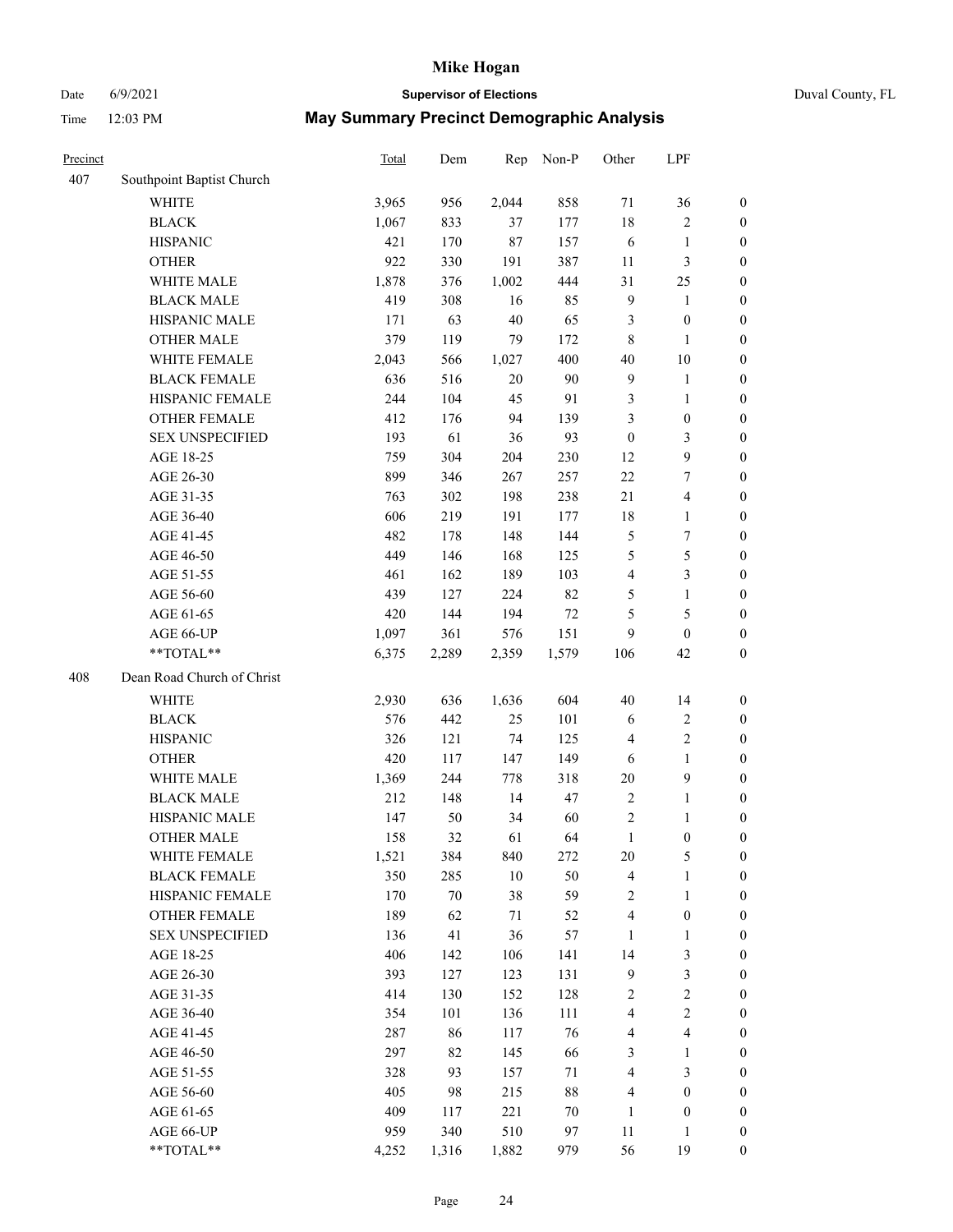## Date 6/9/2021 **Supervisor of Elections** Duval County, FL

| Precinct |                                        | Total | Dem    | Rep   | Non-P  | Other                   | LPF                     |                  |
|----------|----------------------------------------|-------|--------|-------|--------|-------------------------|-------------------------|------------------|
| 409      | Ramallah American Club of Jacksonville |       |        |       |        |                         |                         |                  |
|          | <b>WHITE</b>                           | 1,809 | 485    | 912   | 377    | 23                      | 12                      | $\boldsymbol{0}$ |
|          | <b>BLACK</b>                           | 696   | 527    | 27    | 134    | 8                       | $\boldsymbol{0}$        | $\boldsymbol{0}$ |
|          | <b>HISPANIC</b>                        | 289   | 116    | 57    | 108    | 5                       | $\mathfrak{Z}$          | $\boldsymbol{0}$ |
|          | <b>OTHER</b>                           | 400   | 111    | 102   | 181    | 5                       | $\mathbf{1}$            | $\boldsymbol{0}$ |
|          | WHITE MALE                             | 821   | 190    | 427   | 188    | 10                      | 6                       | $\boldsymbol{0}$ |
|          | <b>BLACK MALE</b>                      | 274   | 193    | 14    | 64     | 3                       | $\boldsymbol{0}$        | $\boldsymbol{0}$ |
|          | HISPANIC MALE                          | 109   | 42     | 26    | 39     | $\boldsymbol{0}$        | $\sqrt{2}$              | $\boldsymbol{0}$ |
|          | <b>OTHER MALE</b>                      | 155   | $44\,$ | 43    | 64     | 3                       | $\mathbf{1}$            | 0                |
|          | WHITE FEMALE                           | 970   | 291    | 478   | 183    | 13                      | $\mathfrak{S}$          | 0                |
|          | <b>BLACK FEMALE</b>                    | 405   | 322    | 12    | 66     | 5                       | $\boldsymbol{0}$        | $\boldsymbol{0}$ |
|          | HISPANIC FEMALE                        | 177   | 73     | 29    | 69     | 5                       | 1                       | $\boldsymbol{0}$ |
|          | OTHER FEMALE                           | 173   | 56     | 44    | $71\,$ | $\overline{c}$          | $\boldsymbol{0}$        | $\boldsymbol{0}$ |
|          | <b>SEX UNSPECIFIED</b>                 | 110   | $28\,$ | 25    | 56     | $\boldsymbol{0}$        | $\mathbf{1}$            | $\boldsymbol{0}$ |
|          | AGE 18-25                              | 324   | 141    | 73    | 103    | 5                       | $\sqrt{2}$              | $\boldsymbol{0}$ |
|          | AGE 26-30                              | 332   | 131    | 69    | 123    | $\sqrt{6}$              | 3                       | $\boldsymbol{0}$ |
|          | AGE 31-35                              | 282   | 94     | 81    | 94     | 7                       | $\sqrt{6}$              | $\boldsymbol{0}$ |
|          | AGE 36-40                              | 266   | 91     | 79    | 89     | 5                       | $\sqrt{2}$              | 0                |
|          | AGE 41-45                              | 221   | 93     | 57    | 65     | 5                       | $\mathbf{1}$            | 0                |
|          | AGE 46-50                              | 228   | 94     | 75    | 53     | $\overline{\mathbf{4}}$ | $\sqrt{2}$              | 0                |
|          | AGE 51-55                              | 249   | $88\,$ | 107   | 53     | 1                       | $\boldsymbol{0}$        | $\boldsymbol{0}$ |
|          | AGE 56-60                              | 263   | 110    | 97    | 52     | 4                       | $\boldsymbol{0}$        | $\boldsymbol{0}$ |
|          | AGE 61-65                              | 277   | 94     | 124   | 58     | $\mathbf{1}$            | $\boldsymbol{0}$        | $\boldsymbol{0}$ |
|          | AGE 66-UP                              | 752   | 303    | 336   | 110    | 3                       | $\boldsymbol{0}$        | 0                |
|          | **TOTAL**                              | 3,194 | 1,239  | 1,098 | 800    | 41                      | 16                      | $\boldsymbol{0}$ |
|          |                                        |       |        |       |        |                         |                         |                  |
| 410      | St. Barnabas Anglican Church           |       |        |       |        |                         |                         |                  |
|          | WHITE                                  | 2,514 | 607    | 1,262 | 584    | 46                      | 15                      | $\boldsymbol{0}$ |
|          | <b>BLACK</b>                           | 872   | 648    | 49    | 164    | $10\,$                  | $\mathbf{1}$            | $\boldsymbol{0}$ |
|          | <b>HISPANIC</b>                        | 448   | 182    | 93    | 166    | 7                       | $\boldsymbol{0}$        | $\overline{0}$   |
|          | <b>OTHER</b>                           | 771   | 211    | 239   | 311    | 6                       | $\overline{4}$          | $\boldsymbol{0}$ |
|          | WHITE MALE                             | 1,208 | 256    | 636   | 288    | $18\,$                  | $10\,$                  | 0                |
|          | <b>BLACK MALE</b>                      | 368   | 260    | 25    | $77\,$ | 5                       | $\mathbf{1}$            | 0                |
|          | HISPANIC MALE                          | 209   | 72     | 48    | 85     | 4                       | $\boldsymbol{0}$        | 0                |
|          | OTHER MALE                             | 316   | $80\,$ | 106   | 128    | $\mathbf{1}$            | $\mathbf{1}$            | $\boldsymbol{0}$ |
|          | WHITE FEMALE                           | 1,258 | 338    | 605   | 282    | $28\,$                  | 5                       | $\boldsymbol{0}$ |
|          | <b>BLACK FEMALE</b>                    | 486   | 373    | 22    | 86     | 5                       | $\boldsymbol{0}$        | $\overline{0}$   |
|          | HISPANIC FEMALE                        | 226   | 103    | 42    | $78\,$ | 3                       | $\boldsymbol{0}$        | $\overline{0}$   |
|          | <b>OTHER FEMALE</b>                    | 340   | 99     | 112   | 122    | 4                       | $\mathfrak{Z}$          | $\theta$         |
|          | <b>SEX UNSPECIFIED</b>                 | 194   | 67     | 47    | 79     | $\mathbf{1}$            | $\boldsymbol{0}$        | $\overline{0}$   |
|          | AGE 18-25                              | 583   | 221    | 149   | 198    | 12                      | $\mathfrak{Z}$          | 0                |
|          | AGE 26-30                              | 437   | 164    | 110   | 150    | $10\,$                  | $\mathfrak{Z}$          | 0                |
|          | AGE 31-35                              | 412   | 151    | 122   | 128    | 7                       | $\overline{\mathbf{4}}$ | 0                |
|          | AGE 36-40                              | 409   | 146    | 117   | 135    | $\,$ 8 $\,$             | $\mathfrak{Z}$          | $\boldsymbol{0}$ |
|          | AGE 41-45                              | 326   | 111    | 95    | 114    | $\overline{\mathbf{4}}$ | $\sqrt{2}$              | $\boldsymbol{0}$ |
|          | AGE 46-50                              | 367   | 123    | 137   | 97     | 7                       | $\mathfrak{Z}$          | $\boldsymbol{0}$ |
|          | AGE 51-55                              | 389   | 136    | 153   | 96     | 4                       | $\boldsymbol{0}$        | $\boldsymbol{0}$ |
|          | AGE 56-60                              | 437   | 142    | 192   | 97     | 6                       | $\boldsymbol{0}$        | $\overline{0}$   |
|          | AGE 61-65                              | 409   | 137    | 176   | 89     | 6                       | $\mathbf{1}$            | $\overline{0}$   |
|          | AGE 66-UP                              | 836   | 317    | 392   | 121    | 5                       | $\mathbf{1}$            | $\overline{0}$   |
|          | **TOTAL**                              | 4,605 | 1,648  | 1,643 | 1,225  | 69                      | $20\,$                  | $\boldsymbol{0}$ |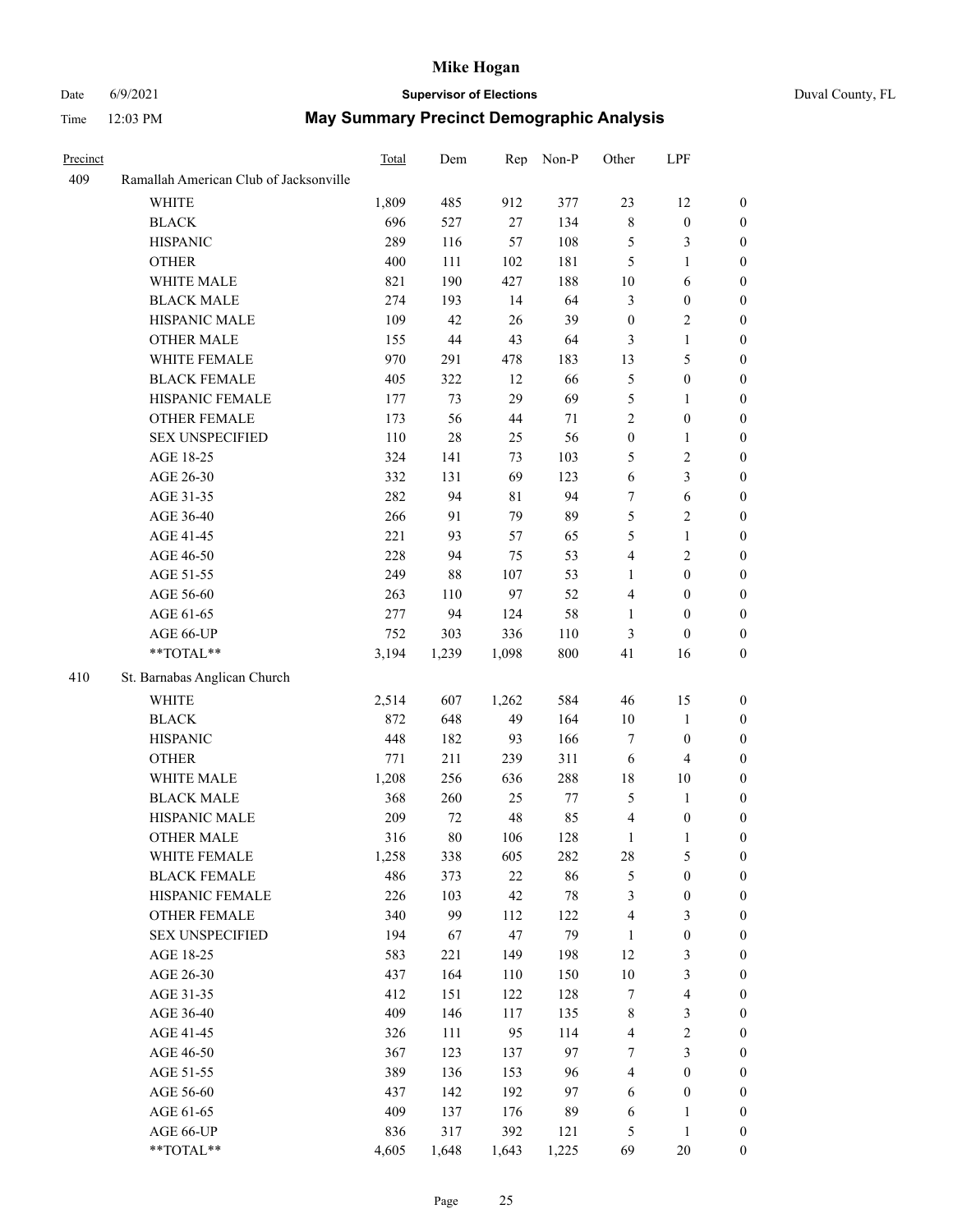# Date 6/9/2021 **Supervisor of Elections** Duval County, FL

| Precinct |                             | Total | Dem   | Rep   | Non-P       | Other          | LPF              |                       |
|----------|-----------------------------|-------|-------|-------|-------------|----------------|------------------|-----------------------|
| 411      | Windy Hill Community Center |       |       |       |             |                |                  |                       |
|          | <b>WHITE</b>                | 3,067 | 737   | 1,460 | 792         | 59             | 19               | $\boldsymbol{0}$      |
|          | <b>BLACK</b>                | 763   | 560   | 35    | 158         | 10             | $\boldsymbol{0}$ | $\boldsymbol{0}$      |
|          | <b>HISPANIC</b>             | 727   | 296   | 140   | 276         | 12             | $\mathfrak{Z}$   | $\boldsymbol{0}$      |
|          | <b>OTHER</b>                | 661   | 220   | 165   | 265         | 9              | $\sqrt{2}$       | $\boldsymbol{0}$      |
|          | WHITE MALE                  | 1,467 | 280   | 758   | 388         | 30             | 11               | $\boldsymbol{0}$      |
|          | <b>BLACK MALE</b>           | 287   | 184   | 24    | 74          | 5              | $\boldsymbol{0}$ | $\boldsymbol{0}$      |
|          | HISPANIC MALE               | 334   | 123   | 73    | 131         | 6              | $\mathbf{1}$     | $\boldsymbol{0}$      |
|          | <b>OTHER MALE</b>           | 268   | 82    | 79    | 102         | 3              | $\sqrt{2}$       | $\boldsymbol{0}$      |
|          | WHITE FEMALE                | 1,553 | 449   | 680   | 387         | 29             | $\,$ $\,$        | $\boldsymbol{0}$      |
|          | <b>BLACK FEMALE</b>         | 468   | 372   | 11    | $8\sqrt{1}$ | $\overline{4}$ | $\boldsymbol{0}$ | $\boldsymbol{0}$      |
|          | HISPANIC FEMALE             | 376   | 166   | 64    | 139         | 5              | $\sqrt{2}$       | $\boldsymbol{0}$      |
|          | OTHER FEMALE                | 298   | 114   | 62    | 116         | 6              | $\boldsymbol{0}$ | $\boldsymbol{0}$      |
|          | <b>SEX UNSPECIFIED</b>      | 167   | 43    | 49    | 73          | $\overline{c}$ | $\boldsymbol{0}$ | $\boldsymbol{0}$      |
|          | AGE 18-25                   | 686   | 265   | 156   | 245         | 16             | $\overline{4}$   | $\boldsymbol{0}$      |
|          | AGE 26-30                   | 667   | 211   | 202   | 229         | 21             | $\overline{4}$   | $\boldsymbol{0}$      |
|          | AGE 31-35                   | 633   | 222   | 187   | 206         | 13             | 5                | $\boldsymbol{0}$      |
|          | AGE 36-40                   | 427   | 161   | 109   | 144         | $\mathbf{9}$   | $\overline{4}$   | $\boldsymbol{0}$      |
|          | AGE 41-45                   | 382   | 139   | 107   | 126         | $\sqrt{6}$     | $\overline{4}$   | $\boldsymbol{0}$      |
|          | AGE 46-50                   | 380   | 136   | 139   | 96          | 8              | $\mathbf{1}$     | $\boldsymbol{0}$      |
|          | AGE 51-55                   | 404   | 120   | 154   | 120         | 9              | $\mathbf{1}$     | 0                     |
|          | AGE 56-60                   | 467   | 164   | 179   | 121         | 3              | $\boldsymbol{0}$ | $\boldsymbol{0}$      |
|          | AGE 61-65                   | 377   | 125   | 174   | 74          | 3              | $\mathbf{1}$     | $\boldsymbol{0}$      |
|          | AGE 66-UP                   | 795   | 270   | 393   | 130         | $\overline{c}$ | $\boldsymbol{0}$ | $\boldsymbol{0}$      |
|          | $**TOTAL**$                 | 5,218 | 1,813 | 1,800 | 1,491       | 90             | 24               | $\boldsymbol{0}$      |
| 412      | CrossRoad Church, UMC       |       |       |       |             |                |                  |                       |
|          | <b>WHITE</b>                | 2,413 | 654   | 1,026 | 646         | 64             | 23               | $\boldsymbol{0}$      |
|          | <b>BLACK</b>                | 674   | 486   | 24    | 150         | 12             | $\sqrt{2}$       | $\boldsymbol{0}$      |
|          | <b>HISPANIC</b>             | 332   | 106   | 94    | 129         | 3              | $\boldsymbol{0}$ | $\boldsymbol{0}$      |
|          | <b>OTHER</b>                | 458   | 165   | 84    | 196         | 12             | $\mathbf{1}$     | $\boldsymbol{0}$      |
|          | WHITE MALE                  | 1,139 | 257   | 491   | 341         | 32             | 18               | $\boldsymbol{0}$      |
|          | <b>BLACK MALE</b>           | 281   | 174   | 14    | 82          | $\mathbf{9}$   | $\sqrt{2}$       | $\boldsymbol{0}$      |
|          | HISPANIC MALE               | 164   | 45    | 52    | 65          | $\mathbf{2}$   | $\boldsymbol{0}$ |                       |
|          | <b>OTHER MALE</b>           | 183   | 55    | 39    | 83          | 6              | $\boldsymbol{0}$ | 0<br>$\boldsymbol{0}$ |
|          | WHITE FEMALE                | 1,246 | 384   | 529   | 298         | 30             | $\mathfrak s$    | $\boldsymbol{0}$      |
|          | <b>BLACK FEMALE</b>         | 381   | 301   | 10    | 67          | 3              | $\boldsymbol{0}$ | $\overline{0}$        |
|          | HISPANIC FEMALE             | 160   | 58    | 41    | 60          | 1              | $\boldsymbol{0}$ | $\overline{0}$        |
|          | <b>OTHER FEMALE</b>         | 215   | 89    | 39    | $8\sqrt{1}$ | 5              | $\mathbf{1}$     | 0                     |
|          | <b>SEX UNSPECIFIED</b>      | 108   | 48    | 13    | 44          | 3              | $\boldsymbol{0}$ | 0                     |
|          | AGE 18-25                   | 712   | 273   | 194   | 218         | 22             | $\mathfrak s$    | 0                     |
|          | AGE 26-30                   | 758   | 260   | 233   | 238         | $20\,$         | 7                | 0                     |
|          | AGE 31-35                   | 474   | 162   | 136   | 161         | 12             | $\mathfrak{Z}$   | 0                     |
|          | AGE 36-40                   | 342   | 115   | 102   | 115         | $\overline{4}$ | 6                | 0                     |
|          | AGE 41-45                   | 283   | 113   | 84    | 78          | 7              | $\mathbf{1}$     | 0                     |
|          | AGE 46-50                   | 257   | 113   | 62    | $71\,$      | 8              | 3                | $\boldsymbol{0}$      |
|          | AGE 51-55                   | 262   | 95    | 104   | 57          | 5              | $\mathbf{1}$     | $\boldsymbol{0}$      |
|          | AGE 56-60                   | 230   | 80    | 89    | 56          | 5              | $\boldsymbol{0}$ | $\overline{0}$        |
|          | AGE 61-65                   | 187   | 67    | 74    | 44          | $\overline{c}$ | $\boldsymbol{0}$ | 0                     |
|          | AGE 66-UP                   | 372   | 133   | 150   | 83          | 6              | $\boldsymbol{0}$ | 0                     |
|          | **TOTAL**                   | 3,877 | 1,411 | 1,228 | 1,121       | 91             | 26               | $\boldsymbol{0}$      |
|          |                             |       |       |       |             |                |                  |                       |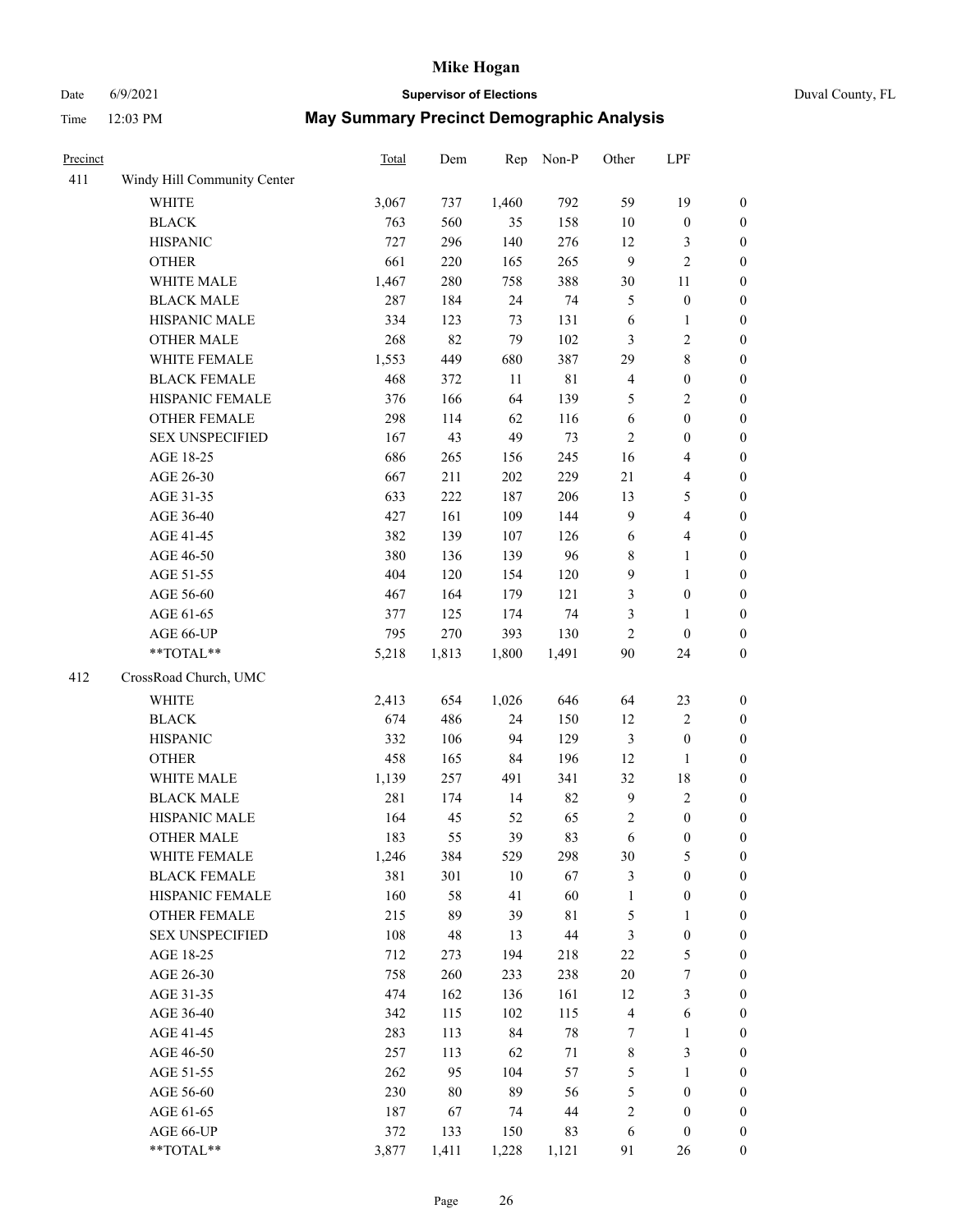## Date 6/9/2021 **Supervisor of Elections** Duval County, FL

| Precinct |                                    | Total | Dem    | Rep              | Non-P        | Other            | LPF                     |                  |
|----------|------------------------------------|-------|--------|------------------|--------------|------------------|-------------------------|------------------|
| 501      | <b>Balis Community Center</b>      |       |        |                  |              |                  |                         |                  |
|          | <b>WHITE</b>                       | 2,707 | 882    | 1,211            | 553          | 42               | 19                      | $\boldsymbol{0}$ |
|          | <b>BLACK</b>                       | 258   | 173    | 18               | 62           | $\overline{4}$   | $\mathbf{1}$            | $\boldsymbol{0}$ |
|          | <b>HISPANIC</b>                    | 137   | 47     | 42               | 46           | 2                | $\boldsymbol{0}$        | $\boldsymbol{0}$ |
|          | <b>OTHER</b>                       | 291   | 97     | 74               | 114          | 3                | 3                       | $\boldsymbol{0}$ |
|          | WHITE MALE                         | 1,273 | 371    | 592              | 279          | 17               | 14                      | $\boldsymbol{0}$ |
|          | <b>BLACK MALE</b>                  | 121   | 80     | 10               | $28\,$       | 3                | $\boldsymbol{0}$        | $\boldsymbol{0}$ |
|          | HISPANIC MALE                      | 69    | 24     | $20\,$           | 25           | $\boldsymbol{0}$ | $\boldsymbol{0}$        | $\boldsymbol{0}$ |
|          | <b>OTHER MALE</b>                  | 112   | 28     | 34               | 48           | $\mathbf{1}$     | $\mathbf{1}$            | 0                |
|          | WHITE FEMALE                       | 1,398 | 502    | 605              | 261          | 25               | $\mathfrak{S}$          | 0                |
|          | <b>BLACK FEMALE</b>                | 134   | 91     | $\,$ 8 $\,$      | 33           | $\mathbf{1}$     | $\mathbf{1}$            | 0                |
|          | HISPANIC FEMALE                    | 67    | 23     | $22\,$           | $20\,$       | $\overline{c}$   | $\boldsymbol{0}$        | $\boldsymbol{0}$ |
|          | OTHER FEMALE                       | 128   | 54     | 32               | 41           | $\boldsymbol{0}$ | $\mathbf{1}$            | $\boldsymbol{0}$ |
|          | <b>SEX UNSPECIFIED</b>             | 91    | 26     | 22               | $40\,$       | $\overline{c}$   | $\mathbf{1}$            | $\boldsymbol{0}$ |
|          | AGE 18-25                          | 308   | 123    | $90\,$           | 83           | $10\,$           | $\sqrt{2}$              | $\boldsymbol{0}$ |
|          | AGE 26-30                          | 360   | 138    | 107              | 104          | 7                | $\overline{\mathbf{4}}$ | $\boldsymbol{0}$ |
|          | AGE 31-35                          | 387   | 151    | 116              | 107          | $\,$ 8 $\,$      | 5                       | $\boldsymbol{0}$ |
|          | AGE 36-40                          | 276   | 104    | $80\,$           | 85           | 3                | $\overline{4}$          | $\boldsymbol{0}$ |
|          | AGE 41-45                          | 244   | 72     | 93               | $72\,$       | $\mathfrak s$    | $\sqrt{2}$              | $\boldsymbol{0}$ |
|          | AGE 46-50                          | 260   | $80\,$ | 108              | 65           | $\mathfrak{S}$   | $\sqrt{2}$              | $\boldsymbol{0}$ |
|          | AGE 51-55                          | 241   | 71     | 113              | 54           | $\sqrt{2}$       | $\mathbf{1}$            | 0                |
|          | AGE 56-60                          | 294   | 86     | 144              | 59           | 3                | $\sqrt{2}$              | $\boldsymbol{0}$ |
|          | AGE 61-65                          | 287   | 106    | 128              | 47           | 6                | $\boldsymbol{0}$        | $\boldsymbol{0}$ |
|          | AGE 66-UP                          | 736   | 268    | 366              | 99           | $\overline{2}$   | $\mathbf{1}$            | $\boldsymbol{0}$ |
|          | $**TOTAL**$                        | 3,393 | 1,199  | 1,345            | 775          | 51               | 23                      | $\boldsymbol{0}$ |
| 502      | St. Nicholas Park Christian Church |       |        |                  |              |                  |                         |                  |
|          | WHITE                              | 972   | 294    | 481              | 179          | 11               | $\boldsymbol{7}$        | $\boldsymbol{0}$ |
|          | <b>BLACK</b>                       | 59    | 39     | 6                | 14           | $\boldsymbol{0}$ | $\boldsymbol{0}$        | $\boldsymbol{0}$ |
|          | <b>HISPANIC</b>                    | 48    | 19     | 14               | 12           | $\overline{c}$   | $\mathbf{1}$            | $\boldsymbol{0}$ |
|          | <b>OTHER</b>                       | 84    | 24     | $27\,$           | 31           | $\mathbf{2}$     | $\boldsymbol{0}$        | $\boldsymbol{0}$ |
|          | WHITE MALE                         | 428   | 118    | 213              | 89           | 3                | $\mathfrak{S}$          | $\boldsymbol{0}$ |
|          | <b>BLACK MALE</b>                  | 24    | 13     | $\sqrt{2}$       | $\mathbf{9}$ | $\boldsymbol{0}$ | $\boldsymbol{0}$        | $\boldsymbol{0}$ |
|          | HISPANIC MALE                      | 21    | 6      | $\boldsymbol{7}$ | 7            | 1                | $\boldsymbol{0}$        | 0                |
|          | <b>OTHER MALE</b>                  | 34    | 13     | 7                | 12           | $\overline{c}$   | $\boldsymbol{0}$        | $\boldsymbol{0}$ |
|          | WHITE FEMALE                       | 530   | 172    | 261              | $87\,$       | 8                | $\sqrt{2}$              | 0                |
|          | <b>BLACK FEMALE</b>                | 35    | 26     | $\overline{4}$   | 5            | $\boldsymbol{0}$ | $\boldsymbol{0}$        | $\overline{0}$   |
|          | HISPANIC FEMALE                    | 26    | 12     | 7                | 5            | $\mathbf{1}$     | $\mathbf{1}$            | $\overline{0}$   |
|          | <b>OTHER FEMALE</b>                | 30    | 6      | 14               | $10\,$       | $\boldsymbol{0}$ | $\boldsymbol{0}$        | 0                |
|          | <b>SEX UNSPECIFIED</b>             | 35    | $10\,$ | 13               | 12           | $\boldsymbol{0}$ | $\boldsymbol{0}$        | $\overline{0}$   |
|          | AGE 18-25                          | 91    | 29     | 32               | 26           | 4                | $\boldsymbol{0}$        | 0                |
|          | AGE 26-30                          | 137   | 51     | 58               | 26           | $\sqrt{2}$       | $\boldsymbol{0}$        | 0                |
|          | AGE 31-35                          | 119   | 42     | 52               | $20\,$       | $\sqrt{2}$       | $\mathfrak{Z}$          | 0                |
|          | AGE 36-40                          | 143   | 40     | 54               | 46           | $\mathbf{1}$     | $\sqrt{2}$              | 0                |
|          | AGE 41-45                          | 53    | 20     | 21               | 11           | $\mathbf{1}$     | $\boldsymbol{0}$        | 0                |
|          | AGE 46-50                          | 80    | 22     | 38               | 19           | $\boldsymbol{0}$ | $\mathbf{1}$            | 0                |
|          | AGE 51-55                          | 89    | 34     | 41               | 14           | $\boldsymbol{0}$ | $\boldsymbol{0}$        | $\boldsymbol{0}$ |
|          | AGE 56-60                          | 98    | 27     | 51               | 16           | 3                | $\mathbf{1}$            | $\overline{0}$   |
|          | AGE 61-65                          | 101   | 20     | 62               | 17           | $\sqrt{2}$       | $\boldsymbol{0}$        | 0                |
|          | AGE 66-UP                          | 252   | 91     | 119              | 41           | $\boldsymbol{0}$ | $\mathbf{1}$            | $\boldsymbol{0}$ |
|          | **TOTAL**                          | 1,163 | 376    | 528              | 236          | 15               | 8                       | $\boldsymbol{0}$ |
|          |                                    |       |        |                  |              |                  |                         |                  |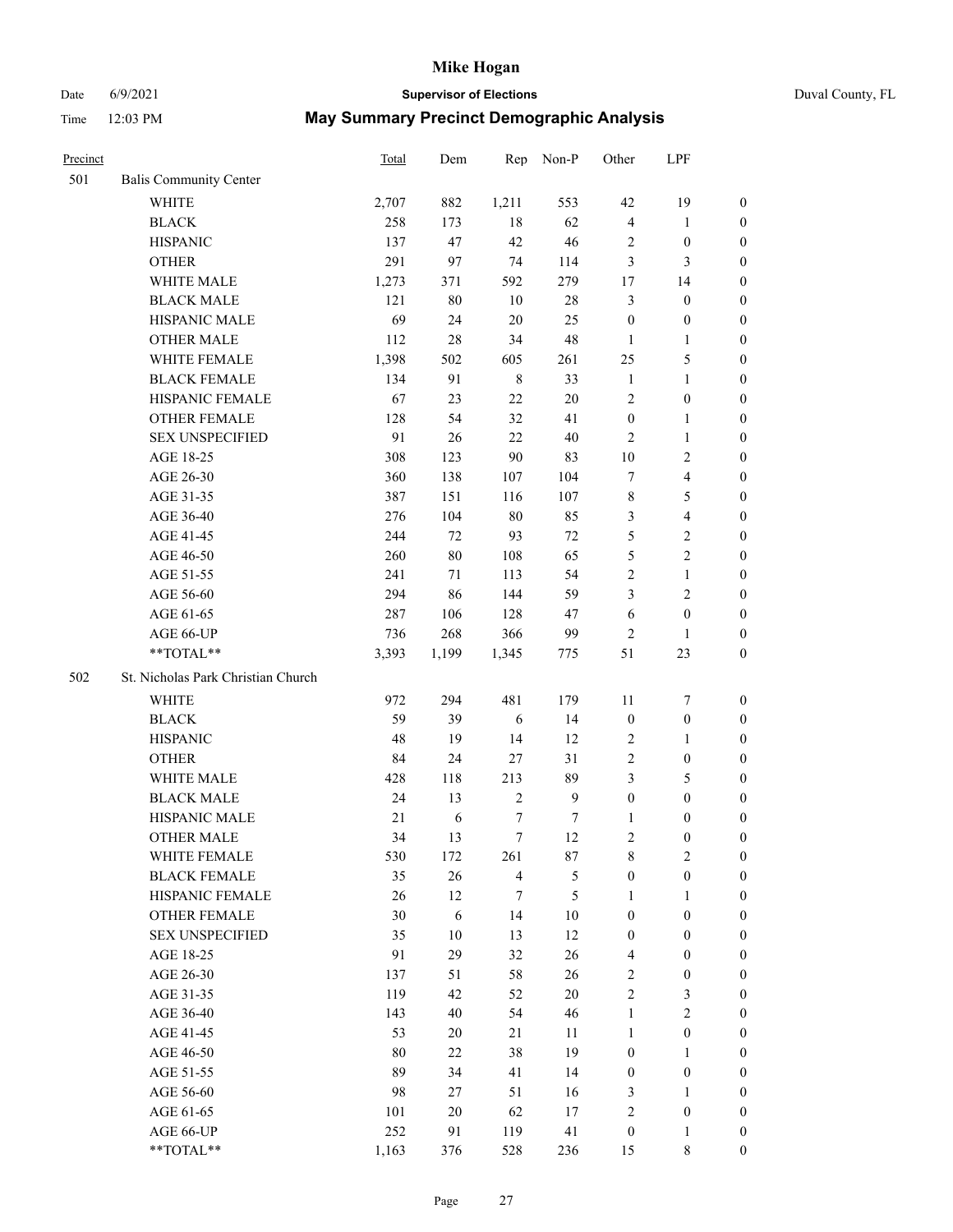# Date 6/9/2021 **Supervisor of Elections** Duval County, FL

| Precinct |                                   | <b>Total</b> | Dem         | Rep            | Non-P          | Other            | LPF                     |                  |
|----------|-----------------------------------|--------------|-------------|----------------|----------------|------------------|-------------------------|------------------|
| 503      | Jacksonville Community Church     |              |             |                |                |                  |                         |                  |
|          | <b>WHITE</b>                      | 1,259        | 354         | 536            | 333            | 28               | $\,$ 8 $\,$             | 0                |
|          | <b>BLACK</b>                      | 985          | 745         | 39             | 193            | $\boldsymbol{7}$ | $\mathbf{1}$            | 0                |
|          | <b>HISPANIC</b>                   | 344          | 149         | 63             | 127            | 5                | $\boldsymbol{0}$        | $\boldsymbol{0}$ |
|          | <b>OTHER</b>                      | 303          | 116         | 58             | 122            | 5                | $\sqrt{2}$              | $\boldsymbol{0}$ |
|          | WHITE MALE                        | 537          | 126         | 222            | 167            | 15               | $\tau$                  | $\boldsymbol{0}$ |
|          | <b>BLACK MALE</b>                 | 406          | 288         | 21             | 93             | 4                | $\boldsymbol{0}$        | $\boldsymbol{0}$ |
|          | HISPANIC MALE                     | 147          | 62          | 29             | 53             | 3                | $\boldsymbol{0}$        | $\boldsymbol{0}$ |
|          | <b>OTHER MALE</b>                 | 123          | 41          | 39             | 41             | $\boldsymbol{0}$ | $\overline{2}$          | $\boldsymbol{0}$ |
|          | WHITE FEMALE                      | 695          | 215         | 307            | 159            | 13               | $\mathbf{1}$            | $\boldsymbol{0}$ |
|          | <b>BLACK FEMALE</b>               | 558          | 440         | 17             | 97             | 3                | $\mathbf{1}$            | 0                |
|          | HISPANIC FEMALE                   | 190          | 86          | 33             | 69             | $\overline{c}$   | $\boldsymbol{0}$        | 0                |
|          | OTHER FEMALE                      | 116          | 57          | 14             | 41             | 4                | $\boldsymbol{0}$        | 0                |
|          | <b>SEX UNSPECIFIED</b>            | 119          | 49          | 14             | 55             | $\mathbf{1}$     | $\boldsymbol{0}$        | $\boldsymbol{0}$ |
|          | AGE 18-25                         | 327          | 174         | 41             | 100            | $10\,$           | $\sqrt{2}$              | $\boldsymbol{0}$ |
|          | AGE 26-30                         | 344          | 148         | 55             | 131            | 6                | $\overline{\mathbf{4}}$ | $\boldsymbol{0}$ |
|          | AGE 31-35                         | 314          | 148         | 45             | 112            | 7                | $\sqrt{2}$              | $\boldsymbol{0}$ |
|          | AGE 36-40                         | 265          | 123         | 49             | 84             | 9                | $\boldsymbol{0}$        | $\boldsymbol{0}$ |
|          | AGE 41-45                         | 211          | 98          | 50             | 60             | 3                | $\boldsymbol{0}$        | $\boldsymbol{0}$ |
|          | AGE 46-50                         | 184          | 85          | 37             | 60             | $\mathbf{1}$     | 1                       | $\boldsymbol{0}$ |
|          | AGE 51-55                         | 203          | 105         | 39             | 58             | 1                | $\boldsymbol{0}$        | 0                |
|          | AGE 56-60                         | 219          | 114         | 57             | 44             | $\overline{4}$   | $\boldsymbol{0}$        | 0                |
|          | AGE 61-65                         | 212          | 115         | 63             | 31             | 2                | $\mathbf{1}$            | 0                |
|          | AGE 66-UP                         | 612          | 254         | 260            | 95             | $\sqrt{2}$       | $\mathbf{1}$            | $\boldsymbol{0}$ |
|          | **TOTAL**                         | 2,891        | 1,364       | 696            | 775            | 45               | $11\,$                  | $\boldsymbol{0}$ |
|          |                                   |              |             |                |                |                  |                         |                  |
| 504      | Southside United Methodist Church |              |             |                |                |                  |                         |                  |
|          | <b>WHITE</b>                      | 1,604        | 477         | 839            | 262            | 16               | 10                      | $\boldsymbol{0}$ |
|          | <b>BLACK</b>                      | 65           | 50          | $\overline{4}$ | $10\,$         | $\mathbf{1}$     | $\boldsymbol{0}$        | $\boldsymbol{0}$ |
|          | <b>HISPANIC</b>                   | 56           | 14          | 23             | 19             | $\boldsymbol{0}$ | $\boldsymbol{0}$        | $\boldsymbol{0}$ |
|          | <b>OTHER</b>                      | 108          | 37          | 37             | 31             | 2                | $\mathbf{1}$            | $\boldsymbol{0}$ |
|          | WHITE MALE                        | 760          | 201         | 408            | 140            | 3                | $8\,$                   | $\overline{0}$   |
|          | <b>BLACK MALE</b>                 | 26           | 17          | $\sqrt{2}$     | 7              | $\boldsymbol{0}$ | $\boldsymbol{0}$        | $\boldsymbol{0}$ |
|          | HISPANIC MALE                     | 24           | $\,$ 8 $\,$ | $\,$ 8 $\,$    | $\,$ 8 $\,$    | $\boldsymbol{0}$ | $\boldsymbol{0}$        | 0                |
|          | <b>OTHER MALE</b>                 | 47           | 13          | 18             | 15             | $\boldsymbol{0}$ | $\mathbf{1}$            | 0                |
|          | WHITE FEMALE                      | 829          | 272         | 423            | 119            | 13               | 2                       | 0                |
|          | <b>BLACK FEMALE</b>               | 36           | 31          | $\overline{2}$ | $\mathfrak{2}$ | $\mathbf{1}$     | $\boldsymbol{0}$        | $\boldsymbol{0}$ |
|          | HISPANIC FEMALE                   | 28           | 5           | 13             | $10\,$         | $\boldsymbol{0}$ | $\boldsymbol{0}$        | $\overline{0}$   |
|          | OTHER FEMALE                      | 39           | 17          | 13             | $\tau$         | 2                | $\boldsymbol{0}$        | $\overline{0}$   |
|          | <b>SEX UNSPECIFIED</b>            | 44           | 14          | 16             | 14             | $\boldsymbol{0}$ | $\boldsymbol{0}$        | 0                |
|          | AGE 18-25                         | 164          | 51          | 71             | 33             | 9                | $\boldsymbol{0}$        | $\theta$         |
|          | AGE 26-30                         | 138          | 40          | 69             | 26             | $\mathbf{1}$     | $\sqrt{2}$              | 0                |
|          | AGE 31-35                         | 180          | 58          | 65             | 52             | 2                | $\mathfrak{Z}$          | 0                |
|          | AGE 36-40                         | 186          | 64          | 80             | 38             | $\mathbf{1}$     | $\mathfrak{Z}$          | 0                |
|          | AGE 41-45                         | 164          | 53          | 75             | 32             | 3                | $\mathbf{1}$            | 0                |
|          | AGE 46-50                         | 160          | 38          | 89             | 33             | $\boldsymbol{0}$ | $\boldsymbol{0}$        | 0                |
|          | AGE 51-55                         | 154          | 41          | 86             | 24             | $\mathbf{1}$     | $\overline{2}$          | 0                |
|          | AGE 56-60                         | 153          | 53          | 82             | 17             | $\mathbf{1}$     | $\boldsymbol{0}$        | $\overline{0}$   |
|          | AGE 61-65                         | 152          | 44          | 83             | 24             | $\mathbf{1}$     | $\boldsymbol{0}$        | $\overline{0}$   |
|          | AGE 66-UP                         | 382          | 136         | 203            | 43             | $\boldsymbol{0}$ | $\boldsymbol{0}$        | 0                |
|          | **TOTAL**                         | 1,833        | 578         | 903            | 322            | 19               | 11                      | $\boldsymbol{0}$ |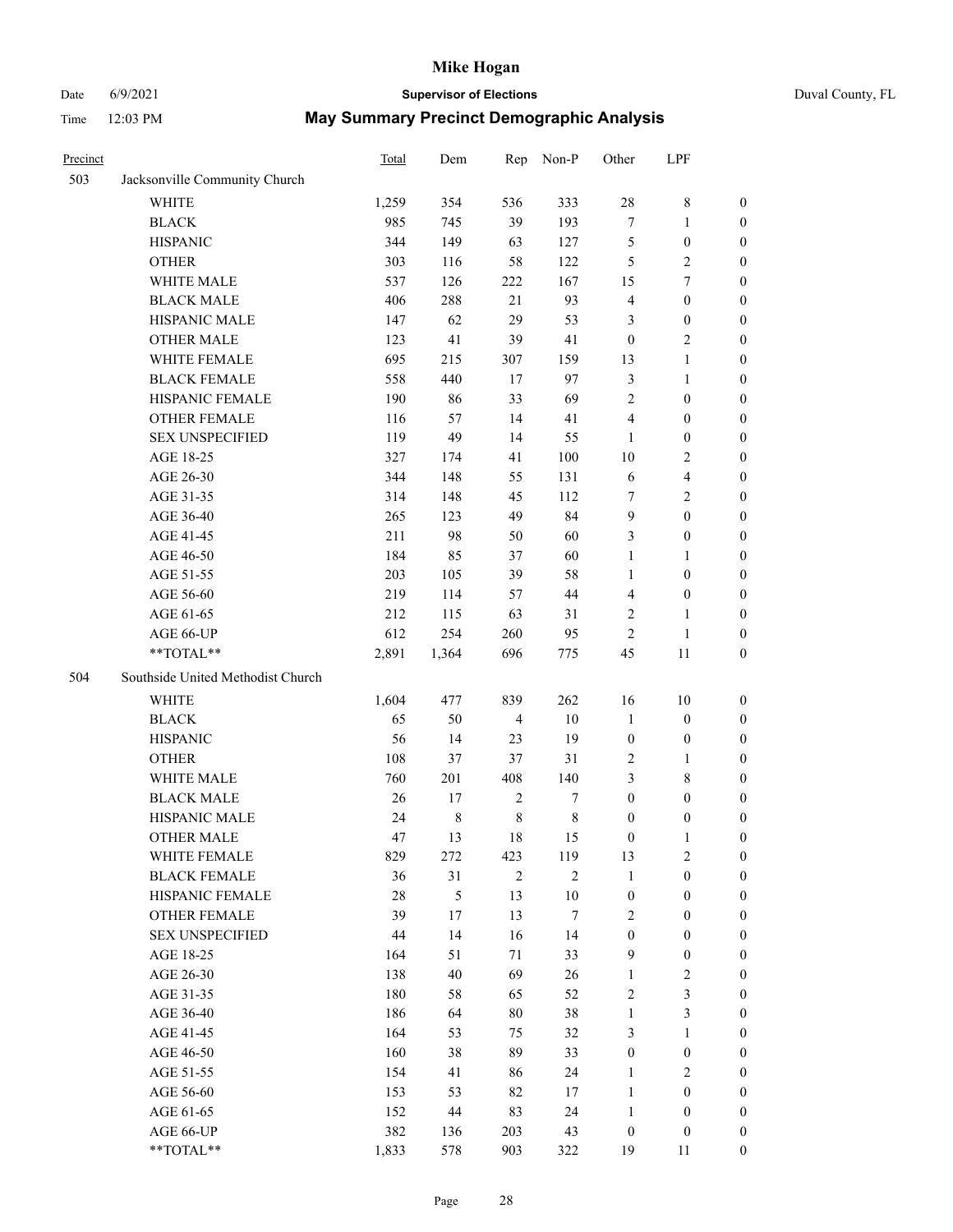#### Date 6/9/2021 **Supervisor of Elections** Duval County, FL

| Precinct |                                           | Total | Dem    | Rep              | Non-P          | Other            | LPF              |                  |
|----------|-------------------------------------------|-------|--------|------------------|----------------|------------------|------------------|------------------|
| 505      | Saint Mark's Lutheran Church - ELCA       |       |        |                  |                |                  |                  |                  |
|          | <b>WHITE</b>                              | 2,240 | 599    | 1,286            | 322            | 26               | 7                | 0                |
|          | <b>BLACK</b>                              | 21    | 8      | 1                | 12             | $\boldsymbol{0}$ | $\boldsymbol{0}$ | $\boldsymbol{0}$ |
|          | <b>HISPANIC</b>                           | 68    | 19     | 28               | 21             | $\boldsymbol{0}$ | $\boldsymbol{0}$ | 0                |
|          | <b>OTHER</b>                              | 141   | 49     | 42               | 48             | 2                | $\boldsymbol{0}$ | $\boldsymbol{0}$ |
|          | WHITE MALE                                | 1,037 | 231    | 621              | 171            | 8                | 6                | $\boldsymbol{0}$ |
|          | <b>BLACK MALE</b>                         | 14    | 5      | $\mathbf{1}$     | $8\,$          | $\boldsymbol{0}$ | $\boldsymbol{0}$ | 0                |
|          | HISPANIC MALE                             | 36    | 11     | 15               | 10             | $\boldsymbol{0}$ | $\boldsymbol{0}$ | $\boldsymbol{0}$ |
|          | <b>OTHER MALE</b>                         | 59    | 19     | 21               | 19             | $\boldsymbol{0}$ | $\boldsymbol{0}$ | 0                |
|          | WHITE FEMALE                              | 1,180 | 363    | 652              | 146            | 18               | $\mathbf{1}$     | 0                |
|          | <b>BLACK FEMALE</b>                       | 7     | 3      | $\boldsymbol{0}$ | $\overline{4}$ | $\boldsymbol{0}$ | $\boldsymbol{0}$ | 0                |
|          | HISPANIC FEMALE                           | 30    | 8      | 12               | 10             | $\boldsymbol{0}$ | $\boldsymbol{0}$ | 0                |
|          | OTHER FEMALE                              | 63    | 25     | 16               | $21\,$         | 1                | $\boldsymbol{0}$ | 0                |
|          | <b>SEX UNSPECIFIED</b>                    | 44    | 10     | 19               | 14             | 1                | $\boldsymbol{0}$ | $\boldsymbol{0}$ |
|          | AGE 18-25                                 | 242   | 61     | 129              | 43             | 9                | $\boldsymbol{0}$ | $\boldsymbol{0}$ |
|          | AGE 26-30                                 | 165   | 30     | $88\,$           | 44             | $\overline{c}$   | $\mathbf{1}$     | $\boldsymbol{0}$ |
|          | AGE 31-35                                 | 226   | 72     | 114              | 36             | 3                | $\mathbf{1}$     | $\boldsymbol{0}$ |
|          | AGE 36-40                                 | 245   | 83     | 111              | 48             | $\mathbf{1}$     | $\sqrt{2}$       | $\boldsymbol{0}$ |
|          | AGE 41-45                                 | 197   | 38     | 92               | 61             | 4                | $\overline{c}$   | 0                |
|          | AGE 46-50                                 | 212   | 62     | 112              | 36             | $\mathbf{1}$     | $\mathbf{1}$     | 0                |
|          | AGE 51-55                                 | 213   | 59     | 121              | 31             | $\overline{2}$   | $\boldsymbol{0}$ | 0                |
|          | AGE 56-60                                 | 206   | 37     | 136              | 31             | $\sqrt{2}$       | $\boldsymbol{0}$ | 0                |
|          | AGE 61-65                                 | 198   | 50     | 122              | 24             | 2                | $\boldsymbol{0}$ | 0                |
|          | AGE 66-UP                                 | 566   | 183    | 332              | 49             | $\overline{2}$   | $\boldsymbol{0}$ | 0                |
|          | **TOTAL**                                 | 2,470 | 675    | 1,357            | 403            | 28               | 7                | $\boldsymbol{0}$ |
| 506      | St. John the Divine Greek Orthodox Church |       |        |                  |                |                  |                  |                  |
|          | WHITE                                     | 2,184 | 672    | 959              | 511            | 33               | $\mathbf{9}$     | $\boldsymbol{0}$ |
|          | <b>BLACK</b>                              | 1,361 | 1,076  | 48               | 225            | 11               | $\mathbf{1}$     | $\boldsymbol{0}$ |
|          | <b>HISPANIC</b>                           | 294   | 134    | 59               | 97             | 3                | $\mathbf{1}$     | 0                |
|          | <b>OTHER</b>                              | 413   | 142    | 105              | 156            | $\,$ 8 $\,$      | $\sqrt{2}$       | $\boldsymbol{0}$ |
|          | WHITE MALE                                | 1,012 | 262    | 479              | 253            | 10               | $\,8\,$          | 0                |
|          | <b>BLACK MALE</b>                         | 536   | 400    | 22               | 109            | $\overline{4}$   | $\mathbf{1}$     | 0                |
|          | HISPANIC MALE                             | 140   | 61     | 38               | 39             | 2                | $\boldsymbol{0}$ | 0                |
|          | <b>OTHER MALE</b>                         | 140   | 40     | 34               | 60             | 5                | 1                | 0                |
|          | WHITE FEMALE                              | 1,140 | 400    | 468              | 249            | 22               | $\mathbf{1}$     | $\overline{0}$   |
|          | <b>BLACK FEMALE</b>                       | 795   | 656    | 24               | 108            | 7                | $\boldsymbol{0}$ | $\boldsymbol{0}$ |
|          | HISPANIC FEMALE                           | 146   | 68     | $20\,$           | 56             | $\mathbf{1}$     | $\mathbf{1}$     | $\boldsymbol{0}$ |
|          | <b>OTHER FEMALE</b>                       | 186   | $70\,$ | 54               | 58             | 3                | $\mathbf{1}$     | $\overline{0}$   |
|          | <b>SEX UNSPECIFIED</b>                    | 157   | 67     | 32               | 57             | $\mathbf{1}$     | $\boldsymbol{0}$ | 0                |
|          | AGE 18-25                                 | 460   | 216    | 82               | 146            | 13               | $\mathfrak{Z}$   | $\theta$         |
|          | AGE 26-30                                 | 510   | 231    | 85               | 179            | $\overline{9}$   | $\sqrt{6}$       | 0                |
|          | AGE 31-35                                 | 462   | 221    | 94               | 134            | $10\,$           | $\mathfrak{Z}$   | 0                |
|          | AGE 36-40                                 | 389   | 192    | 89               | 106            | $\sqrt{2}$       | $\boldsymbol{0}$ | 0                |
|          | AGE 41-45                                 | 307   | 146    | 83               | 75             | 3                | $\boldsymbol{0}$ | 0                |
|          | AGE 46-50                                 | 339   | 143    | 107              | 85             | 3                | $\mathbf{1}$     | 0                |
|          | AGE 51-55                                 | 365   | 156    | 127              | $8\sqrt{1}$    | $\mathbf{1}$     | $\boldsymbol{0}$ | $\boldsymbol{0}$ |
|          | AGE 56-60                                 | 386   | 179    | 138              | 63             | 6                | $\boldsymbol{0}$ | $\boldsymbol{0}$ |
|          | AGE 61-65                                 | 353   | 204    | 110              | 36             | 3                | $\boldsymbol{0}$ | $\boldsymbol{0}$ |
|          | AGE 66-UP                                 | 681   | 336    | 256              | 84             | 5                | $\boldsymbol{0}$ | 0                |
|          | **TOTAL**                                 | 4,252 | 2,024  | 1,171            | 989            | 55               | 13               | $\boldsymbol{0}$ |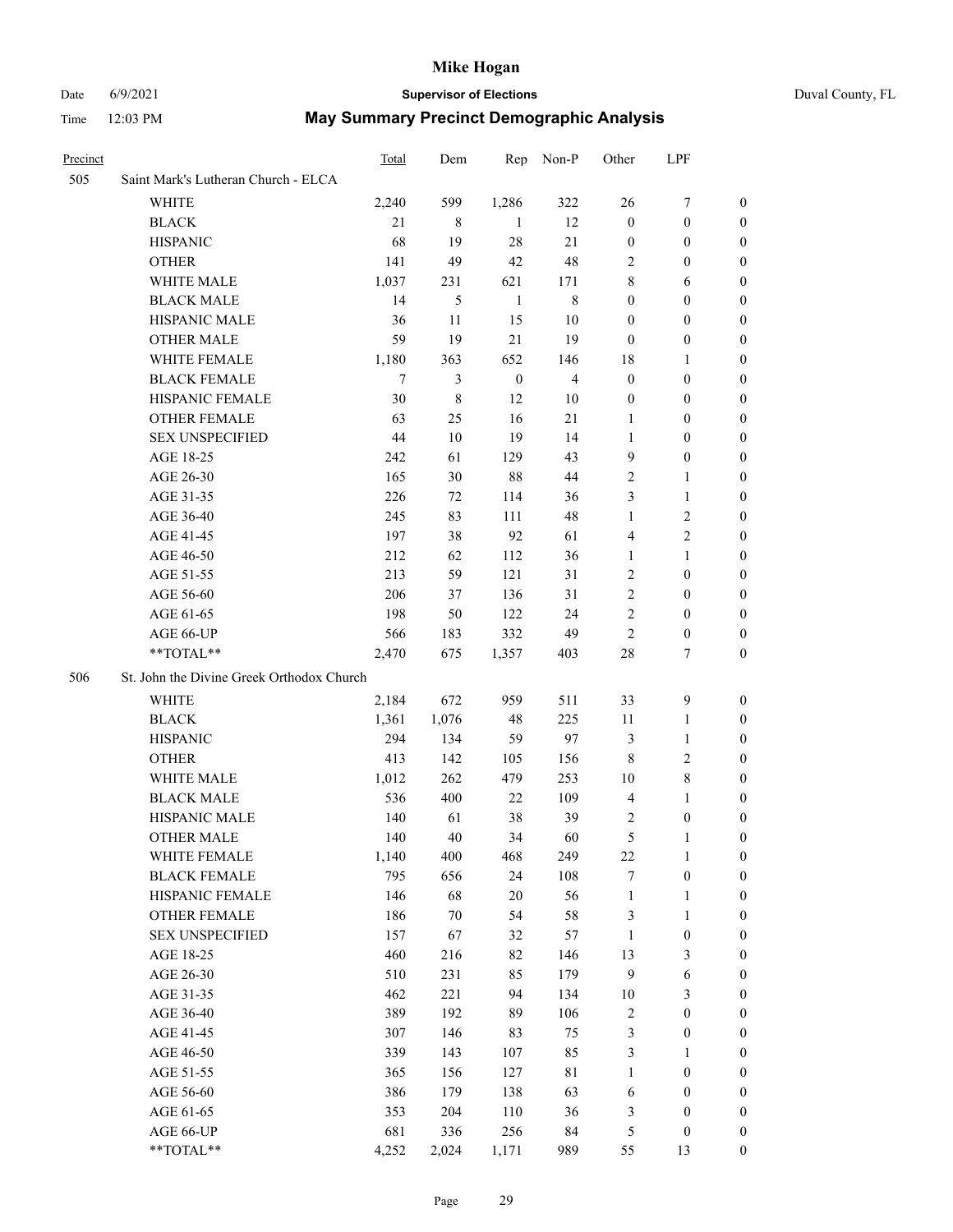## Date 6/9/2021 **Supervisor of Elections** Duval County, FL

| Precinct |                                 | Total | Dem    | Rep            | Non-P          | Other            | LPF              |                  |
|----------|---------------------------------|-------|--------|----------------|----------------|------------------|------------------|------------------|
| 507      | Hendricks Avenue Baptist Church |       |        |                |                |                  |                  |                  |
|          | <b>WHITE</b>                    | 944   | 277    | 461            | 178            | 11               | 17               | 0                |
|          | $\operatorname{BLACK}$          | 735   | 610    | 24             | 95             | 5                | $\mathbf{1}$     | 0                |
|          | <b>HISPANIC</b>                 | 72    | 37     | $\,8\,$        | 26             | $\mathbf{1}$     | $\boldsymbol{0}$ | $\boldsymbol{0}$ |
|          | <b>OTHER</b>                    | 155   | 45     | 44             | 60             | 4                | $\mathbf{2}$     | $\boldsymbol{0}$ |
|          | WHITE MALE                      | 431   | 95     | 237            | 84             | 7                | $8\,$            | $\boldsymbol{0}$ |
|          | <b>BLACK MALE</b>               | 318   | 249    | 15             | 50             | 3                | 1                | $\boldsymbol{0}$ |
|          | HISPANIC MALE                   | 35    | 14     | 6              | 15             | $\boldsymbol{0}$ | $\boldsymbol{0}$ | $\boldsymbol{0}$ |
|          | <b>OTHER MALE</b>               | 62    | 17     | 22             | 22             | $\mathbf{1}$     | $\boldsymbol{0}$ | $\boldsymbol{0}$ |
|          | WHITE FEMALE                    | 504   | 178    | 222            | 91             | 4                | $\mathbf{9}$     | $\boldsymbol{0}$ |
|          | <b>BLACK FEMALE</b>             | 398   | 347    | $\overline{9}$ | 41             | $\mathbf{1}$     | $\boldsymbol{0}$ | $\boldsymbol{0}$ |
|          | HISPANIC FEMALE                 | 30    | $18\,$ | $\mathfrak{2}$ | $\overline{9}$ | $\mathbf{1}$     | $\boldsymbol{0}$ | 0                |
|          | <b>OTHER FEMALE</b>             | 67    | 22     | 13             | 27             | 3                | $\sqrt{2}$       | $\boldsymbol{0}$ |
|          | <b>SEX UNSPECIFIED</b>          | 61    | 29     | 11             | $20\,$         | $\mathbf{1}$     | $\boldsymbol{0}$ | $\boldsymbol{0}$ |
|          | AGE 18-25                       | 184   | 84     | 37             | 53             | 5                | $\mathfrak{S}$   | $\boldsymbol{0}$ |
|          | AGE 26-30                       | 187   | 102    | 36             | 44             | 3                | $\sqrt{2}$       | $\boldsymbol{0}$ |
|          | AGE 31-35                       | 187   | 83     | 51             | 49             | 3                | $\mathbf{1}$     | $\boldsymbol{0}$ |
|          | AGE 36-40                       | 174   | 84     | 44             | 37             | $\overline{c}$   | 7                | $\boldsymbol{0}$ |
|          | AGE 41-45                       | 143   | 72     | 28             | 40             | $\boldsymbol{0}$ | $\mathfrak{Z}$   | $\boldsymbol{0}$ |
|          | AGE 46-50                       | 128   | 56     | 55             | 16             | 1                | $\boldsymbol{0}$ | $\boldsymbol{0}$ |
|          | AGE 51-55                       | 138   | 64     | 46             | 24             | $\overline{4}$   | $\boldsymbol{0}$ | 0                |
|          | AGE 56-60                       | 199   | 102    | 55             | 40             | $\mathbf{1}$     | $\mathbf{1}$     | 0                |
|          | AGE 61-65                       | 186   | 97     | 59             | 29             | $\mathbf{1}$     | $\boldsymbol{0}$ | 0                |
|          | AGE 66-UP                       | 380   | 225    | 126            | $27\,$         | $\mathbf{1}$     | $\mathbf{1}$     | $\boldsymbol{0}$ |
|          | $**TOTAL**$                     | 1,906 | 969    | 537            | 359            | 21               | $20\,$           | $\boldsymbol{0}$ |
| 508      | San Jose Church of Christ       |       |        |                |                |                  |                  |                  |
|          | <b>WHITE</b>                    | 4,157 | 1,243  | 2,065          | 767            | 54               | $28\,$           | $\boldsymbol{0}$ |
|          | <b>BLACK</b>                    | 261   | 173    | 12             | 73             | 3                | $\boldsymbol{0}$ | $\boldsymbol{0}$ |
|          | <b>HISPANIC</b>                 | 274   | 96     | 80             | 95             | 3                | $\boldsymbol{0}$ | $\boldsymbol{0}$ |
|          | <b>OTHER</b>                    | 340   | 95     | 109            | 129            | $\tau$           | $\boldsymbol{0}$ | $\boldsymbol{0}$ |
|          | WHITE MALE                      | 1,943 | 510    | 1,003          | 380            | 30               | $20\,$           | $\boldsymbol{0}$ |
|          | <b>BLACK MALE</b>               | 116   | 72     | $\tau$         | 37             | $\boldsymbol{0}$ | $\boldsymbol{0}$ | $\boldsymbol{0}$ |
|          | HISPANIC MALE                   | 126   | 37     | 42             | 47             | $\boldsymbol{0}$ | $\boldsymbol{0}$ | 0                |
|          | <b>OTHER MALE</b>               | 134   | 33     | 48             | 52             | 1                | $\boldsymbol{0}$ | $\boldsymbol{0}$ |
|          | WHITE FEMALE                    | 2,176 | 724    | 1,044          | 377            | 24               | 7                | 0                |
|          | <b>BLACK FEMALE</b>             | 142   | 99     | 5              | 35             | 3                | $\boldsymbol{0}$ | $\boldsymbol{0}$ |
|          | HISPANIC FEMALE                 | 142   | 59     | 35             | 45             | 3                | $\boldsymbol{0}$ | $\overline{0}$   |
|          | OTHER FEMALE                    | 155   | 52     | 46             | 51             | 6                | $\boldsymbol{0}$ | $\overline{0}$   |
|          | <b>SEX UNSPECIFIED</b>          | 98    | $21\,$ | 36             | 40             | $\boldsymbol{0}$ | $\mathbf{1}$     | 0                |
|          | AGE 18-25                       | 430   | 124    | 157            | 138            | 8                | $\mathfrak{Z}$   | 0                |
|          | AGE 26-30                       | 426   | 129    | 160            | 117            | 14               | $\sqrt{6}$       | 0                |
|          | AGE 31-35                       | 475   | 166    | 163            | 130            | $10\,$           | 6                | 0                |
|          | AGE 36-40                       | 390   | 126    | 139            | 120            | $\sqrt{2}$       | $\mathfrak{Z}$   | 0                |
|          | AGE 41-45                       | 333   | 103    | 151            | 69             | 8                | $\sqrt{2}$       | 0                |
|          | AGE 46-50                       | 368   | 112    | 149            | 97             | 7                | $\mathfrak{Z}$   | 0                |
|          | AGE 51-55                       | 405   | 90     | 212            | 102            | $\boldsymbol{0}$ | $\mathbf{1}$     | 0                |
|          | AGE 56-60                       | 428   | 128    | 223            | 71             | 4                | $\sqrt{2}$       | 0                |
|          | AGE 61-65                       | 465   | 151    | 243            | 65             | 6                | $\boldsymbol{0}$ | $\boldsymbol{0}$ |
|          | AGE 66-UP                       | 1,312 | 478    | 669            | 155            | 8                | $\sqrt{2}$       | 0                |
|          | **TOTAL**                       | 5,032 | 1,607  | 2,266          | 1,064          | 67               | 28               | $\boldsymbol{0}$ |
|          |                                 |       |        |                |                |                  |                  |                  |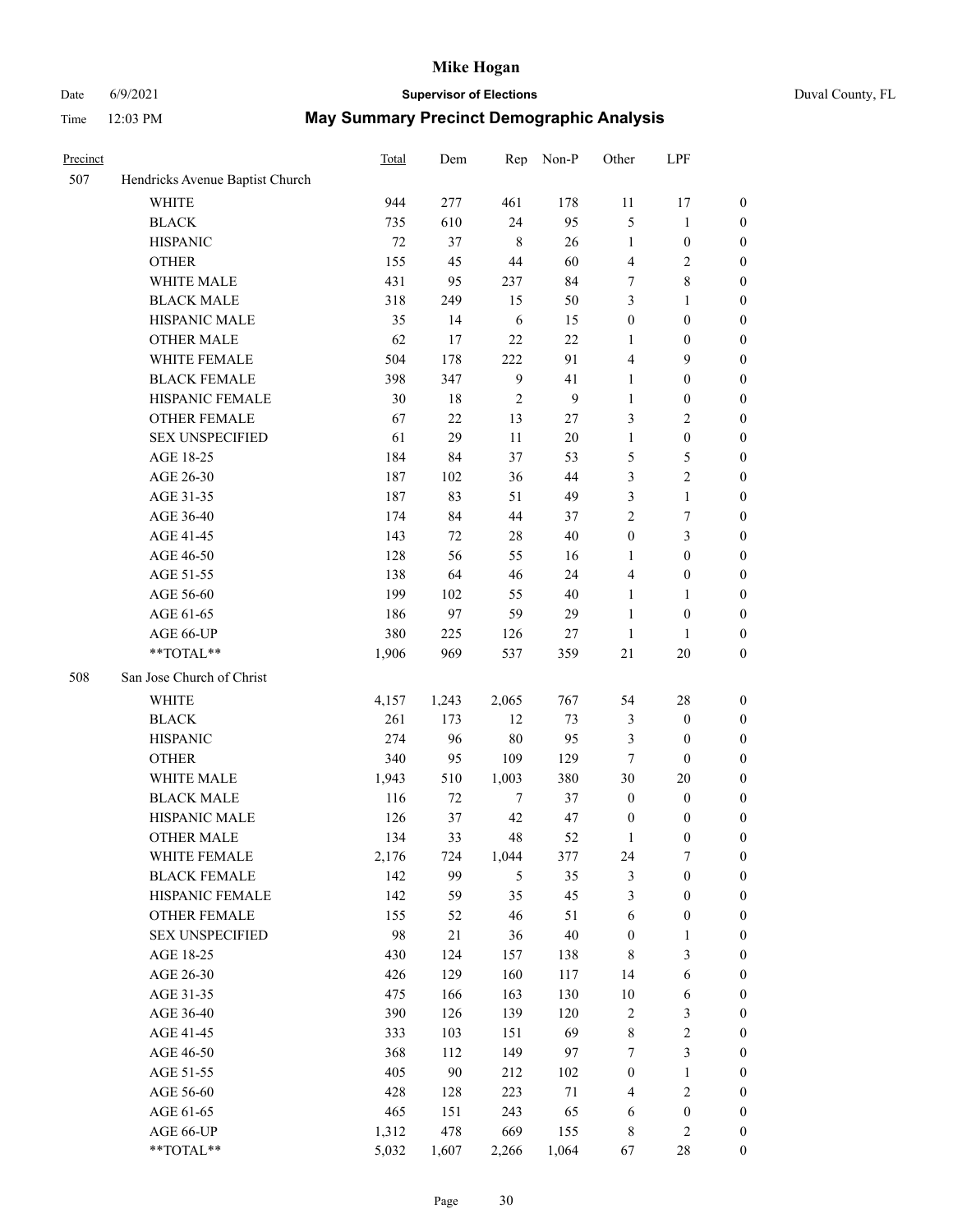## Date 6/9/2021 **Supervisor of Elections** Duval County, FL

| Precinct |                           | Total       | Dem    | Rep   | Non-P  | Other            | LPF                     |                  |
|----------|---------------------------|-------------|--------|-------|--------|------------------|-------------------------|------------------|
| 509      | Christ the Messiah Church |             |        |       |        |                  |                         |                  |
|          | <b>WHITE</b>              | 3,438       | 931    | 1,897 | 562    | 33               | 15                      | $\boldsymbol{0}$ |
|          | <b>BLACK</b>              | 366         | 261    | 20    | 82     | 3                | $\boldsymbol{0}$        | $\boldsymbol{0}$ |
|          | <b>HISPANIC</b>           | 206         | 75     | 65    | 63     | 2                | $\mathbf{1}$            | $\boldsymbol{0}$ |
|          | <b>OTHER</b>              | 332         | 94     | 119   | 114    | 4                | $\mathbf{1}$            | $\boldsymbol{0}$ |
|          | WHITE MALE                | 1,583       | 366    | 914   | 285    | $10\,$           | 8                       | $\boldsymbol{0}$ |
|          | <b>BLACK MALE</b>         | 150         | 98     | 9     | 42     | $\mathbf{1}$     | $\boldsymbol{0}$        | $\boldsymbol{0}$ |
|          | HISPANIC MALE             | 92          | 32     | 32    | $28\,$ | $\boldsymbol{0}$ | $\boldsymbol{0}$        | $\boldsymbol{0}$ |
|          | <b>OTHER MALE</b>         | 135         | 31     | 57    | 46     | $\mathbf{1}$     | $\boldsymbol{0}$        | 0                |
|          | WHITE FEMALE              | 1,821       | 558    | 966   | 269    | 23               | $\mathfrak{S}$          | 0                |
|          | <b>BLACK FEMALE</b>       | 211         | 160    | 11    | 38     | $\sqrt{2}$       | $\boldsymbol{0}$        | $\boldsymbol{0}$ |
|          | HISPANIC FEMALE           | 111         | 43     | 32    | 33     | $\sqrt{2}$       | $\mathbf{1}$            | $\boldsymbol{0}$ |
|          | OTHER FEMALE              | 143         | 56     | 46    | 40     | $\mathbf{1}$     | $\boldsymbol{0}$        | $\boldsymbol{0}$ |
|          | <b>SEX UNSPECIFIED</b>    | 96          | 17     | 34    | $40\,$ | $\sqrt{2}$       | $\mathfrak{Z}$          | $\boldsymbol{0}$ |
|          | AGE 18-25                 | 392         | 129    | 138   | 112    | $11\,$           | $\sqrt{2}$              | $\boldsymbol{0}$ |
|          | AGE 26-30                 | 341         | 88     | 140   | 108    | $\overline{4}$   | $\mathbf{1}$            | $\boldsymbol{0}$ |
|          | AGE 31-35                 | 347         | 110    | 132   | 98     | 3                | $\overline{\mathbf{4}}$ | $\boldsymbol{0}$ |
|          | AGE 36-40                 | 329         | 111    | 115   | 95     | $\overline{4}$   | $\overline{\mathbf{4}}$ | $\boldsymbol{0}$ |
|          | AGE 41-45                 | 298         | 89     | 122   | 82     | 3                | $\sqrt{2}$              | 0                |
|          | AGE 46-50                 | 311         | 110    | 136   | 61     | 4                | $\boldsymbol{0}$        | 0                |
|          | AGE 51-55                 | 344         | 98     | 175   | 66     | $\sqrt{2}$       | 3                       | $\boldsymbol{0}$ |
|          | AGE 56-60                 | 332         | 97     | 189   | 45     | $\mathbf{1}$     | $\boldsymbol{0}$        | $\boldsymbol{0}$ |
|          | AGE 61-65                 | 378         | 124    | 209   | $44\,$ | $\mathbf{1}$     | $\boldsymbol{0}$        | $\boldsymbol{0}$ |
|          | AGE 66-UP                 | 1,270       | 405    | 745   | 110    | $\overline{9}$   | $\mathbf{1}$            | $\boldsymbol{0}$ |
|          | **TOTAL**                 | 4,342       | 1,361  | 2,101 | 821    | 42               | 17                      | $\boldsymbol{0}$ |
| 510      | Wayman Chapel AME Church  |             |        |       |        |                  |                         |                  |
|          | <b>WHITE</b>              | 2,683       | 719    | 1,414 | 499    | 30               | 21                      | $\boldsymbol{0}$ |
|          | <b>BLACK</b>              | 415         | 298    | 19    | 90     | $\sqrt{6}$       | $\sqrt{2}$              | $\boldsymbol{0}$ |
|          | <b>HISPANIC</b>           | 217         | $87\,$ | 51    | 76     | $\sqrt{2}$       | $\mathbf{1}$            | $\boldsymbol{0}$ |
|          | <b>OTHER</b>              | 270         | 63     | 97    | 104    | $\mathfrak{S}$   | $\mathbf{1}$            | $\boldsymbol{0}$ |
|          | WHITE MALE                | 1,251       | 282    | 689   | 252    | 17               | 11                      | 0                |
|          | <b>BLACK MALE</b>         | 164         | 109    | 9     | 42     | 4                | $\boldsymbol{0}$        | 0                |
|          | HISPANIC MALE             | 109         | 39     | 28    | 40     | 1                | 1                       | 0                |
|          | <b>OTHER MALE</b>         | 98          | 22     | 41    | 33     | 2                | $\boldsymbol{0}$        | $\boldsymbol{0}$ |
|          | WHITE FEMALE              | 1,410       | 432    | 717   | 238    | 13               | 10                      | $\boldsymbol{0}$ |
|          | <b>BLACK FEMALE</b>       | 248         | 186    | 10    | 48     | $\sqrt{2}$       | $\sqrt{2}$              | $\overline{0}$   |
|          | HISPANIC FEMALE           | 104         | 45     | 23    | 35     | $\mathbf{1}$     | $\boldsymbol{0}$        | $\overline{0}$   |
|          | <b>OTHER FEMALE</b>       | 120         | 27     | 42    | 47     | 3                | $\mathbf{1}$            | $\overline{0}$   |
|          | <b>SEX UNSPECIFIED</b>    | $8\sqrt{1}$ | 25     | 22    | 34     | $\boldsymbol{0}$ | $\boldsymbol{0}$        | 0                |
|          | AGE 18-25                 | 348         | 103    | 123   | 110    | 8                | $\overline{\mathbf{4}}$ | 0                |
|          | AGE 26-30                 | 321         | 118    | 106   | 90     | 4                | $\mathfrak{Z}$          | 0                |
|          | AGE 31-35                 | 340         | 128    | 103   | 100    | 6                | $\mathfrak{Z}$          | 0                |
|          | AGE 36-40                 | 250         | 72     | 82    | $88\,$ | 4                | $\overline{\mathbf{4}}$ | $\boldsymbol{0}$ |
|          | AGE 41-45                 | 218         | 64     | 78    | 69     | 4                | $\mathfrak{Z}$          | $\boldsymbol{0}$ |
|          | AGE 46-50                 | 239         | 68     | 90    | 76     | 2                | $\mathfrak{Z}$          | $\boldsymbol{0}$ |
|          | AGE 51-55                 | 248         | 86     | 106   | 50     | 3                | $\mathfrak{Z}$          | $\boldsymbol{0}$ |
|          | AGE 56-60                 | 324         | 102    | 166   | 50     | 5                | $\mathbf{1}$            | $\overline{0}$   |
|          | AGE 61-65                 | 360         | 106    | 207   | 43     | 4                | $\boldsymbol{0}$        | $\overline{0}$   |
|          | AGE 66-UP                 | 937         | 320    | 520   | 93     | 3                | $\mathbf{1}$            | $\boldsymbol{0}$ |
|          | **TOTAL**                 | 3,585       | 1,167  | 1,581 | 769    | 43               | $25\,$                  | $\boldsymbol{0}$ |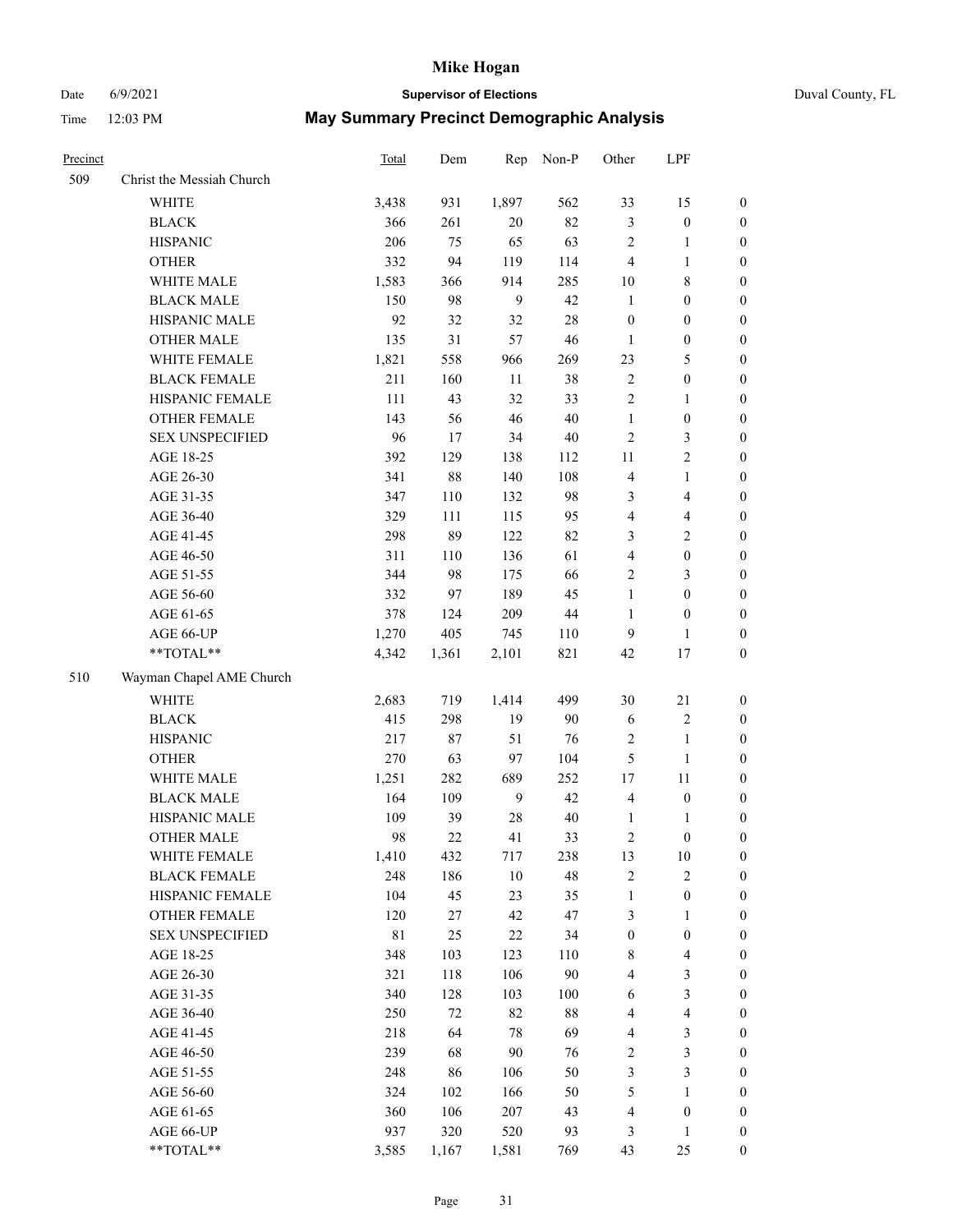# Date 6/9/2021 **Supervisor of Elections** Duval County, FL

| Precinct |                              | Total | Dem    | Rep    | Non-P  | Other            | LPF              |                  |
|----------|------------------------------|-------|--------|--------|--------|------------------|------------------|------------------|
| 511      | Cuba Hunter Community Center |       |        |        |        |                  |                  |                  |
|          | <b>WHITE</b>                 | 1,841 | 559    | 854    | 386    | 35               | $\boldsymbol{7}$ | 0                |
|          | <b>BLACK</b>                 | 803   | 639    | 36     | 125    | 3                | $\boldsymbol{0}$ | $\boldsymbol{0}$ |
|          | <b>HISPANIC</b>              | 282   | 113    | 59     | 106    | $\mathbf{1}$     | 3                | $\boldsymbol{0}$ |
|          | <b>OTHER</b>                 | 365   | 103    | 111    | 145    | 5                | $\mathbf{1}$     | $\boldsymbol{0}$ |
|          | WHITE MALE                   | 842   | 223    | 412    | 190    | 14               | $\mathfrak{Z}$   | $\boldsymbol{0}$ |
|          | <b>BLACK MALE</b>            | 361   | 272    | 18     | 69     | $\overline{c}$   | $\boldsymbol{0}$ | $\boldsymbol{0}$ |
|          | HISPANIC MALE                | 114   | $40\,$ | 29     | 41     | $\mathbf{1}$     | 3                | $\boldsymbol{0}$ |
|          | <b>OTHER MALE</b>            | 149   | 44     | 48     | 56     | $\mathbf{1}$     | $\boldsymbol{0}$ | $\boldsymbol{0}$ |
|          | WHITE FEMALE                 | 974   | 326    | 432    | 191    | 21               | $\overline{4}$   | $\boldsymbol{0}$ |
|          | <b>BLACK FEMALE</b>          | 434   | 362    | 17     | 54     | $\mathbf{1}$     | $\boldsymbol{0}$ | $\boldsymbol{0}$ |
|          | HISPANIC FEMALE              | 157   | $70\,$ | 28     | 59     | $\boldsymbol{0}$ | $\boldsymbol{0}$ | $\boldsymbol{0}$ |
|          | <b>OTHER FEMALE</b>          | 147   | 41     | 48     | 56     | $\overline{2}$   | $\boldsymbol{0}$ | $\boldsymbol{0}$ |
|          | <b>SEX UNSPECIFIED</b>       | 112   | 36     | $28\,$ | 45     | $\overline{2}$   | $\mathbf{1}$     | $\boldsymbol{0}$ |
|          | AGE 18-25                    | 297   | 133    | 58     | 95     | $10\,$           | $\mathbf{1}$     | $\boldsymbol{0}$ |
|          | AGE 26-30                    | 289   | 117    | 56     | 104    | $10\,$           | $\sqrt{2}$       | $\boldsymbol{0}$ |
|          | AGE 31-35                    | 301   | 111    | $88\,$ | 99     | $\overline{c}$   | $\mathbf{1}$     | $\boldsymbol{0}$ |
|          | AGE 36-40                    | 254   | 97     | 85     | 69     | $\mathbf{1}$     | $\sqrt{2}$       | $\boldsymbol{0}$ |
|          | AGE 41-45                    | 226   | 83     | 65     | 73     | 3                | $\sqrt{2}$       | $\boldsymbol{0}$ |
|          | AGE 46-50                    | 249   | 104    | $72\,$ | 68     | 3                | $\sqrt{2}$       | $\boldsymbol{0}$ |
|          | AGE 51-55                    | 255   | 112    | 85     | 55     | $\overline{c}$   | $\mathbf{1}$     | $\boldsymbol{0}$ |
|          | AGE 56-60                    | 357   | 149    | 136    | 68     | 4                | $\boldsymbol{0}$ | 0                |
|          | AGE 61-65                    | 333   | 145    | 129    | 54     | 5                | $\boldsymbol{0}$ | $\boldsymbol{0}$ |
|          | AGE 66-UP                    | 730   | 363    | 286    | $77\,$ | 4                | $\boldsymbol{0}$ | $\boldsymbol{0}$ |
|          | **TOTAL**                    | 3,291 | 1,414  | 1,060  | 762    | 44               | 11               | $\boldsymbol{0}$ |
| 512      | Community Hospice of NE FL   |       |        |        |        |                  |                  |                  |
|          | <b>WHITE</b>                 | 2,900 | 784    | 1,390  | 660    | 49               | 17               | $\boldsymbol{0}$ |
|          | <b>BLACK</b>                 | 1,151 | 866    | 32     | 239    | 13               | $\mathbf{1}$     | $\boldsymbol{0}$ |
|          | <b>HISPANIC</b>              | 489   | 205    | 107    | 170    | 7                | $\boldsymbol{0}$ | $\boldsymbol{0}$ |
|          | <b>OTHER</b>                 | 592   | 192    | 161    | 229    | 9                | $\mathbf{1}$     | $\boldsymbol{0}$ |
|          | WHITE MALE                   | 1,290 | 287    | 640    | 327    | 23               | 13               | $\boldsymbol{0}$ |
|          | <b>BLACK MALE</b>            | 435   | 298    | 13     | 114    | $\mathbf{9}$     | $\mathbf{1}$     | $\boldsymbol{0}$ |
|          | HISPANIC MALE                | 213   | 83     | 53     | 74     | 3                | $\boldsymbol{0}$ | 0                |
|          | <b>OTHER MALE</b>            | 220   | 69     | 60     | $87\,$ | 4                | $\boldsymbol{0}$ | $\boldsymbol{0}$ |
|          | WHITE FEMALE                 | 1,578 | 485    | 740    | 323    | 26               | 4                | 0                |
|          | <b>BLACK FEMALE</b>          | 698   | 556    | 19     | 119    | 4                | $\boldsymbol{0}$ | $\boldsymbol{0}$ |
|          | HISPANIC FEMALE              | 263   | 116    | 50     | 93     | 4                | $\boldsymbol{0}$ | $\overline{0}$   |
|          | <b>OTHER FEMALE</b>          | 267   | 95     | 79     | $88\,$ | 4                | $\mathbf{1}$     | $\overline{0}$   |
|          | <b>SEX UNSPECIFIED</b>       | 168   | 58     | 36     | 73     | $\mathbf{1}$     | $\boldsymbol{0}$ | 0                |
|          | AGE 18-25                    | 553   | 227    | 126    | 185    | 12               | $\mathfrak{Z}$   | 0                |
|          | AGE 26-30                    | 569   | 229    | 133    | 192    | $11\,$           | $\overline{4}$   | 0                |
|          | AGE 31-35                    | 525   | 244    | 115    | 153    | 9                | $\overline{4}$   | 0                |
|          | AGE 36-40                    | 479   | 200    | 120    | 154    | 4                | $\mathbf{1}$     | 0                |
|          | AGE 41-45                    | 390   | 152    | 104    | 126    | 5                | $\mathfrak{Z}$   | 0                |
|          | AGE 46-50                    | 370   | 147    | 116    | 102    | 5                | $\boldsymbol{0}$ | 0                |
|          | AGE 51-55                    | 360   | 136    | 145    | 74     | 4                | 1                | 0                |
|          | AGE 56-60                    | 431   | 156    | 179    | 85     | 11               | $\boldsymbol{0}$ | 0                |
|          | AGE 61-65                    | 432   | 180    | 169    | 76     | 6                | 1                | 0                |
|          | AGE 66-UP                    | 1,023 | 376    | 483    | 151    | 11               | $\sqrt{2}$       | 0                |
|          | **TOTAL**                    | 5,132 | 2,047  | 1,690  | 1,298  | 78               | 19               | $\boldsymbol{0}$ |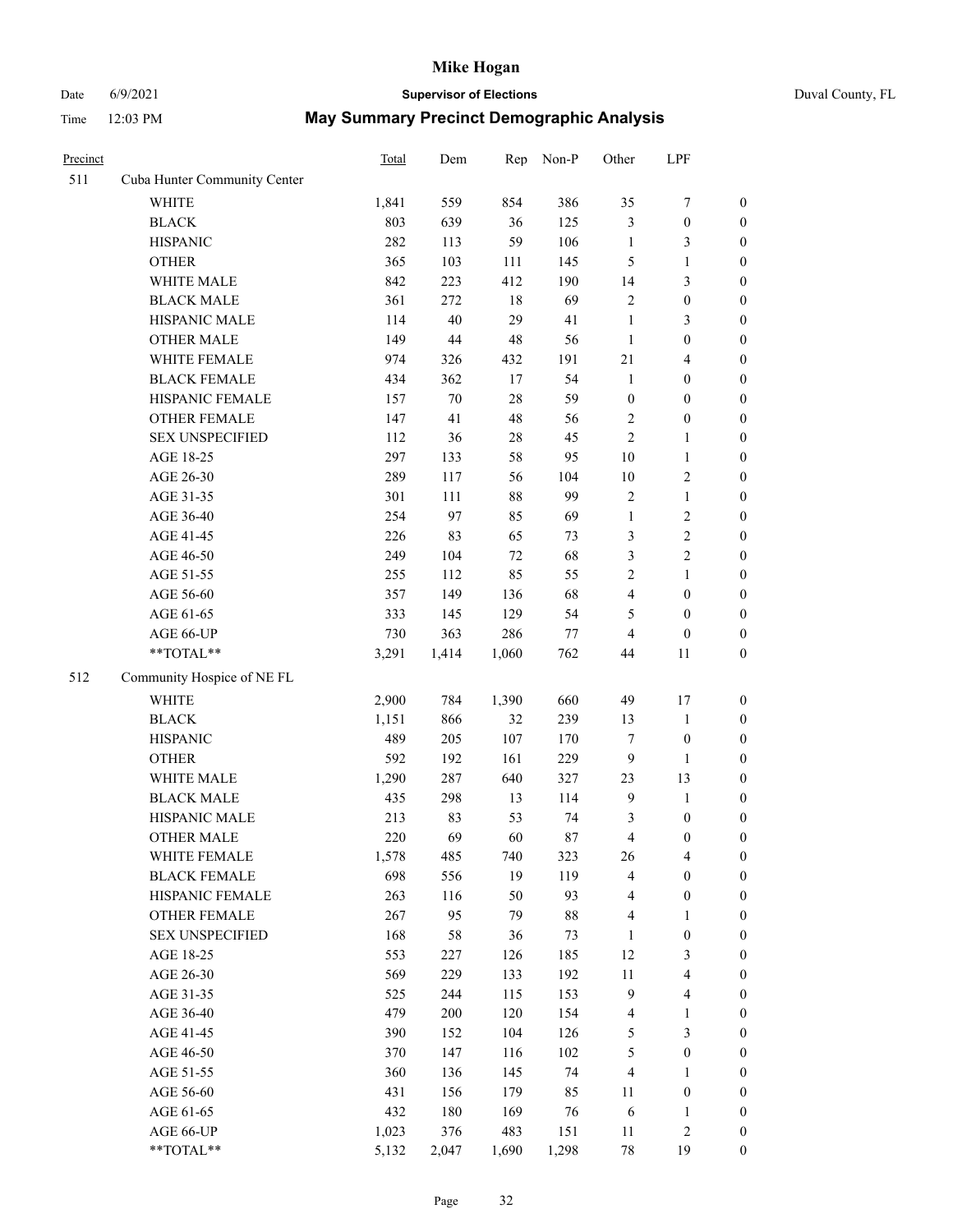# Date 6/9/2021 **Supervisor of Elections** Duval County, FL

| Precinct |                                 | Total | Dem    | Rep            | Non-P       | Other                   | LPF              |                  |
|----------|---------------------------------|-------|--------|----------------|-------------|-------------------------|------------------|------------------|
| 513      | <b>Englewood Baptist Church</b> |       |        |                |             |                         |                  |                  |
|          | <b>WHITE</b>                    | 1,488 | 395    | 756            | 317         | 15                      | $\mathfrak{S}$   | 0                |
|          | <b>BLACK</b>                    | 543   | 420    | 24             | 94          | 4                       | $\mathbf{1}$     | $\boldsymbol{0}$ |
|          | <b>HISPANIC</b>                 | 237   | 100    | 59             | 75          | 3                       | $\boldsymbol{0}$ | $\boldsymbol{0}$ |
|          | <b>OTHER</b>                    | 375   | 83     | 116            | 172         | 3                       | $\mathbf{1}$     | $\boldsymbol{0}$ |
|          | WHITE MALE                      | 684   | 153    | 358            | 165         | 5                       | $\mathfrak{Z}$   | $\boldsymbol{0}$ |
|          | <b>BLACK MALE</b>               | 259   | 186    | 16             | 53          | 3                       | $\mathbf{1}$     | $\boldsymbol{0}$ |
|          | HISPANIC MALE                   | 114   | 44     | 32             | 36          | $\overline{c}$          | $\boldsymbol{0}$ | $\boldsymbol{0}$ |
|          | <b>OTHER MALE</b>               | 159   | 31     | 57             | $70\,$      | $\mathbf{1}$            | $\boldsymbol{0}$ | $\boldsymbol{0}$ |
|          | WHITE FEMALE                    | 776   | 235    | 385            | 144         | $10\,$                  | $\sqrt{2}$       | $\boldsymbol{0}$ |
|          | <b>BLACK FEMALE</b>             | 277   | 227    | $\,$ 8 $\,$    | 41          | $\mathbf{1}$            | $\boldsymbol{0}$ | 0                |
|          | HISPANIC FEMALE                 | 110   | 49     | 25             | 36          | $\boldsymbol{0}$        | $\boldsymbol{0}$ | $\boldsymbol{0}$ |
|          | OTHER FEMALE                    | 140   | 38     | 42             | 58          | $\mathbf{1}$            | $\mathbf{1}$     | $\boldsymbol{0}$ |
|          | <b>SEX UNSPECIFIED</b>          | 124   | 35     | 32             | 55          | 2                       | $\boldsymbol{0}$ | $\boldsymbol{0}$ |
|          | AGE 18-25                       | 249   | 104    | 58             | $8\sqrt{1}$ | 6                       | $\boldsymbol{0}$ | $\boldsymbol{0}$ |
|          | AGE 26-30                       | 209   | 75     | 51             | 77          | 3                       | $\mathfrak{Z}$   | $\boldsymbol{0}$ |
|          | AGE 31-35                       | 246   | 94     | 73             | 73          | 4                       | $\sqrt{2}$       | $\boldsymbol{0}$ |
|          | AGE 36-40                       | 192   | 66     | 62             | 57          | 6                       | $\mathbf{1}$     | $\boldsymbol{0}$ |
|          | AGE 41-45                       | 197   | 59     | 73             | 65          | $\boldsymbol{0}$        | $\boldsymbol{0}$ | $\boldsymbol{0}$ |
|          | AGE 46-50                       | 222   | 81     | 67             | 71          | 2                       | 1                | $\boldsymbol{0}$ |
|          | AGE 51-55                       | 224   | 83     | 81             | 60          | $\boldsymbol{0}$        | $\boldsymbol{0}$ | 0                |
|          | AGE 56-60                       | 250   | 100    | 101            | 48          | $\mathbf{1}$            | $\boldsymbol{0}$ | $\boldsymbol{0}$ |
|          | AGE 61-65                       | 242   | 89     | 104            | 49          | $\boldsymbol{0}$        | $\boldsymbol{0}$ | $\boldsymbol{0}$ |
|          | AGE 66-UP                       | 612   | 247    | 285            | 77          | 3                       | $\boldsymbol{0}$ | $\boldsymbol{0}$ |
|          | **TOTAL**                       | 2,643 | 998    | 955            | 658         | 25                      | $\tau$           | $\boldsymbol{0}$ |
| 601      | Italian American Club           |       |        |                |             |                         |                  |                  |
|          | WHITE                           | 3,068 | 560    | 1,979          | 479         | 34                      | 16               | $\boldsymbol{0}$ |
|          | <b>BLACK</b>                    | 139   | 94     | 14             | 29          | 2                       | $\boldsymbol{0}$ | $\boldsymbol{0}$ |
|          | <b>HISPANIC</b>                 | 129   | $28\,$ | 66             | 32          | 3                       | $\boldsymbol{0}$ | $\boldsymbol{0}$ |
|          | <b>OTHER</b>                    | 222   | 47     | 106            | 61          | 6                       | $\sqrt{2}$       | $\boldsymbol{0}$ |
|          | WHITE MALE                      | 1,502 | 222    | 989            | 262         | 18                      | $11\,$           | $\boldsymbol{0}$ |
|          | <b>BLACK MALE</b>               | 61    | 33     | $\overline{9}$ | 17          | $\mathbf{2}$            | $\boldsymbol{0}$ | $\boldsymbol{0}$ |
|          | HISPANIC MALE                   | 66    | 13     | 35             | 16          | 2                       | $\boldsymbol{0}$ | 0                |
|          | <b>OTHER MALE</b>               | 82    | 19     | 40             | 20          | $\mathbf{1}$            | $\mathfrak{2}$   | $\boldsymbol{0}$ |
|          | WHITE FEMALE                    | 1,536 | 334    | 971            | 211         | 16                      | $\overline{4}$   | $\boldsymbol{0}$ |
|          | <b>BLACK FEMALE</b>             | 77    | 61     | $\overline{4}$ | 12          | $\boldsymbol{0}$        | $\boldsymbol{0}$ | $\boldsymbol{0}$ |
|          | HISPANIC FEMALE                 | 60    | 13     | 31             | 15          | $\mathbf{1}$            | $\boldsymbol{0}$ | $\overline{0}$   |
|          | <b>OTHER FEMALE</b>             | 110   | 24     | 56             | 25          | 5                       | $\boldsymbol{0}$ | 0                |
|          | <b>SEX UNSPECIFIED</b>          | 64    | 10     | 30             | 23          | $\boldsymbol{0}$        | $\mathbf{1}$     | 0                |
|          | AGE 18-25                       | 342   | 68     | 187            | 75          | 9                       | $\mathfrak{Z}$   | 0                |
|          | AGE 26-30                       | 203   | 38     | 109            | 51          | 3                       | $\boldsymbol{2}$ | 0                |
|          | AGE 31-35                       | 211   | 47     | 107            | 53          | $\overline{c}$          | $\sqrt{2}$       | 0                |
|          | AGE 36-40                       | 276   | 56     | 137            | 77          | $\overline{\mathbf{4}}$ | $\sqrt{2}$       | 0                |
|          | AGE 41-45                       | 213   | 44     | 123            | 40          | $\overline{\mathbf{4}}$ | $\boldsymbol{2}$ | 0                |
|          | AGE 46-50                       | 244   | 46     | 139            | 53          | 3                       | $\mathfrak{Z}$   | 0                |
|          | AGE 51-55                       | 318   | 50     | 208            | 54          | 5                       | $\mathbf{1}$     | $\boldsymbol{0}$ |
|          | AGE 56-60                       | 373   | 63     | 260            | $44\,$      | 5                       | $\mathbf{1}$     | $\boldsymbol{0}$ |
|          | AGE 61-65                       | 343   | 63     | 236            | 44          | $\boldsymbol{0}$        | $\boldsymbol{0}$ | 0                |
|          | AGE 66-UP                       | 1,035 | 254    | 659            | 110         | 10                      | $\sqrt{2}$       | 0                |
|          | **TOTAL**                       | 3,558 | 729    | 2,165          | 601         | 45                      | 18               | $\boldsymbol{0}$ |
|          |                                 |       |        |                |             |                         |                  |                  |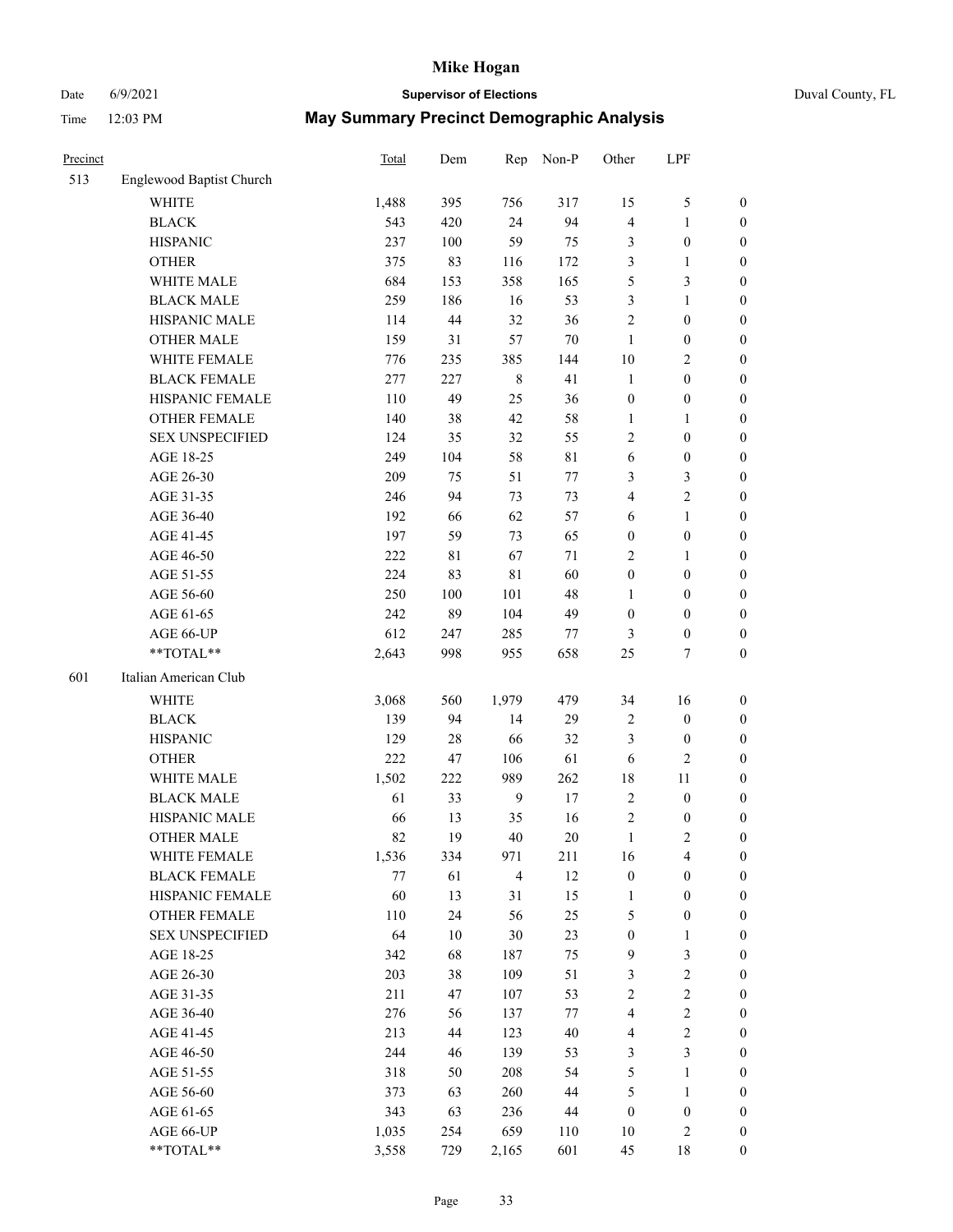### Date 6/9/2021 **Supervisor of Elections** Duval County, FL

| Precinct |                           | Total | Dem    | Rep    | Non-P  | Other            | LPF                     |                  |
|----------|---------------------------|-------|--------|--------|--------|------------------|-------------------------|------------------|
| 602      | All Souls Anglican Church |       |        |        |        |                  |                         |                  |
|          | <b>WHITE</b>              | 3,365 | 735    | 1,877  | 691    | 45               | 17                      | 0                |
|          | <b>BLACK</b>              | 419   | 323    | 32     | 57     | $\boldsymbol{7}$ | $\boldsymbol{0}$        | 0                |
|          | <b>HISPANIC</b>           | 306   | 100    | 94     | 105    | $\tau$           | $\boldsymbol{0}$        | $\boldsymbol{0}$ |
|          | <b>OTHER</b>              | 495   | 129    | 155    | 203    | 6                | $\mathbf{2}$            | $\boldsymbol{0}$ |
|          | WHITE MALE                | 1,617 | 300    | 946    | 344    | 15               | 12                      | $\boldsymbol{0}$ |
|          | <b>BLACK MALE</b>         | 200   | 142    | 20     | 33     | 5                | $\boldsymbol{0}$        | $\boldsymbol{0}$ |
|          | HISPANIC MALE             | 132   | 41     | 41     | 47     | 3                | $\boldsymbol{0}$        | $\boldsymbol{0}$ |
|          | <b>OTHER MALE</b>         | 223   | 49     | 72     | 100    | $\mathbf{2}$     | $\boldsymbol{0}$        | $\boldsymbol{0}$ |
|          | WHITE FEMALE              | 1,723 | 428    | 915    | 346    | 29               | $\mathfrak{S}$          | $\boldsymbol{0}$ |
|          | <b>BLACK FEMALE</b>       | 215   | 179    | 11     | 23     | $\overline{c}$   | $\boldsymbol{0}$        | $\boldsymbol{0}$ |
|          | HISPANIC FEMALE           | 172   | 58     | 53     | 57     | $\overline{4}$   | $\boldsymbol{0}$        | 0                |
|          | <b>OTHER FEMALE</b>       | 205   | 67     | 63     | $70\,$ | 4                | $\mathbf{1}$            | $\boldsymbol{0}$ |
|          | <b>SEX UNSPECIFIED</b>    | 98    | 23     | 37     | 36     | $\mathbf{1}$     | $\mathbf{1}$            | $\boldsymbol{0}$ |
|          | AGE 18-25                 | 481   | 130    | 191    | 144    | $11\,$           | $\mathfrak{S}$          | $\boldsymbol{0}$ |
|          | AGE 26-30                 | 344   | 97     | 139    | 98     | 6                | $\overline{\mathbf{4}}$ | $\boldsymbol{0}$ |
|          | AGE 31-35                 | 430   | 130    | 162    | 130    | 6                | $\sqrt{2}$              | $\boldsymbol{0}$ |
|          | AGE 36-40                 | 437   | 120    | 184    | 125    | 6                | $\sqrt{2}$              | $\boldsymbol{0}$ |
|          | AGE 41-45                 | 340   | 101    | 120    | 110    | 9                | $\boldsymbol{0}$        | $\boldsymbol{0}$ |
|          | AGE 46-50                 | 351   | 98     | 170    | 74     | 6                | $\mathfrak{Z}$          | $\boldsymbol{0}$ |
|          | AGE 51-55                 | 404   | 83     | 220    | 95     | 4                | $\sqrt{2}$              | $\boldsymbol{0}$ |
|          | AGE 56-60                 | 475   | 133    | 254    | 84     | $\overline{4}$   | $\boldsymbol{0}$        | 0                |
|          | AGE 61-65                 | 473   | 143    | 263    | 62     | 5                | $\boldsymbol{0}$        | $\boldsymbol{0}$ |
|          | AGE 66-UP                 | 850   | 252    | 455    | 134    | 8                | $\mathbf{1}$            | $\boldsymbol{0}$ |
|          | $**TOTAL**$               | 4,585 | 1,287  | 2,158  | 1,056  | 65               | 19                      | $\boldsymbol{0}$ |
| 603      | Mandarin Branch Library   |       |        |        |        |                  |                         |                  |
|          | WHITE                     |       |        |        |        |                  |                         |                  |
|          |                           | 3,409 | 905    | 1,931  | 519    | 42               | 12                      | $\boldsymbol{0}$ |
|          | <b>BLACK</b>              | 118   | 78     | 10     | 29     | $\mathbf{1}$     | $\boldsymbol{0}$        | $\boldsymbol{0}$ |
|          | <b>HISPANIC</b>           | 161   | 49     | 61     | 50     | $\mathbf{1}$     | $\boldsymbol{0}$        | $\boldsymbol{0}$ |
|          | <b>OTHER</b>              | 285   | 81     | 96     | 105    | $\mathfrak{2}$   | $\mathbf{1}$            | $\boldsymbol{0}$ |
|          | WHITE MALE                | 1,563 | 347    | 924    | 268    | 15               | 9                       | $\boldsymbol{0}$ |
|          | <b>BLACK MALE</b>         | 54    | 30     | $\tau$ | 16     | $\mathbf{1}$     | $\boldsymbol{0}$        | $\boldsymbol{0}$ |
|          | HISPANIC MALE             | 73    | $22\,$ | $27\,$ | 23     | $\mathbf{1}$     | $\boldsymbol{0}$        | $\boldsymbol{0}$ |
|          | <b>OTHER MALE</b>         | 112   | 25     | 46     | 41     | $\boldsymbol{0}$ | $\boldsymbol{0}$        | $\boldsymbol{0}$ |
|          | WHITE FEMALE              | 1,823 | 551    | 996    | 246    | 27               | 3                       | 0                |
|          | <b>BLACK FEMALE</b>       | 63    | 47     | 3      | 13     | $\boldsymbol{0}$ | $\boldsymbol{0}$        | $\boldsymbol{0}$ |
|          | HISPANIC FEMALE           | 86    | 26     | 34     | 26     | $\boldsymbol{0}$ | $\boldsymbol{0}$        | $\overline{0}$   |
|          | <b>OTHER FEMALE</b>       | 128   | 43     | 37     | 46     | $\mathbf{1}$     | $\mathbf{1}$            | $\overline{0}$   |
|          | <b>SEX UNSPECIFIED</b>    | 71    | $22\,$ | 24     | 24     | $\mathbf{1}$     | $\boldsymbol{0}$        | 0                |
|          | AGE 18-25                 | 376   | 103    | 168    | 94     | 10               | $\mathbf{1}$            | 0                |
|          | AGE 26-30                 | 273   | 65     | 135    | 66     | 6                | $\mathbf{1}$            | 0                |
|          | AGE 31-35                 | 270   | 76     | 111    | 74     | $\overline{c}$   | $\boldsymbol{7}$        | 0                |
|          | AGE 36-40                 | 256   | 89     | 105    | 59     | $\sqrt{2}$       | $\mathbf{1}$            | 0                |
|          | AGE 41-45                 | 255   | 66     | 119    | 66     | 3                | $\mathbf{1}$            | 0                |
|          | AGE 46-50                 | 302   | 70     | 164    | 64     | $\overline{c}$   | $\sqrt{2}$              | 0                |
|          | AGE 51-55                 | 292   | 69     | 168    | 51     | 4                | $\boldsymbol{0}$        | 0                |
|          | AGE 56-60                 | 333   | 87     | 190    | 51     | 5                | $\boldsymbol{0}$        | $\overline{0}$   |
|          | AGE 61-65                 | 338   | 102    | 193    | 39     | 4                | $\boldsymbol{0}$        | $\overline{0}$   |
|          | AGE 66-UP                 | 1,278 | 386    | 745    | 139    | 8                | $\boldsymbol{0}$        | 0                |
|          | **TOTAL**                 | 3,973 | 1,113  | 2,098  | 703    | 46               | 13                      | $\boldsymbol{0}$ |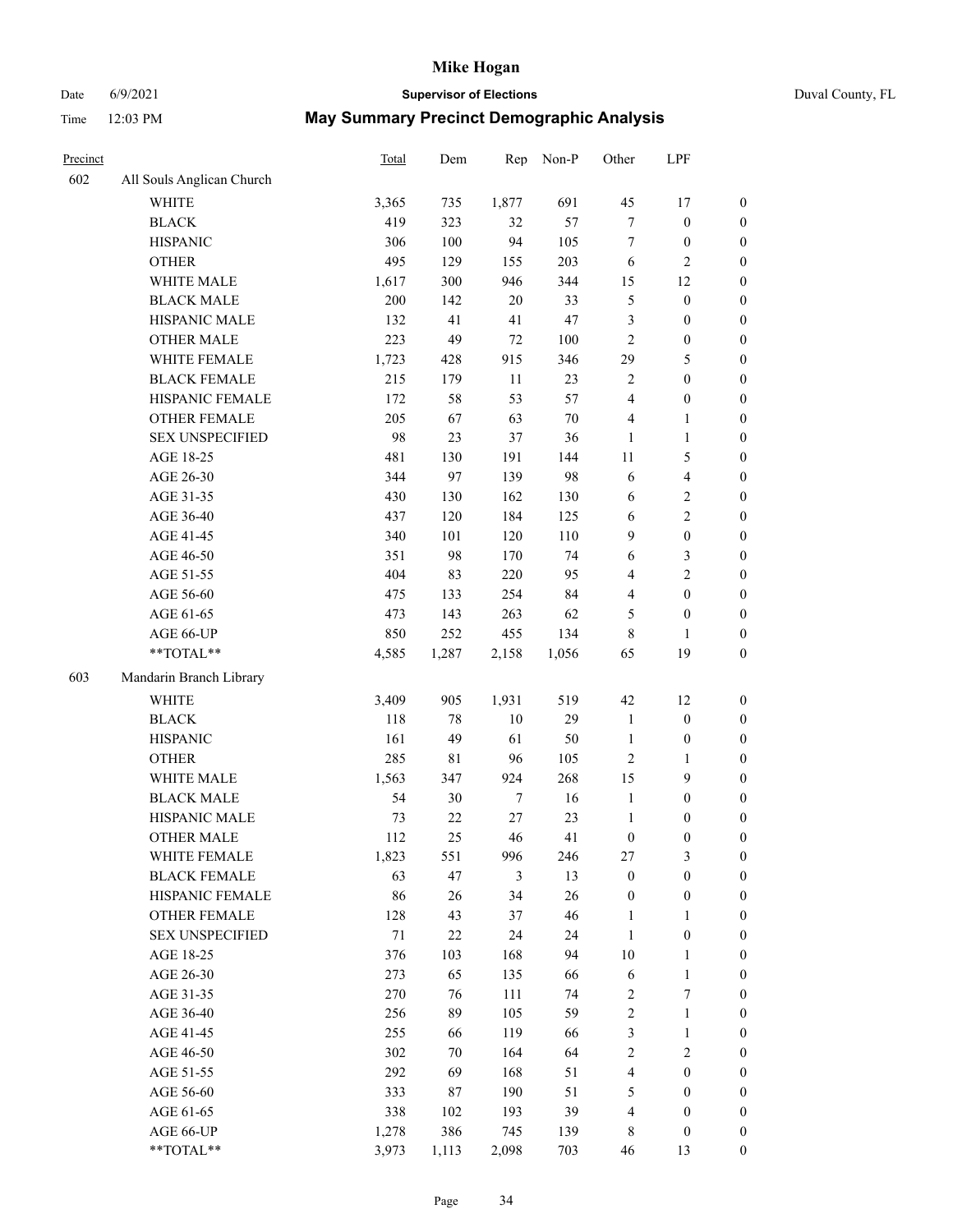## Date 6/9/2021 **Supervisor of Elections** Duval County, FL

| Precinct |                                | <b>Total</b> | Dem         | Rep            | Non-P                   | Other                   | LPF                     |                  |
|----------|--------------------------------|--------------|-------------|----------------|-------------------------|-------------------------|-------------------------|------------------|
| 604      | Mandarin Presbyterian Church   |              |             |                |                         |                         |                         |                  |
|          | <b>WHITE</b>                   | 1,738        | 362         | 1,068          | 293                     | $10\,$                  | $\mathfrak{S}$          | 0                |
|          | <b>BLACK</b>                   | 32           | 17          | $\overline{4}$ | $10\,$                  | $\mathbf{1}$            | $\boldsymbol{0}$        | 0                |
|          | <b>HISPANIC</b>                | 80           | 24          | 30             | 25                      | $\boldsymbol{0}$        | $\mathbf{1}$            | $\boldsymbol{0}$ |
|          | <b>OTHER</b>                   | 117          | 34          | 51             | 29                      | 3                       | $\boldsymbol{0}$        | $\boldsymbol{0}$ |
|          | WHITE MALE                     | 844          | 143         | 532            | 158                     | 6                       | 5                       | $\boldsymbol{0}$ |
|          | <b>BLACK MALE</b>              | 17           | $\,8\,$     | 3              | 6                       | $\boldsymbol{0}$        | $\boldsymbol{0}$        | $\boldsymbol{0}$ |
|          | HISPANIC MALE                  | 34           | $10\,$      | 14             | 9                       | $\boldsymbol{0}$        | 1                       | $\boldsymbol{0}$ |
|          | <b>OTHER MALE</b>              | 50           | 12          | 25             | 11                      | 2                       | $\boldsymbol{0}$        | $\boldsymbol{0}$ |
|          | WHITE FEMALE                   | 879          | 215         | 529            | 131                     | 4                       | $\boldsymbol{0}$        | $\boldsymbol{0}$ |
|          | <b>BLACK FEMALE</b>            | 14           | $\,$ 8 $\,$ | $\mathbf{1}$   | $\overline{\mathbf{4}}$ | 1                       | $\boldsymbol{0}$        | 0                |
|          | HISPANIC FEMALE                | 46           | 14          | 16             | 16                      | $\boldsymbol{0}$        | $\boldsymbol{0}$        | 0                |
|          | OTHER FEMALE                   | 49           | 17          | 19             | 12                      | 1                       | $\boldsymbol{0}$        | $\boldsymbol{0}$ |
|          | <b>SEX UNSPECIFIED</b>         | 34           | $10\,$      | 14             | $10\,$                  | $\boldsymbol{0}$        | $\boldsymbol{0}$        | $\boldsymbol{0}$ |
|          | AGE 18-25                      | 150          | 36          | 66             | 45                      | 2                       | 1                       | $\boldsymbol{0}$ |
|          | AGE 26-30                      | 119          | 26          | 56             | 35                      | 2                       | $\boldsymbol{0}$        | $\boldsymbol{0}$ |
|          | AGE 31-35                      | 146          | $28\,$      | 83             | 33                      | $\overline{c}$          | $\boldsymbol{0}$        | $\boldsymbol{0}$ |
|          | AGE 36-40                      | 130          | 27          | 73             | $28\,$                  | $\mathbf{1}$            | $\mathbf{1}$            | $\boldsymbol{0}$ |
|          | AGE 41-45                      | 145          | 27          | 76             | $40\,$                  | 2                       | $\boldsymbol{0}$        | $\boldsymbol{0}$ |
|          | AGE 46-50                      | 138          | $28\,$      | 76             | 32                      | $\boldsymbol{0}$        | $\sqrt{2}$              | $\boldsymbol{0}$ |
|          | AGE 51-55                      | 160          | 27          | 99             | 32                      | 2                       | $\boldsymbol{0}$        | $\boldsymbol{0}$ |
|          | AGE 56-60                      | 175          | 38          | 109            | 28                      | $\boldsymbol{0}$        | $\boldsymbol{0}$        | 0                |
|          | AGE 61-65                      | 196          | 47          | 128            | $20\,$                  | $\mathbf{1}$            | $\boldsymbol{0}$        | 0                |
|          | AGE 66-UP                      | 608          | 153         | 387            | 64                      | $\mathbf{2}$            | 2                       | $\boldsymbol{0}$ |
|          | **TOTAL**                      | 1,967        | 437         | 1,153          | 357                     | 14                      | 6                       | $\boldsymbol{0}$ |
| 605      | Episcopal Church of Our Savior |              |             |                |                         |                         |                         |                  |
|          | <b>WHITE</b>                   | 3,502        | 687         | 2,179          | 575                     | 39                      | $22\,$                  | $\boldsymbol{0}$ |
|          | <b>BLACK</b>                   | 146          | 102         | 13             | 26                      | 5                       | $\boldsymbol{0}$        | $\boldsymbol{0}$ |
|          | <b>HISPANIC</b>                | 146          | 30          | $72\,$         | $40\,$                  | 3                       | $\mathbf{1}$            | $\boldsymbol{0}$ |
|          | <b>OTHER</b>                   | 278          | 76          | 109            | 87                      | 4                       | $\sqrt{2}$              | $\boldsymbol{0}$ |
|          | WHITE MALE                     | 1,676        | 264         | 1,092          | 286                     | 21                      | 13                      | $\boldsymbol{0}$ |
|          | <b>BLACK MALE</b>              | 74           | 46          | $10\,$         | 16                      | $\mathfrak{2}$          | $\boldsymbol{0}$        | $\boldsymbol{0}$ |
|          | HISPANIC MALE                  | 60           | 14          | 30             | 15                      | $\boldsymbol{0}$        | 1                       | 0                |
|          | OTHER MALE                     | 98           | 28          | 37             | 32                      | $\mathbf{1}$            | $\boldsymbol{0}$        | $\boldsymbol{0}$ |
|          | WHITE FEMALE                   | 1,788        | 418         | 1,063          | 280                     | 18                      | 9                       | 0                |
|          | <b>BLACK FEMALE</b>            | 69           | 54          | 3              | 9                       | 3                       | $\boldsymbol{0}$        | $\boldsymbol{0}$ |
|          | HISPANIC FEMALE                | 83           | 15          | 42             | 23                      | 3                       | $\boldsymbol{0}$        | $\overline{0}$   |
|          | OTHER FEMALE                   | 135          | 38          | 63             | 31                      | $\mathbf{1}$            | $\sqrt{2}$              | $\overline{0}$   |
|          | <b>SEX UNSPECIFIED</b>         | 89           | $18\,$      | 33             | 36                      | $\overline{c}$          | $\boldsymbol{0}$        | 0                |
|          | AGE 18-25                      | 405          | 102         | 192            | 97                      | $11\,$                  | $\mathfrak{Z}$          | 0                |
|          | AGE 26-30                      | 239          | 53          | 119            | 60                      | 3                       | $\overline{\mathbf{4}}$ | 0                |
|          | AGE 31-35                      | 262          | 60          | 139            | 53                      | 7                       | $\mathfrak{Z}$          | 0                |
|          | AGE 36-40                      | 281          | 57          | 152            | 63                      | 6                       | $\mathfrak{Z}$          | 0                |
|          | AGE 41-45                      | 241          | 45          | 133            | 54                      | $\overline{\mathbf{4}}$ | 5                       | 0                |
|          | AGE 46-50                      | 312          | 54          | 174            | 76                      | 3                       | $\mathfrak s$           | 0                |
|          | AGE 51-55                      | 340          | 55          | 217            | 61                      | 6                       | $\mathbf{1}$            | $\boldsymbol{0}$ |
|          | AGE 56-60                      | 421          | 87          | 244            | $87\,$                  | 3                       | $\boldsymbol{0}$        | $\boldsymbol{0}$ |
|          | AGE 61-65                      | 429          | 115         | 272            | 41                      | $\mathbf{1}$            | $\boldsymbol{0}$        | $\boldsymbol{0}$ |
|          | AGE 66-UP                      | 1,142        | 267         | 731            | 136                     | 7                       | $\mathbf{1}$            | 0                |
|          | **TOTAL**                      | 4,072        | 895         | 2,373          | 728                     | 51                      | 25                      | $\boldsymbol{0}$ |
|          |                                |              |             |                |                         |                         |                         |                  |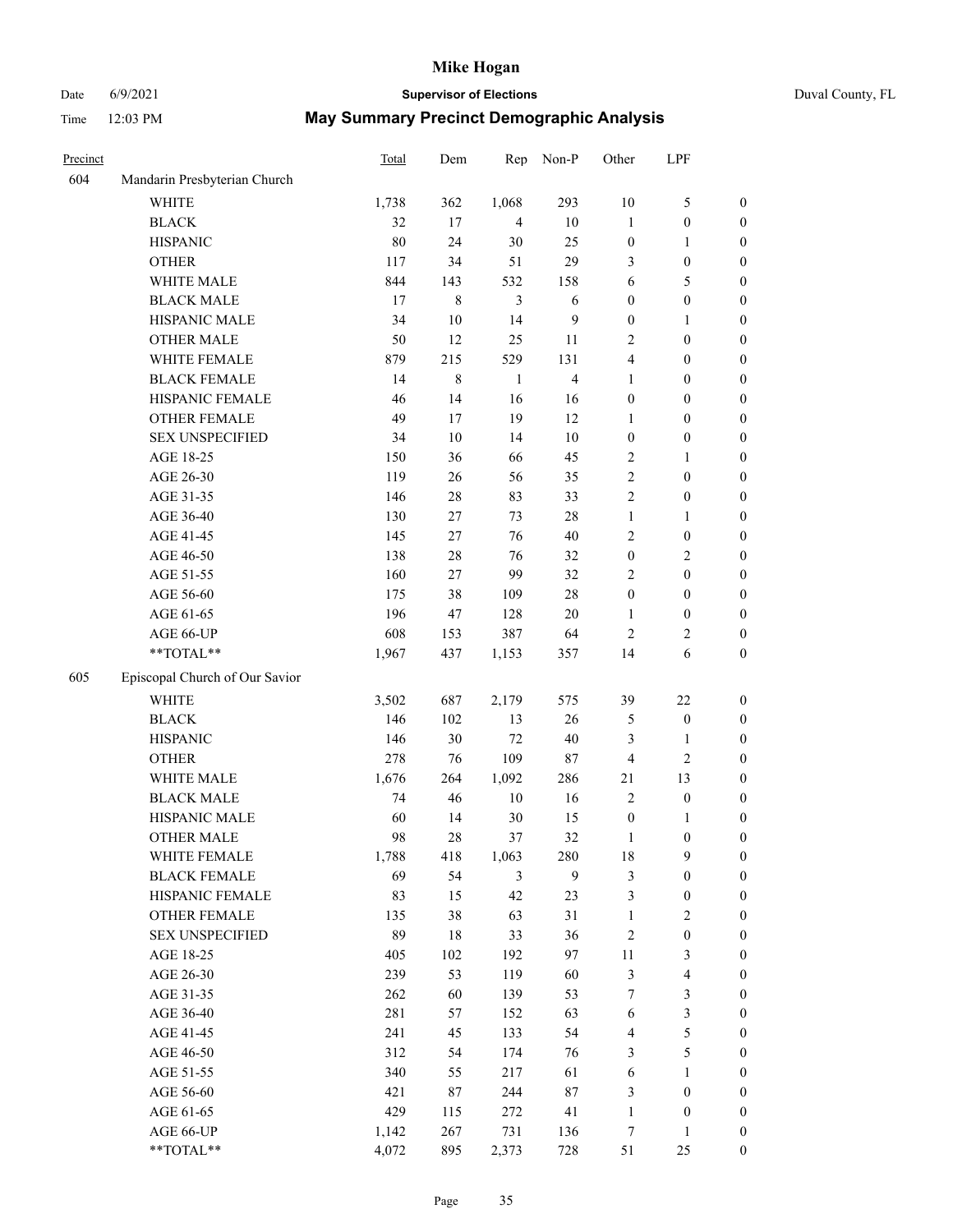## Date 6/9/2021 **Supervisor of Elections** Duval County, FL

| Precinct |                                 | Total | Dem    | Rep            | Non-P  | Other            | LPF                     |                  |
|----------|---------------------------------|-------|--------|----------------|--------|------------------|-------------------------|------------------|
| 606      | South Mandarin Regional Library |       |        |                |        |                  |                         |                  |
|          | <b>WHITE</b>                    | 4,948 | 1,007  | 3,027          | 838    | $44\,$           | 32                      | $\boldsymbol{0}$ |
|          | <b>BLACK</b>                    | 295   | 206    | 19             | 65     | 4                | $\mathbf{1}$            | $\boldsymbol{0}$ |
|          | <b>HISPANIC</b>                 | 205   | 63     | 83             | 58     | 1                | $\boldsymbol{0}$        | $\boldsymbol{0}$ |
|          | <b>OTHER</b>                    | 353   | $88\,$ | 135            | 124    | 4                | $\mathbf{2}$            | $\boldsymbol{0}$ |
|          | WHITE MALE                      | 2,361 | 389    | 1,485          | 448    | 19               | $20\,$                  | $\boldsymbol{0}$ |
|          | <b>BLACK MALE</b>               | 148   | 92     | 15             | 39     | $\sqrt{2}$       | $\boldsymbol{0}$        | $\boldsymbol{0}$ |
|          | HISPANIC MALE                   | 95    | 25     | 43             | 26     | $\mathbf{1}$     | $\boldsymbol{0}$        | $\boldsymbol{0}$ |
|          | <b>OTHER MALE</b>               | 137   | 25     | 59             | 51     | 2                | $\boldsymbol{0}$        | $\boldsymbol{0}$ |
|          | WHITE FEMALE                    | 2,545 | 609    | 1,518          | 381    | $25\,$           | 12                      | 0                |
|          | <b>BLACK FEMALE</b>             | 144   | 113    | $\overline{4}$ | 24     | $\sqrt{2}$       | $\mathbf{1}$            | 0                |
|          | HISPANIC FEMALE                 | 103   | 36     | 38             | 29     | $\boldsymbol{0}$ | $\boldsymbol{0}$        | $\boldsymbol{0}$ |
|          | OTHER FEMALE                    | 162   | 55     | 55             | 48     | $\overline{c}$   | $\overline{2}$          | $\boldsymbol{0}$ |
|          | <b>SEX UNSPECIFIED</b>          | 106   | $20\,$ | 47             | 39     | $\boldsymbol{0}$ | $\boldsymbol{0}$        | $\boldsymbol{0}$ |
|          | AGE 18-25                       | 517   | 115    | 266            | 124    | 9                | $\mathfrak{Z}$          | $\boldsymbol{0}$ |
|          | AGE 26-30                       | 411   | 96     | 186            | 113    | $\,$ $\,$        | $\,8\,$                 | $\boldsymbol{0}$ |
|          | AGE 31-35                       | 429   | 94     | 206            | 126    | $\overline{c}$   | $\mathbf{1}$            | $\boldsymbol{0}$ |
|          | AGE 36-40                       | 436   | 110    | 204            | 115    | 3                | $\overline{\mathbf{4}}$ | $\boldsymbol{0}$ |
|          | AGE 41-45                       | 363   | $80\,$ | 168            | 106    | $\boldsymbol{7}$ | $\sqrt{2}$              | $\boldsymbol{0}$ |
|          | AGE 46-50                       | 413   | 97     | 217            | 92     | 3                | $\overline{\mathbf{4}}$ | $\boldsymbol{0}$ |
|          | AGE 51-55                       | 486   | 93     | 305            | 79     | $\sqrt{6}$       | $\mathfrak{Z}$          | 0                |
|          | AGE 56-60                       | 603   | 123    | 390            | 86     | $\sqrt{2}$       | $\sqrt{2}$              | $\boldsymbol{0}$ |
|          | AGE 61-65                       | 543   | 130    | 338            | 69     | 3                | $\mathfrak{Z}$          | $\boldsymbol{0}$ |
|          | AGE 66-UP                       | 1,600 | 426    | 984            | 175    | 10               | $\mathfrak{S}$          | $\boldsymbol{0}$ |
|          | **TOTAL**                       | 5,801 | 1,364  | 3,264          | 1,085  | 53               | 35                      | $\boldsymbol{0}$ |
| 607      | Mandarin Branch Library         |       |        |                |        |                  |                         |                  |
|          | <b>WHITE</b>                    | 1,522 | 361    | 815            | 306    | $27\,$           | 13                      | $\boldsymbol{0}$ |
|          | <b>BLACK</b>                    | 243   | 187    | 10             | 41     | 5                | $\boldsymbol{0}$        | $\boldsymbol{0}$ |
|          | <b>HISPANIC</b>                 | 160   | 55     | 50             | 54     | $\mathbf{1}$     | $\boldsymbol{0}$        | $\boldsymbol{0}$ |
|          | <b>OTHER</b>                    | 153   | 45     | 51             | 49     | 5                | 3                       | $\boldsymbol{0}$ |
|          | WHITE MALE                      | 680   | 134    | 380            | 149    | $11\,$           | $\sqrt{6}$              | $\boldsymbol{0}$ |
|          | <b>BLACK MALE</b>               | 91    | 69     | $\sqrt{2}$     | 17     | 3                | $\boldsymbol{0}$        | $\boldsymbol{0}$ |
|          | HISPANIC MALE                   | 68    | $18\,$ | 26             | 24     | $\boldsymbol{0}$ | $\boldsymbol{0}$        | 0                |
|          | OTHER MALE                      | 62    | 18     | 22             | 19     | $\mathbf{1}$     | $\mathbf{2}$            | $\boldsymbol{0}$ |
|          | WHITE FEMALE                    | 827   | 223    | 425            | 156    | 16               | $\tau$                  | 0                |
|          | <b>BLACK FEMALE</b>             | 146   | 114    | 7              | 23     | $\overline{c}$   | $\boldsymbol{0}$        | $\overline{0}$   |
|          | HISPANIC FEMALE                 | 87    | 36     | 23             | $27\,$ | $\mathbf{1}$     | $\boldsymbol{0}$        | $\overline{0}$   |
|          | <b>OTHER FEMALE</b>             | 63    | 21     | 24             | 16     | $\sqrt{2}$       | $\boldsymbol{0}$        | 0                |
|          | <b>SEX UNSPECIFIED</b>          | 54    | 15     | 17             | 19     | $\overline{c}$   | $\mathbf{1}$            | 0                |
|          | AGE 18-25                       | 177   | 57     | 62             | 53     | 5                | $\boldsymbol{0}$        | 0                |
|          | AGE 26-30                       | 188   | 57     | 62             | 60     | 6                | $\mathfrak{Z}$          | 0                |
|          | AGE 31-35                       | 188   | 67     | 55             | 56     | 5                | $\mathfrak{S}$          | 0                |
|          | AGE 36-40                       | 173   | 52     | 61             | 50     | 6                | $\overline{\mathbf{4}}$ | 0                |
|          | AGE 41-45                       | 130   | 38     | 53             | 35     | 4                | $\boldsymbol{0}$        | 0                |
|          | AGE 46-50                       | 130   | 44     | 49             | 32     | $\overline{4}$   | $\mathbf{1}$            | 0                |
|          | AGE 51-55                       | 146   | 48     | 73             | 23     | 1                | $\mathbf{1}$            | $\boldsymbol{0}$ |
|          | AGE 56-60                       | 167   | 39     | 87             | 37     | 2                | $\sqrt{2}$              | 0                |
|          | AGE 61-65                       | 176   | 59     | 87             | 30     | $\boldsymbol{0}$ | $\boldsymbol{0}$        | 0                |
|          | AGE 66-UP                       | 603   | 187    | 337            | 74     | 5                | $\boldsymbol{0}$        | 0                |
|          | **TOTAL**                       | 2,078 | 648    | 926            | 450    | 38               | 16                      | $\boldsymbol{0}$ |
|          |                                 |       |        |                |        |                  |                         |                  |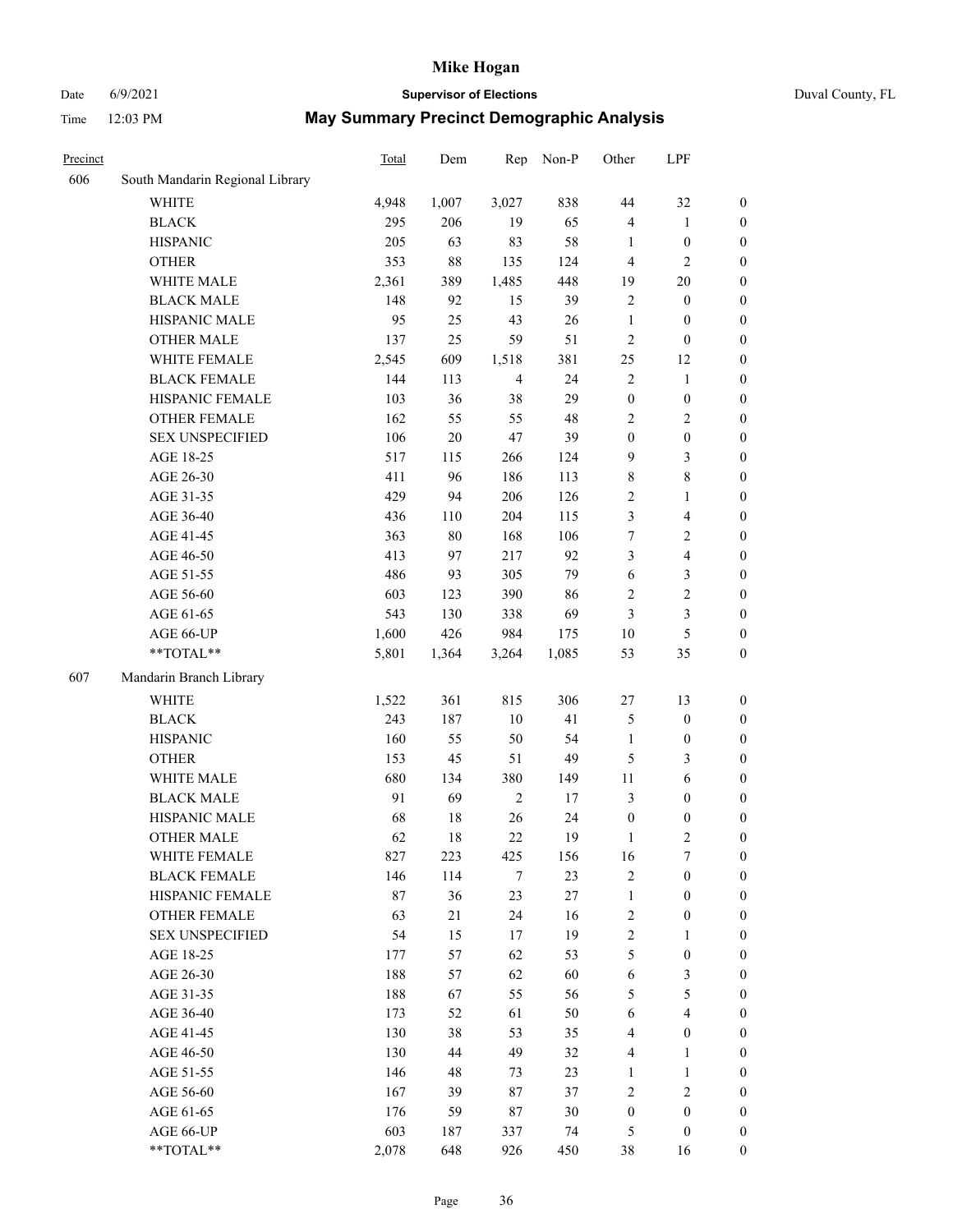## Date 6/9/2021 **Supervisor of Elections** Duval County, FL

| Precinct |                                       | Total | Dem   | Rep         | Non-P | Other            | LPF                     |                  |
|----------|---------------------------------------|-------|-------|-------------|-------|------------------|-------------------------|------------------|
| 608      | Freedom Christian Fellowship          |       |       |             |       |                  |                         |                  |
|          | <b>WHITE</b>                          | 4,791 | 1,062 | 2,563       | 1,053 | 82               | 31                      | 0                |
|          | <b>BLACK</b>                          | 660   | 452   | 37          | 162   | $\tau$           | $\sqrt{2}$              | 0                |
|          | <b>HISPANIC</b>                       | 527   | 176   | 161         | 183   | 6                | $\mathbf{1}$            | $\boldsymbol{0}$ |
|          | <b>OTHER</b>                          | 548   | 162   | 163         | 200   | 19               | $\overline{\mathbf{4}}$ | $\boldsymbol{0}$ |
|          | WHITE MALE                            | 2,188 | 377   | 1,211       | 536   | 43               | 21                      | $\boldsymbol{0}$ |
|          | <b>BLACK MALE</b>                     | 264   | 176   | 18          | 68    | $\overline{c}$   | $\boldsymbol{0}$        | $\boldsymbol{0}$ |
|          | HISPANIC MALE                         | 239   | 66    | 77          | 93    | $\overline{c}$   | $\mathbf{1}$            | $\boldsymbol{0}$ |
|          | <b>OTHER MALE</b>                     | 213   | 64    | 54          | 85    | $\,$ 8 $\,$      | $\mathbf{2}$            | $\boldsymbol{0}$ |
|          | WHITE FEMALE                          | 2,561 | 672   | 1,333       | 507   | 39               | $10\,$                  | $\boldsymbol{0}$ |
|          | <b>BLACK FEMALE</b>                   | 385   | 269   | $18\,$      | 91    | 5                | $\sqrt{2}$              | 0                |
|          | HISPANIC FEMALE                       | 276   | 108   | $80\,$      | 85    | 3                | $\boldsymbol{0}$        | 0                |
|          | OTHER FEMALE                          | 260   | 79    | 86          | 82    | 11               | $\sqrt{2}$              | 0                |
|          | <b>SEX UNSPECIFIED</b>                | 140   | 41    | $47\,$      | 51    | $\mathbf{1}$     | $\boldsymbol{0}$        | $\boldsymbol{0}$ |
|          | AGE 18-25                             | 688   | 189   | 240         | 234   | 22               | $\mathfrak{Z}$          | $\boldsymbol{0}$ |
|          | AGE 26-30                             | 615   | 175   | 239         | 178   | 20               | $\mathfrak{Z}$          | $\boldsymbol{0}$ |
|          | AGE 31-35                             | 628   | 204   | 224         | 169   | 14               | $17\,$                  | $\boldsymbol{0}$ |
|          | AGE 36-40                             | 535   | 142   | 217         | 164   | 8                | $\overline{\mathbf{4}}$ | $\boldsymbol{0}$ |
|          | AGE 41-45                             | 538   | 142   | 218         | 168   | 6                | $\overline{4}$          | $\boldsymbol{0}$ |
|          | AGE 46-50                             | 490   | 132   | 205         | 142   | 9                | $\overline{2}$          | $\boldsymbol{0}$ |
|          | AGE 51-55                             | 537   | 133   | 266         | 127   | 10               | $\mathbf{1}$            | $\boldsymbol{0}$ |
|          | AGE 56-60                             | 563   | 138   | 311         | 108   | 6                | $\boldsymbol{0}$        | 0                |
|          | AGE 61-65                             | 499   | 130   | 257         | 101   | 8                | 3                       | 0                |
|          | AGE 66-UP                             | 1,433 | 467   | 747         | 207   | 11               | $\mathbf{1}$            | $\boldsymbol{0}$ |
|          | **TOTAL**                             | 6,526 | 1,852 | 2,924       | 1,598 | 114              | $38\,$                  | $\boldsymbol{0}$ |
| 609      | <b>Burnett Park Recreation Center</b> |       |       |             |       |                  |                         |                  |
|          | <b>WHITE</b>                          | 1,515 | 393   | 735         | 339   | 32               | 16                      | $\boldsymbol{0}$ |
|          | <b>BLACK</b>                          | 241   | 179   | 11          | 48    | 3                | $\boldsymbol{0}$        | $\boldsymbol{0}$ |
|          | <b>HISPANIC</b>                       | 188   | 66    | 46          | 73    | $\overline{c}$   | $\mathbf{1}$            | $\boldsymbol{0}$ |
|          | <b>OTHER</b>                          | 192   | 54    | 58          | 78    | $\mathbf{1}$     | $\mathbf{1}$            | $\boldsymbol{0}$ |
|          | WHITE MALE                            | 693   | 153   | 350         | 168   | 10               | 12                      | $\boldsymbol{0}$ |
|          | <b>BLACK MALE</b>                     | 99    | 67    | $\,$ 8 $\,$ | 23    | $\mathbf{1}$     | $\boldsymbol{0}$        | $\boldsymbol{0}$ |
|          | HISPANIC MALE                         | 94    | 26    | $27\,$      | 39    | $\overline{c}$   | $\boldsymbol{0}$        | 0                |
|          | <b>OTHER MALE</b>                     | 66    | 15    | $20\,$      | 30    | $\boldsymbol{0}$ | $\mathbf{1}$            | 0                |
|          | WHITE FEMALE                          | 805   | 233   | 379         | 167   | 22               | 4                       | 0                |
|          | <b>BLACK FEMALE</b>                   | 140   | 110   | 3           | 25    | $\overline{2}$   | $\boldsymbol{0}$        | $\overline{0}$   |
|          | HISPANIC FEMALE                       | 90    | 40    | 19          | 30    | $\boldsymbol{0}$ | $\mathbf{1}$            | $\overline{0}$   |
|          | OTHER FEMALE                          | 96    | 34    | $27\,$      | 35    | $\boldsymbol{0}$ | $\boldsymbol{0}$        | $\overline{0}$   |
|          | <b>SEX UNSPECIFIED</b>                | 53    | 14    | 17          | 21    | $\mathbf{1}$     | $\boldsymbol{0}$        | 0                |
|          | AGE 18-25                             | 247   | 75    | 78          | 82    | 10               | $\sqrt{2}$              | 0                |
|          | AGE 26-30                             | 213   | 70    | 62          | 73    | 3                | $\mathfrak{S}$          | 0                |
|          | AGE 31-35                             | 177   | 62    | 51          | 57    | 5                | $\overline{2}$          | 0                |
|          | AGE 36-40                             | 189   | 51    | 68          | 63    | $\mathbf{1}$     | $\sqrt{6}$              | 0                |
|          | AGE 41-45                             | 155   | 55    | 46          | 50    | $\sqrt{2}$       | $\mathbf{2}$            | 0                |
|          | AGE 46-50                             | 149   | 43    | 65          | 37    | 3                | $\mathbf{1}$            | 0                |
|          | AGE 51-55                             | 170   | 51    | 69          | 46    | 4                | $\boldsymbol{0}$        | 0                |
|          | AGE 56-60                             | 161   | 41    | 90          | 25    | 5                | $\boldsymbol{0}$        | 0                |
|          | AGE 61-65                             | 165   | 58    | 73          | 33    | $\mathbf{1}$     | $\boldsymbol{0}$        | $\overline{0}$   |
|          | AGE 66-UP                             | 510   | 186   | 248         | 72    | $\overline{4}$   | $\boldsymbol{0}$        | 0                |
|          | **TOTAL**                             | 2,136 | 692   | 850         | 538   | 38               | 18                      | $\boldsymbol{0}$ |
|          |                                       |       |       |             |       |                  |                         |                  |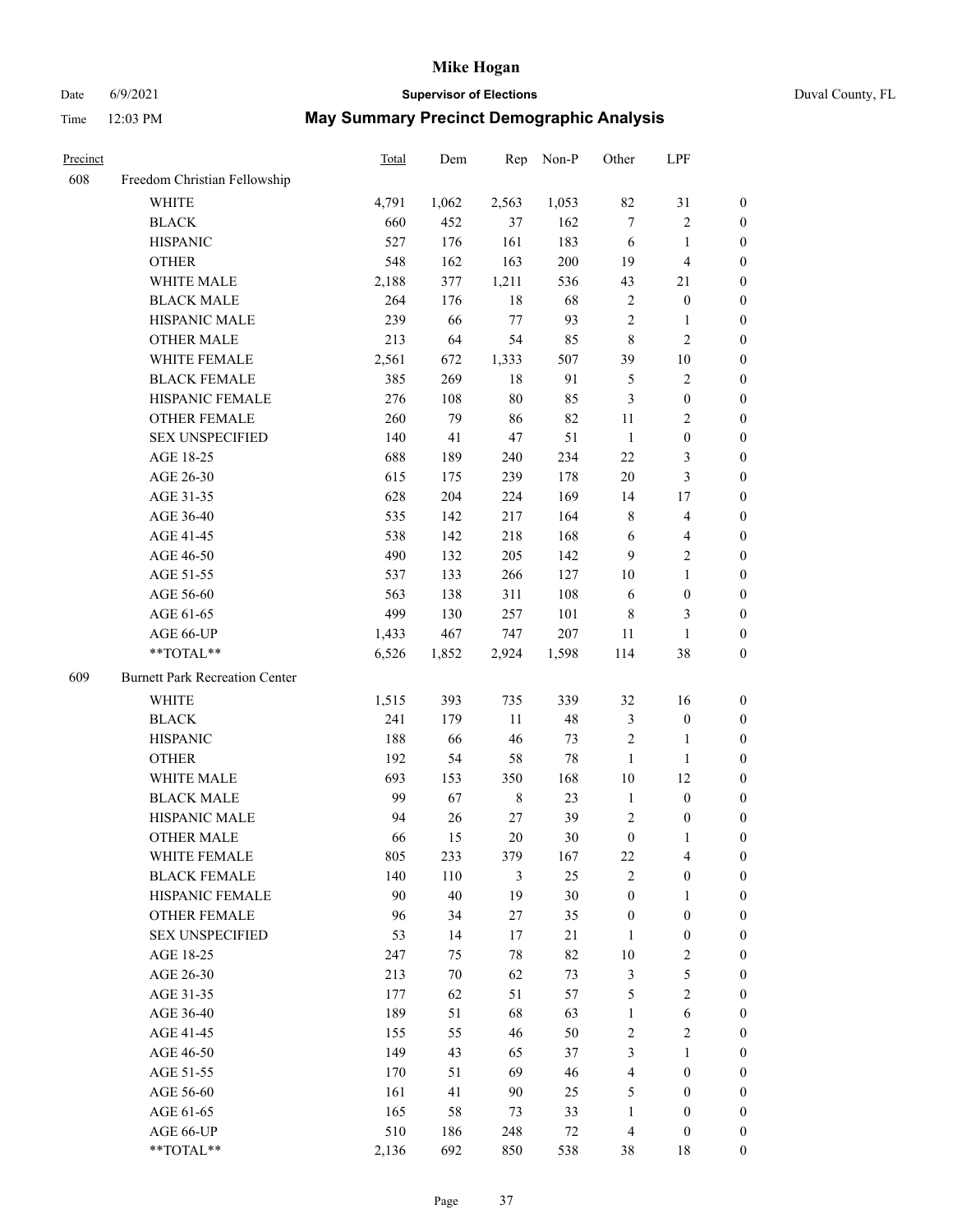Date 6/9/2021 **Supervisor of Elections** Duval County, FL

| Precinct |                        | <b>Total</b> | Dem     | Rep              | Non-P  | Other            | LPF                     |                  |
|----------|------------------------|--------------|---------|------------------|--------|------------------|-------------------------|------------------|
| 610      | St Justin Martyr       |              |         |                  |        |                  |                         |                  |
|          | <b>WHITE</b>           | 4,736        | 916     | 2,790            | 934    | 67               | 29                      | 0                |
|          | <b>BLACK</b>           | 291          | 211     | $20\,$           | 54     | 5                | $\mathbf{1}$            | 0                |
|          | <b>HISPANIC</b>        | 280          | 90      | 101              | 82     | 4                | 3                       | $\boldsymbol{0}$ |
|          | <b>OTHER</b>           | 404          | 104     | 153              | 140    | 6                | $\mathbf{1}$            | $\boldsymbol{0}$ |
|          | WHITE MALE             | 2,328        | 348     | 1,445            | 483    | 30               | $22\,$                  | $\boldsymbol{0}$ |
|          | <b>BLACK MALE</b>      | 146          | 101     | 12               | 29     | 3                | $\mathbf{1}$            | $\boldsymbol{0}$ |
|          | HISPANIC MALE          | 133          | 34      | 56               | $40\,$ | $\mathbf{1}$     | $\sqrt{2}$              | $\boldsymbol{0}$ |
|          | <b>OTHER MALE</b>      | 156          | 41      | 62               | 49     | 3                | $\mathbf{1}$            | $\boldsymbol{0}$ |
|          | WHITE FEMALE           | 2,358        | 558     | 1,313            | 444    | 36               | $\boldsymbol{7}$        | $\boldsymbol{0}$ |
|          | <b>BLACK FEMALE</b>    | 142          | 108     | $\,$ 8 $\,$      | 24     | $\sqrt{2}$       | $\boldsymbol{0}$        | $\boldsymbol{0}$ |
|          | HISPANIC FEMALE        | 146          | 56      | $44\,$           | 42     | 3                | $\mathbf{1}$            | 0                |
|          | <b>OTHER FEMALE</b>    | 175          | 50      | 73               | 51     | $\mathbf{1}$     | $\boldsymbol{0}$        | $\boldsymbol{0}$ |
|          | <b>SEX UNSPECIFIED</b> | 127          | 25      | 51               | 48     | 3                | $\boldsymbol{0}$        | $\boldsymbol{0}$ |
|          | AGE 18-25              | 597          | 129     | 289              | 167    | $\,$ $\,$        | $\overline{\mathbf{4}}$ | $\boldsymbol{0}$ |
|          | AGE 26-30              | 403          | 102     | 176              | 115    | 8                | $\sqrt{2}$              | $\boldsymbol{0}$ |
|          | AGE 31-35              | 507          | 103     | 241              | 142    | $11\,$           | $10\,$                  | $\boldsymbol{0}$ |
|          | AGE 36-40              | 457          | 105     | 193              | 143    | $11\,$           | $\mathfrak{S}$          | $\boldsymbol{0}$ |
|          | AGE 41-45              | 447          | 105     | 219              | 113    | 6                | $\overline{\mathbf{4}}$ | $\boldsymbol{0}$ |
|          | AGE 46-50              | 458          | $100\,$ | 248              | 103    | 4                | $\mathfrak{Z}$          | $\boldsymbol{0}$ |
|          | AGE 51-55              | 541          | 105     | 317              | 105    | 14               | $\boldsymbol{0}$        | $\boldsymbol{0}$ |
|          | AGE 56-60              | 588          | 121     | 363              | 99     | 4                | $\mathbf{1}$            | 0                |
|          | AGE 61-65              | 557          | 125     | 334              | 91     | 3                | $\overline{4}$          | $\boldsymbol{0}$ |
|          | AGE 66-UP              | 1,156        | 326     | 684              | 132    | 13               | $\mathbf{1}$            | $\boldsymbol{0}$ |
|          | **TOTAL**              | 5,711        | 1,321   | 3,064            | 1,210  | 82               | 34                      | $\boldsymbol{0}$ |
| 611      | Mandarin Senior Center |              |         |                  |        |                  |                         |                  |
|          | <b>WHITE</b>           | 1,961        | 489     | 1,036            | 402    | 19               | 15                      | $\boldsymbol{0}$ |
|          | <b>BLACK</b>           | 189          | 139     | $11\,$           | 36     | $\sqrt{2}$       | $\mathbf{1}$            | $\boldsymbol{0}$ |
|          | <b>HISPANIC</b>        | 171          | 66      | 41               | 59     | 5                | $\boldsymbol{0}$        | $\boldsymbol{0}$ |
|          | <b>OTHER</b>           | 196          | 63      | 49               | $80\,$ | $\overline{c}$   | $\sqrt{2}$              | $\boldsymbol{0}$ |
|          | WHITE MALE             | 886          | 176     | 492              | 202    | 7                | 9                       | $\boldsymbol{0}$ |
|          | <b>BLACK MALE</b>      | 84           | 57      | $\boldsymbol{7}$ | 19     | $\mathbf{1}$     | $\boldsymbol{0}$        | $\boldsymbol{0}$ |
|          | HISPANIC MALE          | 79           | 29      | $20\,$           | 29     | $\mathbf{1}$     | $\boldsymbol{0}$        | 0                |
|          | <b>OTHER MALE</b>      | 85           | 23      | 25               | 34     | $\mathbf{1}$     | $\mathbf{2}$            | $\boldsymbol{0}$ |
|          | WHITE FEMALE           | 1,063        | 311     | 537              | 197    | 12               | 6                       | 0                |
|          | <b>BLACK FEMALE</b>    | 100          | 79      | $\overline{4}$   | 15     | $\mathbf{1}$     | $\mathbf{1}$            | $\boldsymbol{0}$ |
|          | HISPANIC FEMALE        | 89           | 36      | 20               | 29     | 4                | $\boldsymbol{0}$        | $\overline{0}$   |
|          | OTHER FEMALE           | 83           | 33      | 18               | 31     | $\mathbf{1}$     | $\boldsymbol{0}$        | $\overline{0}$   |
|          | <b>SEX UNSPECIFIED</b> | 48           | 13      | 14               | $21\,$ | $\boldsymbol{0}$ | $\boldsymbol{0}$        | 0                |
|          | AGE 18-25              | 213          | 55      | 75               | 77     | 5                | $\mathbf{1}$            | 0                |
|          | AGE 26-30              | 227          | 67      | 89               | 62     | 6                | $\mathfrak{Z}$          | 0                |
|          | AGE 31-35              | 226          | 81      | 82               | 57     | 2                | $\overline{\mathbf{4}}$ | 0                |
|          | AGE 36-40              | 229          | 61      | 86               | 76     | 4                | $\sqrt{2}$              | 0                |
|          | AGE 41-45              | 173          | 47      | 71               | 52     | $\boldsymbol{0}$ | $\mathfrak{Z}$          | 0                |
|          | AGE 46-50              | 204          | 51      | 94               | 54     | 3                | $\sqrt{2}$              | 0                |
|          | AGE 51-55              | 171          | 57      | 71               | 41     | 2                | $\boldsymbol{0}$        | 0                |
|          | AGE 56-60              | 232          | 60      | 129              | 38     | 3                | $\overline{2}$          | 0                |
|          | AGE 61-65              | 226          | 79      | 112              | 34     | $\mathbf{1}$     | $\boldsymbol{0}$        | $\overline{0}$   |
|          | AGE 66-UP              | 616          | 199     | 328              | 86     | 2                | $\mathbf{1}$            | 0                |
|          | **TOTAL**              | 2,517        | 757     | 1,137            | 577    | 28               | 18                      | $\boldsymbol{0}$ |
|          |                        |              |         |                  |        |                  |                         |                  |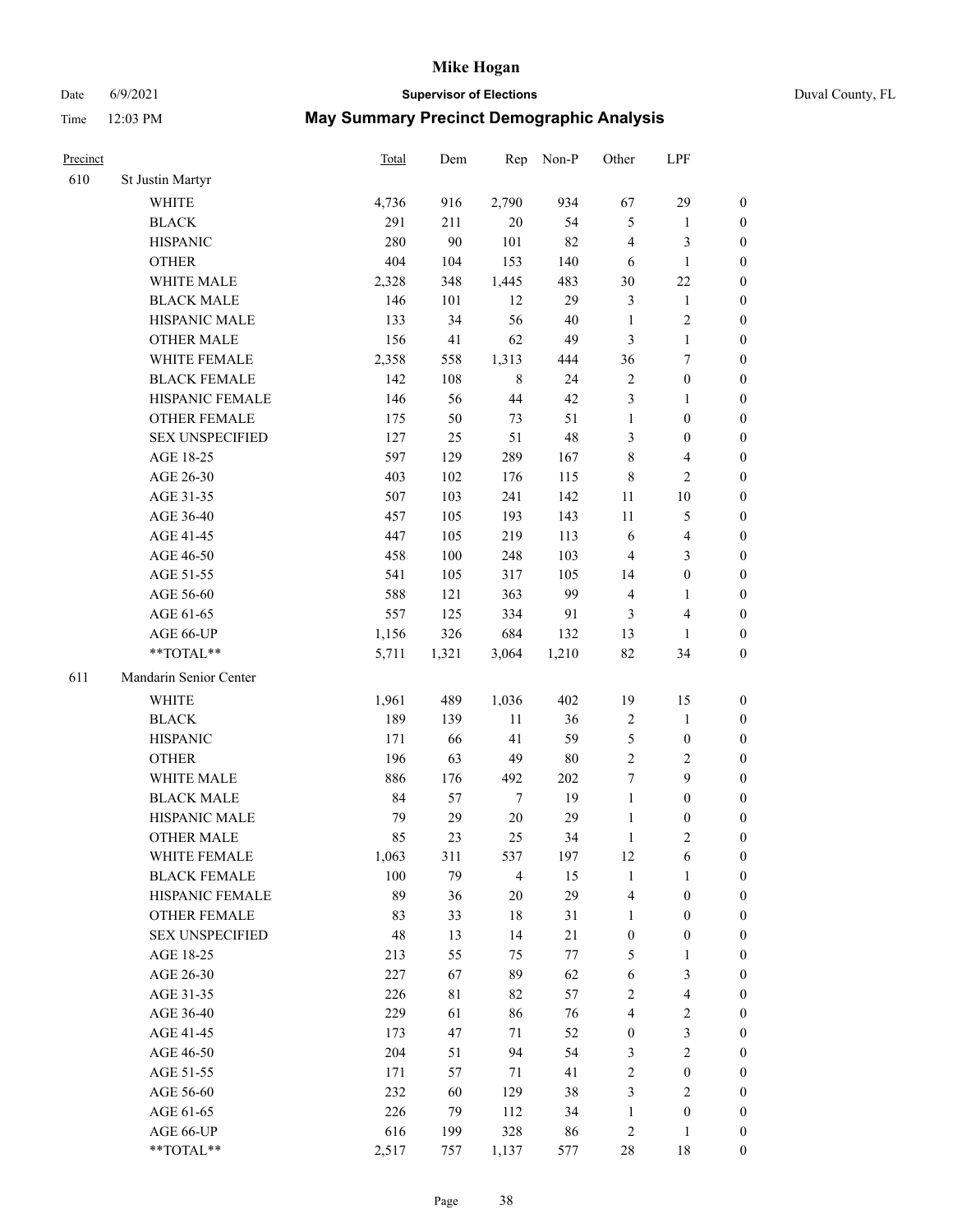# Date 6/9/2021 **Supervisor of Elections** Duval County, FL

| Precinct |                           | <b>Total</b> | Dem    | Rep          | Non-P       | Other          | LPF              |                  |
|----------|---------------------------|--------------|--------|--------------|-------------|----------------|------------------|------------------|
| 612      | Mandarin Church of Christ |              |        |              |             |                |                  |                  |
|          | <b>WHITE</b>              | 3,314        | 694    | 1,879        | 679         | 47             | 15               | 0                |
|          | <b>BLACK</b>              | 460          | 361    | 21           | $72\,$      | 6              | $\boldsymbol{0}$ | 0                |
|          | <b>HISPANIC</b>           | 308          | 95     | 105          | 100         | 5              | 3                | $\boldsymbol{0}$ |
|          | <b>OTHER</b>              | 767          | 221    | 222          | 313         | $10\,$         | $\mathbf{1}$     | $\boldsymbol{0}$ |
|          | WHITE MALE                | 1,588        | 288    | 920          | 350         | 19             | 11               | $\boldsymbol{0}$ |
|          | <b>BLACK MALE</b>         | 220          | 160    | 12           | 43          | 5              | $\boldsymbol{0}$ | $\boldsymbol{0}$ |
|          | HISPANIC MALE             | 149          | 38     | 54           | 51          | 3              | $\mathfrak{Z}$   | $\boldsymbol{0}$ |
|          | <b>OTHER MALE</b>         | 314          | 79     | 99           | 133         | 3              | $\boldsymbol{0}$ | $\boldsymbol{0}$ |
|          | WHITE FEMALE              | 1,696        | 402    | 940          | 322         | 28             | $\overline{4}$   | $\boldsymbol{0}$ |
|          | <b>BLACK FEMALE</b>       | 236          | 198    | $\mathbf{9}$ | $28\,$      | $\mathbf{1}$   | $\boldsymbol{0}$ | $\boldsymbol{0}$ |
|          | HISPANIC FEMALE           | 154          | 56     | 49           | 47          | $\overline{c}$ | $\boldsymbol{0}$ | 0                |
|          | <b>OTHER FEMALE</b>       | 368          | 127    | 100          | 135         | 6              | $\boldsymbol{0}$ | $\boldsymbol{0}$ |
|          | <b>SEX UNSPECIFIED</b>    | 124          | 23     | 44           | 55          | $\mathbf{1}$   | $\mathbf{1}$     | $\boldsymbol{0}$ |
|          | AGE 18-25                 | 572          | 183    | 196          | 170         | 21             | $\sqrt{2}$       | $\boldsymbol{0}$ |
|          | AGE 26-30                 | 367          | 110    | 138          | 111         | 4              | $\overline{4}$   | $\boldsymbol{0}$ |
|          | AGE 31-35                 | 363          | 107    | 144          | 104         | 5              | $\mathfrak{Z}$   | $\boldsymbol{0}$ |
|          | AGE 36-40                 | 419          | 111    | 170          | 129         | 6              | 3                | $\boldsymbol{0}$ |
|          | AGE 41-45                 | 411          | 116    | 152          | 135         | 5              | 3                | $\boldsymbol{0}$ |
|          | AGE 46-50                 | 455          | 123    | 206          | 120         | $\sqrt{6}$     | $\boldsymbol{0}$ | $\boldsymbol{0}$ |
|          | AGE 51-55                 | 507          | 140    | 246          | 112         | 8              | $\mathbf{1}$     | 0                |
|          | AGE 56-60                 | 486          | 116    | 266          | 102         | $\mathbf{1}$   | 1                | 0                |
|          | AGE 61-65                 | 406          | 104    | 214          | $80\,$      | 6              | $\sqrt{2}$       | 0                |
|          | AGE 66-UP                 | 863          | 261    | 495          | 101         | 6              | $\boldsymbol{0}$ | $\boldsymbol{0}$ |
|          | $**TOTAL**$               | 4,849        | 1,371  | 2,227        | 1,164       | 68             | 19               | $\boldsymbol{0}$ |
| 613      | Mandarin Moose Lodge #42  |              |        |              |             |                |                  |                  |
|          | <b>WHITE</b>              | 2,476        | 510    | 1,351        | 563         | 37             | 15               | $\boldsymbol{0}$ |
|          | <b>BLACK</b>              | 338          | 254    | 13           | 64          | 7              | $\boldsymbol{0}$ | $\boldsymbol{0}$ |
|          | <b>HISPANIC</b>           | 238          | $87\,$ | 59           | 89          | 3              | $\boldsymbol{0}$ | $\boldsymbol{0}$ |
|          | <b>OTHER</b>              | 316          | 103    | 85           | 119         | 9              | $\boldsymbol{0}$ | $\boldsymbol{0}$ |
|          | WHITE MALE                | 1,169        | 198    | 651          | 292         | 19             | 9                | $\boldsymbol{0}$ |
|          | <b>BLACK MALE</b>         | 160          | 107    | $\,8\,$      | 39          | 6              | $\boldsymbol{0}$ | $\boldsymbol{0}$ |
|          | HISPANIC MALE             | 107          | 39     | 29           | $38\,$      | 1              | $\boldsymbol{0}$ | 0                |
|          | <b>OTHER MALE</b>         | 125          | 36     | 34           | 51          | 4              | $\boldsymbol{0}$ | $\boldsymbol{0}$ |
|          | WHITE FEMALE              | 1,286        | 309    | 689          | 264         | 18             | 6                | 0                |
|          | <b>BLACK FEMALE</b>       | 175          | 145    | 5            | 24          | $\mathbf{1}$   | $\boldsymbol{0}$ | $\overline{0}$   |
|          | HISPANIC FEMALE           | 126          | 47     | 28           | 49          | $\overline{c}$ | $\boldsymbol{0}$ | $\overline{0}$   |
|          | <b>OTHER FEMALE</b>       | 147          | 59     | 41           | 45          | 2              | $\boldsymbol{0}$ | $\overline{0}$   |
|          | <b>SEX UNSPECIFIED</b>    | 73           | 14     | 23           | 33          | 3              | $\boldsymbol{0}$ | 0                |
|          | AGE 18-25                 | 376          | 107    | 128          | 127         | 12             | $\sqrt{2}$       | 0                |
|          | AGE 26-30                 | 311          | 76     | 110          | 114         | 6              | 5                | 0                |
|          | AGE 31-35                 | 334          | 93     | 125          | 108         | 7              | $\mathbf{1}$     | 0                |
|          | AGE 36-40                 | 294          | 84     | 118          | $8\sqrt{1}$ | $\mathbf{9}$   | $\sqrt{2}$       | 0                |
|          | AGE 41-45                 | 277          | 76     | 111          | 84          | 5              | $\mathbf{1}$     | 0                |
|          | AGE 46-50                 | 275          | 66     | 132          | 74          | 2              | $\mathbf{1}$     | 0                |
|          | AGE 51-55                 | 282          | 69     | 141          | 65          | 5              | $\mathfrak{2}$   | 0                |
|          | AGE 56-60                 | 291          | 87     | 149          | 49          | 6              | $\boldsymbol{0}$ | 0                |
|          | AGE 61-65                 | 268          | 84     | 136          | 47          | 1              | $\boldsymbol{0}$ | 0                |
|          | AGE 66-UP                 | 660          | 212    | 358          | 86          | 3              | $\mathbf{1}$     | 0                |
|          | **TOTAL**                 | 3,368        | 954    | 1,508        | 835         | 56             | 15               | $\boldsymbol{0}$ |
|          |                           |              |        |              |             |                |                  |                  |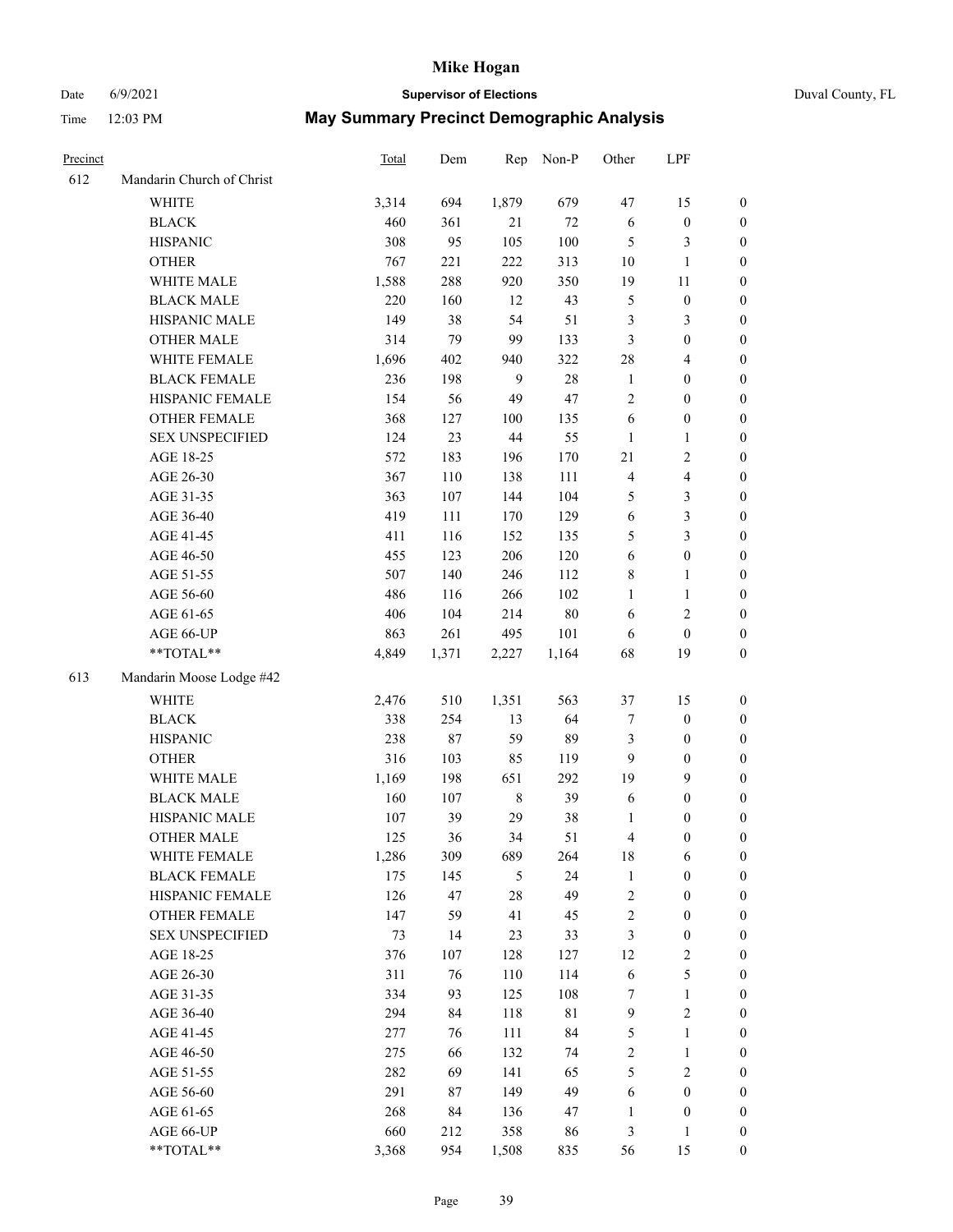## Date 6/9/2021 **Supervisor of Elections** Duval County, FL

| Precinct |                                 | <b>Total</b> | Dem         |                         | Rep Non-P  | Other            | LPF                    |                  |
|----------|---------------------------------|--------------|-------------|-------------------------|------------|------------------|------------------------|------------------|
| 614      | Mandarin Senior Center          |              |             |                         |            |                  |                        |                  |
|          | <b>WHITE</b>                    | 1,318        | 264         | 751                     | 278        | 16               | $\boldsymbol{9}$       | 0                |
|          | <b>BLACK</b>                    | 220          | 178         | $\mathfrak{Z}$          | 36         | $\sqrt{2}$       | $\mathbf{1}$           | $\boldsymbol{0}$ |
|          | <b>HISPANIC</b>                 | 149          | 53          | 42                      | 52         | $\overline{c}$   | $\boldsymbol{0}$       | $\boldsymbol{0}$ |
|          | <b>OTHER</b>                    | 320          | $80\,$      | 112                     | 120        | 5                | 3                      | $\boldsymbol{0}$ |
|          | WHITE MALE                      | 645          | 99          | 374                     | 163        | 5                | $\overline{4}$         | $\boldsymbol{0}$ |
|          | <b>BLACK MALE</b>               | 103          | 79          | $\mathbf{1}$            | 21         | $\overline{c}$   | $\boldsymbol{0}$       | $\boldsymbol{0}$ |
|          | HISPANIC MALE                   | 67           | $20\,$      | 22                      | 23         | $\overline{c}$   | $\boldsymbol{0}$       | $\boldsymbol{0}$ |
|          | <b>OTHER MALE</b>               | 147          | 37          | 61                      | $47\,$     | $\mathbf{2}$     | $\boldsymbol{0}$       | $\boldsymbol{0}$ |
|          | WHITE FEMALE                    | 662          | 164         | 370                     | 112        | 11               | $\mathfrak s$          | $\boldsymbol{0}$ |
|          | <b>BLACK FEMALE</b>             | 114          | 97          | $\overline{c}$          | 14         | $\boldsymbol{0}$ | $\mathbf{1}$           | $\boldsymbol{0}$ |
|          | HISPANIC FEMALE                 | 80           | 33          | 19                      | $28\,$     | $\boldsymbol{0}$ | $\boldsymbol{0}$       | 0                |
|          | <b>OTHER FEMALE</b>             | 142          | 38          | 43                      | 57         | $\mathbf{1}$     | 3                      | $\boldsymbol{0}$ |
|          | <b>SEX UNSPECIFIED</b>          | 47           | $\,8\,$     | 16                      | 21         | $\overline{c}$   | $\boldsymbol{0}$       | $\boldsymbol{0}$ |
|          | AGE 18-25                       | 167          | 49          | 61                      | 53         | $\mathbf{1}$     | $\mathfrak{Z}$         | $\boldsymbol{0}$ |
|          | AGE 26-30                       | 171          | 42          | 72                      | 54         | 2                | $\mathbf{1}$           | $\boldsymbol{0}$ |
|          | AGE 31-35                       | 248          | 86          | 84                      | 72         | 5                | $\mathbf{1}$           | $\boldsymbol{0}$ |
|          | AGE 36-40                       | 215          | 48          | 100                     | 61         | 4                | $\sqrt{2}$             | $\boldsymbol{0}$ |
|          | AGE 41-45                       | 211          | 51          | $88\,$                  | 66         | 4                | $\sqrt{2}$             | $\overline{0}$   |
|          | AGE 46-50                       | 160          | 53          | 68                      | 35         | $\overline{c}$   | $\overline{c}$         | $\boldsymbol{0}$ |
|          | AGE 51-55                       | 185          | 56          | 95                      | 33         | $\boldsymbol{0}$ | $\mathbf{1}$           | $\boldsymbol{0}$ |
|          | AGE 56-60                       | 193          | 65          | 83                      | 43         | $\overline{c}$   | $\boldsymbol{0}$       |                  |
|          | AGE 61-65                       | 131          | 25          | 82                      | 22         | 1                | $\mathbf{1}$           | 0<br>0           |
|          | AGE 66-UP                       | 326          | 100         |                         | 47         | 4                |                        |                  |
|          | $**TOTAL**$                     | 2,007        | 575         | 175<br>908              |            | 25               | $\boldsymbol{0}$<br>13 | $\boldsymbol{0}$ |
|          |                                 |              |             |                         | 486        |                  |                        | $\boldsymbol{0}$ |
| 701      | Charlie T. Joseph Senior Center |              |             |                         |            |                  |                        |                  |
|          | <b>WHITE</b>                    | 462          | 117         | 238                     | 97         | 8                | $\sqrt{2}$             | $\boldsymbol{0}$ |
|          | <b>BLACK</b>                    | 677          | 554         | 24                      | 92         | 6                | $\mathbf{1}$           | $\boldsymbol{0}$ |
|          | <b>HISPANIC</b>                 | 33           | 19          | 7                       | 5          | $\mathbf{1}$     | $\mathbf{1}$           | $\boldsymbol{0}$ |
|          | <b>OTHER</b>                    | 73           | 34          | 12                      | 26         | $\mathbf{1}$     | $\boldsymbol{0}$       | $\boldsymbol{0}$ |
|          | WHITE MALE                      | 216          | 45          | 121                     | 47         | 3                | $\boldsymbol{0}$       | $\boldsymbol{0}$ |
|          | <b>BLACK MALE</b>               | 265          | 209         | 13                      | $40\,$     | $\overline{2}$   | $\mathbf{1}$           | $\boldsymbol{0}$ |
|          | HISPANIC MALE                   | 17           | 9           | $\overline{\mathbf{4}}$ | 3          | $\boldsymbol{0}$ | 1                      | 0                |
|          | <b>OTHER MALE</b>               | 21           | $\,8\,$     | $\overline{4}$          | 9          | $\boldsymbol{0}$ | $\boldsymbol{0}$       | $\boldsymbol{0}$ |
|          | WHITE FEMALE                    | 239          | 72          | 113                     | 47         | 5                | $\overline{c}$         | 0                |
|          | <b>BLACK FEMALE</b>             | 400          | 337         | $10\,$                  | 50         | 3                | $\boldsymbol{0}$       | $\overline{0}$   |
|          | HISPANIC FEMALE                 | 14           | $8\,$       | 3                       | $\sqrt{2}$ | $\mathbf{1}$     | $\boldsymbol{0}$       | $\overline{0}$   |
|          | <b>OTHER FEMALE</b>             | 34           | $20\,$      | 5                       | $8\,$      | $\mathbf{1}$     | $\boldsymbol{0}$       | $\overline{0}$   |
|          | <b>SEX UNSPECIFIED</b>          | 39           | 16          | 8                       | 14         | $\mathbf{1}$     | $\boldsymbol{0}$       | 0                |
|          | AGE 18-25                       | 154          | $8\sqrt{1}$ | 15                      | 53         | 5                | $\boldsymbol{0}$       | 0                |
|          | AGE 26-30                       | 99           | 57          | 13                      | $28\,$     | $\boldsymbol{0}$ | $\mathbf{1}$           | 0                |
|          | AGE 31-35                       | 105          | 60          | $11\,$                  | $30\,$     | 4                | $\boldsymbol{0}$       | 0                |
|          | AGE 36-40                       | 95           | 64          | 17                      | 12         | $\mathbf{1}$     | $\mathbf{1}$           | 0                |
|          | AGE 41-45                       | 84           | 47          | 17                      | 18         | $\mathbf{1}$     | $\mathbf{1}$           | 0                |
|          | AGE 46-50                       | 107          | 62          | 27                      | 17         | $\boldsymbol{0}$ | $\mathbf{1}$           | 0                |
|          | AGE 51-55                       | 112          | 67          | 34                      | 11         | $\boldsymbol{0}$ | $\boldsymbol{0}$       | 0                |
|          | AGE 56-60                       | 131          | 77          | 34                      | 19         | 1                | $\boldsymbol{0}$       | 0                |
|          | AGE 61-65                       | 123          | 77          | 35                      | 10         | $\mathbf{1}$     | $\boldsymbol{0}$       | 0                |
|          | AGE 66-UP                       | 235          | 132         | 78                      | $22\,$     | 3                | $\boldsymbol{0}$       | 0                |
|          | **TOTAL**                       | 1,245        | 724         | 281                     | 220        | 16               | $\overline{4}$         | $\boldsymbol{0}$ |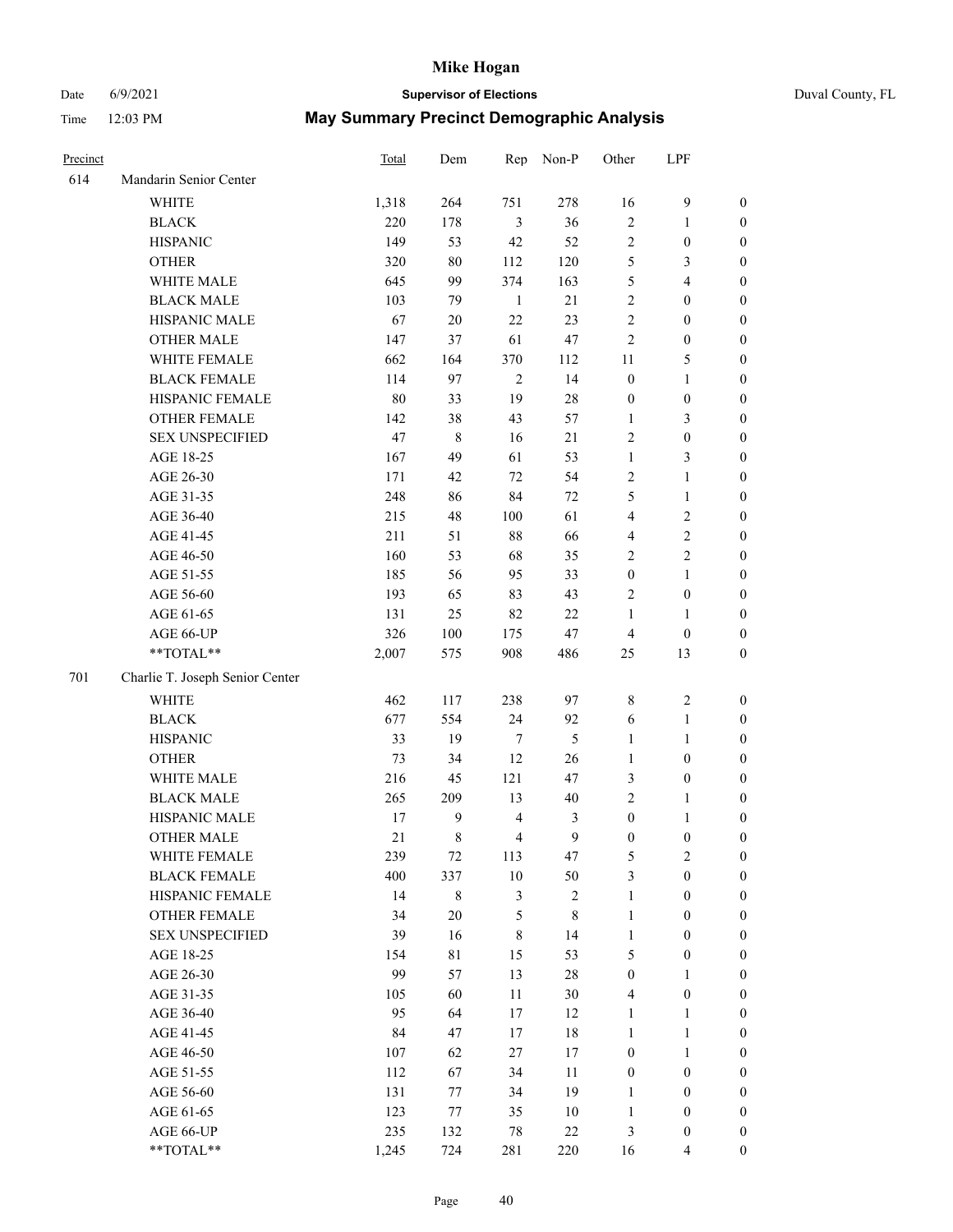## Date 6/9/2021 **Supervisor of Elections** Duval County, FL

| Precinct |                                 | Total       | Dem    | Rep            | Non-P  | Other            | LPF              |                  |
|----------|---------------------------------|-------------|--------|----------------|--------|------------------|------------------|------------------|
| 702      | Unity Missionary Baptist Church |             |        |                |        |                  |                  |                  |
|          | <b>WHITE</b>                    | 250         | $88\,$ | 86             | 70     | 6                | $\boldsymbol{0}$ | $\boldsymbol{0}$ |
|          | <b>BLACK</b>                    | 875         | 761    | 21             | 89     | 3                | 1                | $\boldsymbol{0}$ |
|          | <b>HISPANIC</b>                 | 31          | 13     | $\,$ 8 $\,$    | $10\,$ | $\boldsymbol{0}$ | $\boldsymbol{0}$ | $\boldsymbol{0}$ |
|          | <b>OTHER</b>                    | $8\sqrt{1}$ | 38     | $\tau$         | 34     | 2                | $\boldsymbol{0}$ | $\boldsymbol{0}$ |
|          | WHITE MALE                      | 112         | 40     | 38             | 32     | 2                | $\boldsymbol{0}$ | $\boldsymbol{0}$ |
|          | <b>BLACK MALE</b>               | 337         | 282    | $10\,$         | 44     | $\mathbf{1}$     | $\boldsymbol{0}$ | $\boldsymbol{0}$ |
|          | HISPANIC MALE                   | 14          | 3      | $\overline{4}$ | 7      | $\boldsymbol{0}$ | $\boldsymbol{0}$ | $\boldsymbol{0}$ |
|          | <b>OTHER MALE</b>               | 29          | 12     | $\mathfrak{Z}$ | 14     | $\boldsymbol{0}$ | $\boldsymbol{0}$ | $\boldsymbol{0}$ |
|          | WHITE FEMALE                    | 133         | 48     | 45             | 36     | 4                | $\boldsymbol{0}$ | $\boldsymbol{0}$ |
|          | <b>BLACK FEMALE</b>             | 515         | 461    | 11             | $40\,$ | $\overline{c}$   | $\mathbf{1}$     | 0                |
|          | HISPANIC FEMALE                 | 16          | 9      | $\overline{4}$ | 3      | $\boldsymbol{0}$ | $\boldsymbol{0}$ | $\boldsymbol{0}$ |
|          | OTHER FEMALE                    | 31          | $18\,$ | $\overline{c}$ | 9      | 2                | $\boldsymbol{0}$ | $\boldsymbol{0}$ |
|          | <b>SEX UNSPECIFIED</b>          | 50          | 27     | 5              | 18     | $\boldsymbol{0}$ | $\boldsymbol{0}$ | $\boldsymbol{0}$ |
|          | AGE 18-25                       | 110         | 62     | 5              | 38     | 4                | $\mathbf{1}$     | $\boldsymbol{0}$ |
|          | AGE 26-30                       | 83          | 57     | 8              | 18     | $\boldsymbol{0}$ | $\boldsymbol{0}$ | $\boldsymbol{0}$ |
|          | AGE 31-35                       | 111         | $78\,$ | 3              | 29     | $\mathbf{1}$     | $\boldsymbol{0}$ | $\boldsymbol{0}$ |
|          | AGE 36-40                       | 101         | 75     | 6              | 18     | 2                | $\boldsymbol{0}$ | $\boldsymbol{0}$ |
|          | AGE 41-45                       | 65          | 51     | $\overline{2}$ | 12     | $\boldsymbol{0}$ | $\boldsymbol{0}$ | $\boldsymbol{0}$ |
|          | AGE 46-50                       | 91          | 64     | 11             | 15     | $\mathbf{1}$     | $\boldsymbol{0}$ | $\boldsymbol{0}$ |
|          | AGE 51-55                       | 84          | 53     | 11             | 18     | 2                | $\boldsymbol{0}$ | 0                |
|          | AGE 56-60                       | 143         | 99     | 24             | 19     | $\mathbf{1}$     | $\boldsymbol{0}$ | $\boldsymbol{0}$ |
|          | AGE 61-65                       | 141         | 107    | 18             | 16     | $\boldsymbol{0}$ | $\boldsymbol{0}$ | $\boldsymbol{0}$ |
|          | AGE 66-UP                       | 308         | 254    | 34             | $20\,$ | $\boldsymbol{0}$ | $\boldsymbol{0}$ | $\boldsymbol{0}$ |
|          | **TOTAL**                       | 1,237       | 900    | 122            | 203    | 11               | $\mathbf{1}$     | $\boldsymbol{0}$ |
| 703      | Oceanway Community Center       |             |        |                |        |                  |                  |                  |
|          | <b>WHITE</b>                    | 4,971       | 918    | 2,747          | 1,157  | 109              | $40\,$           | $\boldsymbol{0}$ |
|          | <b>BLACK</b>                    | 2,909       | 2,262  | 90             | 529    | 27               | $\mathbf{1}$     | $\boldsymbol{0}$ |
|          | <b>HISPANIC</b>                 | 543         | 193    | 125            | 213    | $\overline{9}$   | $\mathfrak{Z}$   | $\boldsymbol{0}$ |
|          | <b>OTHER</b>                    | 689         | 210    | 194            | 271    | $\overline{9}$   | $\mathfrak{S}$   | $\boldsymbol{0}$ |
|          | WHITE MALE                      | 2,412       | 369    | 1,360          | 603    | 54               | 26               | $\boldsymbol{0}$ |
|          | <b>BLACK MALE</b>               | 1,203       | 864    | 49             | 275    | 15               | $\boldsymbol{0}$ | $\boldsymbol{0}$ |
|          | HISPANIC MALE                   | 253         | 76     | 68             | 102    | $\overline{4}$   | 3                | 0                |
|          | <b>OTHER MALE</b>               | 238         | 66     | 69             | 98     | 4                | $\mathbf{1}$     | $\boldsymbol{0}$ |
|          | WHITE FEMALE                    | 2,497       | 541    | 1,349          | 538    | 55               | 14               | $\boldsymbol{0}$ |
|          | <b>BLACK FEMALE</b>             | 1,667       | 1,374  | 39             | 242    | 11               | $\mathbf{1}$     | $\boldsymbol{0}$ |
|          | HISPANIC FEMALE                 | 286         | 117    | 57             | 107    | 5                | $\boldsymbol{0}$ | $\boldsymbol{0}$ |
|          | OTHER FEMALE                    | 323         | 110    | 97             | 110    | 3                | $\mathfrak{Z}$   | 0                |
|          | <b>SEX UNSPECIFIED</b>          | 233         | 66     | 68             | 95     | 3                | $\mathbf{1}$     | 0                |
|          | AGE 18-25                       | 1,121       | 435    | 293            | 359    | $25\,$           | $\mathbf{9}$     | 0                |
|          | AGE 26-30                       | 956         | 345    | 244            | 333    | $22\,$           | 12               | 0                |
|          | AGE 31-35                       | 872         | 312    | 258            | 277    | 16               | $\boldsymbol{9}$ | 0                |
|          | AGE 36-40                       | 918         | 343    | 296            | 255    | 17               | 7                | 0                |
|          | AGE 41-45                       | 829         | 340    | 258            | 211    | 14               | 6                | 0                |
|          | AGE 46-50                       | 905         | 385    | 297            | 207    | 14               | $\sqrt{2}$       | 0                |
|          | AGE 51-55                       | 886         | 378    | 323            | 171    | 14               | $\boldsymbol{0}$ | 0                |
|          | AGE 56-60                       | 759         | 291    | 319            | 136    | 12               | $\mathbf{1}$     | $\boldsymbol{0}$ |
|          | AGE 61-65                       | 593         | 240    | 265            | 82     | 5                | $\mathbf{1}$     | 0                |
|          | AGE 66-UP                       | 1,273       | 514    | 603            | 139    | 15               | $\sqrt{2}$       | 0                |
|          | **TOTAL**                       | 9,112       | 3,583  | 3,156          | 2,170  | 154              | 49               | $\boldsymbol{0}$ |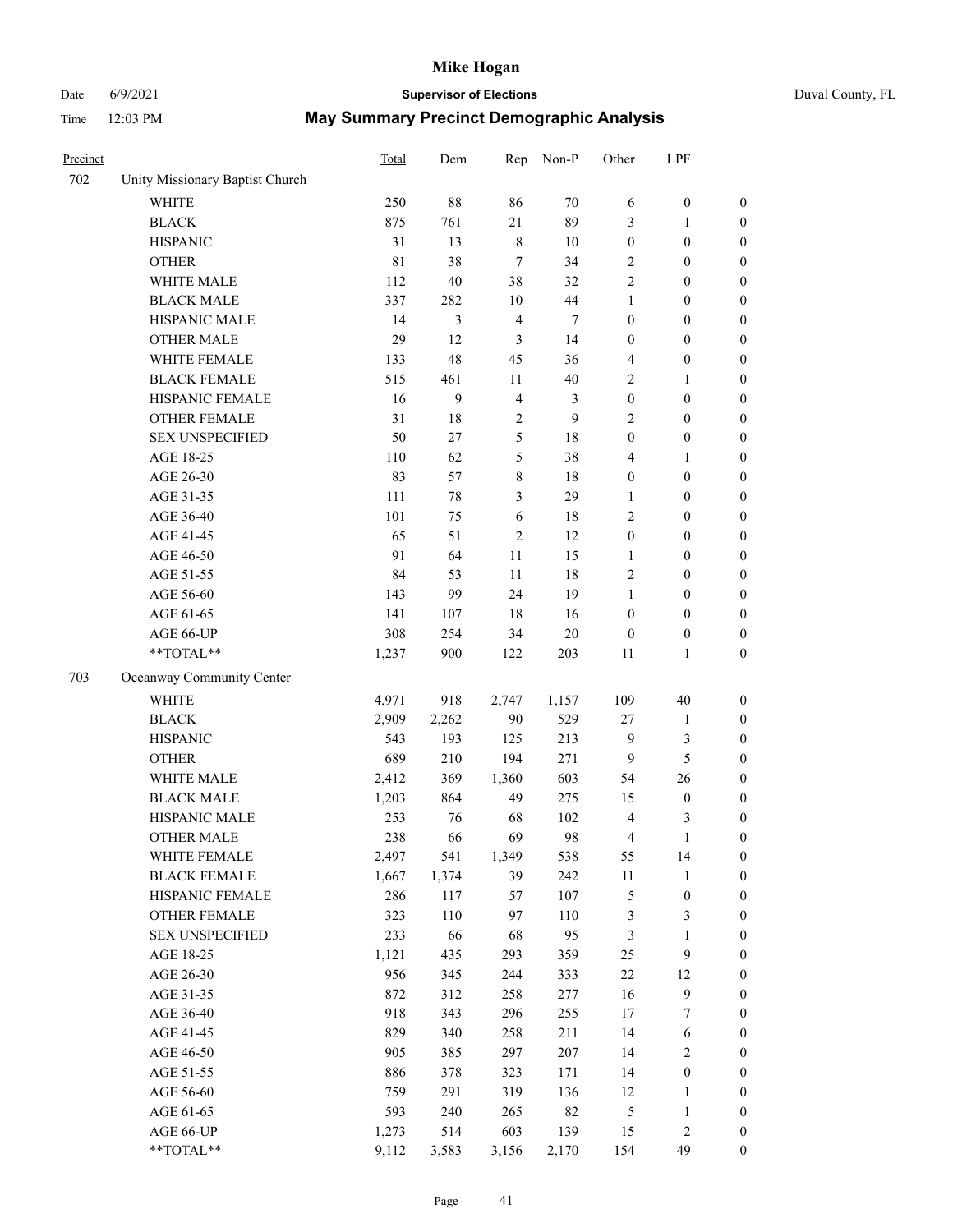# Date 6/9/2021 **Supervisor of Elections** Duval County, FL

| Precinct |                                     | Total | Dem   | Rep          | Non-P  | Other            | LPF                     |                  |
|----------|-------------------------------------|-------|-------|--------------|--------|------------------|-------------------------|------------------|
| 704      | Westside Church of Christ           |       |       |              |        |                  |                         |                  |
|          | <b>WHITE</b>                        | 1,281 | 651   | 305          | 281    | $27\,$           | 17                      | $\boldsymbol{0}$ |
|          | $_{\rm BLACK}$                      | 1,447 | 1,159 | 62           | 210    | 16               | $\boldsymbol{0}$        | $\boldsymbol{0}$ |
|          | <b>HISPANIC</b>                     | 113   | 55    | 17           | 38     | $\mathfrak{Z}$   | $\boldsymbol{0}$        | $\boldsymbol{0}$ |
|          | <b>OTHER</b>                        | 263   | 134   | $20\,$       | 106    | $\overline{c}$   | $\mathbf{1}$            | $\boldsymbol{0}$ |
|          | WHITE MALE                          | 634   | 288   | 167          | 153    | 13               | 13                      | $\boldsymbol{0}$ |
|          | <b>BLACK MALE</b>                   | 622   | 473   | 33           | 106    | 10               | $\boldsymbol{0}$        | $\boldsymbol{0}$ |
|          | HISPANIC MALE                       | 56    | 25    | $\mathbf{9}$ | 22     | $\boldsymbol{0}$ | $\boldsymbol{0}$        | $\boldsymbol{0}$ |
|          | <b>OTHER MALE</b>                   | 96    | 41    | $\tau$       | 47     | 1                | $\boldsymbol{0}$        | 0                |
|          | WHITE FEMALE                        | 633   | 358   | 134          | 124    | 13               | $\overline{\mathbf{4}}$ | 0                |
|          | <b>BLACK FEMALE</b>                 | 794   | 663   | 29           | 96     | 6                | $\boldsymbol{0}$        | 0                |
|          | HISPANIC FEMALE                     | 54    | 28    | $\,$ 8 $\,$  | 15     | 3                | $\boldsymbol{0}$        | $\boldsymbol{0}$ |
|          | OTHER FEMALE                        | 121   | 74    | $10\,$       | 36     | $\boldsymbol{0}$ | $\mathbf{1}$            | $\boldsymbol{0}$ |
|          | <b>SEX UNSPECIFIED</b>              | 94    | 49    | $\tau$       | 36     | $\overline{c}$   | $\boldsymbol{0}$        | $\boldsymbol{0}$ |
|          | AGE 18-25                           | 334   | 192   | 25           | 109    | 7                | $\mathbf{1}$            | $\boldsymbol{0}$ |
|          | AGE 26-30                           | 295   | 170   | 39           | 79     | 5                | $\sqrt{2}$              | $\boldsymbol{0}$ |
|          | AGE 31-35                           | 410   | 249   | 48           | 100    | 9                | $\overline{4}$          | $\boldsymbol{0}$ |
|          | AGE 36-40                           | 350   | 233   | 34           | $77\,$ | 4                | $\sqrt{2}$              | $\boldsymbol{0}$ |
|          | AGE 41-45                           | 281   | 162   | 38           | 73     | 6                | $\sqrt{2}$              | 0                |
|          | AGE 46-50                           | 263   | 160   | 41           | 57     | 3                | $\sqrt{2}$              | 0                |
|          | AGE 51-55                           | 230   | 157   | 37           | 32     | 3                | $\mathbf{1}$            | 0                |
|          | AGE 56-60                           | 235   | 165   | 27           | 39     | 3                | $\mathbf{1}$            | $\boldsymbol{0}$ |
|          | AGE 61-65                           | 222   | 146   | $42\,$       | $27\,$ | 5                | $\sqrt{2}$              | $\boldsymbol{0}$ |
|          | AGE 66-UP                           | 484   | 365   | 73           | 42     | 3                | $\mathbf{1}$            | $\boldsymbol{0}$ |
|          | $**TOTAL**$                         | 3,104 | 1,999 | 404          | 635    | 48               | 18                      | $\boldsymbol{0}$ |
| 705      | Garden City United Methodist Church |       |       |              |        |                  |                         |                  |
|          | <b>WHITE</b>                        | 2,006 | 348   | 1,188        | 428    | 29               | 13                      | $\boldsymbol{0}$ |
|          | <b>BLACK</b>                        | 2,763 | 2,318 | 73           | 348    | 24               | $\boldsymbol{0}$        | $\boldsymbol{0}$ |
|          | <b>HISPANIC</b>                     | 230   | 109   | $30\,$       | 86     | $\overline{4}$   | $\mathbf{1}$            | $\boldsymbol{0}$ |
|          | <b>OTHER</b>                        | 323   | 128   | 70           | 114    | $\,$ 8 $\,$      | $\mathfrak{Z}$          | $\boldsymbol{0}$ |
|          | WHITE MALE                          | 951   | 134   | 585          | 211    | 12               | $\mathbf{9}$            | $\boldsymbol{0}$ |
|          | <b>BLACK MALE</b>                   | 1,120 | 896   | $40\,$       | 172    | 12               | $\boldsymbol{0}$        | 0                |
|          | HISPANIC MALE                       | 92    | 43    | 12           | 34     | 3                | $\boldsymbol{0}$        | 0                |
|          | <b>OTHER MALE</b>                   | 116   | 48    | 26           | 34     | 6                | $\sqrt{2}$              | $\boldsymbol{0}$ |
|          | WHITE FEMALE                        | 1,037 | 209   | 593          | 214    | $17\,$           | $\overline{\mathbf{4}}$ | $\boldsymbol{0}$ |
|          | <b>BLACK FEMALE</b>                 | 1,605 | 1,393 | 33           | 167    | 12               | $\boldsymbol{0}$        | $\boldsymbol{0}$ |
|          | HISPANIC FEMALE                     | 132   | 63    | 16           | 51     | $\mathbf{1}$     | $\mathbf{1}$            | $\boldsymbol{0}$ |
|          | <b>OTHER FEMALE</b>                 | 121   | 50    | 32           | 36     | $\sqrt{2}$       | $\mathbf{1}$            | $\overline{0}$   |
|          | <b>SEX UNSPECIFIED</b>              | 148   | 67    | 24           | 57     | $\boldsymbol{0}$ | $\boldsymbol{0}$        | $\overline{0}$   |
|          | AGE 18-25                           | 671   | 305   | 135          | 212    | 14               | $\mathfrak{S}$          | 0                |
|          | AGE 26-30                           | 495   | 228   | 112          | 148    | 6                | $\mathbf{1}$            | 0                |
|          | AGE 31-35                           | 554   | 292   | 110          | 139    | $\overline{9}$   | $\overline{\mathbf{4}}$ | 0                |
|          | AGE 36-40                           | 470   | 279   | 91           | 94     | 5                | $\mathbf{1}$            | 0                |
|          | AGE 41-45                           | 471   | 294   | $87\,$       | $80\,$ | 8                | $\sqrt{2}$              | $\boldsymbol{0}$ |
|          | AGE 46-50                           | 476   | 264   | 129          | $78\,$ | 4                | $\mathbf{1}$            | $\boldsymbol{0}$ |
|          | AGE 51-55                           | 491   | 272   | 150          | 64     | 4                | $\mathbf{1}$            | $\boldsymbol{0}$ |
|          | AGE 56-60                           | 449   | 255   | 146          | 44     | 3                | $\mathbf{1}$            | $\boldsymbol{0}$ |
|          | AGE 61-65                           | 398   | 223   | 124          | 44     | 6                | $\mathbf{1}$            | $\boldsymbol{0}$ |
|          | AGE 66-UP                           | 847   | 491   | 277          | 73     | 6                | $\boldsymbol{0}$        | $\boldsymbol{0}$ |
|          | **TOTAL**                           | 5,322 | 2,903 | 1,361        | 976    | 65               | $17\,$                  | $\overline{0}$   |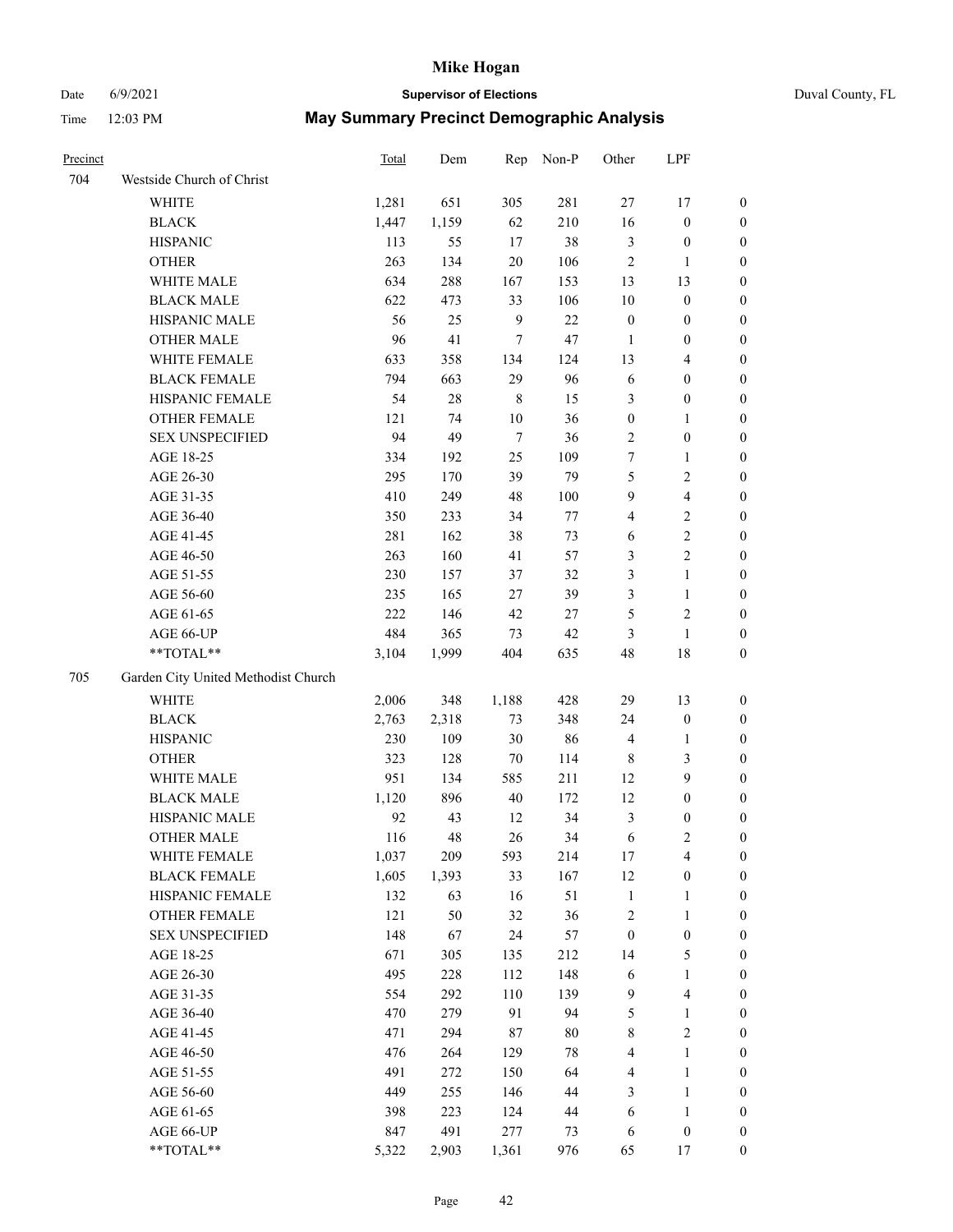## Date 6/9/2021 **Supervisor of Elections** Duval County, FL

| Precinct |                             | Total  | Dem    | Rep              | Non-P        | Other                   | LPF              |                  |
|----------|-----------------------------|--------|--------|------------------|--------------|-------------------------|------------------|------------------|
| 706      | Long Branch Senior Center   |        |        |                  |              |                         |                  |                  |
|          | <b>WHITE</b>                | 49     | 15     | 15               | 17           | $\overline{c}$          | $\boldsymbol{0}$ | $\boldsymbol{0}$ |
|          | <b>BLACK</b>                | 1,061  | 937    | 23               | 96           | 3                       | $\sqrt{2}$       | $\boldsymbol{0}$ |
|          | <b>HISPANIC</b>             | 14     | 10     | $\mathbf{1}$     | 3            | $\boldsymbol{0}$        | $\boldsymbol{0}$ | $\boldsymbol{0}$ |
|          | <b>OTHER</b>                | 71     | 32     | $\sqrt{2}$       | 36           | $\boldsymbol{0}$        | 1                | $\boldsymbol{0}$ |
|          | WHITE MALE                  | 18     | 3      | 7                | $\,$ 8 $\,$  | $\boldsymbol{0}$        | $\boldsymbol{0}$ | $\boldsymbol{0}$ |
|          | <b>BLACK MALE</b>           | 413    | 363    | 13               | 35           | 1                       | 1                | $\boldsymbol{0}$ |
|          | HISPANIC MALE               | 5      | 3      | $\mathbf{1}$     | $\mathbf{1}$ | $\boldsymbol{0}$        | $\boldsymbol{0}$ | $\boldsymbol{0}$ |
|          | <b>OTHER MALE</b>           | 20     | 6      | $\mathbf{1}$     | 12           | $\boldsymbol{0}$        | $\mathbf{1}$     | 0                |
|          | WHITE FEMALE                | 31     | 12     | $\,8\,$          | $\mathbf{9}$ | $\overline{2}$          | $\boldsymbol{0}$ | 0                |
|          | <b>BLACK FEMALE</b>         | 619    | 548    | $10\,$           | 58           | $\mathfrak{2}$          | $\mathbf{1}$     | $\boldsymbol{0}$ |
|          | HISPANIC FEMALE             | 8      | 6      | $\boldsymbol{0}$ | $\sqrt{2}$   | $\boldsymbol{0}$        | $\boldsymbol{0}$ | $\boldsymbol{0}$ |
|          | OTHER FEMALE                | 25     | 17     | $\boldsymbol{0}$ | 8            | $\boldsymbol{0}$        | $\boldsymbol{0}$ | $\boldsymbol{0}$ |
|          | <b>SEX UNSPECIFIED</b>      | 56     | 36     | $\mathbf{1}$     | 19           | $\boldsymbol{0}$        | $\boldsymbol{0}$ | $\boldsymbol{0}$ |
|          | AGE 18-25                   | 136    | 93     | 3                | 40           | $\boldsymbol{0}$        | $\boldsymbol{0}$ | $\boldsymbol{0}$ |
|          | AGE 26-30                   | 123    | 98     | 5                | $20\,$       | $\boldsymbol{0}$        | $\boldsymbol{0}$ | $\boldsymbol{0}$ |
|          | AGE 31-35                   | 101    | $78\,$ | 3                | 17           | $\mathbf{1}$            | $\sqrt{2}$       | $\boldsymbol{0}$ |
|          | AGE 36-40                   | 97     | 77     | $\,8\,$          | $10\,$       | 2                       | $\boldsymbol{0}$ | $\boldsymbol{0}$ |
|          | AGE 41-45                   | 95     | 76     | 3                | 16           | $\boldsymbol{0}$        | $\boldsymbol{0}$ | 0                |
|          | AGE 46-50                   | 90     | 76     | $\mathbf{1}$     | 12           | $\mathbf{1}$            | $\boldsymbol{0}$ | 0                |
|          | AGE 51-55                   | 89     | 76     | 6                | $\tau$       | $\boldsymbol{0}$        | $\boldsymbol{0}$ | $\boldsymbol{0}$ |
|          | AGE 56-60                   | 107    | 88     | $\overline{4}$   | 14           | 1                       | $\boldsymbol{0}$ | $\boldsymbol{0}$ |
|          | AGE 61-65                   | 110    | 103    | $\mathbf{1}$     | 6            | $\boldsymbol{0}$        | $\boldsymbol{0}$ | $\boldsymbol{0}$ |
|          | AGE 66-UP                   | 247    | 229    | $\tau$           | 10           | $\boldsymbol{0}$        | $\mathbf{1}$     | $\boldsymbol{0}$ |
|          | **TOTAL**                   | 1,195  | 994    | 41               | 152          | 5                       | $\mathfrak{Z}$   | $\boldsymbol{0}$ |
| 707      | Joseph Lee Community Center |        |        |                  |              |                         |                  |                  |
|          | <b>WHITE</b>                | 261    | 100    | 97               | 57           | $\overline{\mathbf{4}}$ | $\mathfrak{Z}$   | $\boldsymbol{0}$ |
|          | <b>BLACK</b>                | 2,514  | 2,184  | 54               | 268          | 8                       | $\boldsymbol{0}$ | $\boldsymbol{0}$ |
|          | <b>HISPANIC</b>             | 43     | 23     | $\,$ 8 $\,$      | 12           | $\boldsymbol{0}$        | $\boldsymbol{0}$ | $\boldsymbol{0}$ |
|          | <b>OTHER</b>                | 175    | 87     | 13               | 74           | $\boldsymbol{0}$        | $\mathbf{1}$     | $\boldsymbol{0}$ |
|          | WHITE MALE                  | 101    | 28     | 46               | 24           | $\mathbf{1}$            | $\mathbf{2}$     | 0                |
|          | <b>BLACK MALE</b>           | 936    | 779    | $28\,$           | 127          | $\mathbf{2}$            | $\boldsymbol{0}$ | 0                |
|          | HISPANIC MALE               | 20     | 10     | $\overline{4}$   | 6            | $\boldsymbol{0}$        | $\boldsymbol{0}$ | 0                |
|          | <b>OTHER MALE</b>           | 52     | 26     | $\overline{4}$   | 22           | $\boldsymbol{0}$        | $\boldsymbol{0}$ | $\boldsymbol{0}$ |
|          | WHITE FEMALE                | 156    | 71     | 51               | 30           | 3                       | $\mathbf{1}$     | $\boldsymbol{0}$ |
|          | <b>BLACK FEMALE</b>         | 1,535  | 1,371  | 26               | 132          | 6                       | $\boldsymbol{0}$ | $\boldsymbol{0}$ |
|          | HISPANIC FEMALE             | 23     | 13     | $\overline{4}$   | $\sqrt{6}$   | $\boldsymbol{0}$        | $\boldsymbol{0}$ | $\overline{0}$   |
|          | <b>OTHER FEMALE</b>         | 80     | 45     | $\,$ 8 $\,$      | 26           | $\boldsymbol{0}$        | $\mathbf{1}$     | $\overline{0}$   |
|          | <b>SEX UNSPECIFIED</b>      | $90\,$ | 51     | $\mathbf{1}$     | 38           | $\boldsymbol{0}$        | $\boldsymbol{0}$ | $\overline{0}$   |
|          | AGE 18-25                   | 319    | 212    | 13               | 93           | $\mathbf{1}$            | $\boldsymbol{0}$ | 0                |
|          | AGE 26-30                   | 269    | 185    | 17               | 66           | $\mathbf{1}$            | $\boldsymbol{0}$ | 0                |
|          | AGE 31-35                   | 277    | 206    | 11               | 56           | $\mathbf{1}$            | $\mathfrak{Z}$   | 0                |
|          | AGE 36-40                   | 242    | 186    | 14               | 41           | $\mathbf{1}$            | $\boldsymbol{0}$ | $\overline{0}$   |
|          | AGE 41-45                   | 221    | 170    | 17               | 33           | $\mathbf{1}$            | $\boldsymbol{0}$ | $\boldsymbol{0}$ |
|          | AGE 46-50                   | 239    | 188    | 17               | 32           | 2                       | $\boldsymbol{0}$ | $\boldsymbol{0}$ |
|          | AGE 51-55                   | 211    | 163    | 20               | 26           | $\mathbf{1}$            | $\mathbf{1}$     | $\boldsymbol{0}$ |
|          | AGE 56-60                   | 249    | 214    | 21               | 13           | $\mathbf{1}$            | $\boldsymbol{0}$ | $\boldsymbol{0}$ |
|          | AGE 61-65                   | 326    | 287    | 15               | 23           | $\mathbf{1}$            | $\boldsymbol{0}$ | $\overline{0}$   |
|          | AGE 66-UP                   | 640    | 583    | 27               | $28\,$       | $\sqrt{2}$              | $\boldsymbol{0}$ | $\boldsymbol{0}$ |
|          | **TOTAL**                   | 2,993  | 2,394  | 172              | 411          | 12                      | $\overline{4}$   | $\boldsymbol{0}$ |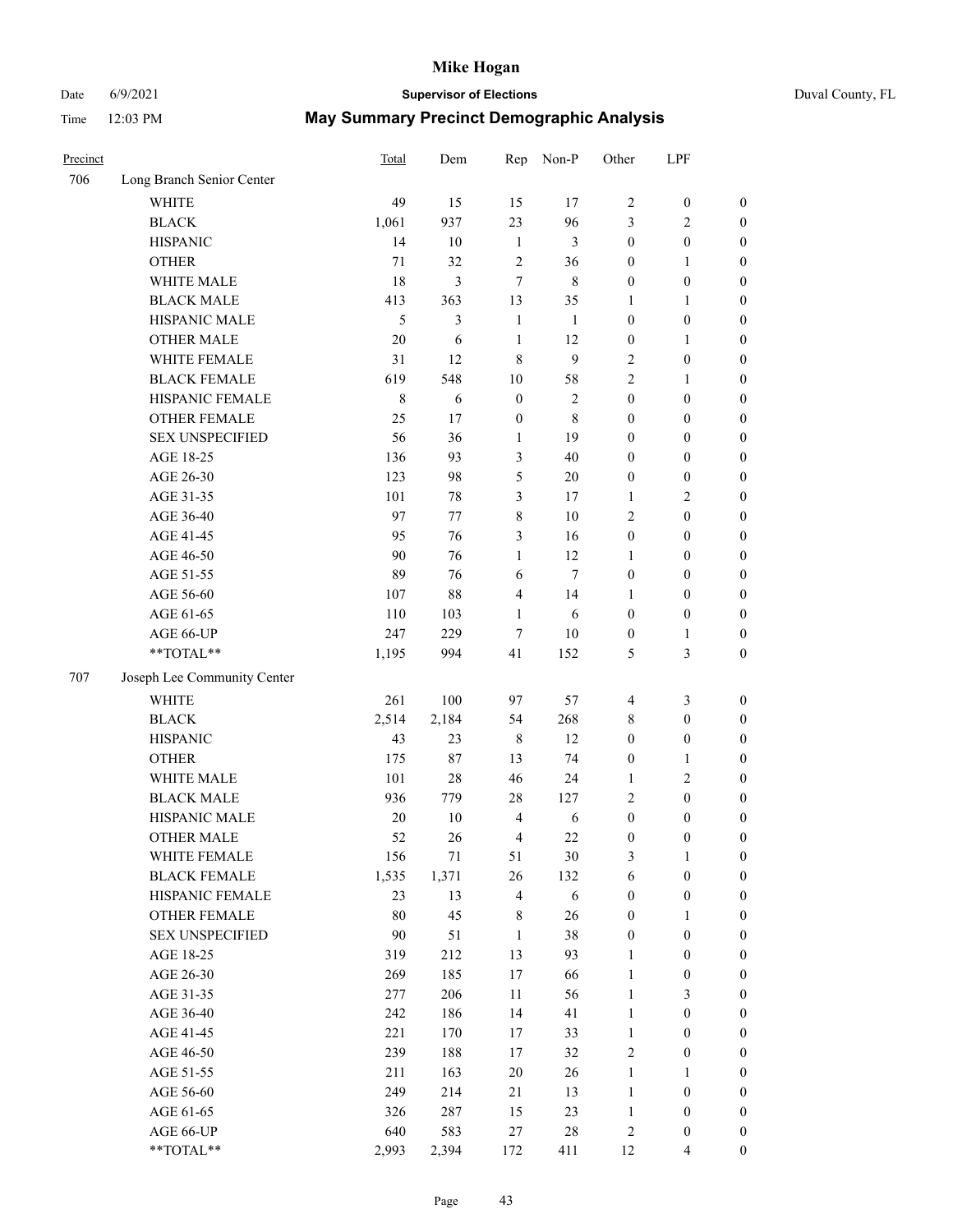# Date 6/9/2021 **Supervisor of Elections**

| Duval County, FL |  |  |
|------------------|--|--|
|------------------|--|--|

| Precinct |                               | <b>Total</b> | Dem            | Rep            | Non-P        | Other            | LPF              |                  |
|----------|-------------------------------|--------------|----------------|----------------|--------------|------------------|------------------|------------------|
| 708      | Brown Eastside Branch Library |              |                |                |              |                  |                  |                  |
|          | <b>WHITE</b>                  | 176          | 54             | 72             | 49           | $\mathbf{1}$     | $\boldsymbol{0}$ | 0                |
|          | <b>BLACK</b>                  | 1,031        | 871            | 33             | 123          | 3                | $\mathbf{1}$     | $\boldsymbol{0}$ |
|          | <b>HISPANIC</b>               | 13           | $\,8\,$        | $\overline{2}$ | 3            | $\boldsymbol{0}$ | $\boldsymbol{0}$ | $\boldsymbol{0}$ |
|          | <b>OTHER</b>                  | 84           | 41             | 6              | 37           | $\boldsymbol{0}$ | $\boldsymbol{0}$ | $\boldsymbol{0}$ |
|          | WHITE MALE                    | 78           | 14             | 47             | 17           | $\boldsymbol{0}$ | $\boldsymbol{0}$ | $\boldsymbol{0}$ |
|          | <b>BLACK MALE</b>             | 425          | 341            | 18             | 63           | 3                | $\boldsymbol{0}$ | $\boldsymbol{0}$ |
|          | HISPANIC MALE                 | 6            | $\overline{4}$ | $\mathbf{1}$   | $\mathbf{1}$ | 0                | $\boldsymbol{0}$ | $\boldsymbol{0}$ |
|          | <b>OTHER MALE</b>             | 35           | 19             | $\mathfrak{Z}$ | 13           | $\boldsymbol{0}$ | $\boldsymbol{0}$ | $\boldsymbol{0}$ |
|          | WHITE FEMALE                  | 92           | 38             | 24             | 29           | $\mathbf{1}$     | $\boldsymbol{0}$ | $\boldsymbol{0}$ |
|          | <b>BLACK FEMALE</b>           | 579          | 510            | 14             | 55           | $\boldsymbol{0}$ | $\boldsymbol{0}$ | $\boldsymbol{0}$ |
|          | HISPANIC FEMALE               | $\tau$       | $\overline{4}$ | $\mathbf{1}$   | $\sqrt{2}$   | $\boldsymbol{0}$ | $\boldsymbol{0}$ | $\boldsymbol{0}$ |
|          | <b>OTHER FEMALE</b>           | 29           | 15             | $\mathbf{2}$   | 12           | $\boldsymbol{0}$ | $\boldsymbol{0}$ | $\boldsymbol{0}$ |
|          | <b>SEX UNSPECIFIED</b>        | 53           | 29             | 3              | 20           | $\boldsymbol{0}$ | $\mathbf{1}$     | $\boldsymbol{0}$ |
|          | AGE 18-25                     | 158          | 99             | 7              | 51           | $\boldsymbol{0}$ | $\mathbf{1}$     | $\boldsymbol{0}$ |
|          | AGE 26-30                     | 125          | 87             | $\,$ $\,$      | 29           | $\mathbf{1}$     | $\boldsymbol{0}$ | $\boldsymbol{0}$ |
|          | AGE 31-35                     | 119          | 84             | $\,$ 8 $\,$    | 27           | $\boldsymbol{0}$ | $\boldsymbol{0}$ | $\boldsymbol{0}$ |
|          | AGE 36-40                     | 122          | 93             | 13             | 16           | $\boldsymbol{0}$ | $\boldsymbol{0}$ | $\boldsymbol{0}$ |
|          | AGE 41-45                     | 93           | 69             | 5              | 19           | $\boldsymbol{0}$ | $\boldsymbol{0}$ | $\boldsymbol{0}$ |
|          | AGE 46-50                     | 116          | 91             | $11\,$         | 13           | $\mathbf{1}$     | $\boldsymbol{0}$ | $\boldsymbol{0}$ |
|          | AGE 51-55                     | 106          | 77             | 13             | 16           | $\boldsymbol{0}$ | $\boldsymbol{0}$ | $\boldsymbol{0}$ |
|          | AGE 56-60                     | 130          | 96             | 16             | 17           | 1                | $\boldsymbol{0}$ | 0                |
|          | AGE 61-65                     | 131          | 106            | 10             | 14           | 1                | $\boldsymbol{0}$ | $\boldsymbol{0}$ |
|          | AGE 66-UP                     | 204          | 172            | 22             | $10\,$       | $\boldsymbol{0}$ | $\boldsymbol{0}$ | $\boldsymbol{0}$ |
|          | **TOTAL**                     | 1,304        | 974            | 113            | 212          | 4                | $\mathbf{1}$     | $\boldsymbol{0}$ |
| 709      | First Timothy Baptist Church  |              |                |                |              |                  |                  |                  |
|          | <b>WHITE</b>                  | 251          | 69             | 89             | 83           | 9                | $\mathbf{1}$     | $\boldsymbol{0}$ |
|          | <b>BLACK</b>                  | 4,084        | 3,505          | 121            | 435          | $22\,$           | $\mathbf{1}$     | $\boldsymbol{0}$ |
|          | <b>HISPANIC</b>               | 144          | 72             | 21             | 51           | $\boldsymbol{0}$ | $\boldsymbol{0}$ | $\boldsymbol{0}$ |
|          | <b>OTHER</b>                  | 292          | 160            | 22             | 102          | 8                | $\boldsymbol{0}$ | $\boldsymbol{0}$ |
|          | WHITE MALE                    | 104          | 18             | 47             | 35           | 3                | $\mathbf{1}$     | $\boldsymbol{0}$ |
|          | <b>BLACK MALE</b>             | 1,645        | 1,330          | 59             | 241          | 15               | $\boldsymbol{0}$ | $\boldsymbol{0}$ |
|          | HISPANIC MALE                 | 66           | 36             | 11             | 19           | $\boldsymbol{0}$ | $\boldsymbol{0}$ | $\boldsymbol{0}$ |
|          | <b>OTHER MALE</b>             | 88           | 55             | $\,$ 8 $\,$    | 22           | 3                | $\boldsymbol{0}$ | $\boldsymbol{0}$ |
|          | WHITE FEMALE                  | 144          | 51             | 41             | 46           | 6                | 0                | 0                |
|          | <b>BLACK FEMALE</b>           | 2,380        | 2,124          | 62             | 186          | 7                | $\mathbf{1}$     | $\boldsymbol{0}$ |
|          | HISPANIC FEMALE               | 75           | 34             | $10\,$         | 31           | $\boldsymbol{0}$ | $\boldsymbol{0}$ | $\overline{0}$   |
|          | <b>OTHER FEMALE</b>           | 129          | 72             | $10\,$         | $44\,$       | 3                | $\boldsymbol{0}$ | $\overline{0}$   |
|          | <b>SEX UNSPECIFIED</b>        | 140          | 86             | 5              | 47           | 2                | $\boldsymbol{0}$ | 0                |
|          | AGE 18-25                     | 596          | 405            | $28\,$         | 153          | 9                | $\mathbf{1}$     | $\theta$         |
|          | AGE 26-30                     | 511          | 359            | 30             | 119          | 2                | $\mathbf{1}$     | 0                |
|          | AGE 31-35                     | 435          | 336            | 12             | $80\,$       | 7                | $\boldsymbol{0}$ | 0                |
|          | AGE 36-40                     | 391          | 306            | 19             | 65           | $\mathbf{1}$     | $\boldsymbol{0}$ | 0                |
|          | AGE 41-45                     | 362          | 281            | 18             | 61           | 2                | $\boldsymbol{0}$ | 0                |
|          | AGE 46-50                     | 378          | 291            | 28             | 53           | 6                | $\boldsymbol{0}$ | 0                |
|          | AGE 51-55                     | 424          | 359            | 25             | 36           | 4                | $\boldsymbol{0}$ | $\overline{0}$   |
|          | AGE 56-60                     | 423          | 352            | 32             | 36           | 3                | $\boldsymbol{0}$ | $\overline{0}$   |
|          | AGE 61-65                     | 445          | 378            | 26             | 37           | 4                | $\boldsymbol{0}$ | $\overline{0}$   |
|          | AGE 66-UP                     | 806          | 739            | 35             | 31           | $\mathbf{1}$     | $\boldsymbol{0}$ | 0                |
|          | **TOTAL**                     |              |                |                |              |                  | $\mathfrak{2}$   | $\boldsymbol{0}$ |
|          |                               | 4,771        | 3,806          | 253            | 671          | 39               |                  |                  |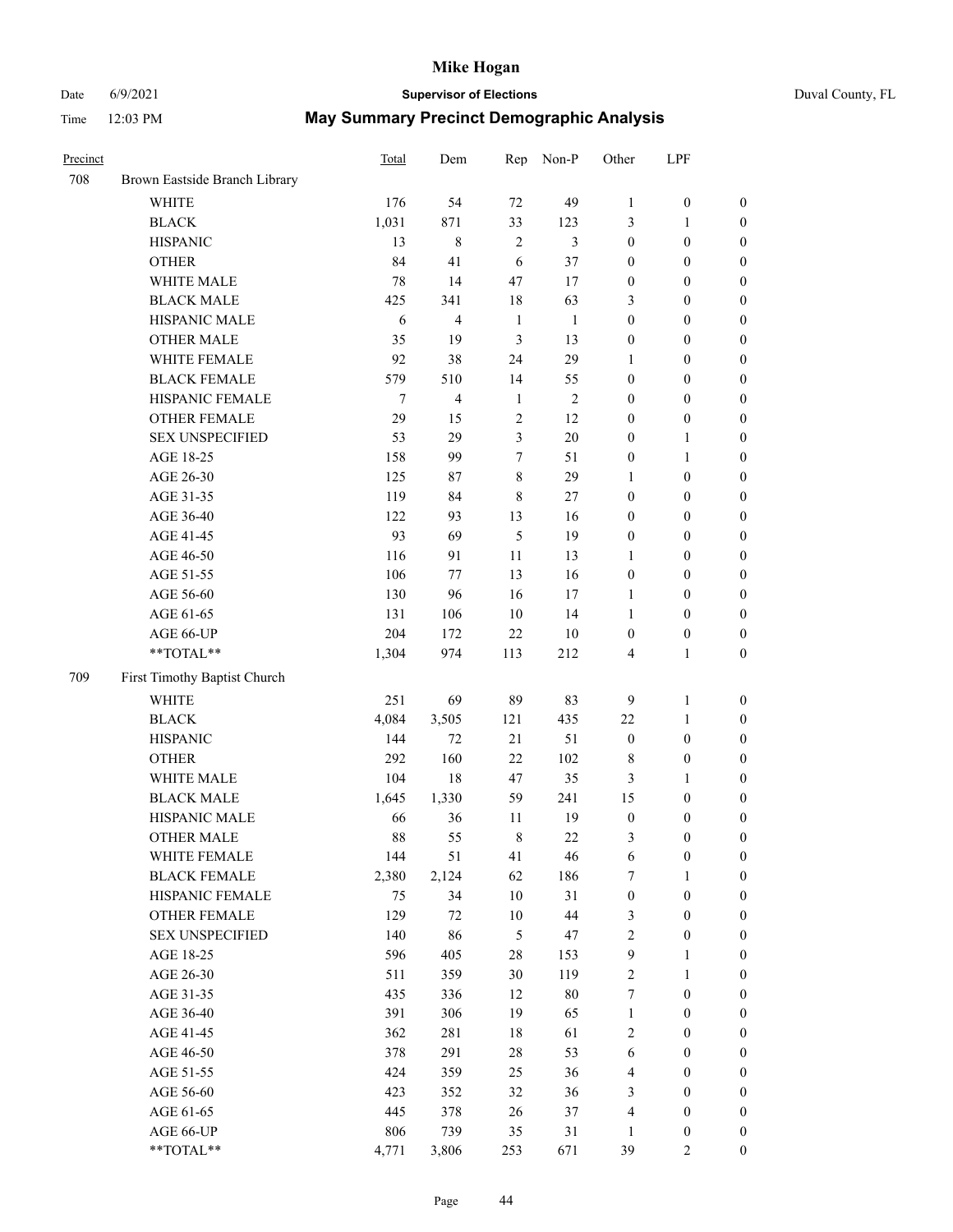# Date 6/9/2021 **Supervisor of Elections** Duval County, FL

| Precinct |                                                   | Total       | Dem            | Rep            | Non-P                   | Other            | LPF              |                  |
|----------|---------------------------------------------------|-------------|----------------|----------------|-------------------------|------------------|------------------|------------------|
| 710      | Highlands Regional Library                        |             |                |                |                         |                  |                  |                  |
|          | <b>WHITE</b>                                      | 401         | 83             | 205            | 100                     | $10\,$           | $\mathfrak{Z}$   | $\boldsymbol{0}$ |
|          | <b>BLACK</b>                                      | 3,373       | 2,910          | 72             | 368                     | 22               | $\mathbf{1}$     | $\boldsymbol{0}$ |
|          | <b>HISPANIC</b>                                   | 117         | 61             | 16             | 39                      | $\mathbf{1}$     | $\boldsymbol{0}$ | $\boldsymbol{0}$ |
|          | <b>OTHER</b>                                      | 260         | 148            | 15             | 96                      | $\mathbf{1}$     | $\boldsymbol{0}$ | $\boldsymbol{0}$ |
|          | WHITE MALE                                        | 206         | 39             | 105            | 55                      | 5                | $\sqrt{2}$       | $\boldsymbol{0}$ |
|          | <b>BLACK MALE</b>                                 | 1,369       | 1,123          | 41             | 193                     | 12               | $\boldsymbol{0}$ | $\boldsymbol{0}$ |
|          | HISPANIC MALE                                     | 48          | 22             | $\overline{9}$ | 17                      | $\boldsymbol{0}$ | $\boldsymbol{0}$ | $\boldsymbol{0}$ |
|          | <b>OTHER MALE</b>                                 | 81          | 43             | 5              | 33                      | $\boldsymbol{0}$ | $\boldsymbol{0}$ | 0                |
|          | WHITE FEMALE                                      | 189         | 43             | 99             | 41                      | 5                | $\mathbf{1}$     | $\boldsymbol{0}$ |
|          | <b>BLACK FEMALE</b>                               | 1,951       | 1,752          | 29             | 159                     | 10               | $\mathbf{1}$     | 0                |
|          | HISPANIC FEMALE                                   | 61          | 35             | $\tau$         | $18\,$                  | $\mathbf{1}$     | $\boldsymbol{0}$ | $\boldsymbol{0}$ |
|          | OTHER FEMALE                                      | 120         | 77             | $\,$ 8 $\,$    | 34                      | $\mathbf{1}$     | $\boldsymbol{0}$ | $\boldsymbol{0}$ |
|          | <b>SEX UNSPECIFIED</b>                            | 126         | 68             | 5              | 53                      | $\boldsymbol{0}$ | $\boldsymbol{0}$ | $\boldsymbol{0}$ |
|          | AGE 18-25                                         | 615         | 426            | 32             | 147                     | 9                | $\mathbf{1}$     | $\boldsymbol{0}$ |
|          | AGE 26-30                                         | 400         | 280            | 24             | 93                      | $\sqrt{2}$       | $\mathbf{1}$     | $\boldsymbol{0}$ |
|          | AGE 31-35                                         | 360         | 260            | $27\,$         | $70\,$                  | 3                | $\boldsymbol{0}$ | $\boldsymbol{0}$ |
|          | AGE 36-40                                         | 356         | 270            | 24             | 57                      | 4                | $\mathbf{1}$     | $\boldsymbol{0}$ |
|          | AGE 41-45                                         | 331         | 257            | 19             | 50                      | 5                | $\boldsymbol{0}$ | $\boldsymbol{0}$ |
|          | AGE 46-50                                         | 358         | 284            | 21             | 51                      | $\sqrt{2}$       | $\boldsymbol{0}$ | $\boldsymbol{0}$ |
|          | AGE 51-55                                         | 359         | 290            | 27             | 37                      | 5                | $\boldsymbol{0}$ | 0                |
|          | AGE 56-60                                         | 356         | 290            | 31             | 32                      | 3                | $\boldsymbol{0}$ | $\boldsymbol{0}$ |
|          | AGE 61-65                                         | 334         | 282            | $28\,$         | 22                      | $\mathbf{1}$     | $\mathbf{1}$     | $\boldsymbol{0}$ |
|          | AGE 66-UP                                         | 682         | 563            | 75             | 44                      | $\boldsymbol{0}$ | $\boldsymbol{0}$ | $\boldsymbol{0}$ |
|          | **TOTAL**                                         | 4,151       | 3,202          | 308            | 603                     | 34               | $\overline{4}$   | $\boldsymbol{0}$ |
| 711      | Robert F. Kennedy Community Center, Gymn and Park |             |                |                |                         |                  |                  |                  |
|          | <b>WHITE</b>                                      | 108         | 33             | 32             | 39                      | 3                | $\mathbf{1}$     | $\boldsymbol{0}$ |
|          | <b>BLACK</b>                                      | 948         | 809            | 24             | 106                     | $\,$ $\,$        | $\mathbf{1}$     | $\boldsymbol{0}$ |
|          | <b>HISPANIC</b>                                   | 16          | 9              | $\sqrt{2}$     | 5                       | $\boldsymbol{0}$ | $\boldsymbol{0}$ | $\boldsymbol{0}$ |
|          | <b>OTHER</b>                                      | $8\sqrt{1}$ | 48             | $\,$ 8 $\,$    | 24                      | $\mathbf{1}$     | $\boldsymbol{0}$ | $\boldsymbol{0}$ |
|          | WHITE MALE                                        | 45          | 9              | 19             | 15                      | 1                | $\mathbf{1}$     | $\boldsymbol{0}$ |
|          | <b>BLACK MALE</b>                                 | 382         | 309            | 13             | 55                      | 4                | $\mathbf{1}$     | $\boldsymbol{0}$ |
|          | HISPANIC MALE                                     | 6           | $\overline{c}$ | $\mathbf{1}$   | $\mathfrak{Z}$          | $\boldsymbol{0}$ | $\boldsymbol{0}$ | 0                |
|          | <b>OTHER MALE</b>                                 | 29          | 11             | 5              | 12                      | $\mathbf{1}$     | $\boldsymbol{0}$ | $\boldsymbol{0}$ |
|          | WHITE FEMALE                                      | 60          | 22             | 12             | 24                      | 2                | $\boldsymbol{0}$ | $\boldsymbol{0}$ |
|          | <b>BLACK FEMALE</b>                               | 550         | 485            | $11\,$         | 50                      | 4                | $\boldsymbol{0}$ | $\overline{0}$   |
|          | HISPANIC FEMALE                                   | 9           | 6              | $1\,$          | $\overline{\mathbf{c}}$ | $\boldsymbol{0}$ | $\boldsymbol{0}$ | $\overline{0}$   |
|          | <b>OTHER FEMALE</b>                               | 34          | 28             | $\sqrt{2}$     | $\overline{\mathbf{4}}$ | $\boldsymbol{0}$ | $\boldsymbol{0}$ | $\overline{0}$   |
|          | <b>SEX UNSPECIFIED</b>                            | 38          | 27             | $\sqrt{2}$     | 9                       | $\boldsymbol{0}$ | $\boldsymbol{0}$ | $\overline{0}$   |
|          | AGE 18-25                                         | 157         | 118            | $\overline{4}$ | 30                      | 3                | $\overline{2}$   | $\overline{0}$   |
|          | AGE 26-30                                         | 114         | 84             | $\tau$         | 23                      | $\boldsymbol{0}$ | $\boldsymbol{0}$ | 0                |
|          | AGE 31-35                                         | 102         | 73             | 6              | $22\,$                  | $\mathbf{1}$     | $\boldsymbol{0}$ | 0                |
|          | AGE 36-40                                         | 114         | 78             | 9              | 26                      | $\mathbf{1}$     | $\boldsymbol{0}$ | 0                |
|          | AGE 41-45                                         | 97          | 71             | $\overline{4}$ | 21                      | $\mathbf{1}$     | $\boldsymbol{0}$ | 0                |
|          | AGE 46-50                                         | 70          | 52             | 5              | 13                      | $\boldsymbol{0}$ | $\boldsymbol{0}$ | $\boldsymbol{0}$ |
|          | AGE 51-55                                         | 103         | 82             | 11             | $10\,$                  | $\boldsymbol{0}$ | $\boldsymbol{0}$ | $\boldsymbol{0}$ |
|          | AGE 56-60                                         | 89          | 77             | $\mathfrak{S}$ | 5                       | $\overline{c}$   | $\boldsymbol{0}$ | $\boldsymbol{0}$ |
|          | AGE 61-65                                         | 111         | 95             | $\,$ 8 $\,$    | 6                       | $\sqrt{2}$       | $\boldsymbol{0}$ | $\boldsymbol{0}$ |
|          | AGE 66-UP                                         | 196         | 169            | 7              | 18                      | $\sqrt{2}$       | $\boldsymbol{0}$ | $\boldsymbol{0}$ |
|          | **TOTAL**                                         | 1,153       | 899            | 66             | 174                     | 12               | $\overline{2}$   | $\boldsymbol{0}$ |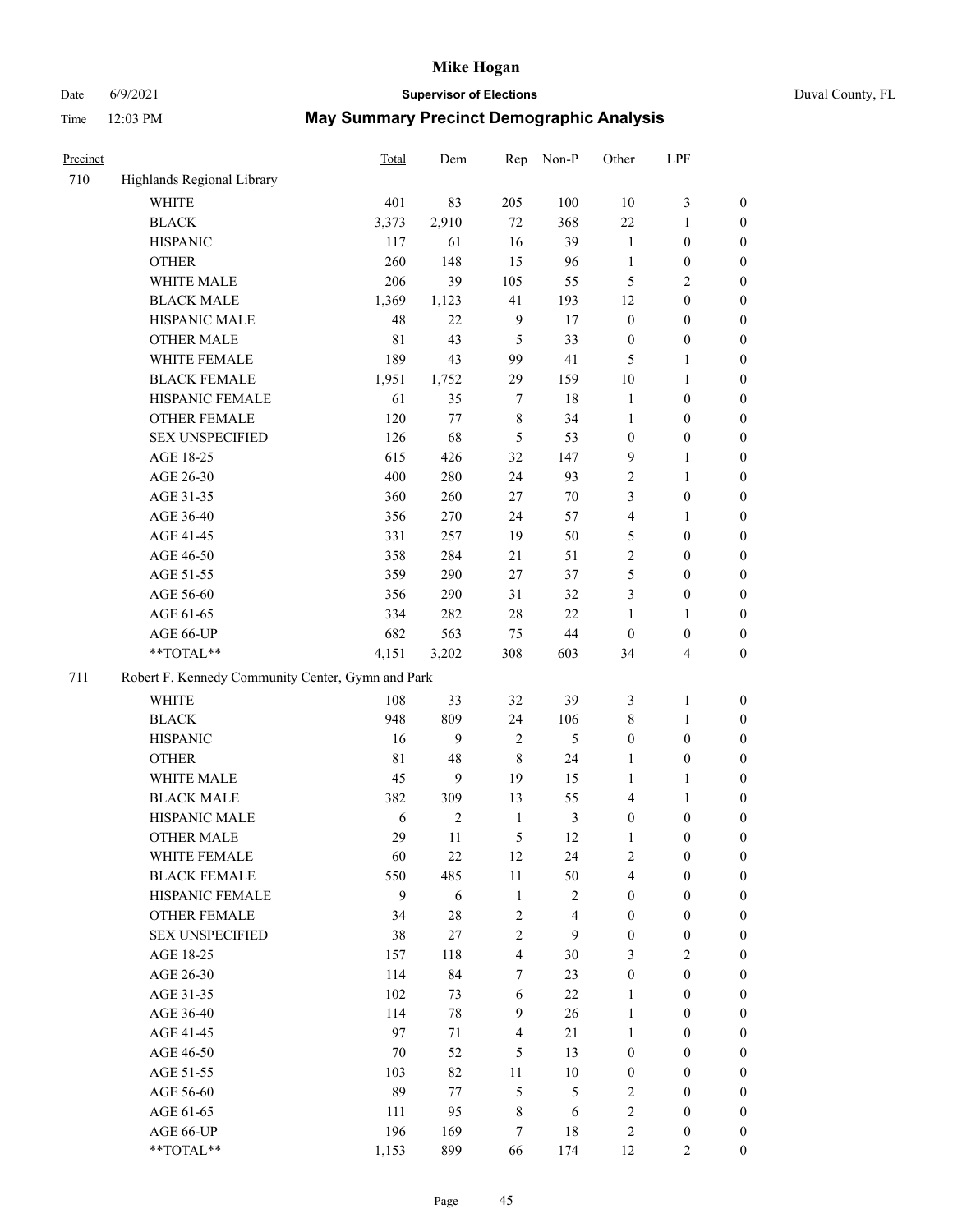# Date 6/9/2021 **Supervisor of Elections** Duval County, FL

| Precinct |                                      | Total | Dem    | Rep            | Non-P  | Other            | LPF                     |                  |
|----------|--------------------------------------|-------|--------|----------------|--------|------------------|-------------------------|------------------|
| 712      | Mary Singleton Senior Citizen Center |       |        |                |        |                  |                         |                  |
|          | <b>WHITE</b>                         | 531   | 234    | 155            | 130    | 7                | $\mathfrak{S}$          | 0                |
|          | <b>BLACK</b>                         | 1,006 | 854    | $28\,$         | 110    | 13               | $\mathbf{1}$            | $\boldsymbol{0}$ |
|          | <b>HISPANIC</b>                      | 69    | 33     | 12             | 23     | $\mathbf{1}$     | $\boldsymbol{0}$        | $\boldsymbol{0}$ |
|          | <b>OTHER</b>                         | 118   | 55     | 14             | 43     | 4                | $\sqrt{2}$              | $\boldsymbol{0}$ |
|          | WHITE MALE                           | 288   | 113    | 89             | $78\,$ | 3                | 5                       | $\boldsymbol{0}$ |
|          | <b>BLACK MALE</b>                    | 417   | 341    | 15             | 53     | 7                | $\mathbf{1}$            | $\boldsymbol{0}$ |
|          | HISPANIC MALE                        | 28    | 13     | $\overline{4}$ | $10\,$ | $\mathbf{1}$     | $\boldsymbol{0}$        | $\boldsymbol{0}$ |
|          | <b>OTHER MALE</b>                    | 58    | 25     | $\overline{9}$ | $22\,$ | 1                | 1                       | $\boldsymbol{0}$ |
|          | WHITE FEMALE                         | 233   | 116    | 65             | 48     | 4                | $\boldsymbol{0}$        | $\boldsymbol{0}$ |
|          | <b>BLACK FEMALE</b>                  | 561   | 493    | 12             | 50     | 6                | $\boldsymbol{0}$        | 0                |
|          | HISPANIC FEMALE                      | 38    | 19     | $\,$ 8 $\,$    | 11     | $\boldsymbol{0}$ | $\boldsymbol{0}$        | $\boldsymbol{0}$ |
|          | OTHER FEMALE                         | 45    | 25     | $\mathfrak{S}$ | 13     | 1                | $\mathbf{1}$            | $\boldsymbol{0}$ |
|          | <b>SEX UNSPECIFIED</b>               | 56    | 31     | $\sqrt{2}$     | 21     | $\sqrt{2}$       | $\boldsymbol{0}$        | $\boldsymbol{0}$ |
|          | AGE 18-25                            | 153   | 98     | 13             | 39     | 2                | $\mathbf{1}$            | $\boldsymbol{0}$ |
|          | AGE 26-30                            | 155   | 109    | 13             | $28\,$ | 3                | $\mathfrak{2}$          | $\boldsymbol{0}$ |
|          | AGE 31-35                            | 181   | 116    | 22             | 39     | 4                | $\boldsymbol{0}$        | $\boldsymbol{0}$ |
|          | AGE 36-40                            | 191   | 112    | 23             | 51     | 4                | $\mathbf{1}$            | $\boldsymbol{0}$ |
|          | AGE 41-45                            | 138   | 96     | 14             | 24     | 4                | $\boldsymbol{0}$        | $\boldsymbol{0}$ |
|          | AGE 46-50                            | 122   | 67     | 23             | 29     | $\mathbf{1}$     | $\sqrt{2}$              | $\boldsymbol{0}$ |
|          | AGE 51-55                            | 134   | 87     | 20             | 24     | 2                | $\mathbf{1}$            | 0                |
|          | AGE 56-60                            | 170   | 112    | 34             | 22     | 2                | $\boldsymbol{0}$        | 0                |
|          | AGE 61-65                            | 192   | 141    | 26             | $22\,$ | 3                | $\boldsymbol{0}$        | $\boldsymbol{0}$ |
|          | AGE 66-UP                            | 288   | 238    | 21             | $28\,$ | $\boldsymbol{0}$ | 1                       | $\boldsymbol{0}$ |
|          | **TOTAL**                            | 1,724 | 1,176  | 209            | 306    | 25               | $8\,$                   | $\boldsymbol{0}$ |
| 713      | First Baptist Church of Jacksonville |       |        |                |        |                  |                         |                  |
|          | WHITE                                | 1,907 | 579    | 814            | 452    | 48               | 14                      | $\boldsymbol{0}$ |
|          | <b>BLACK</b>                         | 1,477 | 1,117  | 89             | 237    | 30               | $\overline{\mathbf{4}}$ | $\boldsymbol{0}$ |
|          | <b>HISPANIC</b>                      | 193   | $78\,$ | 44             | 64     | 4                | $\mathfrak{Z}$          | $\boldsymbol{0}$ |
|          | <b>OTHER</b>                         | 474   | 217    | 92             | 141    | $22\,$           | $\sqrt{2}$              | $\boldsymbol{0}$ |
|          | WHITE MALE                           | 1,069 | 282    | 475            | 274    | $28\,$           | $10\,$                  | $\boldsymbol{0}$ |
|          | <b>BLACK MALE</b>                    | 690   | 490    | 55             | 129    | 12               | $\overline{\mathbf{4}}$ | $\boldsymbol{0}$ |
|          | HISPANIC MALE                        | 102   | 34     | 32             | 32     | $\sqrt{2}$       | $\overline{2}$          | 0                |
|          | <b>OTHER MALE</b>                    | 208   | 95     | 42             | 61     | 10               | $\boldsymbol{0}$        | $\boldsymbol{0}$ |
|          | WHITE FEMALE                         | 810   | 287    | 327            | 172    | 20               | $\overline{\mathbf{4}}$ | $\overline{0}$   |
|          | <b>BLACK FEMALE</b>                  | 764   | 608    | 34             | 106    | 16               | $\boldsymbol{0}$        | $\overline{0}$   |
|          | HISPANIC FEMALE                      | 88    | 44     | $11\,$         | $30\,$ | $\overline{c}$   | $\mathbf{1}$            | $\boldsymbol{0}$ |
|          | <b>OTHER FEMALE</b>                  | 197   | 105    | 36             | $44\,$ | 10               | $\sqrt{2}$              | $\overline{0}$   |
|          | <b>SEX UNSPECIFIED</b>               | 123   | 46     | 27             | 46     | 4                | $\boldsymbol{0}$        | 0                |
|          | AGE 18-25                            | 268   | 130    | 57             | 72     | 6                | $\mathfrak{Z}$          | 0                |
|          | AGE 26-30                            | 425   | 201    | 83             | 124    | $10\,$           | $\boldsymbol{7}$        | 0                |
|          | AGE 31-35                            | 466   | 209    | 95             | 140    | 17               | $\mathfrak s$           | 0                |
|          | AGE 36-40                            | 439   | 198    | 109            | 120    | $\overline{9}$   | $\mathfrak{Z}$          | 0                |
|          | AGE 41-45                            | 388   | 152    | 130            | 94     | 10               | $\sqrt{2}$              | 0                |
|          | AGE 46-50                            | 405   | 155    | 136            | 97     | 15               | $\sqrt{2}$              | 0                |
|          | AGE 51-55                            | 339   | 156    | 109            | 63     | $11\,$           | $\boldsymbol{0}$        | $\boldsymbol{0}$ |
|          | AGE 56-60                            | 296   | 143    | 89             | 57     | 7                | $\boldsymbol{0}$        | $\boldsymbol{0}$ |
|          | AGE 61-65                            | 283   | 162    | 64             | 50     | 6                | 1                       | 0                |
|          | AGE 66-UP                            | 742   | 485    | 167            | 77     | 13               | $\boldsymbol{0}$        | 0                |
|          | **TOTAL**                            | 4,051 | 1,991  | 1,039          | 894    | 104              | 23                      | $\overline{0}$   |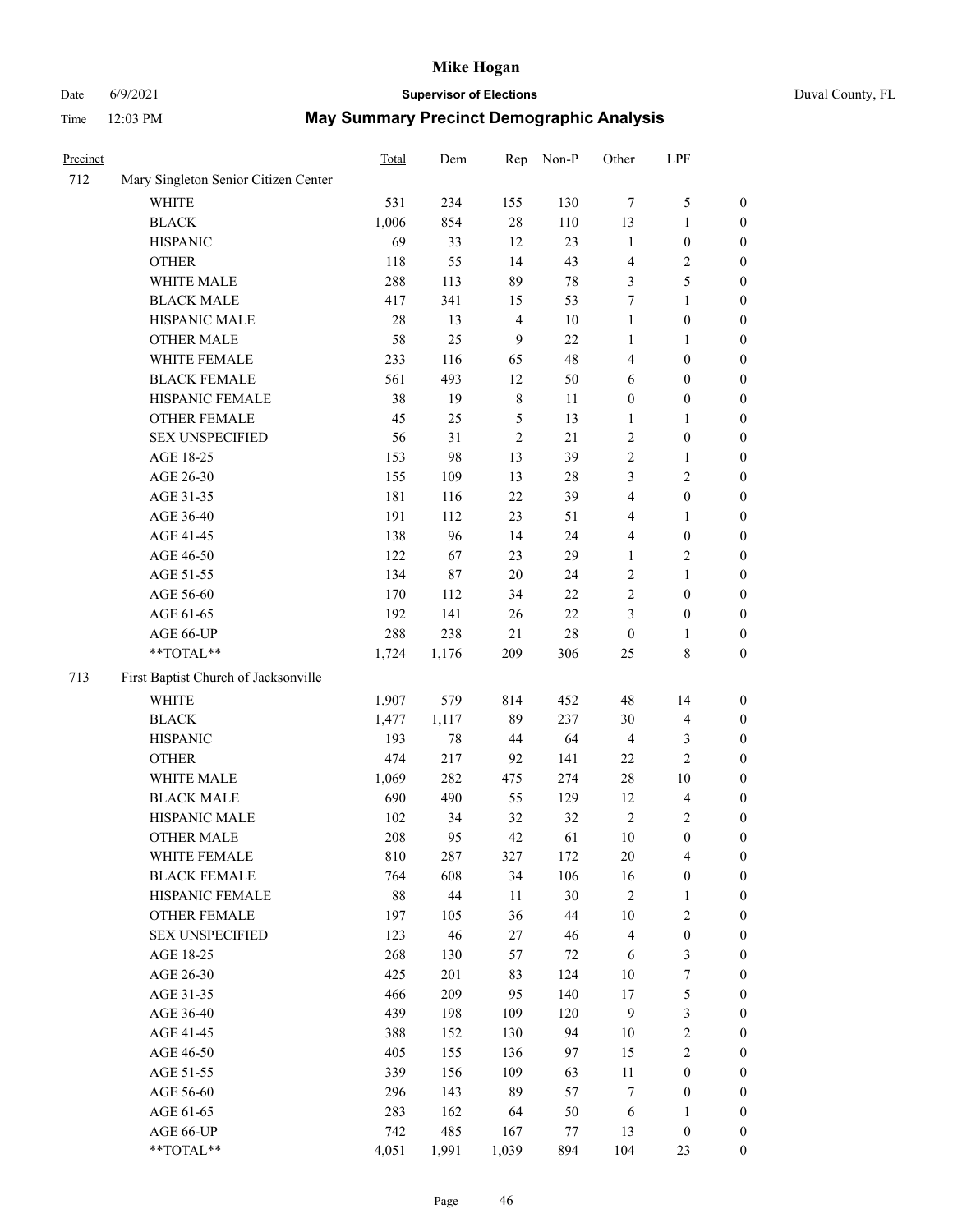# Date 6/9/2021 **Supervisor of Elections** Duval County, FL

| Precinct |                                  | <b>Total</b> | Dem                     | Rep              | Non-P      | Other            | LPF              |                  |
|----------|----------------------------------|--------------|-------------------------|------------------|------------|------------------|------------------|------------------|
| 714      | Grace Baptist Church             |              |                         |                  |            |                  |                  |                  |
|          | <b>WHITE</b>                     | 267          | 103                     | 80               | 74         | 8                | $\sqrt{2}$       | 0                |
|          | <b>BLACK</b>                     | 1,583        | 1,330                   | 47               | 196        | 8                | $\sqrt{2}$       | 0                |
|          | <b>HISPANIC</b>                  | 46           | 24                      | $\overline{4}$   | 16         | $\overline{2}$   | $\boldsymbol{0}$ | $\boldsymbol{0}$ |
|          | <b>OTHER</b>                     | 139          | 73                      | 10               | 54         | 2                | $\boldsymbol{0}$ | $\boldsymbol{0}$ |
|          | WHITE MALE                       | 138          | 44                      | 51               | 37         | 4                | $\sqrt{2}$       | $\boldsymbol{0}$ |
|          | <b>BLACK MALE</b>                | 646          | 514                     | 24               | 101        | 5                | $\sqrt{2}$       | $\boldsymbol{0}$ |
|          | HISPANIC MALE                    | 20           | 6                       | $\mathfrak{Z}$   | $10\,$     | 1                | $\boldsymbol{0}$ | $\boldsymbol{0}$ |
|          | <b>OTHER MALE</b>                | 45           | $21\,$                  | $\mathfrak{S}$   | 18         | $\mathbf{1}$     | $\boldsymbol{0}$ | $\boldsymbol{0}$ |
|          | WHITE FEMALE                     | 121          | 56                      | 26               | 35         | 4                | $\boldsymbol{0}$ | $\boldsymbol{0}$ |
|          | <b>BLACK FEMALE</b>              | 903          | 794                     | 23               | 83         | 3                | $\boldsymbol{0}$ | $\boldsymbol{0}$ |
|          | HISPANIC FEMALE                  | 25           | 17                      | $\mathbf{1}$     | 6          | $\mathbf{1}$     | $\boldsymbol{0}$ | 0                |
|          | <b>OTHER FEMALE</b>              | 60           | 36                      | $\overline{4}$   | $20\,$     | $\boldsymbol{0}$ | $\boldsymbol{0}$ | $\boldsymbol{0}$ |
|          | <b>SEX UNSPECIFIED</b>           | 77           | 42                      | $\overline{4}$   | 30         | $\mathbf{1}$     | $\boldsymbol{0}$ | $\boldsymbol{0}$ |
|          | AGE 18-25                        | 241          | 151                     | 16               | $70\,$     | 4                | $\boldsymbol{0}$ | $\boldsymbol{0}$ |
|          | AGE 26-30                        | 187          | 127                     | 12               | 45         | 3                | $\boldsymbol{0}$ | $\boldsymbol{0}$ |
|          | AGE 31-35                        | 184          | 123                     | 14               | 44         | $\overline{c}$   | $\mathbf{1}$     | $\boldsymbol{0}$ |
|          | AGE 36-40                        | 205          | 144                     | $10\,$           | 48         | $\overline{c}$   | $\mathbf{1}$     | $\boldsymbol{0}$ |
|          | AGE 41-45                        | 174          | 135                     | 12               | 24         | 3                | $\boldsymbol{0}$ | $\boldsymbol{0}$ |
|          | AGE 46-50                        | 143          | 108                     | $10\,$           | 23         | $\overline{2}$   | $\boldsymbol{0}$ | $\boldsymbol{0}$ |
|          | AGE 51-55                        | 169          | 128                     | 17               | 24         | $\boldsymbol{0}$ | $\boldsymbol{0}$ | $\boldsymbol{0}$ |
|          | AGE 56-60                        | 200          | 160                     | 12               | 24         | 2                | $\sqrt{2}$       | 0                |
|          | AGE 61-65                        | 198          | 164                     | 13               | 19         | $\overline{c}$   | $\boldsymbol{0}$ | $\boldsymbol{0}$ |
|          | AGE 66-UP                        | 334          | 290                     | 25               | 19         | $\boldsymbol{0}$ | $\boldsymbol{0}$ | $\boldsymbol{0}$ |
|          | **TOTAL**                        | 2,035        | 1,530                   | 141              | 340        | $20\,$           | $\overline{4}$   | $\boldsymbol{0}$ |
| 801      | North Jacksonville Church of God |              |                         |                  |            |                  |                  |                  |
|          | <b>WHITE</b>                     | 346          | 93                      | 182              | 62         | 6                | $\mathfrak z$    | $\boldsymbol{0}$ |
|          | <b>BLACK</b>                     | 1,803        | 1,547                   | 56               | 189        | 8                | $\mathfrak{Z}$   | $\boldsymbol{0}$ |
|          | <b>HISPANIC</b>                  | 24           | 11                      | $\mathfrak{S}$   | $\,8\,$    | $\boldsymbol{0}$ | $\boldsymbol{0}$ | $\boldsymbol{0}$ |
|          | <b>OTHER</b>                     | 139          | 71                      | 11               | 56         | $\mathbf{1}$     | $\boldsymbol{0}$ | $\boldsymbol{0}$ |
|          | WHITE MALE                       | 169          | 41                      | 89               | 34         | 3                | $\mathfrak{2}$   | $\boldsymbol{0}$ |
|          | <b>BLACK MALE</b>                | 720          | 577                     | 30               | 109        | 3                | $\mathbf{1}$     | $\boldsymbol{0}$ |
|          | HISPANIC MALE                    | $11\,$       | $\overline{\mathbf{4}}$ | 5                | $\sqrt{2}$ | $\boldsymbol{0}$ | $\boldsymbol{0}$ | 0                |
|          | <b>OTHER MALE</b>                | 41           | 21                      | $\overline{4}$   | 16         | $\boldsymbol{0}$ | $\boldsymbol{0}$ | $\boldsymbol{0}$ |
|          | WHITE FEMALE                     | 172          | 51                      | 91               | 26         | 3                | 1                | 0                |
|          | <b>BLACK FEMALE</b>              | 1,045        | 942                     | 25               | 71         | 5                | $\sqrt{2}$       | $\overline{0}$   |
|          | HISPANIC FEMALE                  | 12           | 6                       | $\boldsymbol{0}$ | $\sqrt{6}$ | $\boldsymbol{0}$ | $\boldsymbol{0}$ | $\overline{0}$   |
|          | OTHER FEMALE                     | 54           | 34                      | 5                | 15         | $\boldsymbol{0}$ | $\boldsymbol{0}$ | $\overline{0}$   |
|          | <b>SEX UNSPECIFIED</b>           | $88\,$       | 46                      | 5                | 36         | $\mathbf{1}$     | $\boldsymbol{0}$ | 0                |
|          | AGE 18-25                        | 277          | 186                     | $\mathbf{9}$     | $78\,$     | $\mathbf{1}$     | 3                | 0                |
|          | AGE 26-30                        | 190          | 135                     | 12               | 41         | $\mathbf{1}$     | $\mathbf{1}$     | 0                |
|          | AGE 31-35                        | 232          | 169                     | 14               | 47         | $\overline{c}$   | $\boldsymbol{0}$ | 0                |
|          | AGE 36-40                        | 186          | 139                     | 17               | $28\,$     | 2                | $\boldsymbol{0}$ | 0                |
|          | AGE 41-45                        | 172          | 129                     | 21               | $20\,$     | $\overline{c}$   | $\boldsymbol{0}$ | 0                |
|          | AGE 46-50                        | 151          | 111                     | 16               | 22         | 2                | $\boldsymbol{0}$ | 0                |
|          | AGE 51-55                        | 184          | 134                     | 29               | 17         | $\overline{c}$   | $\sqrt{2}$       | $\overline{0}$   |
|          | AGE 56-60                        | 193          | 144                     | 26               | 23         | $\boldsymbol{0}$ | $\boldsymbol{0}$ | $\overline{0}$   |
|          | AGE 61-65                        | 252          | 205                     | 25               | $20\,$     | 2                | $\boldsymbol{0}$ | $\overline{0}$   |
|          | AGE 66-UP                        | 475          | 370                     | 85               | 19         | $\mathbf{1}$     | $\boldsymbol{0}$ | 0                |
|          | **TOTAL**                        | 2,312        | 1,722                   | 254              | 315        | 15               | 6                | $\boldsymbol{0}$ |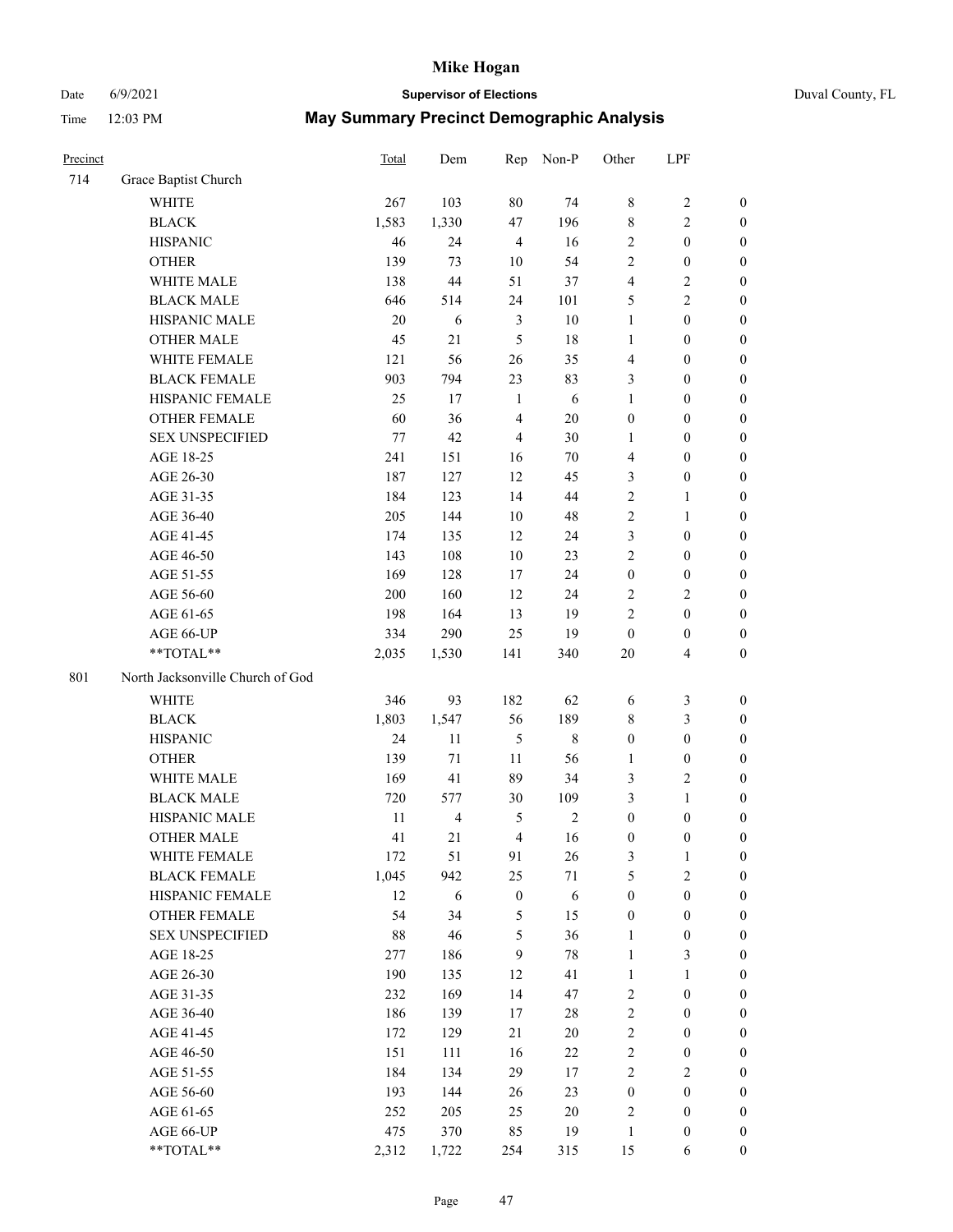## Date 6/9/2021 **Supervisor of Elections** Duval County, FL

| Precinct |                                   | Total       | Dem         | Rep              | Non-P          | Other            | LPF                     |                  |
|----------|-----------------------------------|-------------|-------------|------------------|----------------|------------------|-------------------------|------------------|
| 802      | St Paul Missionary Baptist Church |             |             |                  |                |                  |                         |                  |
|          | <b>WHITE</b>                      | 94          | 42          | 25               | 26             | $\mathbf{1}$     | $\boldsymbol{0}$        | $\boldsymbol{0}$ |
|          | <b>BLACK</b>                      | 2,399       | 2,111       | 43               | 233            | 10               | $\overline{c}$          | $\boldsymbol{0}$ |
|          | <b>HISPANIC</b>                   | 19          | $\,$ 8 $\,$ | 3                | $\,8\,$        | $\boldsymbol{0}$ | $\boldsymbol{0}$        | $\boldsymbol{0}$ |
|          | <b>OTHER</b>                      | 113         | 61          | 6                | 44             | 2                | $\boldsymbol{0}$        | $\boldsymbol{0}$ |
|          | WHITE MALE                        | 40          | 14          | 12               | 13             | $\mathbf{1}$     | $\boldsymbol{0}$        | $\boldsymbol{0}$ |
|          | <b>BLACK MALE</b>                 | 974         | 823         | 23               | 121            | 7                | $\boldsymbol{0}$        | $\boldsymbol{0}$ |
|          | HISPANIC MALE                     | $\,$ 8 $\,$ | 3           | $\sqrt{2}$       | $\mathfrak{Z}$ | $\boldsymbol{0}$ | $\boldsymbol{0}$        | $\boldsymbol{0}$ |
|          | <b>OTHER MALE</b>                 | 38          | $20\,$      | $\mathfrak{Z}$   | 15             | $\boldsymbol{0}$ | $\boldsymbol{0}$        | $\boldsymbol{0}$ |
|          | WHITE FEMALE                      | 53          | 27          | 13               | 13             | $\boldsymbol{0}$ | $\boldsymbol{0}$        | $\boldsymbol{0}$ |
|          | <b>BLACK FEMALE</b>               | 1,389       | 1,259       | 20               | 105            | 3                | $\mathbf{2}$            | 0                |
|          | HISPANIC FEMALE                   | 11          | 5           | $\mathbf{1}$     | 5              | $\boldsymbol{0}$ | $\boldsymbol{0}$        | $\boldsymbol{0}$ |
|          | OTHER FEMALE                      | 44          | 25          | $\mathfrak{Z}$   | 14             | 2                | $\boldsymbol{0}$        | $\boldsymbol{0}$ |
|          | <b>SEX UNSPECIFIED</b>            | 68          | 46          | $\boldsymbol{0}$ | 22             | $\boldsymbol{0}$ | $\boldsymbol{0}$        | $\boldsymbol{0}$ |
|          | AGE 18-25                         | 300         | 204         | $\tau$           | 86             | 3                | $\boldsymbol{0}$        | $\boldsymbol{0}$ |
|          | AGE 26-30                         | 188         | 136         | 5                | 45             | 2                | $\boldsymbol{0}$        | $\boldsymbol{0}$ |
|          | AGE 31-35                         | 186         | 150         | 11               | 25             | $\boldsymbol{0}$ | $\boldsymbol{0}$        | $\boldsymbol{0}$ |
|          | AGE 36-40                         | 191         | 160         | 5                | 26             | $\boldsymbol{0}$ | $\boldsymbol{0}$        | $\boldsymbol{0}$ |
|          | AGE 41-45                         | 203         | 161         | $\overline{9}$   | 28             | 4                | 1                       | $\boldsymbol{0}$ |
|          | AGE 46-50                         | 207         | 174         | 6                | 25             | 2                | $\boldsymbol{0}$        | $\boldsymbol{0}$ |
|          | AGE 51-55                         | 198         | 177         | $\tau$           | 14             | $\boldsymbol{0}$ | $\boldsymbol{0}$        | 0                |
|          | AGE 56-60                         | 219         | 185         | 6                | 27             | 1                | $\boldsymbol{0}$        | $\boldsymbol{0}$ |
|          | AGE 61-65                         | 209         | 190         | 7                | 12             | $\boldsymbol{0}$ | $\boldsymbol{0}$        | $\boldsymbol{0}$ |
|          | AGE 66-UP                         | 724         | 685         | 14               | 23             | 1                | 1                       | $\boldsymbol{0}$ |
|          | **TOTAL**                         | 2,625       | 2,222       | 77               | 311            | 13               | $\sqrt{2}$              | $\boldsymbol{0}$ |
| 803      | New Life Community Church         |             |             |                  |                |                  |                         |                  |
|          | <b>WHITE</b>                      | 846         | 214         | 434              | 178            | 14               | 6                       | $\boldsymbol{0}$ |
|          | <b>BLACK</b>                      | 3,596       | 3,115       | 95               | 354            | 27               | 5                       | $\boldsymbol{0}$ |
|          | <b>HISPANIC</b>                   | 112         | 45          | 33               | 33             | $\mathbf{1}$     | $\boldsymbol{0}$        | $\boldsymbol{0}$ |
|          | <b>OTHER</b>                      | 288         | 146         | 30               | 103            | 6                | $\mathfrak{Z}$          | $\boldsymbol{0}$ |
|          | WHITE MALE                        | 381         | 75          | 202              | 94             | 6                | $\overline{\mathbf{4}}$ | $\boldsymbol{0}$ |
|          | <b>BLACK MALE</b>                 | 1,366       | 1,111       | 53               | 177            | 22               | $\mathfrak{Z}$          | $\boldsymbol{0}$ |
|          | HISPANIC MALE                     | 52          | 20          | 16               | 16             | $\boldsymbol{0}$ | $\boldsymbol{0}$        | 0                |
|          | <b>OTHER MALE</b>                 | 91          | 46          | 15               | 27             | 2                | 1                       | $\boldsymbol{0}$ |
|          | WHITE FEMALE                      | 451         | 137         | 227              | $77\,$         | 8                | $\overline{c}$          | $\boldsymbol{0}$ |
|          | <b>BLACK FEMALE</b>               | 2,171       | 1,954       | 41               | 169            | 5                | $\sqrt{2}$              | $\boldsymbol{0}$ |
|          | HISPANIC FEMALE                   | 58          | 25          | 15               | 17             | $\mathbf{1}$     | $\boldsymbol{0}$        | $\overline{0}$   |
|          | OTHER FEMALE                      | 114         | 64          | $\mathbf{9}$     | 37             | 2                | $\sqrt{2}$              | 0                |
|          | <b>SEX UNSPECIFIED</b>            | 158         | $88\,$      | 14               | 54             | $\overline{c}$   | $\boldsymbol{0}$        | 0                |
|          | AGE 18-25                         | 587         | 401         | 34               | 138            | 13               | $\mathbf{1}$            | 0                |
|          | AGE 26-30                         | 400         | 271         | 34               | 86             | 4                | $\mathfrak s$           | 0                |
|          | AGE 31-35                         | 464         | 318         | 41               | 97             | 6                | $\sqrt{2}$              | 0                |
|          | AGE 36-40                         | 420         | 306         | 39               | 68             | 4                | $\mathfrak{Z}$          | 0                |
|          | AGE 41-45                         | 402         | 295         | 43               | 61             | 3                | $\boldsymbol{0}$        | 0                |
|          | AGE 46-50                         | 414         | 321         | 45               | $44\,$         | 2                | $\sqrt{2}$              | 0                |
|          | AGE 51-55                         | 416         | 306         | 53               | 51             | 5                | 1                       | $\boldsymbol{0}$ |
|          | AGE 56-60                         | 449         | 344         | 63               | 39             | 3                | $\boldsymbol{0}$        | $\boldsymbol{0}$ |
|          | AGE 61-65                         | 409         | 296         | 74               | 37             | 2                | $\boldsymbol{0}$        | 0                |
|          | AGE 66-UP                         | 881         | 662         | 166              | 47             | 6                | $\boldsymbol{0}$        | 0                |
|          | **TOTAL**                         | 4,842       | 3,520       | 592              | 668            | 48               | 14                      | $\boldsymbol{0}$ |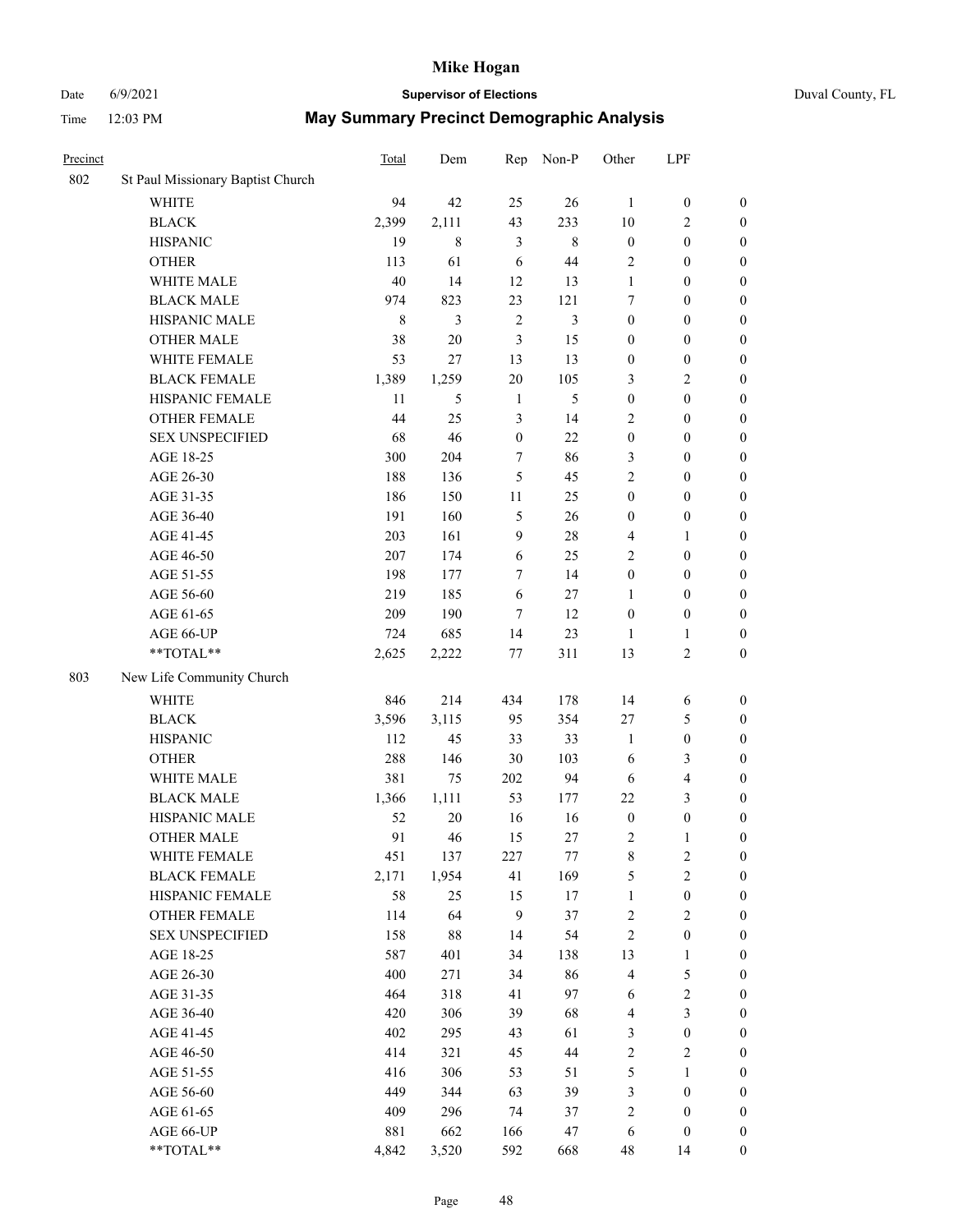# Date 6/9/2021 **Supervisor of Elections** Duval County, FL

| Precinct |                         | Total | Dem   |              | Rep Non-P    | Other            | LPF              |                  |
|----------|-------------------------|-------|-------|--------------|--------------|------------------|------------------|------------------|
| 804      | Universal Church        |       |       |              |              |                  |                  |                  |
|          | <b>WHITE</b>            | 970   | 259   | 487          | 198          | 18               | $\,$ 8 $\,$      | 0                |
|          | <b>BLACK</b>            | 1,448 | 1,200 | 46           | 190          | 12               | $\boldsymbol{0}$ | $\boldsymbol{0}$ |
|          | <b>HISPANIC</b>         | 71    | 25    | 19           | 25           | $\boldsymbol{0}$ | $\mathbf{2}$     | 0                |
|          | <b>OTHER</b>            | 182   | 71    | 32           | 79           | $\boldsymbol{0}$ | $\boldsymbol{0}$ | $\boldsymbol{0}$ |
|          | WHITE MALE              | 436   | 103   | 237          | 84           | 9                | 3                | $\boldsymbol{0}$ |
|          | <b>BLACK MALE</b>       | 555   | 431   | 25           | 93           | 6                | $\boldsymbol{0}$ | $\boldsymbol{0}$ |
|          | HISPANIC MALE           | 37    | 10    | 10           | 16           | $\boldsymbol{0}$ | $\mathbf{1}$     | $\boldsymbol{0}$ |
|          | <b>OTHER MALE</b>       | 62    | 24    | 11           | 27           | $\boldsymbol{0}$ | $\boldsymbol{0}$ | $\boldsymbol{0}$ |
|          | WHITE FEMALE            | 527   | 154   | 247          | 112          | 9                | 5                | $\boldsymbol{0}$ |
|          | <b>BLACK FEMALE</b>     | 869   | 750   | 19           | 94           | 6                | $\boldsymbol{0}$ | 0                |
|          | HISPANIC FEMALE         | 33    | 15    | $\,$ 8 $\,$  | $\mathbf{9}$ | $\boldsymbol{0}$ | $\mathbf{1}$     | 0                |
|          | <b>OTHER FEMALE</b>     | 70    | 33    | 16           | 21           | $\boldsymbol{0}$ | $\boldsymbol{0}$ | 0                |
|          | <b>SEX UNSPECIFIED</b>  | 82    | 35    | 11           | 36           | $\boldsymbol{0}$ | $\boldsymbol{0}$ | $\boldsymbol{0}$ |
|          | AGE 18-25               | 283   | 146   | 41           | 89           | 5                | $\sqrt{2}$       | $\boldsymbol{0}$ |
|          | AGE 26-30               | 255   | 139   | 41           | 68           | 5                | $\sqrt{2}$       | $\boldsymbol{0}$ |
|          | AGE 31-35               | 254   | 151   | 37           | 62           | $\overline{c}$   | $\sqrt{2}$       | $\boldsymbol{0}$ |
|          | AGE 36-40               | 206   | 117   | 38           | 47           | 4                | $\boldsymbol{0}$ | $\boldsymbol{0}$ |
|          | AGE 41-45               | 177   | 94    | 38           | 38           | 6                | $\mathbf{1}$     | $\boldsymbol{0}$ |
|          | AGE 46-50               | 182   | 109   | 37           | 34           | $\mathbf{1}$     | $\mathbf{1}$     | $\boldsymbol{0}$ |
|          | AGE 51-55               | 234   | 145   | 48           | 37           | 3                | $\mathbf{1}$     | 0                |
|          | AGE 56-60               | 302   | 190   | 77           | 33           | $\overline{c}$   | $\boldsymbol{0}$ | 0                |
|          | AGE 61-65               | 270   | 163   | 68           | 36           | 2                | $\mathbf{1}$     | 0                |
|          | AGE 66-UP               | 508   | 301   | 159          | 48           | $\boldsymbol{0}$ | $\boldsymbol{0}$ | 0                |
|          | $**TOTAL**$             | 2,671 | 1,555 | 584          | 492          | 30               | 10               | $\boldsymbol{0}$ |
| 805      | Riverview Senior Center |       |       |              |              |                  |                  |                  |
|          | <b>WHITE</b>            | 626   | 160   | 298          | 158          | 7                | $\mathfrak{Z}$   | $\boldsymbol{0}$ |
|          | <b>BLACK</b>            | 1,883 | 1,568 | 61           | 244          | 9                | $\mathbf{1}$     | $\boldsymbol{0}$ |
|          | <b>HISPANIC</b>         | 57    | 22    | 11           | $21\,$       | 2                | $\mathbf{1}$     | $\boldsymbol{0}$ |
|          | <b>OTHER</b>            | 159   | 76    | 20           | 62           | $\mathbf{1}$     | $\boldsymbol{0}$ | $\boldsymbol{0}$ |
|          | WHITE MALE              | 289   | 66    | 145          | 73           | 3                | $\mathfrak{2}$   | $\overline{0}$   |
|          | <b>BLACK MALE</b>       | 746   | 592   | $28\,$       | 120          | 6                | $\boldsymbol{0}$ | $\boldsymbol{0}$ |
|          | HISPANIC MALE           | 29    | 11    | 7            | $10\,$       | $\mathbf{1}$     | $\boldsymbol{0}$ | 0                |
|          | <b>OTHER MALE</b>       | 56    | 27    | 9            | 19           | $\mathbf{1}$     | $\boldsymbol{0}$ | 0                |
|          | WHITE FEMALE            | 323   | 88    | 147          | 83           | 4                | 1                | 0                |
|          | <b>BLACK FEMALE</b>     | 1,103 | 951   | 33           | 115          | 3                | $\mathbf{1}$     | $\boldsymbol{0}$ |
|          | HISPANIC FEMALE         | 25    | 11    | 3            | $\mathbf{9}$ | $\mathbf{1}$     | $\mathbf{1}$     | $\overline{0}$   |
|          | OTHER FEMALE            | 63    | 36    | 9            | 18           | $\boldsymbol{0}$ | $\boldsymbol{0}$ | $\overline{0}$   |
|          | <b>SEX UNSPECIFIED</b>  | 91    | 44    | $\mathbf{9}$ | 38           | $\boldsymbol{0}$ | $\boldsymbol{0}$ | 0                |
|          | AGE 18-25               | 355   | 218   | 31           | 99           | 5                | $\sqrt{2}$       | 0                |
|          | AGE 26-30               | 272   | 153   | 32           | 84           | 2                | $\mathbf{1}$     | 0                |
|          | AGE 31-35               | 244   | 164   | 18           | 59           | $\overline{c}$   | $\mathbf{1}$     | 0                |
|          | AGE 36-40               | 247   | 170   | 31           | $44\,$       | $\overline{c}$   | $\boldsymbol{0}$ | 0                |
|          | AGE 41-45               | 202   | 139   | 20           | 40           | 2                | 1                | 0                |
|          | AGE 46-50               | 196   | 129   | 26           | 40           | $\mathbf{1}$     | $\boldsymbol{0}$ | 0                |
|          | AGE 51-55               | 217   | 151   | 36           | $30\,$       | $\boldsymbol{0}$ | $\boldsymbol{0}$ | 0                |
|          | AGE 56-60               | 232   | 151   | 45           | 33           | 3                | $\boldsymbol{0}$ | $\boldsymbol{0}$ |
|          | AGE 61-65               | 264   | 187   | 48           | 28           | 1                | $\boldsymbol{0}$ | $\overline{0}$   |
|          | AGE 66-UP               | 496   | 364   | 103          | $28\,$       | $\mathbf{1}$     | $\boldsymbol{0}$ | 0                |
|          | **TOTAL**               | 2,725 | 1,826 | 390          | 485          | 19               | $\mathfrak{S}$   | $\boldsymbol{0}$ |
|          |                         |       |       |              |              |                  |                  |                  |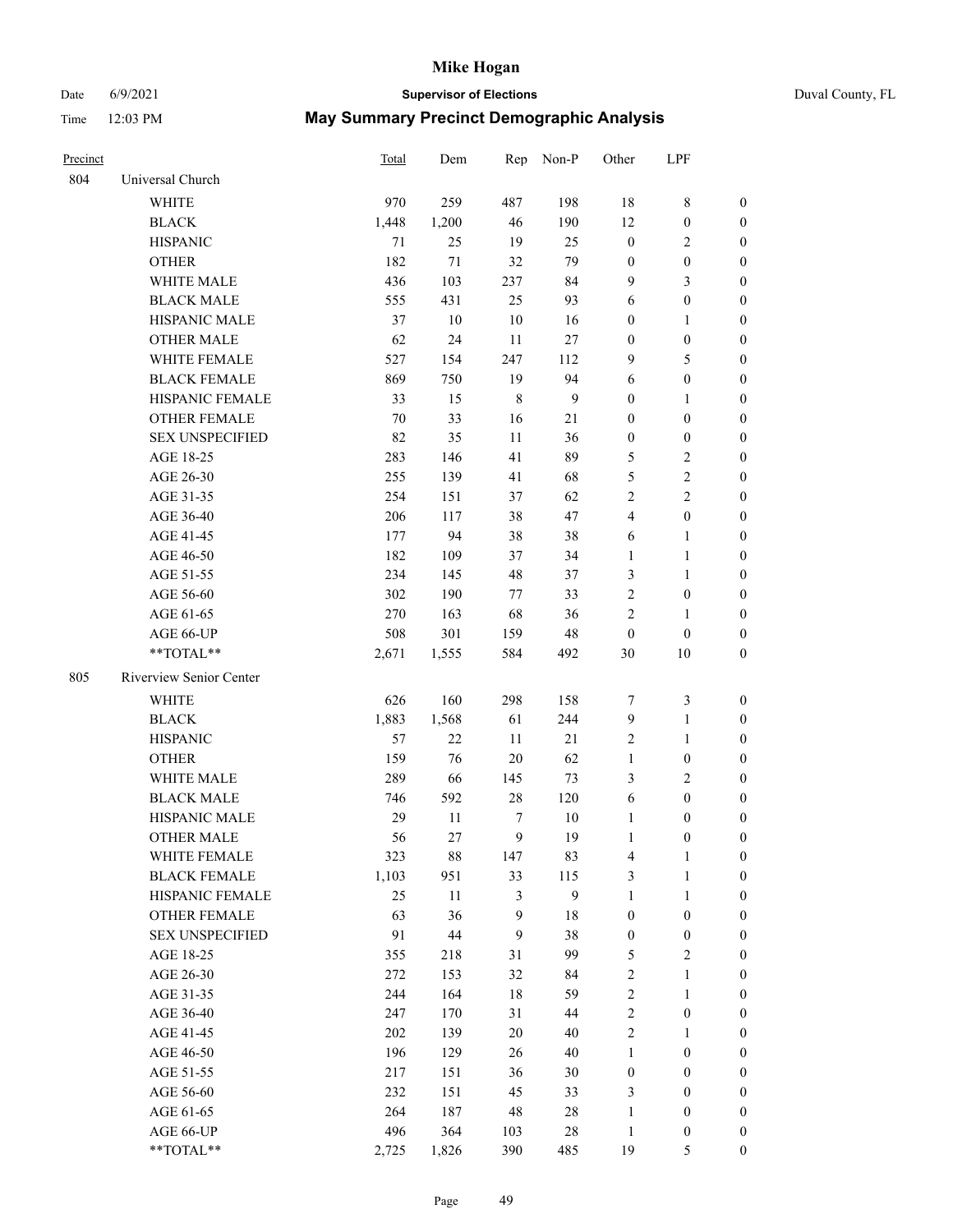# Date 6/9/2021 **Supervisor of Elections** Duval County, FL

| Precinct |                                   | Total          | Dem                     | Rep              | Non-P                   | Other            | LPF              |                  |
|----------|-----------------------------------|----------------|-------------------------|------------------|-------------------------|------------------|------------------|------------------|
| 806      | Clanzel T. Brown Community Center |                |                         |                  |                         |                  |                  |                  |
|          | <b>WHITE</b>                      | 22             | $\,8\,$                 | 9                | 5                       | $\boldsymbol{0}$ | $\boldsymbol{0}$ | $\boldsymbol{0}$ |
|          | <b>BLACK</b>                      | 764            | 661                     | 20               | 79                      | 4                | $\boldsymbol{0}$ | $\boldsymbol{0}$ |
|          | <b>HISPANIC</b>                   | 3              | 1                       | $\mathbf{1}$     | 1                       | $\boldsymbol{0}$ | $\boldsymbol{0}$ | $\boldsymbol{0}$ |
|          | <b>OTHER</b>                      | 64             | 37                      | 3                | 24                      | $\boldsymbol{0}$ | $\boldsymbol{0}$ | $\boldsymbol{0}$ |
|          | WHITE MALE                        | 6              | 3                       | $\mathbf{1}$     | $\mathbf{2}$            | $\boldsymbol{0}$ | $\boldsymbol{0}$ | $\boldsymbol{0}$ |
|          | <b>BLACK MALE</b>                 | 301            | 258                     | $\,$ 8 $\,$      | 33                      | 2                | $\boldsymbol{0}$ | $\boldsymbol{0}$ |
|          | HISPANIC MALE                     | $\mathbf{1}$   | $\boldsymbol{0}$        | $\mathbf{1}$     | $\boldsymbol{0}$        | $\boldsymbol{0}$ | $\boldsymbol{0}$ | $\boldsymbol{0}$ |
|          | <b>OTHER MALE</b>                 | 19             | 10                      | 3                | 6                       | $\boldsymbol{0}$ | $\boldsymbol{0}$ | $\boldsymbol{0}$ |
|          | WHITE FEMALE                      | 16             | 5                       | $\,8\,$          | 3                       | $\boldsymbol{0}$ | $\boldsymbol{0}$ | $\boldsymbol{0}$ |
|          | <b>BLACK FEMALE</b>               | 447            | 389                     | 12               | 44                      | 2                | $\boldsymbol{0}$ | $\boldsymbol{0}$ |
|          | HISPANIC FEMALE                   | $\mathfrak{2}$ | 1                       | $\boldsymbol{0}$ | $\mathbf{1}$            | $\boldsymbol{0}$ | $\boldsymbol{0}$ | $\boldsymbol{0}$ |
|          | OTHER FEMALE                      | 26             | 19                      | $\boldsymbol{0}$ | 7                       | $\boldsymbol{0}$ | $\boldsymbol{0}$ | $\boldsymbol{0}$ |
|          | <b>SEX UNSPECIFIED</b>            | 35             | 22                      | $\boldsymbol{0}$ | 13                      | $\boldsymbol{0}$ | $\boldsymbol{0}$ | $\boldsymbol{0}$ |
|          | AGE 18-25                         | 113            | 74                      | 5                | 33                      | 1                | $\boldsymbol{0}$ | $\boldsymbol{0}$ |
|          | AGE 26-30                         | 85             | 61                      | 6                | 18                      | $\boldsymbol{0}$ | $\boldsymbol{0}$ | $\boldsymbol{0}$ |
|          | AGE 31-35                         | 71             | 56                      | 3                | 11                      | $\mathbf{1}$     | $\boldsymbol{0}$ | $\boldsymbol{0}$ |
|          | AGE 36-40                         | 68             | 52                      | $\mathbf{1}$     | 14                      | $\mathbf{1}$     | $\boldsymbol{0}$ | $\boldsymbol{0}$ |
|          | AGE 41-45                         | 68             | 54                      | $\mathfrak{Z}$   | 11                      | $\boldsymbol{0}$ | $\boldsymbol{0}$ | 0                |
|          | AGE 46-50                         | 71             | 59                      | 5                | 6                       | 1                | $\boldsymbol{0}$ | $\boldsymbol{0}$ |
|          | AGE 51-55                         | 64             | 57                      | 1                | 6                       | $\boldsymbol{0}$ | $\boldsymbol{0}$ | $\boldsymbol{0}$ |
|          | AGE 56-60                         | 75             | 66                      | $\overline{4}$   | 5                       | $\boldsymbol{0}$ | $\boldsymbol{0}$ | $\boldsymbol{0}$ |
|          | AGE 61-65                         | 64             | 59                      | 3                | $\overline{c}$          | $\boldsymbol{0}$ | $\boldsymbol{0}$ | $\boldsymbol{0}$ |
|          | AGE 66-UP                         | 174            | 169                     | $\overline{c}$   | 3                       | $\boldsymbol{0}$ | $\boldsymbol{0}$ | $\boldsymbol{0}$ |
|          | **TOTAL**                         | 853            | 707                     | 33               | 109                     | 4                | $\boldsymbol{0}$ | $\boldsymbol{0}$ |
| 807      | Bradham Brooks Regional Library   |                |                         |                  |                         |                  |                  |                  |
|          | <b>WHITE</b>                      | 31             | 9                       | 14               | 6                       | 2                | $\boldsymbol{0}$ | $\boldsymbol{0}$ |
|          | <b>BLACK</b>                      | 1,054          | 940                     | 26               | 85                      | $\boldsymbol{0}$ | $\mathfrak{Z}$   | $\boldsymbol{0}$ |
|          | <b>HISPANIC</b>                   | 12             | 5                       | 3                | $\overline{\mathbf{4}}$ | $\boldsymbol{0}$ | $\boldsymbol{0}$ | $\boldsymbol{0}$ |
|          | <b>OTHER</b>                      | 54             | 23                      | 6                | 24                      | 1                | $\boldsymbol{0}$ | $\boldsymbol{0}$ |
|          | WHITE MALE                        | 17             | $\overline{4}$          | 9                | $\overline{2}$          | 2                | $\boldsymbol{0}$ | 0                |
|          | <b>BLACK MALE</b>                 | 392            | 334                     | 14               | 42                      | $\boldsymbol{0}$ | $\overline{2}$   | 0                |
|          | HISPANIC MALE                     | 3              | 1                       | $\mathbf{2}$     | $\boldsymbol{0}$        | $\boldsymbol{0}$ | $\boldsymbol{0}$ | $\boldsymbol{0}$ |
|          | <b>OTHER MALE</b>                 | 13             | 8                       | $\boldsymbol{0}$ | 5                       | $\boldsymbol{0}$ | $\boldsymbol{0}$ | $\boldsymbol{0}$ |
|          | WHITE FEMALE                      | 14             | 5                       | $\mathfrak{S}$   | $\overline{4}$          | $\boldsymbol{0}$ | $\boldsymbol{0}$ | $\boldsymbol{0}$ |
|          | <b>BLACK FEMALE</b>               | 647            | 593                     | 11               | 42                      | $\boldsymbol{0}$ | $\mathbf{1}$     | $\overline{0}$   |
|          | HISPANIC FEMALE                   | 9              | $\overline{\mathbf{4}}$ | $\mathbf{1}$     | $\overline{\mathbf{4}}$ | $\boldsymbol{0}$ | $\boldsymbol{0}$ | $\theta$         |
|          | <b>OTHER FEMALE</b>               | 17             | 9                       | $\overline{4}$   | $\mathfrak{Z}$          | $\mathbf{1}$     | $\boldsymbol{0}$ | $\overline{0}$   |
|          | <b>SEX UNSPECIFIED</b>            | 39             | 19                      | $\mathfrak{Z}$   | 17                      | $\boldsymbol{0}$ | $\boldsymbol{0}$ | $\overline{0}$   |
|          | AGE 18-25                         | 107            | 75                      | 5                | $27\,$                  | $\boldsymbol{0}$ | $\boldsymbol{0}$ | 0                |
|          | AGE 26-30                         | 69             | 50                      | $\mathfrak{Z}$   | 16                      | $\boldsymbol{0}$ | $\boldsymbol{0}$ | 0                |
|          | AGE 31-35                         | 85             | 66                      | $\mathbf{2}$     | 16                      | $\boldsymbol{0}$ | $\mathbf{1}$     | $\boldsymbol{0}$ |
|          | AGE 36-40                         | 69             | 54                      | $\overline{4}$   | 9                       | $\mathbf{1}$     | $\mathbf{1}$     | $\boldsymbol{0}$ |
|          | AGE 41-45                         | 73             | 59                      | 3                | 11                      | $\boldsymbol{0}$ | $\boldsymbol{0}$ | $\overline{0}$   |
|          | AGE 46-50                         | 82             | 67                      | 7                | $8\,$                   | $\boldsymbol{0}$ | $\boldsymbol{0}$ | $\boldsymbol{0}$ |
|          | AGE 51-55                         | 79             | 67                      | $\mathfrak{Z}$   | $8\,$                   | $\mathbf{1}$     | $\boldsymbol{0}$ | $\overline{0}$   |
|          | AGE 56-60                         | 99             | 84                      | 7                | 8                       | $\boldsymbol{0}$ | $\boldsymbol{0}$ | $\overline{0}$   |
|          | AGE 61-65                         | 103            | 87                      | 6                | $\mathbf{9}$            | $\boldsymbol{0}$ | $\mathbf{1}$     | $\overline{0}$   |
|          | AGE 66-UP                         | 385            | 368                     | $\overline{9}$   | $\tau$                  | $\mathbf{1}$     | $\boldsymbol{0}$ | $\overline{0}$   |
|          | **TOTAL**                         | 1,151          | 977                     | 49               | 119                     | 3                | $\mathfrak{Z}$   | $\boldsymbol{0}$ |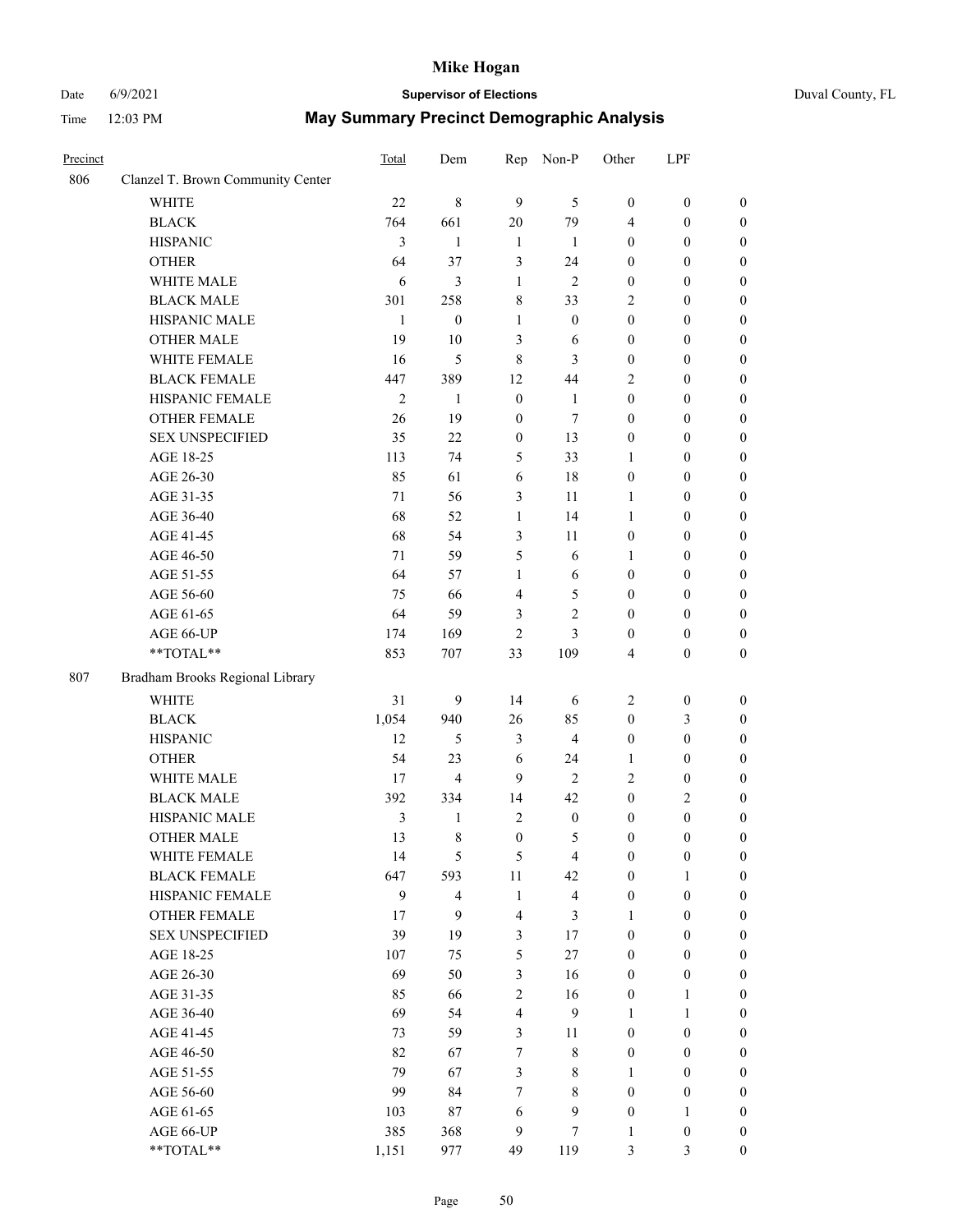Date 6/9/2021 **Supervisor of Elections** Duval County, FL

| Precinct |                                               | Total      | Dem            | Rep                                   | Non-P                   | Other                                | LPF                                  |                                      |
|----------|-----------------------------------------------|------------|----------------|---------------------------------------|-------------------------|--------------------------------------|--------------------------------------|--------------------------------------|
| 808      | Fairway Oaks                                  |            |                |                                       |                         |                                      |                                      |                                      |
|          | <b>WHITE</b>                                  | 56         | 19             | 15                                    | 19                      | 3                                    | $\boldsymbol{0}$                     | $\boldsymbol{0}$                     |
|          | <b>BLACK</b>                                  | 1,745      | 1,508          | 38                                    | 192                     | 7                                    | $\boldsymbol{0}$                     | $\boldsymbol{0}$                     |
|          | <b>HISPANIC</b>                               | 18         | 5              | $\mathbf{1}$                          | 12                      | $\boldsymbol{0}$                     | $\boldsymbol{0}$                     | $\boldsymbol{0}$                     |
|          | <b>OTHER</b>                                  | 110        | 56             | $\tau$                                | 46                      | $\boldsymbol{0}$                     | 1                                    | $\boldsymbol{0}$                     |
|          | WHITE MALE                                    | 19         | 6              | $\tau$                                | $\overline{4}$          | $\overline{c}$                       | $\boldsymbol{0}$                     | $\boldsymbol{0}$                     |
|          | <b>BLACK MALE</b>                             | 665        | 559            | 17                                    | 86                      | 3                                    | $\boldsymbol{0}$                     | $\boldsymbol{0}$                     |
|          | HISPANIC MALE                                 | $\tau$     | 3              | $\boldsymbol{0}$                      | $\overline{4}$          | $\boldsymbol{0}$                     | $\boldsymbol{0}$                     | $\boldsymbol{0}$                     |
|          | <b>OTHER MALE</b>                             | 30         | 15             | 3                                     | 12                      | $\boldsymbol{0}$                     | $\boldsymbol{0}$                     | $\boldsymbol{0}$                     |
|          | WHITE FEMALE                                  | 37         | 13             | $\,8\,$                               | 15                      | 1                                    | $\boldsymbol{0}$                     | $\boldsymbol{0}$                     |
|          | <b>BLACK FEMALE</b>                           | 1,062      | 934            | 21                                    | 103                     | $\overline{4}$                       | $\boldsymbol{0}$                     | 0                                    |
|          | HISPANIC FEMALE                               | 11         | $\overline{c}$ | $\mathbf{1}$                          | $\,$ 8 $\,$             | $\boldsymbol{0}$                     | $\boldsymbol{0}$                     | $\boldsymbol{0}$                     |
|          | OTHER FEMALE                                  | 42         | 26             | 3                                     | 12                      | $\boldsymbol{0}$                     | $\mathbf{1}$                         | $\boldsymbol{0}$                     |
|          | <b>SEX UNSPECIFIED</b>                        | 56         | 30             | $\mathbf{1}$                          | 25                      | $\boldsymbol{0}$                     | $\boldsymbol{0}$                     | $\boldsymbol{0}$                     |
|          | AGE 18-25                                     | 266        | 186            | 9                                     | 70                      | $\mathbf{1}$                         | $\boldsymbol{0}$                     | $\boldsymbol{0}$                     |
|          | AGE 26-30                                     | 223        | 168            | 6                                     | 49                      | $\boldsymbol{0}$                     | $\boldsymbol{0}$                     | $\boldsymbol{0}$                     |
|          | AGE 31-35                                     | 236        | 179            | $\,$ 8 $\,$                           | 43                      | 5                                    | $\mathbf{1}$                         | $\boldsymbol{0}$                     |
|          | AGE 36-40                                     | 179        | 140            | $\mathfrak{S}$                        | 33                      | $\mathbf{1}$                         | $\boldsymbol{0}$                     | $\boldsymbol{0}$                     |
|          | AGE 41-45                                     | 127        | 103            | 7                                     | 17                      | $\boldsymbol{0}$                     | $\boldsymbol{0}$                     | $\boldsymbol{0}$                     |
|          | AGE 46-50                                     | 129        | 112            | $\overline{4}$                        | 12                      | $\mathbf{1}$                         | $\boldsymbol{0}$                     | $\boldsymbol{0}$                     |
|          | AGE 51-55                                     | 147        | 127            | 7                                     | 12                      | $\mathbf{1}$                         | $\boldsymbol{0}$                     | 0                                    |
|          | AGE 56-60                                     | 164        | 150            | 6                                     | $\,$ 8 $\,$             | $\boldsymbol{0}$                     | $\boldsymbol{0}$                     | $\boldsymbol{0}$                     |
|          | AGE 61-65                                     | 177        | 162            | $\overline{4}$                        | 11                      | $\boldsymbol{0}$                     | $\boldsymbol{0}$                     | $\boldsymbol{0}$                     |
|          | AGE 66-UP                                     | 281        | 261            | 5                                     | 14                      | 1                                    | $\boldsymbol{0}$                     | $\boldsymbol{0}$                     |
|          | **TOTAL**                                     | 1,929      | 1,588          | 61                                    | 269                     | 10                                   | $\mathbf{1}$                         | $\boldsymbol{0}$                     |
| 809      | Simonds-Johnson Community Center              |            |                |                                       |                         |                                      |                                      |                                      |
|          |                                               |            |                |                                       |                         |                                      |                                      |                                      |
|          | <b>WHITE</b>                                  | 87         | 35             | 24                                    | 25                      | $\sqrt{2}$                           | $\mathbf{1}$                         | $\boldsymbol{0}$                     |
|          | <b>BLACK</b>                                  | 2,175      | 1,832          | 54                                    | 277                     | 11                                   | $\mathbf{1}$                         | $\boldsymbol{0}$                     |
|          | <b>HISPANIC</b>                               | 35         | 20             | $\mathfrak{Z}$                        | 11                      | $\mathbf{1}$                         | $\boldsymbol{0}$                     | $\boldsymbol{0}$                     |
|          | <b>OTHER</b>                                  | 166        | $71\,$         | 9                                     | 85                      | $\mathbf{1}$                         | $\boldsymbol{0}$                     | $\boldsymbol{0}$                     |
|          | WHITE MALE                                    | 38         | 15             | 13                                    | $\mathbf{9}$            | $\mathbf{1}$                         | $\boldsymbol{0}$                     | $\boldsymbol{0}$                     |
|          | <b>BLACK MALE</b>                             | 857        | 695            | 23                                    | 134                     | 5                                    | $\boldsymbol{0}$                     | $\boldsymbol{0}$                     |
|          | HISPANIC MALE                                 | 15         | 10             | $\boldsymbol{0}$                      | $\overline{\mathbf{4}}$ | $\mathbf{1}$                         | $\boldsymbol{0}$                     | 0                                    |
|          | <b>OTHER MALE</b>                             | 50         | 21             | $\overline{4}$                        | 25                      | $\boldsymbol{0}$                     | $\boldsymbol{0}$                     | $\boldsymbol{0}$                     |
|          | WHITE FEMALE                                  | 46         | 19             | 11                                    | 14                      | 1                                    | $\mathbf{1}$                         | $\boldsymbol{0}$                     |
|          | <b>BLACK FEMALE</b>                           | 1,272      | 1,105          | 30                                    | 130                     | 6                                    | $\mathbf{1}$                         | $\boldsymbol{0}$                     |
|          | HISPANIC FEMALE                               | 20         | $10\,$         | $\mathfrak{Z}$                        | $\tau$                  | $\boldsymbol{0}$                     | $\boldsymbol{0}$                     | $\overline{0}$                       |
|          | <b>OTHER FEMALE</b><br><b>SEX UNSPECIFIED</b> | 62<br>103  | 34<br>49       | $\overline{\mathbf{4}}$<br>$\sqrt{2}$ | 24<br>51                | $\boldsymbol{0}$                     | $\boldsymbol{0}$<br>$\boldsymbol{0}$ | $\overline{0}$<br>$\overline{0}$     |
|          | AGE 18-25                                     | 398        |                | 15                                    |                         | $\mathbf{1}$                         | $\boldsymbol{0}$                     | $\overline{0}$                       |
|          | AGE 26-30                                     | 246        | 262<br>168     | $11\,$                                | 117<br>65               | 4<br>$\sqrt{2}$                      |                                      |                                      |
|          | AGE 31-35                                     | 279        | 205            | $\mathbf{9}$                          | 62                      | $\overline{c}$                       | $\boldsymbol{0}$<br>$\mathbf{1}$     | 0<br>0                               |
|          | AGE 36-40                                     | 214        | 153            |                                       | 48                      | $\mathbf{1}$                         | $\mathbf{1}$                         |                                      |
|          | AGE 41-45                                     | 182        | 147            | 11<br>$\tau$                          | 27                      | $\mathbf{1}$                         | $\boldsymbol{0}$                     | 0<br>0                               |
|          |                                               | 179        |                | 9                                     | 25                      | 4                                    | $\boldsymbol{0}$                     | $\boldsymbol{0}$                     |
|          | AGE 46-50                                     |            | 141            |                                       |                         |                                      |                                      |                                      |
|          | AGE 51-55                                     | 164<br>206 | 133<br>187     | 12<br>$\overline{4}$                  | 19                      | $\boldsymbol{0}$<br>$\boldsymbol{0}$ | $\boldsymbol{0}$                     | $\boldsymbol{0}$<br>$\boldsymbol{0}$ |
|          | AGE 56-60<br>AGE 61-65                        | 202        |                |                                       | 15<br>$\tau$            |                                      | $\boldsymbol{0}$<br>$\boldsymbol{0}$ |                                      |
|          | AGE 66-UP                                     |            | 188            | 7<br>$\mathfrak{S}$                   | 13                      | $\boldsymbol{0}$<br>$\mathbf{1}$     |                                      | $\boldsymbol{0}$<br>$\boldsymbol{0}$ |
|          | **TOTAL**                                     | 393        | 374            | $90\,$                                | 398                     | 15                                   | $\boldsymbol{0}$<br>$\sqrt{2}$       |                                      |
|          |                                               | 2,463      | 1,958          |                                       |                         |                                      |                                      | $\boldsymbol{0}$                     |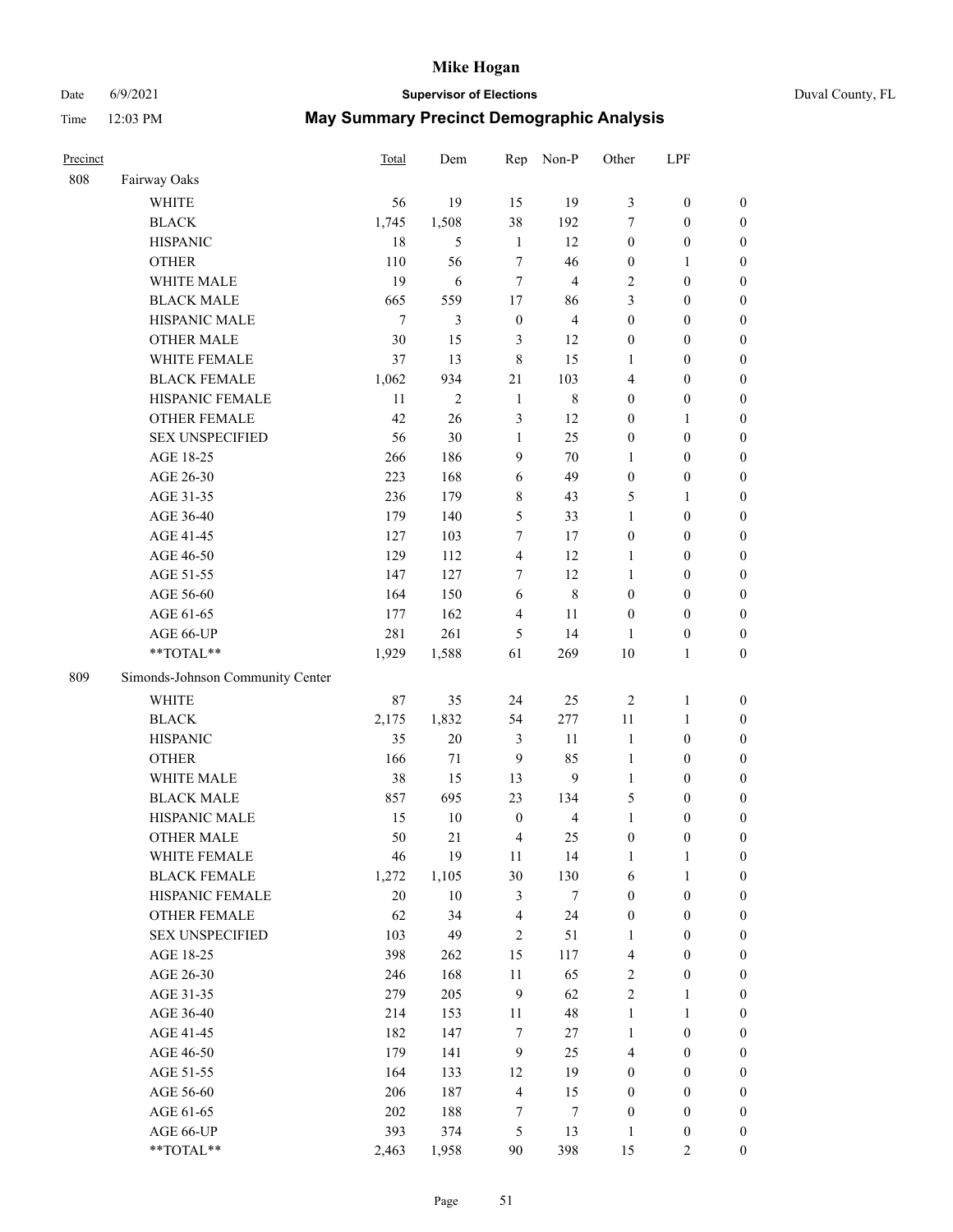## Date 6/9/2021 **Supervisor of Elections** Duval County, FL

| Precinct |                                             | <b>Total</b>   | Dem                     | Rep              | Non-P                   | Other            | LPF              |                  |
|----------|---------------------------------------------|----------------|-------------------------|------------------|-------------------------|------------------|------------------|------------------|
| 810      | Temple Baptist Church                       |                |                         |                  |                         |                  |                  |                  |
|          | <b>WHITE</b>                                | 1,057          | 118                     | 791              | 135                     | 8                | $\mathfrak{S}$   | 0                |
|          | <b>BLACK</b>                                | 126            | 104                     | $\overline{4}$   | 16                      | 2                | $\boldsymbol{0}$ | $\boldsymbol{0}$ |
|          | <b>HISPANIC</b>                             | 24             | 9                       | 9                | 6                       | $\boldsymbol{0}$ | $\boldsymbol{0}$ | $\boldsymbol{0}$ |
|          | <b>OTHER</b>                                | 74             | 12                      | 31               | $30\,$                  | $\boldsymbol{0}$ | 1                | $\boldsymbol{0}$ |
|          | WHITE MALE                                  | 515            | 53                      | 383              | 71                      | 5                | $\mathfrak{Z}$   | $\boldsymbol{0}$ |
|          | <b>BLACK MALE</b>                           | 48             | 38                      | $\sqrt{2}$       | $\,$ 8 $\,$             | $\boldsymbol{0}$ | $\boldsymbol{0}$ | $\boldsymbol{0}$ |
|          | HISPANIC MALE                               | 11             | $\overline{\mathbf{4}}$ | 5                | $\sqrt{2}$              | $\boldsymbol{0}$ | $\boldsymbol{0}$ | $\boldsymbol{0}$ |
|          | OTHER MALE                                  | 29             | 5                       | 11               | 12                      | $\boldsymbol{0}$ | $\mathbf{1}$     | $\boldsymbol{0}$ |
|          | WHITE FEMALE                                | 527            | 64                      | 400              | 58                      | 3                | $\sqrt{2}$       | $\boldsymbol{0}$ |
|          | <b>BLACK FEMALE</b>                         | 73             | 62                      | $\sqrt{2}$       | $\,$ 8 $\,$             | $\mathbf{1}$     | $\boldsymbol{0}$ | $\boldsymbol{0}$ |
|          | HISPANIC FEMALE                             | 13             | 5                       | $\overline{4}$   | $\overline{\mathbf{4}}$ | $\boldsymbol{0}$ | $\boldsymbol{0}$ | $\boldsymbol{0}$ |
|          | <b>OTHER FEMALE</b>                         | 29             | 5                       | 14               | $10\,$                  | $\boldsymbol{0}$ | $\boldsymbol{0}$ | $\boldsymbol{0}$ |
|          | <b>SEX UNSPECIFIED</b>                      | 36             | $\tau$                  | 14               | 14                      | $\mathbf{1}$     | $\boldsymbol{0}$ | $\boldsymbol{0}$ |
|          | AGE 18-25                                   | 117            | 23                      | 62               | 30                      | $\mathbf{1}$     | $\mathbf{1}$     | $\boldsymbol{0}$ |
|          | AGE 26-30                                   | 96             | $18\,$                  | 52               | $22\,$                  | 3                | $\mathbf{1}$     | $\boldsymbol{0}$ |
|          | AGE 31-35                                   | 90             | 19                      | 47               | 22                      | $\boldsymbol{0}$ | $\sqrt{2}$       | $\boldsymbol{0}$ |
|          | AGE 36-40                                   | 96             | 15                      | 56               | 23                      | 2                | $\boldsymbol{0}$ | $\boldsymbol{0}$ |
|          | AGE 41-45                                   | 106            | 17                      | 62               | 26                      | $\boldsymbol{0}$ | $\mathbf{1}$     | $\boldsymbol{0}$ |
|          | AGE 46-50                                   | 109            | $28\,$                  | 71               | $10\,$                  | $\boldsymbol{0}$ | $\boldsymbol{0}$ | $\boldsymbol{0}$ |
|          | AGE 51-55                                   | 122            | 16                      | 94               | 12                      | $\boldsymbol{0}$ | $\boldsymbol{0}$ | $\boldsymbol{0}$ |
|          | AGE 56-60                                   | 125            | 26                      | 83               | 14                      | $\mathbf{2}$     | $\boldsymbol{0}$ | 0                |
|          | AGE 61-65                                   | 144            | 21                      | 106              | 15                      | $\mathbf{1}$     | $\mathbf{1}$     | 0                |
|          | AGE 66-UP                                   | 276            | 60                      | 202              | 13                      | $\mathbf{1}$     | $\boldsymbol{0}$ | $\boldsymbol{0}$ |
|          | **TOTAL**                                   | 1,281          | 243                     | 835              | 187                     | 10               | 6                | $\boldsymbol{0}$ |
|          |                                             |                |                         |                  |                         |                  |                  |                  |
| 811      | Police Athletic League of Jacksonville, Inc |                |                         |                  |                         |                  |                  |                  |
|          | WHITE                                       | 39             | 13                      | 12               | 14                      | $\boldsymbol{0}$ | $\boldsymbol{0}$ | $\boldsymbol{0}$ |
|          | <b>BLACK</b>                                | 1,266          | 1,095                   | 33               | 128                     | $10\,$           | $\boldsymbol{0}$ | $\boldsymbol{0}$ |
|          | <b>HISPANIC</b>                             | 14             | $\overline{\mathbf{4}}$ | $\mathfrak{Z}$   | 6                       | $\mathbf{1}$     | $\boldsymbol{0}$ | $\boldsymbol{0}$ |
|          | <b>OTHER</b>                                | 95             | 55                      | 3                | 36                      | $\mathbf{1}$     | $\boldsymbol{0}$ | $\boldsymbol{0}$ |
|          | WHITE MALE                                  | $10\,$         | $\overline{\mathbf{4}}$ | $\overline{4}$   | $\overline{2}$          | $\boldsymbol{0}$ | $\boldsymbol{0}$ | $\boldsymbol{0}$ |
|          | <b>BLACK MALE</b>                           | 520            | 425                     | $20\,$           | 68                      | 7                | $\boldsymbol{0}$ | $\boldsymbol{0}$ |
|          | HISPANIC MALE                               | $\overline{4}$ | $\sqrt{2}$              | $\mathbf{1}$     | $\mathbf{1}$            | $\boldsymbol{0}$ | $\boldsymbol{0}$ | $\boldsymbol{0}$ |
|          | OTHER MALE                                  | 35             | 19                      | $\boldsymbol{0}$ | 16                      | $\boldsymbol{0}$ | $\boldsymbol{0}$ | $\boldsymbol{0}$ |
|          | WHITE FEMALE                                | 26             | 8                       | 7                | 11                      | $\boldsymbol{0}$ | $\boldsymbol{0}$ | 0                |
|          | <b>BLACK FEMALE</b>                         | 728            | 657                     | 13               | 55                      | 3                | $\boldsymbol{0}$ | $\overline{0}$   |
|          | HISPANIC FEMALE                             | 9              | $\mathbf{1}$            | $\sqrt{2}$       | 5                       | $\mathbf{1}$     | $\boldsymbol{0}$ | $\overline{0}$   |
|          | OTHER FEMALE                                | 36             | 23                      | $\boldsymbol{2}$ | 11                      | $\boldsymbol{0}$ | $\boldsymbol{0}$ | $\overline{0}$   |
|          | <b>SEX UNSPECIFIED</b>                      | 46             | $28\,$                  | $\mathbf{2}$     | 15                      | $\mathbf{1}$     | $\boldsymbol{0}$ | $\overline{0}$   |
|          | AGE 18-25                                   | 196            | 140                     | 5                | 48                      | 3                | $\boldsymbol{0}$ | $\overline{0}$   |
|          | AGE 26-30                                   | 129            | 97                      | 9                | 21                      | $\overline{c}$   | $\boldsymbol{0}$ | $\overline{0}$   |
|          | AGE 31-35                                   | 139            | 99                      | $10\,$           | $28\,$                  | $\overline{c}$   | $\boldsymbol{0}$ | $\overline{0}$   |
|          | AGE 36-40                                   | 125            | 94                      | $\overline{4}$   | 26                      | $\mathbf{1}$     | $\boldsymbol{0}$ | 0                |
|          | AGE 41-45                                   | 120            | 96                      | 5                | 18                      | $\mathbf{1}$     | $\boldsymbol{0}$ | 0                |
|          | AGE 46-50                                   | 119            | 103                     | $\sqrt{2}$       | 13                      | $\mathbf{1}$     | $\boldsymbol{0}$ | $\boldsymbol{0}$ |
|          | AGE 51-55                                   | 97             | 87                      | 5                | $\overline{4}$          | $\mathbf{1}$     | $\boldsymbol{0}$ | $\boldsymbol{0}$ |
|          | AGE 56-60                                   | 121            | 109                     | $\sqrt{2}$       | 10                      | $\boldsymbol{0}$ | $\boldsymbol{0}$ | $\boldsymbol{0}$ |
|          | AGE 61-65                                   | 111            | 99                      | 5                | 7                       | $\boldsymbol{0}$ | $\boldsymbol{0}$ | $\overline{0}$   |
|          | AGE 66-UP                                   | 257            | 243                     | $\overline{4}$   | 9                       | $\mathbf{1}$     | $\boldsymbol{0}$ | $\boldsymbol{0}$ |
|          | **TOTAL**                                   | 1,414          | 1,167                   | 51               | 184                     | 12               | $\boldsymbol{0}$ | $\boldsymbol{0}$ |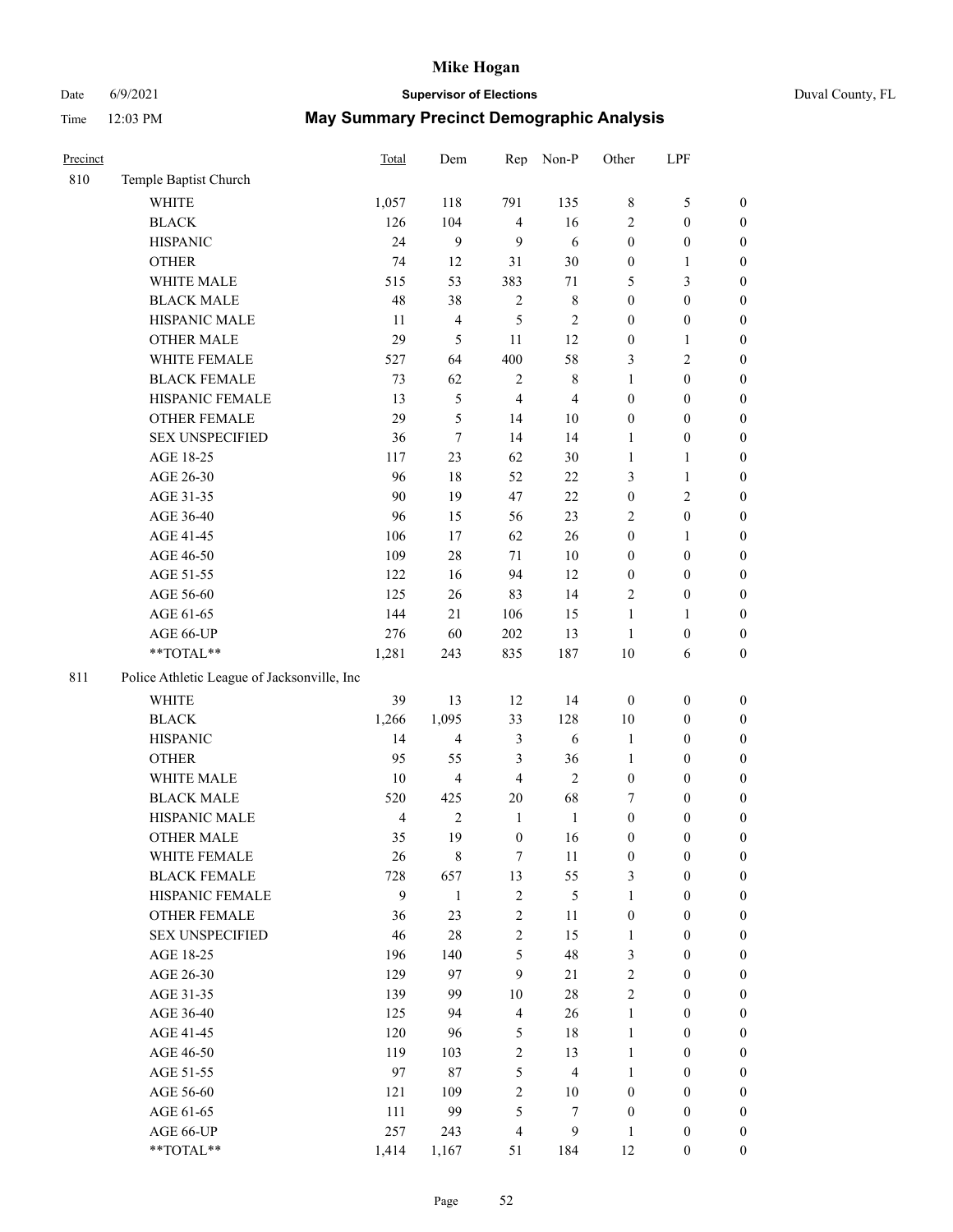## Date 6/9/2021 **Supervisor of Elections** Duval County, FL

| Precinct |                              | Total  | Dem           |                         | Rep Non-P | Other            | LPF              |                  |
|----------|------------------------------|--------|---------------|-------------------------|-----------|------------------|------------------|------------------|
| 812      | <b>Emmett Reed Center</b>    |        |               |                         |           |                  |                  |                  |
|          | <b>WHITE</b>                 | 67     | 27            | 14                      | 24        | $\mathbf{1}$     | $\mathbf{1}$     | 0                |
|          | <b>BLACK</b>                 | 1,227  | 1,061         | 23                      | 139       | 4                | $\boldsymbol{0}$ | 0                |
|          | <b>HISPANIC</b>              | 28     | 12            | 6                       | $10\,$    | $\boldsymbol{0}$ | $\boldsymbol{0}$ | $\boldsymbol{0}$ |
|          | <b>OTHER</b>                 | 87     | 45            | $\mathfrak{Z}$          | 38        | 1                | $\boldsymbol{0}$ | $\boldsymbol{0}$ |
|          | WHITE MALE                   | 22     | $\,$ 8 $\,$   | 5                       | 9         | $\boldsymbol{0}$ | $\boldsymbol{0}$ | $\boldsymbol{0}$ |
|          | <b>BLACK MALE</b>            | 486    | 405           | 12                      | 66        | 3                | $\boldsymbol{0}$ | $\boldsymbol{0}$ |
|          | HISPANIC MALE                | 12     | $\mathfrak s$ | $\overline{4}$          | 3         | $\boldsymbol{0}$ | $\boldsymbol{0}$ | $\boldsymbol{0}$ |
|          | <b>OTHER MALE</b>            | 25     | 12            | $\sqrt{2}$              | $10\,$    | $\mathbf{1}$     | $\boldsymbol{0}$ | $\boldsymbol{0}$ |
|          | WHITE FEMALE                 | 43     | 19            | $\,$ 8 $\,$             | 14        | $\mathbf{1}$     | 1                | $\boldsymbol{0}$ |
|          | <b>BLACK FEMALE</b>          | 717    | 639           | $10\,$                  | 67        | $\mathbf{1}$     | $\boldsymbol{0}$ | 0                |
|          | HISPANIC FEMALE              | 14     | 6             | $\sqrt{2}$              | 6         | $\boldsymbol{0}$ | $\boldsymbol{0}$ | 0                |
|          | <b>OTHER FEMALE</b>          | 31     | 21            | $\mathbf{1}$            | 9         | $\boldsymbol{0}$ | $\boldsymbol{0}$ | $\boldsymbol{0}$ |
|          | <b>SEX UNSPECIFIED</b>       | 59     | 30            | $\sqrt{2}$              | 27        | $\boldsymbol{0}$ | $\boldsymbol{0}$ | $\boldsymbol{0}$ |
|          | AGE 18-25                    | 156    | 91            | 5                       | 59        | 1                | $\boldsymbol{0}$ | $\boldsymbol{0}$ |
|          | AGE 26-30                    | 109    | 72            | 5                       | $30\,$    | $\mathbf{1}$     | $\mathbf{1}$     | $\boldsymbol{0}$ |
|          | AGE 31-35                    | 122    | 97            | 6                       | 18        | $\mathbf{1}$     | $\boldsymbol{0}$ | $\boldsymbol{0}$ |
|          | AGE 36-40                    | 102    | 82            | $\overline{\mathbf{4}}$ | 16        | $\boldsymbol{0}$ | $\boldsymbol{0}$ | $\boldsymbol{0}$ |
|          | AGE 41-45                    | 104    | 79            | $\sqrt{6}$              | 18        | $\mathbf{1}$     | $\boldsymbol{0}$ | $\boldsymbol{0}$ |
|          | AGE 46-50                    | 100    | 78            | 3                       | 19        | $\boldsymbol{0}$ | $\boldsymbol{0}$ | $\boldsymbol{0}$ |
|          | AGE 51-55                    | 98     | 80            | 3                       | 13        | 2                | $\boldsymbol{0}$ | $\boldsymbol{0}$ |
|          | AGE 56-60                    | 125    | 109           | 6                       | 10        | $\boldsymbol{0}$ | $\boldsymbol{0}$ | 0                |
|          | AGE 61-65                    | 158    | 143           | 3                       | 12        | $\boldsymbol{0}$ | $\boldsymbol{0}$ | 0                |
|          | AGE 66-UP                    | 335    | 314           | 5                       | 16        | $\boldsymbol{0}$ | $\boldsymbol{0}$ | $\boldsymbol{0}$ |
|          | **TOTAL**                    | 1,409  | 1,145         | 46                      | 211       | 6                | $\mathbf{1}$     | $\boldsymbol{0}$ |
| 813      | Our Redeemer Lutheran Church |        |               |                         |           |                  |                  |                  |
|          | <b>WHITE</b>                 | 2,329  | 415           | 1,470                   | 401       | 34               | $\boldsymbol{9}$ | $\boldsymbol{0}$ |
|          | <b>BLACK</b>                 | 3,751  | 3,187         | 101                     | 429       | 32               | $\sqrt{2}$       | $\boldsymbol{0}$ |
|          | <b>HISPANIC</b>              | 169    | 67            | 45                      | 54        | 2                | $\mathbf{1}$     | $\boldsymbol{0}$ |
|          | <b>OTHER</b>                 | 362    | 157           | 65                      | 137       | $\overline{c}$   | $\mathbf{1}$     | $\boldsymbol{0}$ |
|          | WHITE MALE                   | 1,121  | 179           | 725                     | 195       | 15               | $\boldsymbol{7}$ | $\overline{0}$   |
|          | <b>BLACK MALE</b>            | 1,602  | 1,300         | 63                      | 222       | 15               | $\overline{c}$   | $\overline{0}$   |
|          | HISPANIC MALE                | 79     | 23            | 25                      | $30\,$    | $\mathbf{1}$     | $\boldsymbol{0}$ | 0                |
|          | <b>OTHER MALE</b>            | 139    | 52            | 24                      | 62        | $\boldsymbol{0}$ | $\mathbf{1}$     | 0                |
|          | WHITE FEMALE                 | 1,184  | 233           | 729                     | 201       | 19               | $\overline{c}$   | 0                |
|          | <b>BLACK FEMALE</b>          | 2,106  | 1,857         | 37                      | 195       | 17               | $\boldsymbol{0}$ | 0                |
|          | HISPANIC FEMALE              | $88\,$ | 43            | 19                      | 24        | $\mathbf{1}$     | 1                | 0                |
|          | <b>OTHER FEMALE</b>          | 141    | $72\,$        | 34                      | 34        | $\mathbf{1}$     | $\boldsymbol{0}$ | 0                |
|          | <b>SEX UNSPECIFIED</b>       | 151    | 67            | 25                      | 58        | $\mathbf{1}$     | $\boldsymbol{0}$ | 0                |
|          | AGE 18-25                    | 808    | 474           | 122                     | 195       | 15               | $\sqrt{2}$       | 0                |
|          | AGE 26-30                    | 520    | 265           | 111                     | 137       | 7                | $\boldsymbol{0}$ | 0                |
|          | AGE 31-35                    | 524    | 289           | 108                     | 115       | 7                | $\mathfrak s$    | 0                |
|          | AGE 36-40                    | 603    | 358           | 125                     | 115       | 4                | $\mathbf{1}$     | 0                |
|          | AGE 41-45                    | 549    | 364           | 88                      | 89        | 8                | $\boldsymbol{0}$ | 0                |
|          | AGE 46-50                    | 666    | 419           | 148                     | 93        | 5                | 1                | 0                |
|          | AGE 51-55                    | 703    | 428           | 194                     | 72        | 9                | $\boldsymbol{0}$ | 0                |
|          | AGE 56-60                    | 605    | 329           | 191                     | $77\,$    | 7                | 1                | 0                |
|          | AGE 61-65                    | 602    | 349           | 184                     | 62        | 5                | $\sqrt{2}$       | 0                |
|          | AGE 66-UP                    | 1,031  | 551           | 410                     | 66        | 3                | $\mathbf{1}$     | 0                |
|          | **TOTAL**                    | 6,611  | 3,826         | 1,681                   | 1,021     | $70\,$           | 13               | $\boldsymbol{0}$ |
|          |                              |        |               |                         |           |                  |                  |                  |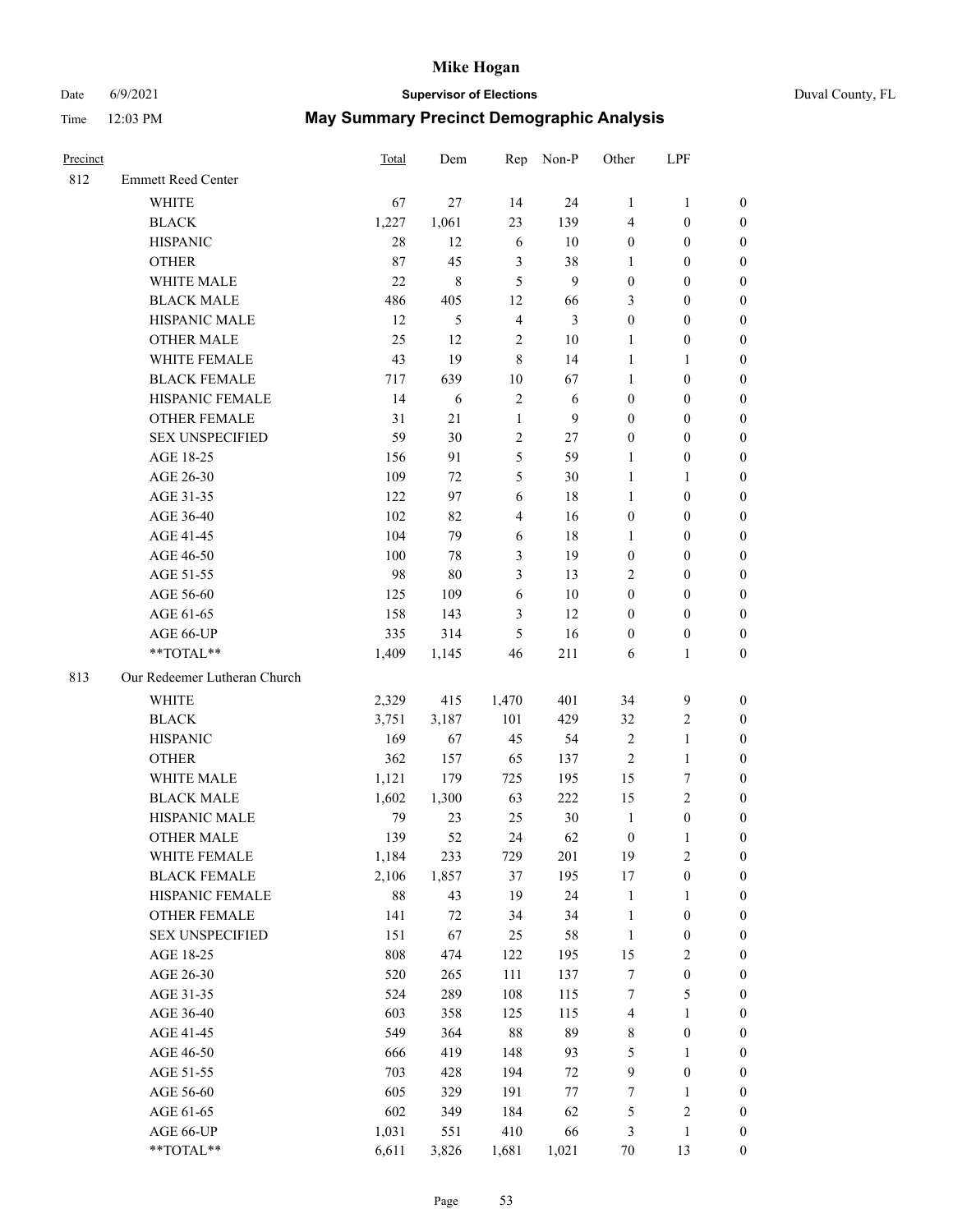# Date 6/9/2021 **Supervisor of Elections** Duval County, FL

| Precinct |                               | <b>Total</b> | Dem        | Rep              | Non-P          | Other                          | LPF                                  |                            |
|----------|-------------------------------|--------------|------------|------------------|----------------|--------------------------------|--------------------------------------|----------------------------|
| 814      | Cisco Garden Community Center |              |            |                  |                |                                |                                      |                            |
|          | <b>WHITE</b>                  | 2,821        | 412        | 2,011            | 375            | 17                             | 6                                    | 0                          |
|          | <b>BLACK</b>                  | 470          | 398        | 18               | 52             | $\mathfrak{2}$                 | $\boldsymbol{0}$                     | $\boldsymbol{0}$           |
|          | <b>HISPANIC</b>               | 64           | 23         | 24               | 17             | $\boldsymbol{0}$               | $\boldsymbol{0}$                     | $\boldsymbol{0}$           |
|          | <b>OTHER</b>                  | 156          | 34         | 60               | 59             | 3                              | $\boldsymbol{0}$                     | $\boldsymbol{0}$           |
|          | WHITE MALE                    | 1,353        | 166        | 981              | 197            | 6                              | $\mathfrak{Z}$                       | $\boldsymbol{0}$           |
|          | <b>BLACK MALE</b>             | 206          | 166        | 12               | $27\,$         | $\mathbf{1}$                   | $\boldsymbol{0}$                     | $\boldsymbol{0}$           |
|          | HISPANIC MALE                 | 34           | 12         | 11               | 11             | $\boldsymbol{0}$               | $\boldsymbol{0}$                     | $\boldsymbol{0}$           |
|          | <b>OTHER MALE</b>             | 51           | 11         | 21               | 17             | $\mathfrak{2}$                 | $\boldsymbol{0}$                     | $\boldsymbol{0}$           |
|          | WHITE FEMALE                  | 1,435        | 243        | 1,006            | 172            | 11                             | $\mathfrak{Z}$                       | $\boldsymbol{0}$           |
|          | <b>BLACK FEMALE</b>           | 259          | 228        | 6                | 24             | $\mathbf{1}$                   | $\boldsymbol{0}$                     | $\boldsymbol{0}$           |
|          | HISPANIC FEMALE               | 27           | 9          | 12               | 6              | $\boldsymbol{0}$               | $\boldsymbol{0}$                     | 0                          |
|          | <b>OTHER FEMALE</b>           | 66           | 17         | 22               | 26             | $\mathbf{1}$                   | $\boldsymbol{0}$                     | $\boldsymbol{0}$           |
|          | <b>SEX UNSPECIFIED</b>        | 80           | 15         | 42               | 23             | $\boldsymbol{0}$               | $\boldsymbol{0}$                     | $\boldsymbol{0}$           |
|          | AGE 18-25                     | 386          | 92         | 195              | 92             | 5                              | $\sqrt{2}$                           | $\boldsymbol{0}$           |
|          | AGE 26-30                     | 247          | 41         | 150              | 53             | 2                              | $\mathbf{1}$                         | $\boldsymbol{0}$           |
|          | AGE 31-35                     | 267          | 60         | 152              | 52             | $\overline{c}$                 | $\mathbf{1}$                         | $\boldsymbol{0}$           |
|          | AGE 36-40                     | 290          | 73         | 161              | 54             | $\overline{c}$                 | $\boldsymbol{0}$                     | $\boldsymbol{0}$           |
|          | AGE 41-45                     | 206          | 54         | 114              | 37             | $\mathbf{1}$                   | $\boldsymbol{0}$                     | $\boldsymbol{0}$           |
|          | AGE 46-50                     | 281          | 66         | 177              | 37             | $\mathbf{1}$                   | $\boldsymbol{0}$                     | $\boldsymbol{0}$           |
|          | AGE 51-55                     | 326          | 96         | 181              | 46             | 2                              | $\mathbf{1}$                         | $\boldsymbol{0}$           |
|          | AGE 56-60                     | 369          | 90         | 232              | 43             | 3                              | $\mathbf{1}$                         | 0                          |
|          | AGE 61-65                     | 353          | 93         | 226              | 33             | $\mathbf{1}$                   | $\boldsymbol{0}$                     | 0                          |
|          | AGE 66-UP                     | 786          | 202        | 525              | 56             | 3                              | $\boldsymbol{0}$                     | $\boldsymbol{0}$           |
|          | **TOTAL**                     | 3,511        | 867        | 2,113            | 503            | $22\,$                         | 6                                    | $\boldsymbol{0}$           |
| 815      | Graham Branch Library         |              |            |                  |                |                                |                                      |                            |
|          |                               |              |            |                  |                |                                |                                      |                            |
|          | WHITE                         | 61           | 23         | 16               | 21             | 1                              | $\boldsymbol{0}$                     | $\boldsymbol{0}$           |
|          | <b>BLACK</b>                  | 1,553        | 1,336      | 34               | 172            | 9                              | $\sqrt{2}$                           | $\boldsymbol{0}$           |
|          | <b>HISPANIC</b>               | 22           | 12         | $\sqrt{2}$       | $\,8\,$        | $\boldsymbol{0}$               | $\boldsymbol{0}$                     | $\boldsymbol{0}$           |
|          | <b>OTHER</b>                  | 110          | 59         | $\overline{4}$   | 47             | $\boldsymbol{0}$               | $\boldsymbol{0}$                     | $\boldsymbol{0}$           |
|          | WHITE MALE                    | $20\,$       | $\tau$     | 6                | $\sqrt{6}$     | $\mathbf{1}$                   | $\boldsymbol{0}$                     | $\boldsymbol{0}$           |
|          | <b>BLACK MALE</b>             | 677          | 570        | $18\,$           | 84             | 5                              | $\boldsymbol{0}$                     | $\boldsymbol{0}$           |
|          | HISPANIC MALE                 | $\,8\,$      | 6          | $\boldsymbol{0}$ | $\sqrt{2}$     | $\boldsymbol{0}$               | $\boldsymbol{0}$                     | $\boldsymbol{0}$           |
|          | OTHER MALE                    | 33           | 19         | $\boldsymbol{0}$ | 14             | $\boldsymbol{0}$               | $\boldsymbol{0}$                     | $\boldsymbol{0}$           |
|          | WHITE FEMALE                  | 41           | 16         | 10               | 15             | 0                              | $\boldsymbol{0}$                     | 0                          |
|          | <b>BLACK FEMALE</b>           | 848          | 743        | 16               | 83             | 4                              | $\overline{2}$                       | $\overline{0}$             |
|          | HISPANIC FEMALE               | 14           | 6          | $\sqrt{2}$       | $\sqrt{6}$     | $\boldsymbol{0}$               | $\boldsymbol{0}$                     | $\overline{0}$             |
|          | OTHER FEMALE                  | 49           | 30         | $\overline{4}$   | 15             | $\boldsymbol{0}$               | $\boldsymbol{0}$                     | $\overline{0}$             |
|          | <b>SEX UNSPECIFIED</b>        | 56           | 33         | $\boldsymbol{0}$ | 23             | $\boldsymbol{0}$               | $\boldsymbol{0}$                     | $\overline{0}$<br>$\theta$ |
|          | AGE 18-25<br>AGE 26-30        | 186          | 124        | $\mathbf{1}$     | 58             | 2                              | $\mathbf{1}$                         |                            |
|          |                               | 157<br>166   | 114<br>129 | $\overline{4}$   | 38<br>29       | $\boldsymbol{0}$               | $\mathbf{1}$                         | $\overline{0}$             |
|          | AGE 31-35                     |              |            | 7                |                | $\mathbf{1}$                   | $\boldsymbol{0}$                     | 0                          |
|          | AGE 36-40                     | 164<br>132   | 127<br>97  | 3<br>$8\,$       | 33<br>25       | $\mathbf{1}$<br>$\overline{c}$ | $\boldsymbol{0}$<br>$\boldsymbol{0}$ | 0<br>0                     |
|          | AGE 41-45                     |              |            |                  |                |                                |                                      |                            |
|          | AGE 46-50                     | 127          | 102        | 9                | 16             | $\boldsymbol{0}$               | $\boldsymbol{0}$                     | 0                          |
|          | AGE 51-55                     | 136          | 118        | 6                | $10\,$         | $\overline{2}$                 | $\boldsymbol{0}$                     | $\overline{0}$             |
|          | AGE 56-60                     | 162          | 138        | 8                | 15             | 1                              | $\boldsymbol{0}$                     | $\overline{0}$             |
|          | AGE 61-65                     | 178          | 167        | 5                | $\mathfrak{S}$ | $\mathbf{1}$                   | $\boldsymbol{0}$                     | $\overline{0}$             |
|          | AGE 66-UP                     | 338          | 314        | 5                | 19             | $\boldsymbol{0}$               | $\boldsymbol{0}$                     | $\boldsymbol{0}$           |
|          | **TOTAL**                     | 1,746        | 1,430      | 56               | 248            | 10                             | $\overline{2}$                       | $\boldsymbol{0}$           |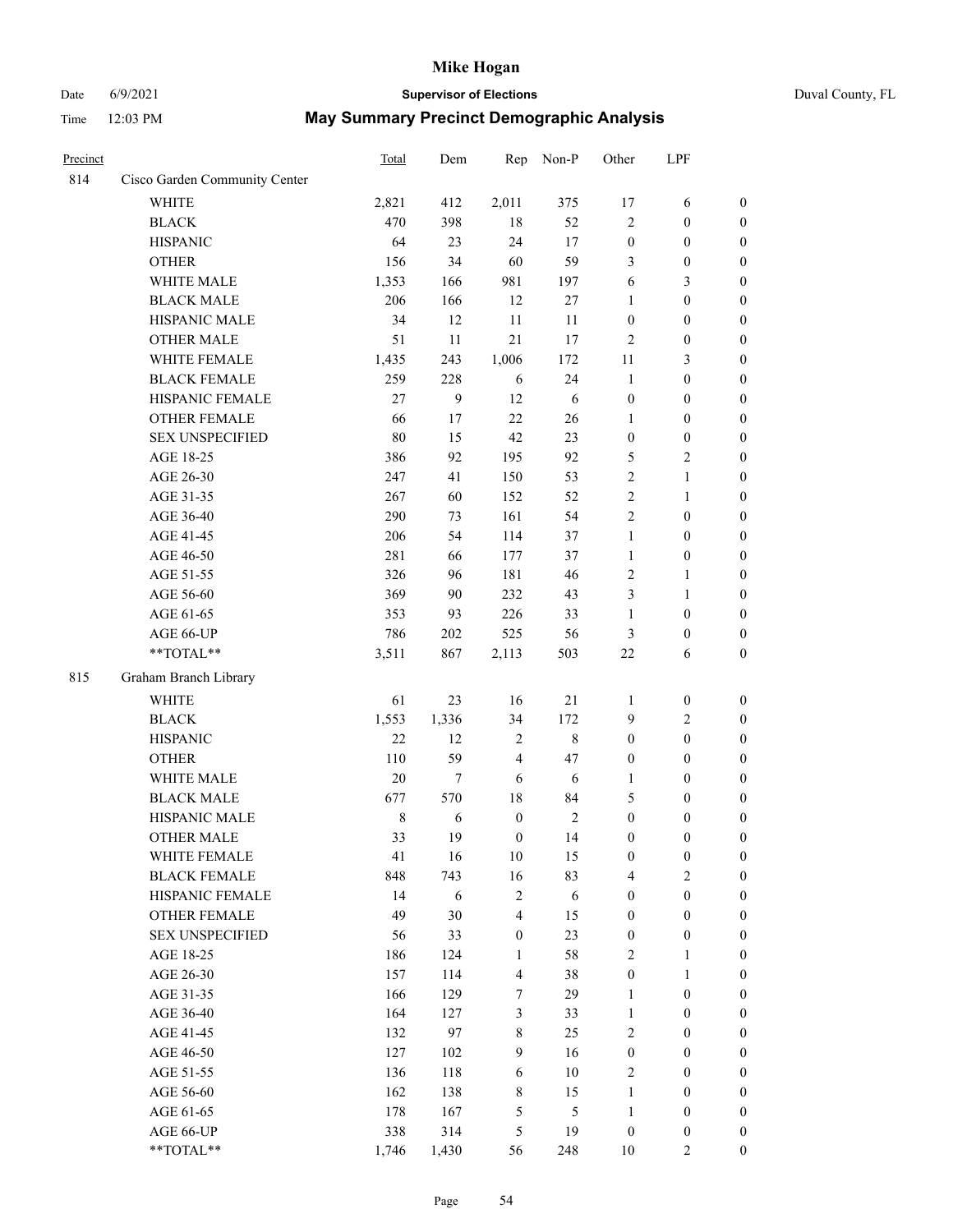# Date 6/9/2021 **Supervisor of Elections** Duval County, FL

| Precinct |                          | <b>Total</b> | Dem    | Rep              | Non-P          | Other            | LPF                     |                  |
|----------|--------------------------|--------------|--------|------------------|----------------|------------------|-------------------------|------------------|
| 816      | Norwood Community Church |              |        |                  |                |                  |                         |                  |
|          | <b>WHITE</b>             | 108          | 35     | 36               | 31             | 5                | $\mathbf{1}$            | 0                |
|          | <b>BLACK</b>             | 689          | 569    | 16               | 98             | 6                | $\boldsymbol{0}$        | 0                |
|          | <b>HISPANIC</b>          | 20           | 15     | $\sqrt{2}$       | $\mathfrak{Z}$ | $\boldsymbol{0}$ | $\boldsymbol{0}$        | $\boldsymbol{0}$ |
|          | <b>OTHER</b>             | 65           | 27     | $\mathfrak{Z}$   | 34             | 1                | $\boldsymbol{0}$        | $\boldsymbol{0}$ |
|          | WHITE MALE               | 49           | 15     | 20               | 12             | $\mathbf{1}$     | 1                       | $\boldsymbol{0}$ |
|          | <b>BLACK MALE</b>        | 273          | 208    | 7                | 53             | 5                | $\boldsymbol{0}$        | $\boldsymbol{0}$ |
|          | HISPANIC MALE            | $\,$ 8 $\,$  | 5      | $\mathbf{1}$     | $\mathfrak{2}$ | $\boldsymbol{0}$ | $\boldsymbol{0}$        | $\boldsymbol{0}$ |
|          | <b>OTHER MALE</b>        | 22           | $10\,$ | $\overline{c}$   | $10\,$         | $\boldsymbol{0}$ | $\boldsymbol{0}$        | $\boldsymbol{0}$ |
|          | WHITE FEMALE             | 56           | 19     | 15               | 18             | 4                | $\boldsymbol{0}$        | $\boldsymbol{0}$ |
|          | <b>BLACK FEMALE</b>      | 402          | 349    | $\mathbf{9}$     | 43             | 1                | $\boldsymbol{0}$        | $\boldsymbol{0}$ |
|          | HISPANIC FEMALE          | 12           | 10     | $\mathbf{1}$     | $\mathbf{1}$   | $\boldsymbol{0}$ | $\boldsymbol{0}$        | $\boldsymbol{0}$ |
|          | <b>OTHER FEMALE</b>      | 22           | 14     | $\boldsymbol{0}$ | $\,$ 8 $\,$    | $\boldsymbol{0}$ | $\boldsymbol{0}$        | $\boldsymbol{0}$ |
|          | <b>SEX UNSPECIFIED</b>   | 38           | 16     | $\sqrt{2}$       | 19             | $\mathbf{1}$     | $\boldsymbol{0}$        | $\boldsymbol{0}$ |
|          | AGE 18-25                | 118          | 66     | $\overline{4}$   | 46             | 2                | $\boldsymbol{0}$        | $\boldsymbol{0}$ |
|          | AGE 26-30                | 92           | 57     | 7                | $28\,$         | $\boldsymbol{0}$ | $\boldsymbol{0}$        | $\boldsymbol{0}$ |
|          | AGE 31-35                | 84           | 62     | $\sqrt{2}$       | 20             | $\boldsymbol{0}$ | $\boldsymbol{0}$        | $\boldsymbol{0}$ |
|          | AGE 36-40                | 91           | 68     | $\overline{4}$   | 17             | $\mathbf{1}$     | $\mathbf{1}$            | $\boldsymbol{0}$ |
|          | AGE 41-45                | 80           | 58     | 3                | 17             | $\mathbf{2}$     | $\boldsymbol{0}$        | $\boldsymbol{0}$ |
|          | AGE 46-50                | 74           | 57     | $\mathfrak{Z}$   | $11\,$         | 3                | $\boldsymbol{0}$        | $\boldsymbol{0}$ |
|          | AGE 51-55                | 64           | 52     | $\overline{4}$   | $\sqrt{6}$     | 2                | $\boldsymbol{0}$        | $\boldsymbol{0}$ |
|          | AGE 56-60                | 74           | 57     | $\,$ 8 $\,$      | 9              | $\boldsymbol{0}$ | $\boldsymbol{0}$        | 0                |
|          | AGE 61-65                | 84           | 67     | $\,8\,$          | $\,$ 8 $\,$    | 1                | $\boldsymbol{0}$        | $\boldsymbol{0}$ |
|          | AGE 66-UP                | 121          | 102    | 14               | $\overline{4}$ | $\mathbf{1}$     | $\boldsymbol{0}$        | $\boldsymbol{0}$ |
|          | **TOTAL**                | 882          | 646    | 57               | 166            | 12               | $\mathbf{1}$            | $\boldsymbol{0}$ |
| 817      | Highlands Baptist Church |              |        |                  |                |                  |                         |                  |
|          | <b>WHITE</b>             | 1,463        | 341    | 734              | 353            | $26\,$           | 9                       | $\boldsymbol{0}$ |
|          | <b>BLACK</b>             | 2,448        | 2,021  | 67               | 338            | 17               | $\mathfrak{S}$          | $\boldsymbol{0}$ |
|          | <b>HISPANIC</b>          | 190          | 79     | 34               | 75             | 2                | $\boldsymbol{0}$        | $\boldsymbol{0}$ |
|          | <b>OTHER</b>             | 290          | 105    | 53               | 126            | 3                | $\mathfrak{Z}$          | $\boldsymbol{0}$ |
|          | WHITE MALE               | 659          | 132    | 347              | 163            | $10\,$           | $\boldsymbol{7}$        | $\boldsymbol{0}$ |
|          | <b>BLACK MALE</b>        | 924          | 716    | $28\,$           | 163            | 12               | $\mathfrak s$           | $\overline{0}$   |
|          | HISPANIC MALE            | 88           | 29     | 22               | 36             | $\mathbf{1}$     | $\boldsymbol{0}$        | 0                |
|          | OTHER MALE               | 102          | 33     | 23               | 43             | $\mathbf{1}$     | $\mathbf{2}$            | $\boldsymbol{0}$ |
|          | WHITE FEMALE             | 783          | 204    | 376              | 185            | 16               | 2                       | 0                |
|          | <b>BLACK FEMALE</b>      | 1,475        | 1,267  | 36               | 167            | 5                | $\boldsymbol{0}$        | $\boldsymbol{0}$ |
|          | HISPANIC FEMALE          | 97           | 47     | $11\,$           | 38             | $\mathbf{1}$     | $\boldsymbol{0}$        | $\overline{0}$   |
|          | OTHER FEMALE             | 119          | 52     | 21               | $44\,$         | 2                | $\boldsymbol{0}$        | $\overline{0}$   |
|          | <b>SEX UNSPECIFIED</b>   | 144          | 66     | 24               | 53             | $\boldsymbol{0}$ | $\mathbf{1}$            | 0                |
|          | AGE 18-25                | 607          | 320    | 77               | 196            | 13               | $\mathbf{1}$            | $\theta$         |
|          | AGE 26-30                | 489          | 262    | 63               | 155            | 3                | 6                       | 0                |
|          | AGE 31-35                | 447          | 247    | 59               | 132            | 5                | $\overline{\mathbf{4}}$ | 0                |
|          | AGE 36-40                | 405          | 241    | 68               | 90             | 5                | $\mathbf{1}$            | 0                |
|          | AGE 41-45                | 342          | 226    | 51               | 63             | $\overline{c}$   | $\boldsymbol{0}$        | 0                |
|          | AGE 46-50                | 329          | 186    | 69               | 68             | 5                | $\mathbf{1}$            | 0                |
|          | AGE 51-55                | 343          | 203    | 84               | 47             | 6                | $\mathfrak{Z}$          | 0                |
|          | AGE 56-60                | 380          | 236    | 103              | 37             | 4                | $\boldsymbol{0}$        | $\overline{0}$   |
|          | AGE 61-65                | 344          | 221    | 88               | 34             | 1                | $\boldsymbol{0}$        | $\overline{0}$   |
|          | AGE 66-UP                | 705          | 404    | 226              | $70\,$         | 4                | $\mathbf{1}$            | $\boldsymbol{0}$ |
|          | **TOTAL**                | 4,391        | 2,546  | 888              | 892            | 48               | 17                      | $\boldsymbol{0}$ |
|          |                          |              |        |                  |                |                  |                         |                  |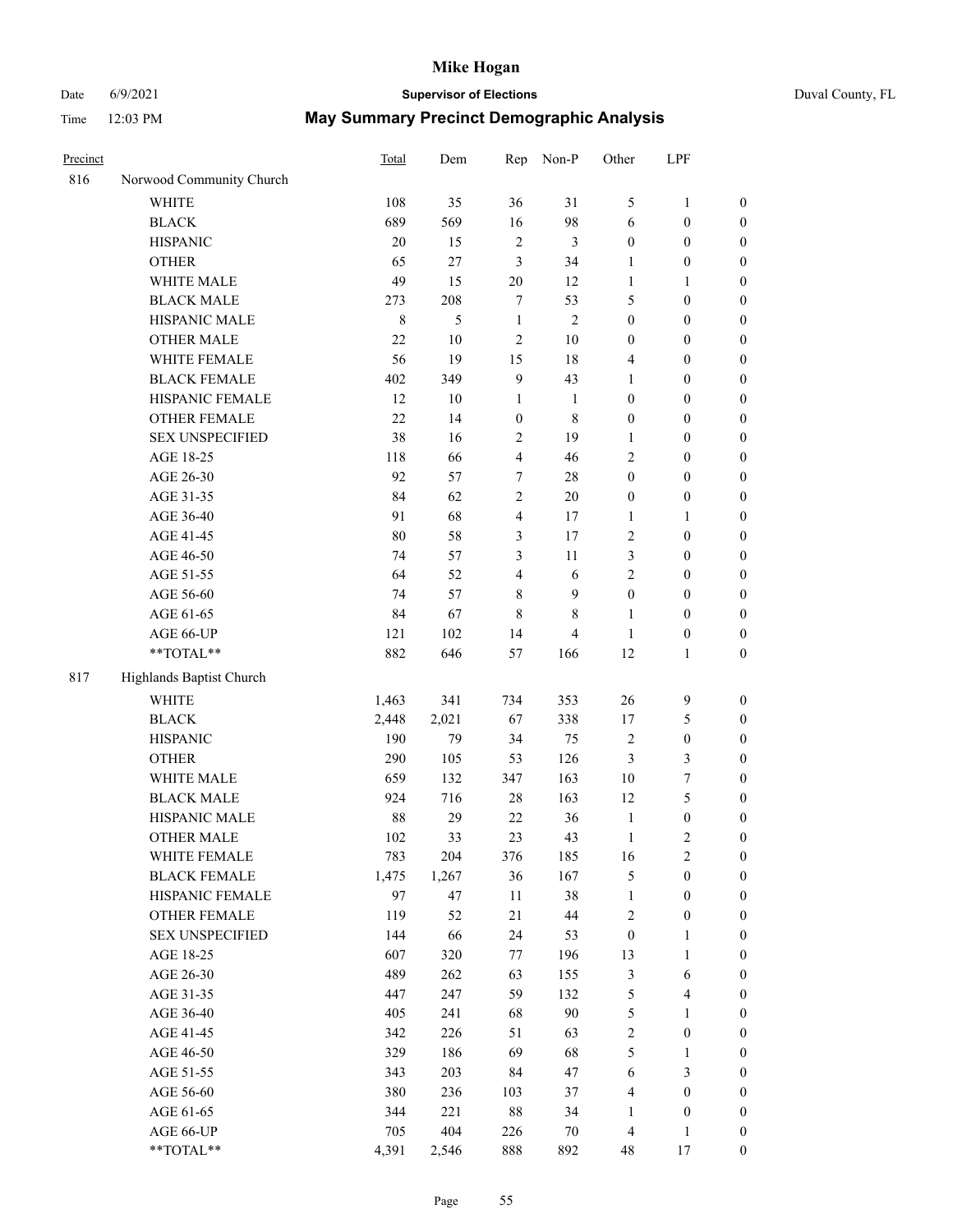## Date 6/9/2021 **Supervisor of Elections** Duval County, FL

| Precinct |                                      | Total  | Dem   | Rep            | Non-P                   | Other            | LPF              |                  |
|----------|--------------------------------------|--------|-------|----------------|-------------------------|------------------|------------------|------------------|
| 818      | Greater Harvest Christian Fellowship |        |       |                |                         |                  |                  |                  |
|          | <b>WHITE</b>                         | 323    | 81    | 169            | 66                      | 6                | $\mathbf{1}$     | $\boldsymbol{0}$ |
|          | <b>BLACK</b>                         | 1,053  | 904   | 30             | 115                     | 4                | $\boldsymbol{0}$ | $\boldsymbol{0}$ |
|          | <b>HISPANIC</b>                      | 24     | 6     | 6              | 12                      | $\boldsymbol{0}$ | $\boldsymbol{0}$ | $\boldsymbol{0}$ |
|          | <b>OTHER</b>                         | 93     | 43    | 11             | 38                      | $\boldsymbol{0}$ | 1                | $\boldsymbol{0}$ |
|          | WHITE MALE                           | 145    | 20    | 83             | 37                      | 5                | $\boldsymbol{0}$ | $\boldsymbol{0}$ |
|          | <b>BLACK MALE</b>                    | 429    | 353   | 21             | 51                      | 4                | $\boldsymbol{0}$ | $\boldsymbol{0}$ |
|          | HISPANIC MALE                        | 11     | 3     | $\overline{4}$ | $\overline{\mathbf{4}}$ | $\boldsymbol{0}$ | $\boldsymbol{0}$ | $\boldsymbol{0}$ |
|          | OTHER MALE                           | 29     | 14    | 5              | $\mathbf{9}$            | $\boldsymbol{0}$ | 1                | $\boldsymbol{0}$ |
|          | WHITE FEMALE                         | 173    | 59    | 84             | $28\,$                  | $\mathbf{1}$     | $\mathbf{1}$     | $\boldsymbol{0}$ |
|          | <b>BLACK FEMALE</b>                  | 607    | 536   | $\overline{9}$ | 62                      | $\boldsymbol{0}$ | $\boldsymbol{0}$ | 0                |
|          | HISPANIC FEMALE                      | 11     | 3     | $\sqrt{2}$     | 6                       | $\boldsymbol{0}$ | $\boldsymbol{0}$ | $\boldsymbol{0}$ |
|          | OTHER FEMALE                         | 38     | 21    | 5              | 12                      | $\boldsymbol{0}$ | $\boldsymbol{0}$ | $\boldsymbol{0}$ |
|          | <b>SEX UNSPECIFIED</b>               | 50     | 25    | $\mathfrak{Z}$ | 22                      | $\boldsymbol{0}$ | $\boldsymbol{0}$ | $\boldsymbol{0}$ |
|          | AGE 18-25                            | 190    | 117   | $17$           | 54                      | $\mathbf{1}$     | $\mathbf{1}$     | $\boldsymbol{0}$ |
|          | AGE 26-30                            | 111    | 72    | 14             | 23                      | $\mathbf{1}$     | $\mathbf{1}$     | $\boldsymbol{0}$ |
|          | AGE 31-35                            | 125    | 78    | 13             | 32                      | 2                | $\boldsymbol{0}$ | $\boldsymbol{0}$ |
|          | AGE 36-40                            | 131    | 91    | 14             | 26                      | $\boldsymbol{0}$ | $\boldsymbol{0}$ | $\boldsymbol{0}$ |
|          | AGE 41-45                            | 168    | 129   | 16             | 23                      | $\boldsymbol{0}$ | $\boldsymbol{0}$ | $\boldsymbol{0}$ |
|          | AGE 46-50                            | 131    | 98    | 14             | 17                      | 2                | $\boldsymbol{0}$ | $\boldsymbol{0}$ |
|          | AGE 51-55                            | 115    | 74    | 18             | $20\,$                  | 3                | $\boldsymbol{0}$ | 0                |
|          | AGE 56-60                            | 131    | 86    | 30             | 15                      | $\boldsymbol{0}$ | $\boldsymbol{0}$ | $\boldsymbol{0}$ |
|          | AGE 61-65                            | 120    | 90    | 23             | $\tau$                  | $\boldsymbol{0}$ | $\boldsymbol{0}$ | $\boldsymbol{0}$ |
|          | AGE 66-UP                            | 271    | 199   | 57             | 14                      | 1                | $\boldsymbol{0}$ | $\boldsymbol{0}$ |
|          | **TOTAL**                            | 1,493  | 1,034 | 216            | 231                     | 10               | $\mathbf{2}$     | $\boldsymbol{0}$ |
| 901      | CWA AFL-CIO Local #3106              |        |       |                |                         |                  |                  |                  |
|          | WHITE                                | 1,651  | 708   | 484            | 401                     | 35               | 23               | $\boldsymbol{0}$ |
|          | <b>BLACK</b>                         | 1,235  | 1,003 | 44             | 177                     | 9                | $\sqrt{2}$       | $\boldsymbol{0}$ |
|          | <b>HISPANIC</b>                      | 129    | 60    | 22             | $44\,$                  | $\overline{c}$   | $\mathbf{1}$     | $\boldsymbol{0}$ |
|          | <b>OTHER</b>                         | 259    | 114   | 52             | 86                      | 4                | $\mathfrak{Z}$   | $\boldsymbol{0}$ |
|          | WHITE MALE                           | 814    | 318   | 259            | 206                     | 17               | 14               | $\boldsymbol{0}$ |
|          | <b>BLACK MALE</b>                    | 519    | 403   | 23             | 85                      | 6                | $\sqrt{2}$       | $\boldsymbol{0}$ |
|          | HISPANIC MALE                        | $70\,$ | 33    | 11             | 24                      | 2                | $\boldsymbol{0}$ | 0                |
|          | <b>OTHER MALE</b>                    | 93     | 37    | 20             | 34                      | $\boldsymbol{0}$ | $\mathbf{2}$     | $\boldsymbol{0}$ |
|          | WHITE FEMALE                         | 816    | 378   | 222            | 189                     | 18               | 9                | $\overline{0}$   |
|          | <b>BLACK FEMALE</b>                  | 696    | 586   | 21             | 86                      | 3                | $\boldsymbol{0}$ | $\overline{0}$   |
|          | HISPANIC FEMALE                      | 54     | 26    | 10             | 17                      | $\boldsymbol{0}$ | $\mathbf{1}$     | $\overline{0}$   |
|          | <b>OTHER FEMALE</b>                  | 107    | 54    | 21             | $28\,$                  | 3                | $\mathbf{1}$     | 0                |
|          | <b>SEX UNSPECIFIED</b>               | 105    | 50    | 15             | 39                      | $\mathbf{1}$     | $\boldsymbol{0}$ | 0                |
|          | AGE 18-25                            | 323    | 170   | 35             | 105                     | 9                | $\overline{4}$   | 0                |
|          | AGE 26-30                            | 462    | 253   | 60             | 133                     | 7                | $\mathbf{9}$     | 0                |
|          | AGE 31-35                            | 446    | 247   | 65             | 112                     | 14               | $\,$ 8 $\,$      | 0                |
|          | AGE 36-40                            | 327    | 203   | 40             | 79                      | 3                | $\sqrt{2}$       | 0                |
|          | AGE 41-45                            | 265    | 151   | 51             | 56                      | 5                | $\sqrt{2}$       | 0                |
|          | AGE 46-50                            | 258    | 139   | 51             | 61                      | 6                | $\mathbf{1}$     | 0                |
|          | AGE 51-55                            | 242    | 129   | 56             | 55                      | $\mathbf{2}$     | $\boldsymbol{0}$ | $\boldsymbol{0}$ |
|          | AGE 56-60                            | 273    | 163   | 69             | 36                      | 4                | $\mathbf{1}$     | $\boldsymbol{0}$ |
|          | AGE 61-65                            | 262    | 160   | 75             | 26                      | $\boldsymbol{0}$ | $\mathbf{1}$     | 0                |
|          | AGE 66-UP                            | 416    | 270   | 100            | 45                      | $\boldsymbol{0}$ | $\mathbf{1}$     | 0                |
|          | **TOTAL**                            | 3,274  | 1,885 | 602            | 708                     | 50               | 29               | $\boldsymbol{0}$ |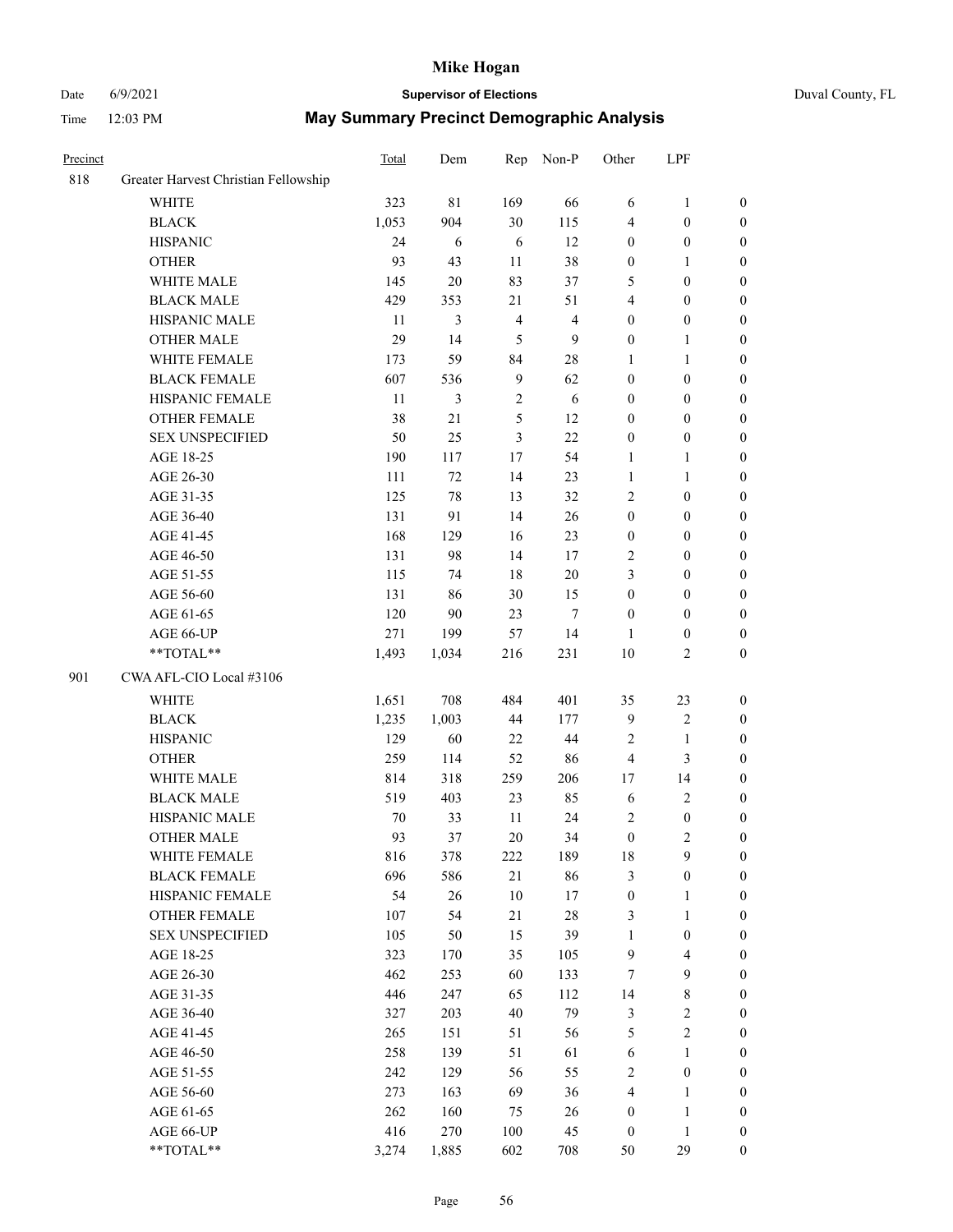## Date 6/9/2021 **Supervisor of Elections** Duval County, FL

| Precinct |                                       | Total       | Dem              | Rep            | Non-P          | Other                   | LPF              |                  |
|----------|---------------------------------------|-------------|------------------|----------------|----------------|-------------------------|------------------|------------------|
| 902      | Schell-Sweet Resource Wellness Center |             |                  |                |                |                         |                  |                  |
|          | <b>WHITE</b>                          | 73          | 30               | 13             | $28\,$         | $\overline{c}$          | $\boldsymbol{0}$ | $\boldsymbol{0}$ |
|          | <b>BLACK</b>                          | 2,547       | 2,200            | 61             | 268            | 15                      | 3                | $\boldsymbol{0}$ |
|          | <b>HISPANIC</b>                       | 18          | 10               | $\mathfrak{Z}$ | 5              | $\boldsymbol{0}$        | $\boldsymbol{0}$ | $\boldsymbol{0}$ |
|          | <b>OTHER</b>                          | 150         | 74               | 7              | 66             | 3                       | $\boldsymbol{0}$ | $\boldsymbol{0}$ |
|          | WHITE MALE                            | 28          | $\boldsymbol{7}$ | $\,8\,$        | 13             | $\boldsymbol{0}$        | $\boldsymbol{0}$ | $\boldsymbol{0}$ |
|          | <b>BLACK MALE</b>                     | 1,029       | 846              | 36             | 139            | 6                       | $\sqrt{2}$       | $\boldsymbol{0}$ |
|          | HISPANIC MALE                         | $\,$ 8 $\,$ | 5                | $\mathbf{1}$   | $\overline{2}$ | $\boldsymbol{0}$        | $\boldsymbol{0}$ | $\boldsymbol{0}$ |
|          | OTHER MALE                            | 50          | 29               | $\mathfrak{Z}$ | 17             | 1                       | $\boldsymbol{0}$ | $\boldsymbol{0}$ |
|          | WHITE FEMALE                          | 43          | 23               | $\overline{4}$ | 14             | 2                       | $\boldsymbol{0}$ | 0                |
|          | <b>BLACK FEMALE</b>                   | 1,466       | 1,311            | 25             | 120            | 9                       | $\mathbf{1}$     | 0                |
|          | HISPANIC FEMALE                       | 8           | 5                | $\sqrt{2}$     | $\mathbf{1}$   | $\boldsymbol{0}$        | $\boldsymbol{0}$ | $\boldsymbol{0}$ |
|          | OTHER FEMALE                          | 58          | 30               | $\mathfrak{Z}$ | 23             | 2                       | $\boldsymbol{0}$ | $\boldsymbol{0}$ |
|          | <b>SEX UNSPECIFIED</b>                | 98          | 58               | $\overline{2}$ | 38             | $\boldsymbol{0}$        | $\boldsymbol{0}$ | $\boldsymbol{0}$ |
|          | AGE 18-25                             | 309         | 183              | 16             | 103            | 6                       | $\mathbf{1}$     | $\boldsymbol{0}$ |
|          | AGE 26-30                             | 256         | 200              | $\tau$         | 47             | $\boldsymbol{0}$        | $\sqrt{2}$       | $\boldsymbol{0}$ |
|          | AGE 31-35                             | 264         | 195              | $\tau$         | 55             | 7                       | $\boldsymbol{0}$ | $\boldsymbol{0}$ |
|          | AGE 36-40                             | 221         | 173              | $\tau$         | $40\,$         | $\mathbf{1}$            | $\boldsymbol{0}$ | $\boldsymbol{0}$ |
|          | AGE 41-45                             | 195         | 156              | 5              | 32             | 2                       | $\boldsymbol{0}$ | $\boldsymbol{0}$ |
|          | AGE 46-50                             | 176         | 151              | 7              | 18             | $\boldsymbol{0}$        | $\boldsymbol{0}$ | $\boldsymbol{0}$ |
|          | AGE 51-55                             | 220         | 199              | 5              | 16             | $\boldsymbol{0}$        | $\boldsymbol{0}$ |                  |
|          | AGE 56-60                             | 250         | 224              | 11             | 14             |                         | $\boldsymbol{0}$ | 0                |
|          |                                       | 233         | 212              | $\tau$         | 14             | 1<br>$\boldsymbol{0}$   | $\boldsymbol{0}$ | $\boldsymbol{0}$ |
|          | AGE 61-65                             |             |                  |                |                |                         |                  | $\boldsymbol{0}$ |
|          | AGE 66-UP<br>$**TOTAL**$              | 664         | 621              | 12             | $28\,$         | 3                       | $\boldsymbol{0}$ | $\boldsymbol{0}$ |
|          |                                       | 2,788       | 2,314            | 84             | 367            | 20                      | $\mathfrak{Z}$   | $\boldsymbol{0}$ |
| 903      | Redemption Church                     |             |                  |                |                |                         |                  |                  |
|          | <b>WHITE</b>                          | 1,190       | 332              | 591            | 241            | $20\,$                  | 6                | $\boldsymbol{0}$ |
|          | <b>BLACK</b>                          | 1,478       | 1,163            | 50             | 250            | 14                      | $\mathbf{1}$     | $\boldsymbol{0}$ |
|          | <b>HISPANIC</b>                       | 189         | 77               | 23             | 83             | 5                       | $\mathbf{1}$     | $\boldsymbol{0}$ |
|          | <b>OTHER</b>                          | 262         | 97               | 67             | 90             | $\tau$                  | $\mathbf{1}$     | $\boldsymbol{0}$ |
|          | WHITE MALE                            | 540         | 137              | 270            | 118            | $10\,$                  | $\mathfrak{S}$   | 0                |
|          | <b>BLACK MALE</b>                     | 574         | 434              | 24             | 111            | $\mathfrak{S}$          | $\boldsymbol{0}$ | 0                |
|          | HISPANIC MALE                         | 82          | 31               | 13             | 35             | $\sqrt{2}$              | $\mathbf{1}$     | 0                |
|          | OTHER MALE                            | 94          | 29               | 27             | 37             | $\mathbf{1}$            | $\boldsymbol{0}$ | $\boldsymbol{0}$ |
|          | WHITE FEMALE                          | 639         | 190              | 315            | 123            | $10\,$                  | $\mathbf{1}$     | $\boldsymbol{0}$ |
|          | <b>BLACK FEMALE</b>                   | 863         | 696              | 26             | 131            | 9                       | $\mathbf{1}$     | $\boldsymbol{0}$ |
|          | HISPANIC FEMALE                       | 100         | 42               | $10\,$         | 46             | $\overline{\mathbf{c}}$ | $\boldsymbol{0}$ | $\overline{0}$   |
|          | <b>OTHER FEMALE</b>                   | 123         | 55               | 32             | 33             | 3                       | $\boldsymbol{0}$ | 0                |
|          | <b>SEX UNSPECIFIED</b>                | 104         | 55               | 14             | $30\,$         | 4                       | $\mathbf{1}$     | $\overline{0}$   |
|          | AGE 18-25                             | 393         | 214              | 49             | 120            | 7                       | $\mathfrak{Z}$   | 0                |
|          | AGE 26-30                             | 341         | 181              | 54             | 97             | 7                       | $\sqrt{2}$       | 0                |
|          | AGE 31-35                             | 302         | 164              | 39             | 90             | $\boldsymbol{9}$        | $\boldsymbol{0}$ | 0                |
|          | AGE 36-40                             | 264         | 137              | 46             | 73             | 5                       | $\mathfrak{Z}$   | 0                |
|          | AGE 41-45                             | 232         | 122              | 48             | 57             | 4                       | $\mathbf{1}$     | 0                |
|          | AGE 46-50                             | 218         | 117              | 51             | 47             | 3                       | $\boldsymbol{0}$ | 0                |
|          | AGE 51-55                             | 237         | 128              | 62             | 43             | 4                       | $\boldsymbol{0}$ | $\boldsymbol{0}$ |
|          | AGE 56-60                             | 289         | 161              | 89             | 36             | 3                       | $\boldsymbol{0}$ | $\overline{0}$   |
|          | AGE 61-65                             | 269         | 151              | 76             | $40\,$         | $\overline{c}$          | $\boldsymbol{0}$ | $\boldsymbol{0}$ |
|          | AGE 66-UP                             | 574         | 294              | 217            | 61             | 2                       | $\boldsymbol{0}$ | 0                |
|          | **TOTAL**                             | 3,119       | 1,669            | 731            | 664            | 46                      | $\mathbf{9}$     | $\boldsymbol{0}$ |
|          |                                       |             |                  |                |                |                         |                  |                  |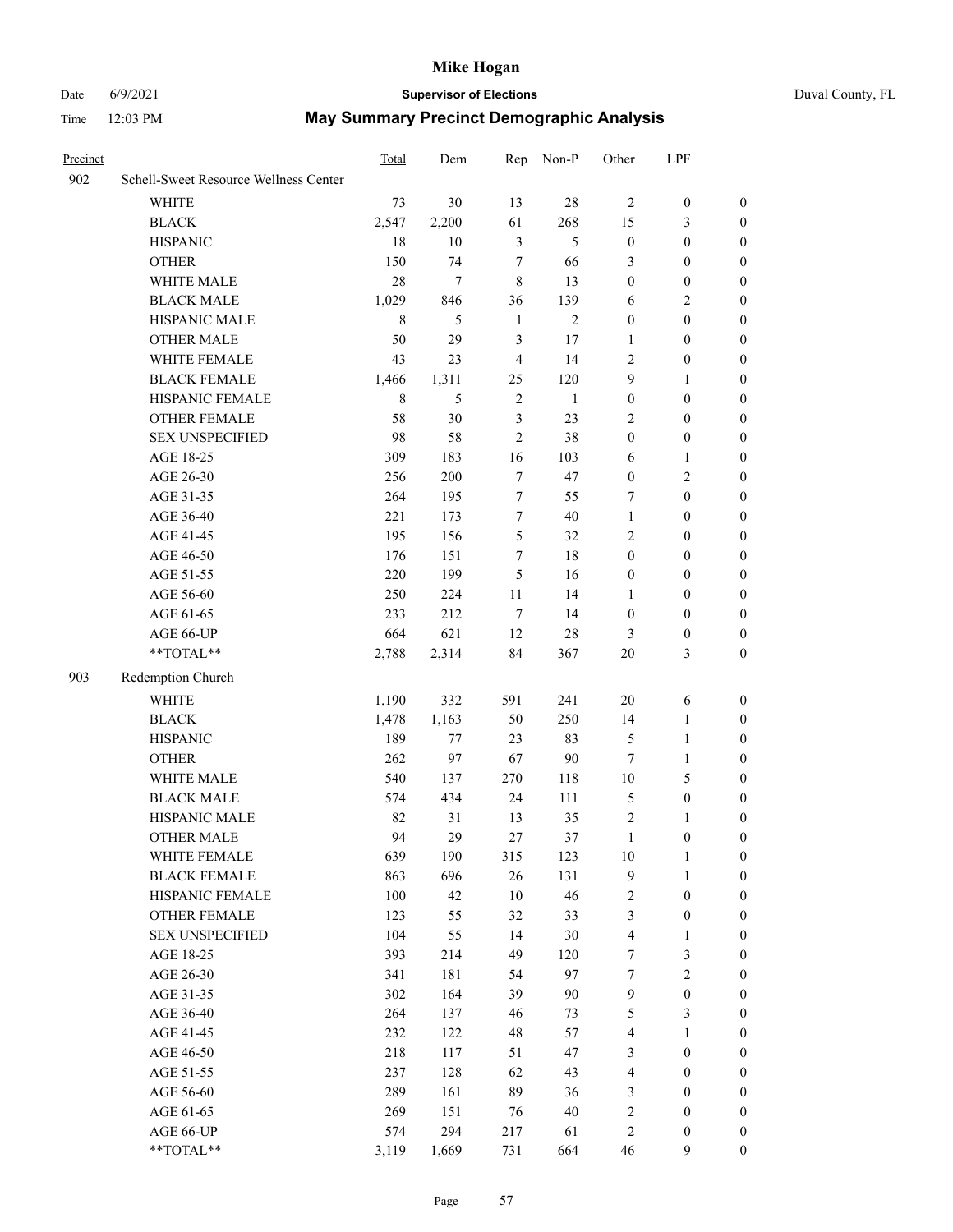## Date 6/9/2021 **Supervisor of Elections** Duval County, FL

| Precinct |                                    | Total          | Dem            | Rep                     | Non-P                   | Other            | LPF              |                  |
|----------|------------------------------------|----------------|----------------|-------------------------|-------------------------|------------------|------------------|------------------|
| 904      | Johnnie W. Walker Community Center |                |                |                         |                         |                  |                  |                  |
|          | <b>WHITE</b>                       | 42             | 22             | $\tau$                  | 13                      | $\boldsymbol{0}$ | $\boldsymbol{0}$ | $\boldsymbol{0}$ |
|          | <b>BLACK</b>                       | 2,417          | 2,127          | 49                      | 232                     | 8                | $\mathbf{1}$     | $\boldsymbol{0}$ |
|          | <b>HISPANIC</b>                    | 11             | $\tau$         | $\boldsymbol{0}$        | $\overline{\mathbf{4}}$ | $\boldsymbol{0}$ | $\boldsymbol{0}$ | $\boldsymbol{0}$ |
|          | <b>OTHER</b>                       | 125            | 65             | 6                       | 53                      | $\boldsymbol{0}$ | 1                | $\boldsymbol{0}$ |
|          | WHITE MALE                         | 19             | $\mathbf{9}$   | 5                       | 5                       | $\boldsymbol{0}$ | $\boldsymbol{0}$ | $\boldsymbol{0}$ |
|          | <b>BLACK MALE</b>                  | 948            | 812            | 18                      | 113                     | 5                | $\boldsymbol{0}$ | $\boldsymbol{0}$ |
|          | HISPANIC MALE                      | $\mathfrak{Z}$ | $\overline{c}$ | $\boldsymbol{0}$        | $\mathbf{1}$            | $\boldsymbol{0}$ | $\boldsymbol{0}$ | $\boldsymbol{0}$ |
|          | <b>OTHER MALE</b>                  | 35             | 20             | $\mathbf{1}$            | 14                      | $\boldsymbol{0}$ | $\boldsymbol{0}$ | 0                |
|          | WHITE FEMALE                       | 23             | 13             | $\sqrt{2}$              | $\,8\,$                 | $\boldsymbol{0}$ | $\boldsymbol{0}$ | 0                |
|          | <b>BLACK FEMALE</b>                | 1,425          | 1,283          | $28\,$                  | 110                     | 3                | 1                | $\boldsymbol{0}$ |
|          | HISPANIC FEMALE                    | $\overline{7}$ | 5              | $\boldsymbol{0}$        | $\overline{2}$          | $\boldsymbol{0}$ | $\boldsymbol{0}$ | $\boldsymbol{0}$ |
|          | <b>OTHER FEMALE</b>                | 50             | 31             | 4                       | 15                      | $\boldsymbol{0}$ | $\boldsymbol{0}$ | $\boldsymbol{0}$ |
|          | <b>SEX UNSPECIFIED</b>             | 85             | 46             | $\overline{\mathbf{4}}$ | 34                      | $\boldsymbol{0}$ | $\mathbf{1}$     | $\boldsymbol{0}$ |
|          | AGE 18-25                          | 276            | 196            | 7                       | 70                      | $\overline{c}$   | $\mathbf{1}$     | $\boldsymbol{0}$ |
|          | AGE 26-30                          | 219            | 162            | $\overline{4}$          | 50                      | 3                | $\boldsymbol{0}$ | $\boldsymbol{0}$ |
|          | AGE 31-35                          | 221            | 179            | $\overline{4}$          | 36                      | $\overline{c}$   | $\boldsymbol{0}$ | $\boldsymbol{0}$ |
|          | AGE 36-40                          | 179            | 146            | 7                       | 25                      | $\boldsymbol{0}$ | 1                | $\boldsymbol{0}$ |
|          | AGE 41-45                          | 158            | 129            | $\overline{4}$          | 25                      | $\boldsymbol{0}$ | $\boldsymbol{0}$ | 0                |
|          | AGE 46-50                          | 195            | 159            | 7                       | 29                      | $\boldsymbol{0}$ | $\boldsymbol{0}$ | 0                |
|          | AGE 51-55                          | 212            | 183            | $8\,$                   | 21                      | $\boldsymbol{0}$ | $\boldsymbol{0}$ | $\boldsymbol{0}$ |
|          | AGE 56-60                          | 253            | 232            | 5                       | 16                      | $\boldsymbol{0}$ | $\boldsymbol{0}$ | $\boldsymbol{0}$ |
|          | AGE 61-65                          | 222            | 205            | 7                       | $10\,$                  | $\boldsymbol{0}$ | $\boldsymbol{0}$ | $\boldsymbol{0}$ |
|          | AGE 66-UP                          | 660            | 630            | 9                       | $20\,$                  | 1                | $\boldsymbol{0}$ | $\boldsymbol{0}$ |
|          | $**TOTAL**$                        | 2,595          | 2,221          | 62                      | 302                     | 8                | $\overline{2}$   | $\boldsymbol{0}$ |
| 905      | Webb Wesconnett Regional Library   |                |                |                         |                         |                  |                  |                  |
|          | WHITE                              | 754            | 184            | 366                     | 185                     | 11               | $\,$ $\,$        | $\boldsymbol{0}$ |
|          | <b>BLACK</b>                       | 1,296          | 1,037          | 42                      | 206                     | 10               | $\mathbf{1}$     | $\boldsymbol{0}$ |
|          | <b>HISPANIC</b>                    | 194            | 72             | 41                      | 79                      | $\mathbf{1}$     | $\mathbf{1}$     | $\boldsymbol{0}$ |
|          | <b>OTHER</b>                       | 237            | 85             | 49                      | 100                     | 3                | $\boldsymbol{0}$ | $\boldsymbol{0}$ |
|          | WHITE MALE                         | 313            | 61             | 164                     | 79                      | $\overline{4}$   | 5                | 0                |
|          | <b>BLACK MALE</b>                  | 480            | 352            | 20                      | 99                      | 9                | $\boldsymbol{0}$ | 0                |
|          | HISPANIC MALE                      | 82             | 22             | 19                      | 40                      | $\boldsymbol{0}$ | 1                | $\boldsymbol{0}$ |
|          | <b>OTHER MALE</b>                  | 99             | 34             | 26                      | 39                      | 0                | $\boldsymbol{0}$ | $\boldsymbol{0}$ |
|          | WHITE FEMALE                       | 426            | 119            | 196                     | $101\,$                 | 7                | $\mathfrak{Z}$   | $\boldsymbol{0}$ |
|          | <b>BLACK FEMALE</b>                | 798            | 670            | 22                      | 104                     | $\mathbf{1}$     | $\mathbf{1}$     | $\boldsymbol{0}$ |
|          | HISPANIC FEMALE                    | 111            | 49             | 22                      | 39                      | $\mathbf{1}$     | $\boldsymbol{0}$ | $\overline{0}$   |
|          | <b>OTHER FEMALE</b>                | 106            | 45             | 19                      | 39                      | 3                | $\boldsymbol{0}$ | $\theta$         |
|          | <b>SEX UNSPECIFIED</b>             | 66             | 26             | $10\,$                  | $30\,$                  | $\boldsymbol{0}$ | $\boldsymbol{0}$ | $\overline{0}$   |
|          | AGE 18-25                          | 293            | 165            | 34                      | 89                      | 2                | $\mathfrak{Z}$   | 0                |
|          | AGE 26-30                          | 280            | 151            | 25                      | 95                      | 5                | $\overline{4}$   | 0                |
|          | AGE 31-35                          | 272            | 142            | 39                      | 82                      | 8                | $\mathbf{1}$     | 0                |
|          | AGE 36-40                          | 249            | 152            | 40                      | 54                      | 3                | $\boldsymbol{0}$ | $\boldsymbol{0}$ |
|          | AGE 41-45                          | 208            | 119            | 38                      | 49                      | $\mathbf{1}$     | $\mathbf{1}$     | $\boldsymbol{0}$ |
|          | AGE 46-50                          | 194            | 110            | 41                      | 42                      | $\mathbf{1}$     | $\boldsymbol{0}$ | $\boldsymbol{0}$ |
|          | AGE 51-55                          | 226            | 123            | 57                      | $44\,$                  | $\mathbf{1}$     | $\mathbf{1}$     | $\overline{0}$   |
|          | AGE 56-60                          | 185            | 100            | 55                      | 29                      | $\mathbf{1}$     | $\boldsymbol{0}$ | $\overline{0}$   |
|          | AGE 61-65                          | 173            | 101            | 38                      | 32                      | 2                | $\boldsymbol{0}$ | $\overline{0}$   |
|          | AGE 66-UP                          | 401            | 215            | 131                     | 54                      | $\mathbf{1}$     | $\boldsymbol{0}$ | $\overline{0}$   |
|          | **TOTAL**                          | 2,481          | 1,378          | 498                     | 570                     | 25               | 10               | $\boldsymbol{0}$ |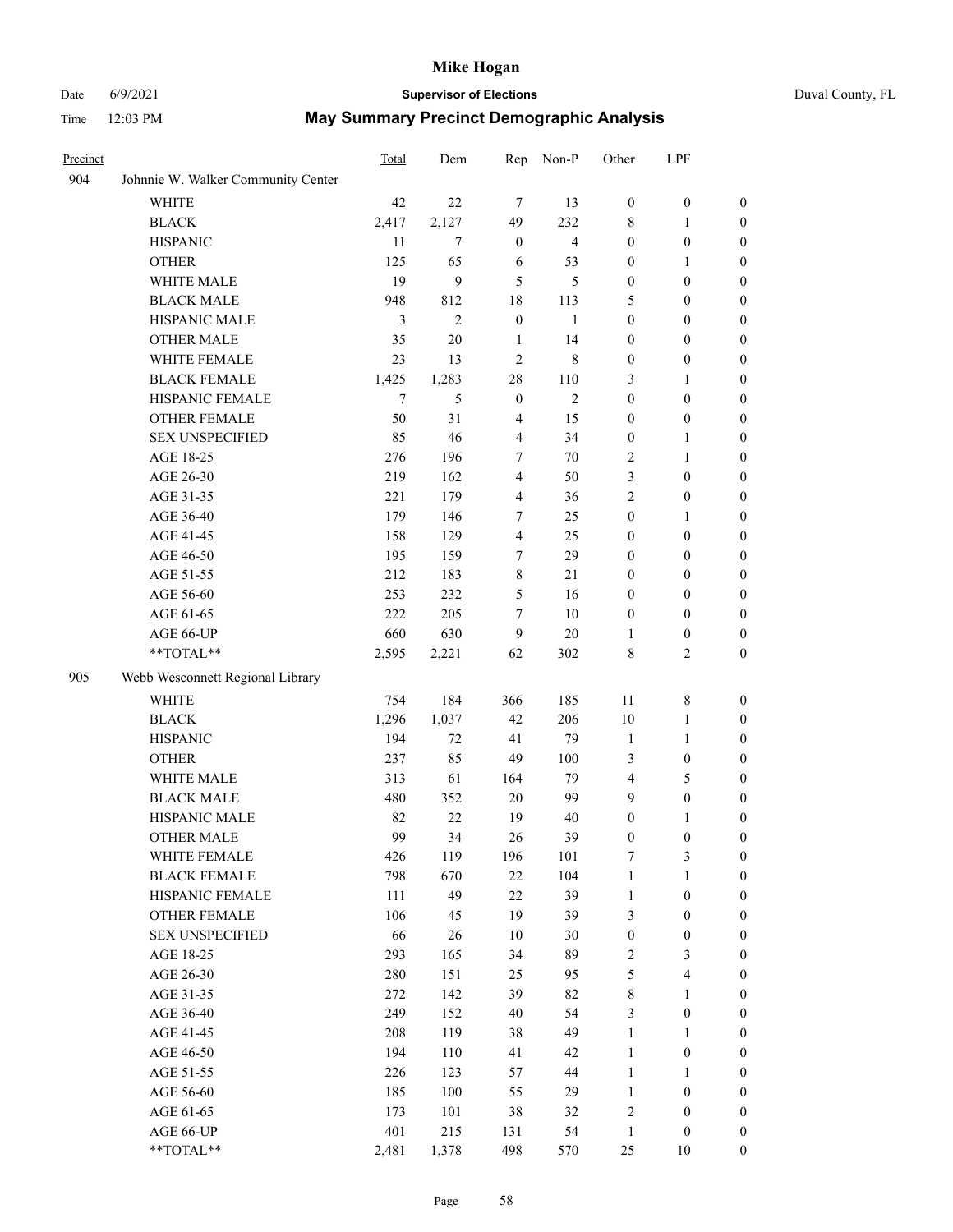## Date 6/9/2021 **Supervisor of Elections** Duval County, FL

| Precinct |                                | <b>Total</b> | Dem | Rep            | Non-P  | Other                   | LPF                     |                  |
|----------|--------------------------------|--------------|-----|----------------|--------|-------------------------|-------------------------|------------------|
| 906      | St Andrews Presbyterian Church |              |     |                |        |                         |                         |                  |
|          | <b>WHITE</b>                   | 1,050        | 257 | 532            | 230    | $20\,$                  | 11                      | 0                |
|          | <b>BLACK</b>                   | 354          | 280 | 13             | 56     | 5                       | $\boldsymbol{0}$        | 0                |
|          | <b>HISPANIC</b>                | 85           | 26  | 19             | 39     | $\mathbf{1}$            | $\boldsymbol{0}$        | $\boldsymbol{0}$ |
|          | <b>OTHER</b>                   | 133          | 45  | 43             | 40     | 3                       | $\sqrt{2}$              | $\boldsymbol{0}$ |
|          | WHITE MALE                     | 509          | 104 | 277            | 109    | 12                      | $\tau$                  | $\boldsymbol{0}$ |
|          | <b>BLACK MALE</b>              | 152          | 114 | $\overline{4}$ | 32     | $\overline{c}$          | $\boldsymbol{0}$        | $\boldsymbol{0}$ |
|          | HISPANIC MALE                  | 41           | 13  | 11             | 17     | $\boldsymbol{0}$        | $\boldsymbol{0}$        | $\boldsymbol{0}$ |
|          | <b>OTHER MALE</b>              | 51           | 12  | 22             | 15     | $\mathbf{1}$            | $\mathbf{1}$            | $\boldsymbol{0}$ |
|          | WHITE FEMALE                   | 530          | 149 | 253            | 118    | 7                       | $\mathfrak{Z}$          | $\boldsymbol{0}$ |
|          | <b>BLACK FEMALE</b>            | 199          | 165 | $\mathbf{9}$   | $22\,$ | 3                       | $\boldsymbol{0}$        | $\boldsymbol{0}$ |
|          | HISPANIC FEMALE                | 42           | 11  | $\,$ 8 $\,$    | 22     | $\mathbf{1}$            | $\boldsymbol{0}$        | 0                |
|          | <b>OTHER FEMALE</b>            | 61           | 24  | $18\,$         | 17     | $\mathbf{1}$            | $\mathbf{1}$            | 0                |
|          | <b>SEX UNSPECIFIED</b>         | 37           | 16  | 5              | 13     | $\sqrt{2}$              | $\mathbf{1}$            | $\boldsymbol{0}$ |
|          | AGE 18-25                      | 167          | 62  | 36             | 65     | 3                       | $\mathbf{1}$            | $\boldsymbol{0}$ |
|          | AGE 26-30                      | 144          | 58  | 38             | 44     | 2                       | $\sqrt{2}$              | $\boldsymbol{0}$ |
|          | AGE 31-35                      | 143          | 64  | 26             | 46     | 5                       | $\sqrt{2}$              | $\boldsymbol{0}$ |
|          | AGE 36-40                      | 140          | 48  | 48             | 37     | 4                       | $\mathfrak{Z}$          | $\boldsymbol{0}$ |
|          | AGE 41-45                      | 130          | 49  | 46             | 34     | $\mathbf{1}$            | $\boldsymbol{0}$        | $\boldsymbol{0}$ |
|          | AGE 46-50                      | 121          | 52  | 34             | $30\,$ | 5                       | $\boldsymbol{0}$        | $\boldsymbol{0}$ |
|          | AGE 51-55                      | 110          | 38  | 45             | 25     | $\mathbf{1}$            | 1                       | $\boldsymbol{0}$ |
|          | AGE 56-60                      | 160          | 52  | 87             | 17     | 4                       | $\boldsymbol{0}$        | 0                |
|          | AGE 61-65                      | 167          | 63  | $72\,$         | $28\,$ | 3                       | $\mathbf{1}$            | 0                |
|          | AGE 66-UP                      | 340          | 122 | 175            | 39     | $\mathbf{1}$            | $\mathfrak{Z}$          | $\boldsymbol{0}$ |
|          | **TOTAL**                      | 1,622        | 608 | 607            | 365    | 29                      | 13                      | $\boldsymbol{0}$ |
| 907      | Wesconnett Church of Christ    |              |     |                |        |                         |                         |                  |
|          | <b>WHITE</b>                   | 948          | 215 | 517            | 198    | 14                      | $\overline{4}$          | $\boldsymbol{0}$ |
|          | <b>BLACK</b>                   | 785          | 629 | 23             | 118    | 12                      | $\mathfrak{Z}$          | $\boldsymbol{0}$ |
|          | <b>HISPANIC</b>                | 74           | 39  | $\tau$         | 28     | $\boldsymbol{0}$        | $\boldsymbol{0}$        | $\boldsymbol{0}$ |
|          | <b>OTHER</b>                   | 150          | 48  | 36             | 64     | 1                       | $\mathbf{1}$            | $\boldsymbol{0}$ |
|          | WHITE MALE                     | 445          | 82  | 257            | 96     | 6                       | $\overline{\mathbf{4}}$ | $\boldsymbol{0}$ |
|          | <b>BLACK MALE</b>              | 311          | 233 | 13             | 54     | 8                       | $\mathfrak{Z}$          | $\boldsymbol{0}$ |
|          | HISPANIC MALE                  | 29           | 15  | $\mathfrak{Z}$ | 11     | $\boldsymbol{0}$        | $\boldsymbol{0}$        | $\boldsymbol{0}$ |
|          | <b>OTHER MALE</b>              | 65           | 20  | 14             | $30\,$ | 1                       | $\boldsymbol{0}$        | $\boldsymbol{0}$ |
|          | WHITE FEMALE                   | 489          | 131 | 256            | 94     | 8                       | $\boldsymbol{0}$        | 0                |
|          | <b>BLACK FEMALE</b>            | 462          | 386 | 9              | 63     | 4                       | $\boldsymbol{0}$        | $\boldsymbol{0}$ |
|          | HISPANIC FEMALE                | 43           | 23  | $\overline{4}$ | 16     | $\boldsymbol{0}$        | $\boldsymbol{0}$        | $\overline{0}$   |
|          | OTHER FEMALE                   | 68           | 23  | $20\,$         | 24     | $\boldsymbol{0}$        | $\mathbf{1}$            | $\overline{0}$   |
|          | <b>SEX UNSPECIFIED</b>         | 45           | 18  | $\tau$         | $20\,$ | $\boldsymbol{0}$        | $\boldsymbol{0}$        | 0                |
|          | AGE 18-25                      | 216          | 105 | 35             | 69     | 5                       | $\sqrt{2}$              | 0                |
|          | AGE 26-30                      | 185          | 104 | 31             | 47     | 3                       | $\boldsymbol{0}$        | 0                |
|          | AGE 31-35                      | 219          | 130 | 32             | 51     | $\overline{\mathbf{4}}$ | $\overline{2}$          | 0                |
|          | AGE 36-40                      | 178          | 85  | 35             | 51     | 6                       | $\mathbf{1}$            | 0                |
|          | AGE 41-45                      | 158          | 91  | 27             | 37     | $\mathbf{1}$            | $\mathfrak{2}$          | 0                |
|          | AGE 46-50                      | 146          | 76  | 41             | $28\,$ | $\mathbf{1}$            | $\boldsymbol{0}$        | 0                |
|          | AGE 51-55                      | 149          | 67  | 49             | 32     | $\boldsymbol{0}$        | $\mathbf{1}$            | 0                |
|          | AGE 56-60                      | 159          | 65  | 69             | 22     | 3                       | $\boldsymbol{0}$        | $\overline{0}$   |
|          | AGE 61-65                      | 161          | 65  | 73             | $22\,$ | $\mathbf{1}$            | $\boldsymbol{0}$        | $\overline{0}$   |
|          | AGE 66-UP                      | 386          | 143 | 191            | 49     | 3                       | $\boldsymbol{0}$        | 0                |
|          | **TOTAL**                      | 1,957        | 931 | 583            | 408    | 27                      | 8                       | $\boldsymbol{0}$ |
|          |                                |              |     |                |        |                         |                         |                  |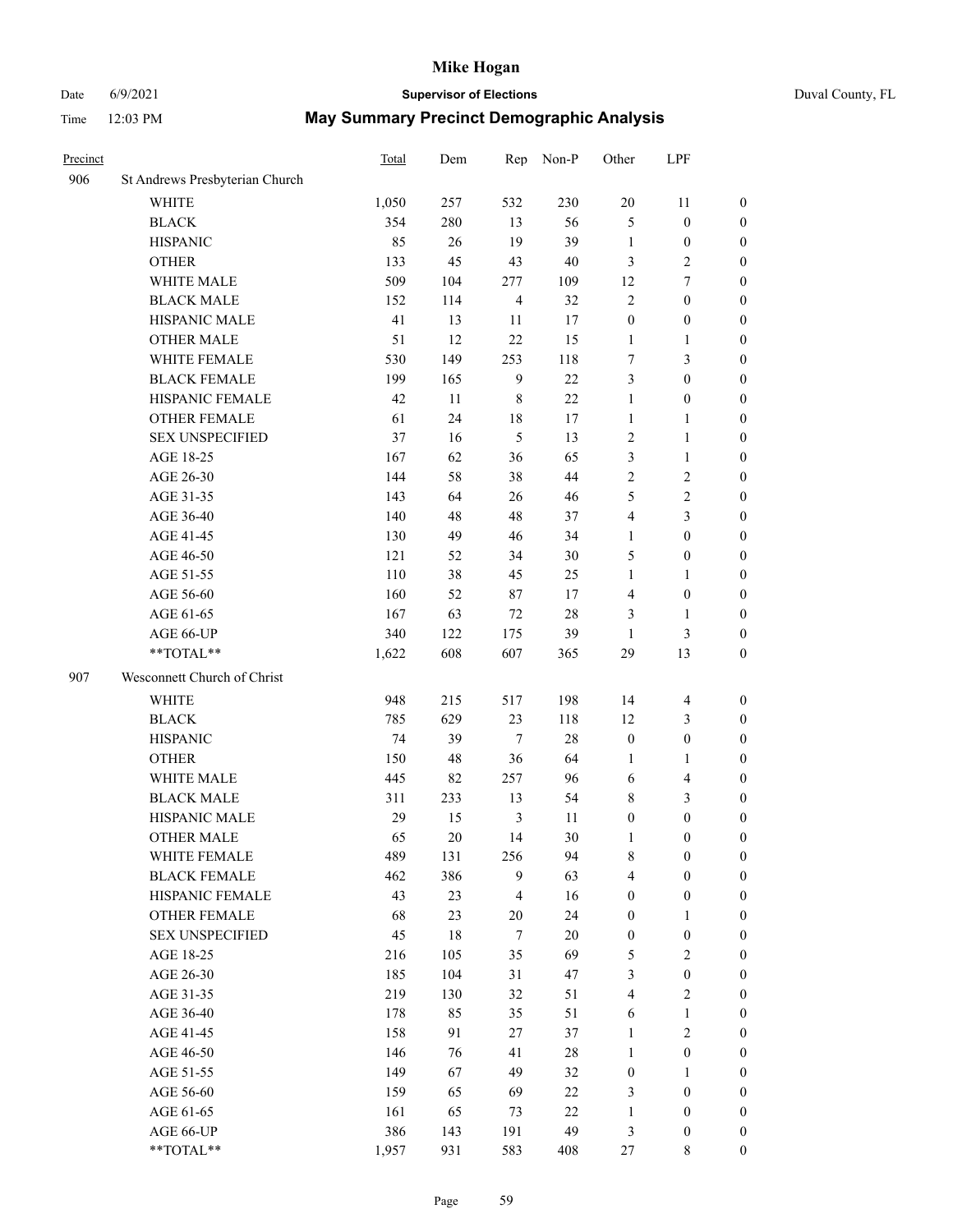## Date 6/9/2021 **Supervisor of Elections** Duval County, FL

| Precinct |                                  | <b>Total</b> | Dem    | Rep            | Non-P         | Other            | LPF                     |                  |
|----------|----------------------------------|--------------|--------|----------------|---------------|------------------|-------------------------|------------------|
| 908      | West Jacksonville Baptist Church |              |        |                |               |                  |                         |                  |
|          | <b>WHITE</b>                     | 2,157        | 689    | 914            | 489           | 44               | 21                      | 0                |
|          | <b>BLACK</b>                     | 1,605        | 1,217  | $70\,$         | 299           | $17\,$           | $\sqrt{2}$              | 0                |
|          | <b>HISPANIC</b>                  | 196          | 83     | 34             | 71            | $\tau$           | $\mathbf{1}$            | $\boldsymbol{0}$ |
|          | <b>OTHER</b>                     | 362          | 122    | 73             | 161           | 6                | $\boldsymbol{0}$        | $\boldsymbol{0}$ |
|          | WHITE MALE                       | 978          | 263    | 453            | 229           | 19               | 14                      | $\boldsymbol{0}$ |
|          | <b>BLACK MALE</b>                | 561          | 395    | 27             | 130           | 9                | $\boldsymbol{0}$        | $\boldsymbol{0}$ |
|          | HISPANIC MALE                    | 80           | $28\,$ | 21             | 26            | 4                | $\mathbf{1}$            | $\boldsymbol{0}$ |
|          | <b>OTHER MALE</b>                | 122          | 35     | 33             | 52            | $\mathfrak{2}$   | $\boldsymbol{0}$        | $\boldsymbol{0}$ |
|          | WHITE FEMALE                     | 1,153        | 417    | 451            | 253           | 25               | $\boldsymbol{7}$        | $\boldsymbol{0}$ |
|          | <b>BLACK FEMALE</b>              | 1,015        | 799    | 43             | 163           | 8                | $\sqrt{2}$              | $\boldsymbol{0}$ |
|          | HISPANIC FEMALE                  | 107          | 50     | 11             | 43            | 3                | $\boldsymbol{0}$        | 0                |
|          | OTHER FEMALE                     | 162          | 63     | 30             | 65            | 4                | $\boldsymbol{0}$        | $\boldsymbol{0}$ |
|          | <b>SEX UNSPECIFIED</b>           | 142          | 61     | 22             | 59            | $\boldsymbol{0}$ | $\boldsymbol{0}$        | $\boldsymbol{0}$ |
|          | AGE 18-25                        | 584          | 280    | 74             | 204           | 23               | $\mathfrak{Z}$          | $\boldsymbol{0}$ |
|          | AGE 26-30                        | 535          | 257    | 104            | 154           | 16               | $\overline{\mathbf{4}}$ | $\boldsymbol{0}$ |
|          | AGE 31-35                        | 514          | 274    | 79             | 151           | $\boldsymbol{7}$ | $\mathfrak{Z}$          | $\boldsymbol{0}$ |
|          | AGE 36-40                        | 414          | 212    | 78             | 110           | 9                | $\mathfrak s$           | $\boldsymbol{0}$ |
|          | AGE 41-45                        | 349          | 169    | 79             | $88\,$        | $\mathbf{9}$     | $\overline{\mathbf{4}}$ | $\boldsymbol{0}$ |
|          | AGE 46-50                        | 337          | 182    | 77             | 73            | $\overline{2}$   | $\mathfrak{Z}$          | $\boldsymbol{0}$ |
|          | AGE 51-55                        | 316          | 147    | 112            | 56            | $\mathbf{1}$     | $\boldsymbol{0}$        | $\boldsymbol{0}$ |
|          | AGE 56-60                        | 343          | 180    | 110            | 49            | $\overline{c}$   | $\sqrt{2}$              | 0                |
|          | AGE 61-65                        | 291          | 131    | 110            | 48            | $\overline{c}$   | $\boldsymbol{0}$        | $\boldsymbol{0}$ |
|          | AGE 66-UP                        | 637          | 279    | 268            | 87            | 3                | $\boldsymbol{0}$        | $\boldsymbol{0}$ |
|          | **TOTAL**                        | 4,320        | 2,111  | 1,091          | 1,020         | 74               | 24                      | $\boldsymbol{0}$ |
| 909      | City Rescue Mission              |              |        |                |               |                  |                         |                  |
|          | <b>WHITE</b>                     | 173          | 60     | 46             | 64            | $\mathfrak{Z}$   | $\boldsymbol{0}$        | $\boldsymbol{0}$ |
|          | <b>BLACK</b>                     | 1,313        | 1,108  | 35             | 162           | 7                | $\mathbf{1}$            | $\boldsymbol{0}$ |
|          | <b>HISPANIC</b>                  | 41           | 23     | $\overline{4}$ | 13            | $\mathbf{1}$     | $\boldsymbol{0}$        | $\boldsymbol{0}$ |
|          | <b>OTHER</b>                     | 117          | 68     | $\,$ 8 $\,$    | 39            | 2                | $\boldsymbol{0}$        | $\boldsymbol{0}$ |
|          | WHITE MALE                       | $72\,$       | $20\,$ | 23             | 29            | $\boldsymbol{0}$ | $\boldsymbol{0}$        | $\boldsymbol{0}$ |
|          | <b>BLACK MALE</b>                | 514          | 420    | 18             | 71            | 4                | 1                       | $\boldsymbol{0}$ |
|          | HISPANIC MALE                    | 14           | 7      | $\sqrt{2}$     | $\mathfrak s$ | $\boldsymbol{0}$ | $\boldsymbol{0}$        | 0                |
|          | OTHER MALE                       | 33           | 19     | $\overline{2}$ | 12            | $\boldsymbol{0}$ | $\boldsymbol{0}$        | $\boldsymbol{0}$ |
|          | WHITE FEMALE                     | 100          | 40     | 22             | 35            | 3                | $\boldsymbol{0}$        | 0                |
|          | <b>BLACK FEMALE</b>              | 773          | 667    | 14             | 89            | 3                | $\boldsymbol{0}$        | $\overline{0}$   |
|          | HISPANIC FEMALE                  | 25           | 16     | $\mathbf{1}$   | $\tau$        | $\mathbf{1}$     | $\boldsymbol{0}$        | $\overline{0}$   |
|          | OTHER FEMALE                     | 56           | 38     | 3              | 14            | $\mathbf{1}$     | $\boldsymbol{0}$        | $\overline{0}$   |
|          | <b>SEX UNSPECIFIED</b>           | 57           | 32     | 8              | 16            | $\mathbf{1}$     | $\boldsymbol{0}$        | $\overline{0}$   |
|          | AGE 18-25                        | 212          | 129    | 13             | 68            | 2                | $\boldsymbol{0}$        | $\overline{0}$   |
|          | AGE 26-30                        | 170          | 117    | 9              | 44            | $\boldsymbol{0}$ | $\boldsymbol{0}$        | $\overline{0}$   |
|          | AGE 31-35                        | 197          | 139    | 12             | 44            | 2                | $\boldsymbol{0}$        | 0                |
|          | AGE 36-40                        | 159          | 121    | $\mathbf{9}$   | 29            | $\boldsymbol{0}$ | $\boldsymbol{0}$        | 0                |
|          | AGE 41-45                        | 114          | 83     | 9              | 19            | 3                | $\boldsymbol{0}$        | 0                |
|          | AGE 46-50                        | 139          | 104    | $\tau$         | 27            | $\mathbf{1}$     | $\boldsymbol{0}$        | 0                |
|          | AGE 51-55                        | 124          | 99     | 6              | 17            | 2                | $\boldsymbol{0}$        | $\overline{0}$   |
|          | AGE 56-60                        | 156          | 132    | 8              | 14            | 2                | $\boldsymbol{0}$        | $\overline{0}$   |
|          | AGE 61-65                        | 133          | 113    | 10             | $\mathbf{9}$  | $\boldsymbol{0}$ | $\mathbf{1}$            | $\overline{0}$   |
|          | AGE 66-UP                        | 240          | 222    | 10             | 7             | $\mathbf{1}$     | $\boldsymbol{0}$        | $\boldsymbol{0}$ |
|          | **TOTAL**                        | 1,644        | 1,259  | 93             | 278           | 13               | $\mathbf{1}$            | $\boldsymbol{0}$ |
|          |                                  |              |        |                |               |                  |                         |                  |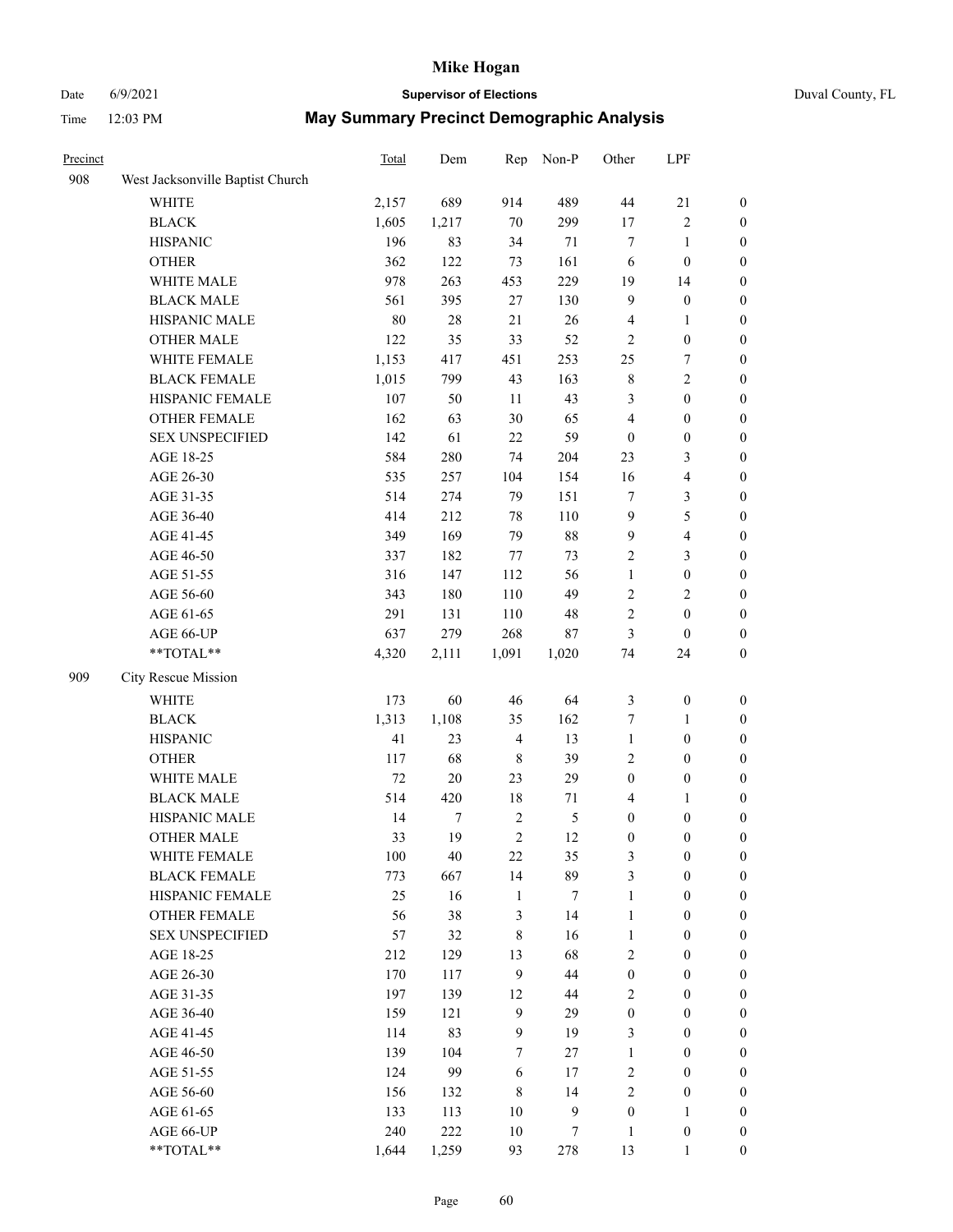## Date 6/9/2021 **Supervisor of Elections** Duval County, FL

| Precinct |                                     | Total | Dem    |                | Rep Non-P      | Other            | LPF              |                  |
|----------|-------------------------------------|-------|--------|----------------|----------------|------------------|------------------|------------------|
| 910      | Wallace Small Senior Citizen Center |       |        |                |                |                  |                  |                  |
|          | <b>WHITE</b>                        | 294   | 99     | 129            | 61             | 3                | $\sqrt{2}$       | 0                |
|          | <b>BLACK</b>                        | 2,022 | 1,717  | 57             | 237            | $10\,$           | $\mathbf{1}$     | $\boldsymbol{0}$ |
|          | <b>HISPANIC</b>                     | 38    | 19     | 6              | 13             | $\boldsymbol{0}$ | $\boldsymbol{0}$ | $\boldsymbol{0}$ |
|          | <b>OTHER</b>                        | 161   | $80\,$ | $\,8\,$        | 72             | 1                | $\boldsymbol{0}$ | $\boldsymbol{0}$ |
|          | <b>WHITE MALE</b>                   | 113   | 34     | 55             | 20             | 3                | $\mathbf{1}$     | $\boldsymbol{0}$ |
|          | <b>BLACK MALE</b>                   | 808   | 667    | 22             | 111            | 7                | $\mathbf{1}$     | $\boldsymbol{0}$ |
|          | HISPANIC MALE                       | 13    | $\tau$ | $\mathbf{1}$   | $\mathfrak{S}$ | $\boldsymbol{0}$ | $\boldsymbol{0}$ | $\boldsymbol{0}$ |
|          | <b>OTHER MALE</b>                   | 54    | 26     | $\overline{4}$ | 24             | $\boldsymbol{0}$ | $\boldsymbol{0}$ | $\boldsymbol{0}$ |
|          | WHITE FEMALE                        | 177   | 64     | 74             | 38             | $\boldsymbol{0}$ | 1                | $\boldsymbol{0}$ |
|          | <b>BLACK FEMALE</b>                 | 1,165 | 1,014  | 33             | 115            | 3                | $\boldsymbol{0}$ | 0                |
|          | HISPANIC FEMALE                     | 24    | 11     | $\mathfrak{S}$ | $\,$ 8 $\,$    | $\boldsymbol{0}$ | $\boldsymbol{0}$ | $\boldsymbol{0}$ |
|          | OTHER FEMALE                        | 69    | 43     | $\overline{4}$ | 22             | $\boldsymbol{0}$ | $\boldsymbol{0}$ | $\boldsymbol{0}$ |
|          | <b>SEX UNSPECIFIED</b>              | 92    | 49     | $\overline{2}$ | 40             | 1                | $\boldsymbol{0}$ | $\boldsymbol{0}$ |
|          | AGE 18-25                           | 320   | 224    | 21             | 72             | 3                | $\boldsymbol{0}$ | $\boldsymbol{0}$ |
|          | AGE 26-30                           | 246   | 172    | 17             | 55             | $\mathbf{1}$     | $\mathbf{1}$     | $\boldsymbol{0}$ |
|          | AGE 31-35                           | 304   | 215    | 16             | 70             | 3                | $\boldsymbol{0}$ | $\boldsymbol{0}$ |
|          | AGE 36-40                           | 216   | 156    | 14             | 44             | $\mathbf{1}$     | $\mathbf{1}$     | $\boldsymbol{0}$ |
|          | AGE 41-45                           | 188   | 145    | 10             | 31             | $\mathbf{1}$     | 1                | $\boldsymbol{0}$ |
|          | AGE 46-50                           | 206   | 164    | 19             | $21\,$         | 2                | $\boldsymbol{0}$ | $\boldsymbol{0}$ |
|          | AGE 51-55                           | 210   | 161    | 20             | 29             | $\boldsymbol{0}$ | $\boldsymbol{0}$ | 0                |
|          | AGE 56-60                           | 228   | 175    | 23             | $28\,$         | 2                | $\boldsymbol{0}$ | $\boldsymbol{0}$ |
|          | AGE 61-65                           | 222   | 181    | 20             | 21             | $\boldsymbol{0}$ | $\boldsymbol{0}$ | $\boldsymbol{0}$ |
|          | AGE 66-UP                           | 375   | 322    | $40\,$         | 12             | 1                | $\boldsymbol{0}$ | $\boldsymbol{0}$ |
|          | **TOTAL**                           | 2,515 | 1,915  | 200            | 383            | 14               | $\mathfrak{Z}$   | $\boldsymbol{0}$ |
| 911      | Edith Brown Ford Community Center   |       |        |                |                |                  |                  |                  |
|          | <b>WHITE</b>                        | 779   | 230    | 319            | 212            | 15               | $\mathfrak z$    | $\boldsymbol{0}$ |
|          | <b>BLACK</b>                        | 2,592 | 2,152  | 97             | 325            | 16               | $\mathfrak{2}$   | $\boldsymbol{0}$ |
|          | <b>HISPANIC</b>                     | 98    | 41     | 18             | 37             | $\overline{c}$   | $\boldsymbol{0}$ | $\boldsymbol{0}$ |
|          | <b>OTHER</b>                        | 255   | 107    | $40\,$         | 106            | $\overline{c}$   | $\boldsymbol{0}$ | $\boldsymbol{0}$ |
|          | WHITE MALE                          | 367   | 89     | 168            | 101            | 8                | 1                | $\boldsymbol{0}$ |
|          | <b>BLACK MALE</b>                   | 987   | 782    | 47             | 152            | 5                | $\mathbf{1}$     | $\boldsymbol{0}$ |
|          | HISPANIC MALE                       | 43    | 16     | 12             | 15             | $\boldsymbol{0}$ | $\boldsymbol{0}$ | 0                |
|          | <b>OTHER MALE</b>                   | 83    | 34     | 13             | 35             | 1                | $\boldsymbol{0}$ | $\boldsymbol{0}$ |
|          | WHITE FEMALE                        | 394   | 138    | 143            | 106            | 5                | $\boldsymbol{2}$ | $\overline{0}$   |
|          | <b>BLACK FEMALE</b>                 | 1,531 | 1,308  | 46             | 166            | $10\,$           | $\mathbf{1}$     | $\boldsymbol{0}$ |
|          | HISPANIC FEMALE                     | 54    | 24     | 6              | $22\,$         | $\overline{c}$   | $\boldsymbol{0}$ | $\overline{0}$   |
|          | <b>OTHER FEMALE</b>                 | 105   | 52     | 18             | 34             | $\mathbf{1}$     | $\boldsymbol{0}$ | $\overline{0}$   |
|          | <b>SEX UNSPECIFIED</b>              | 160   | $87\,$ | 21             | 49             | 3                | $\boldsymbol{0}$ | $\overline{0}$   |
|          | AGE 18-25                           | 469   | 267    | 36             | 160            | 6                | $\boldsymbol{0}$ | $\theta$         |
|          | AGE 26-30                           | 372   | 243    | 36             | $87\,$         | 4                | $\sqrt{2}$       | 0                |
|          | AGE 31-35                           | 355   | 242    | 33             | 74             | 6                | $\boldsymbol{0}$ | 0                |
|          | AGE 36-40                           | 344   | 231    | 28             | 84             | $\mathbf{1}$     | $\boldsymbol{0}$ | 0                |
|          | AGE 41-45                           | 284   | 189    | 30             | 61             | 2                | $\sqrt{2}$       | 0                |
|          | AGE 46-50                           | 300   | 190    | 47             | 59             | 4                | $\boldsymbol{0}$ | $\overline{0}$   |
|          | AGE 51-55                           | 268   | 196    | 29             | 39             | 4                | $\boldsymbol{0}$ | $\boldsymbol{0}$ |
|          | AGE 56-60                           | 366   | 256    | 68             | 38             | 3                | 1                | $\boldsymbol{0}$ |
|          | AGE 61-65                           | 352   | 250    | 59             | 39             | 4                | $\boldsymbol{0}$ | $\overline{0}$   |
|          | AGE 66-UP                           | 614   | 466    | 108            | 39             | $\mathbf{1}$     | $\boldsymbol{0}$ | 0                |
|          | **TOTAL**                           | 3,724 | 2,530  | 474            | 680            | 35               | 5                | $\boldsymbol{0}$ |
|          |                                     |       |        |                |                |                  |                  |                  |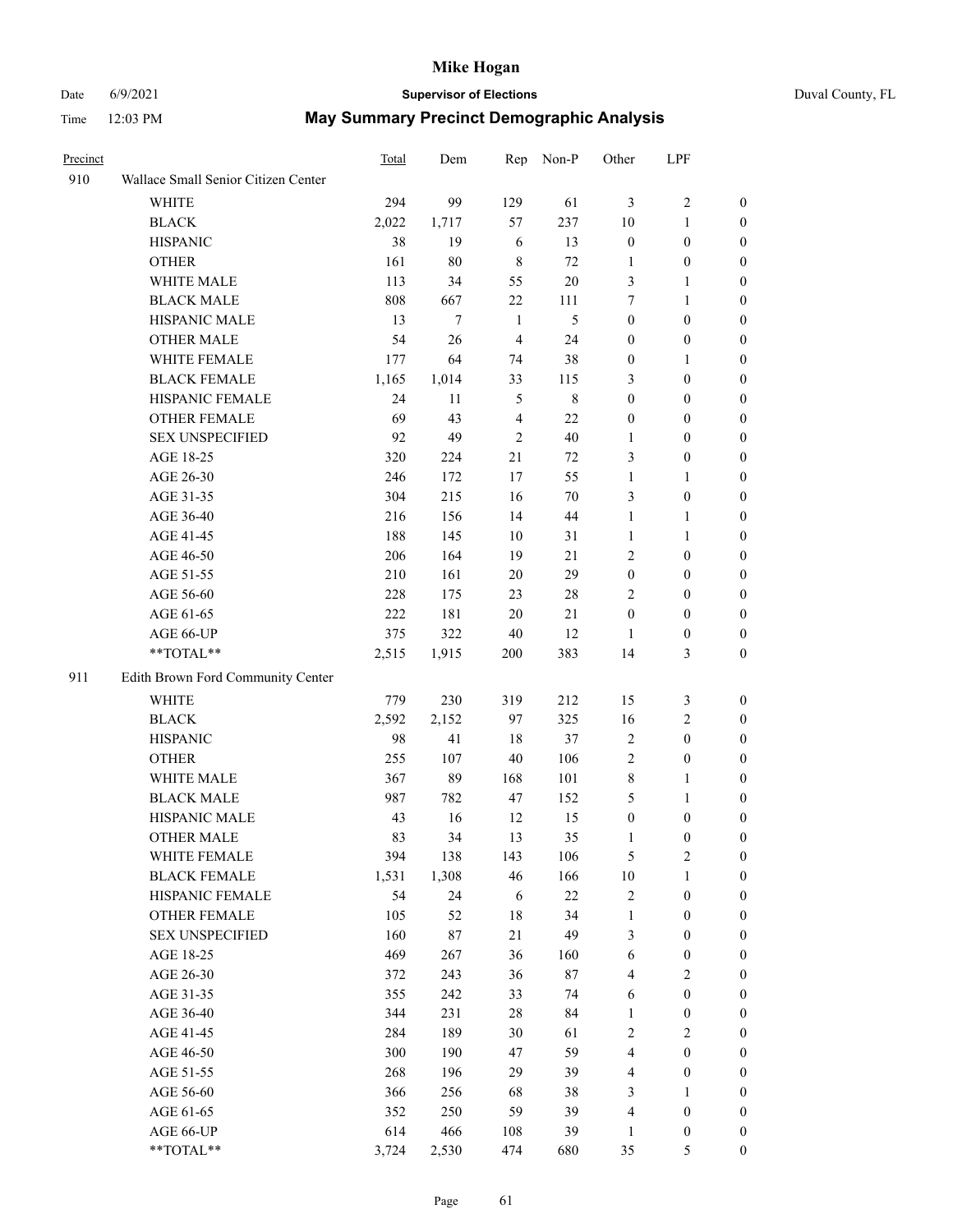## Date 6/9/2021 **Supervisor of Elections** Duval County, FL

| Precinct |                             | Total       | Dem                     | Rep              | Non-P          | Other                   | LPF                     |                  |
|----------|-----------------------------|-------------|-------------------------|------------------|----------------|-------------------------|-------------------------|------------------|
| 912      | Beaver St Enterprise Center |             |                         |                  |                |                         |                         |                  |
|          | <b>WHITE</b>                | 61          | 23                      | 14               | 20             | $\overline{4}$          | $\boldsymbol{0}$        | $\boldsymbol{0}$ |
|          | <b>BLACK</b>                | 1,561       | 1,281                   | 41               | 225            | 12                      | $\sqrt{2}$              | $\boldsymbol{0}$ |
|          | <b>HISPANIC</b>             | 18          | $\tau$                  | $\sqrt{2}$       | 9              | $\boldsymbol{0}$        | $\boldsymbol{0}$        | $\boldsymbol{0}$ |
|          | <b>OTHER</b>                | 158         | 74                      | $\mathfrak{2}$   | 79             | $\overline{c}$          | $\mathbf{1}$            | $\boldsymbol{0}$ |
|          | WHITE MALE                  | 22          | 10                      | 5                | 6              | $\mathbf{1}$            | $\boldsymbol{0}$        | $\boldsymbol{0}$ |
|          | <b>BLACK MALE</b>           | 675         | 531                     | 14               | 123            | 5                       | $\sqrt{2}$              | $\boldsymbol{0}$ |
|          | HISPANIC MALE               | $\,$ 8 $\,$ | 3                       | $\boldsymbol{0}$ | $\mathfrak{S}$ | $\boldsymbol{0}$        | $\boldsymbol{0}$        | $\boldsymbol{0}$ |
|          | <b>OTHER MALE</b>           | 59          | 34                      | $\mathbf{1}$     | 22             | 1                       | $\mathbf{1}$            | $\boldsymbol{0}$ |
|          | WHITE FEMALE                | 35          | 13                      | 6                | 13             | 3                       | $\boldsymbol{0}$        | $\boldsymbol{0}$ |
|          | <b>BLACK FEMALE</b>         | 849         | 726                     | 25               | 91             | 7                       | $\boldsymbol{0}$        | 0                |
|          | HISPANIC FEMALE             | 10          | $\overline{\mathbf{4}}$ | $\sqrt{2}$       | $\overline{4}$ | $\boldsymbol{0}$        | $\boldsymbol{0}$        | $\boldsymbol{0}$ |
|          | OTHER FEMALE                | 42          | 26                      | $\mathbf{1}$     | 15             | $\boldsymbol{0}$        | $\boldsymbol{0}$        | $\boldsymbol{0}$ |
|          | <b>SEX UNSPECIFIED</b>      | 98          | 38                      | 5                | 54             | 1                       | $\boldsymbol{0}$        | $\boldsymbol{0}$ |
|          | AGE 18-25                   | 332         | 212                     | 6                | 110            | 3                       | $\mathbf{1}$            | $\boldsymbol{0}$ |
|          | AGE 26-30                   | 235         | 165                     | 5                | 62             | 2                       | $\mathbf{1}$            | $\boldsymbol{0}$ |
|          | AGE 31-35                   | 209         | 154                     | $\boldsymbol{7}$ | 46             | $\mathbf{1}$            | $\mathbf{1}$            | $\boldsymbol{0}$ |
|          | AGE 36-40                   | 190         | 139                     | $\tau$           | 41             | 3                       | $\boldsymbol{0}$        | $\boldsymbol{0}$ |
|          | AGE 41-45                   | 107         | 83                      | $\mathfrak{Z}$   | $20\,$         | $\mathbf{1}$            | $\boldsymbol{0}$        | $\boldsymbol{0}$ |
|          | AGE 46-50                   | 110         | 90                      | 6                | 13             | $\mathbf{1}$            | $\boldsymbol{0}$        | $\boldsymbol{0}$ |
|          | AGE 51-55                   | 113         | 92                      | 7                | 12             | $\mathfrak{2}$          | $\boldsymbol{0}$        | $\boldsymbol{0}$ |
|          | AGE 56-60                   | 148         | 123                     | $\,$ 8 $\,$      | 15             | $\mathfrak{2}$          | $\boldsymbol{0}$        | $\boldsymbol{0}$ |
|          | AGE 61-65                   | 133         | 122                     | $\overline{4}$   | 5              | $\mathfrak{2}$          | $\boldsymbol{0}$        | $\boldsymbol{0}$ |
|          | AGE 66-UP                   | 221         | 205                     | 6                | 9              | $\mathbf{1}$            | $\boldsymbol{0}$        | $\boldsymbol{0}$ |
|          | **TOTAL**                   | 1,798       | 1,385                   | 59               | 333            | 18                      | $\mathfrak{Z}$          | $\boldsymbol{0}$ |
| 913      | Wesconnett Assembly of God  |             |                         |                  |                |                         |                         |                  |
|          | <b>WHITE</b>                | 788         | 203                     | 381              | 180            | 20                      | $\overline{4}$          | $\boldsymbol{0}$ |
|          | <b>BLACK</b>                | 1,202       | 945                     | 45               | 198            | $10\,$                  | $\overline{\mathbf{4}}$ | $\boldsymbol{0}$ |
|          | <b>HISPANIC</b>             | 236         | 99                      | 30               | 102            | 5                       | $\boldsymbol{0}$        | $\boldsymbol{0}$ |
|          | <b>OTHER</b>                | 199         | 71                      | 47               | 79             | $\mathbf{1}$            | $\mathbf{1}$            | $\boldsymbol{0}$ |
|          | WHITE MALE                  | 350         | 76                      | 190              | 69             | 11                      | $\overline{\mathbf{4}}$ | $\boldsymbol{0}$ |
|          | <b>BLACK MALE</b>           | 367         | 274                     | 17               | 72             | $\overline{4}$          | $\boldsymbol{0}$        | $\boldsymbol{0}$ |
|          | HISPANIC MALE               | 93          | 34                      | 15               | 42             | $\overline{2}$          | $\boldsymbol{0}$        | 0                |
|          | <b>OTHER MALE</b>           | 70          | 20                      | 17               | 31             | $\mathbf{1}$            | 1                       | $\boldsymbol{0}$ |
|          | WHITE FEMALE                | 428         | 125                     | 187              | 107            | 9                       | $\boldsymbol{0}$        | $\boldsymbol{0}$ |
|          | <b>BLACK FEMALE</b>         | 809         | 652                     | 26               | 122            | 5                       | $\overline{\mathbf{4}}$ | $\boldsymbol{0}$ |
|          | HISPANIC FEMALE             | 139         | 61                      | 15               | 60             | 3                       | $\boldsymbol{0}$        | $\overline{0}$   |
|          | <b>OTHER FEMALE</b>         | 106         | 43                      | 29               | 34             | $\boldsymbol{0}$        | $\boldsymbol{0}$        | $\overline{0}$   |
|          | <b>SEX UNSPECIFIED</b>      | 63          | 33                      | $\tau$           | $22\,$         | $\mathbf{1}$            | $\boldsymbol{0}$        | $\overline{0}$   |
|          | AGE 18-25                   | 282         | 138                     | 43               | 98             | 3                       | $\boldsymbol{0}$        | $\theta$         |
|          | AGE 26-30                   | 316         | 164                     | 47               | 98             | 4                       | $\mathfrak{Z}$          | 0                |
|          | AGE 31-35                   | 281         | 156                     | 34               | 84             | 4                       | $\mathfrak{Z}$          | 0                |
|          | AGE 36-40                   | 216         | 117                     | 33               | 62             | $\overline{\mathbf{4}}$ | $\boldsymbol{0}$        | 0                |
|          | AGE 41-45                   | 187         | 107                     | 32               | 42             | 5                       | $\mathbf{1}$            | 0                |
|          | AGE 46-50                   | 208         | 120                     | 36               | 49             | $\sqrt{2}$              | $\mathbf{1}$            | 0                |
|          | AGE 51-55                   | 196         | 113                     | 50               | 27             | 5                       | $\mathbf{1}$            | 0                |
|          | AGE 56-60                   | 191         | 116                     | 45               | 27             | 3                       | $\boldsymbol{0}$        | $\boldsymbol{0}$ |
|          | AGE 61-65                   | 171         | 102                     | 43               | 24             | 2                       | $\boldsymbol{0}$        | $\overline{0}$   |
|          | AGE 66-UP                   | 377         | 185                     | 140              | 48             | 4                       | $\boldsymbol{0}$        | 0                |
|          | **TOTAL**                   | 2,425       | 1,318                   | 503              | 559            | 36                      | $\mathbf{9}$            | $\boldsymbol{0}$ |
|          |                             |             |                         |                  |                |                         |                         |                  |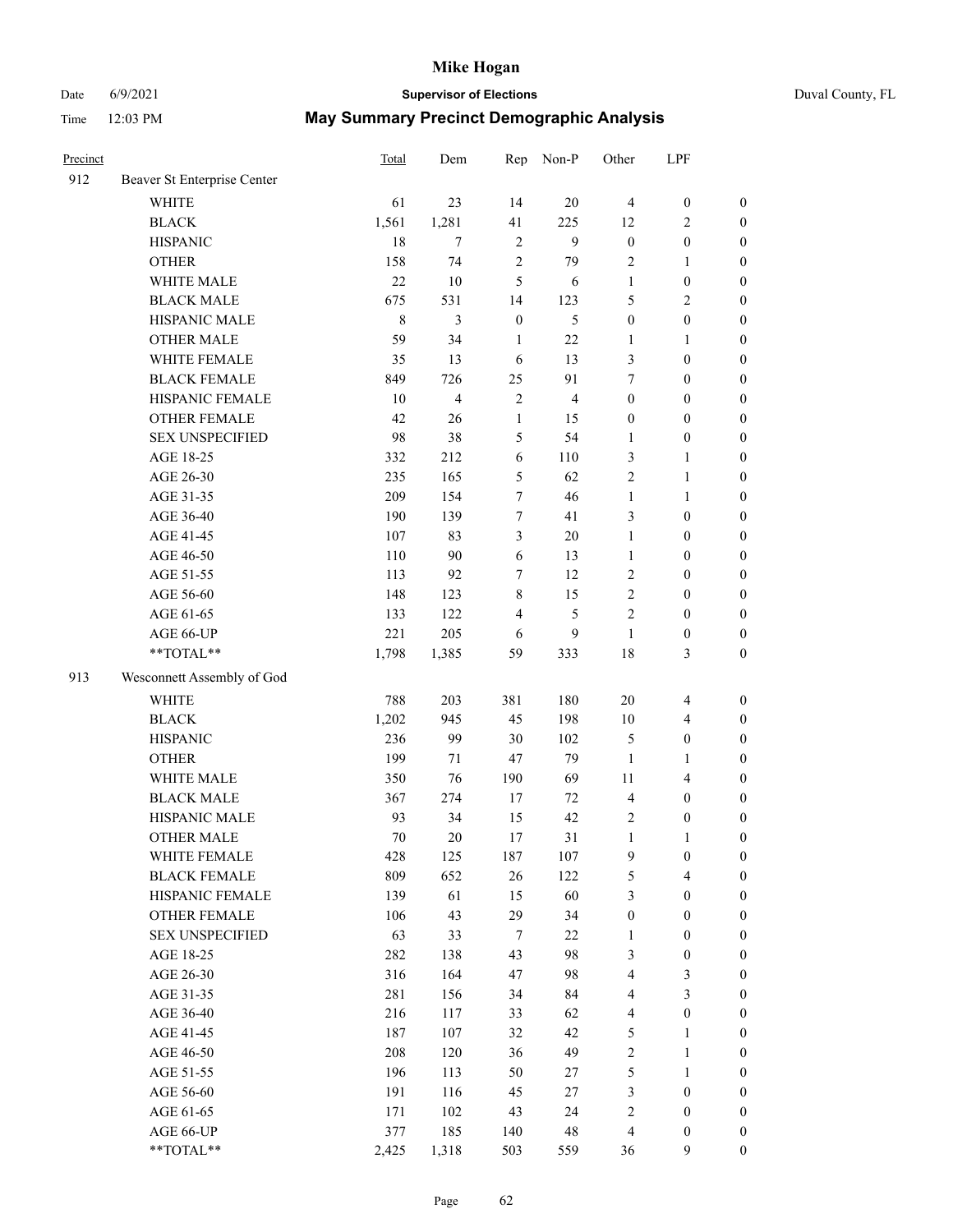# Date 6/9/2021 **Supervisor of Elections** Duval County, FL

| Precinct |                                | <b>Total</b> | Dem        | Rep            | Non-P        | Other            | LPF              |                  |
|----------|--------------------------------|--------------|------------|----------------|--------------|------------------|------------------|------------------|
| 914      | Elks Lodge #2605               |              |            |                |              |                  |                  |                  |
|          | WHITE                          | 1,853        | 413        | 944            | 449          | 32               | 15               | 0                |
|          | <b>BLACK</b>                   | 2,200        | 1,683      | 75             | 418          | 24               | $\boldsymbol{0}$ | 0                |
|          | <b>HISPANIC</b>                | 558          | 217        | 98             | 234          | $\tau$           | $\sqrt{2}$       | $\boldsymbol{0}$ |
|          | <b>OTHER</b>                   | 649          | 225        | 162            | 247          | 14               | $\mathbf{1}$     | $\boldsymbol{0}$ |
|          | WHITE MALE                     | 897          | 157        | 491            | 221          | 19               | 9                | $\boldsymbol{0}$ |
|          | <b>BLACK MALE</b>              | 864          | 603        | 42             | 206          | 13               | $\boldsymbol{0}$ | $\boldsymbol{0}$ |
|          | HISPANIC MALE                  | 252          | 93         | 53             | 101          | 5                | $\boldsymbol{0}$ | $\boldsymbol{0}$ |
|          | <b>OTHER MALE</b>              | 233          | 68         | 60             | 97           | $\tau$           | $\mathbf{1}$     | $\boldsymbol{0}$ |
|          | WHITE FEMALE                   | 935          | 250        | 446            | 220          | 13               | 6                | $\boldsymbol{0}$ |
|          | <b>BLACK FEMALE</b>            | 1,305        | 1,054      | 33             | 207          | $11\,$           | $\boldsymbol{0}$ | $\boldsymbol{0}$ |
|          | HISPANIC FEMALE                | 285          | 117        | 42             | 124          | $\boldsymbol{0}$ | $\sqrt{2}$       | $\boldsymbol{0}$ |
|          | <b>OTHER FEMALE</b>            | 339          | 134        | 87             | 112          | 6                | $\boldsymbol{0}$ | $\boldsymbol{0}$ |
|          | <b>SEX UNSPECIFIED</b>         | 150          | 62         | 25             | 60           | 3                | $\boldsymbol{0}$ | $\boldsymbol{0}$ |
|          | AGE 18-25                      | 672          | 312        | 111            | 229          | 18               | $\sqrt{2}$       | $\boldsymbol{0}$ |
|          | AGE 26-30                      | 636          | 276        | 115            | 229          | 14               | $\sqrt{2}$       | $\boldsymbol{0}$ |
|          | AGE 31-35                      | 605          | 318        | 94             | 181          | 8                | $\overline{4}$   | $\boldsymbol{0}$ |
|          | AGE 36-40                      | 532          | 283        | 101            | 137          | $10\,$           | $\mathbf{1}$     | $\boldsymbol{0}$ |
|          | AGE 41-45                      | 505          | 259        | 97             | 138          | 8                | 3                | $\boldsymbol{0}$ |
|          | AGE 46-50                      | 417          | 219        | 96             | 99           | 3                | $\boldsymbol{0}$ | $\boldsymbol{0}$ |
|          | AGE 51-55                      | 401          | 212        | 105            | $8\sqrt{1}$  | 3                | $\boldsymbol{0}$ | $\boldsymbol{0}$ |
|          | AGE 56-60                      | 421          | 197        | 138            | 79           | $\overline{c}$   | 5                | $\boldsymbol{0}$ |
|          | AGE 61-65                      | 356          | 161        | 126            | 67           | $\overline{c}$   | $\boldsymbol{0}$ | $\boldsymbol{0}$ |
|          | AGE 66-UP                      | 715          | 301        | 296            | 108          | 9                | $\mathbf{1}$     | $\boldsymbol{0}$ |
|          | $**TOTAL**$                    | 5,260        | 2,538      | 1,279          | 1,348        | $77 \,$          | 18               | $\boldsymbol{0}$ |
| 1001     | Charles Clark Community Center |              |            |                |              |                  |                  |                  |
|          | <b>WHITE</b>                   | 254          | 65         | 119            | 66           | $\mathbf{1}$     | $\mathfrak z$    | $\boldsymbol{0}$ |
|          | <b>BLACK</b>                   | 2,796        | 2,441      | 69             | 266          | 19               | $\mathbf{1}$     | $\boldsymbol{0}$ |
|          | <b>HISPANIC</b>                | 39           | 14         | 11             | 14           | $\boldsymbol{0}$ | $\boldsymbol{0}$ | $\boldsymbol{0}$ |
|          | <b>OTHER</b>                   | 187          | 113        | 11             | 60           | 2                | $\mathbf{1}$     | $\boldsymbol{0}$ |
|          | WHITE MALE                     | 123          | $28\,$     | 59             | 33           | $\boldsymbol{0}$ | 3                | $\boldsymbol{0}$ |
|          | <b>BLACK MALE</b>              | 1,135        | 952        | 39             | 133          | $11\,$           | $\boldsymbol{0}$ | $\boldsymbol{0}$ |
|          | HISPANIC MALE                  | $20\,$       | $\sqrt{5}$ | 6              | $\mathbf{9}$ | $\boldsymbol{0}$ | $\boldsymbol{0}$ | $\boldsymbol{0}$ |
|          | <b>OTHER MALE</b>              | 67           | 42         | 6              | 18           | $\boldsymbol{0}$ | $\mathbf{1}$     | $\boldsymbol{0}$ |
|          | WHITE FEMALE                   | 125          | 34         | 57             | 33           | 1                | 0                | 0                |
|          | <b>BLACK FEMALE</b>            | 1,607        | 1,443      | 29             | 126          | 8                | $\mathbf{1}$     | $\boldsymbol{0}$ |
|          | HISPANIC FEMALE                | $18\,$       | 9          | 4              | 5            | $\boldsymbol{0}$ | $\boldsymbol{0}$ | $\overline{0}$   |
|          | OTHER FEMALE                   | 72           | 46         | $\overline{4}$ | 20           | 2                | $\boldsymbol{0}$ | 0                |
|          | <b>SEX UNSPECIFIED</b>         | 109          | 74         | 6              | 29           | $\boldsymbol{0}$ | $\boldsymbol{0}$ | 0                |
|          | AGE 18-25                      | 364          | 226        | $22\,$         | 109          | 6                | $\mathbf{1}$     | 0                |
|          | AGE 26-30                      | 271          | 187        | 15             | 64           | 4                | $\mathbf{1}$     | 0                |
|          | AGE 31-35                      | 276          | 202        | 22             | 49           | 2                | $\mathbf{1}$     | 0                |
|          | AGE 36-40                      | 236          | 184        | $20\,$         | 31           | $\mathbf{1}$     | $\boldsymbol{0}$ | 0                |
|          | AGE 41-45                      | 229          | 175        | 21             | 29           | $\mathbf{2}$     | $\overline{2}$   | 0                |
|          | AGE 46-50                      | 281          | 224        | 22             | 32           | 3                | $\boldsymbol{0}$ | 0                |
|          | AGE 51-55                      | 230          | 187        | 15             | 26           | $\overline{c}$   | $\boldsymbol{0}$ | 0                |
|          | AGE 56-60                      | 296          | 252        | $17$           | 27           | 0                | $\boldsymbol{0}$ | 0                |
|          | AGE 61-65                      | 262          | 222        | 19             | 19           | 2                | $\boldsymbol{0}$ | 0                |
|          | AGE 66-UP                      | 831          | 774        | 37             | 20           | $\boldsymbol{0}$ | $\boldsymbol{0}$ | 0                |
|          | **TOTAL**                      | 3,276        | 2,633      | 210            | 406          | 22               | 5                | $\boldsymbol{0}$ |
|          |                                |              |            |                |              |                  |                  |                  |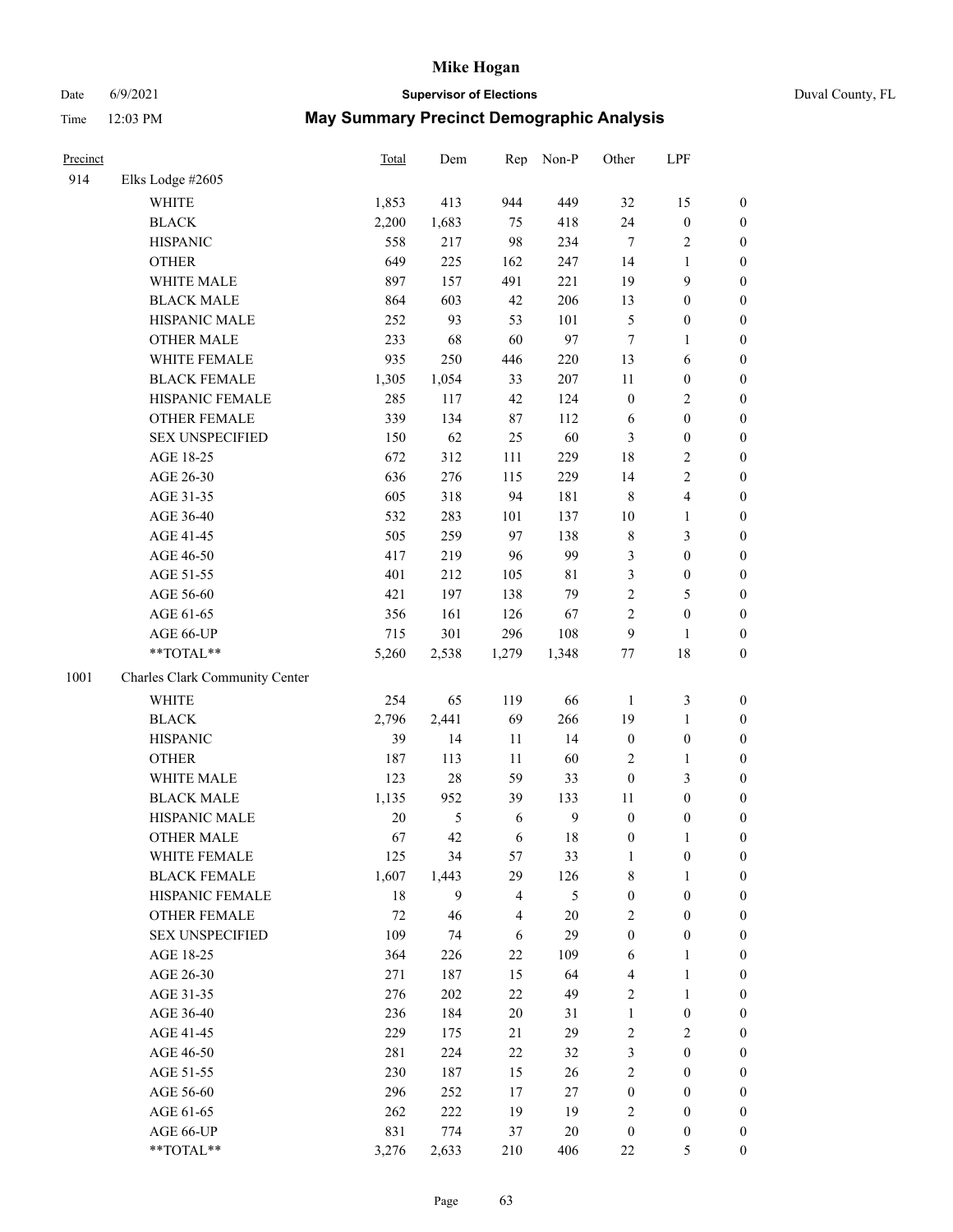## Date 6/9/2021 **Supervisor of Elections** Duval County, FL

| Precinct |                                     | <b>Total</b> | Dem            | Rep                     | Non-P             | Other                            | LPF              |                                      |
|----------|-------------------------------------|--------------|----------------|-------------------------|-------------------|----------------------------------|------------------|--------------------------------------|
| 1002     | Woodlawn Presbyterian Church        |              |                |                         |                   |                                  |                  |                                      |
|          | <b>WHITE</b>                        | 89           | 34             | 33                      | 18                | $\overline{4}$                   | $\boldsymbol{0}$ | 0                                    |
|          | <b>BLACK</b>                        | 3,114        | 2,715          | 74                      | 311               | 13                               | 1                | 0                                    |
|          | <b>HISPANIC</b>                     | 21           | 10             | $\overline{2}$          | $\mathbf{9}$      | $\boldsymbol{0}$                 | $\boldsymbol{0}$ | $\boldsymbol{0}$                     |
|          | <b>OTHER</b>                        | 187          | 93             | 5                       | 87                | 2                                | $\boldsymbol{0}$ | $\boldsymbol{0}$                     |
|          | WHITE MALE                          | 38           | 11             | 14                      | 11                | 2                                | $\boldsymbol{0}$ | $\boldsymbol{0}$                     |
|          | <b>BLACK MALE</b>                   | 1,233        | 1,043          | 35                      | 146               | 8                                | 1                | $\boldsymbol{0}$                     |
|          | HISPANIC MALE                       | $\tau$       | $\overline{4}$ | $\mathbf{1}$            | $\mathfrak{2}$    | $\boldsymbol{0}$                 | $\boldsymbol{0}$ | $\boldsymbol{0}$                     |
|          | <b>OTHER MALE</b>                   | 67           | 35             | $\mathbf{1}$            | 30                | 1                                | $\boldsymbol{0}$ | $\boldsymbol{0}$                     |
|          | WHITE FEMALE                        | 46           | 22             | 15                      | 7                 | $\overline{c}$                   | $\boldsymbol{0}$ | $\boldsymbol{0}$                     |
|          | <b>BLACK FEMALE</b>                 | 1,830        | 1,635          | 37                      | 154               | $\overline{\mathbf{4}}$          | $\boldsymbol{0}$ | $\boldsymbol{0}$                     |
|          | HISPANIC FEMALE                     | 14           | 6              | $\mathbf{1}$            | $\tau$            | $\boldsymbol{0}$                 | $\boldsymbol{0}$ | $\boldsymbol{0}$                     |
|          | <b>OTHER FEMALE</b>                 | 64           | 35             | $\mathbf{1}$            | $27\,$            | $\mathbf{1}$                     | $\boldsymbol{0}$ | $\boldsymbol{0}$                     |
|          | <b>SEX UNSPECIFIED</b>              | 112          | 61             | 9                       | 41                | $\mathbf{1}$                     | $\boldsymbol{0}$ | $\boldsymbol{0}$                     |
|          | AGE 18-25                           | 378          | 256            | 9                       | 110               | $\overline{c}$                   | 1                | $\boldsymbol{0}$                     |
|          | AGE 26-30                           | 284          | 206            | $10\,$                  | 68                | $\boldsymbol{0}$                 | $\boldsymbol{0}$ | $\boldsymbol{0}$                     |
|          | AGE 31-35                           | 281          | 223            | $\overline{4}$          | 51                | 3                                | $\boldsymbol{0}$ | $\boldsymbol{0}$                     |
|          | AGE 36-40                           | 251          | 195            | 9                       | 43                | 4                                | $\boldsymbol{0}$ | $\boldsymbol{0}$                     |
|          | AGE 41-45                           | 240          | 193            | 12                      | 35                | $\boldsymbol{0}$                 | $\boldsymbol{0}$ | $\boldsymbol{0}$                     |
|          | AGE 46-50                           | 255          | 221            | $\tau$                  | 26                | 1                                | $\boldsymbol{0}$ | $\boldsymbol{0}$                     |
|          | AGE 51-55                           | 243          | 205            | $10\,$                  | 25                | 3                                | $\boldsymbol{0}$ | $\boldsymbol{0}$                     |
|          | AGE 56-60                           | 314          | 272            | 15                      | 24                | 3                                | $\boldsymbol{0}$ | 0                                    |
|          | AGE 61-65                           | 320          | 279            | 19                      | 21                | $\mathbf{1}$                     | $\boldsymbol{0}$ | $\boldsymbol{0}$                     |
|          | AGE 66-UP                           | 845          | 802            | 19                      | 22                | $\overline{c}$                   | $\boldsymbol{0}$ | $\boldsymbol{0}$                     |
|          | $**TOTAL**$                         | 3,411        | 2,852          | 114                     | 425               | 19                               | $\mathbf{1}$     | $\boldsymbol{0}$                     |
| 1003     | Zion Hope Missionary Baptist Church |              |                |                         |                   |                                  |                  |                                      |
|          | <b>WHITE</b>                        | 35           | 13             | 14                      | $\,$ 8 $\,$       | $\boldsymbol{0}$                 | $\boldsymbol{0}$ | $\boldsymbol{0}$                     |
|          | <b>BLACK</b>                        | 1,872        | 1,648          | 48                      | 169               | 7                                | $\boldsymbol{0}$ | $\boldsymbol{0}$                     |
|          | <b>HISPANIC</b>                     | 20           | 10             | $\boldsymbol{0}$        | 10                | $\boldsymbol{0}$                 | $\boldsymbol{0}$ | $\boldsymbol{0}$                     |
|          | <b>OTHER</b>                        | 103          | 56             | $\overline{\mathbf{4}}$ | 43                | 0                                | $\boldsymbol{0}$ | $\boldsymbol{0}$                     |
|          | WHITE MALE                          | 15           | 3              | $\sqrt{6}$              | $\sqrt{6}$        | $\boldsymbol{0}$                 | $\boldsymbol{0}$ | $\boldsymbol{0}$                     |
|          | <b>BLACK MALE</b>                   | 696          | 589            | 21                      | $8\sqrt{1}$       | 5                                | $\boldsymbol{0}$ | $\boldsymbol{0}$                     |
|          | HISPANIC MALE                       | $\,$ 8 $\,$  | $\overline{4}$ | $\boldsymbol{0}$        | $\overline{4}$    | $\boldsymbol{0}$                 | $\boldsymbol{0}$ | 0                                    |
|          | <b>OTHER MALE</b>                   | 39           | 24             | $\mathbf{1}$            | 14                | $\boldsymbol{0}$                 | $\boldsymbol{0}$ | $\boldsymbol{0}$                     |
|          | WHITE FEMALE                        |              | 10             |                         | $\overline{2}$    | 0                                | 0                | 0                                    |
|          | <b>BLACK FEMALE</b>                 | 20<br>1,133  | 1,026          | 8<br>25                 | 80                | $\overline{c}$                   | $\boldsymbol{0}$ | $\boldsymbol{0}$                     |
|          | HISPANIC FEMALE                     | 9            | 6              | $\boldsymbol{0}$        | 3                 | $\boldsymbol{0}$                 | $\boldsymbol{0}$ | $\overline{0}$                       |
|          | OTHER FEMALE                        | 35           | 17             | $\sqrt{2}$              | 16                | $\boldsymbol{0}$                 | $\boldsymbol{0}$ | $\overline{0}$                       |
|          | <b>SEX UNSPECIFIED</b>              | 75           | 48             | 3                       | 24                | $\boldsymbol{0}$                 | $\boldsymbol{0}$ | $\overline{0}$                       |
|          | AGE 18-25                           | 230          | 160            | $\,$ $\,$               | 60                | $\mathbf{2}$                     | $\boldsymbol{0}$ | $\overline{0}$                       |
|          | AGE 26-30                           | 191          | 156            | 5                       | 29                | $\mathbf{1}$                     | $\boldsymbol{0}$ | $\overline{0}$                       |
|          | AGE 31-35                           | 207          | 171            | $\overline{4}$          | 32                | $\boldsymbol{0}$                 | $\boldsymbol{0}$ | $\overline{0}$                       |
|          | AGE 36-40                           | 159          | 121            | $\,$ 8 $\,$             | 30                | 0                                | $\boldsymbol{0}$ | 0                                    |
|          | AGE 41-45                           | 154          | 122            | 5                       | 26                | 1                                | $\boldsymbol{0}$ | 0                                    |
|          | AGE 46-50                           | 142          | 122            | $10\,$                  | 9                 | 1                                | $\boldsymbol{0}$ | 0                                    |
|          | AGE 51-55                           | 130          | 111            | $\sqrt{6}$              |                   |                                  | $\boldsymbol{0}$ |                                      |
|          | AGE 56-60                           | 174          | 160            | 6                       | 12<br>$\,$ 8 $\,$ | $\mathbf{1}$<br>$\boldsymbol{0}$ | $\boldsymbol{0}$ | $\boldsymbol{0}$<br>$\boldsymbol{0}$ |
|          | AGE 61-65                           | 173          | 157            | 6                       | $\overline{9}$    | 1                                | $\boldsymbol{0}$ | $\boldsymbol{0}$                     |
|          | AGE 66-UP                           | 470          | 447            | 8                       | 15                | $\boldsymbol{0}$                 | $\boldsymbol{0}$ | $\boldsymbol{0}$                     |
|          | **TOTAL**                           | 2,030        | 1,727          | 66                      | 230               | 7                                | $\boldsymbol{0}$ | $\boldsymbol{0}$                     |
|          |                                     |              |                |                         |                   |                                  |                  |                                      |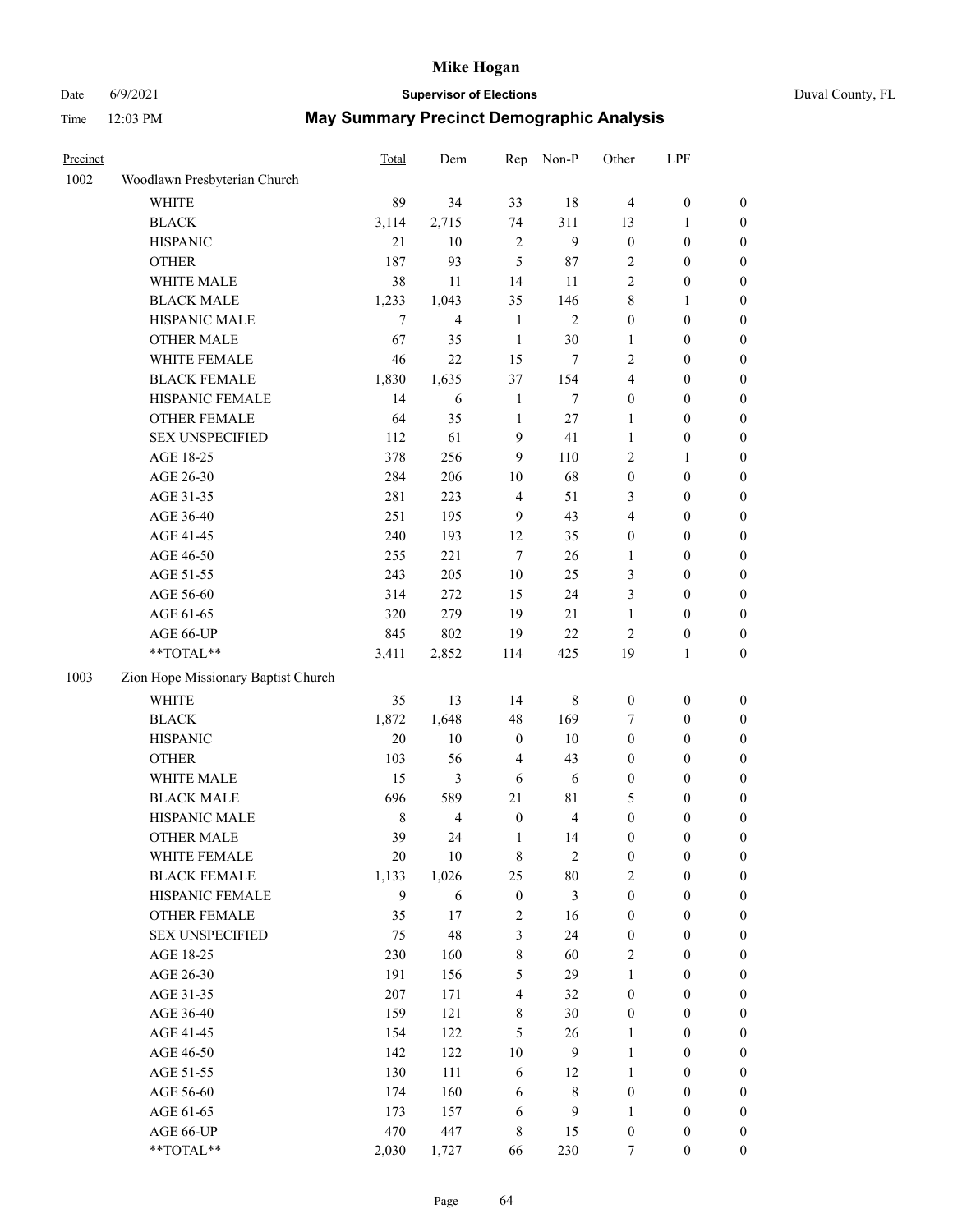Date 6/9/2021 **Supervisor of Elections** Duval County, FL

| Precinct |                          | Total  | Dem            | Rep                     | Non-P            | Other            | LPF              |                  |
|----------|--------------------------|--------|----------------|-------------------------|------------------|------------------|------------------|------------------|
| 1004     | St Paul AME Church       |        |                |                         |                  |                  |                  |                  |
|          | <b>WHITE</b>             | 34     | 17             | 10                      | 7                | $\boldsymbol{0}$ | $\boldsymbol{0}$ | $\boldsymbol{0}$ |
|          | <b>BLACK</b>             | 2,408  | 2,151          | 34                      | 213              | $10\,$           | $\boldsymbol{0}$ | $\boldsymbol{0}$ |
|          | <b>HISPANIC</b>          | 14     | $\tau$         | $\sqrt{2}$              | 5                | $\boldsymbol{0}$ | $\boldsymbol{0}$ | $\boldsymbol{0}$ |
|          | <b>OTHER</b>             | 120    | 75             | 9                       | 35               | 1                | $\boldsymbol{0}$ | $\boldsymbol{0}$ |
|          | WHITE MALE               | 14     | 5              | 6                       | 3                | $\boldsymbol{0}$ | $\boldsymbol{0}$ | $\boldsymbol{0}$ |
|          | <b>BLACK MALE</b>        | 959    | 815            | $20\,$                  | 119              | 5                | $\boldsymbol{0}$ | $\boldsymbol{0}$ |
|          | HISPANIC MALE            | $\tau$ | $\mathfrak{Z}$ | $\mathbf{1}$            | 3                | $\boldsymbol{0}$ | $\boldsymbol{0}$ | $\boldsymbol{0}$ |
|          | <b>OTHER MALE</b>        | 33     | $20\,$         | $\overline{\mathbf{4}}$ | $\,$ 8 $\,$      | $\mathbf{1}$     | $\boldsymbol{0}$ | $\boldsymbol{0}$ |
|          | WHITE FEMALE             | 18     | 12             | 3                       | 3                | $\boldsymbol{0}$ | $\boldsymbol{0}$ | $\boldsymbol{0}$ |
|          | <b>BLACK FEMALE</b>      | 1,417  | 1,308          | 14                      | $90\,$           | 5                | $\boldsymbol{0}$ | 0                |
|          | HISPANIC FEMALE          | 7      | $\overline{4}$ | $\mathbf{1}$            | $\sqrt{2}$       | $\boldsymbol{0}$ | $\boldsymbol{0}$ | $\boldsymbol{0}$ |
|          | OTHER FEMALE             | 54     | 45             | $\overline{4}$          | 5                | $\boldsymbol{0}$ | $\boldsymbol{0}$ | $\boldsymbol{0}$ |
|          | <b>SEX UNSPECIFIED</b>   | 67     | 38             | $\sqrt{2}$              | $27\,$           | $\boldsymbol{0}$ | $\boldsymbol{0}$ | $\boldsymbol{0}$ |
|          | AGE 18-25                | 245    | 168            | $\,8\,$                 | 66               | 3                | $\boldsymbol{0}$ | $\boldsymbol{0}$ |
|          | AGE 26-30                | 198    | 159            | $\tau$                  | 31               | $\mathbf{1}$     | $\boldsymbol{0}$ | $\boldsymbol{0}$ |
|          | AGE 31-35                | 220    | 163            | $\boldsymbol{7}$        | 48               | $\overline{c}$   | $\boldsymbol{0}$ | $\boldsymbol{0}$ |
|          | AGE 36-40                | 169    | 143            | $8\,$                   | 17               | $\mathbf{1}$     | $\boldsymbol{0}$ | $\boldsymbol{0}$ |
|          | AGE 41-45                | 144    | 121            | $\sqrt{2}$              | 19               | $\mathfrak{2}$   | $\boldsymbol{0}$ | $\boldsymbol{0}$ |
|          | AGE 46-50                | 158    | 137            | 3                       | 17               | $\mathbf{1}$     | $\boldsymbol{0}$ | $\boldsymbol{0}$ |
|          | AGE 51-55                | 217    | 196            | 5                       | 15               | $\mathbf{1}$     | $\boldsymbol{0}$ | 0                |
|          | AGE 56-60                | 218    | 199            | $\sqrt{6}$              | 13               | $\boldsymbol{0}$ | $\boldsymbol{0}$ | $\boldsymbol{0}$ |
|          | AGE 61-65                | 199    | 180            | 3                       | 16               | $\boldsymbol{0}$ | $\boldsymbol{0}$ | $\boldsymbol{0}$ |
|          | AGE 66-UP                | 808    | 784            | 6                       | 18               | $\boldsymbol{0}$ | $\boldsymbol{0}$ | $\boldsymbol{0}$ |
|          | **TOTAL**                | 2,576  | 2,250          | 55                      | 260              | $11\,$           | $\boldsymbol{0}$ | $\boldsymbol{0}$ |
| 1005     | Legends Community Center |        |                |                         |                  |                  |                  |                  |
|          | <b>WHITE</b>             | 136    | 38             | 51                      | 37               | 9                | $\mathbf{1}$     | $\boldsymbol{0}$ |
|          | <b>BLACK</b>             | 3,548  | 3,152          | $70\,$                  | 311              | 14               | $\mathbf{1}$     | $\boldsymbol{0}$ |
|          | <b>HISPANIC</b>          | 29     | 17             | 5                       | $\boldsymbol{7}$ | $\boldsymbol{0}$ | $\boldsymbol{0}$ | $\boldsymbol{0}$ |
|          | <b>OTHER</b>             | 175    | 102            | $\,$ 8 $\,$             | 64               | $\mathbf{1}$     | $\boldsymbol{0}$ | $\boldsymbol{0}$ |
|          | WHITE MALE               | 61     | 16             | 24                      | 18               | 3                | $\boldsymbol{0}$ | $\boldsymbol{0}$ |
|          | <b>BLACK MALE</b>        | 1,397  | 1,193          | 34                      | 164              | 5                | $\mathbf{1}$     | $\boldsymbol{0}$ |
|          | HISPANIC MALE            | 13     | 5              | $\overline{\mathbf{4}}$ | $\overline{4}$   | $\boldsymbol{0}$ | $\boldsymbol{0}$ | 0                |
|          | <b>OTHER MALE</b>        | 58     | 30             | $\sqrt{2}$              | 26               | $\boldsymbol{0}$ | $\boldsymbol{0}$ | $\boldsymbol{0}$ |
|          | WHITE FEMALE             | 71     | 19             | 26                      | 19               | 6                | 1                | $\boldsymbol{0}$ |
|          | <b>BLACK FEMALE</b>      | 2,094  | 1,909          | 36                      | 140              | 9                | $\boldsymbol{0}$ | $\boldsymbol{0}$ |
|          | HISPANIC FEMALE          | 14     | 11             | $\mathbf{1}$            | $\sqrt{2}$       | $\boldsymbol{0}$ | $\boldsymbol{0}$ | $\overline{0}$   |
|          | OTHER FEMALE             | 62     | 47             | $\overline{\mathbf{4}}$ | 11               | $\boldsymbol{0}$ | $\boldsymbol{0}$ | 0                |
|          | <b>SEX UNSPECIFIED</b>   | 118    | 79             | 3                       | 35               | $\mathbf{1}$     | $\boldsymbol{0}$ | 0                |
|          | AGE 18-25                | 402    | 292            | 13                      | 93               | 3                | $\mathbf{1}$     | $\overline{0}$   |
|          | AGE 26-30                | 297    | 223            | 13                      | 58               | 3                | $\boldsymbol{0}$ | 0                |
|          | AGE 31-35                | 298    | 235            | $\,$ 8 $\,$             | 54               | $\mathbf{1}$     | $\boldsymbol{0}$ | 0                |
|          | AGE 36-40                | 292    | 235            | 13                      | 42               | $\sqrt{2}$       | $\boldsymbol{0}$ | 0                |
|          | AGE 41-45                | 279    | 229            | $10\,$                  | 37               | 3                | $\boldsymbol{0}$ | 0                |
|          | AGE 46-50                | 281    | 228            | 16                      | 35               | $\boldsymbol{2}$ | $\boldsymbol{0}$ | 0                |
|          | AGE 51-55                | 289    | 249            | $\tau$                  | 31               | $\sqrt{2}$       | $\boldsymbol{0}$ | $\boldsymbol{0}$ |
|          | AGE 56-60                | 342    | 296            | 18                      | 24               | 4                | $\boldsymbol{0}$ | $\boldsymbol{0}$ |
|          | AGE 61-65                | 328    | 295            | 14                      | 19               | $\boldsymbol{0}$ | $\boldsymbol{0}$ | 0                |
|          | AGE 66-UP                | 1,080  | 1,027          | $22\,$                  | 26               | 4                | 1                | 0                |
|          | **TOTAL**                | 3,888  | 3,309          | 134                     | 419              | 24               | 2                | $\boldsymbol{0}$ |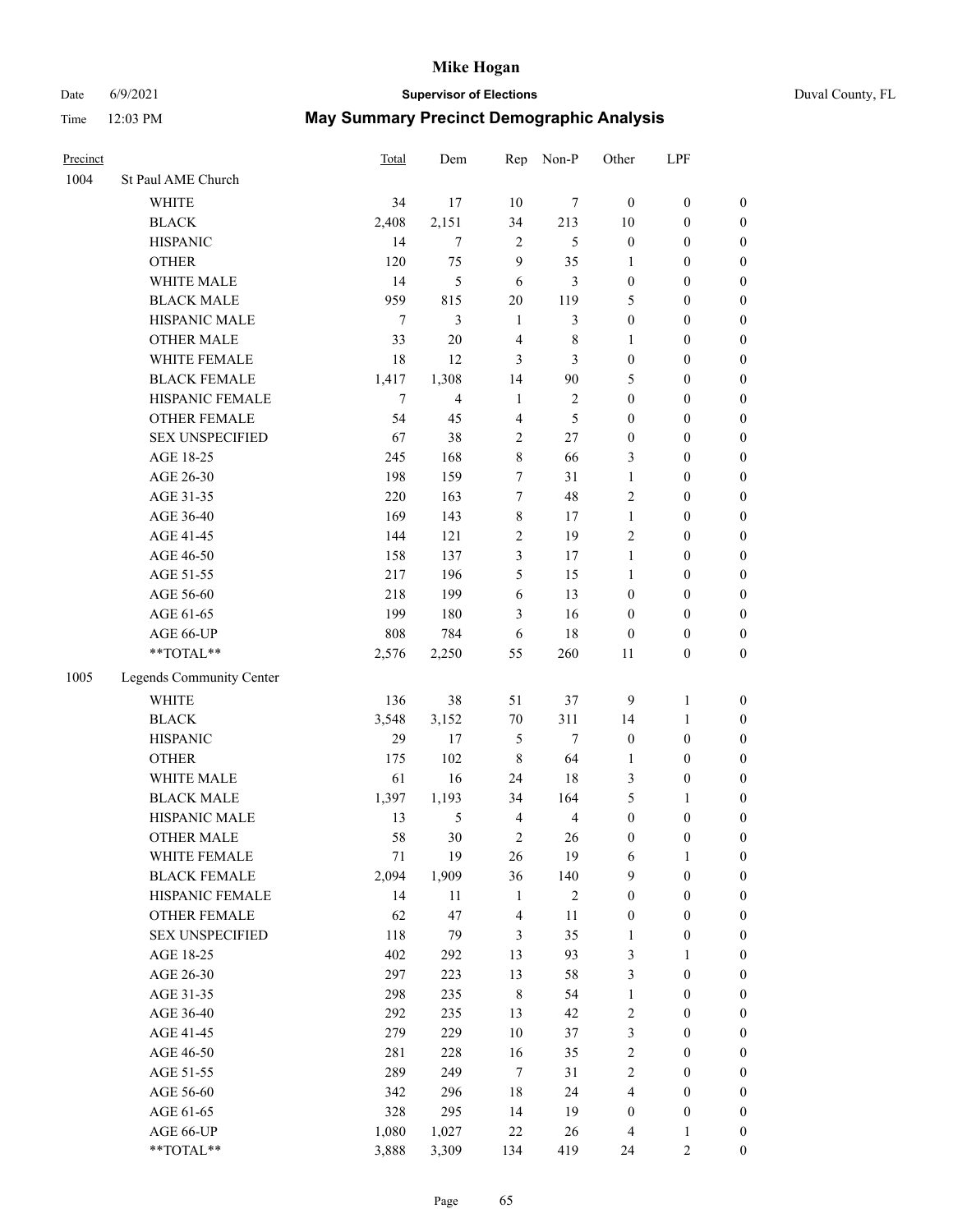# Date 6/9/2021 **Supervisor of Elections** Duval County, FL

| Precinct |                                | Total | Dem    | Rep              | Non-P       | Other            | LPF              |                  |
|----------|--------------------------------|-------|--------|------------------|-------------|------------------|------------------|------------------|
| 1006     | Church of God - N Lane Ave     |       |        |                  |             |                  |                  |                  |
|          | <b>WHITE</b>                   | 1,112 | 231    | 609              | 244         | 21               | $\boldsymbol{7}$ | 0                |
|          | <b>BLACK</b>                   | 842   | 694    | 30               | 115         | 3                | $\boldsymbol{0}$ | $\boldsymbol{0}$ |
|          | <b>HISPANIC</b>                | 69    | 27     | $20\,$           | 22          | $\boldsymbol{0}$ | $\boldsymbol{0}$ | $\boldsymbol{0}$ |
|          | <b>OTHER</b>                   | 142   | 50     | 29               | 61          | 2                | $\boldsymbol{0}$ | $\boldsymbol{0}$ |
|          | WHITE MALE                     | 498   | 93     | 279              | 113         | 9                | $\overline{4}$   | $\boldsymbol{0}$ |
|          | <b>BLACK MALE</b>              | 351   | 274    | 17               | 58          | 2                | $\boldsymbol{0}$ | $\boldsymbol{0}$ |
|          | HISPANIC MALE                  | 31    | 12     | $\boldsymbol{9}$ | 10          | $\boldsymbol{0}$ | $\boldsymbol{0}$ | $\boldsymbol{0}$ |
|          | <b>OTHER MALE</b>              | 57    | 17     | 16               | 24          | $\boldsymbol{0}$ | $\boldsymbol{0}$ | $\boldsymbol{0}$ |
|          | WHITE FEMALE                   | 597   | 136    | 321              | 125         | 12               | $\mathfrak{Z}$   | $\boldsymbol{0}$ |
|          | <b>BLACK FEMALE</b>            | 472   | 404    | 13               | 54          | $\mathbf{1}$     | $\boldsymbol{0}$ | 0                |
|          | HISPANIC FEMALE                | 37    | 15     | $10\,$           | 12          | $\boldsymbol{0}$ | $\boldsymbol{0}$ | 0                |
|          | OTHER FEMALE                   | 50    | 17     | 9                | 23          | $\mathbf{1}$     | $\boldsymbol{0}$ | $\boldsymbol{0}$ |
|          | <b>SEX UNSPECIFIED</b>         | 72    | 34     | 14               | 23          | $\mathbf{1}$     | $\boldsymbol{0}$ | $\boldsymbol{0}$ |
|          | AGE 18-25                      | 241   | 112    | 42               | $8\sqrt{1}$ | 6                | $\boldsymbol{0}$ | $\boldsymbol{0}$ |
|          | AGE 26-30                      | 202   | 89     | 43               | 67          | 2                | $\mathbf{1}$     | $\boldsymbol{0}$ |
|          | AGE 31-35                      | 212   | 100    | 60               | 49          | $\overline{c}$   | $\mathbf{1}$     | $\boldsymbol{0}$ |
|          | AGE 36-40                      | 189   | 97     | 40               | 48          | $\overline{c}$   | $\sqrt{2}$       | $\boldsymbol{0}$ |
|          | AGE 41-45                      | 152   | 73     | 50               | $27\,$      | $\overline{c}$   | $\boldsymbol{0}$ | $\boldsymbol{0}$ |
|          | AGE 46-50                      | 205   | 99     | 66               | 33          | 5                | $\mathfrak{2}$   | $\boldsymbol{0}$ |
|          | AGE 51-55                      | 190   | 91     | 66               | 32          | $\mathbf{1}$     | $\boldsymbol{0}$ | 0                |
|          | AGE 56-60                      | 218   | 89     | 87               | 40          | 1                | 1                | 0                |
|          | AGE 61-65                      | 180   | 81     | 66               | 29          | 4                | $\boldsymbol{0}$ | 0                |
|          | AGE 66-UP                      | 376   | 171    | 168              | 36          | 1                | $\boldsymbol{0}$ | $\boldsymbol{0}$ |
|          | $**TOTAL**$                    | 2,165 | 1,002  | 688              | 442         | 26               | $\tau$           | $\boldsymbol{0}$ |
| 1007     | Evangel Temple Assembly of God |       |        |                  |             |                  |                  |                  |
|          | <b>WHITE</b>                   | 955   | 249    | 476              | 214         | 14               | $\sqrt{2}$       | $\boldsymbol{0}$ |
|          | <b>BLACK</b>                   | 584   | 472    | 22               | 88          | $\mathbf{1}$     | $\mathbf{1}$     | $\boldsymbol{0}$ |
|          | <b>HISPANIC</b>                | 103   | 49     | 16               | 37          | $\mathbf{1}$     | $\boldsymbol{0}$ | $\boldsymbol{0}$ |
|          | <b>OTHER</b>                   | 150   | 60     | $40\,$           | 49          | $\boldsymbol{0}$ | $\mathbf{1}$     | $\boldsymbol{0}$ |
|          | WHITE MALE                     | 434   | 109    | 231              | 86          | 7                | $\mathbf{1}$     | $\boldsymbol{0}$ |
|          | <b>BLACK MALE</b>              | 225   | 159    | 15               | 49          | $\mathbf{1}$     | $\mathbf{1}$     | $\boldsymbol{0}$ |
|          | HISPANIC MALE                  | 39    | 15     | $\,$ 8 $\,$      | 15          | 1                | $\boldsymbol{0}$ | 0                |
|          | <b>OTHER MALE</b>              | 45    | 13     | 16               | 15          | $\boldsymbol{0}$ | $\mathbf{1}$     | 0                |
|          | WHITE FEMALE                   | 514   | 138    | 241              | 127         | 7                | 1                | 0                |
|          | <b>BLACK FEMALE</b>            | 350   | 305    | 7                | 38          | $\boldsymbol{0}$ | $\boldsymbol{0}$ | $\overline{0}$   |
|          | HISPANIC FEMALE                | 64    | 34     | 8                | $22\,$      | 0                | $\boldsymbol{0}$ | $\overline{0}$   |
|          | OTHER FEMALE                   | 69    | 30     | 19               | 20          | 0                | $\boldsymbol{0}$ | $\overline{0}$   |
|          | <b>SEX UNSPECIFIED</b>         | 52    | $27\,$ | $\mathbf{9}$     | 16          | 0                | $\boldsymbol{0}$ | 0                |
|          | AGE 18-25                      | 191   | 91     | 37               | 60          | 1                | $\sqrt{2}$       | 0                |
|          | AGE 26-30                      | 181   | 93     | 32               | 54          | $\mathbf{1}$     | $\mathbf{1}$     | 0                |
|          | AGE 31-35                      | 173   | 84     | 38               | 48          | 3                | $\boldsymbol{0}$ | 0                |
|          | AGE 36-40                      | 161   | 84     | 38               | 36          | 2                | 1                | 0                |
|          | AGE 41-45                      | 149   | $70\,$ | 37               | 41          | 1                | $\boldsymbol{0}$ | 0                |
|          | AGE 46-50                      | 127   | 51     | 37               | 39          | 0                | $\boldsymbol{0}$ | 0                |
|          | AGE 51-55                      | 148   | 57     | 59               | 28          | 4                | $\boldsymbol{0}$ | $\overline{0}$   |
|          | AGE 56-60                      | 149   | 75     | 51               | 23          | 0                | $\boldsymbol{0}$ | $\overline{0}$   |
|          | AGE 61-65                      | 161   | 60     | 73               | 28          | $\boldsymbol{0}$ | $\boldsymbol{0}$ | $\overline{0}$   |
|          | AGE 66-UP                      | 352   | 165    | 152              | 31          | 4                | $\boldsymbol{0}$ | 0                |
|          | **TOTAL**                      | 1,792 | 830    | 554              | 388         | 16               | $\overline{4}$   | $\boldsymbol{0}$ |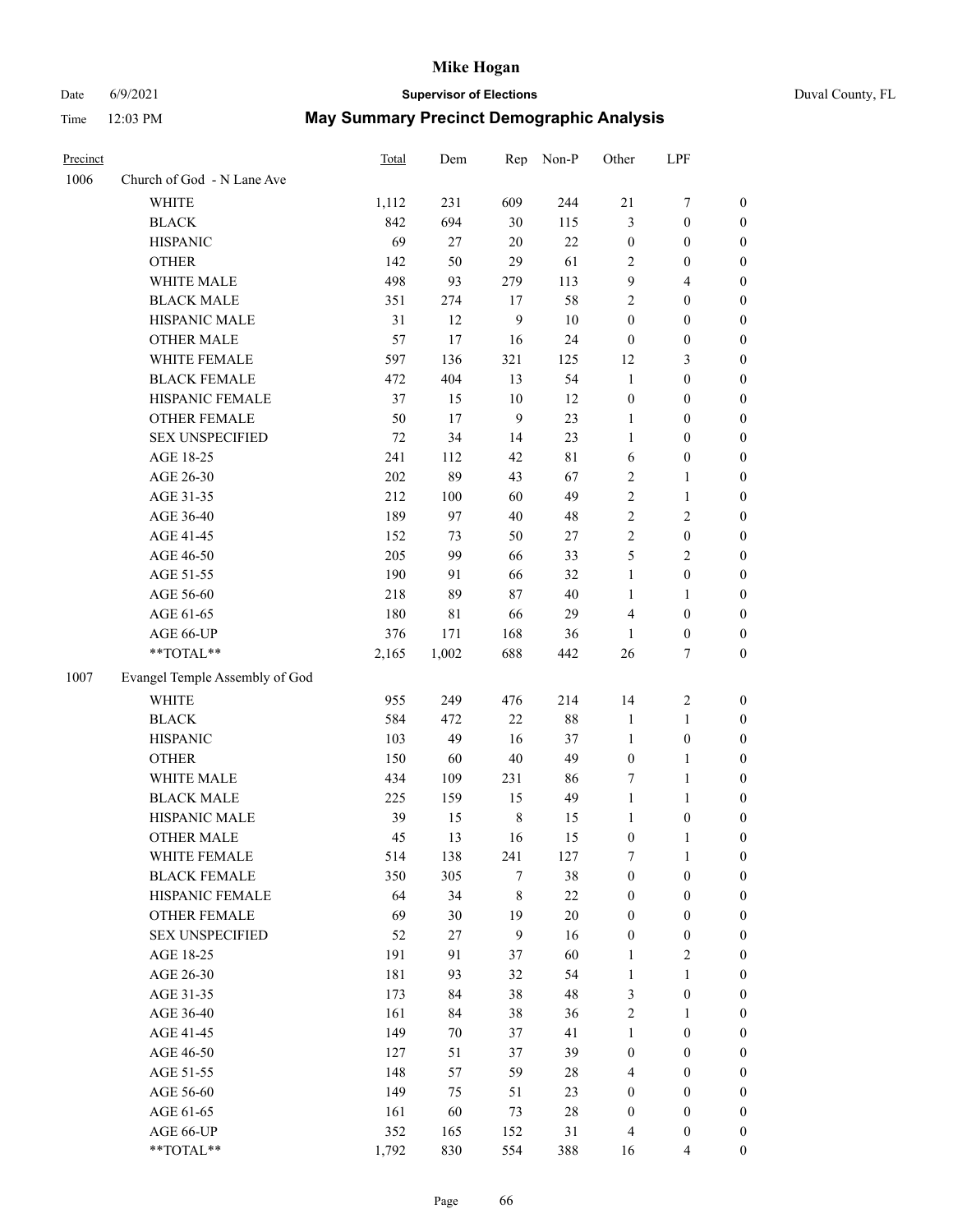# Date 6/9/2021 **Supervisor of Elections** Duval County, FL

| Precinct |                                 | Total | Dem   | Rep         | Non-P  | Other            | LPF              |                  |
|----------|---------------------------------|-------|-------|-------------|--------|------------------|------------------|------------------|
| 1008     | Mary Lena Gibbs Center          |       |       |             |        |                  |                  |                  |
|          | <b>WHITE</b>                    | 1,244 | 285   | 655         | 272    | 21               | 11               | 0                |
|          | <b>BLACK</b>                    | 2,211 | 1,786 | $8\sqrt{1}$ | 329    | 14               | $\mathbf{1}$     | 0                |
|          | <b>HISPANIC</b>                 | 234   | 95    | 42          | 95     | 2                | $\boldsymbol{0}$ | $\boldsymbol{0}$ |
|          | <b>OTHER</b>                    | 418   | 139   | 115         | 159    | 4                | 1                | $\boldsymbol{0}$ |
|          | WHITE MALE                      | 577   | 113   | 317         | 132    | 9                | 6                | $\boldsymbol{0}$ |
|          | <b>BLACK MALE</b>               | 897   | 686   | 42          | 163    | 6                | $\boldsymbol{0}$ | $\boldsymbol{0}$ |
|          | HISPANIC MALE                   | 103   | 37    | 27          | 38     | $\mathbf{1}$     | $\boldsymbol{0}$ | $\boldsymbol{0}$ |
|          | <b>OTHER MALE</b>               | 165   | 42    | 55          | 66     | 2                | $\boldsymbol{0}$ | $\boldsymbol{0}$ |
|          | WHITE FEMALE                    | 646   | 167   | 329         | 133    | 12               | $\mathfrak s$    | $\boldsymbol{0}$ |
|          | <b>BLACK FEMALE</b>             | 1,275 | 1,071 | 38          | 157    | 8                | $\mathbf{1}$     | 0                |
|          | HISPANIC FEMALE                 | 125   | 57    | 14          | 53     | $\mathbf{1}$     | $\boldsymbol{0}$ | 0                |
|          | OTHER FEMALE                    | 188   | 76    | 50          | 60     | $\mathbf{1}$     | 1                | 0                |
|          | <b>SEX UNSPECIFIED</b>          | 131   | 56    | 21          | 53     | $\mathbf{1}$     | $\boldsymbol{0}$ | $\boldsymbol{0}$ |
|          | AGE 18-25                       | 543   | 274   | 71          | 189    | 8                | $\mathbf{1}$     | $\boldsymbol{0}$ |
|          | AGE 26-30                       | 403   | 217   | 64          | 113    | 6                | 3                | $\boldsymbol{0}$ |
|          | AGE 31-35                       | 418   | 212   | 73          | 124    | 5                | $\overline{4}$   | $\boldsymbol{0}$ |
|          | AGE 36-40                       | 419   | 252   | 54          | 105    | 8                | $\boldsymbol{0}$ | $\boldsymbol{0}$ |
|          | AGE 41-45                       | 326   | 190   | 63          | $70\,$ | 3                | $\boldsymbol{0}$ | $\boldsymbol{0}$ |
|          | AGE 46-50                       | 341   | 204   | 59          | 73     | $\overline{c}$   | $\mathfrak{Z}$   | $\boldsymbol{0}$ |
|          | AGE 51-55                       | 281   | 169   | 72          | 38     | $\overline{c}$   | $\boldsymbol{0}$ | 0                |
|          | AGE 56-60                       | 340   | 193   | 96          | 48     | $\overline{c}$   | 1                | 0                |
|          | AGE 61-65                       | 308   | 178   | 93          | 35     | $\overline{c}$   | $\boldsymbol{0}$ | 0                |
|          | AGE 66-UP                       | 728   | 416   | 248         | 60     | 3                | 1                | $\boldsymbol{0}$ |
|          | $**TOTAL**$                     | 4,107 | 2,305 | 893         | 855    | 41               | 13               | $\boldsymbol{0}$ |
| 1009     | Oak Hill Church of the Nazarene |       |       |             |        |                  |                  |                  |
|          | <b>WHITE</b>                    | 944   | 209   | 530         | 186    | 12               | $\boldsymbol{7}$ | $\boldsymbol{0}$ |
|          | <b>BLACK</b>                    | 1,494 | 1,172 | 56          | 235    | 28               | $\mathfrak{Z}$   | $\boldsymbol{0}$ |
|          | <b>HISPANIC</b>                 | 212   | 93    | 51          | 65     | $\mathbf{1}$     | $\sqrt{2}$       | $\boldsymbol{0}$ |
|          | <b>OTHER</b>                    | 306   | 101   | 83          | 117    | 3                | $\sqrt{2}$       | $\boldsymbol{0}$ |
|          | WHITE MALE                      | 427   | 81    | 260         | 76     | 5                | 5                | $\boldsymbol{0}$ |
|          | <b>BLACK MALE</b>               | 608   | 449   | $28\,$      | 120    | 9                | $\sqrt{2}$       | $\boldsymbol{0}$ |
|          | HISPANIC MALE                   | 104   | 43    | 27          | 31     | 1                | $\sqrt{2}$       | 0                |
|          | <b>OTHER MALE</b>               | 122   | 44    | 35          | 40     | 1                | $\overline{2}$   | $\boldsymbol{0}$ |
|          | WHITE FEMALE                    | 509   | 124   | 268         | 108    | 7                | $\overline{c}$   | 0                |
|          | <b>BLACK FEMALE</b>             | 861   | 703   | 28          | 111    | 18               | $\mathbf{1}$     | $\overline{0}$   |
|          | HISPANIC FEMALE                 | 101   | 47    | 23          | 31     | $\boldsymbol{0}$ | $\boldsymbol{0}$ | $\overline{0}$   |
|          | OTHER FEMALE                    | 138   | 48    | 44          | 46     | $\boldsymbol{0}$ | $\boldsymbol{0}$ | $\overline{0}$   |
|          | <b>SEX UNSPECIFIED</b>          | 86    | 36    | 7           | 40     | 3                | $\boldsymbol{0}$ | 0                |
|          | AGE 18-25                       | 362   | 185   | 46          | 118    | 11               | $\sqrt{2}$       | 0                |
|          | AGE 26-30                       | 288   | 151   | 44          | 87     | 4                | $\sqrt{2}$       | 0                |
|          | AGE 31-35                       | 256   | 140   | 49          | 60     | 4                | 3                | 0                |
|          | AGE 36-40                       | 262   | 151   | 44          | 61     | 5                | $\mathbf{1}$     | 0                |
|          | AGE 41-45                       | 251   | 151   | 43          | 52     | 4                | $\mathbf{1}$     | 0                |
|          | AGE 46-50                       | 266   | 143   | 68          | 51     | 2                | $\sqrt{2}$       | 0                |
|          | AGE 51-55                       | 237   | 140   | 57          | 36     | 3                | $\mathbf{1}$     | 0                |
|          | AGE 56-60                       | 262   | 138   | 76          | 45     | 3                | $\boldsymbol{0}$ | 0                |
|          | AGE 61-65                       | 273   | 121   | 111         | 38     | 3                | $\boldsymbol{0}$ | $\overline{0}$   |
|          | AGE 66-UP                       | 499   | 255   | 182         | 55     | 5                | $\mathfrak{2}$   | 0                |
|          | **TOTAL**                       | 2,956 | 1,575 | 720         | 603    | 44               | 14               | $\boldsymbol{0}$ |
|          |                                 |       |       |             |        |                  |                  |                  |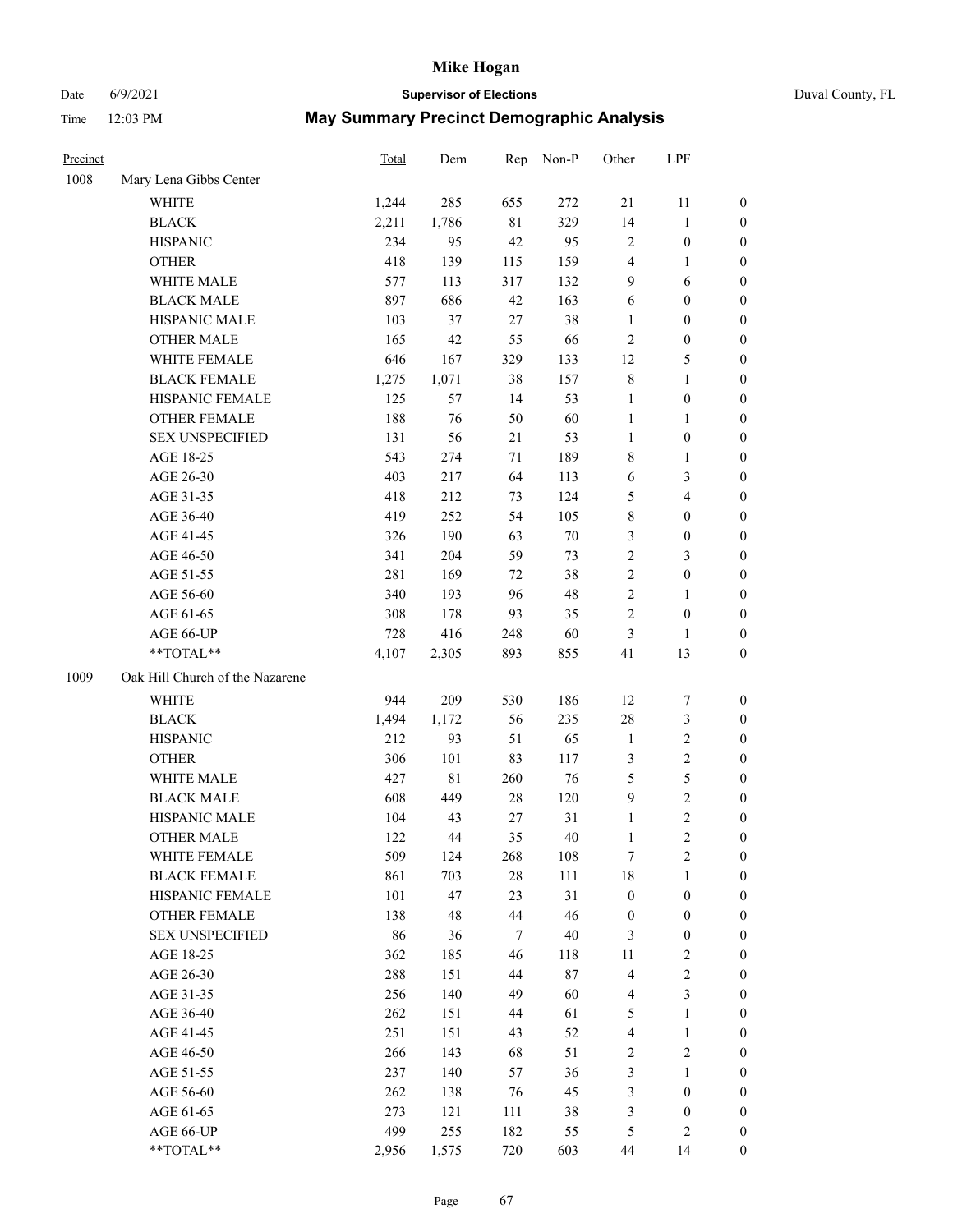## Date 6/9/2021 **Supervisor of Elections** Duval County, FL

| Sweetwater Church of Christ<br>1010<br><b>WHITE</b><br>1,367<br>310<br><b>BLACK</b><br>781<br>626<br><b>HISPANIC</b><br>161<br>76<br><b>OTHER</b><br>215<br>74<br>WHITE MALE<br>619<br>114<br><b>BLACK MALE</b><br>304<br>223<br>29<br>HISPANIC MALE<br>74<br>86<br><b>OTHER MALE</b><br>31 | 305<br>715<br>27<br>114<br>28<br>56<br>348<br>142<br>14<br>15<br>18<br>360<br>159<br>12<br>13<br>30<br>$28\,$<br>16 | 34<br>12<br>51<br>5<br>$8\sqrt{1}$<br>4<br>13<br>58<br>7<br>$\mathbf{1}$<br>28<br>3<br>34<br>21<br>5<br>55<br>$22\,$<br>4<br>$\mathbf{1}$ | $\mathfrak{Z}$<br>$\sqrt{2}$<br>$\mathbf{1}$<br>$\boldsymbol{0}$<br>$\sqrt{2}$<br>$\sqrt{2}$<br>$\mathbf{1}$<br>$\boldsymbol{0}$<br>$\mathbf{1}$<br>$\boldsymbol{0}$<br>$\boldsymbol{0}$ | 0<br>0<br>0<br>$\boldsymbol{0}$<br>$\boldsymbol{0}$<br>$\boldsymbol{0}$<br>$\boldsymbol{0}$<br>$\boldsymbol{0}$<br>$\boldsymbol{0}$ |
|---------------------------------------------------------------------------------------------------------------------------------------------------------------------------------------------------------------------------------------------------------------------------------------------|---------------------------------------------------------------------------------------------------------------------|-------------------------------------------------------------------------------------------------------------------------------------------|------------------------------------------------------------------------------------------------------------------------------------------------------------------------------------------|-------------------------------------------------------------------------------------------------------------------------------------|
|                                                                                                                                                                                                                                                                                             |                                                                                                                     |                                                                                                                                           |                                                                                                                                                                                          |                                                                                                                                     |
|                                                                                                                                                                                                                                                                                             |                                                                                                                     |                                                                                                                                           |                                                                                                                                                                                          |                                                                                                                                     |
|                                                                                                                                                                                                                                                                                             |                                                                                                                     |                                                                                                                                           |                                                                                                                                                                                          |                                                                                                                                     |
|                                                                                                                                                                                                                                                                                             |                                                                                                                     |                                                                                                                                           |                                                                                                                                                                                          |                                                                                                                                     |
|                                                                                                                                                                                                                                                                                             |                                                                                                                     |                                                                                                                                           |                                                                                                                                                                                          |                                                                                                                                     |
|                                                                                                                                                                                                                                                                                             |                                                                                                                     |                                                                                                                                           |                                                                                                                                                                                          |                                                                                                                                     |
|                                                                                                                                                                                                                                                                                             |                                                                                                                     |                                                                                                                                           |                                                                                                                                                                                          |                                                                                                                                     |
|                                                                                                                                                                                                                                                                                             |                                                                                                                     |                                                                                                                                           |                                                                                                                                                                                          |                                                                                                                                     |
|                                                                                                                                                                                                                                                                                             |                                                                                                                     |                                                                                                                                           |                                                                                                                                                                                          |                                                                                                                                     |
| 733<br>192<br>WHITE FEMALE                                                                                                                                                                                                                                                                  |                                                                                                                     |                                                                                                                                           |                                                                                                                                                                                          |                                                                                                                                     |
| <b>BLACK FEMALE</b><br>396<br>468                                                                                                                                                                                                                                                           |                                                                                                                     |                                                                                                                                           |                                                                                                                                                                                          | 0                                                                                                                                   |
| HISPANIC FEMALE<br>$8\sqrt{1}$<br>42                                                                                                                                                                                                                                                        |                                                                                                                     |                                                                                                                                           |                                                                                                                                                                                          | 0                                                                                                                                   |
| OTHER FEMALE<br>33<br>92                                                                                                                                                                                                                                                                    |                                                                                                                     |                                                                                                                                           | $\boldsymbol{0}$                                                                                                                                                                         | $\boldsymbol{0}$                                                                                                                    |
| <b>SEX UNSPECIFIED</b><br>67<br>26                                                                                                                                                                                                                                                          |                                                                                                                     | 25<br>$\boldsymbol{0}$                                                                                                                    | $\boldsymbol{0}$                                                                                                                                                                         | $\boldsymbol{0}$                                                                                                                    |
| AGE 18-25<br>307<br>131                                                                                                                                                                                                                                                                     | 50<br>111                                                                                                           | 15                                                                                                                                        | $\boldsymbol{0}$                                                                                                                                                                         | $\boldsymbol{0}$                                                                                                                    |
| 246<br>107<br>AGE 26-30                                                                                                                                                                                                                                                                     | 58                                                                                                                  | 75<br>4                                                                                                                                   | $\sqrt{2}$                                                                                                                                                                               | $\boldsymbol{0}$                                                                                                                    |
| 220<br>91<br>AGE 31-35                                                                                                                                                                                                                                                                      | 41                                                                                                                  | $80\,$<br>6                                                                                                                               | $\sqrt{2}$                                                                                                                                                                               | $\boldsymbol{0}$                                                                                                                    |
| 206<br>100<br>AGE 36-40                                                                                                                                                                                                                                                                     | 51                                                                                                                  | 54<br>$\boldsymbol{0}$                                                                                                                    | $\mathbf{1}$                                                                                                                                                                             | $\boldsymbol{0}$                                                                                                                    |
| 195<br>95<br>AGE 41-45                                                                                                                                                                                                                                                                      | 52                                                                                                                  | 44<br>$\overline{4}$                                                                                                                      | $\boldsymbol{0}$                                                                                                                                                                         | $\boldsymbol{0}$                                                                                                                    |
| 201<br>AGE 46-50<br>95                                                                                                                                                                                                                                                                      | 56                                                                                                                  | 42<br>8                                                                                                                                   | $\boldsymbol{0}$                                                                                                                                                                         | $\boldsymbol{0}$                                                                                                                    |
| AGE 51-55<br>212<br>104                                                                                                                                                                                                                                                                     | 75                                                                                                                  | 6<br>27                                                                                                                                   | $\boldsymbol{0}$                                                                                                                                                                         | $\boldsymbol{0}$                                                                                                                    |
| AGE 56-60<br>232<br>92                                                                                                                                                                                                                                                                      | 100                                                                                                                 | 39                                                                                                                                        | $\boldsymbol{0}$                                                                                                                                                                         |                                                                                                                                     |
|                                                                                                                                                                                                                                                                                             |                                                                                                                     | $\mathbf{1}$<br>29                                                                                                                        | $\boldsymbol{0}$                                                                                                                                                                         | 0                                                                                                                                   |
| AGE 61-65<br>217<br>80                                                                                                                                                                                                                                                                      | 103                                                                                                                 | 5                                                                                                                                         |                                                                                                                                                                                          | 0                                                                                                                                   |
| 488<br>AGE 66-UP<br>191<br>**TOTAL**<br>1,086                                                                                                                                                                                                                                               | 240                                                                                                                 | 50<br>6                                                                                                                                   | $\mathbf{1}$                                                                                                                                                                             | 0<br>$\boldsymbol{0}$                                                                                                               |
| 2,524                                                                                                                                                                                                                                                                                       | 826<br>551                                                                                                          | 55                                                                                                                                        | 6                                                                                                                                                                                        |                                                                                                                                     |
| 1011<br>Teamsters 512                                                                                                                                                                                                                                                                       |                                                                                                                     |                                                                                                                                           |                                                                                                                                                                                          |                                                                                                                                     |
| <b>WHITE</b><br>1,092<br>210                                                                                                                                                                                                                                                                | 646<br>220                                                                                                          | 8                                                                                                                                         | $\,$ 8 $\,$                                                                                                                                                                              | $\boldsymbol{0}$                                                                                                                    |
| <b>BLACK</b><br>445<br>345                                                                                                                                                                                                                                                                  | 17                                                                                                                  | $78\,$<br>4                                                                                                                               | $\mathbf{1}$                                                                                                                                                                             | $\boldsymbol{0}$                                                                                                                    |
| <b>HISPANIC</b><br>32<br>75                                                                                                                                                                                                                                                                 | 20                                                                                                                  | $22\,$<br>$\mathbf{1}$                                                                                                                    | $\boldsymbol{0}$                                                                                                                                                                         | $\boldsymbol{0}$                                                                                                                    |
| 78<br>$18\,$<br><b>OTHER</b>                                                                                                                                                                                                                                                                | 31                                                                                                                  | $27\,$<br>$\mathbf{1}$                                                                                                                    | $\mathbf{1}$                                                                                                                                                                             | $\boldsymbol{0}$                                                                                                                    |
| WHITE MALE<br>503<br>86                                                                                                                                                                                                                                                                     | 308                                                                                                                 | 99<br>5                                                                                                                                   | $\mathfrak{S}$                                                                                                                                                                           | $\boldsymbol{0}$                                                                                                                    |
| 175<br>120<br><b>BLACK MALE</b>                                                                                                                                                                                                                                                             | $\tau$                                                                                                              | $\overline{c}$<br>45                                                                                                                      | $\mathbf{1}$                                                                                                                                                                             | $\boldsymbol{0}$                                                                                                                    |
| HISPANIC MALE<br>43<br>16                                                                                                                                                                                                                                                                   | 14                                                                                                                  | $\boldsymbol{0}$<br>13                                                                                                                    | $\boldsymbol{0}$                                                                                                                                                                         | 0                                                                                                                                   |
| <b>OTHER MALE</b><br>27<br>6                                                                                                                                                                                                                                                                | 11                                                                                                                  | $10\,$<br>$\boldsymbol{0}$                                                                                                                | $\boldsymbol{0}$                                                                                                                                                                         | 0                                                                                                                                   |
| WHITE FEMALE<br>572<br>119                                                                                                                                                                                                                                                                  | 333<br>115                                                                                                          | 2                                                                                                                                         | 3                                                                                                                                                                                        | 0                                                                                                                                   |
| <b>BLACK FEMALE</b><br>262<br>219                                                                                                                                                                                                                                                           | 8                                                                                                                   | 33<br>$\overline{c}$                                                                                                                      | $\boldsymbol{0}$                                                                                                                                                                         | $\overline{0}$                                                                                                                      |
| HISPANIC FEMALE<br>31<br>15                                                                                                                                                                                                                                                                 | 6                                                                                                                   | $\boldsymbol{9}$<br>$\mathbf{1}$                                                                                                          | $\boldsymbol{0}$                                                                                                                                                                         | $\overline{0}$                                                                                                                      |
| 9<br>OTHER FEMALE<br>37                                                                                                                                                                                                                                                                     | 16                                                                                                                  | 11<br>$\mathbf{1}$                                                                                                                        | $\boldsymbol{0}$                                                                                                                                                                         | $\overline{0}$                                                                                                                      |
| <b>SEX UNSPECIFIED</b><br>40<br>15                                                                                                                                                                                                                                                          | 11                                                                                                                  | 12<br>$\mathbf{1}$                                                                                                                        | $\mathbf{1}$                                                                                                                                                                             | 0                                                                                                                                   |
| 58<br>AGE 18-25<br>162                                                                                                                                                                                                                                                                      | 47                                                                                                                  | 52<br>3                                                                                                                                   | $\sqrt{2}$                                                                                                                                                                               | 0                                                                                                                                   |
| AGE 26-30<br>143<br>47                                                                                                                                                                                                                                                                      | 37                                                                                                                  | 54<br>$\overline{\mathbf{4}}$                                                                                                             | $\mathbf{1}$                                                                                                                                                                             | 0                                                                                                                                   |
| 153<br>AGE 31-35<br>66                                                                                                                                                                                                                                                                      | 45                                                                                                                  | 39<br>2                                                                                                                                   | $\mathbf{1}$                                                                                                                                                                             | 0                                                                                                                                   |
| AGE 36-40<br>161<br>72                                                                                                                                                                                                                                                                      | 55                                                                                                                  | 32<br>$\mathbf{1}$                                                                                                                        | $\mathbf{1}$                                                                                                                                                                             | 0                                                                                                                                   |
| 155<br>58<br>AGE 41-45                                                                                                                                                                                                                                                                      | 67                                                                                                                  | 29<br>$\boldsymbol{0}$                                                                                                                    | $\mathbf{1}$                                                                                                                                                                             | 0                                                                                                                                   |
| 157<br>AGE 46-50<br>52                                                                                                                                                                                                                                                                      | 71                                                                                                                  | 31<br>$\mathbf{1}$                                                                                                                        | $\sqrt{2}$                                                                                                                                                                               | 0                                                                                                                                   |
| AGE 51-55<br>134<br>59                                                                                                                                                                                                                                                                      | 50                                                                                                                  | 23<br>$\boldsymbol{0}$                                                                                                                    | $\overline{2}$                                                                                                                                                                           | 0                                                                                                                                   |
| AGE 56-60<br>155<br>54                                                                                                                                                                                                                                                                      | $70\,$                                                                                                              | $30\,$<br>1                                                                                                                               | $\boldsymbol{0}$                                                                                                                                                                         | $\overline{0}$                                                                                                                      |
| AGE 61-65<br>146<br>43                                                                                                                                                                                                                                                                      | 79                                                                                                                  | $22\,$<br>2                                                                                                                               | $\boldsymbol{0}$                                                                                                                                                                         | $\overline{0}$                                                                                                                      |
| 324<br>AGE 66-UP<br>96                                                                                                                                                                                                                                                                      | 193                                                                                                                 | 35<br>$\boldsymbol{0}$                                                                                                                    | $\boldsymbol{0}$                                                                                                                                                                         | 0                                                                                                                                   |
| **TOTAL**<br>1,690<br>605                                                                                                                                                                                                                                                                   | 714<br>347                                                                                                          | 14                                                                                                                                        | 10                                                                                                                                                                                       | $\boldsymbol{0}$                                                                                                                    |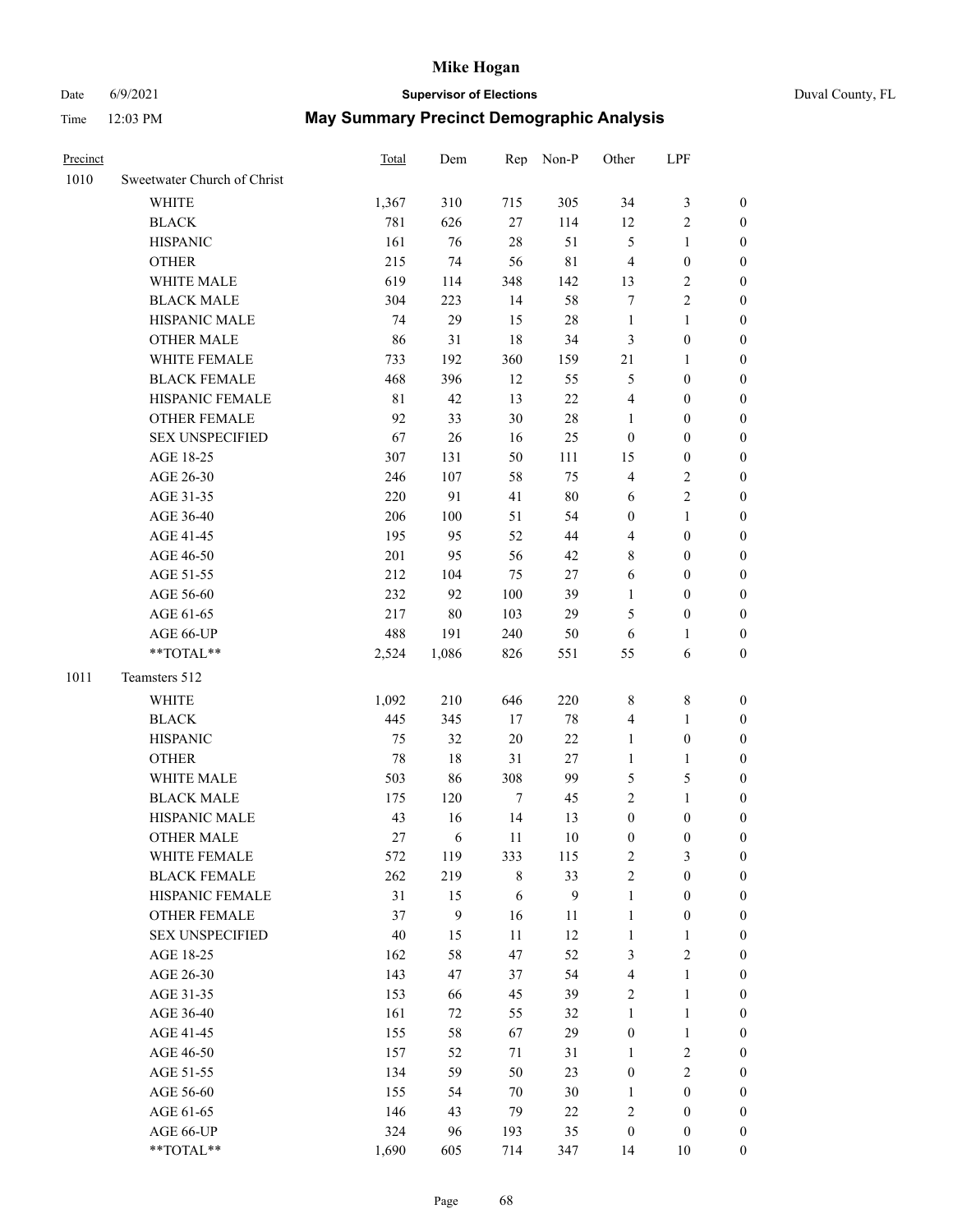## Date 6/9/2021 **Supervisor of Elections** Duval County, FL

| Precinct |                            | <b>Total</b> | Dem    | Rep            | Non-P  | Other            | LPF              |                  |
|----------|----------------------------|--------------|--------|----------------|--------|------------------|------------------|------------------|
| 1012     | Gregory West Apartments    |              |        |                |        |                  |                  |                  |
|          | WHITE                      | 726          | 178    | 336            | 200    | $\overline{9}$   | $\mathfrak{Z}$   | 0                |
|          | <b>BLACK</b>               | 1,859        | 1,446  | 68             | 326    | 18               | $\mathbf{1}$     | $\boldsymbol{0}$ |
|          | <b>HISPANIC</b>            | 359          | 175    | 50             | 129    | 5                | $\boldsymbol{0}$ | $\boldsymbol{0}$ |
|          | <b>OTHER</b>               | 337          | 122    | 67             | 146    | $\overline{c}$   | $\boldsymbol{0}$ | $\boldsymbol{0}$ |
|          | WHITE MALE                 | 314          | 51     | 167            | 91     | 2                | $\mathfrak{Z}$   | $\boldsymbol{0}$ |
|          | <b>BLACK MALE</b>          | 671          | 473    | 41             | 144    | 13               | $\boldsymbol{0}$ | $\boldsymbol{0}$ |
|          | HISPANIC MALE              | 161          | 61     | 23             | 75     | $\overline{c}$   | $\boldsymbol{0}$ | $\boldsymbol{0}$ |
|          | <b>OTHER MALE</b>          | 121          | 38     | 31             | 50     | 2                | $\boldsymbol{0}$ | $\boldsymbol{0}$ |
|          | WHITE FEMALE               | 397          | 123    | 166            | 101    | 7                | $\boldsymbol{0}$ | $\boldsymbol{0}$ |
|          | <b>BLACK FEMALE</b>        | 1,166        | 958    | $27\,$         | 175    | 5                | 1                | $\boldsymbol{0}$ |
|          | HISPANIC FEMALE            | 189          | 107    | 26             | 53     | 3                | $\boldsymbol{0}$ | $\boldsymbol{0}$ |
|          | <b>OTHER FEMALE</b>        | 166          | 67     | 33             | 66     | $\boldsymbol{0}$ | $\boldsymbol{0}$ | $\boldsymbol{0}$ |
|          | <b>SEX UNSPECIFIED</b>     | 96           | 43     | $\tau$         | 46     | $\boldsymbol{0}$ | $\boldsymbol{0}$ | $\boldsymbol{0}$ |
|          | AGE 18-25                  | 461          | 257    | 29             | 169    | 6                | $\boldsymbol{0}$ | $\boldsymbol{0}$ |
|          | AGE 26-30                  | 372          | 193    | 45             | 124    | 10               | $\boldsymbol{0}$ | $\boldsymbol{0}$ |
|          | AGE 31-35                  | 384          | 244    | 36             | 99     | 3                | $\sqrt{2}$       | $\boldsymbol{0}$ |
|          | AGE 36-40                  | 334          | 209    | 35             | 87     | 3                | $\boldsymbol{0}$ | $\boldsymbol{0}$ |
|          | AGE 41-45                  | 300          | 199    | 36             | 62     | $\overline{c}$   | $\mathbf{1}$     | $\boldsymbol{0}$ |
|          | AGE 46-50                  | 289          | 183    | 43             | 59     | 4                | $\boldsymbol{0}$ | $\boldsymbol{0}$ |
|          | AGE 51-55                  | 250          | 146    | 54             | 50     | $\boldsymbol{0}$ | $\boldsymbol{0}$ | $\boldsymbol{0}$ |
|          | AGE 56-60                  | 255          | 138    | 62             | 53     | $\overline{c}$   | $\boldsymbol{0}$ | $\boldsymbol{0}$ |
|          | AGE 61-65                  | 235          | 139    | 51             | 43     | $\overline{c}$   | $\boldsymbol{0}$ | $\boldsymbol{0}$ |
|          | AGE 66-UP                  | 401          | 213    | 130            | 55     | $\sqrt{2}$       | 1                | $\boldsymbol{0}$ |
|          | **TOTAL**                  | 3,281        | 1,921  | 521            | 801    | 34               | $\overline{4}$   | $\boldsymbol{0}$ |
| 1013     | Cedar Creek Baptist Church |              |        |                |        |                  |                  |                  |
|          | <b>WHITE</b>               | 789          | 187    | 453            | 132    | $10\,$           | $\boldsymbol{7}$ | $\boldsymbol{0}$ |
|          | <b>BLACK</b>               | 500          | 385    | 13             | 95     | 7                | $\boldsymbol{0}$ | $\boldsymbol{0}$ |
|          | <b>HISPANIC</b>            | $80\,$       | 35     | 12             | 31     | 2                | $\boldsymbol{0}$ | $\boldsymbol{0}$ |
|          | <b>OTHER</b>               | $8\sqrt{1}$  | 18     | $27\,$         | 35     | $\boldsymbol{0}$ | $\mathbf{1}$     | $\boldsymbol{0}$ |
|          | WHITE MALE                 | 363          | $78\,$ | 204            | $71\,$ | 4                | 6                | $\boldsymbol{0}$ |
|          | <b>BLACK MALE</b>          | 174          | 118    | 6              | 46     | 4                | $\boldsymbol{0}$ | $\boldsymbol{0}$ |
|          | HISPANIC MALE              | 30           | 12     | $\overline{4}$ | 13     | $\mathbf{1}$     | $\boldsymbol{0}$ | $\boldsymbol{0}$ |
|          | <b>OTHER MALE</b>          | 32           | 5      | 10             | 17     | $\boldsymbol{0}$ | $\boldsymbol{0}$ | $\boldsymbol{0}$ |
|          | WHITE FEMALE               | 420          | 108    | 245            | 60     | 6                | 1                | 0                |
|          | <b>BLACK FEMALE</b>        | 314          | 257    | 7              | 47     | 3                | $\boldsymbol{0}$ | $\overline{0}$   |
|          | HISPANIC FEMALE            | 48           | $22\,$ | $\,$ 8 $\,$    | 17     | $\mathbf{1}$     | $\boldsymbol{0}$ | $\overline{0}$   |
|          | <b>OTHER FEMALE</b>        | 26           | 7      | 10             | 9      | $\boldsymbol{0}$ | $\boldsymbol{0}$ | $\overline{0}$   |
|          | <b>SEX UNSPECIFIED</b>     | 43           | $18\,$ | 11             | 13     | $\boldsymbol{0}$ | 1                | 0                |
|          | AGE 18-25                  | 166          | 69     | 45             | 46     | 6                | $\boldsymbol{0}$ | 0                |
|          | AGE 26-30                  | 162          | 77     | 32             | 48     | 4                | $\mathbf{1}$     | 0                |
|          | AGE 31-35                  | 153          | 68     | 36             | 45     | $\mathbf{1}$     | $\mathfrak{Z}$   | 0                |
|          | AGE 36-40                  | 126          | 54     | 39             | 31     | 2                | $\boldsymbol{0}$ | 0                |
|          | AGE 41-45                  | 98           | 47     | 25             | 24     | $\mathbf{1}$     | $\mathbf{1}$     | 0                |
|          | AGE 46-50                  | 101          | 53     | 29             | 17     | $\mathbf{1}$     | $\mathbf{1}$     | 0                |
|          | AGE 51-55                  | 120          | 49     | 44             | 24     | 2                | $\mathbf{1}$     | 0                |
|          | AGE 56-60                  | 134          | 58     | 50             | 24     | $\mathbf{1}$     | $\mathbf{1}$     | 0                |
|          | AGE 61-65                  | 110          | 56     | 42             | 12     | $\boldsymbol{0}$ | $\boldsymbol{0}$ | 0                |
|          | AGE 66-UP                  | 280          | 94     | 163            | $22\,$ | $\mathbf{1}$     | $\boldsymbol{0}$ | 0                |
|          | **TOTAL**                  | 1,450        | 625    | 505            | 293    | 19               | 8                | $\boldsymbol{0}$ |
|          |                            |              |        |                |        |                  |                  |                  |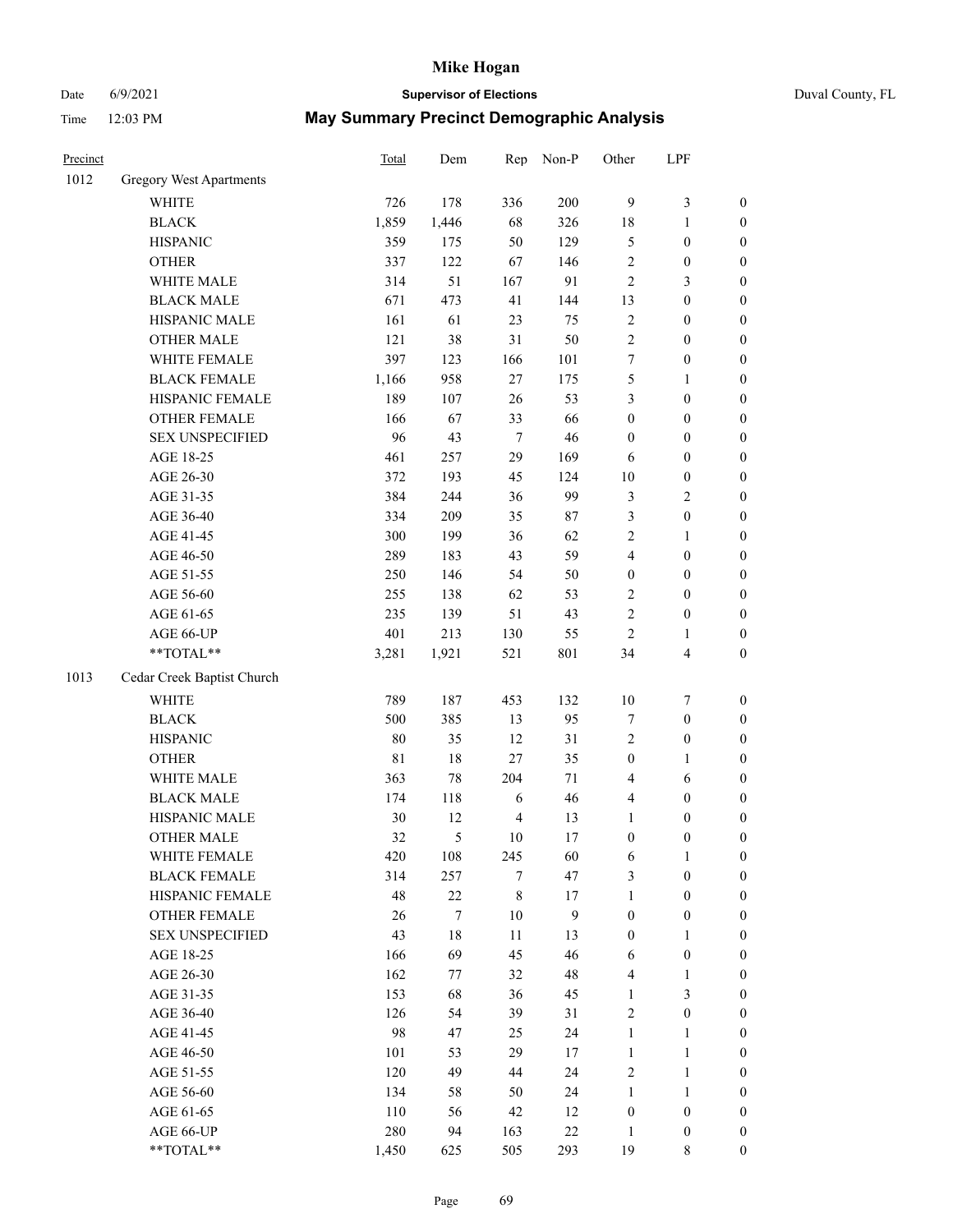## Date 6/9/2021 **Supervisor of Elections** Duval County, FL

| Precinct |                             | <b>Total</b> | Dem   | Rep         | Non-P  | Other            | LPF              |                  |
|----------|-----------------------------|--------------|-------|-------------|--------|------------------|------------------|------------------|
| 1014     | McGirts Creek Regional Park |              |       |             |        |                  |                  |                  |
|          | <b>WHITE</b>                | 1,304        | 311   | 664         | 302    | 16               | 11               | 0                |
|          | <b>BLACK</b>                | 1,840        | 1,484 | 62          | 270    | 24               | $\boldsymbol{0}$ | $\boldsymbol{0}$ |
|          | <b>HISPANIC</b>             | 276          | 115   | 47          | 112    | $\sqrt{2}$       | $\boldsymbol{0}$ | $\boldsymbol{0}$ |
|          | <b>OTHER</b>                | 376          | 124   | 117         | 129    | 4                | $\sqrt{2}$       | $\boldsymbol{0}$ |
|          | WHITE MALE                  | 634          | 132   | 330         | 153    | $10\,$           | 9                | $\boldsymbol{0}$ |
|          | <b>BLACK MALE</b>           | 754          | 565   | 34          | 143    | 12               | $\boldsymbol{0}$ | $\boldsymbol{0}$ |
|          | HISPANIC MALE               | 126          | 45    | 27          | 53     | $\mathbf{1}$     | $\boldsymbol{0}$ | $\boldsymbol{0}$ |
|          | <b>OTHER MALE</b>           | 140          | 39    | 52          | 49     | $\boldsymbol{0}$ | $\boldsymbol{0}$ | $\boldsymbol{0}$ |
|          | WHITE FEMALE                | 658          | 177   | 326         | 147    | 6                | $\sqrt{2}$       | $\boldsymbol{0}$ |
|          | <b>BLACK FEMALE</b>         | 1,051        | 892   | 27          | 121    | 11               | $\boldsymbol{0}$ | $\boldsymbol{0}$ |
|          | HISPANIC FEMALE             | 145          | 67    | 19          | 58     | $\mathbf{1}$     | $\boldsymbol{0}$ | $\boldsymbol{0}$ |
|          | <b>OTHER FEMALE</b>         | 178          | 68    | 58          | 47     | 3                | $\sqrt{2}$       | $\boldsymbol{0}$ |
|          | <b>SEX UNSPECIFIED</b>      | 110          | 49    | 17          | 42     | $\overline{c}$   | $\boldsymbol{0}$ | $\boldsymbol{0}$ |
|          | AGE 18-25                   | 437          | 228   | 57          | 144    | 6                | $\sqrt{2}$       | $\boldsymbol{0}$ |
|          | AGE 26-30                   | 385          | 177   | 73          | 123    | 7                | 5                | $\boldsymbol{0}$ |
|          | AGE 31-35                   | 384          | 195   | 67          | 116    | 6                | $\boldsymbol{0}$ | $\boldsymbol{0}$ |
|          | AGE 36-40                   | 302          | 163   | 52          | 82     | 5                | $\boldsymbol{0}$ | $\boldsymbol{0}$ |
|          | AGE 41-45                   | 285          | 171   | 44          | 64     | 6                | $\boldsymbol{0}$ | $\boldsymbol{0}$ |
|          | AGE 46-50                   | 321          | 180   | 74          | 60     | 6                | 1                | $\boldsymbol{0}$ |
|          | AGE 51-55                   | 334          | 184   | 83          | 62     | $\mathbf{1}$     | $\overline{4}$   | $\boldsymbol{0}$ |
|          | AGE 56-60                   | 316          | 180   | 82          | 52     | $\overline{c}$   | $\boldsymbol{0}$ | 0                |
|          | AGE 61-65                   | 305          | 180   | $87\,$      | 36     | 1                | $\mathbf{1}$     | $\boldsymbol{0}$ |
|          | AGE 66-UP                   | 727          | 376   | 271         | 74     | 6                | $\boldsymbol{0}$ | $\boldsymbol{0}$ |
|          | $**TOTAL**$                 | 3,796        | 2,034 | 890         | 813    | 46               | 13               | $\boldsymbol{0}$ |
|          |                             |              |       |             |        |                  |                  |                  |
| 1015     | River City Community Church |              |       |             |        |                  |                  |                  |
|          | <b>WHITE</b>                | 1,226        | 305   | 644         | 249    | 23               | $\mathfrak s$    | $\boldsymbol{0}$ |
|          | <b>BLACK</b>                | 1,306        | 1,056 | 35          | 197    | 18               | $\boldsymbol{0}$ | $\boldsymbol{0}$ |
|          | <b>HISPANIC</b>             | 229          | 97    | 42          | 84     | 4                | $\sqrt{2}$       | $\boldsymbol{0}$ |
|          | <b>OTHER</b>                | 379          | 105   | 123         | 142    | 8                | $\mathbf{1}$     | $\boldsymbol{0}$ |
|          | WHITE MALE                  | 581          | 106   | 326         | 130    | 15               | $\overline{4}$   | $\boldsymbol{0}$ |
|          | <b>BLACK MALE</b>           | 544          | 421   | 19          | 95     | $\mathbf{9}$     | $\boldsymbol{0}$ | $\boldsymbol{0}$ |
|          | HISPANIC MALE               | 99           | 34    | 25          | 37     | 2                | 1                | $\boldsymbol{0}$ |
|          | <b>OTHER MALE</b>           | 148          | 36    | 57          | 52     | $\overline{c}$   | $\mathbf{1}$     | $\boldsymbol{0}$ |
|          | WHITE FEMALE                | 632          | 196   | 312         | 115    | 8                | 1                | 0                |
|          | <b>BLACK FEMALE</b>         | 736          | 614   | 16          | 98     | 8                | $\boldsymbol{0}$ | $\overline{0}$   |
|          | HISPANIC FEMALE             | 128          | 63    | 17          | 45     | $\overline{c}$   | 1                | $\overline{0}$   |
|          | <b>OTHER FEMALE</b>         | 178          | 55    | 52          | 66     | 5                | $\boldsymbol{0}$ | $\overline{0}$   |
|          | <b>SEX UNSPECIFIED</b>      | 94           | 38    | 20          | 34     | 2                | $\boldsymbol{0}$ | 0                |
|          | AGE 18-25                   | 397          | 183   | 66          | 136    | 10               | $\sqrt{2}$       | 0                |
|          | AGE 26-30                   | 291          | 138   | 61          | 85     | 6                | $\mathbf{1}$     | 0                |
|          | AGE 31-35                   | 290          | 158   | 53          | $70\,$ | 7                | $\sqrt{2}$       | 0                |
|          | AGE 36-40                   | 260          | 133   | 47          | 73     | 5                | $\sqrt{2}$       | 0                |
|          | AGE 41-45                   | 242          | 125   | 55          | 56     | 6                | $\boldsymbol{0}$ | 0                |
|          | AGE 46-50                   | 260          | 139   | 68          | 50     | 3                | $\boldsymbol{0}$ | 0                |
|          | AGE 51-55                   | 258          | 140   | 59          | 56     | 3                | $\boldsymbol{0}$ | 0                |
|          | AGE 56-60                   | 283          | 156   | $8\sqrt{1}$ | 41     | 5                | $\boldsymbol{0}$ | $\overline{0}$   |
|          | AGE 61-65                   | 303          | 147   | 106         | 49     | 1                | $\boldsymbol{0}$ | $\overline{0}$   |
|          | AGE 66-UP                   | 556          | 244   | 248         | 56     | 7                | $\mathbf{1}$     | 0                |
|          | **TOTAL**                   | 3,140        | 1,563 | 844         | 672    | 53               | 8                | $\boldsymbol{0}$ |
|          |                             |              |       |             |        |                  |                  |                  |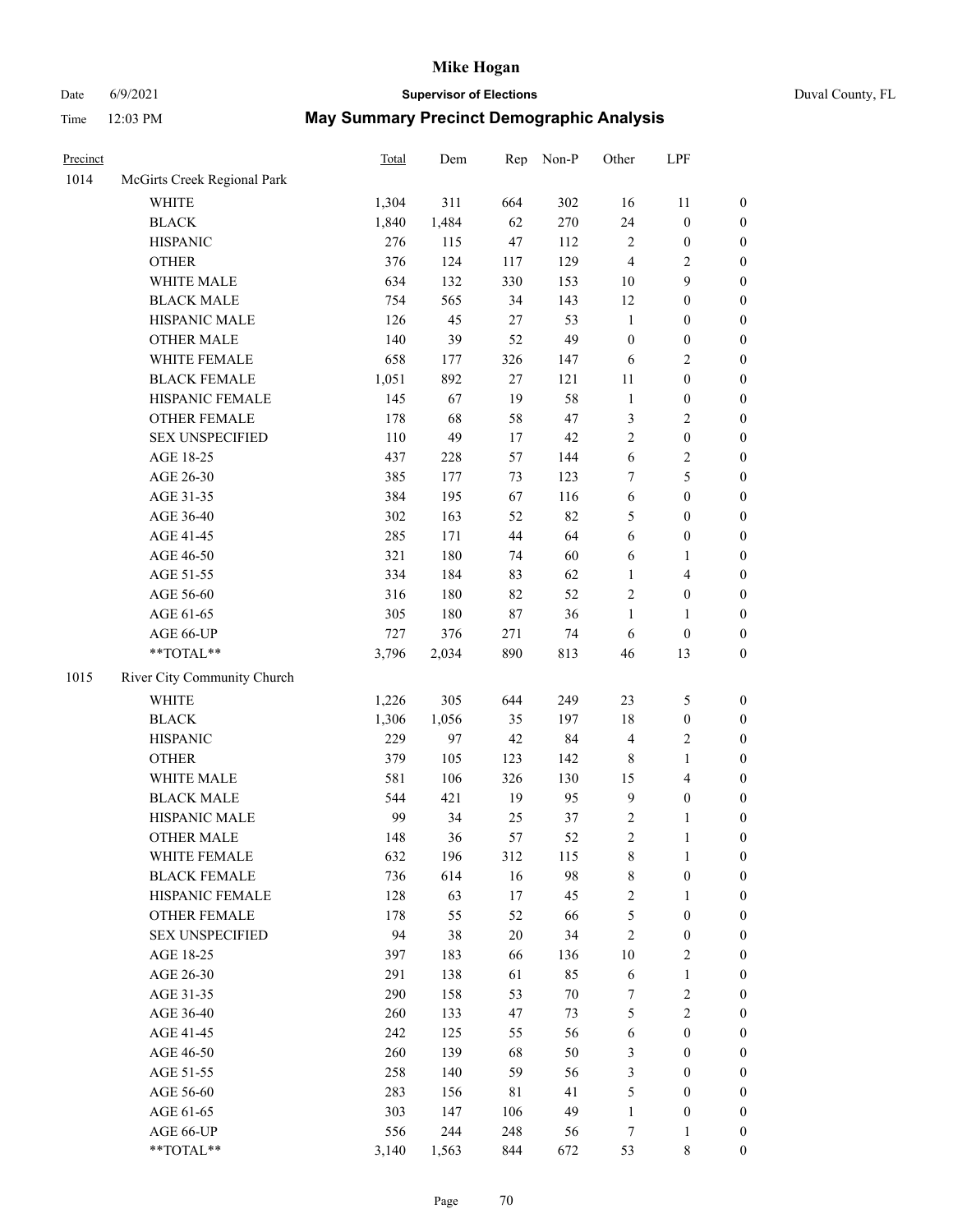# Date 6/9/2021 **Supervisor of Elections** Duval County, FL

| Precinct |                         | Total | Dem              |                | Rep Non-P | Other            | LPF                     |                  |
|----------|-------------------------|-------|------------------|----------------|-----------|------------------|-------------------------|------------------|
| 1016     | Argyle Church of Christ |       |                  |                |           |                  |                         |                  |
|          | <b>WHITE</b>            | 868   | 174              | 456            | 223       | 7                | $8\,$                   | $\boldsymbol{0}$ |
|          | <b>BLACK</b>            | 820   | 628              | 44             | 139       | 9                | $\boldsymbol{0}$        | $\boldsymbol{0}$ |
|          | <b>HISPANIC</b>         | 203   | 61               | 51             | 86        | 4                | $\mathbf{1}$            | $\boldsymbol{0}$ |
|          | <b>OTHER</b>            | 252   | 86               | 76             | $88\,$    | $\mathbf{1}$     | $\mathbf{1}$            | $\boldsymbol{0}$ |
|          | WHITE MALE              | 419   | 72               | 233            | 104       | 2                | $8\,$                   | $\boldsymbol{0}$ |
|          | <b>BLACK MALE</b>       | 346   | 232              | 24             | 85        | 5                | $\boldsymbol{0}$        | $\boldsymbol{0}$ |
|          | HISPANIC MALE           | 98    | 31               | 23             | $40\,$    | 3                | $\mathbf{1}$            | $\boldsymbol{0}$ |
|          | <b>OTHER MALE</b>       | 86    | 24               | 31             | 31        | $\boldsymbol{0}$ | $\boldsymbol{0}$        | $\boldsymbol{0}$ |
|          | WHITE FEMALE            | 440   | 101              | 220            | 114       | 5                | $\boldsymbol{0}$        | $\boldsymbol{0}$ |
|          | <b>BLACK FEMALE</b>     | 461   | 386              | 19             | 52        | $\overline{4}$   | $\boldsymbol{0}$        | 0                |
|          | HISPANIC FEMALE         | 101   | 28               | 28             | 44        | $\mathbf{1}$     | $\boldsymbol{0}$        | $\boldsymbol{0}$ |
|          | OTHER FEMALE            | 124   | 48               | 37             | 39        | $\boldsymbol{0}$ | $\boldsymbol{0}$        | $\boldsymbol{0}$ |
|          | <b>SEX UNSPECIFIED</b>  | 68    | $27\,$           | 12             | $27\,$    | 1                | $\mathbf{1}$            | $\boldsymbol{0}$ |
|          | AGE 18-25               | 288   | 129              | 66             | 84        | 6                | $\mathfrak{Z}$          | $\boldsymbol{0}$ |
|          | AGE 26-30               | 278   | 135              | 53             | 83        | 3                | $\overline{4}$          | $\boldsymbol{0}$ |
|          | AGE 31-35               | 202   | 90               | 32             | 79        | $\mathbf{1}$     | $\boldsymbol{0}$        | $\boldsymbol{0}$ |
|          | AGE 36-40               | 184   | $78\,$           | 42             | 58        | 5                | $\mathbf{1}$            | $\boldsymbol{0}$ |
|          | AGE 41-45               | 163   | $80\,$           | 44             | 39        | $\boldsymbol{0}$ | $\boldsymbol{0}$        | $\boldsymbol{0}$ |
|          | AGE 46-50               | 186   | 96               | 45             | 42        | 2                | $\mathbf{1}$            | 0                |
|          | AGE 51-55               | 194   | 86               | 69             | 37        | $\mathbf{1}$     | $\mathbf{1}$            | 0                |
|          | AGE 56-60               | 205   | 85               | 74             | 46        | $\boldsymbol{0}$ | $\boldsymbol{0}$        | 0                |
|          | AGE 61-65               | 173   | 64               | $8\sqrt{1}$    | 26        | $\overline{2}$   | $\boldsymbol{0}$        | $\boldsymbol{0}$ |
|          | AGE 66-UP               | 270   | 106              | 121            | 42        | $\mathbf{1}$     | $\boldsymbol{0}$        | $\boldsymbol{0}$ |
|          | **TOTAL**               | 2,143 | 949              | 627            | 536       | 21               | $10\,$                  | $\boldsymbol{0}$ |
| 1101     | FSCJ - Deerwood Center  |       |                  |                |           |                  |                         |                  |
|          | WHITE                   | 720   | 163              | 384            | 154       | 15               | $\overline{\mathbf{4}}$ | $\boldsymbol{0}$ |
|          | <b>BLACK</b>            | 148   | 117              | $\tau$         | 22        | 2                | $\boldsymbol{0}$        | $\boldsymbol{0}$ |
|          | <b>HISPANIC</b>         | 69    | $22\,$           | 23             | 23        | $\mathbf{1}$     | $\boldsymbol{0}$        | $\boldsymbol{0}$ |
|          | <b>OTHER</b>            | 173   | 39               | 47             | 82        | 5                | $\boldsymbol{0}$        | $\boldsymbol{0}$ |
|          | WHITE MALE              | 336   | 62               | 185            | 76        | 12               | 1                       | $\boldsymbol{0}$ |
|          | <b>BLACK MALE</b>       | 56    | 42               | $\overline{4}$ | $10\,$    | $\boldsymbol{0}$ | $\boldsymbol{0}$        | $\boldsymbol{0}$ |
|          | HISPANIC MALE           | 33    | 10               | 10             | 12        | 1                | $\boldsymbol{0}$        | 0                |
|          | <b>OTHER MALE</b>       | 66    | 8                | 21             | 37        | $\boldsymbol{0}$ | $\boldsymbol{0}$        | $\boldsymbol{0}$ |
|          | WHITE FEMALE            | 375   | 100              | 194            | 75        | 3                | 3                       | $\overline{0}$   |
|          | <b>BLACK FEMALE</b>     | 90    | 73               | $\mathfrak{Z}$ | 12        | $\overline{c}$   | $\boldsymbol{0}$        | $\overline{0}$   |
|          | HISPANIC FEMALE         | 36    | 12               | 13             | $11\,$    | $\boldsymbol{0}$ | $\boldsymbol{0}$        | $\overline{0}$   |
|          | OTHER FEMALE            | 85    | 25               | 21             | 35        | 4                | $\boldsymbol{0}$        | 0                |
|          | <b>SEX UNSPECIFIED</b>  | 33    | $\boldsymbol{9}$ | 10             | 13        | $\mathbf{1}$     | $\boldsymbol{0}$        | 0                |
|          | AGE 18-25               | 96    | 29               | 33             | $31\,$    | 3                | $\boldsymbol{0}$        | 0                |
|          | AGE 26-30               | 90    | 32               | 31             | $20\,$    | 5                | $\sqrt{2}$              | 0                |
|          | AGE 31-35               | 104   | 55               | 21             | 27        | $\mathbf{1}$     | $\boldsymbol{0}$        | 0                |
|          | AGE 36-40               | 84    | 33               | 25             | 25        | $\mathbf{1}$     | $\boldsymbol{0}$        | 0                |
|          | AGE 41-45               | 83    | $20\,$           | 31             | 32        | $\boldsymbol{0}$ | $\boldsymbol{0}$        | 0                |
|          | AGE 46-50               | 114   | 24               | 49             | 37        | 2                | $\sqrt{2}$              | 0                |
|          | AGE 51-55               | 125   | 30               | 60             | 32        | 3                | $\boldsymbol{0}$        | $\boldsymbol{0}$ |
|          | AGE 56-60               | 123   | 41               | 53             | 26        | 3                | $\boldsymbol{0}$        | $\boldsymbol{0}$ |
|          | AGE 61-65               | 83    | 27               | 37             | 18        | $\mathbf{1}$     | $\boldsymbol{0}$        | 0                |
|          | AGE 66-UP               | 208   | 50               | 121            | 33        | 4                | $\boldsymbol{0}$        | 0                |
|          | **TOTAL**               | 1,110 | 341              | 461            | 281       | 23               | $\overline{4}$          | $\boldsymbol{0}$ |
|          |                         |       |                  |                |           |                  |                         |                  |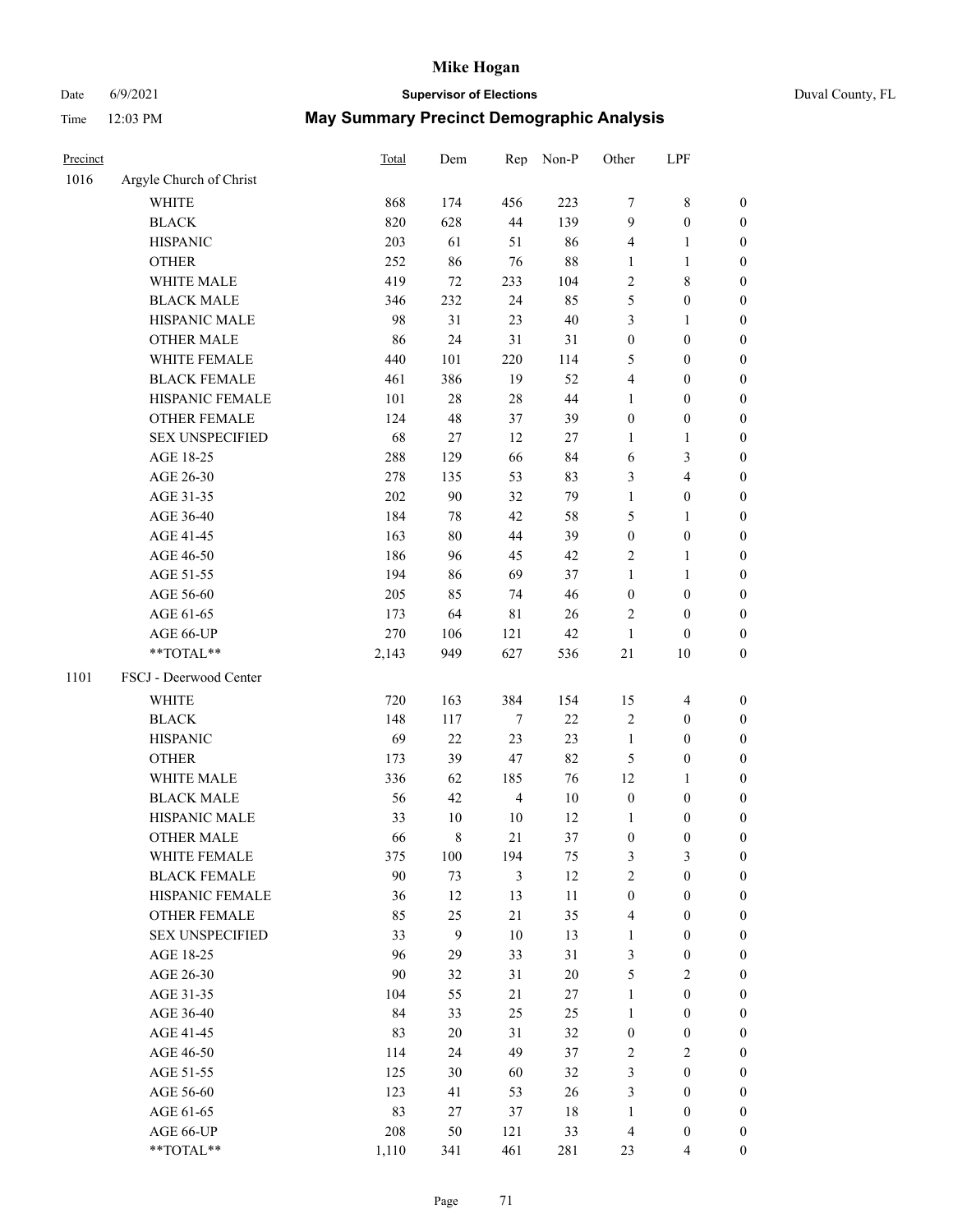# Date 6/9/2021 **Supervisor of Elections** Duval County, FL

| Precinct |                                   | <b>Total</b> | Dem            | Rep              | Non-P          | Other            | LPF              |                  |
|----------|-----------------------------------|--------------|----------------|------------------|----------------|------------------|------------------|------------------|
| 1102     | Glen Kernan Golf and Country Club |              |                |                  |                |                  |                  |                  |
|          | <b>WHITE</b>                      | 381          | 66             | 236              | 73             | 5                | $\mathbf{1}$     | 0                |
|          | <b>BLACK</b>                      | 31           | 22             | $\overline{2}$   | $\tau$         | $\boldsymbol{0}$ | $\boldsymbol{0}$ | 0                |
|          | <b>HISPANIC</b>                   | 18           | $\overline{2}$ | 10               | 6              | $\boldsymbol{0}$ | $\boldsymbol{0}$ | $\boldsymbol{0}$ |
|          | <b>OTHER</b>                      | 162          | 50             | 33               | 74             | 4                | 1                | $\boldsymbol{0}$ |
|          | WHITE MALE                        | 183          | 25             | 120              | 36             | 2                | $\boldsymbol{0}$ | $\boldsymbol{0}$ |
|          | <b>BLACK MALE</b>                 | 18           | 12             | $\sqrt{2}$       | $\overline{4}$ | $\boldsymbol{0}$ | $\boldsymbol{0}$ | $\boldsymbol{0}$ |
|          | HISPANIC MALE                     | 6            | $\mathbf{1}$   | $\mathfrak{2}$   | 3              | 0                | $\boldsymbol{0}$ | $\boldsymbol{0}$ |
|          | <b>OTHER MALE</b>                 | 75           | 25             | $17\,$           | 31             | 1                | $\mathbf{1}$     | $\boldsymbol{0}$ |
|          | WHITE FEMALE                      | 196          | 41             | 115              | 36             | 3                | $\mathbf{1}$     | $\boldsymbol{0}$ |
|          | <b>BLACK FEMALE</b>               | 11           | $\,$ 8 $\,$    | $\boldsymbol{0}$ | $\mathfrak{Z}$ | $\boldsymbol{0}$ | $\boldsymbol{0}$ | $\boldsymbol{0}$ |
|          | HISPANIC FEMALE                   | 12           | $\mathbf{1}$   | $\,$ 8 $\,$      | 3              | 0                | $\boldsymbol{0}$ | $\boldsymbol{0}$ |
|          | <b>OTHER FEMALE</b>               | 66           | 22             | 13               | 30             | 1                | $\boldsymbol{0}$ | $\boldsymbol{0}$ |
|          | <b>SEX UNSPECIFIED</b>            | 25           | 5              | $\overline{4}$   | 14             | $\mathbf{2}$     | $\boldsymbol{0}$ | $\boldsymbol{0}$ |
|          | AGE 18-25                         | 107          | 36             | 39               | $28\,$         | 3                | $\mathbf{1}$     | $\boldsymbol{0}$ |
|          | AGE 26-30                         | 23           | $\mathfrak{H}$ | 11               | 7              | $\boldsymbol{0}$ | $\boldsymbol{0}$ | $\boldsymbol{0}$ |
|          | AGE 31-35                         | 22           | 6              | 5                | $\mathbf{9}$   | 1                | $\mathbf{1}$     | $\boldsymbol{0}$ |
|          | AGE 36-40                         | 37           | 11             | 16               | 9              | $\mathbf{1}$     | $\boldsymbol{0}$ | $\boldsymbol{0}$ |
|          | AGE 41-45                         | 45           | 10             | 19               | 16             | $\boldsymbol{0}$ | $\boldsymbol{0}$ | $\boldsymbol{0}$ |
|          | AGE 46-50                         | $71\,$       | 16             | 33               | 21             | 1                | $\boldsymbol{0}$ | $\boldsymbol{0}$ |
|          | AGE 51-55                         | 71           | 15             | 36               | $20\,$         | $\boldsymbol{0}$ | $\boldsymbol{0}$ | $\boldsymbol{0}$ |
|          | AGE 56-60                         | 71           | 13             | 37               | $20\,$         | 1                | $\boldsymbol{0}$ | $\boldsymbol{0}$ |
|          | AGE 61-65                         | 39           | 6              | 23               | $\overline{9}$ | $\mathbf{1}$     | $\boldsymbol{0}$ | $\boldsymbol{0}$ |
|          | AGE 66-UP                         | 106          | 22             | 62               | 21             | $\mathbf{1}$     | $\boldsymbol{0}$ | $\boldsymbol{0}$ |
|          | $**TOTAL**$                       | 592          | 140            | 281              | 160            | 9                | $\overline{c}$   | $\boldsymbol{0}$ |
| 1103     | Hampton Glen                      |              |                |                  |                |                  |                  |                  |
|          | <b>WHITE</b>                      | 2,084        | 510            | 1,099            | 433            | 31               | $11\,$           | $\boldsymbol{0}$ |
|          | <b>BLACK</b>                      | 386          | 276            | $18\,$           | 85             | 6                | $\mathbf{1}$     | $\boldsymbol{0}$ |
|          | <b>HISPANIC</b>                   | 219          | 95             | 57               | 61             | 5                | $\mathbf{1}$     | $\boldsymbol{0}$ |
|          | <b>OTHER</b>                      | 654          | 209            | 148              | 293            | 3                | $\mathbf{1}$     | $\boldsymbol{0}$ |
|          | WHITE MALE                        | 957          | 196            | 531              | 209            | 14               | 7                | $\boldsymbol{0}$ |
|          | <b>BLACK MALE</b>                 | 169          | 106            | $11\,$           | 49             | 3                | $\boldsymbol{0}$ | $\boldsymbol{0}$ |
|          | HISPANIC MALE                     | 98           | 41             | 26               | $28\,$         | 3                | $\boldsymbol{0}$ | 0                |
|          | <b>OTHER MALE</b>                 | 276          | 83             | 67               | 123            | $\overline{c}$   | $\mathbf{1}$     | $\boldsymbol{0}$ |
|          | WHITE FEMALE                      | 1,114        | 313            | 559              | 221            | 17               | 4                | 0                |
|          | <b>BLACK FEMALE</b>               | 214          | 167            | 7                | 36             | 3                | $\mathbf{1}$     | $\boldsymbol{0}$ |
|          | HISPANIC FEMALE                   | 115          | 51             | 29               | 32             | $\overline{c}$   | $\mathbf{1}$     | $\overline{0}$   |
|          | OTHER FEMALE                      | 317          | 111            | 73               | 133            | $\boldsymbol{0}$ | $\boldsymbol{0}$ | $\overline{0}$   |
|          | <b>SEX UNSPECIFIED</b>            | 83           | $22\,$         | 19               | 41             | $\mathbf{1}$     | $\boldsymbol{0}$ | 0                |
|          | AGE 18-25                         | 481          | 183            | 137              | 142            | 15               | $\overline{4}$   | 0                |
|          | AGE 26-30                         | 340          | 143            | 94               | 95             | $\boldsymbol{7}$ | $\mathbf{1}$     | 0                |
|          | AGE 31-35                         | 263          | 102            | 90               | 68             | $\overline{c}$   | $\mathbf{1}$     | 0                |
|          | AGE 36-40                         | 236          | 83             | 63               | 86             | $\overline{c}$   | $\sqrt{2}$       | 0                |
|          | AGE 41-45                         | 239          | 91             | 83               | 61             | $\overline{c}$   | $\mathbf{2}$     | 0                |
|          | AGE 46-50                         | 282          | 71             | 123              | 86             | $\overline{c}$   | $\boldsymbol{0}$ | 0                |
|          | AGE 51-55                         | 333          | 92             | 133              | 101            | 6                | $\mathbf{1}$     | 0                |
|          | AGE 56-60                         | 336          | 95             | 155              | 85             | $\boldsymbol{0}$ | $\mathbf{1}$     | $\boldsymbol{0}$ |
|          | AGE 61-65                         | 247          | 59             | 141              | 43             | 3                | $\mathbf{1}$     | $\overline{0}$   |
|          | AGE 66-UP                         | 586          | 171            | 303              | 105            | 6                | $\mathbf{1}$     | 0                |
|          | **TOTAL**                         | 3,343        | 1,090          | 1,322            | 872            | 45               | 14               | $\boldsymbol{0}$ |
|          |                                   |              |                |                  |                |                  |                  |                  |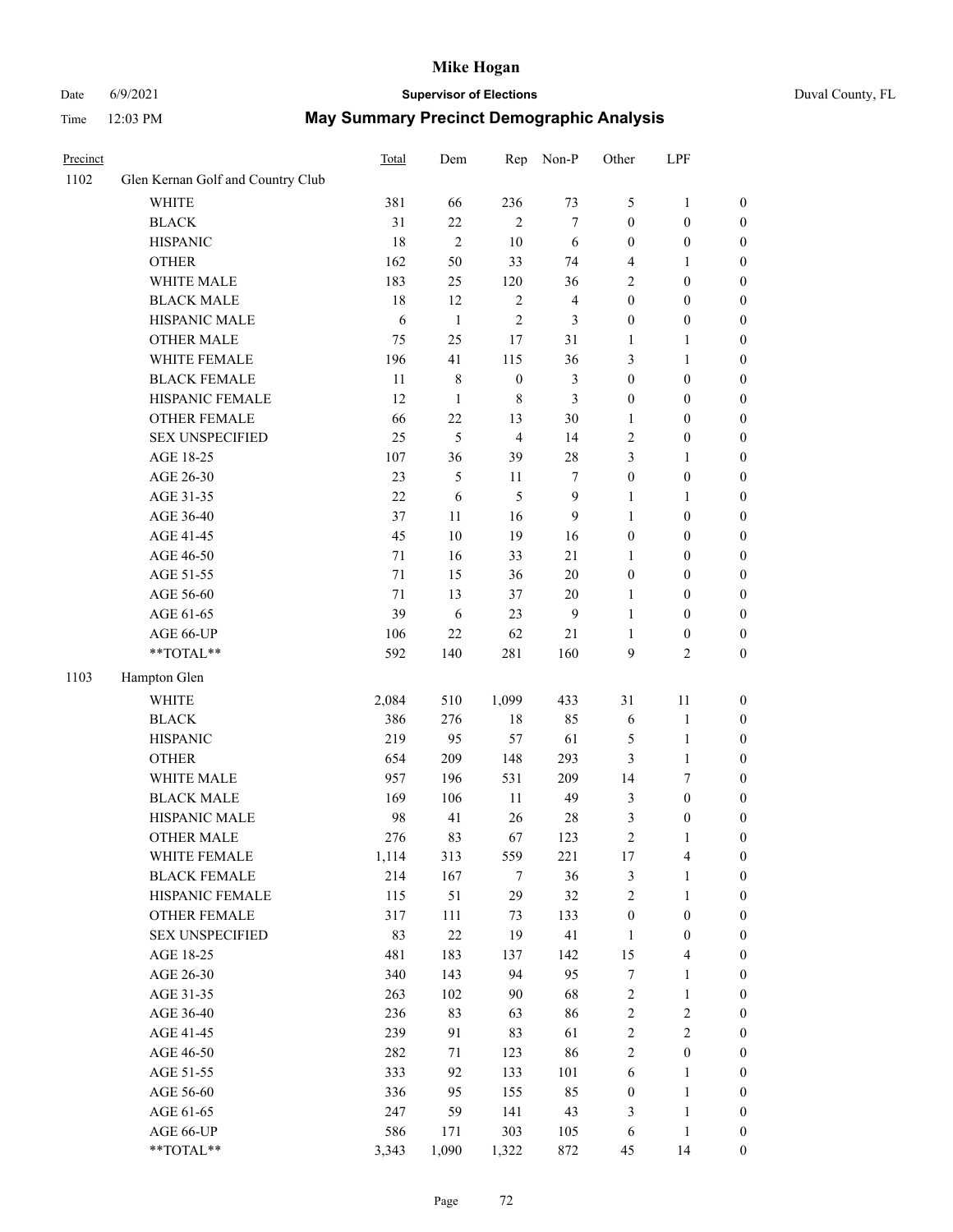# Date 6/9/2021 **Supervisor of Elections** Duval County, FL

| Precinct |                            | Total | Dem    | Rep    | Non-P  | Other            | LPF                     |                  |
|----------|----------------------------|-------|--------|--------|--------|------------------|-------------------------|------------------|
| 1104     | Julington Baptist Church   |       |        |        |        |                  |                         |                  |
|          | <b>WHITE</b>               | 3,586 | 812    | 1,856  | 821    | $78\,$           | 19                      | $\boldsymbol{0}$ |
|          | <b>BLACK</b>               | 933   | 704    | 42     | 171    | 15               | $\mathbf{1}$            | $\boldsymbol{0}$ |
|          | <b>HISPANIC</b>            | 502   | 159    | 138    | 192    | $11\,$           | $\sqrt{2}$              | $\boldsymbol{0}$ |
|          | <b>OTHER</b>               | 1,010 | 324    | 264    | 403    | 14               | $\mathfrak{S}$          | $\boldsymbol{0}$ |
|          | WHITE MALE                 | 1,700 | 335    | 917    | 407    | 28               | 13                      | $\boldsymbol{0}$ |
|          | <b>BLACK MALE</b>          | 407   | 283    | 23     | 90     | $10\,$           | $\mathbf{1}$            | $\boldsymbol{0}$ |
|          | HISPANIC MALE              | 236   | 77     | 65     | 92     | $\sqrt{2}$       | $\boldsymbol{0}$        | $\boldsymbol{0}$ |
|          | <b>OTHER MALE</b>          | 422   | 128    | 110    | 175    | $\mathfrak s$    | $\overline{4}$          | $\boldsymbol{0}$ |
|          | WHITE FEMALE               | 1,851 | 472    | 919    | 404    | 50               | 6                       | $\boldsymbol{0}$ |
|          | <b>BLACK FEMALE</b>        | 513   | 414    | 18     | 76     | 5                | $\boldsymbol{0}$        | 0                |
|          | HISPANIC FEMALE            | 255   | 75     | 73     | 96     | 9                | $\sqrt{2}$              | $\boldsymbol{0}$ |
|          | OTHER FEMALE               | 495   | 178    | 128    | 180    | 8                | $\mathbf{1}$            | $\boldsymbol{0}$ |
|          | <b>SEX UNSPECIFIED</b>     | 152   | 37     | 47     | 67     | $\mathbf{1}$     | $\boldsymbol{0}$        | $\boldsymbol{0}$ |
|          | AGE 18-25                  | 686   | 237    | 218    | 202    | 21               | $8\,$                   | $\boldsymbol{0}$ |
|          | AGE 26-30                  | 734   | 231    | 246    | 233    | 21               | $\mathfrak{Z}$          | $\boldsymbol{0}$ |
|          | AGE 31-35                  | 670   | 210    | 230    | 207    | 16               | $\boldsymbol{7}$        | $\boldsymbol{0}$ |
|          | AGE 36-40                  | 603   | 224    | 184    | 184    | $\boldsymbol{7}$ | $\overline{\mathbf{4}}$ | $\boldsymbol{0}$ |
|          | AGE 41-45                  | 541   | 171    | 184    | 179    | 6                | $\mathbf{1}$            | $\boldsymbol{0}$ |
|          | AGE 46-50                  | 575   | 185    | 210    | 164    | 13               | $\mathfrak{Z}$          | $\boldsymbol{0}$ |
|          | AGE 51-55                  | 522   | 141    | 240    | 131    | $10\,$           | $\boldsymbol{0}$        | 0                |
|          | AGE 56-60                  | 504   | 174    | 238    | 83     | $\overline{9}$   | $\boldsymbol{0}$        | $\boldsymbol{0}$ |
|          | AGE 61-65                  | 408   | 130    | 184    | $87\,$ | 7                | $\boldsymbol{0}$        | $\boldsymbol{0}$ |
|          | AGE 66-UP                  | 788   | 296    | 366    | 117    | 8                | $\mathbf{1}$            | $\boldsymbol{0}$ |
|          | **TOTAL**                  | 6,031 | 1,999  | 2,300  | 1,587  | 118              | $27\,$                  | $\boldsymbol{0}$ |
| 1105     | Kernan Blvd Baptist Church |       |        |        |        |                  |                         |                  |
|          | <b>WHITE</b>               | 3,238 | 789    | 1,423  | 915    | 81               | $30\,$                  | $\boldsymbol{0}$ |
|          | <b>BLACK</b>               | 720   | 486    | 38     | 181    | 13               | $\sqrt{2}$              | $\boldsymbol{0}$ |
|          | <b>HISPANIC</b>            | 439   | 187    | 91     | 154    | $\mathfrak{Z}$   | $\overline{\mathbf{4}}$ | $\boldsymbol{0}$ |
|          | <b>OTHER</b>               | 654   | 211    | 159    | 271    | 12               | $\mathbf{1}$            | $\boldsymbol{0}$ |
|          | WHITE MALE                 | 1,524 | 291    | 740    | 440    | 31               | $22\,$                  | $\boldsymbol{0}$ |
|          | <b>BLACK MALE</b>          | 301   | 186    | $20\,$ | $87\,$ | 7                | $\mathbf{1}$            | $\boldsymbol{0}$ |
|          | HISPANIC MALE              | 196   | 65     | 48     | $78\,$ | $\sqrt{2}$       | $\mathfrak{Z}$          | 0                |
|          | OTHER MALE                 | 248   | $70\,$ | 69     | 106    | $\overline{c}$   | $\mathbf{1}$            | $\boldsymbol{0}$ |
|          | WHITE FEMALE               | 1,647 | 482    | 657    | 453    | $47\,$           | $\,$ 8 $\,$             | 0                |
|          | <b>BLACK FEMALE</b>        | 389   | 282    | 15     | 85     | 6                | $\mathbf{1}$            | $\boldsymbol{0}$ |
|          | HISPANIC FEMALE            | 235   | 119    | 40     | 74     | $\mathbf{1}$     | $\mathbf{1}$            | $\overline{0}$   |
|          | OTHER FEMALE               | 265   | 101    | 64     | 95     | 5                | $\boldsymbol{0}$        | 0                |
|          | <b>SEX UNSPECIFIED</b>     | 246   | 77     | 58     | 103    | $\,$ 8 $\,$      | $\boldsymbol{0}$        | 0                |
|          | AGE 18-25                  | 1,238 | 508    | 319    | 372    | 33               | 6                       | 0                |
|          | AGE 26-30                  | 864   | 269    | 252    | 311    | 24               | $8\,$                   | 0                |
|          | AGE 31-35                  | 616   | 197    | 193    | 200    | $20\,$           | 6                       | 0                |
|          | AGE 36-40                  | 428   | 136    | 127    | 152    | 7                | 6                       | 0                |
|          | AGE 41-45                  | 328   | 104    | 99     | 118    | 4                | $\mathfrak{Z}$          | 0                |
|          | AGE 46-50                  | 302   | 96     | 123    | $72\,$ | 7                | $\overline{4}$          | 0                |
|          | AGE 51-55                  | 329   | $88\,$ | 149    | $87\,$ | 5                | $\boldsymbol{0}$        | $\boldsymbol{0}$ |
|          | AGE 56-60                  | 301   | 76     | 145    | $78\,$ | 1                | 1                       | $\boldsymbol{0}$ |
|          | AGE 61-65                  | 243   | 68     | 109    | 62     | 4                | $\boldsymbol{0}$        | 0                |
|          | AGE 66-UP                  | 402   | 131    | 195    | 69     | 4                | $\mathfrak{Z}$          | 0                |
|          | **TOTAL**                  | 5,051 | 1,673  | 1,711  | 1,521  | 109              | 37                      | $\boldsymbol{0}$ |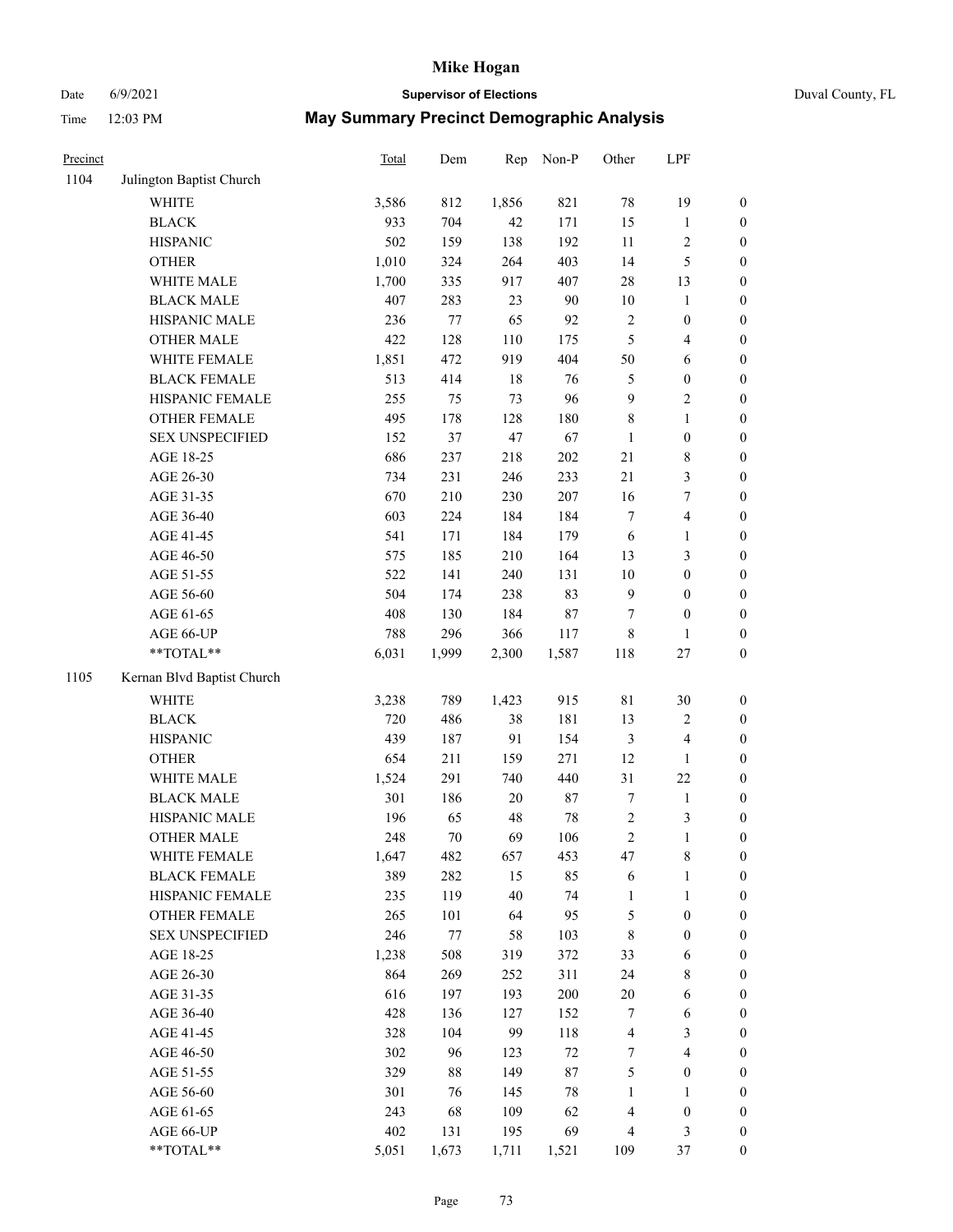# Date 6/9/2021 **Supervisor of Elections** Duval County, FL

| Precinct |                        | Total  | Dem         |                         | Rep Non-P | Other            | LPF              |                  |
|----------|------------------------|--------|-------------|-------------------------|-----------|------------------|------------------|------------------|
| 1106     | Church of Eleven 22    |        |             |                         |           |                  |                  |                  |
|          | <b>WHITE</b>           | 4,507  | 1,076       | 2,393                   | 944       | 71               | 23               | $\boldsymbol{0}$ |
|          | <b>BLACK</b>           | 753    | 546         | 27                      | 164       | 15               | $\mathbf{1}$     | $\boldsymbol{0}$ |
|          | <b>HISPANIC</b>        | 489    | 188         | 125                     | 171       | $\mathfrak{Z}$   | $\sqrt{2}$       | $\boldsymbol{0}$ |
|          | <b>OTHER</b>           | 869    | 326         | 187                     | 341       | 13               | $\sqrt{2}$       | $\boldsymbol{0}$ |
|          | WHITE MALE             | 1,992  | 402         | 1,071                   | 469       | 35               | 15               | $\boldsymbol{0}$ |
|          | <b>BLACK MALE</b>      | 315    | 211         | $18\,$                  | 79        | 7                | $\boldsymbol{0}$ | $\boldsymbol{0}$ |
|          | HISPANIC MALE          | 205    | $70\,$      | 58                      | 76        | $\boldsymbol{0}$ | $\mathbf{1}$     | $\boldsymbol{0}$ |
|          | <b>OTHER MALE</b>      | 372    | 111         | 84                      | 171       | 4                | $\sqrt{2}$       | $\boldsymbol{0}$ |
|          | WHITE FEMALE           | 2,482  | 663         | 1,311                   | 465       | 35               | $\,$ $\,$        | $\boldsymbol{0}$ |
|          | <b>BLACK FEMALE</b>    | 431    | 331         | 9                       | 83        | $\tau$           | $\mathbf{1}$     | 0                |
|          | HISPANIC FEMALE        | 280    | 116         | 66                      | 94        | 3                | $\mathbf{1}$     | $\boldsymbol{0}$ |
|          | OTHER FEMALE           | 411    | 178         | 89                      | 136       | 8                | $\boldsymbol{0}$ | $\boldsymbol{0}$ |
|          | <b>SEX UNSPECIFIED</b> | 130    | 54          | 26                      | 47        | 3                | $\boldsymbol{0}$ | $\boldsymbol{0}$ |
|          | AGE 18-25              | 732    | 292         | 212                     | 202       | 19               | $\boldsymbol{7}$ | $\boldsymbol{0}$ |
|          | AGE 26-30              | 623    | 194         | 205                     | 195       | 21               | $\,$ 8 $\,$      | $\boldsymbol{0}$ |
|          | AGE 31-35              | 540    | 182         | 172                     | 170       | $10\,$           | 6                | $\boldsymbol{0}$ |
|          | AGE 36-40              | 509    | 184         | 166                     | 150       | 7                | $\sqrt{2}$       | $\boldsymbol{0}$ |
|          | AGE 41-45              | 465    | 150         | 174                     | 137       | 3                | $\mathbf{1}$     | $\boldsymbol{0}$ |
|          | AGE 46-50              | 477    | 157         | 176                     | 137       | 7                | $\boldsymbol{0}$ | $\boldsymbol{0}$ |
|          | AGE 51-55              | 461    | 143         | 201                     | 110       | $\tau$           | $\boldsymbol{0}$ | 0                |
|          | AGE 56-60              | 475    | 146         | 193                     | 126       | $10\,$           | $\boldsymbol{0}$ | $\boldsymbol{0}$ |
|          | AGE 61-65              | 447    | 132         | 217                     | 92        | 5                | $\mathbf{1}$     | $\boldsymbol{0}$ |
|          | AGE 66-UP              | 1,889  | 556         | 1,016                   | 301       | 13               | $\mathfrak{Z}$   | $\boldsymbol{0}$ |
|          | **TOTAL**              | 6,618  | 2,136       | 2,732                   | 1,620     | 102              | $28\,$           | $\boldsymbol{0}$ |
| 1107     | Deercreek Country Club |        |             |                         |           |                  |                  |                  |
|          | <b>WHITE</b>           | 1,107  | 168         | 747                     | 178       | 12               | $\sqrt{2}$       | $\boldsymbol{0}$ |
|          | <b>BLACK</b>           | 98     | 65          | $\tau$                  | 25        | $\mathbf{1}$     | $\boldsymbol{0}$ | $\boldsymbol{0}$ |
|          | <b>HISPANIC</b>        | 65     | 14          | 26                      | 25        | $\boldsymbol{0}$ | $\boldsymbol{0}$ | $\boldsymbol{0}$ |
|          | <b>OTHER</b>           | 443    | 139         | 106                     | 188       | 8                | $\sqrt{2}$       | $\boldsymbol{0}$ |
|          | WHITE MALE             | 536    | 74          | 362                     | 93        | 5                | $\overline{c}$   | $\boldsymbol{0}$ |
|          | <b>BLACK MALE</b>      | 44     | 25          | $\mathfrak{Z}$          | 15        | $\mathbf{1}$     | $\boldsymbol{0}$ | $\boldsymbol{0}$ |
|          | HISPANIC MALE          | 36     | $\,$ 8 $\,$ | 14                      | 14        | $\boldsymbol{0}$ | $\boldsymbol{0}$ | 0                |
|          | <b>OTHER MALE</b>      | 191    | 53          | 50                      | 82        | 4                | $\mathfrak{2}$   | $\boldsymbol{0}$ |
|          | WHITE FEMALE           | 556    | 94          | 378                     | $77 \,$   | 7                | $\boldsymbol{0}$ | $\overline{0}$   |
|          | <b>BLACK FEMALE</b>    | 53     | 40          | $\overline{\mathbf{4}}$ | 9         | $\boldsymbol{0}$ | $\boldsymbol{0}$ | $\overline{0}$   |
|          | HISPANIC FEMALE        | 29     | 6           | 12                      | 11        | $\boldsymbol{0}$ | $\boldsymbol{0}$ | $\overline{0}$   |
|          | OTHER FEMALE           | 217    | 76          | 50                      | $87\,$    | 4                | $\boldsymbol{0}$ | 0                |
|          | <b>SEX UNSPECIFIED</b> | 51     | $10\,$      | 13                      | $28\,$    | $\boldsymbol{0}$ | $\boldsymbol{0}$ | 0                |
|          | AGE 18-25              | 202    | 62          | 75                      | 56        | 8                | $\mathbf{1}$     | 0                |
|          | AGE 26-30              | 117    | 37          | 43                      | 35        | $\mathbf{1}$     | $\mathbf{1}$     | 0                |
|          | AGE 31-35              | $72\,$ | $18\,$      | 31                      | $20\,$    | 2                | $\mathbf{1}$     | 0                |
|          | AGE 36-40              | 76     | 19          | 26                      | $30\,$    | $\mathbf{1}$     | $\boldsymbol{0}$ | 0                |
|          | AGE 41-45              | 84     | 21          | 33                      | $30\,$    | $\boldsymbol{0}$ | $\boldsymbol{0}$ | 0                |
|          | AGE 46-50              | 126    | 25          | 65                      | 35        | $\mathbf{1}$     | $\boldsymbol{0}$ | 0                |
|          | AGE 51-55              | 151    | 31          | 66                      | 53        | $\mathbf{1}$     | $\boldsymbol{0}$ | $\boldsymbol{0}$ |
|          | AGE 56-60              | 187    | 32          | 100                     | 51        | 3                | 1                | $\boldsymbol{0}$ |
|          | AGE 61-65              | 191    | 35          | 123                     | 33        | $\boldsymbol{0}$ | $\boldsymbol{0}$ | 0                |
|          | AGE 66-UP              | 507    | 106         | 324                     | 73        | 4                | $\boldsymbol{0}$ | 0                |
|          | **TOTAL**              | 1,713  | 386         | 886                     | 416       | 21               | $\overline{4}$   | $\boldsymbol{0}$ |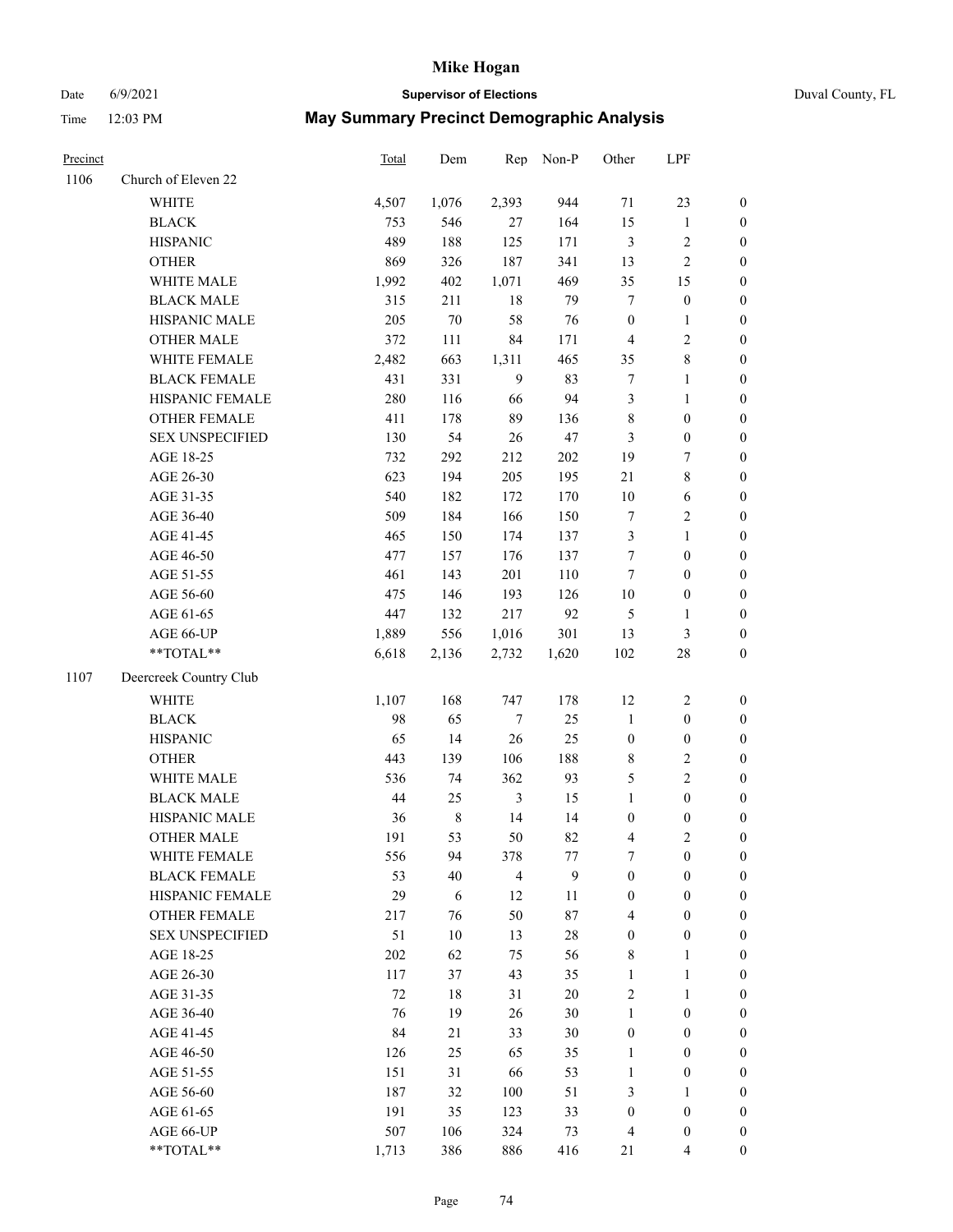# Date 6/9/2021 **Supervisor of Elections** Duval County, FL

| Precinct |                        | Total | Dem    | Rep            | Non-P          | Other            | LPF              |                  |
|----------|------------------------|-------|--------|----------------|----------------|------------------|------------------|------------------|
| 1108     | FSCJ - Deerwood Center |       |        |                |                |                  |                  |                  |
|          | WHITE                  | 2,164 | 630    | 955            | 523            | 44               | 12               | 0                |
|          | <b>BLACK</b>           | 757   | 553    | $28\,$         | 162            | 13               | $\mathbf{1}$     | $\boldsymbol{0}$ |
|          | <b>HISPANIC</b>        | 293   | 103    | 83             | 100            | $\tau$           | $\boldsymbol{0}$ | $\boldsymbol{0}$ |
|          | <b>OTHER</b>           | 313   | 124    | 49             | 127            | $10\,$           | $\mathfrak{Z}$   | $\boldsymbol{0}$ |
|          | WHITE MALE             | 1,025 | 258    | 466            | 278            | 13               | 10               | $\boldsymbol{0}$ |
|          | <b>BLACK MALE</b>      | 300   | 194    | 13             | 83             | 9                | 1                | $\boldsymbol{0}$ |
|          | HISPANIC MALE          | 121   | 38     | 36             | 44             | 3                | $\boldsymbol{0}$ | $\boldsymbol{0}$ |
|          | <b>OTHER MALE</b>      | 110   | 46     | 15             | 44             | 3                | $\mathfrak{2}$   | $\boldsymbol{0}$ |
|          | WHITE FEMALE           | 1,117 | 367    | 481            | 237            | 30               | $\sqrt{2}$       | $\boldsymbol{0}$ |
|          | <b>BLACK FEMALE</b>    | 445   | 350    | 15             | 76             | 4                | $\boldsymbol{0}$ | $\boldsymbol{0}$ |
|          | HISPANIC FEMALE        | 169   | 63     | 47             | 55             | 4                | $\boldsymbol{0}$ | $\boldsymbol{0}$ |
|          | OTHER FEMALE           | 148   | 66     | 22             | 53             | $\tau$           | $\boldsymbol{0}$ | $\boldsymbol{0}$ |
|          | <b>SEX UNSPECIFIED</b> | 92    | 28     | 20             | 42             | $\mathbf{1}$     | $\mathbf{1}$     | $\boldsymbol{0}$ |
|          | AGE 18-25              | 488   | 188    | 135            | 143            | 19               | $\mathfrak{Z}$   | $\boldsymbol{0}$ |
|          | AGE 26-30              | 496   | 221    | 105            | 154            | 13               | $\mathfrak{Z}$   | $\boldsymbol{0}$ |
|          | AGE 31-35              | 446   | 191    | 105            | 134            | 12               | $\overline{4}$   | $\boldsymbol{0}$ |
|          | AGE 36-40              | 297   | 124    | 69             | 96             | 6                | $\sqrt{2}$       | $\boldsymbol{0}$ |
|          | AGE 41-45              | 260   | 117    | 60             | 79             | $\overline{c}$   | $\sqrt{2}$       | $\boldsymbol{0}$ |
|          | AGE 46-50              | 250   | 94     | 87             | 61             | 6                | $\sqrt{2}$       | $\boldsymbol{0}$ |
|          | AGE 51-55              | 238   | 95     | 88             | 50             | 5                | $\boldsymbol{0}$ | $\boldsymbol{0}$ |
|          | AGE 56-60              | 271   | 93     | 122            | 53             | 3                | $\boldsymbol{0}$ | $\boldsymbol{0}$ |
|          | AGE 61-65              | 242   | 91     | 99             | 48             | 4                | $\boldsymbol{0}$ | $\boldsymbol{0}$ |
|          | AGE 66-UP              | 539   | 196    | 245            | 94             | 4                | $\boldsymbol{0}$ | $\boldsymbol{0}$ |
|          | $**TOTAL**$            | 3,527 | 1,410  | 1,115          | 912            | 74               | 16               | $\boldsymbol{0}$ |
| 1109     | Deerwood Country Club  |       |        |                |                |                  |                  |                  |
|          | WHITE                  | 1,777 | 305    | 1,199          | 251            | 18               | $\overline{4}$   | $\boldsymbol{0}$ |
|          | <b>BLACK</b>           | 52    | 34     | $\overline{4}$ | 11             | 3                | $\boldsymbol{0}$ | $\boldsymbol{0}$ |
|          | <b>HISPANIC</b>        | 86    | 12     | 48             | 24             | 2                | $\boldsymbol{0}$ | $\boldsymbol{0}$ |
|          | <b>OTHER</b>           | 211   | 53     | 77             | 80             | $\mathbf{1}$     | $\boldsymbol{0}$ | $\boldsymbol{0}$ |
|          | WHITE MALE             | 846   | 119    | 585            | 130            | 8                | $\overline{4}$   | $\boldsymbol{0}$ |
|          | <b>BLACK MALE</b>      | 24    | 13     | $\sqrt{2}$     | $\,$ 8 $\,$    | $\mathbf{1}$     | $\boldsymbol{0}$ | $\boldsymbol{0}$ |
|          | HISPANIC MALE          | 40    | 5      | 21             | 14             | $\boldsymbol{0}$ | $\boldsymbol{0}$ | $\boldsymbol{0}$ |
|          | <b>OTHER MALE</b>      | 80    | 21     | 27             | 32             | $\boldsymbol{0}$ | $\boldsymbol{0}$ | $\boldsymbol{0}$ |
|          | WHITE FEMALE           | 922   | 183    | 610            | 119            | 10               | 0                | 0                |
|          | <b>BLACK FEMALE</b>    | 26    | 20     | 2              | $\mathfrak{2}$ | 2                | $\boldsymbol{0}$ | $\overline{0}$   |
|          | HISPANIC FEMALE        | 45    | 6      | 27             | 10             | $\overline{c}$   | $\boldsymbol{0}$ | $\overline{0}$   |
|          | <b>OTHER FEMALE</b>    | 95    | 30     | 36             | 28             | 1                | $\boldsymbol{0}$ | $\overline{0}$   |
|          | <b>SEX UNSPECIFIED</b> | 48    | $\tau$ | 18             | 23             | $\boldsymbol{0}$ | $\boldsymbol{0}$ | $\overline{0}$   |
|          | AGE 18-25              | 230   | 45     | 123            | 58             | 4                | $\boldsymbol{0}$ | $\theta$         |
|          | AGE 26-30              | 123   | 23     | $71\,$         | 28             | 1                | $\boldsymbol{0}$ | 0                |
|          | AGE 31-35              | 118   | 21     | 73             | $21\,$         | 3                | $\boldsymbol{0}$ | 0                |
|          | AGE 36-40              | 140   | 30     | 82             | 28             | $\boldsymbol{0}$ | $\boldsymbol{0}$ | 0                |
|          | AGE 41-45              | 146   | 26     | 82             | 33             | 3                | $\mathfrak{2}$   | 0                |
|          | AGE 46-50              | 199   | 27     | 136            | 31             | 4                | $\mathbf{1}$     | 0                |
|          | AGE 51-55              | 163   | 28     | 105            | 30             | $\boldsymbol{0}$ | $\boldsymbol{0}$ | $\overline{0}$   |
|          | AGE 56-60              | 173   | 35     | 102            | 33             | 3                | $\boldsymbol{0}$ | $\overline{0}$   |
|          | AGE 61-65              | 187   | 31     | 124            | 31             | 1                | $\boldsymbol{0}$ | $\overline{0}$   |
|          | AGE 66-UP              | 647   | 138    | 430            | 73             | 5                | $\mathbf{1}$     | 0                |
|          | **TOTAL**              | 2,126 | 404    | 1,328          | 366            | 24               | $\overline{4}$   | $\boldsymbol{0}$ |
|          |                        |       |        |                |                |                  |                  |                  |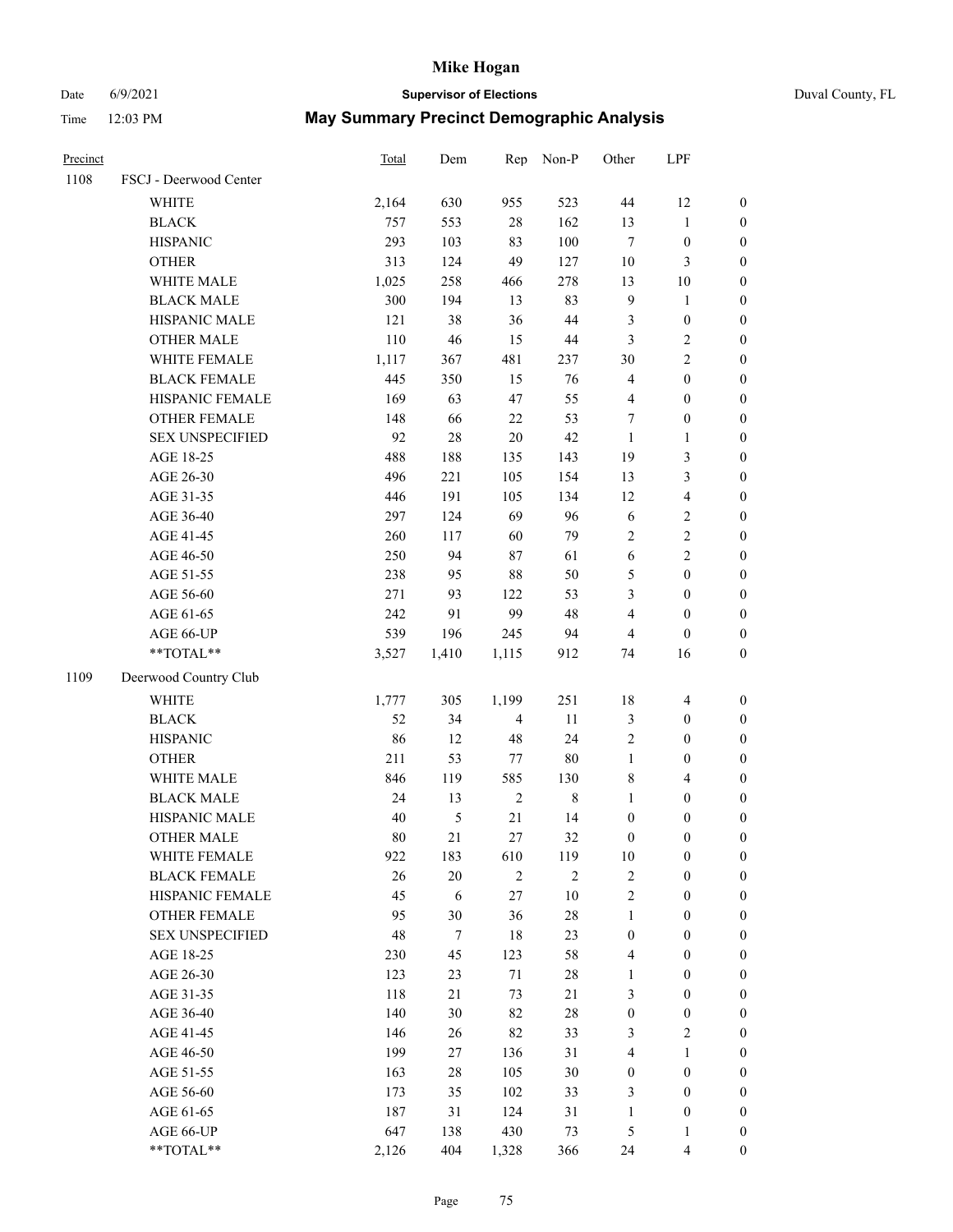Date 6/9/2021 **Supervisor of Elections** Duval County, FL

| Precinct |                                       | Total | Dem         | Rep    | Non-P  | Other            | LPF              |                  |
|----------|---------------------------------------|-------|-------------|--------|--------|------------------|------------------|------------------|
| 1110     | Mission Way Church                    |       |             |        |        |                  |                  |                  |
|          | WHITE                                 | 4,814 | 1,087       | 2,446  | 1,128  | 129              | 24               | 0                |
|          | <b>BLACK</b>                          | 1,079 | 762         | 63     | 231    | $21\,$           | $\sqrt{2}$       | 0                |
|          | <b>HISPANIC</b>                       | 658   | 249         | 173    | 224    | $\tau$           | $\mathfrak s$    | $\boldsymbol{0}$ |
|          | <b>OTHER</b>                          | 769   | 233         | 226    | 295    | 12               | 3                | $\boldsymbol{0}$ |
|          | WHITE MALE                            | 2,098 | 397         | 1,097  | 542    | 48               | 14               | $\boldsymbol{0}$ |
|          | <b>BLACK MALE</b>                     | 448   | 277         | 32     | 129    | 10               | $\boldsymbol{0}$ | $\boldsymbol{0}$ |
|          | HISPANIC MALE                         | 293   | 96          | 79     | 110    | 4                | $\overline{4}$   | $\boldsymbol{0}$ |
|          | <b>OTHER MALE</b>                     | 304   | $8\sqrt{1}$ | 91     | 124    | $\tau$           | $\mathbf{1}$     | $\boldsymbol{0}$ |
|          | WHITE FEMALE                          | 2,681 | 680         | 1,336  | 575    | $80\,$           | $10\,$           | $\boldsymbol{0}$ |
|          | <b>BLACK FEMALE</b>                   | 620   | 478         | 29     | 100    | 11               | $\sqrt{2}$       | 0                |
|          | HISPANIC FEMALE                       | 361   | 152         | 94     | 111    | 3                | $\mathbf{1}$     | 0                |
|          | OTHER FEMALE                          | 377   | 125         | 114    | 132    | 4                | $\sqrt{2}$       | 0                |
|          | <b>SEX UNSPECIFIED</b>                | 138   | 45          | 36     | 55     | $\mathbf{2}$     | $\boldsymbol{0}$ | $\boldsymbol{0}$ |
|          | AGE 18-25                             | 717   | 223         | 239    | 226    | 24               | $\mathfrak s$    | $\boldsymbol{0}$ |
|          | AGE 26-30                             | 946   | 298         | 357    | 257    | 27               | $\boldsymbol{7}$ | $\boldsymbol{0}$ |
|          | AGE 31-35                             | 970   | 311         | 366    | 271    | 14               | $\,$ $\,$        | $\boldsymbol{0}$ |
|          | AGE 36-40                             | 784   | 240         | 260    | 264    | 15               | 5                | $\boldsymbol{0}$ |
|          | AGE 41-45                             | 671   | 249         | 217    | 186    | 16               | 3                | $\boldsymbol{0}$ |
|          | AGE 46-50                             | 556   | 184         | 207    | 149    | 11               | 5                | $\boldsymbol{0}$ |
|          | AGE 51-55                             | 541   | 164         | 246    | 122    | $\boldsymbol{9}$ | $\boldsymbol{0}$ | 0                |
|          | AGE 56-60                             | 514   | 143         | 241    | 115    | 14               | 1                | 0                |
|          | AGE 61-65                             | 475   | 148         | 246    | $78\,$ | 3                | $\boldsymbol{0}$ | 0                |
|          | AGE 66-UP                             | 1,145 | 371         | 529    | 209    | 36               | $\boldsymbol{0}$ | $\boldsymbol{0}$ |
|          | $**TOTAL**$                           | 7,320 | 2,331       | 2,908  | 1,878  | 169              | 34               | $\boldsymbol{0}$ |
| 1111     | Shepherd of the Woods Lutheran Church |       |             |        |        |                  |                  |                  |
|          | <b>WHITE</b>                          | 1,026 | 299         | 401    | 296    | $21\,$           | $\boldsymbol{9}$ | $\boldsymbol{0}$ |
|          | <b>BLACK</b>                          | 588   | 437         | 15     | 125    | 8                | $\mathfrak{Z}$   | $\boldsymbol{0}$ |
|          | <b>HISPANIC</b>                       | 231   | 100         | 36     | 91     | $\mathbf{1}$     | $\mathfrak{Z}$   | $\boldsymbol{0}$ |
|          | <b>OTHER</b>                          | 207   | 85          | 36     | 82     | 3                | $\mathbf{1}$     | $\boldsymbol{0}$ |
|          | WHITE MALE                            | 454   | 116         | 183    | 139    | 9                | $\boldsymbol{7}$ | $\boldsymbol{0}$ |
|          | <b>BLACK MALE</b>                     | 225   | 142         | $10\,$ | 68     | 4                | $\mathbf{1}$     | $\boldsymbol{0}$ |
|          | HISPANIC MALE                         | 90    | 34          | 17     | 37     | $\boldsymbol{0}$ | $\sqrt{2}$       | 0                |
|          | <b>OTHER MALE</b>                     | 67    | 22          | 18     | 25     | 2                | $\boldsymbol{0}$ | $\boldsymbol{0}$ |
|          | WHITE FEMALE                          | 556   | 176         | 214    | 152    | 12               | $\overline{c}$   | 0                |
|          | <b>BLACK FEMALE</b>                   | 358   | 290         | 5      | 57     | 4                | $\sqrt{2}$       | $\overline{0}$   |
|          | HISPANIC FEMALE                       | 134   | 64          | 16     | 52     | $\mathbf{1}$     | $\mathbf{1}$     | $\overline{0}$   |
|          | OTHER FEMALE                          | 106   | 52          | 15     | 38     | 1                | $\boldsymbol{0}$ | $\overline{0}$   |
|          | <b>SEX UNSPECIFIED</b>                | 62    | 25          | 10     | 26     | $\boldsymbol{0}$ | $\mathbf{1}$     | 0                |
|          | AGE 18-25                             | 328   | 136         | 61     | 113    | 12               | 6                | 0                |
|          | AGE 26-30                             | 346   | 167         | 59     | 111    | 5                | $\overline{4}$   | 0                |
|          | AGE 31-35                             | 298   | 134         | 50     | 107    | 4                | $\mathfrak z$    | 0                |
|          | AGE 36-40                             | 180   | 83          | 35     | 57     | 3                | $\sqrt{2}$       | 0                |
|          | AGE 41-45                             | 129   | 59          | 32     | 38     | $\boldsymbol{0}$ | $\boldsymbol{0}$ | 0                |
|          | AGE 46-50                             | 148   | 72          | 29     | 44     | 3                | $\boldsymbol{0}$ | 0                |
|          | AGE 51-55                             | 99    | 47          | 24     | 28     | $\boldsymbol{0}$ | $\boldsymbol{0}$ | 0                |
|          | AGE 56-60                             | 139   | 66          | 44     | 27     | 2                | $\boldsymbol{0}$ | $\overline{0}$   |
|          | AGE 61-65                             | 111   | 56          | 32     | $22\,$ | 1                | $\boldsymbol{0}$ | $\overline{0}$   |
|          | AGE 66-UP                             | 274   | 101         | 122    | 47     | 3                | $\mathbf{1}$     | 0                |
|          | **TOTAL**                             | 2,052 | 921         | 488    | 594    | 33               | 16               | $\boldsymbol{0}$ |
|          |                                       |       |             |        |        |                  |                  |                  |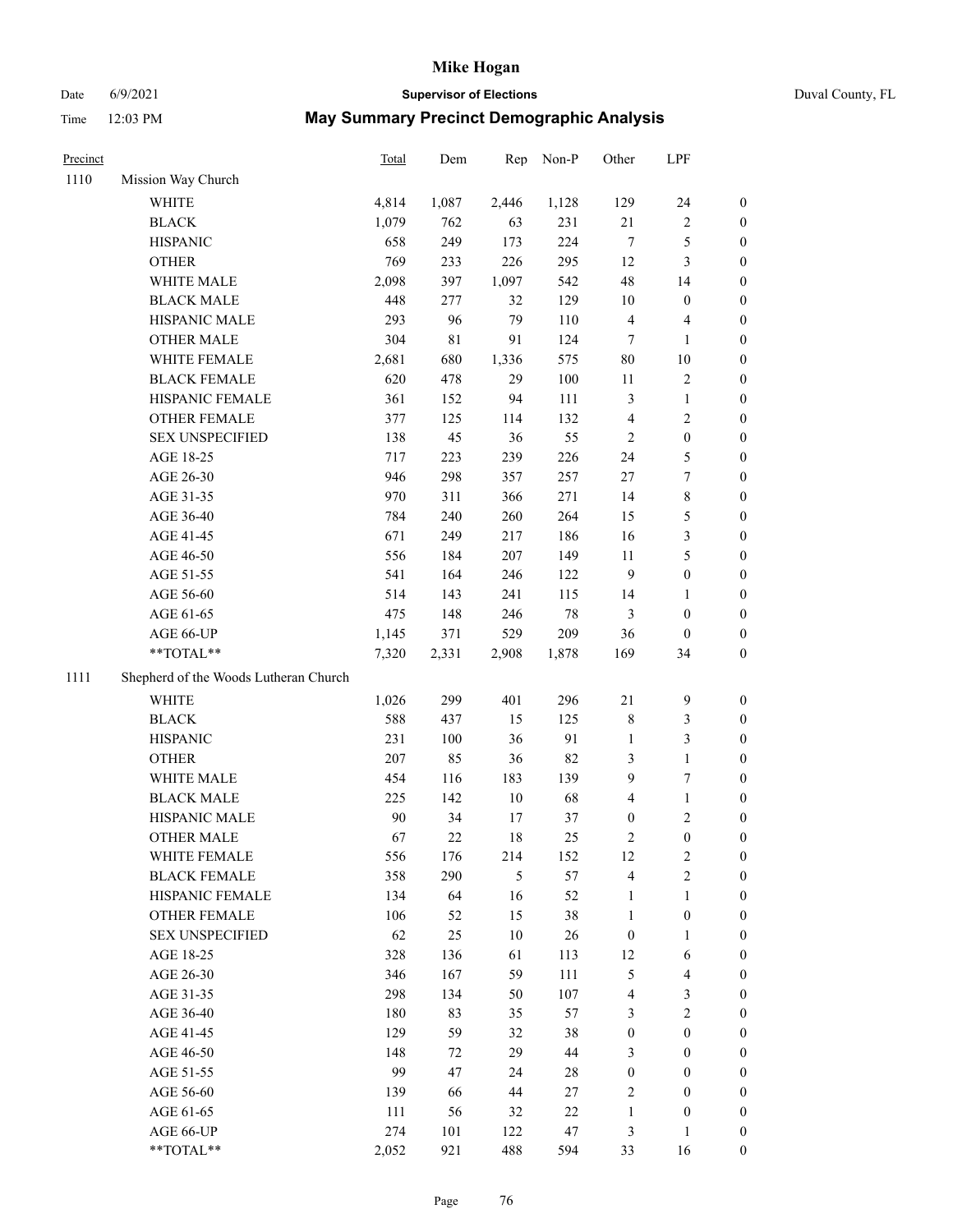# Date 6/9/2021 **Supervisor of Elections** Duval County, FL

| Precinct |                            | Total | Dem     | Rep    | Non-P  | Other          | LPF                     |                  |
|----------|----------------------------|-------|---------|--------|--------|----------------|-------------------------|------------------|
| 1112     | Southeast Regional Library |       |         |        |        |                |                         |                  |
|          | <b>WHITE</b>               | 2,520 | 580     | 1,321  | 548    | 53             | 18                      | $\boldsymbol{0}$ |
|          | <b>BLACK</b>               | 506   | 362     | 27     | 105    | $11\,$         | $\mathbf{1}$            | $\boldsymbol{0}$ |
|          | <b>HISPANIC</b>            | 268   | 85      | 80     | 93     | 8              | $\sqrt{2}$              | $\boldsymbol{0}$ |
|          | <b>OTHER</b>               | 623   | 232     | 141    | 241    | 8              | $\mathbf{1}$            | $\boldsymbol{0}$ |
|          | WHITE MALE                 | 1,165 | 221     | 632    | 276    | 22             | 14                      | $\boldsymbol{0}$ |
|          | <b>BLACK MALE</b>          | 222   | 140     | 16     | 63     | 3              | $\boldsymbol{0}$        | $\boldsymbol{0}$ |
|          | HISPANIC MALE              | 109   | 31      | 32     | 43     | $\mathbf{1}$   | $\sqrt{2}$              | $\boldsymbol{0}$ |
|          | <b>OTHER MALE</b>          | 270   | 84      | 69     | 111    | 5              | $\mathbf{1}$            | $\boldsymbol{0}$ |
|          | WHITE FEMALE               | 1,334 | 356     | 678    | 267    | $30\,$         | $\mathfrak{Z}$          | $\boldsymbol{0}$ |
|          | <b>BLACK FEMALE</b>        | 280   | 219     | 11     | 41     | 8              | $\mathbf{1}$            | 0                |
|          | HISPANIC FEMALE            | 154   | 52      | 46     | 49     | 7              | $\boldsymbol{0}$        | $\boldsymbol{0}$ |
|          | OTHER FEMALE               | 277   | 119     | 58     | 98     | $\sqrt{2}$     | $\boldsymbol{0}$        | $\boldsymbol{0}$ |
|          | <b>SEX UNSPECIFIED</b>     | 106   | 37      | $27\,$ | 39     | $\overline{c}$ | $\mathbf{1}$            | $\boldsymbol{0}$ |
|          | AGE 18-25                  | 550   | 188     | 183    | 151    | 26             | $\sqrt{2}$              | $\boldsymbol{0}$ |
|          | AGE 26-30                  | 479   | 176     | 138    | 147    | 14             | $\overline{\mathbf{4}}$ | $\boldsymbol{0}$ |
|          | AGE 31-35                  | 351   | 119     | 111    | 110    | $\,$ $\,$      | $\mathfrak{Z}$          | $\boldsymbol{0}$ |
|          | AGE 36-40                  | 318   | 108     | 113    | 90     | 3              | $\overline{\mathbf{4}}$ | $\boldsymbol{0}$ |
|          | AGE 41-45                  | 313   | 116     | 102    | 90     | $\overline{4}$ | $\mathbf{1}$            | $\boldsymbol{0}$ |
|          | AGE 46-50                  | 366   | 107     | 152    | 94     | 9              | $\overline{4}$          | $\boldsymbol{0}$ |
|          | AGE 51-55                  | 328   | 89      | 149    | 85     | 5              | $\boldsymbol{0}$        | 0                |
|          | AGE 56-60                  | 327   | 92      | 167    | 64     | 3              | $\mathbf{1}$            | $\boldsymbol{0}$ |
|          | AGE 61-65                  | 295   | 84      | 148    | 59     | 3              | $\mathbf{1}$            | $\boldsymbol{0}$ |
|          | AGE 66-UP                  | 590   | 180     | 306    | 97     | 5              | $\mathbf{2}$            | $\boldsymbol{0}$ |
|          | **TOTAL**                  | 3,917 | 1,259   | 1,569  | 987    | 80             | $22\,$                  | $\boldsymbol{0}$ |
| 1113     | Deermeadows Church         |       |         |        |        |                |                         |                  |
|          | WHITE                      | 1,955 | 593     | 759    | 530    | 57             | 16                      | $\boldsymbol{0}$ |
|          | <b>BLACK</b>               | 1,185 | 863     | 46     | 253    | $22\,$         | $\mathbf{1}$            | $\boldsymbol{0}$ |
|          | <b>HISPANIC</b>            | 369   | 155     | 74     | 136    | $\sqrt{2}$     | $\sqrt{2}$              | $\boldsymbol{0}$ |
|          | <b>OTHER</b>               | 377   | 163     | 64     | 139    | $\mathbf{9}$   | $\sqrt{2}$              | $\boldsymbol{0}$ |
|          | WHITE MALE                 | 888   | 247     | 358    | 255    | $20\,$         | $\,8\,$                 | $\boldsymbol{0}$ |
|          | <b>BLACK MALE</b>          | 472   | 313     | 21     | 131    | 7              | $\boldsymbol{0}$        | $\boldsymbol{0}$ |
|          | HISPANIC MALE              | 172   | 71      | 40     | 58     | $\mathbf{1}$   | $\sqrt{2}$              | 0                |
|          | <b>OTHER MALE</b>          | 148   | 49      | 33     | 61     | 4              | $\mathbf{1}$            | $\boldsymbol{0}$ |
|          | WHITE FEMALE               | 1,044 | 340     | 394    | 266    | 36             | 8                       | $\boldsymbol{0}$ |
|          | <b>BLACK FEMALE</b>        | 701   | 538     | 25     | 122    | 15             | $\mathbf{1}$            | $\boldsymbol{0}$ |
|          | HISPANIC FEMALE            | 187   | $77 \,$ | 33     | 76     | $\mathbf{1}$   | $\boldsymbol{0}$        | $\overline{0}$   |
|          | <b>OTHER FEMALE</b>        | 178   | 96      | 25     | 52     | 4              | $\mathbf{1}$            | 0                |
|          | <b>SEX UNSPECIFIED</b>     | 96    | 43      | 14     | 37     | $\sqrt{2}$     | $\boldsymbol{0}$        | 0                |
|          | AGE 18-25                  | 579   | 256     | 97     | 202    | $20\,$         | $\overline{\mathbf{4}}$ | 0                |
|          | AGE 26-30                  | 692   | 315     | 124    | 227    | $20\,$         | 6                       | 0                |
|          | AGE 31-35                  | 508   | 243     | 98     | 148    | 13             | 6                       | 0                |
|          | AGE 36-40                  | 358   | 168     | 63     | 116    | 8              | $\mathfrak{Z}$          | 0                |
|          | AGE 41-45                  | 273   | 144     | 44     | 79     | 6              | $\boldsymbol{0}$        | 0                |
|          | AGE 46-50                  | 271   | 122     | 87     | 59     | 3              | $\boldsymbol{0}$        | 0                |
|          | AGE 51-55                  | 260   | 140     | 54     | 60     | 5              | 1                       | $\boldsymbol{0}$ |
|          | AGE 56-60                  | 247   | 97      | 87     | 59     | 4              | $\boldsymbol{0}$        | $\boldsymbol{0}$ |
|          | AGE 61-65                  | 196   | 85      | 66     | 38     | 6              | $\mathbf{1}$            | 0                |
|          | AGE 66-UP                  | 502   | 204     | 223    | $70\,$ | 5              | $\boldsymbol{0}$        | 0                |
|          | **TOTAL**                  | 3,886 | 1,774   | 943    | 1,058  | 90             | 21                      | $\boldsymbol{0}$ |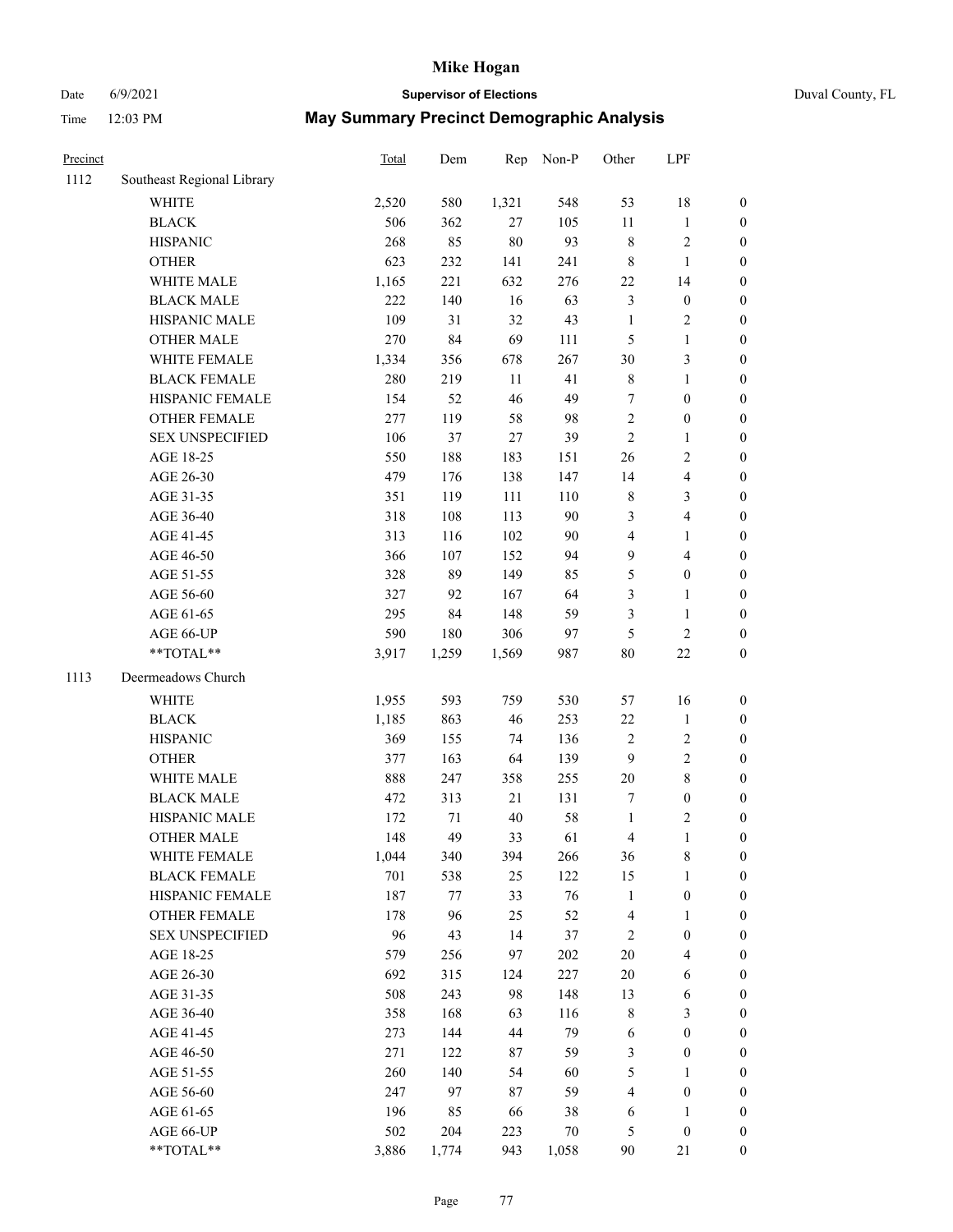# Date 6/9/2021 **Supervisor of Elections** Duval County, FL

| Precinct |                           | Total | Dem    | Rep    | Non-P       | Other                   | LPF                     |                  |
|----------|---------------------------|-------|--------|--------|-------------|-------------------------|-------------------------|------------------|
| 1114     | The Salem Center          |       |        |        |             |                         |                         |                  |
|          | <b>WHITE</b>              | 2,396 | 686    | 1,047  | 582         | 65                      | 16                      | 0                |
|          | <b>BLACK</b>              | 917   | 673    | 23     | 200         | 18                      | $\mathfrak{Z}$          | 0                |
|          | <b>HISPANIC</b>           | 376   | 132    | 78     | 159         | 4                       | $\mathfrak{Z}$          | $\boldsymbol{0}$ |
|          | <b>OTHER</b>              | 473   | 172    | 101    | 189         | 9                       | $\overline{c}$          | $\boldsymbol{0}$ |
|          | WHITE MALE                | 1,048 | 264    | 482    | 264         | 26                      | 12                      | $\boldsymbol{0}$ |
|          | <b>BLACK MALE</b>         | 340   | 231    | $\tau$ | 96          | 5                       | $\mathbf{1}$            | $\boldsymbol{0}$ |
|          | HISPANIC MALE             | 180   | 53     | 50     | 74          | $\overline{c}$          | $\mathbf{1}$            | $\boldsymbol{0}$ |
|          | <b>OTHER MALE</b>         | 184   | 52     | 45     | $8\sqrt{1}$ | $\overline{4}$          | $\sqrt{2}$              | $\boldsymbol{0}$ |
|          | WHITE FEMALE              | 1,316 | 407    | 559    | 309         | 37                      | $\overline{\mathbf{4}}$ | $\boldsymbol{0}$ |
|          | <b>BLACK FEMALE</b>       | 559   | 431    | 15     | 98          | 13                      | $\sqrt{2}$              | 0                |
|          | HISPANIC FEMALE           | 194   | 77     | $28\,$ | 85          | $\mathbf{2}$            | $\sqrt{2}$              | 0                |
|          | OTHER FEMALE              | 220   | 100    | 43     | $72\,$      | 5                       | $\boldsymbol{0}$        | $\boldsymbol{0}$ |
|          | <b>SEX UNSPECIFIED</b>    | 121   | 48     | $20\,$ | 51          | $\sqrt{2}$              | $\boldsymbol{0}$        | $\boldsymbol{0}$ |
|          | AGE 18-25                 | 642   | 238    | 171    | 204         | 24                      | $\mathfrak s$           | $\boldsymbol{0}$ |
|          | AGE 26-30                 | 843   | 345    | 198    | 276         | $20\,$                  | $\overline{4}$          | $\boldsymbol{0}$ |
|          | AGE 31-35                 | 555   | 227    | 135    | 175         | 12                      | 6                       | $\boldsymbol{0}$ |
|          | AGE 36-40                 | 342   | 158    | 83     | 93          | $\sqrt{6}$              | $\sqrt{2}$              | $\boldsymbol{0}$ |
|          | AGE 41-45                 | 285   | 107    | 72     | 97          | $\boldsymbol{7}$        | $\sqrt{2}$              | $\boldsymbol{0}$ |
|          | AGE 46-50                 | 248   | 106    | 62     | 74          | $\overline{\mathbf{4}}$ | $\sqrt{2}$              | $\boldsymbol{0}$ |
|          | AGE 51-55                 | 237   | 107    | 76     | 46          | 7                       | $\mathbf{1}$            | $\boldsymbol{0}$ |
|          | AGE 56-60                 | 242   | 90     | 102    | 46          | 4                       | $\boldsymbol{0}$        | 0                |
|          | AGE 61-65                 | 202   | 70     | 86     | 38          | 8                       | $\boldsymbol{0}$        | 0                |
|          | AGE 66-UP                 | 566   | 215    | 264    | 81          | 4                       | $\mathfrak{2}$          | $\boldsymbol{0}$ |
|          | $**TOTAL**$               | 4,162 | 1,663  | 1,249  | 1,130       | 96                      | 24                      | $\boldsymbol{0}$ |
| 1115     |                           |       |        |        |             |                         |                         |                  |
|          | Bartram Springs Clubhouse |       |        |        |             |                         |                         |                  |
|          | <b>WHITE</b>              | 2,756 | 565    | 1,459  | 669         | 42                      | $21\,$                  | $\boldsymbol{0}$ |
|          | <b>BLACK</b>              | 722   | 532    | 41     | 141         | 8                       | $\boldsymbol{0}$        | $\boldsymbol{0}$ |
|          | <b>HISPANIC</b>           | 358   | 126    | 87     | 137         | 6                       | $\sqrt{2}$              | $\boldsymbol{0}$ |
|          | <b>OTHER</b>              | 592   | 196    | 179    | 208         | $\boldsymbol{7}$        | $\overline{c}$          | $\boldsymbol{0}$ |
|          | WHITE MALE                | 1,294 | 210    | 711    | 338         | 21                      | 14                      | $\boldsymbol{0}$ |
|          | <b>BLACK MALE</b>         | 306   | 209    | 26     | 65          | $\sqrt{6}$              | $\boldsymbol{0}$        | $\boldsymbol{0}$ |
|          | HISPANIC MALE             | 168   | 51     | 44     | 69          | $\sqrt{2}$              | $\sqrt{2}$              | 0                |
|          | <b>OTHER MALE</b>         | 235   | 69     | 78     | 85          | $\overline{c}$          | $\mathbf{1}$            | $\boldsymbol{0}$ |
|          | WHITE FEMALE              | 1,438 | 351    | 737    | 322         | 21                      | 7                       | 0                |
|          | <b>BLACK FEMALE</b>       | 410   | 317    | 15     | 76          | 2                       | $\boldsymbol{0}$        | $\boldsymbol{0}$ |
|          | HISPANIC FEMALE           | 184   | $72\,$ | 41     | 67          | 4                       | $\boldsymbol{0}$        | $\overline{0}$   |
|          | OTHER FEMALE              | 290   | 108    | 86     | 91          | 4                       | $\mathbf{1}$            | $\overline{0}$   |
|          | <b>SEX UNSPECIFIED</b>    | 103   | 32     | 28     | 42          | 1                       | $\boldsymbol{0}$        | 0                |
|          | AGE 18-25                 | 508   | 182    | 158    | 150         | 16                      | $\sqrt{2}$              | 0                |
|          | AGE 26-30                 | 404   | 143    | 131    | 118         | 9                       | 3                       | 0                |
|          | AGE 31-35                 | 475   | 146    | 153    | 163         | 6                       | $\boldsymbol{7}$        | 0                |
|          | AGE 36-40                 | 492   | 138    | 196    | 152         | 4                       | $\sqrt{2}$              | 0                |
|          | AGE 41-45                 | 496   | 154    | 184    | 145         | 7                       | 6                       | 0                |
|          | AGE 46-50                 | 476   | 151    | 195    | 124         | 4                       | $\sqrt{2}$              | 0                |
|          | AGE 51-55                 | 408   | 123    | 186    | 95          | 3                       | $\mathbf{1}$            | 0                |
|          | AGE 56-60                 | 370   | 110    | 184    | $70\,$      | 4                       | $\sqrt{2}$              | $\overline{0}$   |
|          | AGE 61-65                 | 274   | 100    | 131    | 39          | 4                       | $\boldsymbol{0}$        | $\overline{0}$   |
|          | AGE 66-UP                 | 525   | 172    | 248    | 99          | 6                       | $\boldsymbol{0}$        | 0                |
|          | **TOTAL**                 | 4,428 | 1,419  | 1,766  | 1,155       | 63                      | 25                      | $\boldsymbol{0}$ |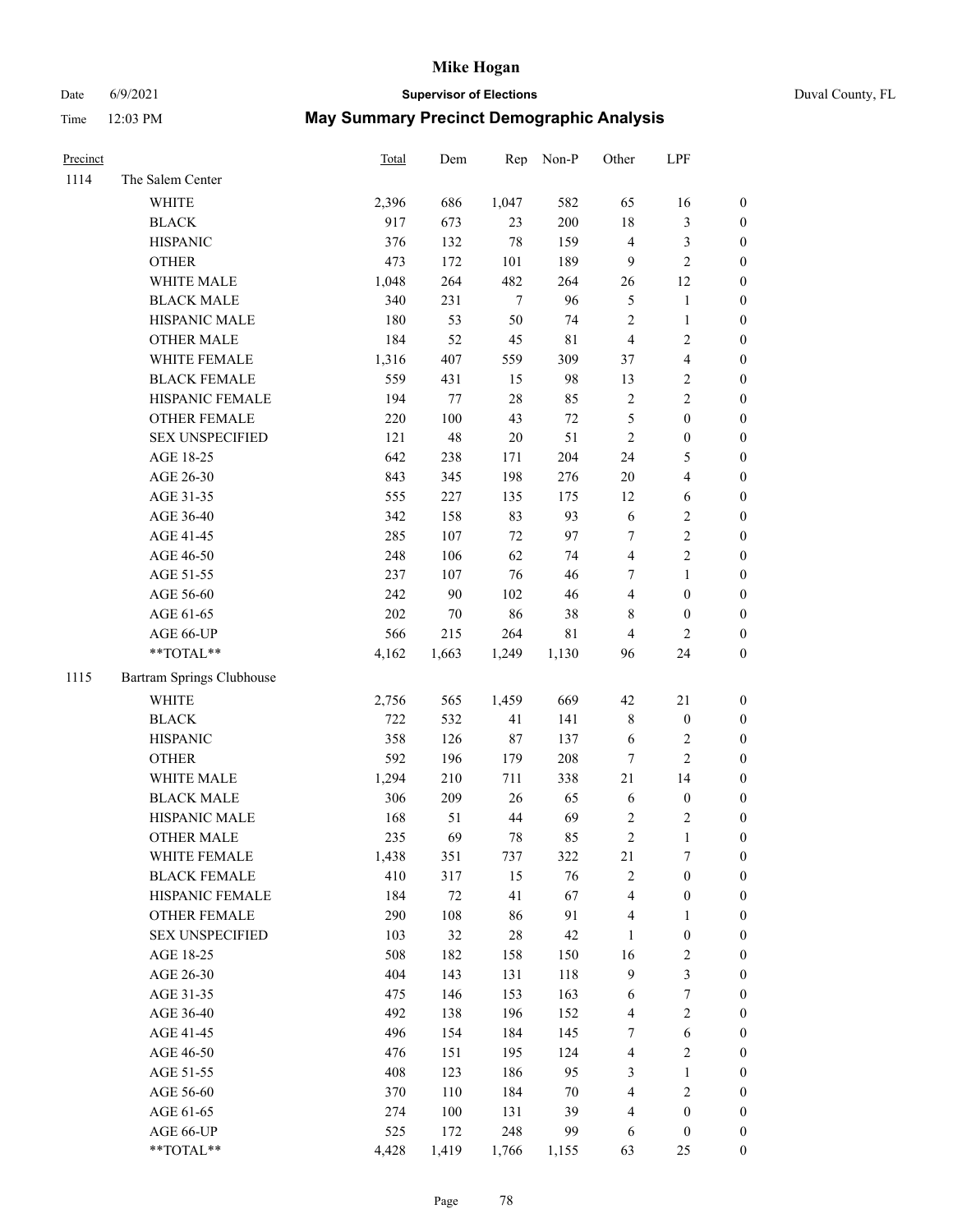# Date 6/9/2021 **Supervisor of Elections** Duval County, FL

| Precinct |                                                 | Total | Dem            | Rep            | Non-P          | Other                   | LPF              |                  |
|----------|-------------------------------------------------|-------|----------------|----------------|----------------|-------------------------|------------------|------------------|
| 1116     | First Baptist Church of Jacksonville at Nocatee |       |                |                |                |                         |                  |                  |
|          | <b>WHITE</b>                                    | 1,776 | 389            | 983            | 359            | 40                      | $\mathfrak{S}$   | $\boldsymbol{0}$ |
|          | <b>BLACK</b>                                    | 75    | 51             | 6              | 15             | 3                       | $\boldsymbol{0}$ | $\boldsymbol{0}$ |
|          | <b>HISPANIC</b>                                 | 85    | 31             | 33             | 21             | $\boldsymbol{0}$        | $\boldsymbol{0}$ | $\boldsymbol{0}$ |
|          | <b>OTHER</b>                                    | 106   | $28\,$         | 35             | $42\,$         | $\boldsymbol{0}$        | $\mathbf{1}$     | $\boldsymbol{0}$ |
|          | WHITE MALE                                      | 855   | 146            | 495            | 188            | 23                      | $\mathfrak{Z}$   | $\boldsymbol{0}$ |
|          | <b>BLACK MALE</b>                               | 40    | 25             | 3              | $10\,$         | $\mathfrak{2}$          | $\boldsymbol{0}$ | 0                |
|          | HISPANIC MALE                                   | 40    | 14             | 15             | $11\,$         | $\boldsymbol{0}$        | $\boldsymbol{0}$ | 0                |
|          | <b>OTHER MALE</b>                               | 43    | 13             | 12             | 17             | $\boldsymbol{0}$        | $\mathbf{1}$     | $\boldsymbol{0}$ |
|          | WHITE FEMALE                                    | 912   | 242            | 482            | 169            | 17                      | $\sqrt{2}$       | $\boldsymbol{0}$ |
|          | <b>BLACK FEMALE</b>                             | 35    | 26             | $\mathfrak{Z}$ | $\mathfrak{S}$ | $\mathbf{1}$            | $\boldsymbol{0}$ | $\boldsymbol{0}$ |
|          | HISPANIC FEMALE                                 | 44    | $17\,$         | $18\,$         | 9              | $\boldsymbol{0}$        | $\boldsymbol{0}$ | $\boldsymbol{0}$ |
|          | <b>OTHER FEMALE</b>                             | 48    | 13             | 19             | 16             | $\boldsymbol{0}$        | $\boldsymbol{0}$ | $\boldsymbol{0}$ |
|          | <b>SEX UNSPECIFIED</b>                          | 25    | $\mathfrak{Z}$ | $10\,$         | 12             | $\boldsymbol{0}$        | $\boldsymbol{0}$ | $\boldsymbol{0}$ |
|          | AGE 18-25                                       | 133   | 45             | 48             | 33             | 5                       | $\overline{c}$   | $\boldsymbol{0}$ |
|          | AGE 26-30                                       | 84    | $18\,$         | 33             | 31             | $\mathbf{1}$            | $\mathbf{1}$     | $\boldsymbol{0}$ |
|          | AGE 31-35                                       | 124   | 31             | 54             | 38             | $\mathbf{1}$            | $\boldsymbol{0}$ | 0                |
|          | AGE 36-40                                       | 133   | 31             | 62             | 37             | $\mathbf{1}$            | $\sqrt{2}$       | 0                |
|          | AGE 41-45                                       | 125   | 31             | 52             | 41             | $\mathbf{1}$            | $\boldsymbol{0}$ | $\boldsymbol{0}$ |
|          | AGE 46-50                                       | 109   | 27             | 48             | $30\,$         | 4                       | $\boldsymbol{0}$ | $\boldsymbol{0}$ |
|          | AGE 51-55                                       | 183   | 40             | 91             | $48\,$         | 4                       | $\boldsymbol{0}$ | $\boldsymbol{0}$ |
|          | AGE 56-60                                       | 213   | 46             | 121            | 39             | 6                       | $\mathbf{1}$     | $\boldsymbol{0}$ |
|          | AGE 61-65                                       | 245   | 63             | 139            | 41             | $\sqrt{2}$              | $\boldsymbol{0}$ | $\boldsymbol{0}$ |
|          | AGE 66-UP                                       | 693   | 167            | 409            | 99             | 18                      | $\boldsymbol{0}$ | $\boldsymbol{0}$ |
|          | **TOTAL**                                       | 2,042 | 499            | 1,057          | 437            | 43                      | 6                | $\boldsymbol{0}$ |
| 1201     | Church of God Marietta                          |       |                |                |                |                         |                  |                  |
|          | <b>WHITE</b>                                    | 2,275 | 382            | 1,492          | 377            | 18                      | 6                | $\boldsymbol{0}$ |
|          | <b>BLACK</b>                                    | 383   | 301            | 25             | 51             | $\mathfrak{Z}$          | $\mathfrak{Z}$   | $\boldsymbol{0}$ |
|          | <b>HISPANIC</b>                                 | 124   | 53             | 41             | 29             | $\mathbf{1}$            | $\boldsymbol{0}$ | 0                |
|          | <b>OTHER</b>                                    | 192   | 48             | $80\,$         | 61             | 3                       | $\boldsymbol{0}$ | 0                |
|          | WHITE MALE                                      | 1,032 | 154            | 690            | 174            | $10\,$                  | $\overline{4}$   | 0                |
|          | <b>BLACK MALE</b>                               | 172   | 126            | 17             | $27\,$         | $\mathbf{1}$            | $\mathbf{1}$     | $\boldsymbol{0}$ |
|          | HISPANIC MALE                                   | 57    | 26             | 19             | 12             | $\boldsymbol{0}$        | $\boldsymbol{0}$ | $\boldsymbol{0}$ |
|          | <b>OTHER MALE</b>                               | 75    | 19             | 35             | $21\,$         | $\boldsymbol{0}$        | $\boldsymbol{0}$ | $\boldsymbol{0}$ |
|          | WHITE FEMALE                                    | 1,219 | 224            | 788            | 197            | $\,$ 8 $\,$             | $\sqrt{2}$       | $\overline{0}$   |
|          | <b>BLACK FEMALE</b>                             | 203   | 169            | $8\,$          | $22\,$         | $\overline{\mathbf{c}}$ | $\sqrt{2}$       | 0                |
|          | HISPANIC FEMALE                                 | 64    | 25             | 22             | 16             | $\mathbf{1}$            | $\boldsymbol{0}$ | 0                |
|          | <b>OTHER FEMALE</b>                             | 78    | 24             | 32             | 19             | $\mathfrak{Z}$          | $\boldsymbol{0}$ | 0                |
|          | <b>SEX UNSPECIFIED</b>                          | 74    | 17             | $27\,$         | $30\,$         | $\boldsymbol{0}$        | $\boldsymbol{0}$ | 0                |
|          | AGE 18-25                                       | 255   | 66             | 110            | $70\,$         | 7                       | $\sqrt{2}$       | 0                |
|          | AGE 26-30                                       | 228   | 46             | 117            | 63             | $\overline{\mathbf{c}}$ | $\boldsymbol{0}$ | 0                |
|          | AGE 31-35                                       | 240   | 59             | 104            | 71             | 5                       | $\mathbf{1}$     | 0                |
|          | AGE 36-40                                       | 231   | 50             | 122            | 56             | $\mathbf{1}$            | $\sqrt{2}$       | $\boldsymbol{0}$ |
|          | AGE 41-45                                       | 213   | 71             | 91             | 50             | $\boldsymbol{0}$        | $\mathbf{1}$     | $\overline{0}$   |
|          | AGE 46-50                                       | 194   | 53             | 104            | 34             | 3                       | $\boldsymbol{0}$ | 0                |
|          | AGE 51-55                                       | 248   | 63             | 143            | 39             | $\overline{c}$          | $\mathbf{1}$     | 0                |
|          | AGE 56-60                                       | 284   | 74             | 168            | 39             | 3                       | $\boldsymbol{0}$ | 0                |
|          | AGE 61-65                                       | 303   | 90             | 176            | 35             | $\sqrt{2}$              | $\boldsymbol{0}$ | 0                |
|          | AGE 66-UP                                       | 778   | 212            | 503            | 61             | $\boldsymbol{0}$        | $\sqrt{2}$       | 0                |
|          | **TOTAL**                                       | 2,974 | 784            | 1,638          | 518            | 25                      | $\boldsymbol{9}$ | $\boldsymbol{0}$ |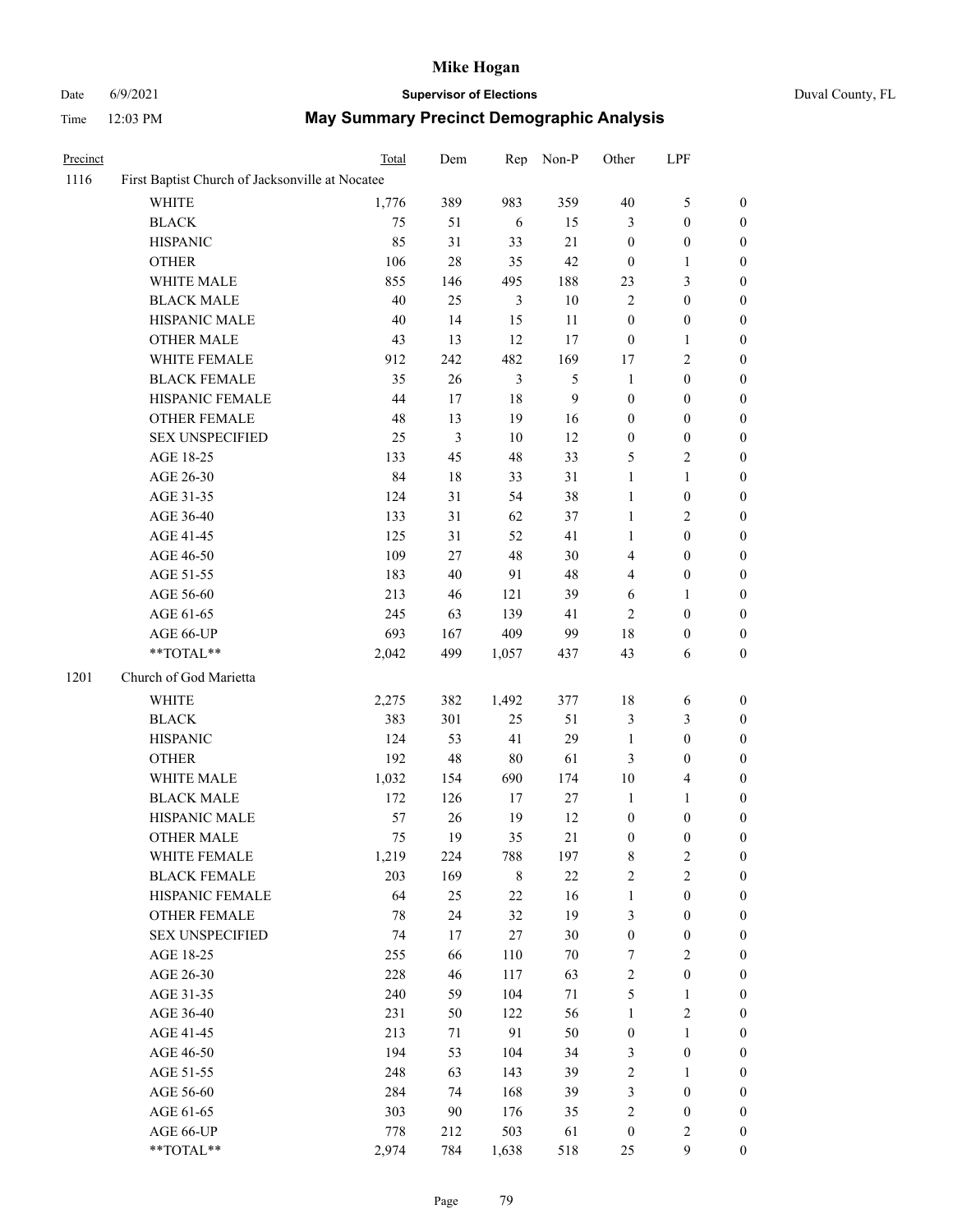# Date 6/9/2021 **Supervisor of Elections** Duval County, FL

| Precinct |                                | Total  | Dem              | Rep            | Non-P       | Other            | LPF              |                  |
|----------|--------------------------------|--------|------------------|----------------|-------------|------------------|------------------|------------------|
| 1202     | Hillcrest at Crystal Springs   |        |                  |                |             |                  |                  |                  |
|          | <b>WHITE</b>                   | 1,623  | 251              | 1,133          | 213         | 17               | $\mathbf{9}$     | 0                |
|          | <b>BLACK</b>                   | 601    | 473              | 26             | 95          | $\boldsymbol{7}$ | $\boldsymbol{0}$ | $\boldsymbol{0}$ |
|          | <b>HISPANIC</b>                | 86     | 30               | 33             | $22\,$      | $\mathbf{1}$     | $\boldsymbol{0}$ | $\boldsymbol{0}$ |
|          | <b>OTHER</b>                   | 182    | 49               | 75             | 57          | 1                | $\boldsymbol{0}$ | $\boldsymbol{0}$ |
|          | WHITE MALE                     | 778    | 110              | 546            | 109         | 9                | $\overline{4}$   | $\boldsymbol{0}$ |
|          | <b>BLACK MALE</b>              | 275    | 204              | 16             | 53          | $\overline{c}$   | $\boldsymbol{0}$ | $\boldsymbol{0}$ |
|          | HISPANIC MALE                  | 45     | 17               | 18             | $10\,$      | $\boldsymbol{0}$ | $\boldsymbol{0}$ | $\boldsymbol{0}$ |
|          | <b>OTHER MALE</b>              | 60     | 12               | 30             | 17          | $\mathbf{1}$     | $\boldsymbol{0}$ | $\boldsymbol{0}$ |
|          | WHITE FEMALE                   | 815    | 136              | 571            | 95          | 8                | 5                | $\boldsymbol{0}$ |
|          | <b>BLACK FEMALE</b>            | 318    | 263              | $\overline{9}$ | 41          | 5                | $\boldsymbol{0}$ | $\boldsymbol{0}$ |
|          | HISPANIC FEMALE                | 38     | 11               | 14             | 12          | $\mathbf{1}$     | $\boldsymbol{0}$ | 0                |
|          | OTHER FEMALE                   | 85     | 32               | 33             | $20\,$      | $\boldsymbol{0}$ | $\boldsymbol{0}$ | 0                |
|          | <b>SEX UNSPECIFIED</b>         | 78     | $18\,$           | 30             | 30          | $\boldsymbol{0}$ | $\boldsymbol{0}$ | $\boldsymbol{0}$ |
|          | AGE 18-25                      | 272    | 84               | 115            | 65          | 6                | $\sqrt{2}$       | $\boldsymbol{0}$ |
|          | AGE 26-30                      | 212    | 62               | 90             | 54          | 6                | $\boldsymbol{0}$ | $\boldsymbol{0}$ |
|          | AGE 31-35                      | 163    | 53               | 66             | 43          | $\boldsymbol{0}$ | $\mathbf{1}$     | $\boldsymbol{0}$ |
|          | AGE 36-40                      | 201    | 65               | 104            | 29          | $\mathbf{1}$     | $\sqrt{2}$       | $\boldsymbol{0}$ |
|          | AGE 41-45                      | 172    | 54               | 83             | 32          | $\sqrt{2}$       | $\mathbf{1}$     | $\boldsymbol{0}$ |
|          | AGE 46-50                      | 168    | 44               | 87             | 33          | 3                | $\mathbf{1}$     | $\boldsymbol{0}$ |
|          | AGE 51-55                      | 237    | 84               | 116            | 31          | 4                | $\sqrt{2}$       | $\boldsymbol{0}$ |
|          | AGE 56-60                      | 293    | 97               | 161            | 34          | $\mathbf{1}$     | $\boldsymbol{0}$ | 0                |
|          | AGE 61-65                      | 248    | 84               | 144            | $18\,$      | $\overline{c}$   | $\boldsymbol{0}$ | 0                |
|          | AGE 66-UP                      | 526    | 176              | 301            | 48          | $\mathbf{1}$     | $\boldsymbol{0}$ | $\boldsymbol{0}$ |
|          | **TOTAL**                      | 2,492  | 803              | 1,267          | 387         | 26               | 9                | $\boldsymbol{0}$ |
| 1203     | Leroy D. Clemons Senior Center |        |                  |                |             |                  |                  |                  |
|          | <b>WHITE</b>                   | 1,170  | 167              | 784            | 198         | 11               | $10\,$           | $\boldsymbol{0}$ |
|          | <b>BLACK</b>                   | 123    | 97               | $\mathfrak s$  | $21\,$      | $\boldsymbol{0}$ | $\boldsymbol{0}$ | $\boldsymbol{0}$ |
|          | <b>HISPANIC</b>                | 38     | $\boldsymbol{7}$ | 17             | 14          | $\boldsymbol{0}$ | $\boldsymbol{0}$ | $\boldsymbol{0}$ |
|          | <b>OTHER</b>                   | 59     | $10\,$           | 24             | 24          | $\mathbf{1}$     | $\boldsymbol{0}$ | $\boldsymbol{0}$ |
|          | WHITE MALE                     | 543    | 67               | 376            | 89          | 7                | $\overline{4}$   | $\boldsymbol{0}$ |
|          | <b>BLACK MALE</b>              | 54     | 42               | $\overline{4}$ | $\,$ 8 $\,$ | $\boldsymbol{0}$ | $\boldsymbol{0}$ | $\boldsymbol{0}$ |
|          | HISPANIC MALE                  | $21\,$ | $\overline{4}$   | 10             | 7           | $\boldsymbol{0}$ | $\boldsymbol{0}$ | $\boldsymbol{0}$ |
|          | <b>OTHER MALE</b>              | 24     | 3                | 11             | 9           | $\mathbf{1}$     | $\boldsymbol{0}$ | $\boldsymbol{0}$ |
|          | WHITE FEMALE                   | 613    | 97               | 400            | 106         | 4                | 6                | 0                |
|          | <b>BLACK FEMALE</b>            | 65     | 53               | $\mathbf{1}$   | $11\,$      | $\boldsymbol{0}$ | $\boldsymbol{0}$ | $\overline{0}$   |
|          | HISPANIC FEMALE                | 16     | 3                | $\tau$         | $\sqrt{6}$  | $\boldsymbol{0}$ | $\boldsymbol{0}$ | $\overline{0}$   |
|          | OTHER FEMALE                   | $20\,$ | 6                | $\,$ 8 $\,$    | 6           | $\boldsymbol{0}$ | $\boldsymbol{0}$ | $\overline{0}$   |
|          | <b>SEX UNSPECIFIED</b>         | 34     | 6                | 13             | 15          | $\boldsymbol{0}$ | $\boldsymbol{0}$ | 0                |
|          | AGE 18-25                      | 126    | 24               | 64             | 35          | 1                | $\sqrt{2}$       | $\theta$         |
|          | AGE 26-30                      | 120    | 22               | 68             | $28\,$      | $\boldsymbol{0}$ | $\overline{2}$   | 0                |
|          | AGE 31-35                      | 123    | 22               | 64             | 34          | 3                | $\boldsymbol{0}$ | 0                |
|          | AGE 36-40                      | 125    | 21               | 66             | 31          | $\overline{4}$   | $\mathfrak{Z}$   | 0                |
|          | AGE 41-45                      | 91     | $\,8\,$          | 60             | 23          | $\boldsymbol{0}$ | $\boldsymbol{0}$ | 0                |
|          | AGE 46-50                      | 101    | 13               | 63             | 24          | $\boldsymbol{0}$ | $\mathbf{1}$     | 0                |
|          | AGE 51-55                      | 119    | 25               | 73             | 20          | $\boldsymbol{0}$ | $\mathbf{1}$     | 0                |
|          | AGE 56-60                      | 154    | 34               | 99             | $20\,$      | 1                | $\boldsymbol{0}$ | $\overline{0}$   |
|          | AGE 61-65                      | 155    | 29               | 99             | 23          | 3                | $\mathbf{1}$     | $\overline{0}$   |
|          | AGE 66-UP                      | 276    | 83               | 174            | 19          | $\boldsymbol{0}$ | $\boldsymbol{0}$ | $\boldsymbol{0}$ |
|          | **TOTAL**                      | 1,390  | 281              | 830            | 257         | 12               | 10               | $\boldsymbol{0}$ |
|          |                                |        |                  |                |             |                  |                  |                  |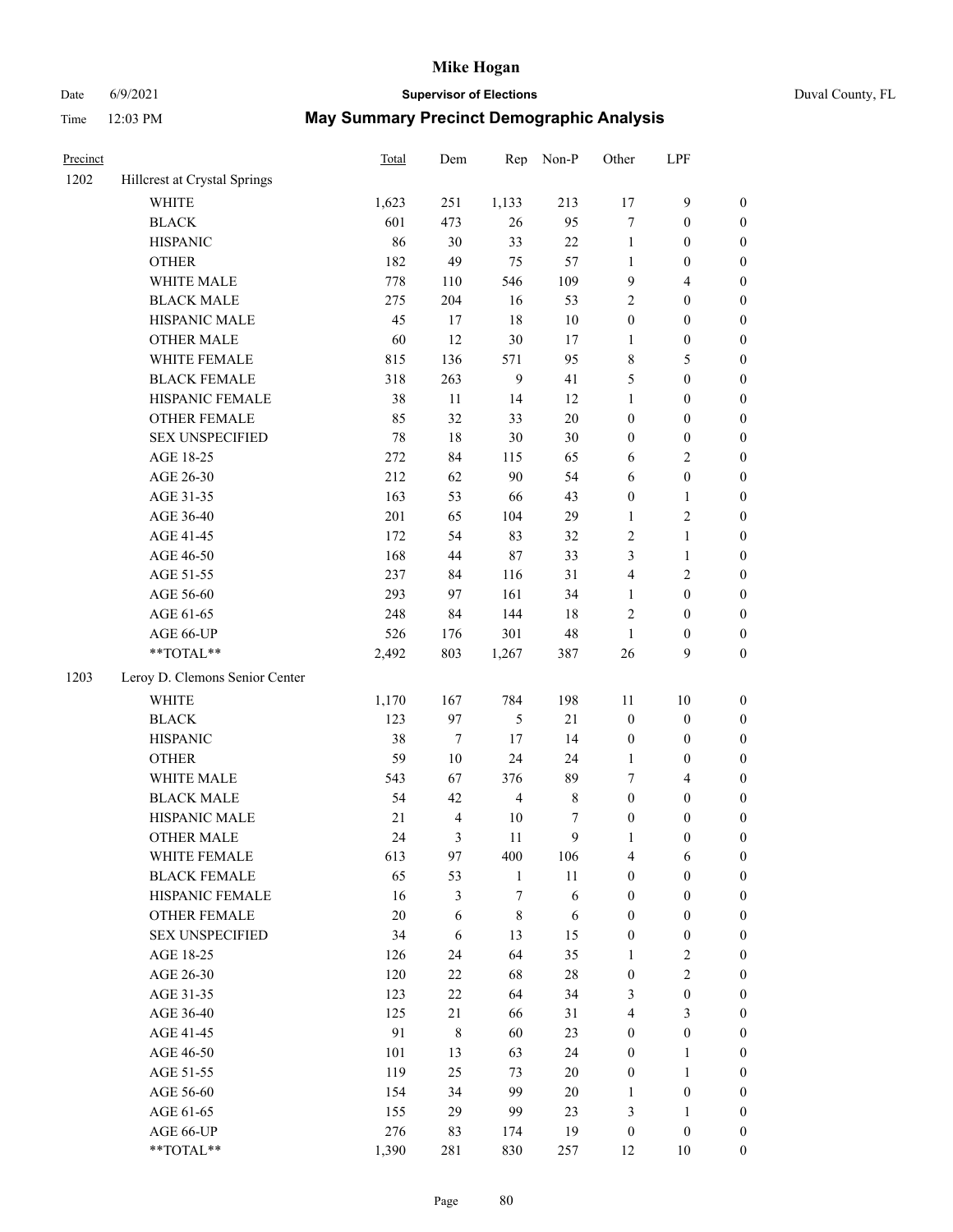# Date 6/9/2021 **Supervisor of Elections** Duval County, FL

| Precinct |                                                            | Total        | Dem              | Rep         | Non-P      | Other                  | LPF              |                  |
|----------|------------------------------------------------------------|--------------|------------------|-------------|------------|------------------------|------------------|------------------|
| 1204     | Maxville Community Center                                  |              |                  |             |            |                        |                  |                  |
|          | <b>WHITE</b>                                               | 1,660        | 235              | 1,122       | 278        | 18                     | $\boldsymbol{7}$ | 0                |
|          | <b>BLACK</b>                                               | 410          | 328              | 17          | 63         | $\overline{c}$         | $\boldsymbol{0}$ | $\boldsymbol{0}$ |
|          | <b>HISPANIC</b>                                            | 84           | 25               | 30          | 29         | $\boldsymbol{0}$       | $\boldsymbol{0}$ | $\boldsymbol{0}$ |
|          | <b>OTHER</b>                                               | 123          | 33               | 44          | 44         | $\boldsymbol{0}$       | $\sqrt{2}$       | $\boldsymbol{0}$ |
|          | WHITE MALE                                                 | 780          | 86               | 550         | 134        | 5                      | 5                | $\boldsymbol{0}$ |
|          | <b>BLACK MALE</b>                                          | 171          | 134              | $\,8\,$     | $27\,$     | $\overline{c}$         | $\boldsymbol{0}$ | $\boldsymbol{0}$ |
|          | HISPANIC MALE                                              | 41           | $\boldsymbol{9}$ | 18          | 14         | $\boldsymbol{0}$       | $\boldsymbol{0}$ | $\boldsymbol{0}$ |
|          | <b>OTHER MALE</b>                                          | 49           | 11               | 19          | 17         | $\boldsymbol{0}$       | $\sqrt{2}$       | $\boldsymbol{0}$ |
|          | WHITE FEMALE                                               | 855          | 146              | 551         | 143        | 13                     | $\sqrt{2}$       | $\boldsymbol{0}$ |
|          | <b>BLACK FEMALE</b>                                        | 231          | 187              | $\,$ 8 $\,$ | 36         | $\boldsymbol{0}$       | $\boldsymbol{0}$ | $\boldsymbol{0}$ |
|          | HISPANIC FEMALE                                            | 41           | 14               | 12          | 15         | $\boldsymbol{0}$       | $\boldsymbol{0}$ | $\boldsymbol{0}$ |
|          | OTHER FEMALE                                               | 45           | 18               | 13          | 14         | 0                      | $\boldsymbol{0}$ | $\boldsymbol{0}$ |
|          | <b>SEX UNSPECIFIED</b>                                     | 64           | 16               | 34          | 14         | $\boldsymbol{0}$       | $\boldsymbol{0}$ | $\boldsymbol{0}$ |
|          | AGE 18-25                                                  | 270          | 63               | 133         | 70         | 4                      | $\boldsymbol{0}$ | $\boldsymbol{0}$ |
|          | AGE 26-30                                                  | 194          | 46               | 95          | 49         | 1                      | $\mathfrak{Z}$   | $\boldsymbol{0}$ |
|          | AGE 31-35                                                  | 215          | 51               | 95          | 65         | 3                      | $\mathbf{1}$     | $\boldsymbol{0}$ |
|          | AGE 36-40                                                  | 210          | 79               | 88          | 37         | 4                      | $\sqrt{2}$       | $\boldsymbol{0}$ |
|          | AGE 41-45                                                  | 190          | 60               | $71\,$      | 55         | $\mathbf{1}$           | 3                | $\boldsymbol{0}$ |
|          | AGE 46-50                                                  | 180          | 50               | 101         | $28\,$     | $\mathbf{1}$           | $\boldsymbol{0}$ | $\boldsymbol{0}$ |
|          | AGE 51-55                                                  | $200\,$      | 51               | 115         | 31         | 3                      | $\boldsymbol{0}$ | $\boldsymbol{0}$ |
|          | AGE 56-60                                                  | 236          | 62               | 148         | 25         | $\mathbf{1}$           | $\boldsymbol{0}$ | 0                |
|          | AGE 61-65                                                  | 190          | 57               | 110         | 23         | $\boldsymbol{0}$       | $\boldsymbol{0}$ | $\boldsymbol{0}$ |
|          | AGE 66-UP                                                  | 392          | 102              | 257         | 31         | 2                      | $\boldsymbol{0}$ | $\boldsymbol{0}$ |
|          | $\mathrm{*}\mathrm{*} \mathrm{TOTAL} \mathrm{*}\mathrm{*}$ | 2,277        | 621              | 1,213       | 414        | $20\,$                 | 9                | $\boldsymbol{0}$ |
| 1205     | Midnight Cry Ministries                                    |              |                  |             |            |                        |                  |                  |
|          | <b>WHITE</b>                                               |              | 420              |             | 477        |                        |                  |                  |
|          |                                                            | 2,223        |                  | 1,282       |            | 28                     | 16               | $\boldsymbol{0}$ |
|          | <b>BLACK</b><br><b>HISPANIC</b>                            | 1,628<br>316 | 1,307<br>124     | 57<br>62    | 248<br>129 | 16<br>$\boldsymbol{0}$ | $\boldsymbol{0}$ | $\boldsymbol{0}$ |
|          |                                                            |              |                  |             |            |                        | $\mathbf{1}$     | $\boldsymbol{0}$ |
|          | <b>OTHER</b>                                               | 402          | 105              | 127         | 161        | 7                      | $\sqrt{2}$       | $\boldsymbol{0}$ |
|          | WHITE MALE                                                 | 1,051        | 168              | 623         | 235        | 14                     | 11               | $\boldsymbol{0}$ |
|          | <b>BLACK MALE</b><br>HISPANIC MALE                         | 678          | 514              | 32          | 125        | 7                      | $\boldsymbol{0}$ | $\boldsymbol{0}$ |
|          |                                                            | 133          | 58               | $28\,$      | 47         | $\boldsymbol{0}$       | $\boldsymbol{0}$ | 0                |
|          | <b>OTHER MALE</b>                                          | 148          | 31               | 61          | 52         | 3                      | $\mathbf{1}$     | $\boldsymbol{0}$ |
|          | WHITE FEMALE<br><b>BLACK FEMALE</b>                        | 1,142        | 246              | 645         | 232        | 14                     | 5                | 0                |
|          |                                                            | 919          | 771              | 24          | 115<br>78  | 9                      | $\boldsymbol{0}$ | $\boldsymbol{0}$ |
|          | HISPANIC FEMALE                                            | 176          | 64               | 33          |            | $\boldsymbol{0}$       | $\mathbf{1}$     | $\overline{0}$   |
|          | OTHER FEMALE                                               | 181          | 56               | 53          | 68         | 3                      | $\mathbf{1}$     | $\overline{0}$   |
|          | <b>SEX UNSPECIFIED</b>                                     | 140          | 48               | 29          | 62         | 1                      | $\boldsymbol{0}$ | 0                |
|          | AGE 18-25                                                  | 610          | 260              | 137         | 200        | 10                     | 3                | 0                |
|          | AGE 26-30                                                  | 411          | 147              | 109         | 144        | $10\,$                 | $\mathbf{1}$     | 0                |
|          | AGE 31-35                                                  | 430          | 170              | 122         | 133        | 3                      | $\sqrt{2}$       | 0                |
|          | AGE 36-40                                                  | 403          | 180              | 93          | 122        | 5                      | $\mathfrak{Z}$   | 0                |
|          | AGE 41-45                                                  | 364          | 188              | 98          | 73         | 5                      | $\boldsymbol{0}$ | 0                |
|          | AGE 46-50                                                  | 412          | 188              | 127         | 88         | 6                      | $\mathfrak{Z}$   | 0                |
|          | AGE 51-55                                                  | 389          | 171              | 142         | 70         | 4                      | $\sqrt{2}$       | 0                |
|          | AGE 56-60                                                  | 463          | 204              | 189         | 63         | 4                      | 3                | $\overline{0}$   |
|          | AGE 61-65                                                  | 338          | 143              | 146         | 47         | 1                      | $\mathbf{1}$     | $\boldsymbol{0}$ |
|          | AGE 66-UP                                                  | 749          | 305              | 365         | 75         | 3                      | 1                | 0                |
|          | **TOTAL**                                                  | 4,569        | 1,956            | 1,528       | 1,015      | 51                     | 19               | $\boldsymbol{0}$ |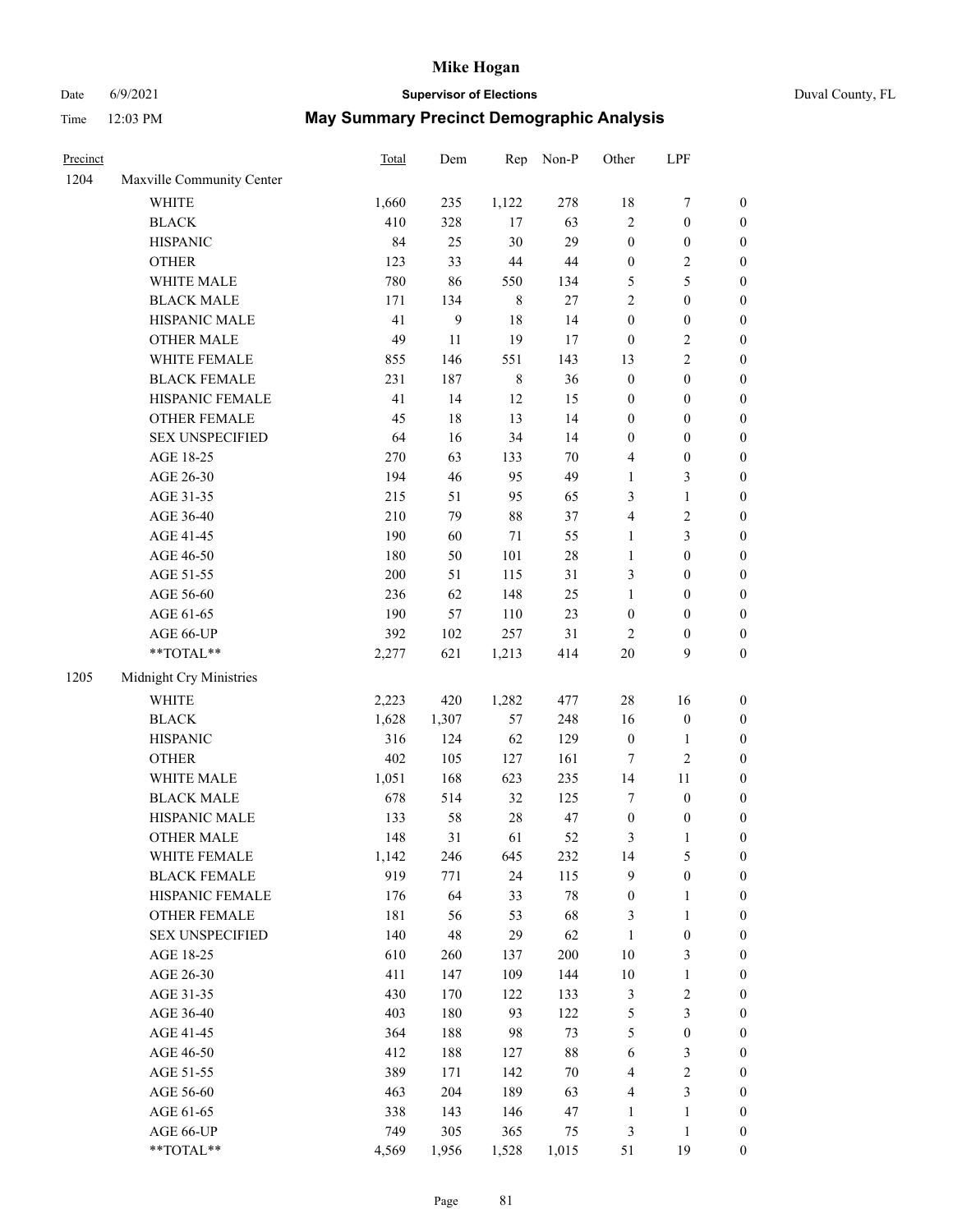# Date 6/9/2021 **Supervisor of Elections** Duval County, FL

| Precinct |                             | Total | Dem                     | Rep              | Non-P          | Other            | LPF                     |                  |
|----------|-----------------------------|-------|-------------------------|------------------|----------------|------------------|-------------------------|------------------|
| 1206     | Promise Land Baptist Church |       |                         |                  |                |                  |                         |                  |
|          | <b>WHITE</b>                | 2,017 | 270                     | 1,447            | 277            | 15               | $\,$ 8 $\,$             | $\boldsymbol{0}$ |
|          | <b>BLACK</b>                | 1,328 | 1,043                   | 54               | 215            | 13               | $\mathfrak{Z}$          | $\boldsymbol{0}$ |
|          | <b>HISPANIC</b>             | 95    | 41                      | 30               | 23             | $\mathbf{1}$     | $\boldsymbol{0}$        | $\boldsymbol{0}$ |
|          | <b>OTHER</b>                | 314   | 103                     | 101              | 101            | 9                | $\boldsymbol{0}$        | $\boldsymbol{0}$ |
|          | WHITE MALE                  | 953   | 97                      | 719              | 123            | 8                | 6                       | $\boldsymbol{0}$ |
|          | <b>BLACK MALE</b>           | 601   | 438                     | 36               | 119            | 6                | $\sqrt{2}$              | $\boldsymbol{0}$ |
|          | HISPANIC MALE               | 38    | 17                      | 13               | $\,$ 8 $\,$    | $\boldsymbol{0}$ | $\boldsymbol{0}$        | $\boldsymbol{0}$ |
|          | <b>OTHER MALE</b>           | 106   | 34                      | 35               | 34             | 3                | $\boldsymbol{0}$        | $\boldsymbol{0}$ |
|          | WHITE FEMALE                | 1,037 | 170                     | 709              | 149            | 7                | $\overline{c}$          | $\boldsymbol{0}$ |
|          | <b>BLACK FEMALE</b>         | 694   | 581                     | 16               | 89             | 7                | $\mathbf{1}$            | 0                |
|          | HISPANIC FEMALE             | 55    | 23                      | 17               | 14             | $\mathbf{1}$     | $\boldsymbol{0}$        | $\boldsymbol{0}$ |
|          | OTHER FEMALE                | 153   | 54                      | 51               | 44             | 4                | $\boldsymbol{0}$        | $\boldsymbol{0}$ |
|          | <b>SEX UNSPECIFIED</b>      | 117   | 43                      | 36               | 36             | $\mathfrak{2}$   | $\boldsymbol{0}$        | $\boldsymbol{0}$ |
|          | AGE 18-25                   | 459   | 157                     | 153              | 139            | 9                | $\mathbf{1}$            | $\boldsymbol{0}$ |
|          | AGE 26-30                   | 291   | 101                     | 97               | 85             | 4                | $\overline{\mathbf{4}}$ | $\boldsymbol{0}$ |
|          | AGE 31-35                   | 284   | 98                      | 111              | 68             | 5                | $\sqrt{2}$              | $\boldsymbol{0}$ |
|          | AGE 36-40                   | 300   | 107                     | 133              | 58             | $\sqrt{2}$       | $\boldsymbol{0}$        | $\boldsymbol{0}$ |
|          | AGE 41-45                   | 326   | 152                     | 118              | 51             | 3                | $\overline{2}$          | $\boldsymbol{0}$ |
|          | AGE 46-50                   | 316   | 137                     | 120              | 58             | $\mathbf{1}$     | $\boldsymbol{0}$        | $\boldsymbol{0}$ |
|          | AGE 51-55                   | 351   | 163                     | 153              | 34             | $\boldsymbol{0}$ | $\mathbf{1}$            | 0                |
|          | AGE 56-60                   | 418   | 160                     | 213              | 44             | $\mathbf{1}$     | $\boldsymbol{0}$        | $\boldsymbol{0}$ |
|          | AGE 61-65                   | 336   | 136                     | 150              | 47             | $\sqrt{2}$       | $\mathbf{1}$            | $\boldsymbol{0}$ |
|          | AGE 66-UP                   | 673   | 246                     | 384              | 32             | 11               | $\boldsymbol{0}$        | $\boldsymbol{0}$ |
|          | **TOTAL**                   | 3,754 | 1,457                   | 1,632            | 616            | 38               | 11                      | $\boldsymbol{0}$ |
| 1207     | Baldwin Town Hall           |       |                         |                  |                |                  |                         |                  |
|          | WHITE                       | 668   | 124                     | 409              | 123            | 9                | $\mathfrak{Z}$          | $\boldsymbol{0}$ |
|          | <b>BLACK</b>                | 244   | 218                     | $\boldsymbol{9}$ | 17             | $\boldsymbol{0}$ | $\boldsymbol{0}$        | $\boldsymbol{0}$ |
|          | <b>HISPANIC</b>             | 13    | $\overline{\mathbf{4}}$ | $\tau$           | $\sqrt{2}$     | $\boldsymbol{0}$ | $\boldsymbol{0}$        | $\boldsymbol{0}$ |
|          | <b>OTHER</b>                | 37    | $\,$ 8 $\,$             | 14               | 14             | $\mathbf{1}$     | $\boldsymbol{0}$        | $\boldsymbol{0}$ |
|          | WHITE MALE                  | 295   | 54                      | 179              | 54             | 7                | $\mathbf{1}$            | $\boldsymbol{0}$ |
|          | <b>BLACK MALE</b>           | 87    | 74                      | 6                | 7              | $\boldsymbol{0}$ | $\boldsymbol{0}$        | $\boldsymbol{0}$ |
|          | HISPANIC MALE               | 6     | $\mathbf{2}$            | 3                | $\mathbf{1}$   | $\boldsymbol{0}$ | $\boldsymbol{0}$        | 0                |
|          | <b>OTHER MALE</b>           | 16    | 6                       | $\overline{4}$   | 6              | $\boldsymbol{0}$ | $\boldsymbol{0}$        | $\boldsymbol{0}$ |
|          | WHITE FEMALE                | 364   | 69                      | 226              | 65             | 2                | $\overline{c}$          | $\overline{0}$   |
|          | <b>BLACK FEMALE</b>         | 148   | 138                     | 3                | $\overline{7}$ | $\boldsymbol{0}$ | $\boldsymbol{0}$        | $\overline{0}$   |
|          | HISPANIC FEMALE             | 7     | $\overline{2}$          | $\overline{4}$   | $\mathbf{1}$   | $\boldsymbol{0}$ | $\boldsymbol{0}$        | $\overline{0}$   |
|          | <b>OTHER FEMALE</b>         | 10    | $\mathbf{1}$            | $\tau$           | $\mathbf{1}$   | 1                | $\boldsymbol{0}$        | $\overline{0}$   |
|          | <b>SEX UNSPECIFIED</b>      | 29    | $\,$ 8 $\,$             | $\tau$           | 14             | $\boldsymbol{0}$ | $\boldsymbol{0}$        | $\overline{0}$   |
|          | AGE 18-25                   | 93    | 32                      | 36               | 24             | $\boldsymbol{0}$ | $\mathbf{1}$            | $\theta$         |
|          | AGE 26-30                   | 83    | 21                      | 39               | 21             | 2                | $\boldsymbol{0}$        | 0                |
|          | AGE 31-35                   | 74    | 23                      | 32               | $18\,$         | $\boldsymbol{0}$ | $\mathbf{1}$            | 0                |
|          | AGE 36-40                   | 87    | 23                      | 48               | 15             | $\mathbf{1}$     | $\boldsymbol{0}$        | 0                |
|          | AGE 41-45                   | 58    | 19                      | 25               | 12             | $\overline{c}$   | $\boldsymbol{0}$        | 0                |
|          | AGE 46-50                   | 63    | 23                      | 29               | 9              | $\mathbf{1}$     | $\mathbf{1}$            | $\overline{0}$   |
|          | AGE 51-55                   | 77    | 25                      | 42               | 8              | $\mathbf{2}$     | $\boldsymbol{0}$        | $\overline{0}$   |
|          | AGE 56-60                   | 95    | 36                      | 39               | 19             | 1                | $\boldsymbol{0}$        | $\boldsymbol{0}$ |
|          | AGE 61-65                   | 84    | 33                      | 43               | 8              | $\boldsymbol{0}$ | $\boldsymbol{0}$        | $\overline{0}$   |
|          | AGE 66-UP                   | 248   | 119                     | 106              | $22\,$         | $\mathbf{1}$     | $\boldsymbol{0}$        | 0                |
|          | **TOTAL**                   | 962   | 354                     | 439              | 156            | $10\,$           | 3                       | $\boldsymbol{0}$ |
|          |                             |       |                         |                  |                |                  |                         |                  |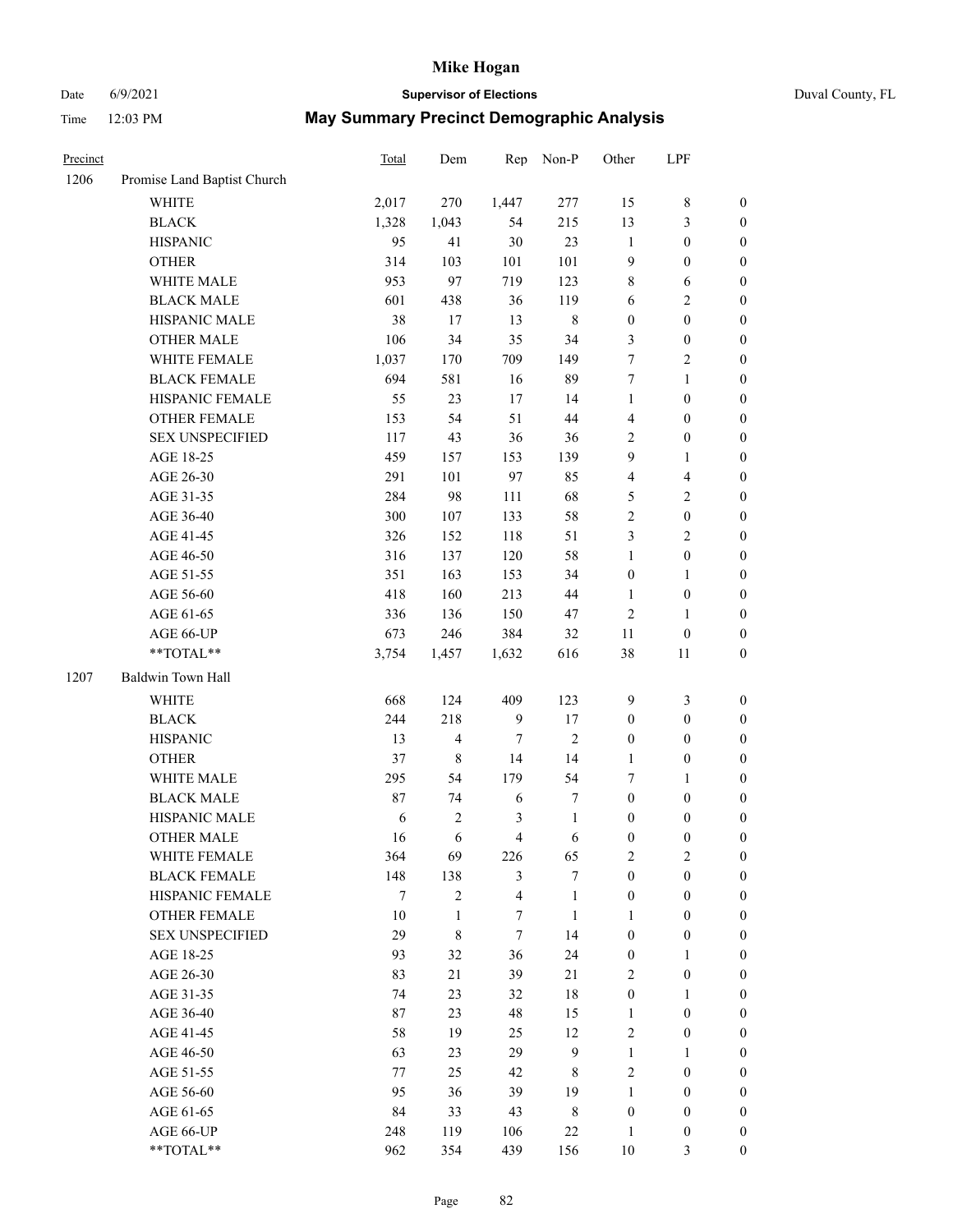# Date 6/9/2021 **Supervisor of Elections** Duval County, FL

| Precinct |                           | Total | Dem    | Rep    | Non-P  | Other            | LPF                     |                  |
|----------|---------------------------|-------|--------|--------|--------|------------------|-------------------------|------------------|
| 1208     | Harvest Ministries        |       |        |        |        |                  |                         |                  |
|          | <b>WHITE</b>              | 1,956 | 400    | 1,135  | 383    | 29               | 9                       | $\boldsymbol{0}$ |
|          | <b>BLACK</b>              | 1,440 | 1,120  | 48     | 251    | $20\,$           | $\mathbf{1}$            | $\boldsymbol{0}$ |
|          | <b>HISPANIC</b>           | 248   | 100    | 51     | 94     | 3                | $\boldsymbol{0}$        | $\boldsymbol{0}$ |
|          | <b>OTHER</b>              | 453   | 135    | 144    | 168    | 5                | $\mathbf{1}$            | $\boldsymbol{0}$ |
|          | WHITE MALE                | 908   | 158    | 556    | 180    | 7                | $\boldsymbol{7}$        | $\boldsymbol{0}$ |
|          | <b>BLACK MALE</b>         | 520   | 366    | $28\,$ | 114    | $11\,$           | $\mathbf{1}$            | $\boldsymbol{0}$ |
|          | HISPANIC MALE             | 122   | 48     | $30\,$ | 43     | $\mathbf{1}$     | $\boldsymbol{0}$        | $\boldsymbol{0}$ |
|          | <b>OTHER MALE</b>         | 166   | 47     | 57     | 61     | $\mathbf{1}$     | $\boldsymbol{0}$        | $\boldsymbol{0}$ |
|          | WHITE FEMALE              | 1,029 | 240    | 570    | 196    | 21               | $\sqrt{2}$              | $\boldsymbol{0}$ |
|          | <b>BLACK FEMALE</b>       | 903   | 741    | 19     | 134    | $\overline{9}$   | $\boldsymbol{0}$        | 0                |
|          | HISPANIC FEMALE           | 123   | 50     | $20\,$ | 51     | $\overline{c}$   | $\boldsymbol{0}$        | $\boldsymbol{0}$ |
|          | OTHER FEMALE              | 220   | $70\,$ | $71\,$ | 76     | $\sqrt{2}$       | $\mathbf{1}$            | $\boldsymbol{0}$ |
|          | <b>SEX UNSPECIFIED</b>    | 105   | 35     | 27     | $40\,$ | 3                | $\boldsymbol{0}$        | $\boldsymbol{0}$ |
|          | AGE 18-25                 | 462   | 194    | 99     | 155    | 14               | $\boldsymbol{0}$        | $\boldsymbol{0}$ |
|          | AGE 26-30                 | 374   | 162    | $87\,$ | 113    | 9                | $\mathfrak{Z}$          | $\boldsymbol{0}$ |
|          | AGE 31-35                 | 435   | 198    | 101    | 128    | 5                | $\mathfrak{Z}$          | $\boldsymbol{0}$ |
|          | AGE 36-40                 | 359   | 153    | 98     | 101    | 5                | $\sqrt{2}$              | $\boldsymbol{0}$ |
|          | AGE 41-45                 | 316   | 144    | 89     | 76     | 7                | $\boldsymbol{0}$        | $\boldsymbol{0}$ |
|          | AGE 46-50                 | 355   | 167    | 117    | 60     | $10\,$           | $\mathbf{1}$            | $\boldsymbol{0}$ |
|          | AGE 51-55                 | 324   | 144    | 117    | 61     | $\mathbf{1}$     | $\mathbf{1}$            | 0                |
|          | AGE 56-60                 | 378   | 155    | 164    | 58     | $\boldsymbol{0}$ | $\mathbf{1}$            | 0                |
|          | AGE 61-65                 | 372   | 162    | 154    | 53     | 3                | $\boldsymbol{0}$        | $\boldsymbol{0}$ |
|          | AGE 66-UP                 | 722   | 276    | 352    | 91     | 3                | $\boldsymbol{0}$        | $\boldsymbol{0}$ |
|          | **TOTAL**                 | 4,097 | 1,755  | 1,378  | 896    | 57               | 11                      | $\boldsymbol{0}$ |
| 1209     | Whitehouse Baptist Church |       |        |        |        |                  |                         |                  |
|          | <b>WHITE</b>              | 2,798 | 432    | 1,890  | 431    | 32               | 13                      | $\boldsymbol{0}$ |
|          | <b>BLACK</b>              | 516   | 397    | 27     | $88\,$ | 4                | $\boldsymbol{0}$        | $\boldsymbol{0}$ |
|          | <b>HISPANIC</b>           | 111   | 36     | 38     | 36     | $\boldsymbol{0}$ | $\mathbf{1}$            | $\boldsymbol{0}$ |
|          | <b>OTHER</b>              | 201   | 43     | 79     | $71\,$ | 7                | $\mathbf{1}$            | $\boldsymbol{0}$ |
|          | WHITE MALE                | 1,334 | 182    | 924    | 204    | $20\,$           | $\overline{\mathbf{4}}$ | $\boldsymbol{0}$ |
|          | <b>BLACK MALE</b>         | 216   | 154    | 21     | 41     | $\boldsymbol{0}$ | $\boldsymbol{0}$        | $\boldsymbol{0}$ |
|          | HISPANIC MALE             | 64    | 17     | 25     | $22\,$ | $\boldsymbol{0}$ | $\boldsymbol{0}$        | 0                |
|          | <b>OTHER MALE</b>         | 67    | 12     | 30     | 23     | 2                | $\boldsymbol{0}$        | $\boldsymbol{0}$ |
|          | WHITE FEMALE              | 1,434 | 246    | 951    | 217    | 12               | 8                       | $\boldsymbol{0}$ |
|          | <b>BLACK FEMALE</b>       | 290   | 238    | 6      | 42     | 4                | $\boldsymbol{0}$        | $\boldsymbol{0}$ |
|          | HISPANIC FEMALE           | 44    | 17     | 13     | 13     | $\boldsymbol{0}$ | $\mathbf{1}$            | $\overline{0}$   |
|          | <b>OTHER FEMALE</b>       | 78    | 17     | 36     | 22     | 3                | $\boldsymbol{0}$        | 0                |
|          | <b>SEX UNSPECIFIED</b>    | 99    | 25     | $28\,$ | 42     | $\sqrt{2}$       | $\sqrt{2}$              | 0                |
|          | AGE 18-25                 | 382   | 89     | 179    | 98     | 13               | $\mathfrak{Z}$          | 0                |
|          | AGE 26-30                 | 259   | 71     | 129    | 53     | $\mathfrak{Z}$   | $\mathfrak{Z}$          | 0                |
|          | AGE 31-35                 | 327   | 69     | 170    | 75     | $11\,$           | $\sqrt{2}$              | 0                |
|          | AGE 36-40                 | 305   | 70     | 149    | 83     | 3                | $\boldsymbol{0}$        | 0                |
|          | AGE 41-45                 | 303   | 81     | 160    | 57     | $\sqrt{2}$       | 3                       | 0                |
|          | AGE 46-50                 | 326   | 71     | 191    | 58     | 5                | $\mathbf{1}$            | 0                |
|          | AGE 51-55                 | 348   | 98     | 197    | 52     | $\mathbf{1}$     | $\boldsymbol{0}$        | $\boldsymbol{0}$ |
|          | AGE 56-60                 | 365   | 94     | 213    | 56     | $\mathbf{1}$     | $\mathbf{1}$            | $\boldsymbol{0}$ |
|          | AGE 61-65                 | 314   | 82     | 193    | 35     | 3                | $\mathbf{1}$            | 0                |
|          | AGE 66-UP                 | 697   | 183    | 453    | 59     | $\mathbf{1}$     | $\mathbf{1}$            | 0                |
|          | **TOTAL**                 | 3,626 | 908    | 2,034  | 626    | 43               | 15                      | $\boldsymbol{0}$ |
|          |                           |       |        |        |        |                  |                         |                  |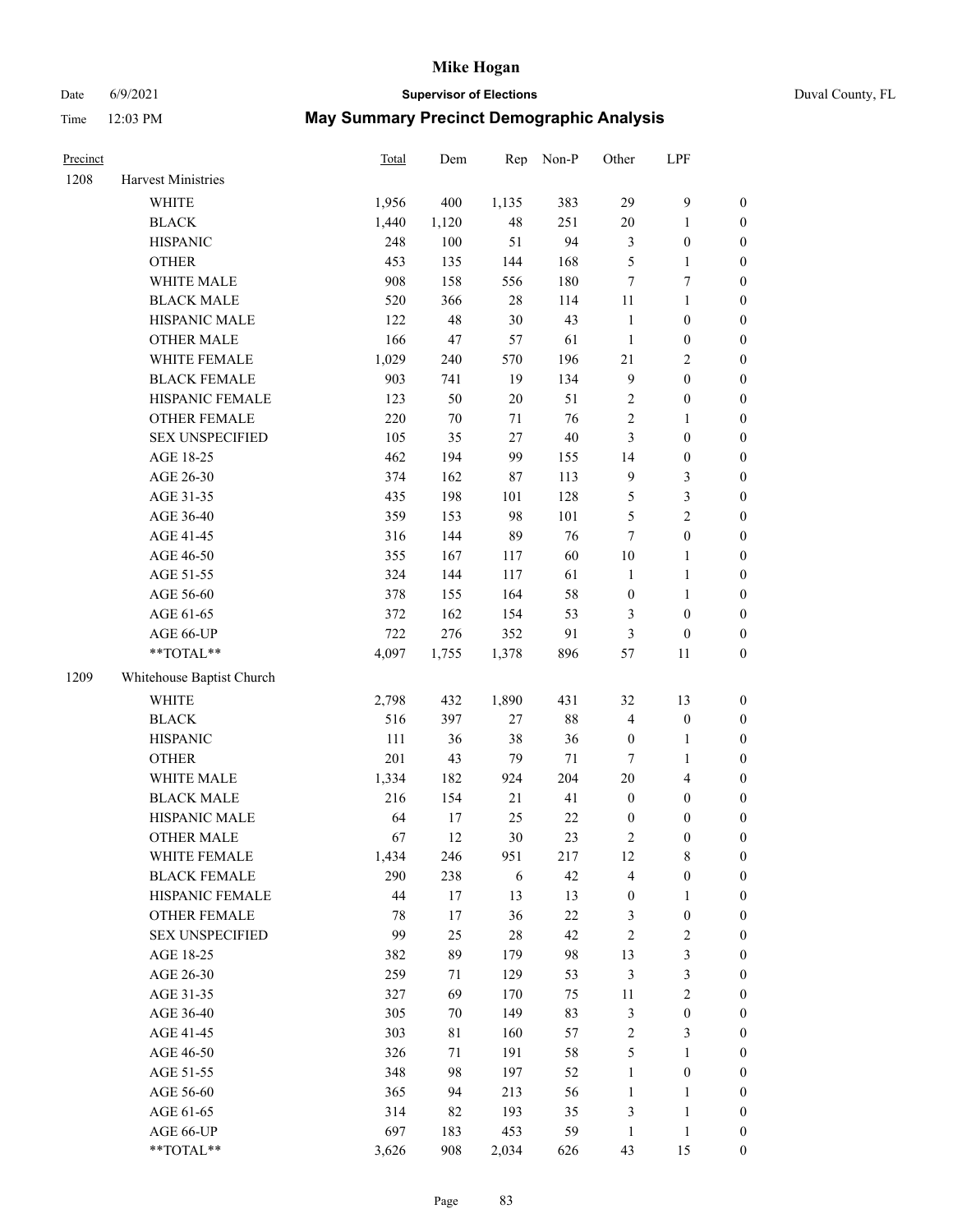# Date 6/9/2021 **Supervisor of Elections** Duval County, FL

| Precinct |                             | <b>Total</b> | Dem        | Rep         | Non-P         | Other                      | LPF                                  |                     |
|----------|-----------------------------|--------------|------------|-------------|---------------|----------------------------|--------------------------------------|---------------------|
| 1210     | Shindler Dr Baptist Church  |              |            |             |               |                            |                                      |                     |
|          | <b>WHITE</b>                | 1,760        | 339        | 1,006       | 374           | 25                         | 16                                   | 0                   |
|          | <b>BLACK</b>                | 763          | 582        | 43          | 130           | $\,$ 8 $\,$                | $\boldsymbol{0}$                     | $\boldsymbol{0}$    |
|          | <b>HISPANIC</b>             | 274          | 110        | 56          | 101           | 4                          | 3                                    | $\boldsymbol{0}$    |
|          | <b>OTHER</b>                | 262          | 90         | $8\sqrt{1}$ | 85            | 5                          | $\mathbf{1}$                         | $\boldsymbol{0}$    |
|          | WHITE MALE                  | 831          | 125        | 506         | 178           | 10                         | 12                                   | $\boldsymbol{0}$    |
|          | <b>BLACK MALE</b>           | 332          | 233        | 24          | 68            | $\boldsymbol{7}$           | $\boldsymbol{0}$                     | $\boldsymbol{0}$    |
|          | HISPANIC MALE               | 131          | 51         | 31          | 45            | $\overline{c}$             | $\sqrt{2}$                           | $\boldsymbol{0}$    |
|          | <b>OTHER MALE</b>           | 92           | 25         | 36          | $30\,$        | $\mathbf{1}$               | $\boldsymbol{0}$                     | $\boldsymbol{0}$    |
|          | WHITE FEMALE                | 907          | 210        | 487         | 191           | 15                         | $\overline{\mathbf{4}}$              | $\boldsymbol{0}$    |
|          | <b>BLACK FEMALE</b>         | 417          | 340        | 18          | 58            | $\mathbf{1}$               | $\boldsymbol{0}$                     | $\boldsymbol{0}$    |
|          | HISPANIC FEMALE             | 138          | 56         | 24          | 55            | $\overline{c}$             | $\mathbf{1}$                         | 0                   |
|          | OTHER FEMALE                | 136          | 50         | 41          | 43            | $\overline{c}$             | $\boldsymbol{0}$                     | $\boldsymbol{0}$    |
|          | <b>SEX UNSPECIFIED</b>      | 75           | 31         | 19          | $22\,$        | $\sqrt{2}$                 | $\mathbf{1}$                         | $\boldsymbol{0}$    |
|          | AGE 18-25                   | 364          | 135        | 103         | 111           | $11\,$                     | $\overline{\mathbf{4}}$              | $\boldsymbol{0}$    |
|          | AGE 26-30                   | 311          | 106        | 97          | 97            | 7                          | $\overline{\mathbf{4}}$              | $\boldsymbol{0}$    |
|          | AGE 31-35                   | 265          | 104        | 84          | 70            | $\overline{4}$             | $\mathfrak{Z}$                       | $\boldsymbol{0}$    |
|          | AGE 36-40                   | 258          | 99         | 75          | 76            | 5                          | $\mathfrak{Z}$                       | $\boldsymbol{0}$    |
|          | AGE 41-45                   | 230          | 78         | 88          | 59            | 3                          | $\overline{2}$                       | $\boldsymbol{0}$    |
|          | AGE 46-50                   | 257          | 90         | 105         | 60            | $\sqrt{2}$                 | $\boldsymbol{0}$                     | $\boldsymbol{0}$    |
|          | AGE 51-55                   | 293          | 108        | 124         | 58            | $\sqrt{2}$                 | $\mathbf{1}$                         | $\boldsymbol{0}$    |
|          | AGE 56-60                   | 292          | 104        | 134         | 51            | $\sqrt{2}$                 | $\mathbf{1}$                         | 0                   |
|          | AGE 61-65                   | 254          | 102        | 110         | 39            | $\mathbf{1}$               | $\sqrt{2}$                           | 0                   |
|          | AGE 66-UP                   | 535          | 195        | 266         | 69            | $\mathfrak{S}$             | $\boldsymbol{0}$                     | $\boldsymbol{0}$    |
|          | $**TOTAL**$                 | 3,059        | 1,121      | 1,186       | 690           | 42                         | $20\,$                               | $\boldsymbol{0}$    |
| 1211     | Christian Family Fellowship |              |            |             |               |                            |                                      |                     |
|          | WHITE                       | 2,618        | 465        | 1,527       | 561           | 55                         | $10\,$                               | $\boldsymbol{0}$    |
|          | <b>BLACK</b>                | 2,319        | 1,774      | $88\,$      | 426           | $28\,$                     | $\mathfrak{Z}$                       | $\boldsymbol{0}$    |
|          | <b>HISPANIC</b>             | 587          | 216        | 157         | 204           | $\overline{9}$             | $\mathbf{1}$                         | $\boldsymbol{0}$    |
|          | <b>OTHER</b>                | 696          | 212        | 202         | 266           | 15                         | $\mathbf{1}$                         | $\boldsymbol{0}$    |
|          | WHITE MALE                  | 1,259        | 174        | 762         | 291           | 26                         | $\sqrt{6}$                           | $\boldsymbol{0}$    |
|          | <b>BLACK MALE</b>           | 1,013        | 719        | 49          | 228           | 16                         | $\mathbf{1}$                         | $\boldsymbol{0}$    |
|          | HISPANIC MALE               | 274          | 84         | 88          | 98            | $\mathfrak z$              | 1                                    | 0                   |
|          | <b>OTHER MALE</b>           | 270          | 74         | $88\,$      | 104           | 3                          | $\mathbf{1}$                         | $\boldsymbol{0}$    |
|          | WHITE FEMALE                | 1,337        | 289        | 749         | 266           | 29                         | 4                                    | 0                   |
|          | <b>BLACK FEMALE</b>         | 1,279        | 1,035      | 39          | 191           | 12                         | $\sqrt{2}$                           | $\overline{0}$      |
|          | HISPANIC FEMALE             | 304          | 129        | 65          | 104           | 6                          | $\boldsymbol{0}$                     | $\overline{0}$      |
|          | OTHER FEMALE                | 348          | 110        | 98          | 129           | $11\,$                     | $\boldsymbol{0}$                     | $\overline{0}$      |
|          | <b>SEX UNSPECIFIED</b>      | 136          | 53         | 36          | 46            | $\mathbf{1}$               | $\boldsymbol{0}$                     | 0                   |
|          | AGE 18-25                   | 785          | 333        | 177         | 255           | 19                         | $\mathbf{1}$                         | 0                   |
|          | AGE 26-30                   | 645          | 242        | 169         | 202           | $28\,$                     | $\overline{\mathbf{4}}$              | 0                   |
|          | AGE 31-35                   | 606          | 258        | 154         | 181           | 11                         | $\sqrt{2}$                           | 0                   |
|          | AGE 36-40                   | 598          | 266        |             | 161           |                            | $\overline{\mathbf{4}}$              |                     |
|          |                             |              |            | 156<br>141  | 161           | $11\,$<br>$\boldsymbol{7}$ | $\sqrt{2}$                           | 0                   |
|          | AGE 41-45                   | 549          | 238        |             | 105           |                            |                                      | 0                   |
|          | AGE 46-50                   | 588          | 278        | 196         |               | $\,$ 8 $\,$                | $\mathbf{1}$                         | 0                   |
|          | AGE 51-55                   | 573<br>577   | 275<br>251 | 192         | 98            | $\boldsymbol{7}$           | $\mathbf{1}$                         | 0                   |
|          | AGE 56-60<br>AGE 61-65      | 496          | 219        | 211<br>202  | 112<br>$72\,$ | 3                          | $\boldsymbol{0}$<br>$\boldsymbol{0}$ | 0<br>$\overline{0}$ |
|          | AGE 66-UP                   | 803          | 307        | 376         | 110           | 3<br>10                    | $\boldsymbol{0}$                     | 0                   |
|          | **TOTAL**                   | 6,220        |            |             |               |                            |                                      | $\boldsymbol{0}$    |
|          |                             |              | 2,667      | 1,974       | 1,457         | 107                        | 15                                   |                     |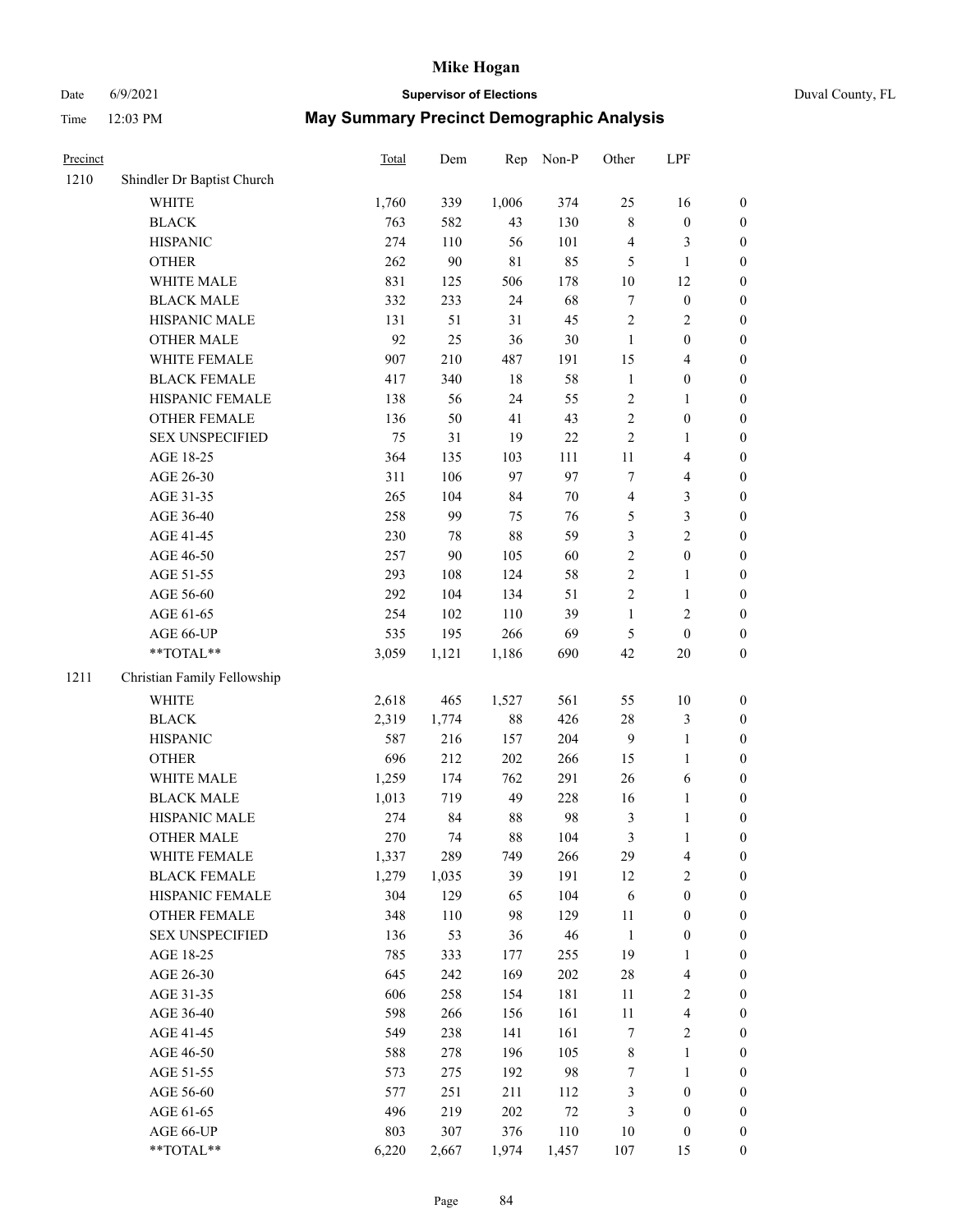# Date 6/9/2021 **Supervisor of Elections** Duval County, FL

| Precinct |                         | Total | Dem   | Rep   | Non-P  | Other            | LPF                     |                  |
|----------|-------------------------|-------|-------|-------|--------|------------------|-------------------------|------------------|
| 1212     | West Regional Library   |       |       |       |        |                  |                         |                  |
|          | <b>WHITE</b>            | 2,947 | 458   | 1,889 | 551    | 39               | $10\,$                  | $\boldsymbol{0}$ |
|          | <b>BLACK</b>            | 2,966 | 2,378 | 107   | 442    | 39               | $\boldsymbol{0}$        | $\boldsymbol{0}$ |
|          | <b>HISPANIC</b>         | 440   | 170   | 102   | 161    | 6                | $\mathbf{1}$            | $\boldsymbol{0}$ |
|          | <b>OTHER</b>            | 585   | 206   | 156   | 214    | $\overline{9}$   | $\boldsymbol{0}$        | $\boldsymbol{0}$ |
|          | WHITE MALE              | 1,382 | 177   | 916   | 260    | 21               | $8\,$                   | $\boldsymbol{0}$ |
|          | <b>BLACK MALE</b>       | 1,277 | 976   | 53    | 228    | $20\,$           | $\boldsymbol{0}$        | $\boldsymbol{0}$ |
|          | HISPANIC MALE           | 209   | 72    | 58    | 73     | 5                | $\mathbf{1}$            | $\boldsymbol{0}$ |
|          | <b>OTHER MALE</b>       | 218   | 73    | 63    | $77\,$ | $\mathfrak{S}$   | $\boldsymbol{0}$        | 0                |
|          | WHITE FEMALE            | 1,526 | 277   | 949   | 280    | 18               | $\sqrt{2}$              | 0                |
|          | <b>BLACK FEMALE</b>     | 1,632 | 1,359 | 51    | 203    | 19               | $\boldsymbol{0}$        | $\boldsymbol{0}$ |
|          | HISPANIC FEMALE         | 221   | 95    | 41    | 84     | $\mathbf{1}$     | $\boldsymbol{0}$        | $\boldsymbol{0}$ |
|          | OTHER FEMALE            | 274   | 104   | 81    | 86     | 3                | $\boldsymbol{0}$        | $\boldsymbol{0}$ |
|          | <b>SEX UNSPECIFIED</b>  | 199   | 79    | 42    | $77\,$ | $\mathbf{1}$     | $\boldsymbol{0}$        | $\boldsymbol{0}$ |
|          | AGE 18-25               | 852   | 404   | 176   | 248    | $22\,$           | $\sqrt{2}$              | $\boldsymbol{0}$ |
|          | AGE 26-30               | 568   | 227   | 153   | 176    | $11\,$           | $\mathbf{1}$            | $\boldsymbol{0}$ |
|          | AGE 31-35               | 676   | 301   | 201   | 166    | $\,$ 8 $\,$      | $\boldsymbol{0}$        | $\boldsymbol{0}$ |
|          | AGE 36-40               | 709   | 333   | 210   | 155    | 9                | $\sqrt{2}$              | $\boldsymbol{0}$ |
|          | AGE 41-45               | 725   | 366   | 216   | 131    | 11               | $\mathbf{1}$            | 0                |
|          | AGE 46-50               | 703   | 350   | 210   | 126    | 14               | $\mathfrak{Z}$          | 0                |
|          | AGE 51-55               | 642   | 336   | 197   | 102    | 6                | $\mathbf{1}$            | $\boldsymbol{0}$ |
|          | AGE 56-60               | 647   | 302   | 263   | $78\,$ | 4                | $\boldsymbol{0}$        | $\boldsymbol{0}$ |
|          | AGE 61-65               | 485   | 233   | 191   | 58     | 2                | $\mathbf{1}$            | $\boldsymbol{0}$ |
|          | AGE 66-UP               | 931   | 360   | 437   | 128    | 6                | $\boldsymbol{0}$        | $\boldsymbol{0}$ |
|          | **TOTAL**               | 6,938 | 3,212 | 2,254 | 1,368  | 93               | 11                      | $\boldsymbol{0}$ |
| 1213     | New Hope Baptist Temple |       |       |       |        |                  |                         |                  |
|          | <b>WHITE</b>            | 2,585 | 490   | 1,467 | 578    | 36               | 14                      | $\boldsymbol{0}$ |
|          | <b>BLACK</b>            | 1,919 | 1,502 | 74    | 322    | $20\,$           | $\mathbf{1}$            | $\boldsymbol{0}$ |
|          | <b>HISPANIC</b>         | 449   | 168   | 64    | 210    | 7                | $\boldsymbol{0}$        | $\boldsymbol{0}$ |
|          | <b>OTHER</b>            | 404   | 138   | 106   | 155    | 5                | $\boldsymbol{0}$        | $\boldsymbol{0}$ |
|          | WHITE MALE              | 1,209 | 176   | 742   | 265    | 15               | 11                      | 0                |
|          | <b>BLACK MALE</b>       | 724   | 528   | 38    | 144    | 13               | $\mathbf{1}$            | 0                |
|          | HISPANIC MALE           | 204   | 69    | 31    | 100    | 4                | $\boldsymbol{0}$        | 0                |
|          | OTHER MALE              | 138   | 49    | 37    | 50     | 2                | $\boldsymbol{0}$        | $\boldsymbol{0}$ |
|          | WHITE FEMALE            | 1,336 | 303   | 701   | 308    | 21               | $\mathfrak{Z}$          | $\boldsymbol{0}$ |
|          | <b>BLACK FEMALE</b>     | 1,166 | 951   | 35    | 173    | 7                | $\boldsymbol{0}$        | $\boldsymbol{0}$ |
|          | HISPANIC FEMALE         | 234   | 96    | 33    | 102    | 3                | $\boldsymbol{0}$        | $\overline{0}$   |
|          | <b>OTHER FEMALE</b>     | 189   | 68    | 53    | 65     | 3                | $\boldsymbol{0}$        | $\overline{0}$   |
|          | <b>SEX UNSPECIFIED</b>  | 157   | 58    | 41    | 58     | $\boldsymbol{0}$ | $\boldsymbol{0}$        | 0                |
|          | AGE 18-25               | 646   | 271   | 134   | 226    | 13               | $\sqrt{2}$              | 0                |
|          | AGE 26-30               | 566   | 239   | 117   | 195    | $11\,$           | $\overline{\mathbf{4}}$ | 0                |
|          | AGE 31-35               | 550   | 237   | 126   | 178    | 8                | $\mathbf{1}$            | 0                |
|          | AGE 36-40               | 480   | 222   | 113   | 139    | 6                | $\boldsymbol{0}$        | $\boldsymbol{0}$ |
|          | AGE 41-45               | 427   | 197   | 106   | 113    | 8                | 3                       | $\boldsymbol{0}$ |
|          | AGE 46-50               | 428   | 189   | 137   | 97     | 2                | $\mathfrak{Z}$          | $\boldsymbol{0}$ |
|          | AGE 51-55               | 514   | 241   | 168   | 97     | 7                | $\mathbf{1}$            | $\boldsymbol{0}$ |
|          | AGE 56-60               | 455   | 192   | 187   | 73     | 3                | $\boldsymbol{0}$        | $\boldsymbol{0}$ |
|          | AGE 61-65               | 455   | 194   | 205   | 51     | 4                | $\mathbf{1}$            | $\overline{0}$   |
|          | AGE 66-UP               | 836   | 316   | 418   | 96     | 6                | $\boldsymbol{0}$        | $\boldsymbol{0}$ |
|          | **TOTAL**               | 5,357 | 2,298 | 1,711 | 1,265  | 68               | 15                      | $\boldsymbol{0}$ |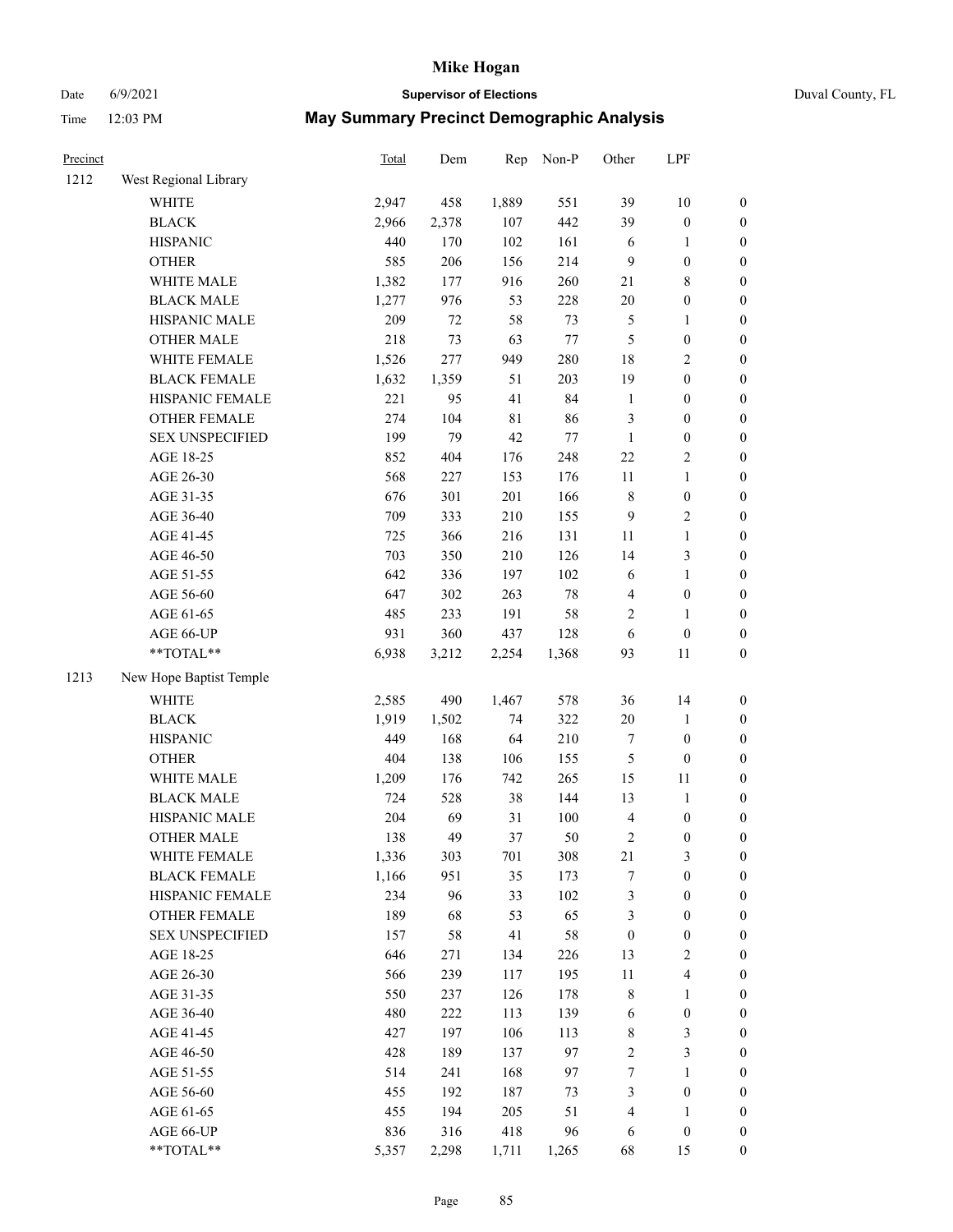# Date 6/9/2021 **Supervisor of Elections** Duval County, FL

| Precinct |                              | Total | Dem    | Rep            | Non-P            | Other            | LPF              |                  |
|----------|------------------------------|-------|--------|----------------|------------------|------------------|------------------|------------------|
| 1301     | Bennie Furlong Senior Center |       |        |                |                  |                  |                  |                  |
|          | <b>WHITE</b>                 | 3,076 | 769    | 1,649          | 589              | 53               | 16               | $\boldsymbol{0}$ |
|          | <b>BLACK</b>                 | 36    | $27\,$ | 3              | 6                | $\boldsymbol{0}$ | $\boldsymbol{0}$ | $\boldsymbol{0}$ |
|          | <b>HISPANIC</b>              | 59    | 21     | 19             | 18               | 1                | $\boldsymbol{0}$ | $\boldsymbol{0}$ |
|          | <b>OTHER</b>                 | 174   | 52     | 46             | 67               | 6                | $\mathfrak{Z}$   | $\boldsymbol{0}$ |
|          | WHITE MALE                   | 1,518 | 321    | 851            | 310              | 24               | 12               | $\boldsymbol{0}$ |
|          | <b>BLACK MALE</b>            | 17    | 13     | $\mathbf{1}$   | $\mathfrak{Z}$   | $\boldsymbol{0}$ | $\boldsymbol{0}$ | $\boldsymbol{0}$ |
|          | HISPANIC MALE                | 25    | 6      | 8              | 11               | $\boldsymbol{0}$ | $\boldsymbol{0}$ | $\boldsymbol{0}$ |
|          | <b>OTHER MALE</b>            | 69    | 19     | 23             | 24               | 2                | 1                | $\boldsymbol{0}$ |
|          | WHITE FEMALE                 | 1,524 | 438    | 782            | 271              | 29               | $\overline{4}$   | 0                |
|          | <b>BLACK FEMALE</b>          | 17    | 13     | $\sqrt{2}$     | $\sqrt{2}$       | $\boldsymbol{0}$ | $\boldsymbol{0}$ | 0                |
|          | HISPANIC FEMALE              | 33    | 15     | 11             | 6                | 1                | $\boldsymbol{0}$ | $\boldsymbol{0}$ |
|          | OTHER FEMALE                 | 69    | 23     | 20             | $22\,$           | $\overline{c}$   | $\mathbf{2}$     | $\boldsymbol{0}$ |
|          | <b>SEX UNSPECIFIED</b>       | 73    | 21     | 19             | 31               | $\overline{c}$   | $\boldsymbol{0}$ | $\boldsymbol{0}$ |
|          | AGE 18-25                    | 298   | 75     | 131            | 79               | 10               | $\mathfrak{Z}$   | $\boldsymbol{0}$ |
|          | AGE 26-30                    | 247   | 43     | 118            | 75               | 4                | $\boldsymbol{7}$ | $\boldsymbol{0}$ |
|          | AGE 31-35                    | 285   | 71     | 119            | 83               | 10               | $\sqrt{2}$       | $\overline{0}$   |
|          | AGE 36-40                    | 202   | 57     | 91             | 52               | $\mathbf{1}$     | $\mathbf{1}$     | $\boldsymbol{0}$ |
|          | AGE 41-45                    | 237   | 64     | 108            | 59               | 5                | $\mathbf{1}$     | $\boldsymbol{0}$ |
|          | AGE 46-50                    | 265   | 64     | 129            | 62               | 9                | $\mathbf{1}$     | 0                |
|          | AGE 51-55                    | 281   | 54     | 180            | 43               | 3                | $\mathbf{1}$     | 0                |
|          | AGE 56-60                    | 344   | 83     | 193            | 59               | 7                | $\sqrt{2}$       | 0                |
|          | AGE 61-65                    | 368   | 85     | 223            | 57               | 3                | $\boldsymbol{0}$ | $\boldsymbol{0}$ |
|          | AGE 66-UP                    | 818   | 273    | 425            | 111              | 8                | 1                | $\boldsymbol{0}$ |
|          | $**TOTAL**$                  | 3,345 | 869    | 1,717          | 680              | 60               | 19               | $\boldsymbol{0}$ |
| 1302     | Bethlehem Lutheran Church    |       |        |                |                  |                  |                  |                  |
|          | <b>WHITE</b>                 | 2,962 | 657    | 1,693          | 566              | 26               | 20               | $\boldsymbol{0}$ |
|          | <b>BLACK</b>                 | 25    | 16     | $\overline{4}$ | $\overline{4}$   | $\mathbf{1}$     | $\boldsymbol{0}$ | $\boldsymbol{0}$ |
|          | <b>HISPANIC</b>              | 60    | 16     | 24             | 15               | 3                | $\sqrt{2}$       | $\boldsymbol{0}$ |
|          | <b>OTHER</b>                 | 163   | 41     | 66             | 50               | 6                | $\boldsymbol{0}$ | $\boldsymbol{0}$ |
|          | WHITE MALE                   | 1,475 | 265    | 876            | 303              | 13               | 18               | $\boldsymbol{0}$ |
|          | <b>BLACK MALE</b>            | 16    | 10     | $\overline{c}$ | $\mathfrak{Z}$   | $\mathbf{1}$     | $\boldsymbol{0}$ | 0                |
|          | HISPANIC MALE                | 19    | 6      | $\sqrt{6}$     | 6                | $\boldsymbol{0}$ | 1                | 0                |
|          | <b>OTHER MALE</b>            | 69    | 17     | 29             | 19               | 4                | $\boldsymbol{0}$ | $\boldsymbol{0}$ |
|          | WHITE FEMALE                 | 1,453 | 388    | 795            | 255              | 13               | $\sqrt{2}$       | 0                |
|          | <b>BLACK FEMALE</b>          | 8     | 6      | $\mathbf{1}$   | 1                | $\boldsymbol{0}$ | $\boldsymbol{0}$ | $\overline{0}$   |
|          | HISPANIC FEMALE              | 41    | 10     | 18             | $\boldsymbol{9}$ | 3                | $\mathbf{1}$     | $\overline{0}$   |
|          | <b>OTHER FEMALE</b>          | 57    | 15     | 28             | 13               | $\mathbf{1}$     | $\boldsymbol{0}$ | 0                |
|          | <b>SEX UNSPECIFIED</b>       | 72    | 13     | 32             | 26               | $\mathbf{1}$     | $\boldsymbol{0}$ | 0                |
|          | AGE 18-25                    | 287   | 66     | 151            | 60               | 7                | 3                | 0                |
|          | AGE 26-30                    | 306   | 61     | 163            | 74               | 6                | $\sqrt{2}$       | 0                |
|          | AGE 31-35                    | 336   | 65     | 168            | 98               | 3                | $\sqrt{2}$       | 0                |
|          | AGE 36-40                    | 321   | 67     | 170            | 76               | 4                | $\overline{4}$   | 0                |
|          | AGE 41-45                    | 274   | 66     | 126            | 78               | 2                | $\sqrt{2}$       | 0                |
|          | AGE 46-50                    | 242   | 51     | 128            | 60               | $\mathbf{1}$     | $\sqrt{2}$       | $\overline{0}$   |
|          | AGE 51-55                    | 249   | 50     | 156            | 39               | 2                | $\sqrt{2}$       | $\boldsymbol{0}$ |
|          | AGE 56-60                    | 279   | 52     | 184            | 38               | 4                | $\mathbf{1}$     | $\overline{0}$   |
|          | AGE 61-65                    | 308   | 81     | 189            | 34               | 3                | $\mathbf{1}$     | 0                |
|          | AGE 66-UP                    | 608   | 171    | 352            | 78               | 4                | $\mathfrak{Z}$   | 0                |
|          | **TOTAL**                    | 3,210 | 730    | 1,787          | 635              | 36               | $22\,$           | $\boldsymbol{0}$ |
|          |                              |       |        |                |                  |                  |                  |                  |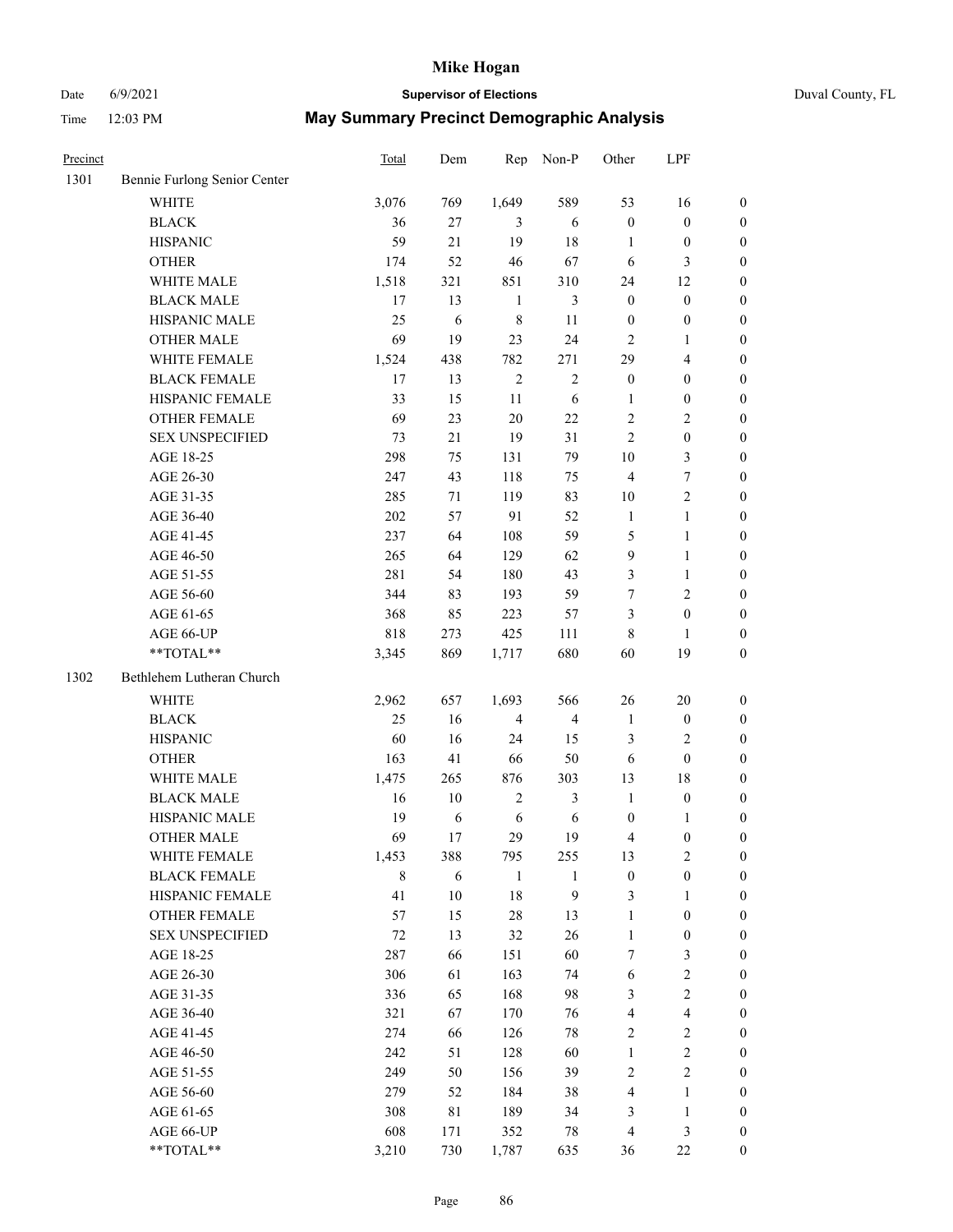# Date 6/9/2021 **Supervisor of Elections** Duval County, FL

| Precinct |                              | Total       | Dem    | Rep            | Non-P  | Other            | LPF                     |                  |
|----------|------------------------------|-------------|--------|----------------|--------|------------------|-------------------------|------------------|
| 1303     | American Legion Post 129     |             |        |                |        |                  |                         |                  |
|          | <b>WHITE</b>                 | 2,566       | 607    | 1,352          | 553    | 43               | 11                      | 0                |
|          | <b>BLACK</b>                 | 118         | 90     | $\overline{4}$ | 23     | $\mathbf{1}$     | $\boldsymbol{0}$        | 0                |
|          | <b>HISPANIC</b>              | $8\sqrt{1}$ | 25     | 29             | 27     | $\boldsymbol{0}$ | $\boldsymbol{0}$        | $\boldsymbol{0}$ |
|          | <b>OTHER</b>                 | 163         | 34     | 69             | 54     | 5                | $\mathbf{1}$            | $\boldsymbol{0}$ |
|          | WHITE MALE                   | 1,238       | 246    | 683            | 281    | 21               | 7                       | $\boldsymbol{0}$ |
|          | <b>BLACK MALE</b>            | 56          | 37     | $\sqrt{2}$     | 16     | $\mathbf{1}$     | $\boldsymbol{0}$        | $\boldsymbol{0}$ |
|          | HISPANIC MALE                | 32          | 3      | 13             | 16     | $\boldsymbol{0}$ | $\boldsymbol{0}$        | $\boldsymbol{0}$ |
|          | <b>OTHER MALE</b>            | 56          | 11     | 26             | $18\,$ | $\mathbf{1}$     | $\boldsymbol{0}$        | $\boldsymbol{0}$ |
|          | WHITE FEMALE                 | 1,311       | 360    | 658            | 267    | 22               | $\overline{\mathbf{4}}$ | $\boldsymbol{0}$ |
|          | <b>BLACK FEMALE</b>          | 60          | 51     | $\sqrt{2}$     | $\tau$ | $\boldsymbol{0}$ | $\boldsymbol{0}$        | $\boldsymbol{0}$ |
|          | HISPANIC FEMALE              | 48          | $22\,$ | 15             | $11\,$ | $\boldsymbol{0}$ | $\boldsymbol{0}$        | 0                |
|          | OTHER FEMALE                 | 63          | 16     | 28             | 16     | 3                | $\boldsymbol{0}$        | $\boldsymbol{0}$ |
|          | <b>SEX UNSPECIFIED</b>       | 64          | $10\,$ | $27\,$         | 25     | $\mathbf{1}$     | $\mathbf{1}$            | $\boldsymbol{0}$ |
|          | AGE 18-25                    | 277         | 74     | 116            | $78\,$ | 5                | $\overline{\mathbf{4}}$ | $\boldsymbol{0}$ |
|          | AGE 26-30                    | 328         | 70     | 153            | 99     | 6                | $\boldsymbol{0}$        | $\boldsymbol{0}$ |
|          | AGE 31-35                    | 268         | 67     | 111            | 83     | 5                | $\sqrt{2}$              | $\boldsymbol{0}$ |
|          | AGE 36-40                    | 246         | 69     | 98             | 68     | 7                | $\overline{\mathbf{4}}$ | $\boldsymbol{0}$ |
|          | AGE 41-45                    | 218         | 53     | 104            | 57     | $\overline{4}$   | $\boldsymbol{0}$        | $\boldsymbol{0}$ |
|          | AGE 46-50                    | 196         | 39     | 103            | 47     | $\sqrt{6}$       | $\mathbf{1}$            | $\boldsymbol{0}$ |
|          | AGE 51-55                    | 211         | 46     | 117            | 43     | 5                | $\boldsymbol{0}$        | $\boldsymbol{0}$ |
|          | AGE 56-60                    | 271         | 65     | 149            | 54     | 3                | $\boldsymbol{0}$        | 0                |
|          | AGE 61-65                    | 275         | 90     | 137            | 45     | 3                | $\boldsymbol{0}$        | 0                |
|          | AGE 66-UP                    | 638         | 183    | 366            | 83     | 5                | $\mathbf{1}$            | $\boldsymbol{0}$ |
|          | **TOTAL**                    | 2,928       | 756    | 1,454          | 657    | 49               | 12                      | $\boldsymbol{0}$ |
| 1304     | Jacksonville Beach City Hall |             |        |                |        |                  |                         |                  |
|          | <b>WHITE</b>                 | 2,746       | 721    | 1,275          | 680    | 51               | 19                      | $\boldsymbol{0}$ |
|          | <b>BLACK</b>                 | 252         | 190    | 12             | 49     | $\boldsymbol{0}$ | $\mathbf{1}$            | $\boldsymbol{0}$ |
|          | <b>HISPANIC</b>              | 115         | 42     | 41             | 28     | 4                | $\boldsymbol{0}$        | $\boldsymbol{0}$ |
|          | <b>OTHER</b>                 | 210         | 55     | 52             | 94     | $\,$ 8 $\,$      | $\mathbf{1}$            | $\boldsymbol{0}$ |
|          | WHITE MALE                   | 1,365       | 287    | 651            | 390    | 24               | 13                      | $\boldsymbol{0}$ |
|          | <b>BLACK MALE</b>            | $90\,$      | 62     | $\overline{4}$ | 23     | $\boldsymbol{0}$ | $\mathbf{1}$            | $\boldsymbol{0}$ |
|          | HISPANIC MALE                | 60          | 19     | 25             | 16     | $\boldsymbol{0}$ | $\boldsymbol{0}$        | 0                |
|          | <b>OTHER MALE</b>            | 85          | 22     | 21             | 37     | 4                | $\mathbf{1}$            | $\boldsymbol{0}$ |
|          | WHITE FEMALE                 | 1,353       | 427    | 609            | 285    | 27               | 5                       | 0                |
|          | <b>BLACK FEMALE</b>          | 160         | 126    | $\,$ 8 $\,$    | 26     | $\boldsymbol{0}$ | $\boldsymbol{0}$        | $\boldsymbol{0}$ |
|          | HISPANIC FEMALE              | 52          | 21     | 16             | $11\,$ | 4                | $\boldsymbol{0}$        | $\overline{0}$   |
|          | OTHER FEMALE                 | 88          | 27     | $22\,$         | 36     | 3                | $\boldsymbol{0}$        | $\overline{0}$   |
|          | <b>SEX UNSPECIFIED</b>       | 69          | 17     | 24             | 26     | $\mathbf{1}$     | $\mathbf{1}$            | 0                |
|          | AGE 18-25                    | 296         | 101    | 94             | $90\,$ | 10               | $\mathbf{1}$            | 0                |
|          | AGE 26-30                    | 479         | 133    | 181            | 151    | $10\,$           | $\overline{\mathbf{4}}$ | 0                |
|          | AGE 31-35                    | 370         | 102    | 135            | 119    | 9                | $\mathfrak s$           | 0                |
|          | AGE 36-40                    | 316         | 83     | 110            | 117    | 4                | $\sqrt{2}$              | 0                |
|          | AGE 41-45                    | 226         | 66     | 82             | 68     | 8                | $\sqrt{2}$              | 0                |
|          | AGE 46-50                    | 225         | 61     | 102            | 60     | $\mathbf{1}$     | $\mathbf{1}$            | 0                |
|          | AGE 51-55                    | 245         | 65     | 118            | 58     | $\sqrt{2}$       | $\sqrt{2}$              | 0                |
|          | AGE 56-60                    | 280         | 78     | 139            | 54     | 7                | $\sqrt{2}$              | 0                |
|          | AGE 61-65                    | 210         | 73     | 101            | 34     | $\overline{c}$   | $\boldsymbol{0}$        | $\overline{0}$   |
|          | AGE 66-UP                    | 676         | 246    | 318            | 100    | 10               | $\mathbf{2}$            | 0                |
|          | **TOTAL**                    | 3,323       | 1,008  | 1,380          | 851    | 63               | 21                      | $\boldsymbol{0}$ |
|          |                              |             |        |                |        |                  |                         |                  |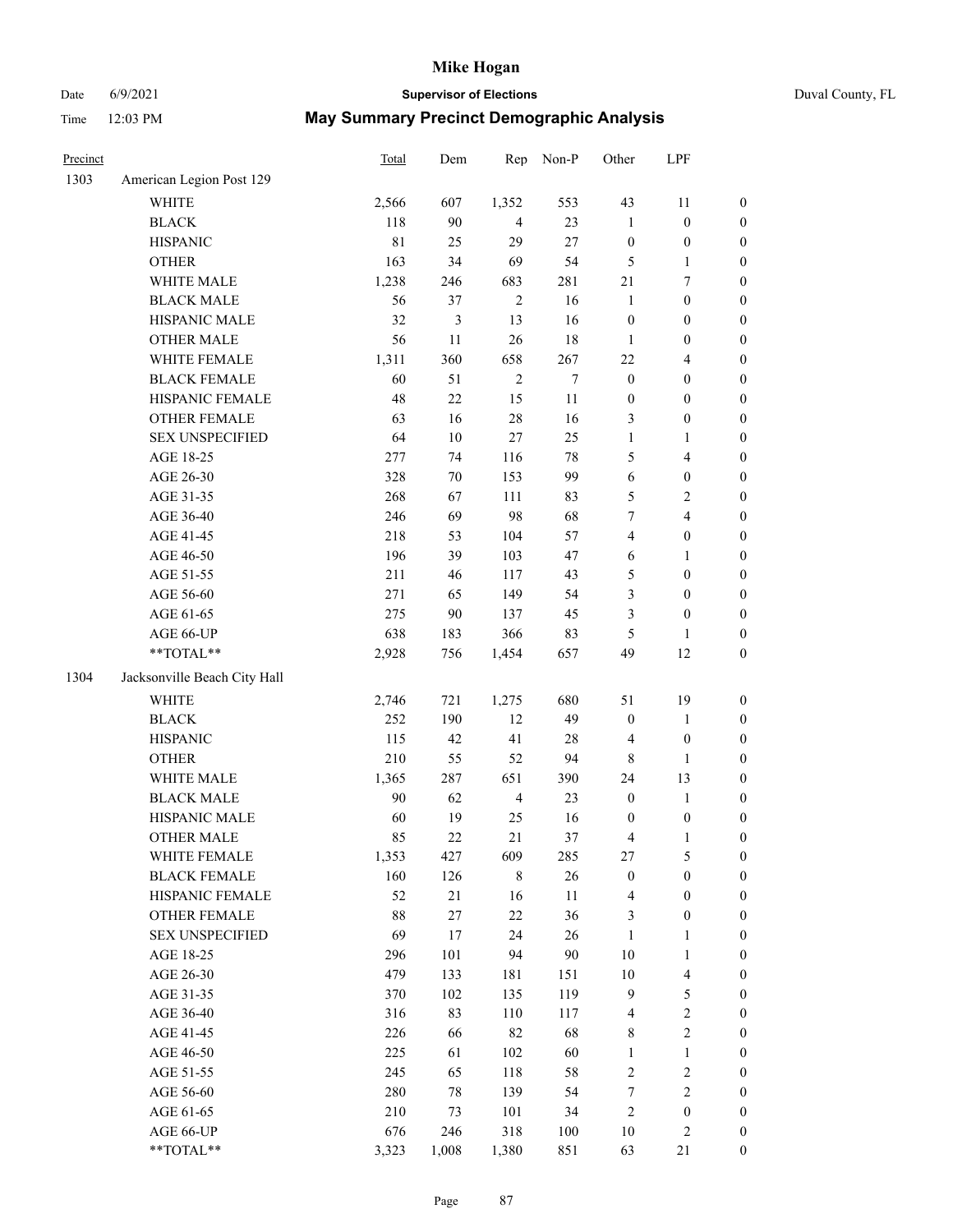# Date 6/9/2021 **Supervisor of Elections** Duval County, FL

| Precinct |                          | Total  | Dem            | Rep              | Non-P          | Other            | LPF              |                  |
|----------|--------------------------|--------|----------------|------------------|----------------|------------------|------------------|------------------|
| 1305     | Beaches Regional Library |        |                |                  |                |                  |                  |                  |
|          | <b>WHITE</b>             | 2,695  | 752            | 1,353            | 541            | 36               | 13               | 0                |
|          | <b>BLACK</b>             | 23     | 14             | $\overline{2}$   | 5              | $\mathbf{2}$     | $\boldsymbol{0}$ | $\boldsymbol{0}$ |
|          | <b>HISPANIC</b>          | 64     | 26             | 22               | 14             | $\mathbf{1}$     | $\mathbf{1}$     | $\boldsymbol{0}$ |
|          | <b>OTHER</b>             | 133    | 39             | 50               | 39             | 3                | $\mathbf{2}$     | $\boldsymbol{0}$ |
|          | WHITE MALE               | 1,263  | 263            | 688              | 286            | 16               | $10\,$           | $\boldsymbol{0}$ |
|          | <b>BLACK MALE</b>        | 14     | $\overline{7}$ | $\sqrt{2}$       | $\mathfrak{Z}$ | $\sqrt{2}$       | $\boldsymbol{0}$ | $\boldsymbol{0}$ |
|          | HISPANIC MALE            | 25     | 9              | 9                | 6              | $\mathbf{1}$     | $\boldsymbol{0}$ | $\boldsymbol{0}$ |
|          | <b>OTHER MALE</b>        | 48     | 11             | 20               | 14             | $\mathbf{2}$     | $\mathbf{1}$     | $\boldsymbol{0}$ |
|          | WHITE FEMALE             | 1,402  | 480            | 651              | 249            | 19               | $\mathfrak{Z}$   | $\boldsymbol{0}$ |
|          | <b>BLACK FEMALE</b>      | 9      | $\tau$         | $\boldsymbol{0}$ | $\sqrt{2}$     | $\boldsymbol{0}$ | $\boldsymbol{0}$ | 0                |
|          | HISPANIC FEMALE          | 37     | 16             | 12               | $\,$ 8 $\,$    | $\boldsymbol{0}$ | $\mathbf{1}$     | 0                |
|          | OTHER FEMALE             | 55     | 22             | 18               | 13             | $\mathbf{1}$     | $\mathbf{1}$     | $\boldsymbol{0}$ |
|          | <b>SEX UNSPECIFIED</b>   | 62     | 16             | $27\,$           | $18\,$         | $\mathbf{1}$     | $\boldsymbol{0}$ | $\boldsymbol{0}$ |
|          | AGE 18-25                | 263    | $80\,$         | 101              | $70\,$         | 9                | $\mathfrak{Z}$   | $\boldsymbol{0}$ |
|          | AGE 26-30                | 275    | 85             | 113              | 69             | 5                | $\mathfrak{Z}$   | $\boldsymbol{0}$ |
|          | AGE 31-35                | 265    | 72             | 112              | 75             | 4                | $\sqrt{2}$       | $\boldsymbol{0}$ |
|          | AGE 36-40                | 256    | 67             | 110              | 74             | 5                | $\boldsymbol{0}$ | $\boldsymbol{0}$ |
|          | AGE 41-45                | 181    | 54             | 76               | 46             | 2                | $\mathfrak{Z}$   | $\boldsymbol{0}$ |
|          | AGE 46-50                | 245    | 55             | 128              | 57             | 3                | $\sqrt{2}$       | $\boldsymbol{0}$ |
|          | AGE 51-55                | 238    | 56             | 127              | 47             | 6                | $\sqrt{2}$       | $\boldsymbol{0}$ |
|          | AGE 56-60                | 251    | 59             | 153              | 33             | 6                | $\boldsymbol{0}$ | 0                |
|          | AGE 61-65                | 288    | 73             | 156              | 58             | $\boldsymbol{0}$ | $\mathbf{1}$     | 0                |
|          | AGE 66-UP                | 653    | 230            | 351              | $70\,$         | $\overline{c}$   | $\boldsymbol{0}$ | $\boldsymbol{0}$ |
|          | **TOTAL**                | 2,915  | 831            | 1,427            | 599            | 42               | 16               | $\boldsymbol{0}$ |
| 1306     | Atlantic Beach City Hall |        |                |                  |                |                  |                  |                  |
|          | <b>WHITE</b>             | 2,309  | 740            | 1,038            | 491            | 32               | $\,$ 8 $\,$      | $\boldsymbol{0}$ |
|          | <b>BLACK</b>             | 95     | $72\,$         | $\mathfrak s$    | $18\,$         | $\boldsymbol{0}$ | $\boldsymbol{0}$ | $\boldsymbol{0}$ |
|          | <b>HISPANIC</b>          | 47     | 23             | 10               | 14             | $\boldsymbol{0}$ | $\boldsymbol{0}$ | $\boldsymbol{0}$ |
|          | <b>OTHER</b>             | 162    | $44\,$         | 54               | 60             | $\mathbf{2}$     | $\sqrt{2}$       | $\boldsymbol{0}$ |
|          | WHITE MALE               | 1,098  | 290            | 528              | 258            | 16               | $\sqrt{6}$       | $\boldsymbol{0}$ |
|          | <b>BLACK MALE</b>        | 50     | 35             | $\mathfrak{Z}$   | 12             | $\boldsymbol{0}$ | $\boldsymbol{0}$ | $\boldsymbol{0}$ |
|          | HISPANIC MALE            | 24     | $10\,$         | 7                | $\tau$         | $\boldsymbol{0}$ | $\boldsymbol{0}$ | $\boldsymbol{0}$ |
|          | <b>OTHER MALE</b>        | 51     | 9              | 18               | 24             | $\boldsymbol{0}$ | $\boldsymbol{0}$ | $\boldsymbol{0}$ |
|          | WHITE FEMALE             | 1,190  | 442            | 503              | 227            | 16               | 2                | 0                |
|          | <b>BLACK FEMALE</b>      | 45     | 37             | $\overline{c}$   | 6              | $\boldsymbol{0}$ | $\boldsymbol{0}$ | $\boldsymbol{0}$ |
|          | HISPANIC FEMALE          | $22\,$ | 13             | 3                | $\sqrt{6}$     | $\boldsymbol{0}$ | $\boldsymbol{0}$ | $\overline{0}$   |
|          | OTHER FEMALE             | 73     | 27             | 26               | $18\,$         | $\mathbf{1}$     | $\mathbf{1}$     | $\overline{0}$   |
|          | <b>SEX UNSPECIFIED</b>   | 60     | 16             | 17               | 25             | $\mathbf{1}$     | $\mathbf{1}$     | 0                |
|          | AGE 18-25                | 212    | 67             | 80               | 60             | 4                | $\mathbf{1}$     | 0                |
|          | AGE 26-30                | 224    | $80\,$         | 76               | 60             | 8                | $\boldsymbol{0}$ | 0                |
|          | AGE 31-35                | 242    | 83             | 81               | 69             | 8                | $\mathbf{1}$     | 0                |
|          | AGE 36-40                | 214    | 68             | 73               | 67             | 4                | $\sqrt{2}$       | 0                |
|          | AGE 41-45                | 197    | 63             | 76               | 53             | 3                | $\overline{2}$   | 0                |
|          | AGE 46-50                | 198    | 57             | 86               | 51             | 3                | $\mathbf{1}$     | 0                |
|          | AGE 51-55                | 197    | 60             | 96               | 38             | 2                | $\mathbf{1}$     | 0                |
|          | AGE 56-60                | 242    | 59             | 131              | 52             | $\boldsymbol{0}$ | $\boldsymbol{0}$ | 0                |
|          | AGE 61-65                | 260    | 101            | 117              | 41             | 1                | $\boldsymbol{0}$ | $\overline{0}$   |
|          | AGE 66-UP                | 627    | 241            | 291              | 92             | $\mathbf{1}$     | $\mathbf{2}$     | 0                |
|          | **TOTAL**                | 2,613  | 879            | 1,107            | 583            | 34               | 10               | $\boldsymbol{0}$ |
|          |                          |        |                |                  |                |                  |                  |                  |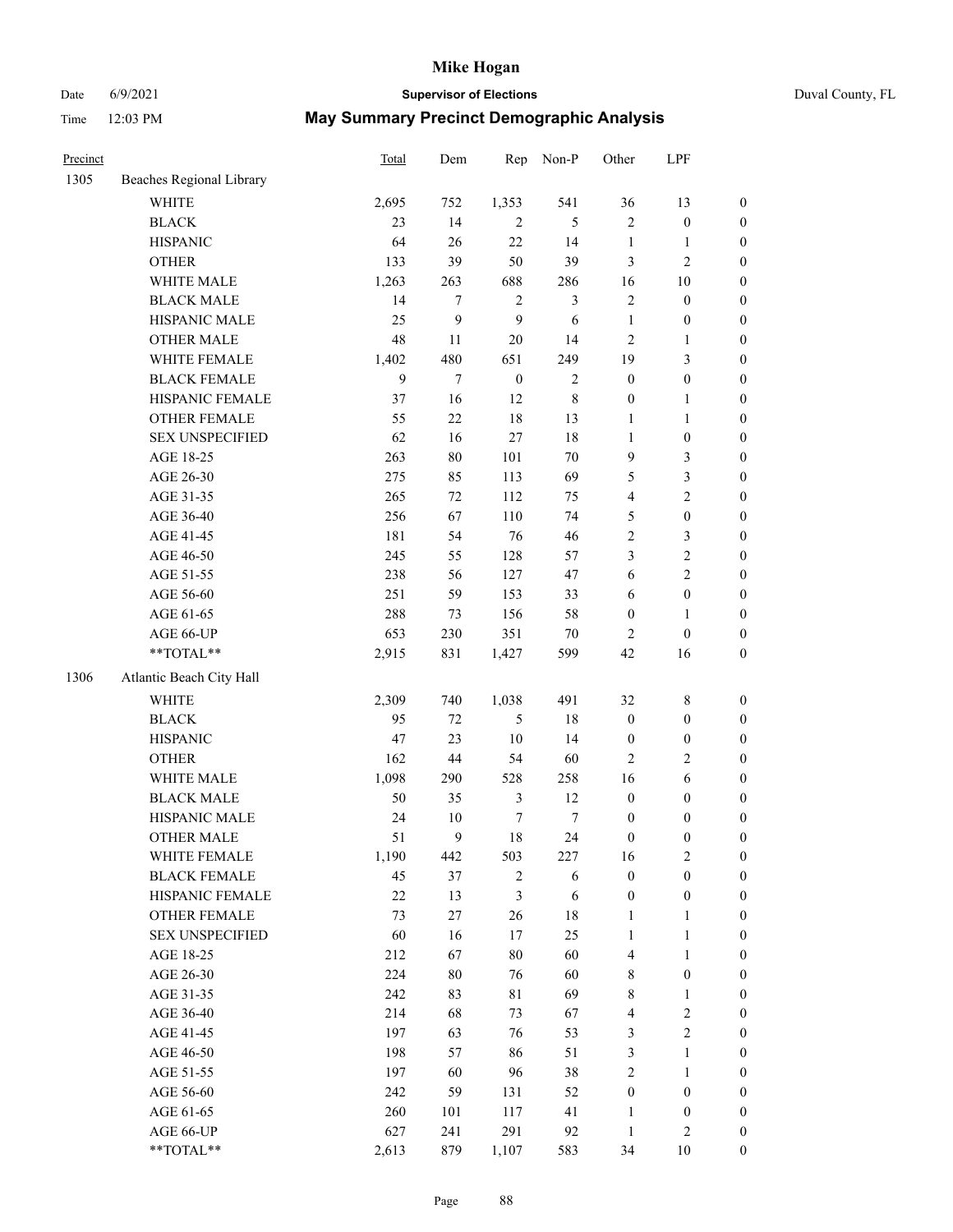# Date 6/9/2021 **Supervisor of Elections** Duval County, FL

| Precinct |                               | Total        | Dem    | Rep            | Non-P          | Other            | LPF                     |                  |
|----------|-------------------------------|--------------|--------|----------------|----------------|------------------|-------------------------|------------------|
| 1307     | Adele Grage Cultural Center   |              |        |                |                |                  |                         |                  |
|          | <b>WHITE</b>                  | 2,769        | 779    | 1,443          | 500            | 34               | 13                      | 0                |
|          | <b>BLACK</b>                  | 20           | 12     | 3              | $\overline{4}$ | $\boldsymbol{0}$ | $\mathbf{1}$            | $\boldsymbol{0}$ |
|          | <b>HISPANIC</b>               | 46           | 17     | 21             | 8              | $\boldsymbol{0}$ | $\boldsymbol{0}$        | $\boldsymbol{0}$ |
|          | <b>OTHER</b>                  | 148          | 33     | 61             | 50             | $\overline{4}$   | $\boldsymbol{0}$        | $\boldsymbol{0}$ |
|          | WHITE MALE                    | 1,278        | 290    | 703            | 257            | 18               | 10                      | $\boldsymbol{0}$ |
|          | <b>BLACK MALE</b>             | 11           | 6      | $\mathbf{1}$   | 3              | $\boldsymbol{0}$ | $\mathbf{1}$            | $\boldsymbol{0}$ |
|          | HISPANIC MALE                 | 22           | 6      | 10             | 6              | $\boldsymbol{0}$ | $\boldsymbol{0}$        | $\boldsymbol{0}$ |
|          | <b>OTHER MALE</b>             | 58           | 11     | 28             | 19             | $\boldsymbol{0}$ | $\boldsymbol{0}$        | $\boldsymbol{0}$ |
|          | WHITE FEMALE                  | 1,474        | 483    | 731            | 241            | 16               | $\mathfrak{Z}$          | $\boldsymbol{0}$ |
|          | <b>BLACK FEMALE</b>           | $\mathbf{9}$ | 6      | $\sqrt{2}$     | $\mathbf{1}$   | $\boldsymbol{0}$ | $\boldsymbol{0}$        | $\boldsymbol{0}$ |
|          | HISPANIC FEMALE               | 22           | 11     | 9              | $\sqrt{2}$     | $\boldsymbol{0}$ | $\boldsymbol{0}$        | 0                |
|          | <b>OTHER FEMALE</b>           | 62           | 16     | 25             | $18\,$         | 3                | $\boldsymbol{0}$        | $\boldsymbol{0}$ |
|          | <b>SEX UNSPECIFIED</b>        | 47           | 12     | 19             | 15             | $\mathbf{1}$     | $\boldsymbol{0}$        | $\boldsymbol{0}$ |
|          | AGE 18-25                     | 215          | 65     | 94             | 47             | 7                | $\sqrt{2}$              | $\boldsymbol{0}$ |
|          | AGE 26-30                     | 127          | 39     | 51             | 34             | 3                | $\boldsymbol{0}$        | $\boldsymbol{0}$ |
|          | AGE 31-35                     | 109          | 33     | 40             | 33             | $\sqrt{2}$       | $\mathbf{1}$            | $\boldsymbol{0}$ |
|          | AGE 36-40                     | 140          | 32     | 60             | 45             | $\mathfrak{2}$   | $\mathbf{1}$            | $\boldsymbol{0}$ |
|          | AGE 41-45                     | 134          | 35     | 63             | 35             | $\boldsymbol{0}$ | $\mathbf{1}$            | $\boldsymbol{0}$ |
|          | AGE 46-50                     | 129          | 36     | 51             | 37             | 1                | $\overline{\mathbf{4}}$ | $\boldsymbol{0}$ |
|          | AGE 51-55                     | 238          | 55     | 136            | 41             | 4                | $\sqrt{2}$              | $\boldsymbol{0}$ |
|          | AGE 56-60                     | 257          | 53     | 156            | 47             | $\mathbf{1}$     | $\boldsymbol{0}$        | 0                |
|          | AGE 61-65                     | 300          | 100    | 146            | 45             | $\tau$           | $\mathbf{2}$            | 0                |
|          | AGE 66-UP                     | 1,334        | 393    | 731            | 198            | $11\,$           | $\mathbf{1}$            | $\boldsymbol{0}$ |
|          | $**TOTAL**$                   | 2,983        | 841    | 1,528          | 562            | 38               | 14                      | $\boldsymbol{0}$ |
| 1308     | Community Presbyterian Church |              |        |                |                |                  |                         |                  |
|          | WHITE                         | 2,596        | 707    | 1,279          | 562            | 34               | 14                      | $\boldsymbol{0}$ |
|          | <b>BLACK</b>                  | 363          | 292    | 15             | 55             | $\boldsymbol{0}$ | $\mathbf{1}$            | $\boldsymbol{0}$ |
|          | <b>HISPANIC</b>               | 73           | 30     | 21             | 22             | $\boldsymbol{0}$ | $\boldsymbol{0}$        | $\boldsymbol{0}$ |
|          | <b>OTHER</b>                  | 162          | 58     | 51             | 48             | 4                | $\mathbf{1}$            | $\boldsymbol{0}$ |
|          | WHITE MALE                    | 1,224        | 279    | 638            | 285            | 12               | $10\,$                  | $\boldsymbol{0}$ |
|          | <b>BLACK MALE</b>             | 150          | 108    | 11             | 31             | $\boldsymbol{0}$ | $\boldsymbol{0}$        | $\boldsymbol{0}$ |
|          | HISPANIC MALE                 | 28           | 9      | $\,8\,$        | 11             | $\boldsymbol{0}$ | $\boldsymbol{0}$        | $\boldsymbol{0}$ |
|          | <b>OTHER MALE</b>             | 53           | 16     | $20\,$         | 14             | 3                | $\boldsymbol{0}$        | $\boldsymbol{0}$ |
|          | WHITE FEMALE                  | 1,350        | 420    | 635            | 270            | 21               | 4                       | 0                |
|          | <b>BLACK FEMALE</b>           | 207          | 179    | $\overline{4}$ | 23             | $\boldsymbol{0}$ | $\mathbf{1}$            | $\boldsymbol{0}$ |
|          | HISPANIC FEMALE               | 44           | $20\,$ | 13             | 11             | $\boldsymbol{0}$ | $\boldsymbol{0}$        | $\overline{0}$   |
|          | <b>OTHER FEMALE</b>           | 65           | 27     | $20\,$         | 17             | $\mathbf{1}$     | $\boldsymbol{0}$        | $\overline{0}$   |
|          | <b>SEX UNSPECIFIED</b>        | 72           | 29     | 17             | 24             | $\mathbf{1}$     | $\mathbf{1}$            | 0                |
|          | AGE 18-25                     | 325          | 113    | 114            | 89             | 9                | $\boldsymbol{0}$        | $\theta$         |
|          | AGE 26-30                     | 206          | 67     | $72\,$         | 60             | 4                | $\mathfrak{Z}$          | 0                |
|          | AGE 31-35                     | 240          | 85     | 75             | 74             | 4                | $\sqrt{2}$              | 0                |
|          | AGE 36-40                     | 261          | 77     | 100            | 79             | $\overline{c}$   | $\mathfrak{Z}$          | 0                |
|          | AGE 41-45                     | 240          | 73     | 95             | 68             | $\mathbf{1}$     | $\mathfrak{Z}$          | 0                |
|          | AGE 46-50                     | 249          | 83     | 106            | 59             | $\boldsymbol{0}$ | $\mathbf{1}$            | 0                |
|          | AGE 51-55                     | 259          | 73     | 123            | 55             | 5                | $\mathfrak{Z}$          | 0                |
|          | AGE 56-60                     | 376          | 118    | 182            | 69             | 6                | 1                       | $\overline{0}$   |
|          | AGE 61-65                     | 302          | 105    | 160            | 36             | 1                | $\boldsymbol{0}$        | $\overline{0}$   |
|          | AGE 66-UP                     | 736          | 293    | 339            | 98             | 6                | $\boldsymbol{0}$        | 0                |
|          | **TOTAL**                     | 3,194        | 1,087  | 1,366          | 687            | 38               | 16                      | $\boldsymbol{0}$ |
|          |                               |              |        |                |                |                  |                         |                  |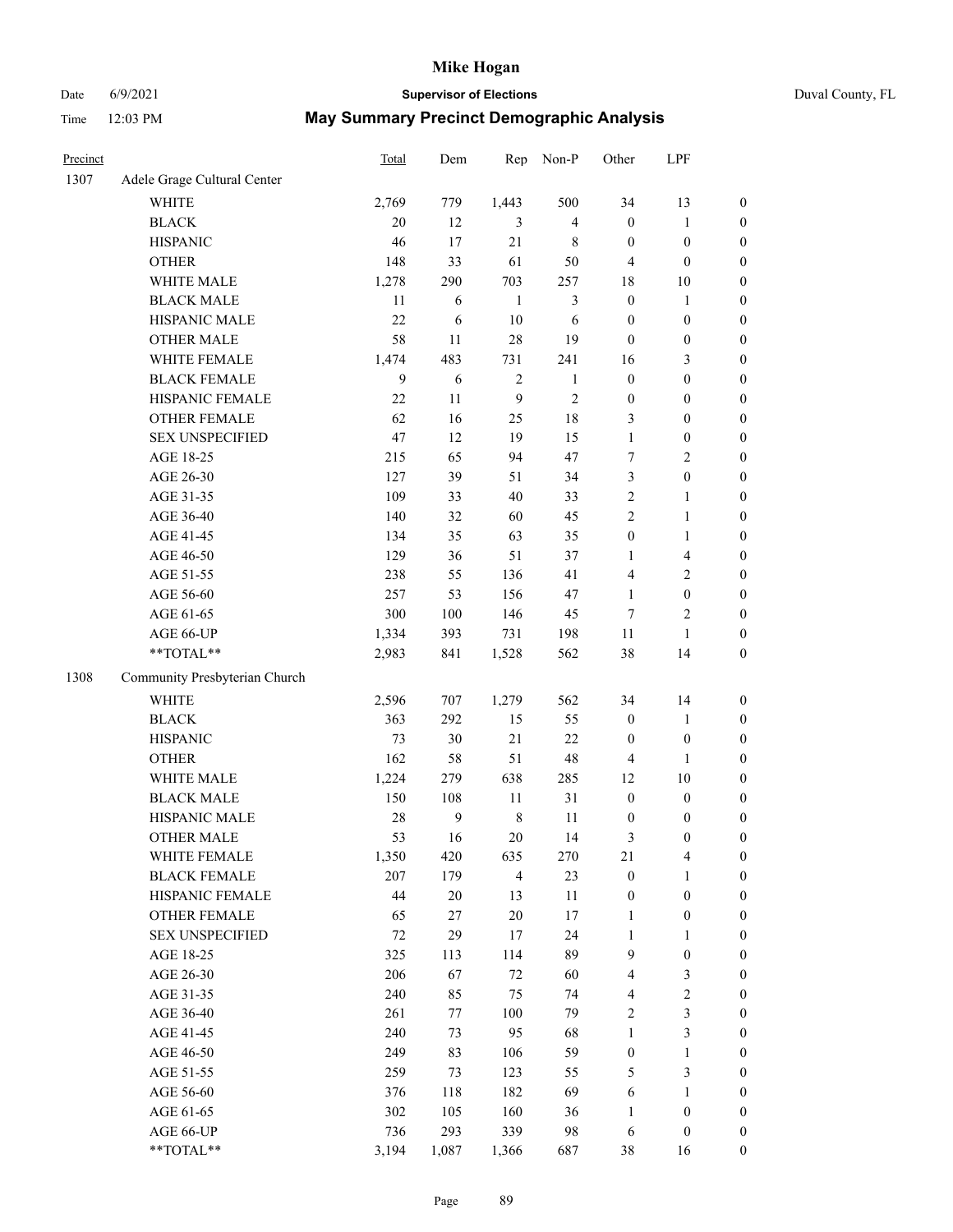# Date 6/9/2021 **Supervisor of Elections** Duval County, FL

| Precinct |                                       | Total | Dem              | Rep            | Non-P        | Other            | LPF              |                  |
|----------|---------------------------------------|-------|------------------|----------------|--------------|------------------|------------------|------------------|
| 1309     | Christ United Methodist Church        |       |                  |                |              |                  |                  |                  |
|          | <b>WHITE</b>                          | 2,803 | 704              | 1,428          | 610          | 46               | 15               | 0                |
|          | <b>BLACK</b>                          | 41    | 18               | 8              | 12           | 3                | $\boldsymbol{0}$ | 0                |
|          | <b>HISPANIC</b>                       | 55    | 16               | 24             | 13           | $\mathbf{1}$     | $\mathbf{1}$     | 0                |
|          | <b>OTHER</b>                          | 157   | 33               | 47             | 70           | 3                | $\overline{4}$   | $\boldsymbol{0}$ |
|          | WHITE MALE                            | 1,347 | 244              | 740            | 327          | 26               | 10               | $\boldsymbol{0}$ |
|          | <b>BLACK MALE</b>                     | 21    | 10               | 3              | 6            | 2                | $\boldsymbol{0}$ | $\boldsymbol{0}$ |
|          | HISPANIC MALE                         | 27    | $\mathfrak s$    | 13             | $\,$ 8 $\,$  | $\mathbf{1}$     | $\boldsymbol{0}$ | $\boldsymbol{0}$ |
|          | <b>OTHER MALE</b>                     | 59    | 12               | 16             | 27           | 2                | $\mathbf{2}$     | $\boldsymbol{0}$ |
|          | WHITE FEMALE                          | 1,423 | 456              | 672            | 270          | 20               | 5                | 0                |
|          | <b>BLACK FEMALE</b>                   | 20    | $\,$ 8 $\,$      | 5              | 6            | $\mathbf{1}$     | $\boldsymbol{0}$ | 0                |
|          | HISPANIC FEMALE                       | 27    | 11               | 10             | 5            | $\boldsymbol{0}$ | $\mathbf{1}$     | 0                |
|          | OTHER FEMALE                          | 65    | 16               | 24             | 23           | $\boldsymbol{0}$ | $\sqrt{2}$       | 0                |
|          | <b>SEX UNSPECIFIED</b>                | 66    | 9                | 24             | 32           | $\mathbf{1}$     | $\boldsymbol{0}$ | $\boldsymbol{0}$ |
|          | AGE 18-25                             | 282   | 58               | 118            | 93           | 10               | $\mathfrak{Z}$   | $\boldsymbol{0}$ |
|          | AGE 26-30                             | 255   | 69               | 95             | 85           | 6                | $\boldsymbol{0}$ | $\boldsymbol{0}$ |
|          | AGE 31-35                             | 289   | 69               | 118            | 90           | 9                | $\mathfrak{Z}$   | $\boldsymbol{0}$ |
|          | AGE 36-40                             | 321   | 71               | 153            | 87           | 5                | 5                | $\boldsymbol{0}$ |
|          | AGE 41-45                             | 263   | 66               | 113            | 77           | 5                | $\overline{c}$   | $\overline{0}$   |
|          | AGE 46-50                             | 253   | 54               | 123            | $70\,$       | 3                | 3                | 0                |
|          | AGE 51-55                             | 239   | 56               | 132            | 50           | $\boldsymbol{0}$ | $\mathbf{1}$     | 0                |
|          | AGE 56-60                             | 248   | 52               | 140            | 47           | 7                | $\sqrt{2}$       | 0                |
|          | AGE 61-65                             | 285   | 67               | 169            | 46           | 3                | $\boldsymbol{0}$ | 0                |
|          | AGE 66-UP                             | 621   | 209              | 346            | 60           | 5                | 1                | 0                |
|          | $**TOTAL**$                           | 3,056 | 771              | 1,507          | 705          | 53               | 20               | $\boldsymbol{0}$ |
| 1310     | First Christian Church of the Beaches |       |                  |                |              |                  |                  |                  |
|          | <b>WHITE</b>                          | 2,902 | 713              | 1,459          | 662          | 53               | 15               | $\boldsymbol{0}$ |
|          | <b>BLACK</b>                          | 41    | 23               | 7              | 10           | $\mathbf{1}$     | $\boldsymbol{0}$ | $\boldsymbol{0}$ |
|          | <b>HISPANIC</b>                       | 98    | 26               | 40             | $27\,$       | 5                | $\boldsymbol{0}$ | 0                |
|          | <b>OTHER</b>                          | 180   | 42               | 58             | 75           | $\overline{c}$   | 3                | $\boldsymbol{0}$ |
|          | WHITE MALE                            | 1,437 | 301              | 720            | 372          | 31               | 13               | $\overline{0}$   |
|          | <b>BLACK MALE</b>                     | 23    | 10               | $\overline{4}$ | $\,$ 8 $\,$  | $\mathbf{1}$     | $\boldsymbol{0}$ | 0                |
|          | HISPANIC MALE                         | 48    | $\boldsymbol{9}$ | 25             | 12           | 2                | $\boldsymbol{0}$ | 0                |
|          | <b>OTHER MALE</b>                     | 67    | 12               | 22             | 30           | 2                | 1                | 0                |
|          | WHITE FEMALE                          | 1,441 | 408              | 726            | 283          | 22               | $\overline{c}$   | 0                |
|          | <b>BLACK FEMALE</b>                   | 17    | 12               | 3              | $\mathbf{2}$ | $\boldsymbol{0}$ | $\boldsymbol{0}$ | $\overline{0}$   |
|          | HISPANIC FEMALE                       | 50    | 17               | 15             | 15           | 3                | $\boldsymbol{0}$ | $\overline{0}$   |
|          | OTHER FEMALE                          | 75    | 23               | 29             | $22\,$       | $\boldsymbol{0}$ | $\mathbf{1}$     | $\overline{0}$   |
|          | <b>SEX UNSPECIFIED</b>                | 63    | 12               | 20             | 30           | $\boldsymbol{0}$ | $\mathbf{1}$     | 0                |
|          | AGE 18-25                             | 300   | 76               | 121            | 86           | 15               | $\sqrt{2}$       | 0                |
|          | AGE 26-30                             | 340   | 80               | 130            | 120          | 7                | 3                | 0                |
|          | AGE 31-35                             | 344   | 87               | 142            | 109          | 4                | $\sqrt{2}$       | 0                |
|          | AGE 36-40                             | 262   | 71               | 103            | 78           | 7                | $\mathfrak{Z}$   | 0                |
|          | AGE 41-45                             | 240   | 61               | 104            | 66           | 5                | $\overline{4}$   | 0                |
|          | AGE 46-50                             | 224   | 59               | 109            | 50           | 4                | $\sqrt{2}$       | 0                |
|          | AGE 51-55                             | 279   | 62               | 160            | 54           | 3                | $\boldsymbol{0}$ | $\overline{0}$   |
|          | AGE 56-60                             | 314   | 66               | 176            | 64           | 6                | $\sqrt{2}$       | $\overline{0}$   |
|          | AGE 61-65                             | 280   | 65               | 152            | 60           | 3                | $\boldsymbol{0}$ | $\overline{0}$   |
|          | AGE 66-UP                             | 638   | 177              | 367            | $87\,$       | 7                | $\boldsymbol{0}$ | 0                |
|          | **TOTAL**                             | 3,221 | 804              | 1,564          | 774          | 61               | 18               | $\boldsymbol{0}$ |
|          |                                       |       |                  |                |              |                  |                  |                  |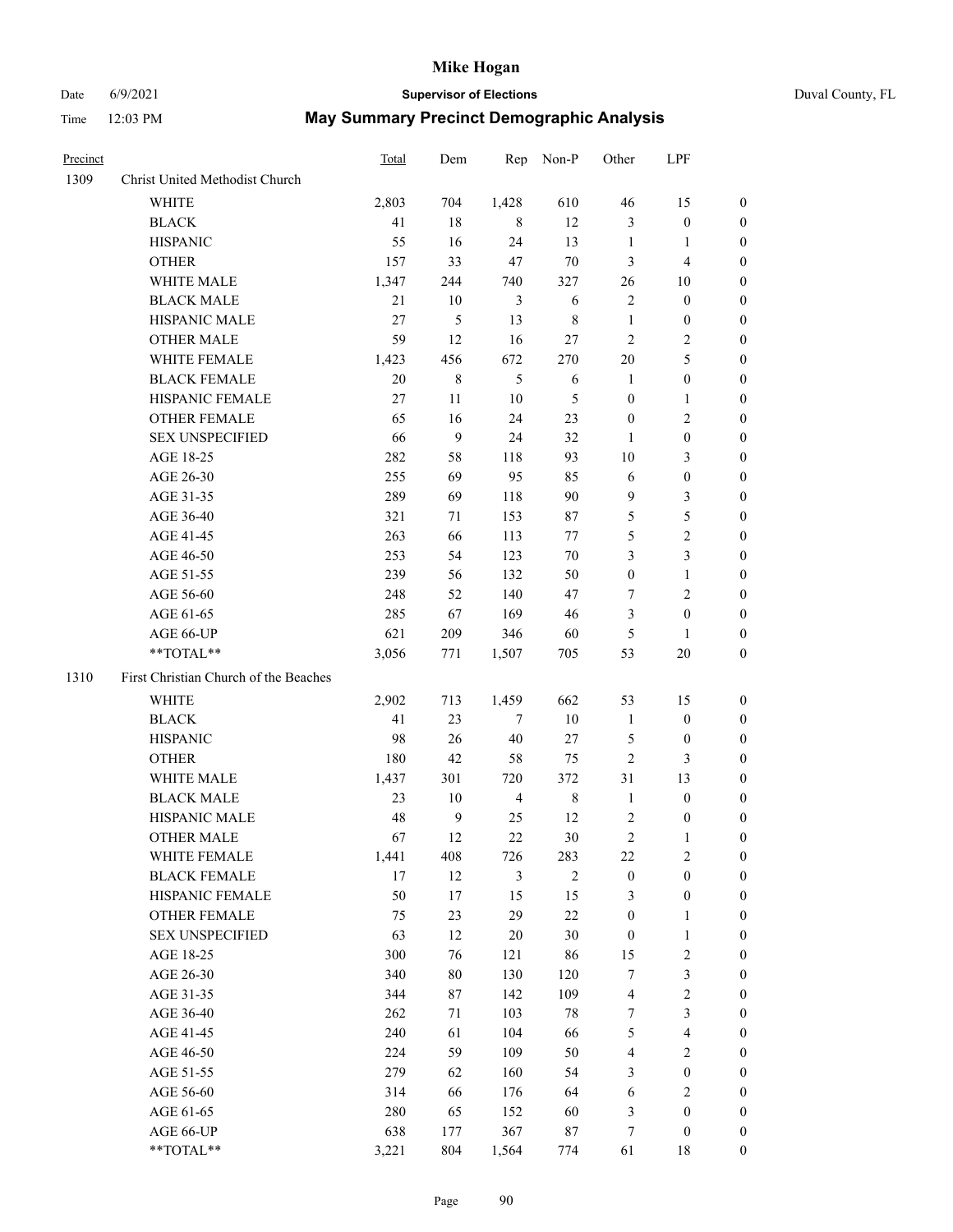Date 6/9/2021 **Supervisor of Elections** Duval County, FL

| Precinct |                            | Total  | Dem    | Rep            | Non-P          | Other                   | LPF                     |                  |
|----------|----------------------------|--------|--------|----------------|----------------|-------------------------|-------------------------|------------------|
| 1311     | Hampton Inn                |        |        |                |                |                         |                         |                  |
|          | <b>WHITE</b>               | 3,428  | 771    | 1,836          | 738            | 62                      | 21                      | $\boldsymbol{0}$ |
|          | <b>BLACK</b>               | 72     | 50     | 6              | 14             | $\mathbf{1}$            | $\mathbf{1}$            | $\boldsymbol{0}$ |
|          | <b>HISPANIC</b>            | 85     | 33     | 30             | $20\,$         | $\overline{c}$          | $\boldsymbol{0}$        | $\boldsymbol{0}$ |
|          | <b>OTHER</b>               | 242    | 62     | 110            | 68             | $\mathbf{1}$            | $\mathbf{1}$            | $\boldsymbol{0}$ |
|          | WHITE MALE                 | 1,582  | 273    | 902            | 370            | 25                      | 12                      | $\boldsymbol{0}$ |
|          | <b>BLACK MALE</b>          | 45     | 30     | $\overline{4}$ | $10\,$         | $\mathbf{1}$            | $\boldsymbol{0}$        | $\boldsymbol{0}$ |
|          | HISPANIC MALE              | 25     | 11     | $\,$ 8 $\,$    | 6              | $\boldsymbol{0}$        | $\boldsymbol{0}$        | $\boldsymbol{0}$ |
|          | <b>OTHER MALE</b>          | 95     | 22     | 48             | 24             | $\boldsymbol{0}$        | $\mathbf{1}$            | $\boldsymbol{0}$ |
|          | WHITE FEMALE               | 1,814  | 491    | 922            | 355            | 37                      | $\mathbf{9}$            | $\boldsymbol{0}$ |
|          | <b>BLACK FEMALE</b>        | 27     | $20\,$ | $\overline{2}$ | $\overline{4}$ | $\boldsymbol{0}$        | $\mathbf{1}$            | 0                |
|          | HISPANIC FEMALE            | 57     | 22     | 21             | 12             | $\overline{2}$          | $\boldsymbol{0}$        | $\boldsymbol{0}$ |
|          | OTHER FEMALE               | 112    | 34     | 50             | 27             | $\mathbf{1}$            | $\boldsymbol{0}$        | $\boldsymbol{0}$ |
|          | <b>SEX UNSPECIFIED</b>     | $70\,$ | 13     | 25             | 32             | $\boldsymbol{0}$        | $\boldsymbol{0}$        | $\boldsymbol{0}$ |
|          | AGE 18-25                  | 327    | 69     | 150            | 93             | 13                      | $\sqrt{2}$              | $\boldsymbol{0}$ |
|          | AGE 26-30                  | 341    | 85     | 161            | 85             | 7                       | $\mathfrak{Z}$          | $\boldsymbol{0}$ |
|          | AGE 31-35                  | 378    | 64     | 190            | 117            | 4                       | $\mathfrak{Z}$          | $\boldsymbol{0}$ |
|          | AGE 36-40                  | 337    | $78\,$ | 151            | 97             | 7                       | $\overline{\mathbf{4}}$ | $\boldsymbol{0}$ |
|          | AGE 41-45                  | 302    | 77     | 133            | 85             | $\overline{\mathbf{4}}$ | $\mathfrak{Z}$          | $\boldsymbol{0}$ |
|          | AGE 46-50                  | 265    | 46     | 151            | 60             | 5                       | $\mathfrak{Z}$          | $\boldsymbol{0}$ |
|          | AGE 51-55                  | 314    | 52     | 191            | 63             | 5                       | $\mathfrak{Z}$          | 0                |
|          | AGE 56-60                  | 359    | 81     | 206            | 62             | 9                       | $\mathbf{1}$            | $\boldsymbol{0}$ |
|          | AGE 61-65                  | 319    | 99     | 174            | 41             | 4                       | $\mathbf{1}$            | $\boldsymbol{0}$ |
|          | AGE 66-UP                  | 885    | 265    | 475            | 137            | 8                       | $\boldsymbol{0}$        | $\boldsymbol{0}$ |
|          | **TOTAL**                  | 3,827  | 916    | 1,982          | 840            | 66                      | 23                      | $\boldsymbol{0}$ |
| 1312     | Oceanside Church of Christ |        |        |                |                |                         |                         |                  |
|          | <b>WHITE</b>               | 1,955  | 530    | 834            | 547            | 31                      | 13                      | $\boldsymbol{0}$ |
|          | <b>BLACK</b>               | 335    | 246    | 16             | 69             | 4                       | $\boldsymbol{0}$        | $\boldsymbol{0}$ |
|          | <b>HISPANIC</b>            | 138    | 62     | 33             | 40             | 3                       | $\boldsymbol{0}$        | $\boldsymbol{0}$ |
|          | <b>OTHER</b>               | 184    | 57     | 50             | $72\,$         | 3                       | $\sqrt{2}$              | $\boldsymbol{0}$ |
|          | WHITE MALE                 | 941    | 183    | 440            | 300            | $10\,$                  | $\,8\,$                 | $\boldsymbol{0}$ |
|          | <b>BLACK MALE</b>          | 150    | 99     | 10             | 39             | $\mathfrak{2}$          | $\boldsymbol{0}$        | $\boldsymbol{0}$ |
|          | HISPANIC MALE              | 64     | 23     | 17             | 24             | $\boldsymbol{0}$        | $\boldsymbol{0}$        | 0                |
|          | <b>OTHER MALE</b>          | 64     | 19     | 14             | 31             | $\boldsymbol{0}$        | $\boldsymbol{0}$        | $\boldsymbol{0}$ |
|          | WHITE FEMALE               | 996    | 339    | 387            | 244            | 21                      | 5                       | $\overline{0}$   |
|          | <b>BLACK FEMALE</b>        | 177    | 143    | $\mathfrak s$  | 27             | $\sqrt{2}$              | $\boldsymbol{0}$        | $\overline{0}$   |
|          | HISPANIC FEMALE            | 73     | 39     | 15             | 16             | 3                       | $\boldsymbol{0}$        | $\overline{0}$   |
|          | <b>OTHER FEMALE</b>        | 82     | 27     | 26             | 26             | $\mathbf{1}$            | $\mathbf{2}$            | 0                |
|          | <b>SEX UNSPECIFIED</b>     | 65     | 23     | 19             | 21             | $\sqrt{2}$              | $\boldsymbol{0}$        | 0                |
|          | AGE 18-25                  | 288    | 92     | 85             | 98             | $\mathbf{9}$            | $\overline{\mathbf{4}}$ | 0                |
|          | AGE 26-30                  | 326    | 105    | 103            | 110            | 5                       | $\mathfrak{Z}$          | 0                |
|          | AGE 31-35                  | 302    | $87\,$ | 98             | 105            | $\mathbf{9}$            | $\mathfrak{Z}$          | 0                |
|          | AGE 36-40                  | 281    | 104    | 78             | 91             | 5                       | $\mathfrak{Z}$          | 0                |
|          | AGE 41-45                  | 215    | 77     | 61             | 75             | $\sqrt{2}$              | $\boldsymbol{0}$        | 0                |
|          | AGE 46-50                  | 228    | 70     | 85             | 69             | 4                       | $\boldsymbol{0}$        | 0                |
|          | AGE 51-55                  | 205    | 60     | 97             | 47             | $\boldsymbol{0}$        | $\mathbf{1}$            | $\boldsymbol{0}$ |
|          | AGE 56-60                  | 227    | 67     | 110            | 48             | 1                       | $\mathbf{1}$            | $\boldsymbol{0}$ |
|          | AGE 61-65                  | 204    | 84     | 89             | 29             | 2                       | $\boldsymbol{0}$        | 0                |
|          | AGE 66-UP                  | 336    | 149    | 127            | 56             | 4                       | $\boldsymbol{0}$        | 0                |
|          | **TOTAL**                  | 2,612  | 895    | 933            | 728            | 41                      | 15                      | $\overline{0}$   |
|          |                            |        |        |                |                |                         |                         |                  |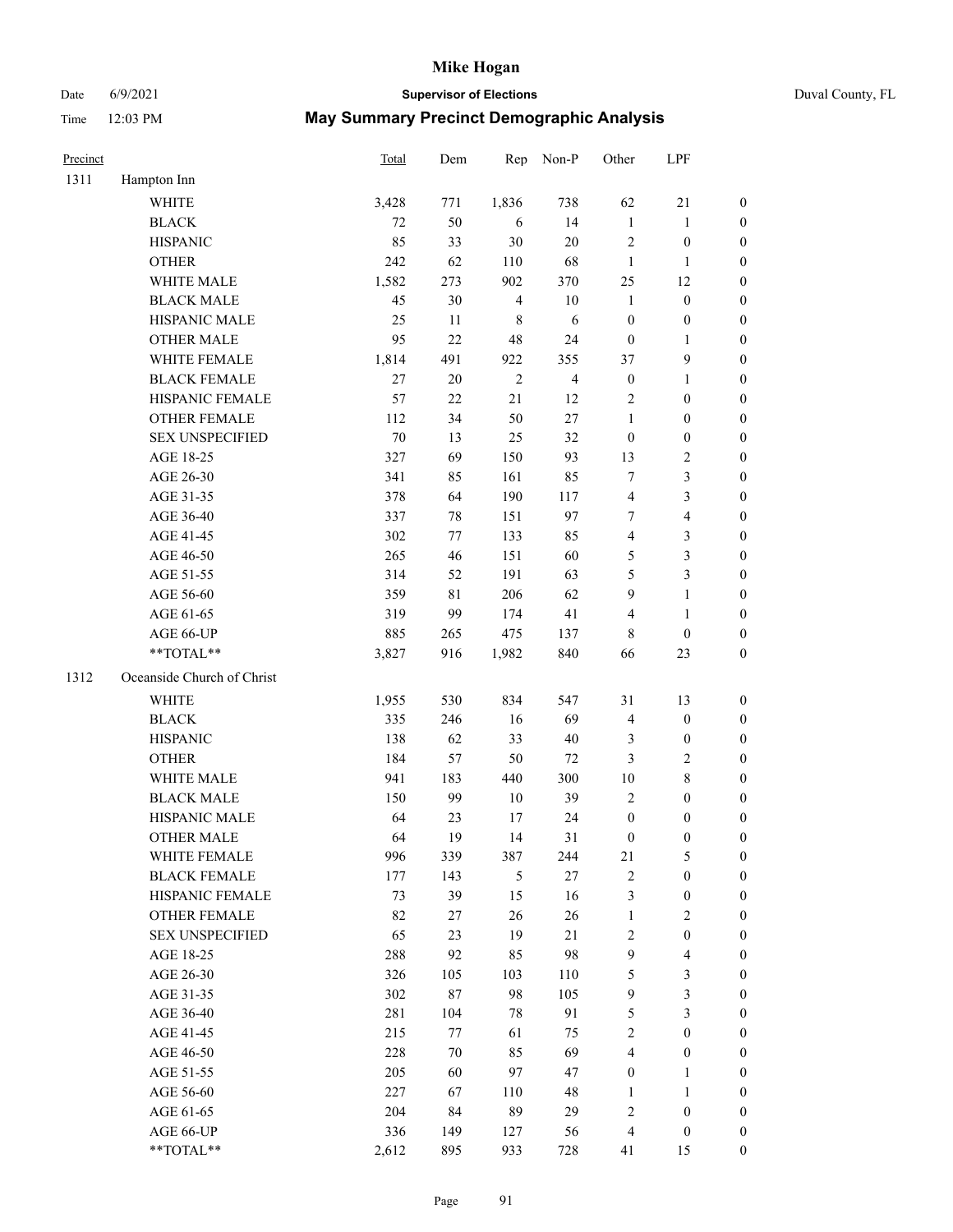# Date 6/9/2021 **Supervisor of Elections** Duval County, FL

| Precinct |                          | <b>Total</b> | Dem    | Rep        | Non-P  | Other                   | LPF                     |                  |
|----------|--------------------------|--------------|--------|------------|--------|-------------------------|-------------------------|------------------|
| 1313     | Rivertown Church         |              |        |            |        |                         |                         |                  |
|          | <b>WHITE</b>             | 3,763        | 660    | 2,313      | 740    | 40                      | $10\,$                  | 0                |
|          | <b>BLACK</b>             | 201          | 147    | 9          | 45     | $\boldsymbol{0}$        | $\boldsymbol{0}$        | $\boldsymbol{0}$ |
|          | <b>HISPANIC</b>          | 170          | 66     | 50         | 51     | 3                       | $\boldsymbol{0}$        | $\boldsymbol{0}$ |
|          | <b>OTHER</b>             | 301          | 65     | 113        | 116    | 6                       | 1                       | $\boldsymbol{0}$ |
|          | WHITE MALE               | 1,861        | 246    | 1,184      | 409    | 17                      | $\mathfrak{S}$          | $\boldsymbol{0}$ |
|          | <b>BLACK MALE</b>        | 68           | 45     | 6          | 17     | $\boldsymbol{0}$        | $\boldsymbol{0}$        | $\boldsymbol{0}$ |
|          | HISPANIC MALE            | 82           | 26     | 26         | $28\,$ | 2                       | $\boldsymbol{0}$        | $\boldsymbol{0}$ |
|          | <b>OTHER MALE</b>        | 100          | 24     | 32         | $44\,$ | $\boldsymbol{0}$        | $\boldsymbol{0}$        | $\boldsymbol{0}$ |
|          | WHITE FEMALE             | 1,872        | 411    | 1,109      | 324    | 23                      | $\mathfrak{S}$          | $\boldsymbol{0}$ |
|          | <b>BLACK FEMALE</b>      | 133          | 102    | 3          | $28\,$ | $\boldsymbol{0}$        | $\boldsymbol{0}$        | $\boldsymbol{0}$ |
|          | HISPANIC FEMALE          | 85           | 38     | 23         | 23     | $\mathbf{1}$            | $\boldsymbol{0}$        | 0                |
|          | <b>OTHER FEMALE</b>      | 144          | 30     | 63         | 45     | 5                       | $\mathbf{1}$            | $\boldsymbol{0}$ |
|          | <b>SEX UNSPECIFIED</b>   | 90           | 16     | 39         | 34     | $\mathbf{1}$            | $\boldsymbol{0}$        | $\boldsymbol{0}$ |
|          | AGE 18-25                | 431          | 106    | 183        | 135    | 6                       | 1                       | $\boldsymbol{0}$ |
|          | AGE 26-30                | 333          | 92     | 141        | 93     | 3                       | $\overline{4}$          | $\boldsymbol{0}$ |
|          | AGE 31-35                | 354          | 97     | 158        | 94     | 5                       | $\boldsymbol{0}$        | $\boldsymbol{0}$ |
|          | AGE 36-40                | 382          | 79     | 188        | 105    | $\tau$                  | $\mathfrak{Z}$          | $\boldsymbol{0}$ |
|          | AGE 41-45                | 368          | 86     | 171        | 105    | $\sqrt{6}$              | $\boldsymbol{0}$        | $\boldsymbol{0}$ |
|          | AGE 46-50                | 356          | 60     | 216        | 75     | 5                       | $\boldsymbol{0}$        | $\boldsymbol{0}$ |
|          | AGE 51-55                | 346          | 64     | 210        | 67     | $\overline{4}$          | $\mathbf{1}$            | $\boldsymbol{0}$ |
|          | AGE 56-60                | 430          | 67     | 286        | 73     | 3                       | $\mathbf{1}$            | 0                |
|          | AGE 61-65                | 361          | 56     | 233        | 66     | 5                       | $\mathbf{1}$            | 0                |
|          | AGE 66-UP                | 1,074        | 231    | 699        | 139    | 5                       | $\boldsymbol{0}$        | $\boldsymbol{0}$ |
|          | **TOTAL**                | 4,435        | 938    | 2,485      | 952    | 49                      | 11                      | $\boldsymbol{0}$ |
| 1314     | Mayport Community Center |              |        |            |        |                         |                         |                  |
|          | <b>WHITE</b>             | 798          | 133    | 432        | 206    | 18                      | $\mathbf{9}$            | $\boldsymbol{0}$ |
|          | <b>BLACK</b>             | 167          | 107    | 10         | 43     | 7                       | $\boldsymbol{0}$        | $\boldsymbol{0}$ |
|          | <b>HISPANIC</b>          | 87           | $28\,$ | 29         | 26     | $\boldsymbol{0}$        | $\overline{4}$          | $\boldsymbol{0}$ |
|          | <b>OTHER</b>             | 134          | 32     | 55         | $42\,$ | 5                       | $\boldsymbol{0}$        | $\boldsymbol{0}$ |
|          | WHITE MALE               | 403          | 50     | 234        | 104    | 9                       | 6                       | $\boldsymbol{0}$ |
|          | <b>BLACK MALE</b>        | 74           | 40     | $\sqrt{5}$ | 25     | $\overline{4}$          | $\boldsymbol{0}$        | $\boldsymbol{0}$ |
|          | HISPANIC MALE            | 41           | 12     | 14         | 12     | $\boldsymbol{0}$        | $\mathfrak{Z}$          | $\boldsymbol{0}$ |
|          | <b>OTHER MALE</b>        | 47           | 9      | 22         | 12     | 4                       | $\boldsymbol{0}$        | $\boldsymbol{0}$ |
|          | WHITE FEMALE             | 377          | 80     | 188        | 97     | 9                       | 3                       | 0                |
|          | <b>BLACK FEMALE</b>      | 90           | 65     | 5          | 17     | 3                       | $\boldsymbol{0}$        | $\boldsymbol{0}$ |
|          | HISPANIC FEMALE          | 44           | 15     | 14         | 14     | $\boldsymbol{0}$        | 1                       | $\overline{0}$   |
|          | OTHER FEMALE             | 65           | 16     | 25         | 24     | $\boldsymbol{0}$        | $\boldsymbol{0}$        | $\overline{0}$   |
|          | <b>SEX UNSPECIFIED</b>   | 45           | 13     | 19         | 12     | $\mathbf{1}$            | $\boldsymbol{0}$        | 0                |
|          | AGE 18-25                | 160          | 45     | 58         | 49     | 4                       | $\overline{\mathbf{4}}$ | 0                |
|          | AGE 26-30                | 125          | 32     | 40         | 50     | 2                       | $\mathbf{1}$            | 0                |
|          | AGE 31-35                | 156          | 38     | 58         | 50     | 6                       | $\overline{\mathbf{4}}$ | 0                |
|          | AGE 36-40                | 185          | 53     | 77         | 49     | 3                       | $\mathfrak{Z}$          | 0                |
|          | AGE 41-45                | 143          | 34     | 66         | 38     | $\overline{\mathbf{4}}$ | $\mathbf{1}$            | 0                |
|          | AGE 46-50                | 129          | 29     | 71         | 26     | 3                       | $\boldsymbol{0}$        | 0                |
|          | AGE 51-55                | 71           | $\tau$ | 44         | 16     | $\overline{\mathbf{4}}$ | $\boldsymbol{0}$        | 0                |
|          | AGE 56-60                | 73           | 19     | 36         | 16     | 2                       | $\boldsymbol{0}$        | 0                |
|          | AGE 61-65                | 52           | 11     | 28         | 12     | $\mathbf{1}$            | $\boldsymbol{0}$        | 0                |
|          | AGE 66-UP                | 92           | 32     | 48         | 11     | $\mathbf{1}$            | $\boldsymbol{0}$        | 0                |
|          | **TOTAL**                | 1,186        | 300    | 526        | 317    | 30                      | 13                      | $\boldsymbol{0}$ |
|          |                          |              |        |            |        |                         |                         |                  |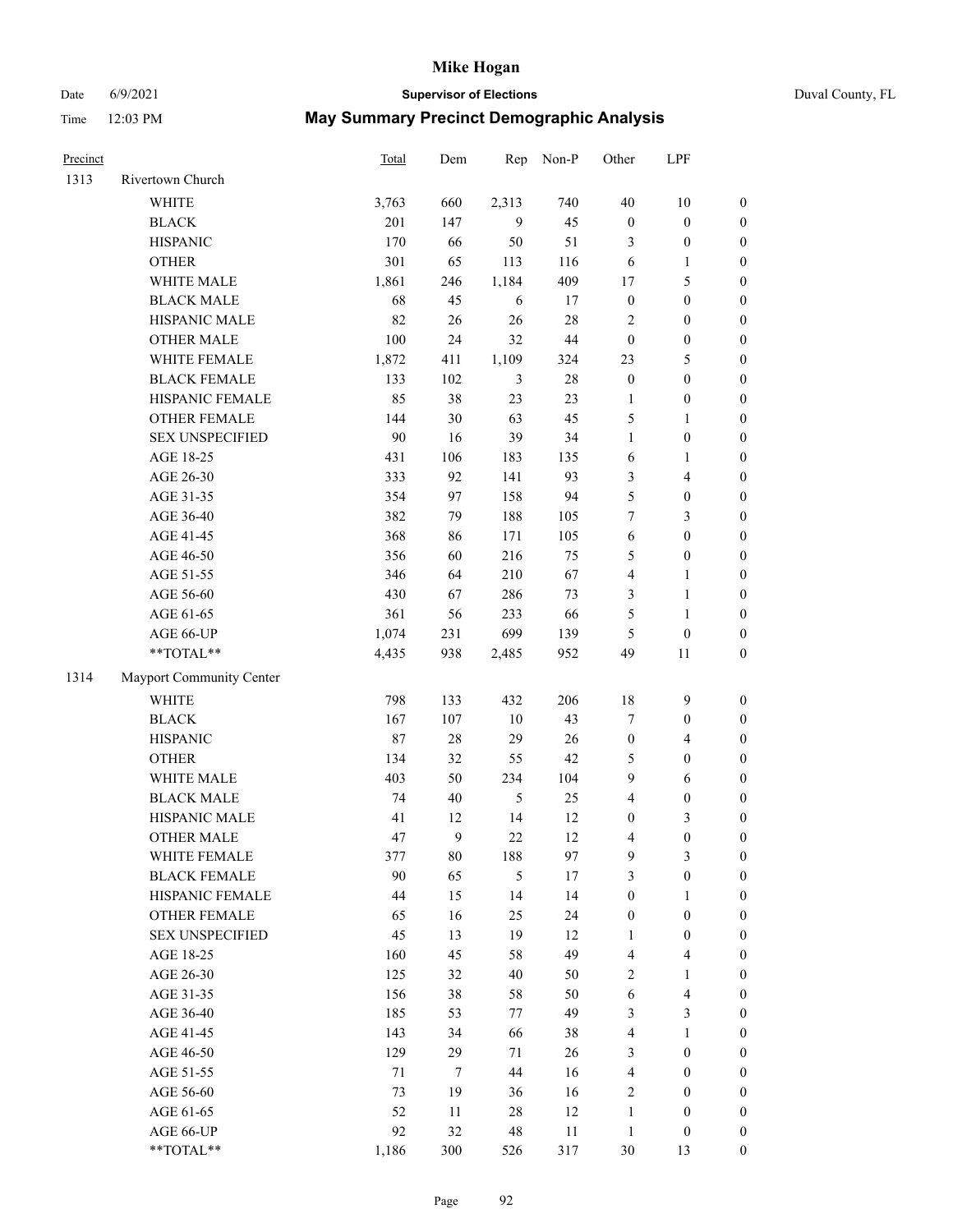Date 6/9/2021 **Supervisor of Elections** Duval County, FL

| Precinct |                            | Total | Dem    | Rep    | Non-P  | Other          | LPF                     |                  |
|----------|----------------------------|-------|--------|--------|--------|----------------|-------------------------|------------------|
| 1315     | USO Center of Jacksonville |       |        |        |        |                |                         |                  |
|          | WHITE                      | 4,374 | 1,039  | 2,018  | 1,199  | 84             | 34                      | $\boldsymbol{0}$ |
|          | <b>BLACK</b>               | 825   | 567    | 60     | 180    | 14             | $\overline{\mathbf{4}}$ | $\boldsymbol{0}$ |
|          | <b>HISPANIC</b>            | 448   | 157    | 111    | 166    | 9              | $\mathfrak{S}$          | $\boldsymbol{0}$ |
|          | <b>OTHER</b>               | 600   | 161    | 184    | 245    | 7              | 3                       | $\boldsymbol{0}$ |
|          | WHITE MALE                 | 2,084 | 402    | 1,020  | 595    | 45             | $22\,$                  | $\boldsymbol{0}$ |
|          | <b>BLACK MALE</b>          | 379   | 229    | 34     | 108    | 5              | $\mathfrak{Z}$          | $\boldsymbol{0}$ |
|          | HISPANIC MALE              | 215   | 63     | 58     | $87\,$ | 5              | $\overline{2}$          | $\boldsymbol{0}$ |
|          | <b>OTHER MALE</b>          | 236   | 54     | 83     | 95     | $\mathbf{1}$   | $\mathfrak{Z}$          | $\boldsymbol{0}$ |
|          | WHITE FEMALE               | 2,239 | 622    | 980    | 587    | 38             | 12                      | 0                |
|          | <b>BLACK FEMALE</b>        | 432   | 326    | 26     | $71\,$ | $\overline{9}$ | $\boldsymbol{0}$        | 0                |
|          | HISPANIC FEMALE            | 222   | 90     | 50     | 76     | 4              | $\sqrt{2}$              | $\boldsymbol{0}$ |
|          | OTHER FEMALE               | 261   | 78     | 82     | 98     | 3              | $\boldsymbol{0}$        | $\boldsymbol{0}$ |
|          | <b>SEX UNSPECIFIED</b>     | 179   | 60     | $40\,$ | 73     | 4              | $\sqrt{2}$              | $\boldsymbol{0}$ |
|          | AGE 18-25                  | 696   | 220    | 190    | 257    | 23             | 6                       | $\boldsymbol{0}$ |
|          | AGE 26-30                  | 737   | 201    | 228    | 274    | 21             | 13                      | $\boldsymbol{0}$ |
|          | AGE 31-35                  | 686   | 219    | 209    | 240    | $\mathbf{9}$   | $\mathbf{9}$            | $\boldsymbol{0}$ |
|          | AGE 36-40                  | 628   | 198    | 202    | 209    | 11             | $\,$ 8 $\,$             | $\boldsymbol{0}$ |
|          | AGE 41-45                  | 493   | 126    | 173    | 184    | $\,$ 8 $\,$    | $\sqrt{2}$              | $\boldsymbol{0}$ |
|          | AGE 46-50                  | 511   | 153    | 196    | 150    | $\overline{9}$ | $\mathfrak{Z}$          | $\boldsymbol{0}$ |
|          | AGE 51-55                  | 464   | 127    | 223    | 106    | $\tau$         | $\mathbf{1}$            | 0                |
|          | AGE 56-60                  | 538   | 171    | 247    | 113    | 7              | $\boldsymbol{0}$        | $\boldsymbol{0}$ |
|          | AGE 61-65                  | 493   | 168    | 210    | 103    | 9              | 3                       | $\boldsymbol{0}$ |
|          | AGE 66-UP                  | 1,001 | 341    | 495    | 154    | 10             | $\mathbf{1}$            | $\boldsymbol{0}$ |
|          | $**TOTAL**$                | 6,247 | 1,924  | 2,373  | 1,790  | 114            | 46                      | $\boldsymbol{0}$ |
| 1401     | Church at Argyle           |       |        |        |        |                |                         |                  |
|          | <b>WHITE</b>               | 1,558 | 339    | 821    | 351    | 38             | $\mathbf{9}$            | $\boldsymbol{0}$ |
|          | <b>BLACK</b>               | 855   | 648    | 45     | 143    | 19             | $\boldsymbol{0}$        | $\boldsymbol{0}$ |
|          | <b>HISPANIC</b>            | 268   | 118    | 54     | 91     | $\overline{4}$ | $\mathbf{1}$            | $\boldsymbol{0}$ |
|          | <b>OTHER</b>               | 306   | 96     | $87\,$ | 112    | $\,$ 8 $\,$    | $\mathfrak{Z}$          | $\boldsymbol{0}$ |
|          | WHITE MALE                 | 708   | 120    | 394    | 174    | 15             | $\mathfrak s$           | $\boldsymbol{0}$ |
|          | <b>BLACK MALE</b>          | 321   | 219    | 25     | 67     | $10\,$         | $\boldsymbol{0}$        | $\boldsymbol{0}$ |
|          | HISPANIC MALE              | 111   | 46     | 24     | 39     | $\overline{2}$ | $\boldsymbol{0}$        | 0                |
|          | <b>OTHER MALE</b>          | 107   | 25     | 41     | 35     | 4              | $\mathfrak{2}$          | $\boldsymbol{0}$ |
|          | WHITE FEMALE               | 839   | 218    | 420    | 174    | 23             | $\overline{\mathbf{4}}$ | $\boldsymbol{0}$ |
|          | <b>BLACK FEMALE</b>        | 526   | 423    | 19     | 75     | 9              | $\boldsymbol{0}$        | $\overline{0}$   |
|          | HISPANIC FEMALE            | 153   | $70\,$ | $30\,$ | 51     | 2              | $\boldsymbol{0}$        | $\overline{0}$   |
|          | <b>OTHER FEMALE</b>        | 161   | 62     | 39     | 56     | 3              | $\mathbf{1}$            | 0                |
|          | <b>SEX UNSPECIFIED</b>     | 61    | 18     | 15     | 26     | $\mathbf{1}$   | $\mathbf{1}$            | 0                |
|          | AGE 18-25                  | 308   | 118    | 75     | 95     | $17$           | $\mathfrak{Z}$          | 0                |
|          | AGE 26-30                  | 335   | 148    | 72     | 105    | $\mathbf{9}$   | $\mathbf{1}$            | 0                |
|          | AGE 31-35                  | 335   | 137    | 86     | 104    | 5              | $\mathfrak{Z}$          | 0                |
|          | AGE 36-40                  | 289   | 129    | 77     | 71     | $\overline{9}$ | $\mathfrak{Z}$          | 0                |
|          | AGE 41-45                  | 228   | 82     | 68     | $71\,$ | 6              | $\mathbf{1}$            | 0                |
|          | AGE 46-50                  | 248   | 98     | 94     | 50     | 5              | $\mathbf{1}$            | 0                |
|          | AGE 51-55                  | 244   | 114    | 89     | 37     | 4              | $\boldsymbol{0}$        | $\boldsymbol{0}$ |
|          | AGE 56-60                  | 246   | 101    | 100    | 44     | $\mathbf{1}$   | $\boldsymbol{0}$        | $\overline{0}$   |
|          | AGE 61-65                  | 258   | 91     | 117    | 46     | 4              | $\boldsymbol{0}$        | 0                |
|          | AGE 66-UP                  | 496   | 183    | 229    | 74     | 9              | $\mathbf{1}$            | $\boldsymbol{0}$ |
|          | **TOTAL**                  | 2,987 | 1,201  | 1,007  | 697    | 69             | 13                      | $\boldsymbol{0}$ |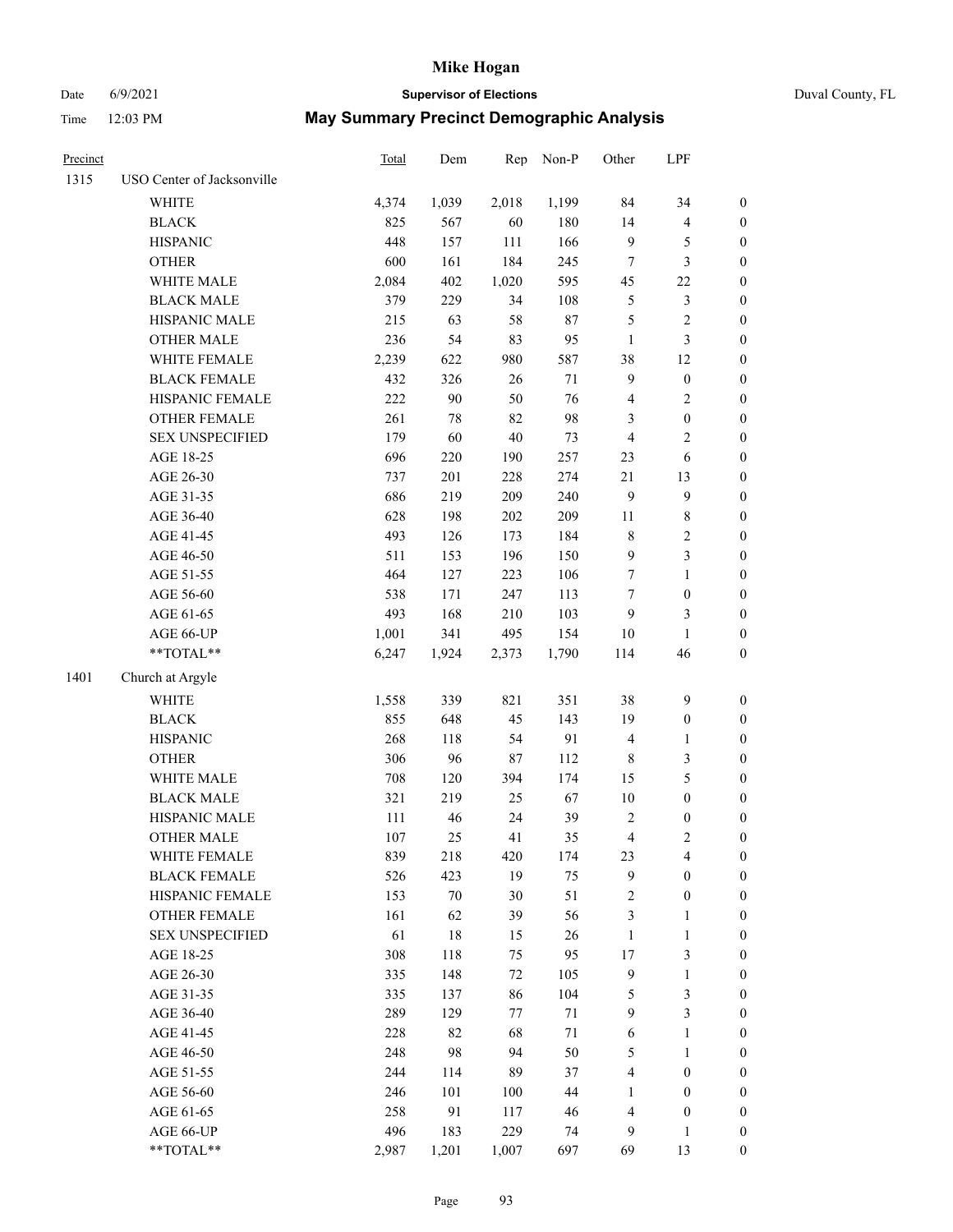# Date 6/9/2021 **Supervisor of Elections** Duval County, FL

| Precinct |                              | Total | Dem   | Rep     | Non-P | Other                   | LPF              |                  |
|----------|------------------------------|-------|-------|---------|-------|-------------------------|------------------|------------------|
| 1402     | Kirkwood Presbyterian Church |       |       |         |       |                         |                  |                  |
|          | <b>WHITE</b>                 | 1,479 | 248   | 914     | 285   | 23                      | $\boldsymbol{9}$ | $\boldsymbol{0}$ |
|          | <b>BLACK</b>                 | 829   | 633   | 45      | 140   | 9                       | $\sqrt{2}$       | $\boldsymbol{0}$ |
|          | <b>HISPANIC</b>              | 263   | 99    | 80      | 80    | 3                       | 1                | $\boldsymbol{0}$ |
|          | <b>OTHER</b>                 | 435   | 106   | 157     | 163   | 9                       | $\boldsymbol{0}$ | $\boldsymbol{0}$ |
|          | WHITE MALE                   | 730   | 106   | 463     | 146   | 7                       | $\,$ 8 $\,$      | $\boldsymbol{0}$ |
|          | <b>BLACK MALE</b>            | 367   | 265   | 27      | 70    | 3                       | $\sqrt{2}$       | $\boldsymbol{0}$ |
|          | HISPANIC MALE                | 121   | 41    | 42      | 35    | $\overline{c}$          | $\mathbf{1}$     | $\boldsymbol{0}$ |
|          | <b>OTHER MALE</b>            | 164   | 42    | 64      | 54    | 4                       | $\boldsymbol{0}$ | $\boldsymbol{0}$ |
|          | WHITE FEMALE                 | 733   | 141   | 441     | 134   | 16                      | 1                | 0                |
|          | <b>BLACK FEMALE</b>          | 451   | 360   | 17      | 68    | 6                       | $\boldsymbol{0}$ | 0                |
|          | HISPANIC FEMALE              | 142   | 58    | 38      | 45    | $\mathbf{1}$            | $\boldsymbol{0}$ | $\boldsymbol{0}$ |
|          | OTHER FEMALE                 | 213   | 55    | 85      | 69    | 4                       | $\boldsymbol{0}$ | $\boldsymbol{0}$ |
|          | <b>SEX UNSPECIFIED</b>       | 85    | 18    | 19      | 47    | 1                       | $\boldsymbol{0}$ | $\boldsymbol{0}$ |
|          | AGE 18-25                    | 266   | 99    | 61      | 102   | 2                       | $\sqrt{2}$       | $\boldsymbol{0}$ |
|          | AGE 26-30                    | 272   | 93    | 77      | 93    | 6                       | 3                | $\boldsymbol{0}$ |
|          | AGE 31-35                    | 274   | 89    | 96      | 85    | $\overline{c}$          | $\sqrt{2}$       | $\boldsymbol{0}$ |
|          | AGE 36-40                    | 256   | 115   | 64      | 64    | $10\,$                  | 3                | $\boldsymbol{0}$ |
|          | AGE 41-45                    | 245   | 103   | 77      | 61    | 3                       | $\mathbf{1}$     | $\boldsymbol{0}$ |
|          | AGE 46-50                    | 234   | 81    | $100\,$ | 49    | 4                       | $\boldsymbol{0}$ | $\boldsymbol{0}$ |
|          | AGE 51-55                    | 265   | 102   | 113     | 47    | 3                       | $\boldsymbol{0}$ | 0                |
|          | AGE 56-60                    | 313   | 104   | 154     | 50    | 5                       | $\boldsymbol{0}$ | $\boldsymbol{0}$ |
|          | AGE 61-65                    | 293   | 93    | 150     | 44    | 6                       | $\boldsymbol{0}$ | $\boldsymbol{0}$ |
|          | AGE 66-UP                    | 588   | 207   | 304     | 73    | 3                       | 1                | $\boldsymbol{0}$ |
|          | $**TOTAL**$                  | 3,006 | 1,086 | 1,196   | 668   | 44                      | 12               | $\boldsymbol{0}$ |
| 1403     | Argyle Branch Library        |       |       |         |       |                         |                  |                  |
|          | <b>WHITE</b>                 | 1,452 | 273   | 799     | 342   | 31                      | $\boldsymbol{7}$ | $\boldsymbol{0}$ |
|          | <b>BLACK</b>                 | 781   | 598   | 23      | 148   | 11                      | $\mathbf{1}$     | $\boldsymbol{0}$ |
|          | <b>HISPANIC</b>              | 307   | 111   | 83      | 110   | 3                       | $\boldsymbol{0}$ | $\boldsymbol{0}$ |
|          | <b>OTHER</b>                 | 300   | 91    | 103     | 100   | 6                       | $\boldsymbol{0}$ | $\boldsymbol{0}$ |
|          | WHITE MALE                   | 683   | 110   | 389     | 162   | 15                      | 7                | $\boldsymbol{0}$ |
|          | <b>BLACK MALE</b>            | 335   | 240   | 12      | 73    | $\mathbf{9}$            | $\mathbf{1}$     | $\boldsymbol{0}$ |
|          | HISPANIC MALE                | 142   | 45    | 44      | 52    | $\mathbf{1}$            | $\boldsymbol{0}$ | 0                |
|          | <b>OTHER MALE</b>            | 118   | 31    | 46      | 40    | $\mathbf{1}$            | $\boldsymbol{0}$ | $\boldsymbol{0}$ |
|          | WHITE FEMALE                 | 756   | 162   | 402     | 177   | 15                      | $\boldsymbol{0}$ | $\boldsymbol{0}$ |
|          | <b>BLACK FEMALE</b>          | 431   | 348   | 10      | 71    | 2                       | $\boldsymbol{0}$ | $\overline{0}$   |
|          | HISPANIC FEMALE              | 160   | 63    | 39      | 56    | $\overline{c}$          | $\boldsymbol{0}$ | $\overline{0}$   |
|          | <b>OTHER FEMALE</b>          | 147   | 44    | 53      | 45    | 5                       | $\boldsymbol{0}$ | $\overline{0}$   |
|          | <b>SEX UNSPECIFIED</b>       | 68    | 30    | 13      | 24    | 1                       | $\boldsymbol{0}$ | $\overline{0}$   |
|          | AGE 18-25                    | 312   | 113   | $71\,$  | 118   | $10\,$                  | $\boldsymbol{0}$ | 0                |
|          | AGE 26-30                    | 269   | 99    | 79      | 84    | 7                       | $\boldsymbol{0}$ | 0                |
|          | AGE 31-35                    | 305   | 101   | 89      | 110   | 5                       | $\boldsymbol{0}$ | 0                |
|          | AGE 36-40                    | 291   | 126   | 74      | 84    | 3                       | $\overline{4}$   | 0                |
|          | AGE 41-45                    | 270   | 106   | 69      | 86    | 8                       | $\mathbf{1}$     | 0                |
|          | AGE 46-50                    | 244   | 99    | 91      | 47    | 6                       | $\mathbf{1}$     | $\overline{0}$   |
|          | AGE 51-55                    | 217   | 87    | 83      | 44    | 3                       | $\boldsymbol{0}$ | $\boldsymbol{0}$ |
|          | AGE 56-60                    | 248   | 81    | 132     | 32    | $\overline{\mathbf{c}}$ | $\mathbf{1}$     | $\overline{0}$   |
|          | AGE 61-65                    | 231   | 92    | 103     | 32    | 3                       | $\mathbf{1}$     | 0                |
|          | AGE 66-UP                    | 453   | 169   | 217     | 63    | 4                       | $\boldsymbol{0}$ | 0                |
|          | **TOTAL**                    | 2,840 | 1,073 | 1,008   | 700   | 51                      | 8                | $\boldsymbol{0}$ |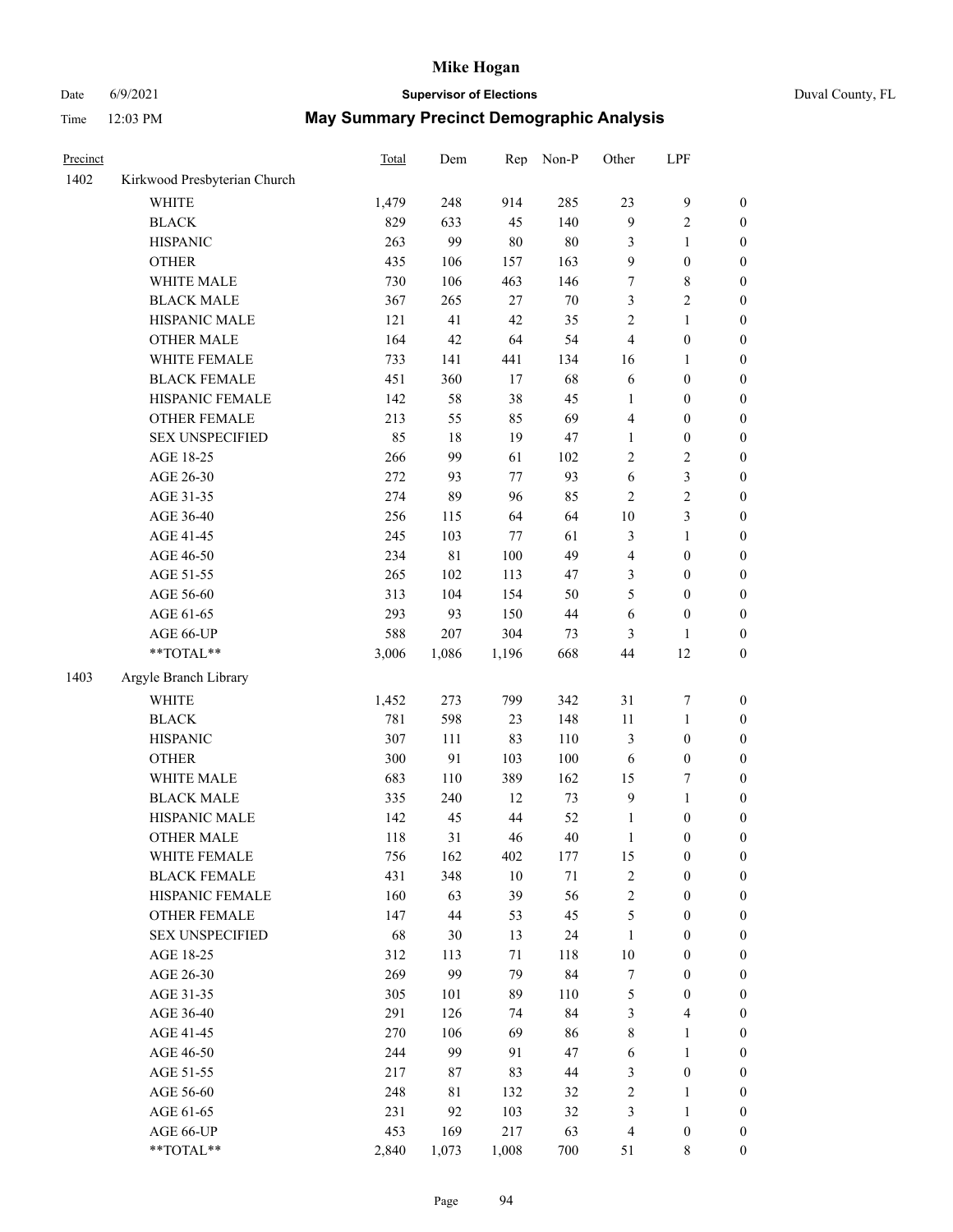# Date 6/9/2021 **Supervisor of Elections** Duval County, FL

| Precinct |                            | Total | Dem    | Rep            | Non-P          | Other            | LPF                     |                  |
|----------|----------------------------|-------|--------|----------------|----------------|------------------|-------------------------|------------------|
| 1404     | Grace Church of Avondale   |       |        |                |                |                  |                         |                  |
|          | <b>WHITE</b>               | 3,933 | 1,622  | 1,518          | 710            | 53               | $30\,$                  | $\boldsymbol{0}$ |
|          | <b>BLACK</b>               | 92    | 69     | 6              | 15             | $\mathbf{1}$     | $\mathbf{1}$            | $\boldsymbol{0}$ |
|          | <b>HISPANIC</b>            | 163   | 83     | 31             | 41             | 6                | $\sqrt{2}$              | $\boldsymbol{0}$ |
|          | <b>OTHER</b>               | 262   | 107    | 52             | 99             | $\overline{c}$   | $\mathfrak{2}$          | $\boldsymbol{0}$ |
|          | WHITE MALE                 | 1,847 | 657    | 756            | 391            | 24               | 19                      | $\boldsymbol{0}$ |
|          | <b>BLACK MALE</b>          | 51    | 35     | 3              | 11             | $\mathbf{1}$     | $\mathbf{1}$            | $\boldsymbol{0}$ |
|          | HISPANIC MALE              | 69    | 34     | 15             | 17             | $\sqrt{2}$       | $\mathbf{1}$            | $\boldsymbol{0}$ |
|          | <b>OTHER MALE</b>          | 107   | 43     | 19             | 44             | $\boldsymbol{0}$ | $\mathbf{1}$            | 0                |
|          | WHITE FEMALE               | 2,060 | 957    | 753            | 311            | 28               | $11\,$                  | 0                |
|          | <b>BLACK FEMALE</b>        | 39    | 32     | $\mathfrak{Z}$ | $\overline{4}$ | $\boldsymbol{0}$ | $\boldsymbol{0}$        | 0                |
|          | HISPANIC FEMALE            | 92    | 48     | 16             | 23             | 4                | $\mathbf{1}$            | $\boldsymbol{0}$ |
|          | OTHER FEMALE               | 106   | 50     | $21\,$         | 33             | $\sqrt{2}$       | $\boldsymbol{0}$        | $\boldsymbol{0}$ |
|          | <b>SEX UNSPECIFIED</b>     | 79    | 25     | $21\,$         | 31             | $\mathbf{1}$     | $\mathbf{1}$            | $\boldsymbol{0}$ |
|          | AGE 18-25                  | 339   | 141    | 105            | 83             | 6                | $\overline{\mathbf{4}}$ | $\boldsymbol{0}$ |
|          | AGE 26-30                  | 459   | 191    | 148            | 108            | 8                | $\overline{\mathbf{4}}$ | $\boldsymbol{0}$ |
|          | AGE 31-35                  | 520   | 210    | 162            | 137            | 8                | $\mathfrak{Z}$          | $\boldsymbol{0}$ |
|          | AGE 36-40                  | 480   | 216    | 125            | 127            | 7                | 5                       | $\boldsymbol{0}$ |
|          | AGE 41-45                  | 393   | 171    | 109            | 94             | $\overline{9}$   | $10\,$                  | $\boldsymbol{0}$ |
|          | AGE 46-50                  | 326   | 139    | 121            | 58             | $\overline{4}$   | $\overline{\mathbf{4}}$ | 0                |
|          | AGE 51-55                  | 385   | 130    | 156            | 93             | 6                | $\boldsymbol{0}$        | 0                |
|          | AGE 56-60                  | 379   | 156    | 163            | 54             | $\overline{4}$   | $\overline{2}$          | $\boldsymbol{0}$ |
|          | AGE 61-65                  | 321   | 148    | 126            | 41             | 5                | $\mathbf{1}$            | $\boldsymbol{0}$ |
|          | AGE 66-UP                  | 848   | 379    | 392            | $70\,$         | 5                | $\sqrt{2}$              | $\boldsymbol{0}$ |
|          | **TOTAL**                  | 4,450 | 1,881  | 1,607          | 865            | 62               | 35                      | $\boldsymbol{0}$ |
| 1405     | Murray Hill Baptist Church |       |        |                |                |                  |                         |                  |
|          | <b>WHITE</b>               | 1,869 | 793    | 670            | 361            | 25               | $20\,$                  | $\boldsymbol{0}$ |
|          | <b>BLACK</b>               | 186   | 143    | 10             | 33             | $\boldsymbol{0}$ | $\boldsymbol{0}$        | $\boldsymbol{0}$ |
|          | <b>HISPANIC</b>            | 104   | 51     | 26             | 25             | $\mathbf{1}$     | $\mathbf{1}$            | $\boldsymbol{0}$ |
|          | <b>OTHER</b>               | 145   | 62     | 34             | $44\,$         | 3                | $\sqrt{2}$              | $\boldsymbol{0}$ |
|          | WHITE MALE                 | 857   | 325    | 317            | 190            | 13               | 12                      | $\boldsymbol{0}$ |
|          | <b>BLACK MALE</b>          | 78    | 54     | 5              | 19             | $\boldsymbol{0}$ | $\boldsymbol{0}$        | 0                |
|          | HISPANIC MALE              | 42    | $20\,$ | 13             | $\overline{9}$ | $\boldsymbol{0}$ | $\boldsymbol{0}$        | 0                |
|          | <b>OTHER MALE</b>          | 62    | 23     | 15             | $22\,$         | $\mathbf{1}$     | $\mathbf{1}$            | $\boldsymbol{0}$ |
|          | WHITE FEMALE               | 988   | 461    | 343            | 165            | 12               | $\boldsymbol{7}$        | $\boldsymbol{0}$ |
|          | <b>BLACK FEMALE</b>        | 105   | 86     | 5              | 14             | $\boldsymbol{0}$ | $\boldsymbol{0}$        | $\overline{0}$   |
|          | HISPANIC FEMALE            | 58    | 29     | 12             | 15             | $\mathbf{1}$     | $\mathbf{1}$            | $\overline{0}$   |
|          | <b>OTHER FEMALE</b>        | 50    | $28\,$ | 12             | $\,8\,$        | $\overline{c}$   | $\boldsymbol{0}$        | $\theta$         |
|          | <b>SEX UNSPECIFIED</b>     | 64    | 23     | 18             | 21             | $\boldsymbol{0}$ | $\sqrt{2}$              | 0                |
|          | AGE 18-25                  | 149   | 68     | 28             | 45             | 6                | $\sqrt{2}$              | 0                |
|          | AGE 26-30                  | 275   | 128    | 63             | 71             | 8                | 5                       | 0                |
|          | AGE 31-35                  | 327   | 173    | 77             | 66             | $\overline{4}$   | $\boldsymbol{7}$        | 0                |
|          | AGE 36-40                  | 223   | 123    | 47             | 50             | $\overline{c}$   | $\mathbf{1}$            | 0                |
|          | AGE 41-45                  | 197   | 101    | 47             | 46             | $\mathbf{1}$     | $\sqrt{2}$              | 0                |
|          | AGE 46-50                  | 146   | 54     | 48             | 37             | 3                | $\overline{\mathbf{4}}$ | $\overline{0}$   |
|          | AGE 51-55                  | 154   | 59     | 59             | 35             | $\boldsymbol{0}$ | $\mathbf{1}$            | $\boldsymbol{0}$ |
|          | AGE 56-60                  | 152   | 60     | 63             | 27             | 2                | $\boldsymbol{0}$        | $\overline{0}$   |
|          | AGE 61-65                  | 174   | 70     | 78             | 26             | $\boldsymbol{0}$ | $\boldsymbol{0}$        | $\overline{0}$   |
|          | AGE 66-UP                  | 507   | 213    | 230            | 60             | 3                | $\mathbf{1}$            | $\overline{0}$   |
|          | **TOTAL**                  | 2,304 | 1,049  | 740            | 463            | 29               | 23                      | $\boldsymbol{0}$ |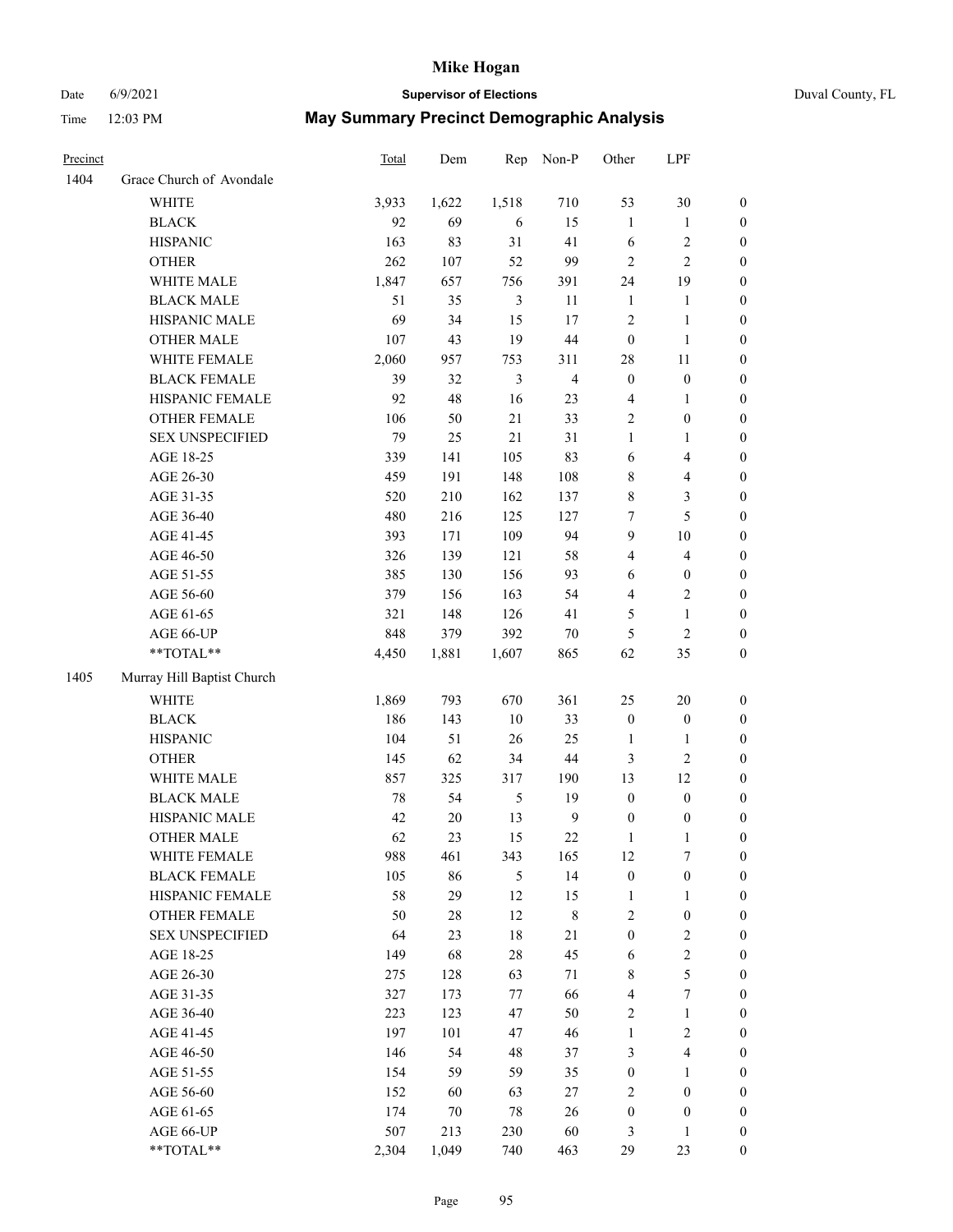# Date 6/9/2021 **Supervisor of Elections** Duval County, FL

| Precinct |                                                           | Total       | Dem              | Rep           | Non-P    | Other                 | LPF                              |                  |
|----------|-----------------------------------------------------------|-------------|------------------|---------------|----------|-----------------------|----------------------------------|------------------|
| 1406     | <b>Hillcrest Baptist</b>                                  |             |                  |               |          |                       |                                  |                  |
|          | <b>WHITE</b>                                              | 1,060       | 219              | 612           | 211      | $10\,$                | $\,$ 8 $\,$                      | 0                |
|          | <b>BLACK</b>                                              | 362         | 291              | 16            | 48       | 5                     | $\sqrt{2}$                       | $\boldsymbol{0}$ |
|          | <b>HISPANIC</b>                                           | 149         | 61               | 38            | 47       | 2                     | $\mathbf{1}$                     | $\boldsymbol{0}$ |
|          | <b>OTHER</b>                                              | 192         | 37               | 55            | 91       | 7                     | $\sqrt{2}$                       | $\boldsymbol{0}$ |
|          | WHITE MALE                                                | 486         | 82               | 297           | 98       | 4                     | 5                                | $\boldsymbol{0}$ |
|          | <b>BLACK MALE</b>                                         | 156         | 117              | 11            | $22\,$   | 4                     | $\sqrt{2}$                       | $\boldsymbol{0}$ |
|          | HISPANIC MALE                                             | 62          | 20               | 18            | 23       | 0                     | $\mathbf{1}$                     | $\boldsymbol{0}$ |
|          | <b>OTHER MALE</b>                                         | $8\sqrt{1}$ | 15               | 28            | 35       | 1                     | $\sqrt{2}$                       | $\boldsymbol{0}$ |
|          | WHITE FEMALE                                              | 562         | 133              | 308           | 112      | 6                     | 3                                | $\boldsymbol{0}$ |
|          | <b>BLACK FEMALE</b>                                       | 201         | 171              | $\mathfrak s$ | 24       | $\mathbf{1}$          | $\boldsymbol{0}$                 | $\boldsymbol{0}$ |
|          | HISPANIC FEMALE                                           | 83          | 37               | $20\,$        | 24       | $\mathbf{2}$          | $\boldsymbol{0}$                 | $\boldsymbol{0}$ |
|          | OTHER FEMALE                                              | 93          | 21               | 23            | 43       | 6                     | $\boldsymbol{0}$                 | $\boldsymbol{0}$ |
|          | <b>SEX UNSPECIFIED</b>                                    | 39          | 12               | 11            | 16       | $\boldsymbol{0}$      | $\boldsymbol{0}$                 | $\boldsymbol{0}$ |
|          | AGE 18-25                                                 | 155         | 51               | 41            | 57       | 5                     | 1                                | $\boldsymbol{0}$ |
|          | AGE 26-30                                                 | 145         | 49               | 45            | 42       | 5                     | $\overline{4}$                   | $\boldsymbol{0}$ |
|          | AGE 31-35                                                 | 182         | 68               | 55            | 51       | 4                     | $\overline{4}$                   | $\boldsymbol{0}$ |
|          | AGE 36-40                                                 | 150         | 52               | 45            | 50       | $\mathbf{1}$          | $\sqrt{2}$                       | $\boldsymbol{0}$ |
|          | AGE 41-45                                                 | 117         | $44\,$           | 38            | 33       | $\mathbf{2}$          | $\boldsymbol{0}$                 | $\boldsymbol{0}$ |
|          | AGE 46-50                                                 | 131         | 36               | 61            | 29       | 5                     | $\boldsymbol{0}$                 | $\boldsymbol{0}$ |
|          | AGE 51-55                                                 | 142         | 49               | 64            | 28       | $\mathbf{1}$          | $\boldsymbol{0}$                 | $\boldsymbol{0}$ |
|          | AGE 56-60                                                 | 192         | 57               | 100           | 33       | $\boldsymbol{0}$      | $\sqrt{2}$                       | $\boldsymbol{0}$ |
|          | AGE 61-65                                                 | 173         | 67               | 85            | $21\,$   | $\boldsymbol{0}$      | $\boldsymbol{0}$                 | $\boldsymbol{0}$ |
|          | AGE 66-UP                                                 | 376         | 135              | 187           | 53       | 1                     | $\boldsymbol{0}$                 | $\boldsymbol{0}$ |
|          | $\mathrm{*}\mathrm{*}\mathrm{TOTAL} \mathrm{*}\mathrm{*}$ | 1,763       | 608              | 721           | 397      | 24                    | 13                               | $\boldsymbol{0}$ |
| 1407     | Jacksonville Association of Fire Fighters                 |             |                  |               |          |                       |                                  |                  |
|          |                                                           |             |                  |               |          |                       |                                  |                  |
|          | WHITE                                                     | 1,149       | 567              | 272           | 271      | $27\,$                | 12                               | $\boldsymbol{0}$ |
|          | <b>BLACK</b>                                              | 262         | 203              | $11\,$        | 44       | 3                     | $\mathbf{1}$                     | $\boldsymbol{0}$ |
|          | <b>HISPANIC</b>                                           | 69          | 37               | 11            | 17       | 4                     | $\boldsymbol{0}$                 | $\boldsymbol{0}$ |
|          | <b>OTHER</b>                                              | 146         | 62               | $21\,$        | 59       | 3                     | 1                                | $\boldsymbol{0}$ |
|          | WHITE MALE                                                | 561         | 250              | 141           | 144      | 16                    | 10                               | $\boldsymbol{0}$ |
|          | <b>BLACK MALE</b>                                         | 114         | 82               | 5             | 25       | $\mathbf{1}$          | $\mathbf{1}$                     | $\boldsymbol{0}$ |
|          | HISPANIC MALE                                             | 25          | $\boldsymbol{9}$ | 5             | $10\,$   | $\mathbf{1}$          | $\boldsymbol{0}$                 | 0                |
|          | <b>OTHER MALE</b>                                         | 58          | 25               | 8             | 23       | $\mathbf{1}$          | $\mathbf{1}$                     | $\boldsymbol{0}$ |
|          | WHITE FEMALE                                              | 571         | 308              | 129           | 121      | 11                    | 2                                | 0                |
|          | <b>BLACK FEMALE</b>                                       | 146         | 121              | 5             | 18       | 2                     | $\boldsymbol{0}$                 | $\overline{0}$   |
|          | HISPANIC FEMALE                                           | 43          | $27\,$           | 6             | 7        | 3                     | $\boldsymbol{0}$                 | $\overline{0}$   |
|          | OTHER FEMALE                                              | 58          | 26               | $10\,$        | $21\,$   | 1                     | $\boldsymbol{0}$                 | $\theta$         |
|          | <b>SEX UNSPECIFIED</b>                                    | 50          | 21               | 6             | $22\,$   | $\mathbf{1}$          | $\boldsymbol{0}$                 | 0                |
|          | AGE 18-25                                                 | 165         | 97               | 16            | 43       | 9                     | $\boldsymbol{0}$                 | 0                |
|          | AGE 26-30                                                 | 290<br>299  | 169              | 52<br>53      | 65<br>86 | 3<br>12               | $\mathbf{1}$<br>$\mathfrak s$    | 0<br>0           |
|          | AGE 31-35<br>AGE 36-40                                    |             | 143              |               |          |                       |                                  |                  |
|          |                                                           | 177<br>129  | 83<br>56         | 32<br>20      | 55<br>48 | 3                     | $\overline{4}$<br>$\mathbf{1}$   | 0                |
|          | AGE 41-45                                                 |             |                  |               |          | 4                     |                                  | 0                |
|          | AGE 46-50                                                 | 122         | 71               | 25            | 21       | 3                     | $\sqrt{2}$                       | 0                |
|          | AGE 51-55                                                 | 91<br>84    | 46<br>41         | 23            | 19       | 2<br>$\boldsymbol{0}$ | $\mathbf{1}$<br>$\boldsymbol{0}$ | 0                |
|          | AGE 56-60                                                 |             |                  | 25            | 18       |                       |                                  | 0                |
|          | AGE 61-65                                                 | 88          | 58               | 17            | 13       | $\boldsymbol{0}$      | $\boldsymbol{0}$                 | 0                |
|          | AGE 66-UP                                                 | 181         | 105              | 52            | 23       | $\mathbf{1}$          | $\boldsymbol{0}$                 | 0                |
|          | **TOTAL**                                                 | 1,626       | 869              | 315           | 391      | 37                    | 14                               | $\boldsymbol{0}$ |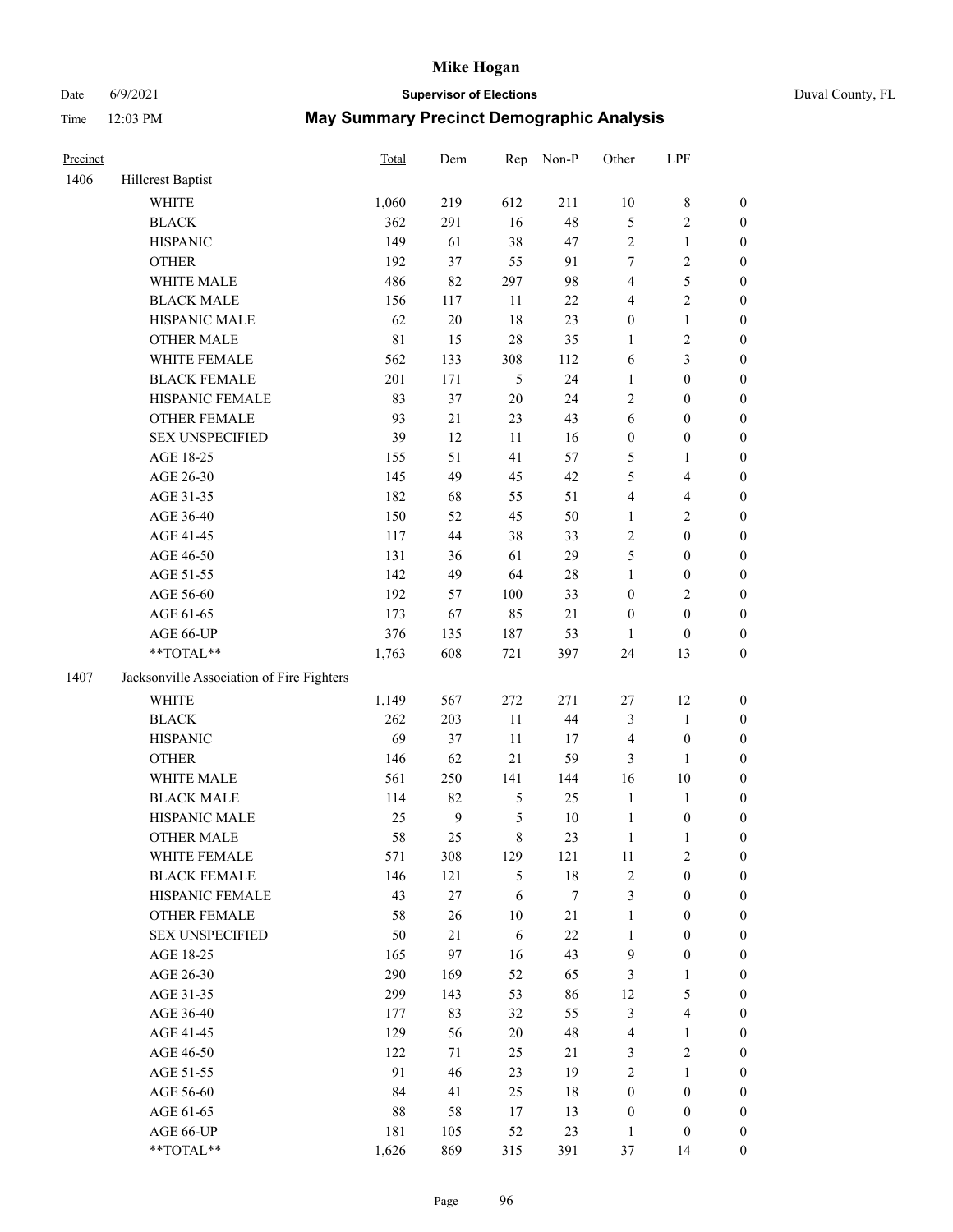# Date 6/9/2021 **Supervisor of Elections** Duval County, FL

| Precinct |                               | <b>Total</b> | Dem    | Rep    | Non-P       | Other            | LPF              |                  |
|----------|-------------------------------|--------------|--------|--------|-------------|------------------|------------------|------------------|
| 1408     | St. Johns Presbyterian Church |              |        |        |             |                  |                  |                  |
|          | <b>WHITE</b>                  | 3,008        | 914    | 1,460  | 575         | 42               | 17               | 0                |
|          | <b>BLACK</b>                  | 219          | 154    | 25     | 38          | $\mathbf{2}$     | $\boldsymbol{0}$ | 0                |
|          | <b>HISPANIC</b>               | 119          | 51     | 32     | 32          | 4                | $\boldsymbol{0}$ | $\boldsymbol{0}$ |
|          | <b>OTHER</b>                  | 210          | 66     | 59     | $77 \,$     | 7                | 1                | $\boldsymbol{0}$ |
|          | WHITE MALE                    | 1,418        | 366    | 714    | 309         | 18               | 11               | $\boldsymbol{0}$ |
|          | <b>BLACK MALE</b>             | 103          | 65     | 14     | 23          | $\mathbf{1}$     | $\boldsymbol{0}$ | $\boldsymbol{0}$ |
|          | HISPANIC MALE                 | 59           | 26     | 17     | 16          | $\boldsymbol{0}$ | $\boldsymbol{0}$ | $\boldsymbol{0}$ |
|          | <b>OTHER MALE</b>             | $80\,$       | 26     | 26     | 27          | $\boldsymbol{0}$ | $\mathbf{1}$     | $\boldsymbol{0}$ |
|          | WHITE FEMALE                  | 1,554        | 539    | 727    | 258         | 24               | 6                | $\boldsymbol{0}$ |
|          | <b>BLACK FEMALE</b>           | 114          | 87     | $11\,$ | 15          | $\mathbf{1}$     | $\boldsymbol{0}$ | 0                |
|          | HISPANIC FEMALE               | 57           | 24     | 14     | 15          | 4                | $\boldsymbol{0}$ | $\boldsymbol{0}$ |
|          | OTHER FEMALE                  | 84           | $28\,$ | 24     | 26          | 6                | $\boldsymbol{0}$ | $\boldsymbol{0}$ |
|          | <b>SEX UNSPECIFIED</b>        | $87\,$       | 24     | 29     | 33          | $\mathbf{1}$     | $\boldsymbol{0}$ | $\boldsymbol{0}$ |
|          | AGE 18-25                     | 252          | 82     | $80\,$ | 76          | $11\,$           | 3                | $\boldsymbol{0}$ |
|          | AGE 26-30                     | 350          | 126    | 119    | 94          | $11\,$           | $\boldsymbol{0}$ | $\boldsymbol{0}$ |
|          | AGE 31-35                     | 366          | 131    | 126    | 99          | 5                | 5                | $\boldsymbol{0}$ |
|          | AGE 36-40                     | 339          | 127    | 113    | 90          | 6                | $\mathfrak{Z}$   | $\boldsymbol{0}$ |
|          | AGE 41-45                     | 266          | 91     | 90     | 79          | 4                | $\sqrt{2}$       | $\boldsymbol{0}$ |
|          | AGE 46-50                     | 236          | 68     | 114    | 49          | 4                | $\mathbf{1}$     | $\boldsymbol{0}$ |
|          | AGE 51-55                     | 259          | 76     | 125    | 52          | 5                | $\mathbf{1}$     | 0                |
|          | AGE 56-60                     | 289          | 90     | 151    | 47          | $\mathbf{1}$     | $\boldsymbol{0}$ | 0                |
|          | AGE 61-65                     | 365          | 108    | 208    | 45          | 3                | $\mathbf{1}$     | 0                |
|          | AGE 66-UP                     | 834          | 286    | 450    | 91          | 5                | $\sqrt{2}$       | $\boldsymbol{0}$ |
|          | $**TOTAL**$                   | 3,556        | 1,185  | 1,576  | 722         | 55               | 18               | $\boldsymbol{0}$ |
| 1409     | St. Peter's Episcopal Church  |              |        |        |             |                  |                  |                  |
|          | <b>WHITE</b>                  | 3,278        | 707    | 1,809  | 682         | 68               | 12               | $\boldsymbol{0}$ |
|          | <b>BLACK</b>                  | 1,332        | 987    | 55     | 272         | $17$             | $\mathbf{1}$     | $\boldsymbol{0}$ |
|          | <b>HISPANIC</b>               | 448          | 179    | 92     | 164         | $10\,$           | $\mathfrak{Z}$   | $\boldsymbol{0}$ |
|          | <b>OTHER</b>                  | 554          | 145    | 166    | 229         | 12               | $\sqrt{2}$       | $\boldsymbol{0}$ |
|          | WHITE MALE                    | 1,597        | 288    | 920    | 351         | $30\,$           | $\,$ 8 $\,$      | $\boldsymbol{0}$ |
|          | <b>BLACK MALE</b>             | 584          | 395    | 29     | 149         | 11               | $\boldsymbol{0}$ | $\boldsymbol{0}$ |
|          | HISPANIC MALE                 | 218          | 73     | 52     | 87          | 5                | 1                | 0                |
|          | <b>OTHER MALE</b>             | 219          | 55     | 78     | $8\sqrt{1}$ | 5                | $\boldsymbol{0}$ | $\boldsymbol{0}$ |
|          | WHITE FEMALE                  | 1,633        | 413    | 861    | 320         | 35               | 4                | 0                |
|          | <b>BLACK FEMALE</b>           | 724          | 575    | 24     | 118         | 6                | $\mathbf{1}$     | $\boldsymbol{0}$ |
|          | HISPANIC FEMALE               | 218          | 100    | 38     | 74          | 5                | $\mathbf{1}$     | $\boldsymbol{0}$ |
|          | OTHER FEMALE                  | 242          | 70     | 69     | 98          | 4                | $\mathbf{1}$     | $\overline{0}$   |
|          | <b>SEX UNSPECIFIED</b>        | 177          | 49     | 51     | 69          | 6                | $\sqrt{2}$       | 0                |
|          | AGE 18-25                     | 687          | 238    | 173    | 249         | 23               | $\overline{4}$   | 0                |
|          | AGE 26-30                     | 563          | 186    | 152    | 207         | 15               | 3                | 0                |
|          | AGE 31-35                     | 537          | 208    | 155    | 157         | 14               | 3                | 0                |
|          | AGE 36-40                     | 473          | 181    | 153    | 122         | 12               | $\mathfrak s$    | 0                |
|          | AGE 41-45                     | 451          | 156    | 157    | 129         | $\boldsymbol{9}$ | $\boldsymbol{0}$ | 0                |
|          | AGE 46-50                     | 443          | 169    | 170    | 97          | 7                | $\boldsymbol{0}$ | 0                |
|          | AGE 51-55                     | 443          | 156    | 171    | 110         | 6                | $\boldsymbol{0}$ | 0                |
|          | AGE 56-60                     | 514          | 193    | 226    | 90          | 4                | 1                | $\boldsymbol{0}$ |
|          | AGE 61-65                     | 477          | 167    | 237    | 67          | 5                | $\mathbf{1}$     | $\overline{0}$   |
|          | AGE 66-UP                     | 1,024        | 364    | 528    | 119         | 12               | $\mathbf{1}$     | 0                |
|          | **TOTAL**                     | 5,612        | 2,018  | 2,122  | 1,347       | 107              | 18               | $\boldsymbol{0}$ |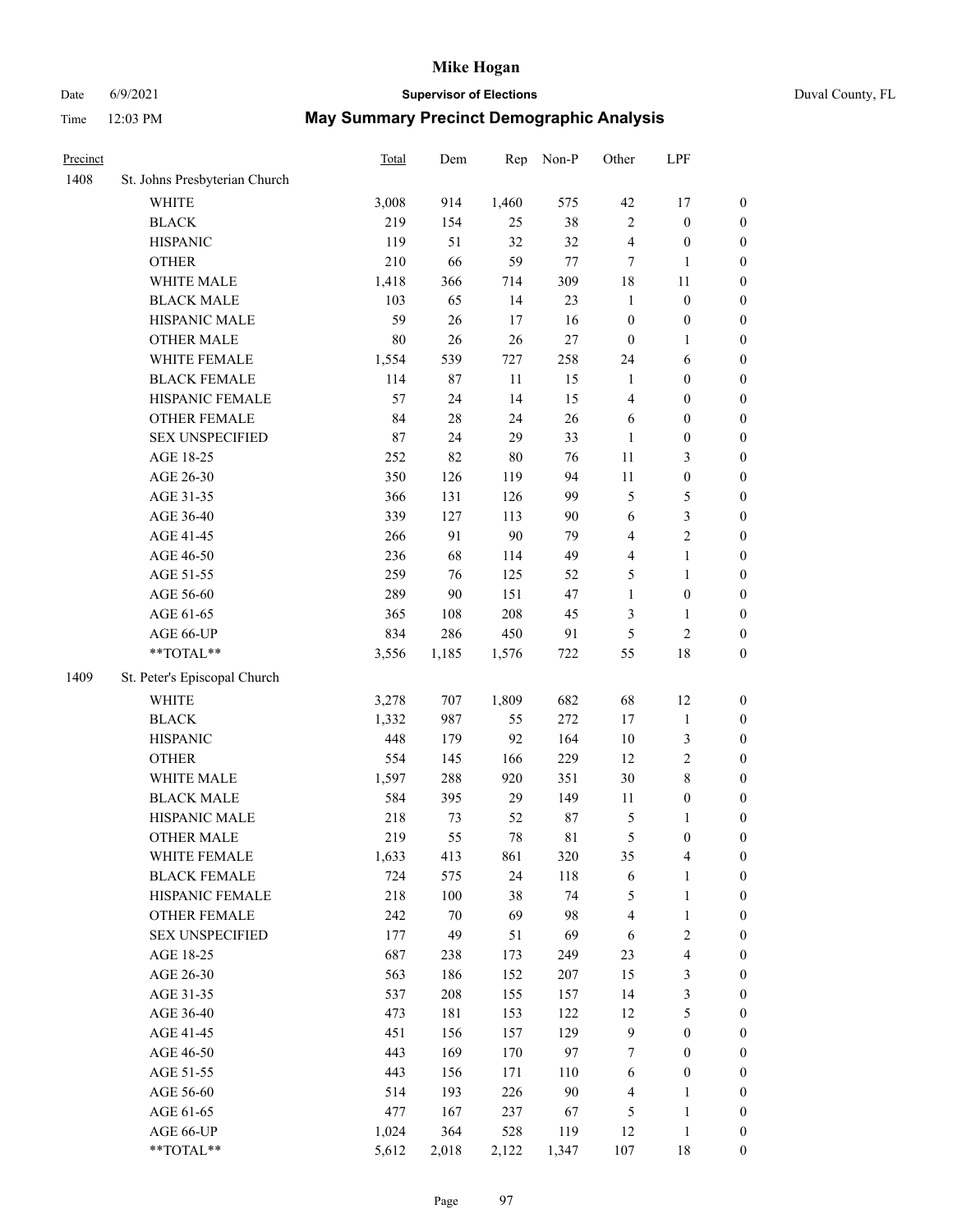Date 6/9/2021 **Supervisor of Elections** Duval County, FL

| Precinct |                                | <b>Total</b> | Dem     | Rep            | Non-P  | Other                   | LPF              |                  |
|----------|--------------------------------|--------------|---------|----------------|--------|-------------------------|------------------|------------------|
| 1410     | Fleet Reserve                  |              |         |                |        |                         |                  |                  |
|          | WHITE                          | 2,559        | 532     | 1,393          | 569    | 47                      | 18               | 0                |
|          | <b>BLACK</b>                   | 1,646        | 1,259   | 69             | 296    | 19                      | $\mathfrak{Z}$   | 0                |
|          | <b>HISPANIC</b>                | 426          | 165     | 85             | 165    | $\,$ 8 $\,$             | $\mathfrak{Z}$   | $\boldsymbol{0}$ |
|          | <b>OTHER</b>                   | 511          | 179     | 120            | 203    | 5                       | $\overline{4}$   | $\boldsymbol{0}$ |
|          | WHITE MALE                     | 1,158        | 185     | 663            | 274    | 25                      | 11               | $\boldsymbol{0}$ |
|          | <b>BLACK MALE</b>              | 634          | 440     | 48             | 136    | 9                       | $\mathbf{1}$     | $\boldsymbol{0}$ |
|          | HISPANIC MALE                  | 192          | 71      | 41             | 77     | 3                       | $\boldsymbol{0}$ | $\boldsymbol{0}$ |
|          | <b>OTHER MALE</b>              | 201          | 64      | 49             | 85     | $\mathbf{2}$            | $\mathbf{1}$     | $\boldsymbol{0}$ |
|          | WHITE FEMALE                   | 1,371        | 339     | 717            | 286    | $22\,$                  | $\boldsymbol{7}$ | $\boldsymbol{0}$ |
|          | <b>BLACK FEMALE</b>            | 975          | 790     | 19             | 154    | $10\,$                  | $\sqrt{2}$       | 0                |
|          | HISPANIC FEMALE                | 225          | 93      | 38             | $87\,$ | 4                       | $\mathfrak{Z}$   | 0                |
|          | <b>OTHER FEMALE</b>            | 237          | 98      | 52             | 86     | $\boldsymbol{0}$        | $\mathbf{1}$     | 0                |
|          | <b>SEX UNSPECIFIED</b>         | 149          | 55      | $40\,$         | 48     | 4                       | $\sqrt{2}$       | $\boldsymbol{0}$ |
|          | AGE 18-25                      | 609          | 262     | 111            | 213    | 18                      | 5                | $\boldsymbol{0}$ |
|          | AGE 26-30                      | 493          | 202     | 107            | 172    | 9                       | $\mathfrak{Z}$   | $\boldsymbol{0}$ |
|          | AGE 31-35                      | 501          | 215     | 121            | 150    | 9                       | 6                | $\boldsymbol{0}$ |
|          | AGE 36-40                      | 438          | 191     | 98             | 140    | 5                       | $\overline{4}$   | $\boldsymbol{0}$ |
|          | AGE 41-45                      | 392          | 167     | 113            | 102    | $\tau$                  | 3                | $\boldsymbol{0}$ |
|          | AGE 46-50                      | 428          | 186     | 137            | 97     | $\sqrt{6}$              | $\sqrt{2}$       | $\boldsymbol{0}$ |
|          | AGE 51-55                      | 465          | 175     | 184            | 98     | 6                       | $\sqrt{2}$       | 0                |
|          | AGE 56-60                      | 459          | 191     | 186            | 76     | 5                       | $\mathbf{1}$     | 0                |
|          | AGE 61-65                      | 429          | 178     | 189            | 54     | 6                       | $\sqrt{2}$       | 0                |
|          | AGE 66-UP                      | 928          | 368     | 421            | 131    | 8                       | $\boldsymbol{0}$ | $\boldsymbol{0}$ |
|          | $**TOTAL**$                    | 5,142        | 2,135   | 1,667          | 1,233  | 79                      | $28\,$           | $\boldsymbol{0}$ |
| 1411     | Ortega United Methodist Church |              |         |                |        |                         |                  |                  |
|          | <b>WHITE</b>                   | 5,117        | 1,038   | 3,354          | 649    | 56                      | 20               | $\boldsymbol{0}$ |
|          | <b>BLACK</b>                   | 144          | 109     | 5              | $28\,$ | 2                       | $\boldsymbol{0}$ | $\boldsymbol{0}$ |
|          | <b>HISPANIC</b>                | 113          | 34      | 52             | 23     | 3                       | $\mathbf{1}$     | $\boldsymbol{0}$ |
|          | <b>OTHER</b>                   | 224          | 51      | $90\,$         | 74     | $\,$ 8 $\,$             | $\mathbf{1}$     | $\boldsymbol{0}$ |
|          | WHITE MALE                     | 2,378        | 406     | 1,603          | 331    | 28                      | 10               | $\boldsymbol{0}$ |
|          | <b>BLACK MALE</b>              | 62           | $44\,$  | $\mathfrak{Z}$ | 14     | $\mathbf{1}$            | $\boldsymbol{0}$ | $\boldsymbol{0}$ |
|          | HISPANIC MALE                  | 57           | 17      | 26             | 11     | 3                       | $\boldsymbol{0}$ | 0                |
|          | <b>OTHER MALE</b>              | 77           | 14      | 34             | 26     | 3                       | $\boldsymbol{0}$ | $\boldsymbol{0}$ |
|          | WHITE FEMALE                   | 2,689        | 623     | 1,721          | 307    | 28                      | 10               | 0                |
|          | <b>BLACK FEMALE</b>            | 80           | 63      | $\overline{c}$ | 14     | $\mathbf{1}$            | $\boldsymbol{0}$ | $\boldsymbol{0}$ |
|          | HISPANIC FEMALE                | 56           | $17\,$  | 26             | 12     | $\boldsymbol{0}$        | $\mathbf{1}$     | $\boldsymbol{0}$ |
|          | OTHER FEMALE                   | 91           | 29      | 40             | 19     | $\overline{\mathbf{c}}$ | $\mathbf{1}$     | $\overline{0}$   |
|          | <b>SEX UNSPECIFIED</b>         | 108          | 19      | 46             | $40\,$ | 3                       | $\boldsymbol{0}$ | 0                |
|          | AGE 18-25                      | 558          | 122     | 293            | 123    | 15                      | $\mathfrak s$    | 0                |
|          | AGE 26-30                      | 430          | 96      | 236            | 94     | 4                       | $\boldsymbol{0}$ | 0                |
|          | AGE 31-35                      | 508          | 106     | 298            | 90     | 11                      | $\mathfrak z$    | 0                |
|          | AGE 36-40                      | 437          | $100\,$ | 223            | 101    | 7                       | 6                | 0                |
|          | AGE 41-45                      | 388          | 89      | 222            | 69     | 5                       | $\mathfrak{Z}$   | 0                |
|          | AGE 46-50                      | 422          | 94      | 240            | 85     | 3                       | $\boldsymbol{0}$ | 0                |
|          | AGE 51-55                      | 458          | 94      | 290            | 63     | 8                       | $\mathfrak{Z}$   | 0                |
|          | AGE 56-60                      | 440          | 84      | 325            | $27\,$ | 2                       | $\sqrt{2}$       | 0                |
|          | AGE 61-65                      | 517          | 122     | 354            | 37     | 4                       | $\boldsymbol{0}$ | $\boldsymbol{0}$ |
|          | AGE 66-UP                      | 1,440        | 325     | 1,020          | 85     | 10                      | $\boldsymbol{0}$ | 0                |
|          | **TOTAL**                      | 5,598        | 1,232   | 3,501          | 774    | 69                      | $22\,$           | $\boldsymbol{0}$ |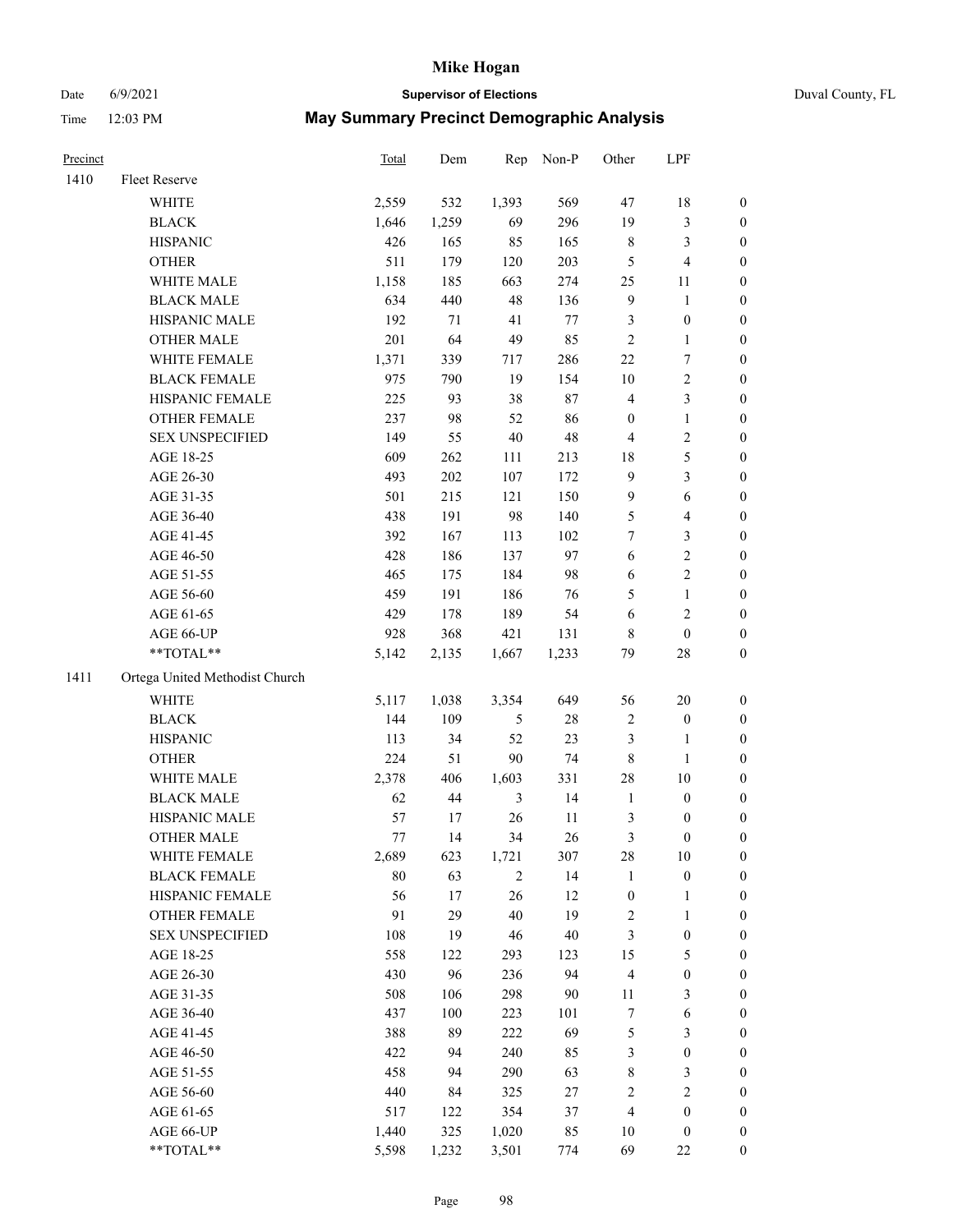# Date 6/9/2021 **Supervisor of Elections** Duval County, FL

| Precinct |                                    | Total  | Dem    | Rep         | Non-P  | Other                   | LPF              |                  |
|----------|------------------------------------|--------|--------|-------------|--------|-------------------------|------------------|------------------|
| 1412     | Saint Catherine's Episcopal Church |        |        |             |        |                         |                  |                  |
|          | <b>WHITE</b>                       | 1,894  | 572    | 893         | 379    | 34                      | 16               | 0                |
|          | <b>BLACK</b>                       | 589    | 466    | 15          | 102    | 6                       | $\boldsymbol{0}$ | 0                |
|          | <b>HISPANIC</b>                    | 176    | 78     | 33          | 59     | 4                       | $\sqrt{2}$       | $\boldsymbol{0}$ |
|          | <b>OTHER</b>                       | 211    | 64     | 47          | 93     | 6                       | $\mathbf{1}$     | $\boldsymbol{0}$ |
|          | WHITE MALE                         | 869    | 235    | 435         | 170    | 15                      | 14               | $\boldsymbol{0}$ |
|          | <b>BLACK MALE</b>                  | 197    | 149    | $\,$ 8 $\,$ | 37     | 3                       | $\boldsymbol{0}$ | $\boldsymbol{0}$ |
|          | HISPANIC MALE                      | 82     | 35     | 20          | 24     | $\overline{c}$          | $\mathbf{1}$     | $\boldsymbol{0}$ |
|          | <b>OTHER MALE</b>                  | 66     | $21\,$ | 18          | 24     | 2                       | $\mathbf{1}$     | $\boldsymbol{0}$ |
|          | WHITE FEMALE                       | 999    | 329    | 447         | 203    | 18                      | $\sqrt{2}$       | $\boldsymbol{0}$ |
|          | <b>BLACK FEMALE</b>                | 378    | 309    | 6           | 60     | 3                       | $\boldsymbol{0}$ | $\boldsymbol{0}$ |
|          | HISPANIC FEMALE                    | 91     | 43     | 13          | 32     | $\overline{c}$          | 1                | $\boldsymbol{0}$ |
|          | OTHER FEMALE                       | 95     | 32     | 22          | 37     | 4                       | $\boldsymbol{0}$ | $\boldsymbol{0}$ |
|          | <b>SEX UNSPECIFIED</b>             | 93     | 27     | 19          | 46     | $\mathbf{1}$            | $\boldsymbol{0}$ | $\boldsymbol{0}$ |
|          | AGE 18-25                          | 270    | 116    | 56          | 84     | 12                      | $\sqrt{2}$       | $\boldsymbol{0}$ |
|          | AGE 26-30                          | 304    | 145    | 63          | 79     | 11                      | 6                | $\boldsymbol{0}$ |
|          | AGE 31-35                          | 343    | 147    | 80          | 102    | 10                      | $\overline{4}$   | $\boldsymbol{0}$ |
|          | AGE 36-40                          | 281    | 116    | 79          | 76     | 6                       | $\overline{4}$   | $\boldsymbol{0}$ |
|          | AGE 41-45                          | 227    | 81     | 77          | 64     | 5                       | $\boldsymbol{0}$ | $\boldsymbol{0}$ |
|          | AGE 46-50                          | 216    | 86     | 73          | 55     | $\overline{c}$          | $\boldsymbol{0}$ | $\boldsymbol{0}$ |
|          | AGE 51-55                          | 199    | 84     | 88          | $27\,$ | $\boldsymbol{0}$        | $\boldsymbol{0}$ | $\boldsymbol{0}$ |
|          | AGE 56-60                          | 292    | 109    | 125         | 56     | $\boldsymbol{0}$        | $\sqrt{2}$       | 0                |
|          | AGE 61-65                          | 245    | 93     | 119         | 29     | 3                       | $\mathbf{1}$     | $\boldsymbol{0}$ |
|          | AGE 66-UP                          | 493    | 203    | 228         | 61     | $\mathbf{1}$            | $\boldsymbol{0}$ | $\boldsymbol{0}$ |
|          | $**TOTAL**$                        | 2,870  | 1,180  | 988         | 633    | 50                      | 19               | $\boldsymbol{0}$ |
| 1413     | Trinity Lutheran Church - ELCA     |        |        |             |        |                         |                  |                  |
|          | <b>WHITE</b>                       | 3,369  | 1,511  | 1,106       | 666    | 58                      | 28               | $\boldsymbol{0}$ |
|          | <b>BLACK</b>                       | 256    | 181    | 13          | 58     | 4                       | $\boldsymbol{0}$ | $\boldsymbol{0}$ |
|          | <b>HISPANIC</b>                    | 143    | 78     | 20          | 44     | 1                       | $\boldsymbol{0}$ | $\boldsymbol{0}$ |
|          | <b>OTHER</b>                       | 277    | 120    | 48          | 99     | 10                      | $\boldsymbol{0}$ | $\boldsymbol{0}$ |
|          | WHITE MALE                         | 1,568  | 616    | 558         | 347    | 26                      | 21               | $\boldsymbol{0}$ |
|          | <b>BLACK MALE</b>                  | 122    | 86     | 6           | 28     | $\overline{c}$          | $\boldsymbol{0}$ | $\boldsymbol{0}$ |
|          | HISPANIC MALE                      | $71\,$ | 38     | 11          | $22\,$ | $\boldsymbol{0}$        | $\boldsymbol{0}$ | 0                |
|          | <b>OTHER MALE</b>                  | 112    | 39     | 20          | 49     | 4                       | $\boldsymbol{0}$ | $\boldsymbol{0}$ |
|          | WHITE FEMALE                       | 1,769  | 885    | 532         | 313    | 32                      | 7                | 0                |
|          | <b>BLACK FEMALE</b>                | 130    | 94     | 6           | 28     | 2                       | $\boldsymbol{0}$ | $\boldsymbol{0}$ |
|          | HISPANIC FEMALE                    | 68     | 38     | 8           | $21\,$ | 1                       | $\boldsymbol{0}$ | $\overline{0}$   |
|          | OTHER FEMALE                       | 106    | 53     | 19          | 30     | 4                       | $\boldsymbol{0}$ | $\overline{0}$   |
|          | <b>SEX UNSPECIFIED</b>             | 99     | 41     | 27          | 29     | $\overline{\mathbf{c}}$ | $\boldsymbol{0}$ | 0                |
|          | AGE 18-25                          | 298    | 165    | 52          | 71     | 8                       | $\sqrt{2}$       | 0                |
|          | AGE 26-30                          | 581    | 277    | 116         | 160    | $20\,$                  | $\,$ $\,$        | 0                |
|          | AGE 31-35                          | 614    | 308    | 133         | 156    | 13                      | $\overline{4}$   | 0                |
|          | AGE 36-40                          | 454    | 192    | 119         | 124    | $10\,$                  | $\boldsymbol{9}$ | 0                |
|          | AGE 41-45                          | 283    | 143    | 60          | 74     | 3                       | $\mathfrak{Z}$   | 0                |
|          | AGE 46-50                          | 266    | 116    | 85          | 62     | 2                       | $\mathbf{1}$     | 0                |
|          | AGE 51-55                          | 281    | 112    | 100         | 63     | 5                       | $\mathbf{1}$     | 0                |
|          | AGE 56-60                          | 254    | 112    | 101         | 37     | 4                       | $\boldsymbol{0}$ | 0                |
|          | AGE 61-65                          | 278    | 142    | 102         | 30     | 4                       | $\boldsymbol{0}$ | $\overline{0}$   |
|          | AGE 66-UP                          | 736    | 323    | 319         | 90     | 4                       | $\boldsymbol{0}$ | 0                |
|          | **TOTAL**                          | 4,045  | 1,890  | 1,187       | 867    | 73                      | 28               | $\boldsymbol{0}$ |
|          |                                    |        |        |             |        |                         |                  |                  |